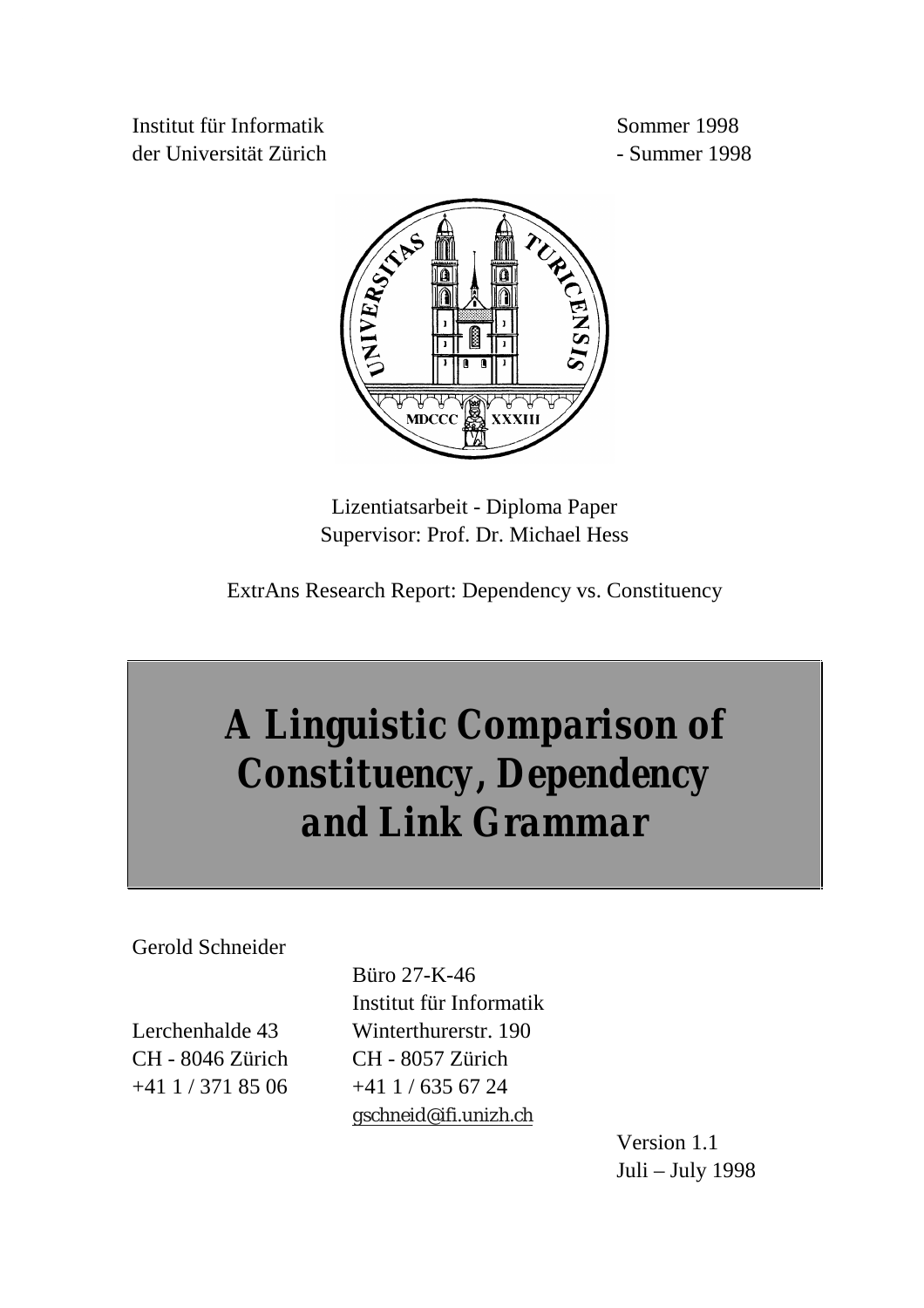## Notes on the Present Version 1.1

The revisions between version 1.0 and 1.1 of this paper were based on the supervisor's comments. They consist in the correction of about two dozen small errors, some printing mistakes, some stylistic improvements and the addition of some explanatory footnotes. No fundamental changes were made.

It has to be pointed out, however, that chapter 6 is not well enough researched and contains a fundamental mistake, which would necessitate a major revision. The supervisor, however, preferred to accept the paper without such a revision. The fundamental mistake I have made is that the topic-focus articulation (TFA) dependency structures presented there have nothing to do with a logical representation and are not suitable as an intermediate step towards them, either. TFA dependency structures should rather be treated and therefore also presented and defended as a discourse representation structure (DRS). Please bear this in mind when reading chapter 6 and section 2.3.2.2, which introduces the same mistake.

Comments and criticisms are always welcome, although I will no longer be able to integrate any of them into this paper. I hope, nevertheless, that it will be possible for me to come back to some of the topics dealt with at a later stage.

I hope that you will enjoy reading this paper

Gerold Schneider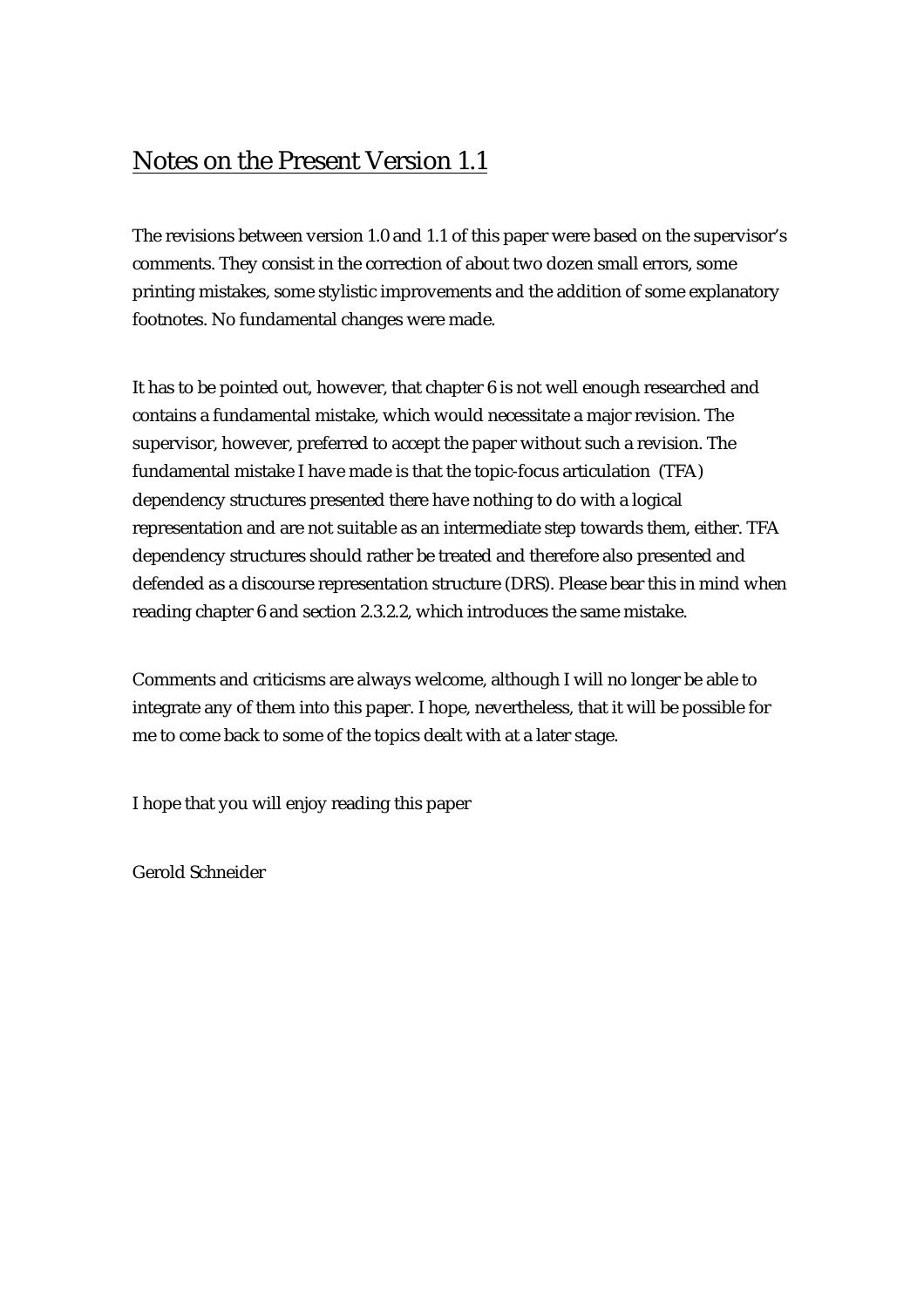# **O. Table of contents**

## 0.1 Overview

| 1.  |                                                                      |  |
|-----|----------------------------------------------------------------------|--|
| 1.1 |                                                                      |  |
| 1.2 |                                                                      |  |
| 1.3 |                                                                      |  |
| 1.4 |                                                                      |  |
| 2.  |                                                                      |  |
| 2.1 |                                                                      |  |
| 2.2 |                                                                      |  |
| 2.3 |                                                                      |  |
| 2.4 |                                                                      |  |
| 2.5 |                                                                      |  |
| 2.6 |                                                                      |  |
| 3.  |                                                                      |  |
| 3.1 |                                                                      |  |
| 3.2 |                                                                      |  |
| 3.3 |                                                                      |  |
| 3.4 |                                                                      |  |
| 3.5 |                                                                      |  |
| 3.6 |                                                                      |  |
| 4.  |                                                                      |  |
| 4.1 |                                                                      |  |
| 4.2 | Differences between Link Grammar and Dependency-Related Grammars 130 |  |
| 4.3 |                                                                      |  |
| 5.  |                                                                      |  |
| 5.1 |                                                                      |  |
| 5.2 |                                                                      |  |
| 5.3 |                                                                      |  |
| 5.4 |                                                                      |  |
| 6.  |                                                                      |  |
| 6.1 |                                                                      |  |
| 6.2 |                                                                      |  |
| 6.3 |                                                                      |  |
| 6.4 |                                                                      |  |
| 7.  |                                                                      |  |
| 8.  |                                                                      |  |

The detailed table of contents follows on the next page: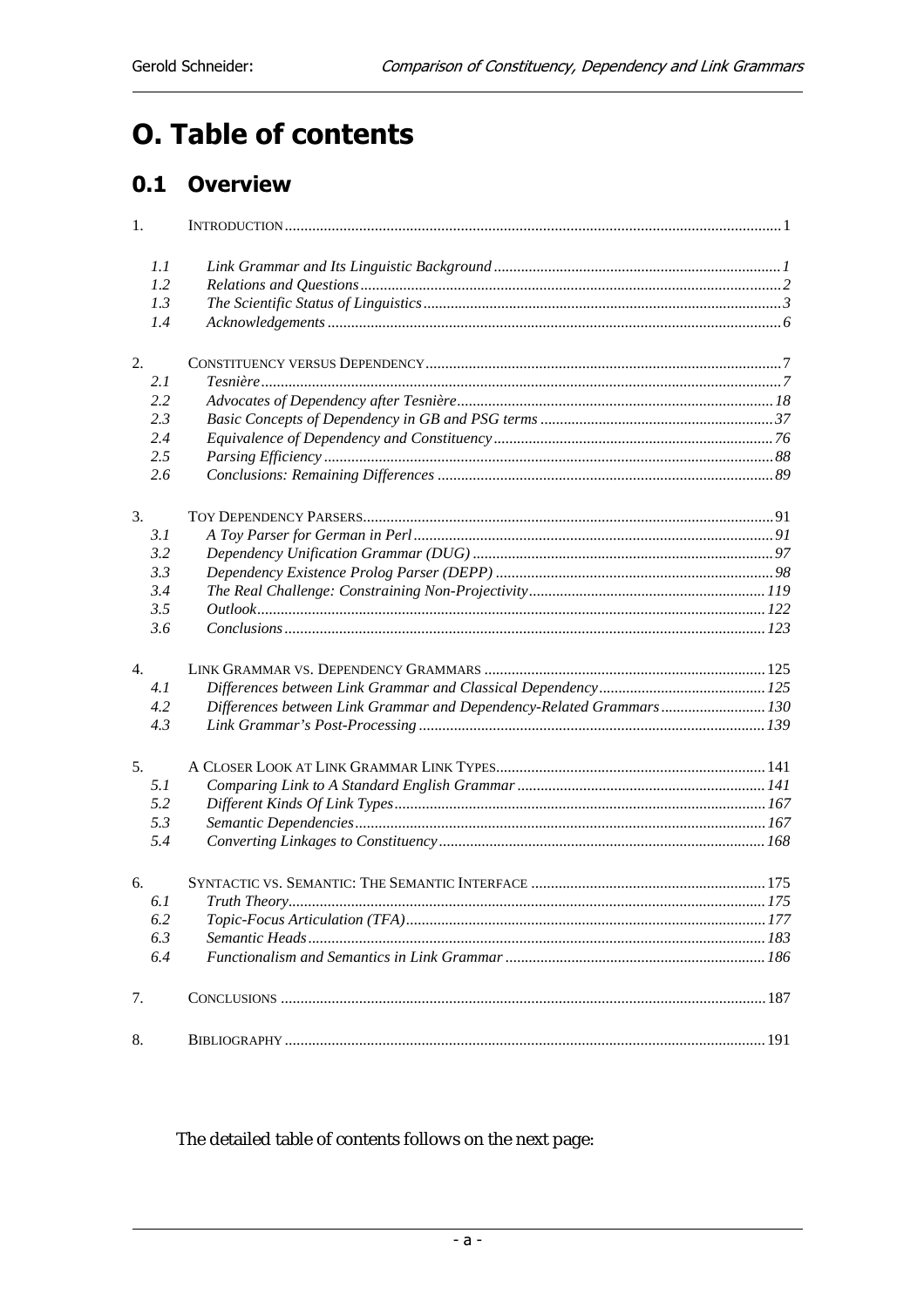## **0.2 Detailed Contents**

| 1. |                    |             |  |
|----|--------------------|-------------|--|
|    | 1.1                |             |  |
|    | 1.2                |             |  |
|    | 1.3                |             |  |
|    | 1.3.1              |             |  |
|    | 1.3.2              |             |  |
|    | 1.3.3              |             |  |
|    | 1.4                |             |  |
|    |                    |             |  |
|    |                    |             |  |
| 2. |                    |             |  |
|    | 2.1                |             |  |
|    | 2.1.1              |             |  |
|    | 2.1.1.1            |             |  |
|    | 2.1.1.2            |             |  |
|    | 2.1.2              |             |  |
|    | 2.1.3              |             |  |
|    | 2.1.4              |             |  |
|    | 2.1.4.1<br>2.1.4.2 |             |  |
|    |                    |             |  |
|    | 2.1.4.3<br>2.1.5   |             |  |
|    | 2.2                |             |  |
|    | 2.2.1              |             |  |
|    | 2.2.2              |             |  |
|    | 2.2.2.1            |             |  |
|    | 2.2.2.1.1          |             |  |
|    | 2.2.2.1.2          |             |  |
|    | 2.2.2.1.3          |             |  |
|    |                    | 2.2.2.1.3.1 |  |
|    |                    | 2.2.2.1.3.2 |  |
|    |                    | 2.2.2.1.3.3 |  |
|    | 2.2.2.2            |             |  |
|    | 2.2.2.2.1          |             |  |
|    | 2.2.2.2.2          |             |  |
|    | 2.2.2.2.3          |             |  |
|    | 2.2.2.3            |             |  |
|    | 2.2.3              |             |  |
|    | 2.2.3.1            |             |  |
|    | 2.2.3.1.1          |             |  |
|    |                    |             |  |
|    | 2.2.3.1.3          |             |  |
|    | 2.2.3.1.4          |             |  |
|    | 2.2.3.2            |             |  |
|    | 2.2.4              |             |  |
|    | 2.2.5              |             |  |
|    | 2.2.5.1            |             |  |
|    | 2.2.5.2            |             |  |
|    | 2.2.6              |             |  |
|    | 2.2.6.1            |             |  |
|    | 2.2.6.1.1          |             |  |
|    | 2.2.6.1.2          |             |  |
|    | 2.2.6.2            |             |  |
|    | 2.3                |             |  |
|    | 2.3.1              |             |  |
|    | 2.3.2              |             |  |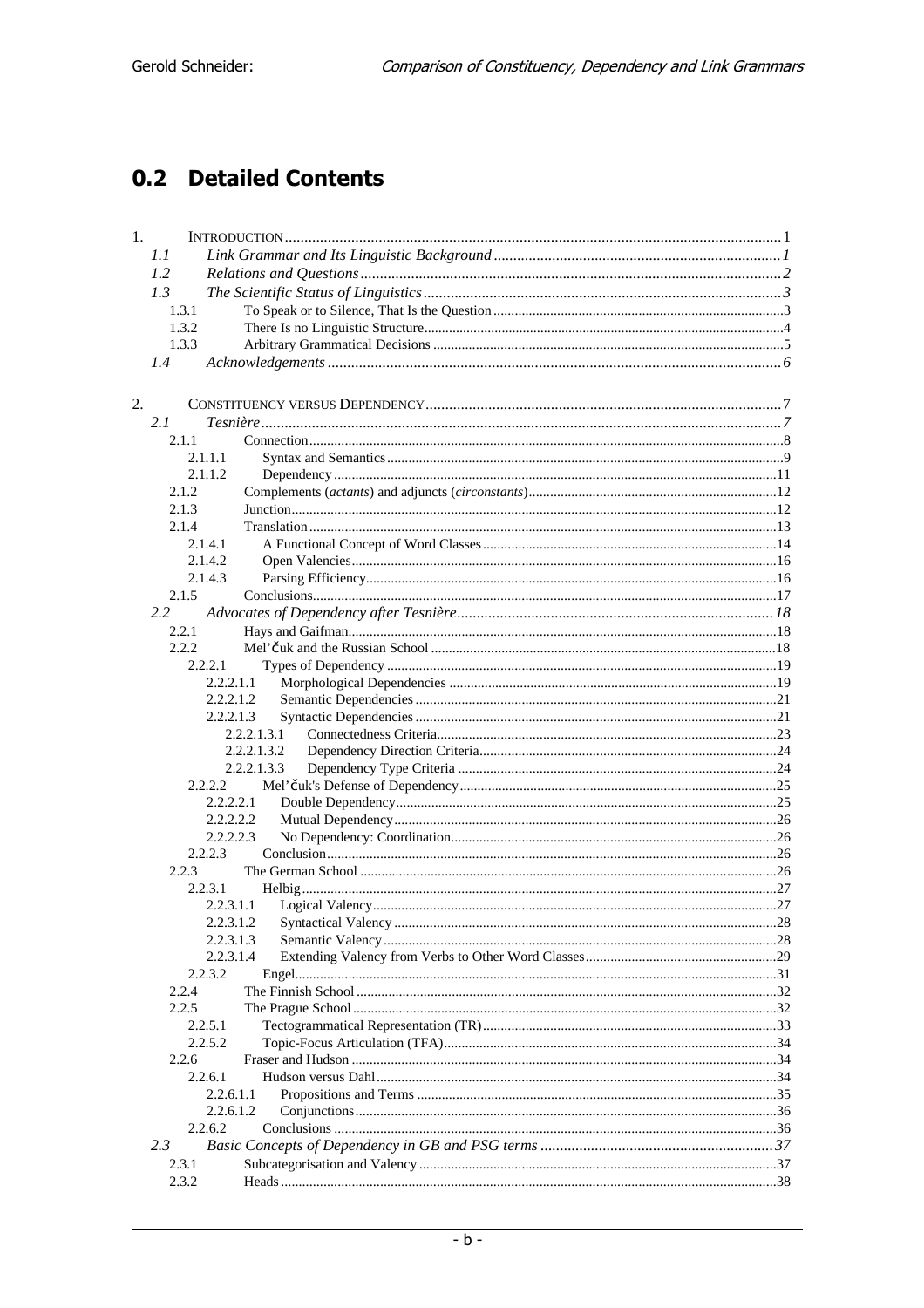| 2.3.2.1          |                                                                                   |  |
|------------------|-----------------------------------------------------------------------------------|--|
| 2.3.2.2          |                                                                                   |  |
| 2.3.2.3          |                                                                                   |  |
| 2.3.2.4          |                                                                                   |  |
|                  | 2.3.2.4.1                                                                         |  |
|                  | 2.3.2.4.2                                                                         |  |
|                  | 2.3.2.4.3                                                                         |  |
|                  | 2.3.2.4.4                                                                         |  |
|                  | Shared Syntactic Features ("Merkmalsbeständigkeit der Kategorie") 46<br>2.3.2.4.5 |  |
| 2.3.2.5          |                                                                                   |  |
|                  | 2.3.2.5.1                                                                         |  |
|                  | 2.3.2.5.2                                                                         |  |
|                  | 2.3.2.5.3<br>2.3.2.5.4                                                            |  |
|                  | 2.3.2.5.5                                                                         |  |
|                  | 2.3.2.5.6                                                                         |  |
| 2.3.2.6          |                                                                                   |  |
| 2.3.2.7          |                                                                                   |  |
| 2.3.3            |                                                                                   |  |
| 2.3.4            |                                                                                   |  |
| 2.3.5            |                                                                                   |  |
| 2.3.6            |                                                                                   |  |
| 2.3.7            |                                                                                   |  |
| 2.3.8            |                                                                                   |  |
| 2.3.8.1          |                                                                                   |  |
| 2.3.8.2          |                                                                                   |  |
| 2.3.8.3          |                                                                                   |  |
| 2.3.8.4          |                                                                                   |  |
| 2.3.8.5          |                                                                                   |  |
| 2.3.9            |                                                                                   |  |
| 2.3.9.1          |                                                                                   |  |
| 2.3.9.2          |                                                                                   |  |
| 2.3.9.3          |                                                                                   |  |
| 2.3.9.4          |                                                                                   |  |
| 2.3.9.5          |                                                                                   |  |
| 2.3.10<br>2.3.11 |                                                                                   |  |
| 2.3.11.1         |                                                                                   |  |
| 2.3.11.2         |                                                                                   |  |
| 2.3.12           |                                                                                   |  |
| 2.3.12.1         |                                                                                   |  |
| 2.3.12.2         |                                                                                   |  |
| 2.3.12.3         |                                                                                   |  |
| 2.3.12.4         |                                                                                   |  |
| 2.3.13           |                                                                                   |  |
| 2.3.14           |                                                                                   |  |
| 2.3.15           |                                                                                   |  |
| 2.4              |                                                                                   |  |
| 2.4.1            |                                                                                   |  |
| 2.4.2.           |                                                                                   |  |
| 2.4.3            |                                                                                   |  |
| 2.4.3.1          |                                                                                   |  |
| 2.4.3.2          |                                                                                   |  |
|                  | 2.4.3.2.1                                                                         |  |
|                  | 2.4.3.2.2                                                                         |  |
|                  | 2.4.3.2.3                                                                         |  |
|                  | 2.4.3.2.4                                                                         |  |
| 2.4.4            |                                                                                   |  |
| 2.4.5            |                                                                                   |  |
| 2.4.6<br>2.4.7   |                                                                                   |  |
| 2.5              |                                                                                   |  |
|                  |                                                                                   |  |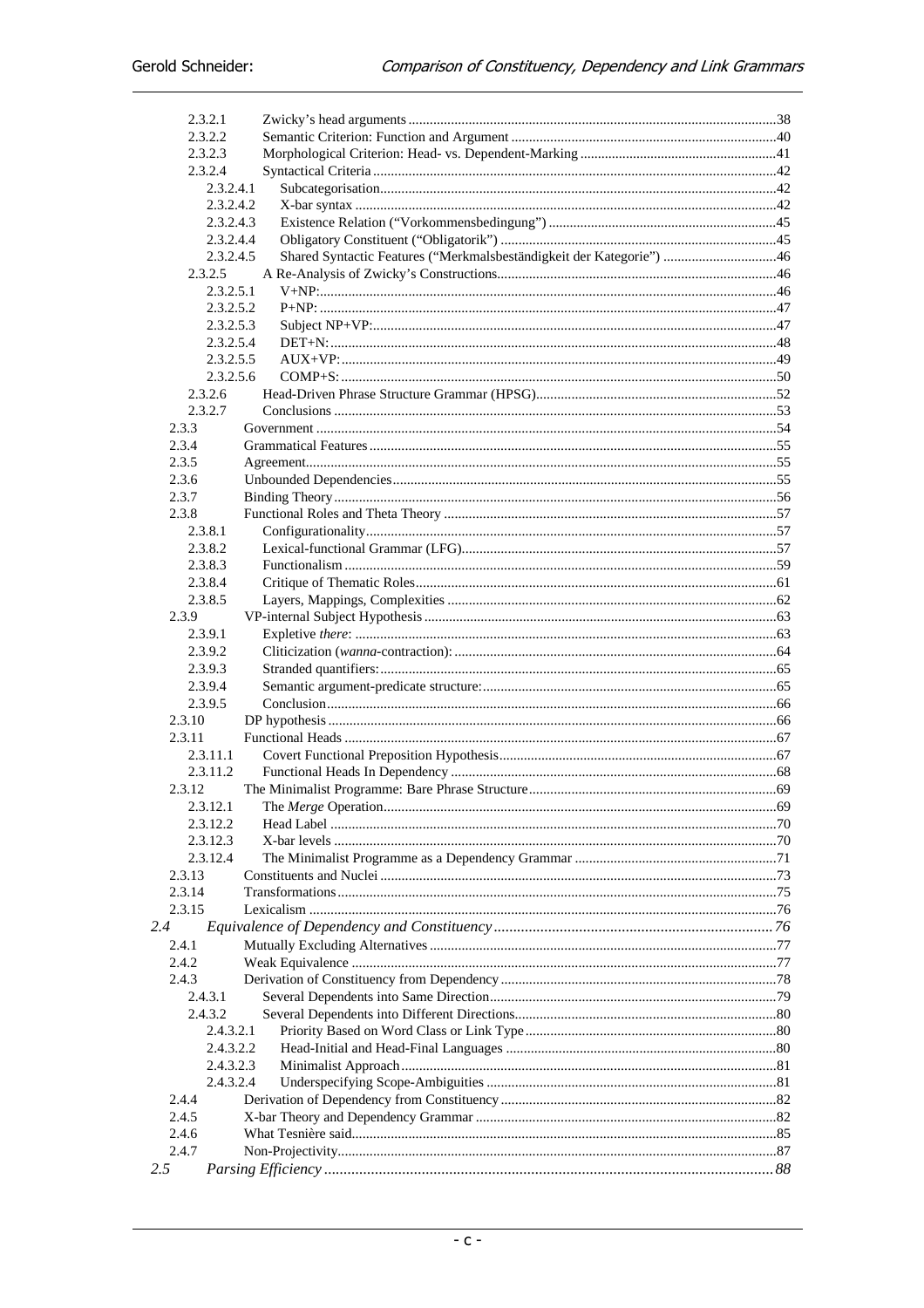|                  | 2.6            |                                                                      |  |
|------------------|----------------|----------------------------------------------------------------------|--|
| 3.               |                |                                                                      |  |
|                  | 3.1            |                                                                      |  |
|                  | 3.2            |                                                                      |  |
|                  | 3.3            |                                                                      |  |
|                  | 3.3.1          |                                                                      |  |
|                  | 3.3.2          |                                                                      |  |
|                  | 3.3.3          |                                                                      |  |
|                  | 3.3.3.1        |                                                                      |  |
|                  | 3.3.3.2        |                                                                      |  |
|                  | 3.3.3.3        |                                                                      |  |
|                  | 3.3.3.3.1      |                                                                      |  |
|                  | 3.3.3.3.2      |                                                                      |  |
|                  | 3.3.3.3.3      |                                                                      |  |
|                  | 3.3.3.4        |                                                                      |  |
|                  | 3.3.3.4.1      |                                                                      |  |
|                  | 3.3.3.4.2      |                                                                      |  |
|                  | 3.4            |                                                                      |  |
|                  | 3.4.1          |                                                                      |  |
|                  | 3.4.2          |                                                                      |  |
|                  | 3.4.3          |                                                                      |  |
|                  | 3.5            |                                                                      |  |
|                  | 3.6            |                                                                      |  |
|                  |                |                                                                      |  |
|                  |                |                                                                      |  |
| $\overline{4}$ . |                |                                                                      |  |
|                  | 4.1            |                                                                      |  |
|                  | 4.1.1          |                                                                      |  |
|                  | 4.1.2          |                                                                      |  |
|                  | 4.1.3          |                                                                      |  |
|                  | 4.1.4          |                                                                      |  |
|                  | 4.1.5          |                                                                      |  |
|                  | 4.1.6<br>4.1.7 |                                                                      |  |
|                  | 4.2            | Differences between Link Grammar and Dependency-Related Grammars 130 |  |
|                  | 4.2.1          |                                                                      |  |
|                  | 4,2,1,1        |                                                                      |  |
|                  | 4.2.1.2        |                                                                      |  |
|                  | 4.2.1.3        |                                                                      |  |
|                  | 4.2.2.         |                                                                      |  |
|                  | 4.2.3          |                                                                      |  |
|                  | 4.2.4          |                                                                      |  |
|                  | 4.2.5          |                                                                      |  |
|                  | 4.3            |                                                                      |  |
|                  |                |                                                                      |  |
| 5.               |                |                                                                      |  |
|                  | 5.1            |                                                                      |  |
|                  | 5.1.1          |                                                                      |  |
|                  | 5.1.1.1        |                                                                      |  |
|                  | 5.1.1.2        |                                                                      |  |
|                  | 5.1.2          |                                                                      |  |
|                  | 5.1.2.1        |                                                                      |  |
|                  | 5.1.2.2        |                                                                      |  |
|                  | 5.1.2.3        |                                                                      |  |
|                  | 5.1.2.4        |                                                                      |  |
|                  | 5.1.3          |                                                                      |  |
|                  | 5.1.4          |                                                                      |  |
|                  | 5.2            |                                                                      |  |
|                  | 5.3            |                                                                      |  |
|                  | 5.4            |                                                                      |  |
|                  |                |                                                                      |  |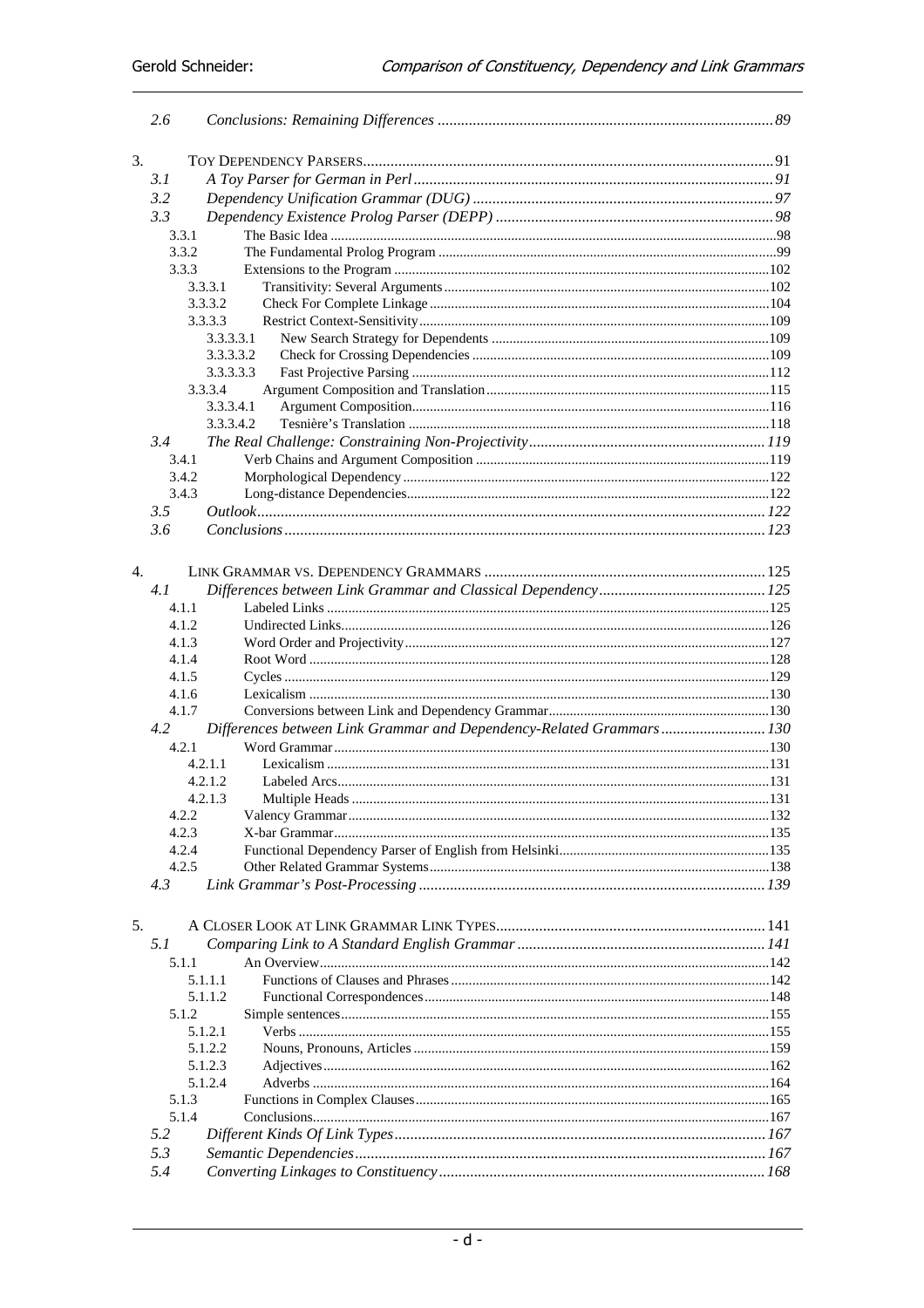|                | 5.4.1   |  |
|----------------|---------|--|
|                | 5.4.2   |  |
|                |         |  |
| 6.             |         |  |
|                | 6.1     |  |
|                | 6.1.1   |  |
|                | 6.1.2   |  |
|                | 6.2     |  |
|                | 6.2.1   |  |
|                | 6.2.1.1 |  |
|                | 6.2.1.2 |  |
|                | 6.2.1.3 |  |
|                | 6.2.2   |  |
|                | 6.2.3   |  |
|                | 6.2.3.1 |  |
|                | 6.2.3.2 |  |
|                | 6.3     |  |
|                | 6.3.1   |  |
|                | 6.3.2   |  |
|                | 6.4     |  |
|                |         |  |
| 7 <sub>1</sub> |         |  |
|                |         |  |
| 8.             |         |  |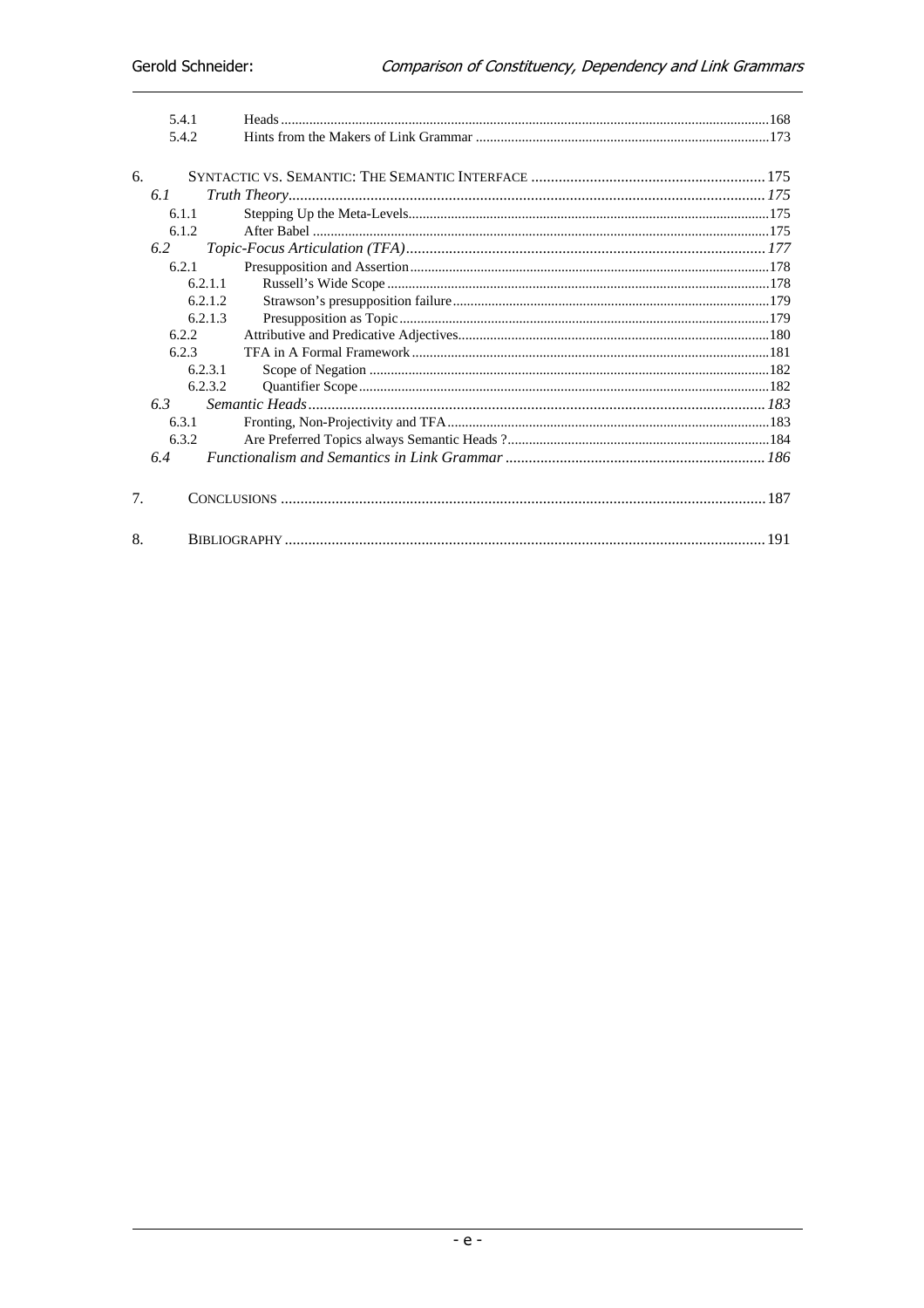# 1. Introduction

The goal of this paper is to compare the linguistic adequacy of constituent analysis versus dependency analysis, with special focus on the dependency-related Link Grammar Parser described in [Sleator & Temperley 1993], and to show how far Link Grammar, dependency and constituent structures can be converted into each other.

This paper does not intend to be a comprehensive introduction to Link Grammar, nor to dependency grammar. Readers are referred to [Sleator & Temperley 1993, 1998b] for an introduction to Link Grammar and to [Fraser 1996], [Weber 1997] and [Tarvainen 1981] for an introduction to dependency grammar. Some basic concepts of dependency grammar will be discussed in chapter 2, however. Chapter 5 introduces some of the link types used in Link Grammar.

## 1.1 Link Grammar and Its Linguistic Background

At the start of a University project on passage retrieval, the ExtrAns project at the University of Zürich, a broad-coverage grammar was sought after. The two candidates were the Link grammar system [Sleator & Temperley 1991, 1993, 1995, 1998a, 1998b, 1998c] and the Alvey Natural Language Tools [Grover 1993]. Mollá [1997] discusses the pros and cons of the two systems. The disadvantage of Link Grammar is its "unusual" formalism, the disadvantage of the Alvey NL Tools its slow speed and the fact that it often reports hundreds of ambiguous parses. It was decided to use Link Grammar.

It is theoretically possible to write one's own grammar in the formalism of Link Grammar, but Link Grammar is delivered together with a well-developed broadcoverage English grammar, which exhausts all the facilities of the grammar and very closely interacts with the grammar formalism. I will therefore not make a distinction between the grammar formalism and the English Link Grammar, which is an instance of this formalism.

 The questions about Link Grammar's *linguistic performance* and its unusual, if not unique *formalism* became a focus of our attention and hence the first topic of this paper. By "unusual" I mean the fact that it is not based on a PSG grammar of some sort, that the reported sentence structures are not constituent tree structures as is the case in the vast majority of parsers. Link Grammar structures are – as the name suggests – links between the words of a sentence. Link Grammar is very closely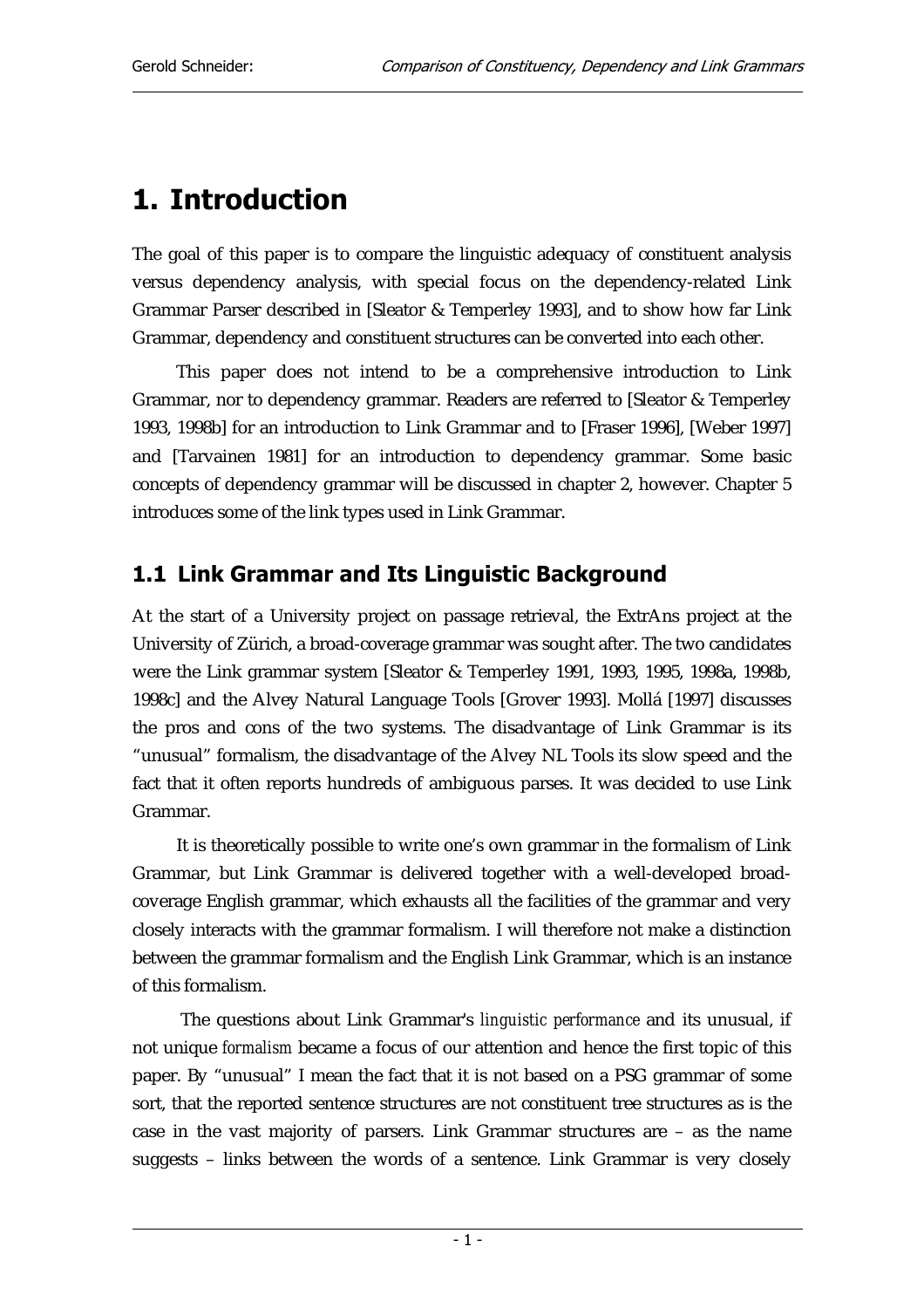related to dependency grammars, which were first formally expressed by Gaifman [1965], as also the authors of Link Grammar point out:

... there is a very close relationship between [Dependency Systems] and link grammars. ... It is easy to take a dependency grammar in Gaifman's notation and generate a link grammar that accepts the same language.

(Sleator & Temperley 1993:12)

The *theoretical background of dependency grammar* has therefore become the second topic of this paper (the one I have dealt with most thoroughly), the *relationship between dependency and "usual" PSG grammars* a third, and *the relationship between dependency and Link Grammar* a fourth topic. When this paper was almost finished, the new version 3.0 of Link Grammar became available and I did not have enough time left to carry out all the necessary revisions, but at least some. As for the fourth topic, I was no longer surprised to find the authors suggest a more careful formulation of the relationship between dependency and Link Grammar.

The structure assigned to a sentence by a link grammar is rather unlike any other grammatical system that we know of (although it is certainly related to dependency grammar).

(Sleator & Temperley 1998b)

## 1.2 Relations and Questions

As mentioned, the paper aims to address the following questions:

- **Link Grammar vs. Dependency Grammars:** Is the relationship between Link Grammar and dependency grammars as close as we are led to believe by the (Sleator & Temperley 1993:12) quotation above? What are the consequences of the differences? These questions are addressed in chapter 4.
- **Constituency vs. Dependency:** What are the linguistic differences between constituency and dependency? Are there expressions that dependency formalisms or constituency formalisms fail to express? Up to which point are constituency and dependency linguistically equivalent? Chapter 2 takes up these questions in detail.
- **A description of the grammar provided with Link Grammar:** Link Grammar is delivered together with a broad-coverage English grammar. I will take a look at this grammar in chapter 5.
- **Syntactic vs. Semantic: The Semantic Interface:** Because of its use of syntactic relations as primitives, dependency systems have often been said to be particularly close to semantics. Is this true? What are the problems likely to be encountered? I will only briefly touch on this topic in chapter 6.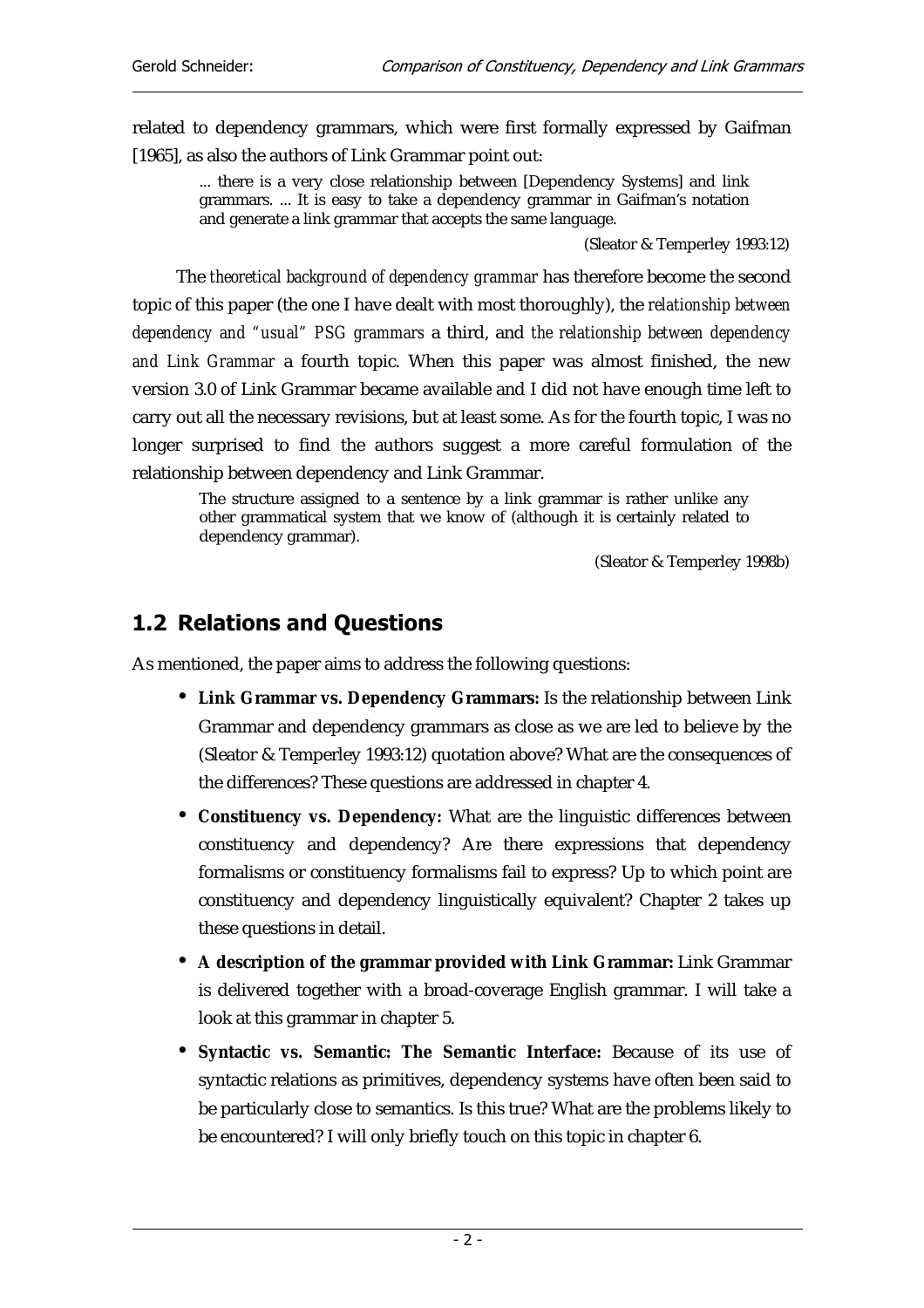- **Practical Experiments:** Although this paper is mainly theoretical, I could not resist the temptation to add some practical experiments with dependency to this paper. I believe that it is linguistically more rewarding to experiment with dependency rather than in the framework of Link Grammar, which is, first, limited by the formalism and, secondly, exhausted by the welldeveloped English grammar provided with Link Grammar. Two very simple experimental dependency parsers are presented in chapter 3.
- **Practical Performance of Link Grammar:** Two articles about precisely this topic exist already [Sutcliffe et al. 1995, 1997], therefore no further elaboration on the topic seems necessary. Using the first 70 sentences from a technical manual (the *Lotus (R) AmiPro for Windows User's Guide 3.0*) Sutcliffe et al. [1995: 6-7] report: "the overall success rate is surprisingly high considering the complexity of the document and the selectivity of the parser – a grammatical analysis could be produced for 86% of utterances overall". The performance of Link Grammar has increased in the new version 3.0, which has become available too recently to allow me to make extensive tests. For these reasons I have decided to excluded this chapter. A test conducted by the authors of Link Grammar themselves [Sleator & Temperley 1998c] reports the following results:

In March of 1998 we did a test of the speed and coverage of version 3.0 of the parser, using a random block of 100 sentences from the Penn Treebank corpus. ... The sentence had an average length of 25 words; the text was of the "financial news" type.

The parser took 276 seconds total, a mean of 2.76 seconds per sentence, on a 266 MHz Pentium II. The parser correctly identified 82.1% of the constituents. On 37 of the 100 sentences, the parser's preferred linkage (the first one outputted) was the correct one.

(Sleator & Temperley 1998c)

## 1.3 The Scientific Status of Linguistics

## 1.3.1 To Speak or to Silence, That Is the Question

Before starting to make or refute any statement or "scientific" claim, it is important to consider the fragile status of linguistics as a science.

Any philosophical system, any science has to start with assumptions, axioms which cannot be really proved or disproved, which are fundamentally arbitrary but hopefully convincing. In his *Tractatus Logico-Philosophicus*, Wittgenstein [1918] writes that the only true philosophy would be to utter proven scientific facts, to use nothing but defined symbols of a defined formalism – i.e. to renounce on metaphysics and thus on philosophy: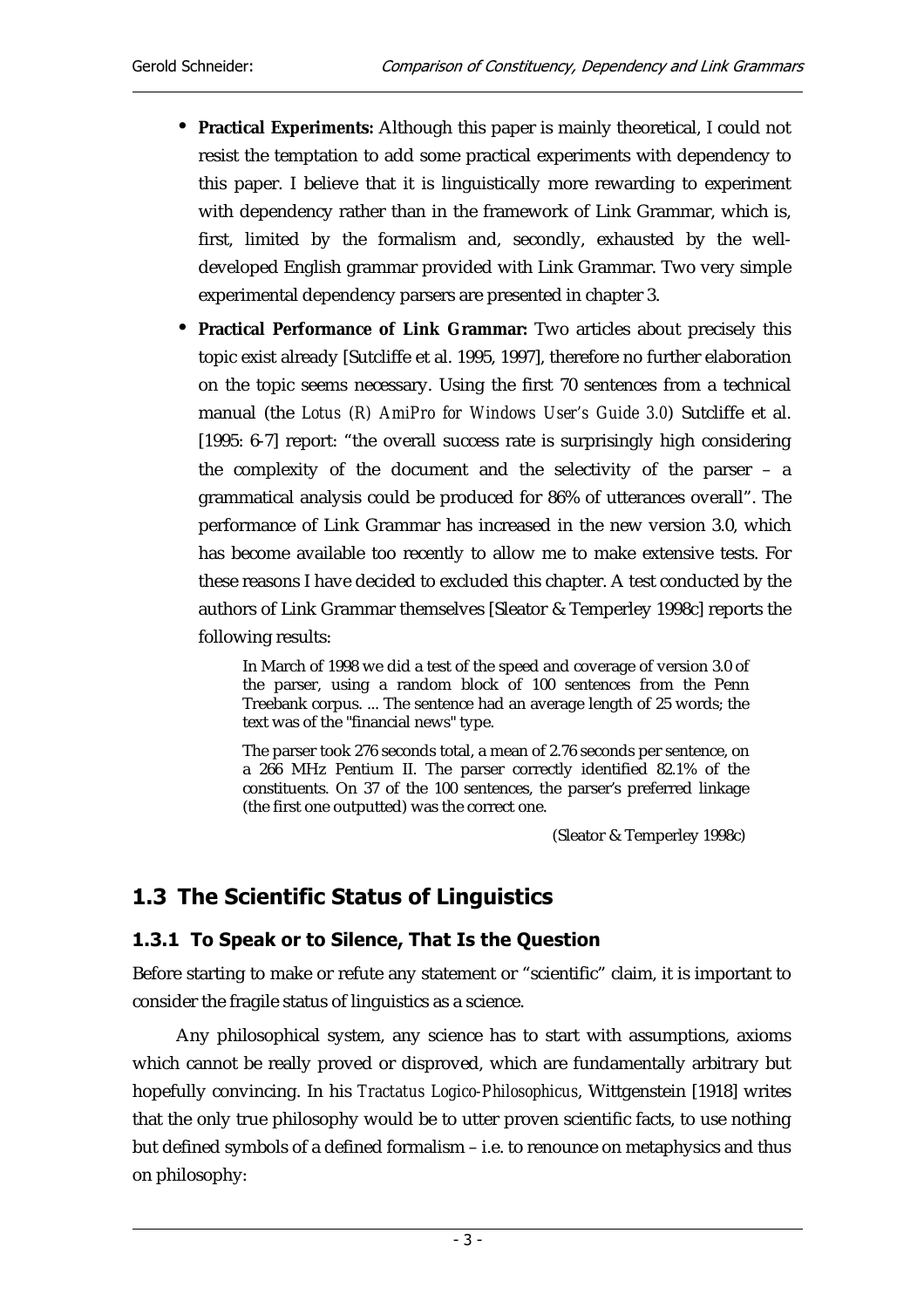Die richtige Methode der Philosophie wäre eigentlich die: Nichts zu sagen, als was sich sagen lässt, also Sätze der Naturwissenschaft – also etwas, was mit Philosophie nichts zu tun hat–, und dann immer, wenn ein anderer etwas Metaphysisches sagen wollte, ihm nachzuweisen, dass er gewissen Zeichen in seinen Sätzen keine Bedeutung gegeben hat. ...

(Wittgenstein 1918: 85, § 6.53)

Wittgenstein is aware that the problems with this suggestion are, however, that every definition necessitates a definition of the defining terms until we reach the unprovable maxims. If we refuse to accept these fundamental maxims, the cornerstones of meaning, we cannot state anything and are condemned to remain silent.

Wovon man nicht sprechen kann, darüber muss man schweigen.

(Wittgenstein 1918: 85, § 7)

These maxims have transcendental, metaphysical quality, only they make any meaning possible and can thus instantiate our questions and answers in life.

 Wir fühlen, dass, selbst wenn alle *möglichen* wissenschaftlichen Fragen beantwortet sind, unsere Lebensprobleme noch gar nicht berührt sind. Freilich bleibt dann eben keine Frage mehr; und eben dies ist die Antwort.

(Wittgenstein 1918: 85, § 6.52)

Only the transcendental character of metaphysical philosophy can really give answers and assert meaning. If we only utter scientific proven facts we can only replace meaningless utterances with one another. E.g. in semantics we can step from language to metalanguage to meta-meta-etc.-langauge, but this does not bring us an inch closer to real meaning.

On the other hand, because we cannot define the maxims we use, we remain incompetent about them nevertheless. Again, Wittgenstein's famous quote applies:

Wovon man nicht sprechen kann, darüber muss man schweigen.

(Wittgenstein 1918: 85, § 7)

We are therefore in principle disqualified from speaking, from stating anything meaningful or even "scientific".

If we accept a minimal set of maxims on which everybody agrees science seems to be possible nevertheless, as long as we can base everything on these maxims.

## 1.3.2 There Is no Linguistic Structure

Yngve [1996] criticizes that linguistics is still lacking a proper scientific foundation. Linguistics needs to accept more maxims than those accepted in natural science. Even basic linguistic concepts like word classes or wordhood itself remain unprovable and, in Yngve's view, unscientific.

The conventional wisdom that a language like English has a real existence led to the idea that we only have to discover the structure of *the* language. The question than became: *How* could we discover its structure and the structure of language in general? In later years it was thought, optimistically, that it was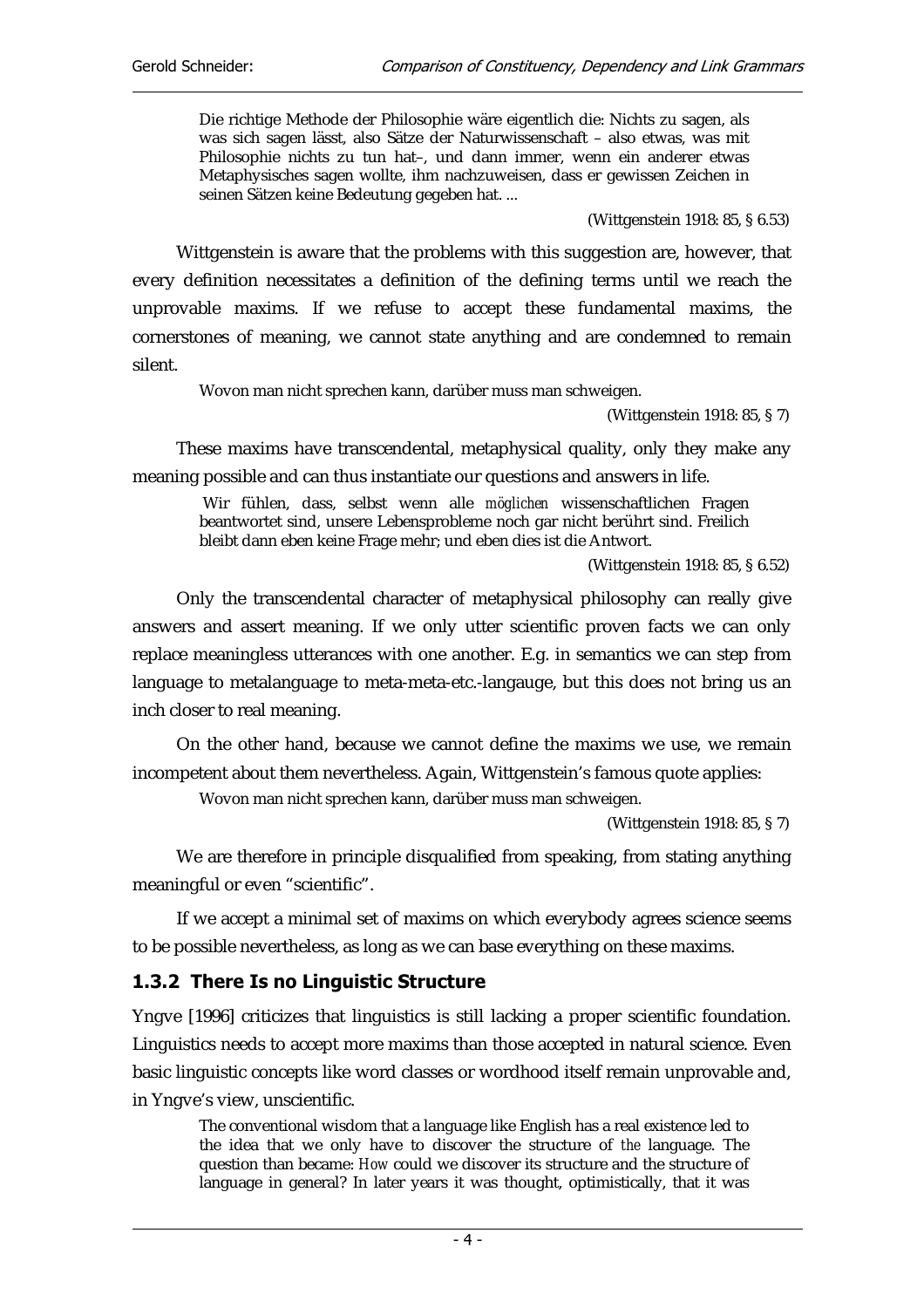simply a problem of the blind men, each examining a different part of an elephant. It was thought that more work was needed on devising better test criteria and on how to interpret the results of the tests, and that these results would eventually converge on a consistent overall description of the elephant. But, as one of my students gasped when realizing the implications of the domain confusions, "There is no elephant!"

(Yngve 1996: 46)

On the one hand this is true, on the other hand linguistics wavers between natural science and human science, in the latter nothing can be taken for granted, and we have to assume additional maxims if we want to be able to infer anything. Until neurology – which is a natural science - progresses considerably, hypotheses is all we can have in linguistics.

But it would be illusory and unscientific to forget that this entails that every linguistic classification we make is ultimately a conjecture (to a higher degree than in natural science), a metaphor (which may, nevertheless, work nicely in many cases), but for which we can never claim evidence of any sort. Linguistic categories and structures are at best tools but in principle unable to express any underlying truth.

The second danger linguists tend to succumb to is to base arguments on evidence internal to the theory. The more internal arguments a theory uses the more it becomes an ideological end in itself and the less reliable it grows, because theoryinternal arguments are unreliable themselves already.

## 1.3.3 Arbitrary Grammatical Decisions

Some linguistic decisions are indeed arbitrary in nature. It is important to admit that they are. It can be postulated that linguistic structure exists in a certain way, but other contradicting postulations may be as valid. Examples are easy to find:

- In many cases, the grammatical class of a word form cannot be disambiguated from the context. Quirk et al. [1985] discuss examples of ambiguity between verb or noun ("I hate lying "[15.13: 1065]), adjective or participle ("people involved" [7.21:419]) .
- Even the set of admissible word classes is not clear-cut. E.g., while Quirk et al. [1985] treat *ago* as a postposed adverb, it is just as convincing to see it as a postposition – the only English postposition.
- As we will see in this paper, the debate if the subject or the verb should be the "core" of a sentence is still undecided, perhaps undecidable.
- It is equally debatable for many structures which word form should be regarded as its head, as we will see in 2.3.2.

Yngve [1985: 43] builds up his arguments to point out that there is no necessity to accept Chomsky's transformations or indeed any of his other postulations. What I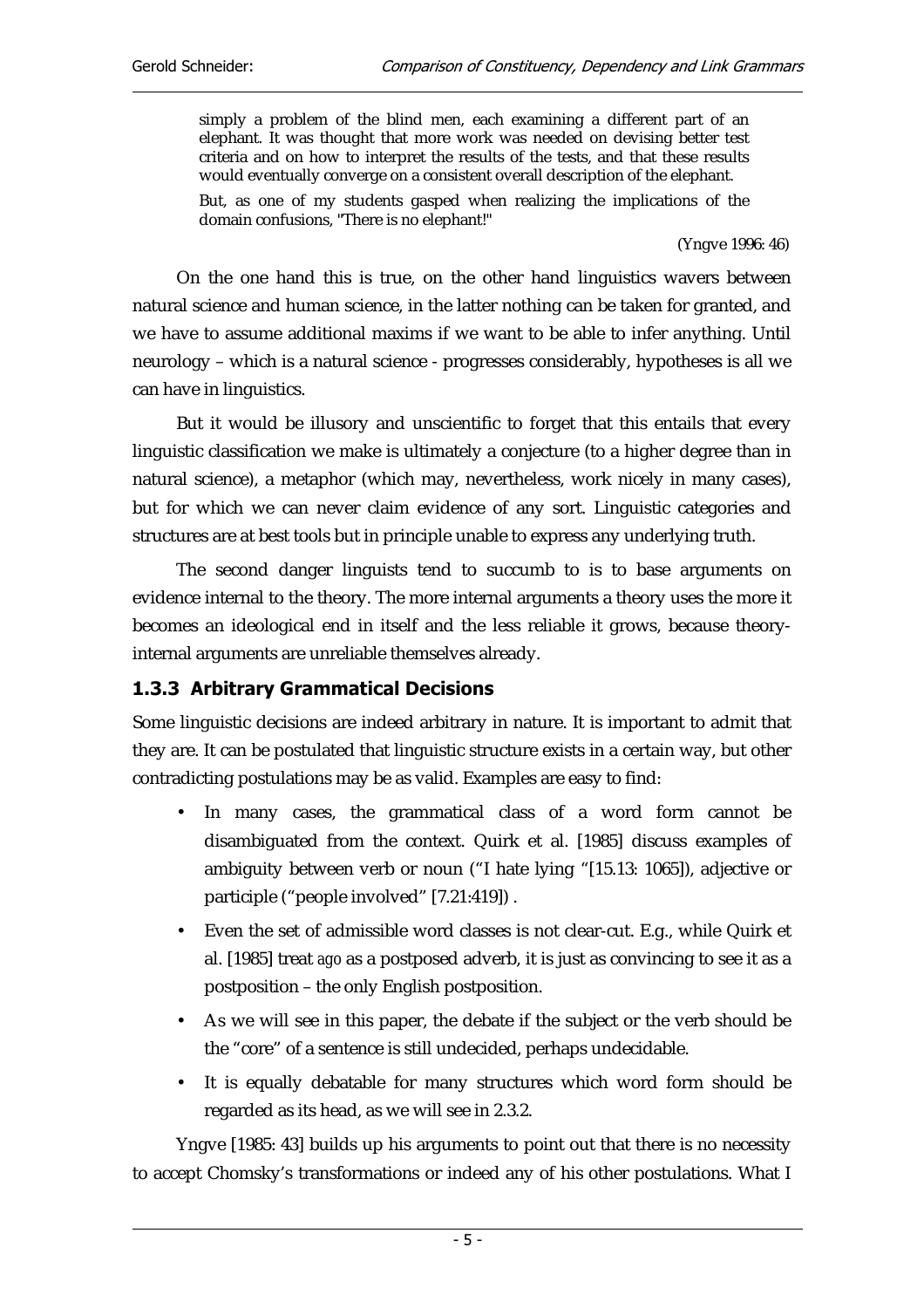hope to show in the following will rather be that dependency or Link Grammar or constituency are all metaphors that allow us to construct structures that often could be underlying structures of language, as if such an underlying "elephant" existed. For certain phenomena it is even possible to suggest which of these fundamentally different approaches to grammar could be less linguistically equivalent than the others.

## 1.4 Acknowledgements

I would like to thank the following persons for fruitful linguistic discussions and suggestions (in alphabetical order): Dr. Diego Mollá Aliod, Lumme Erilt, Prof. Michael Hess, Timo Järvinen, Hans-Martin Lehmann, Dr. Martin Volk.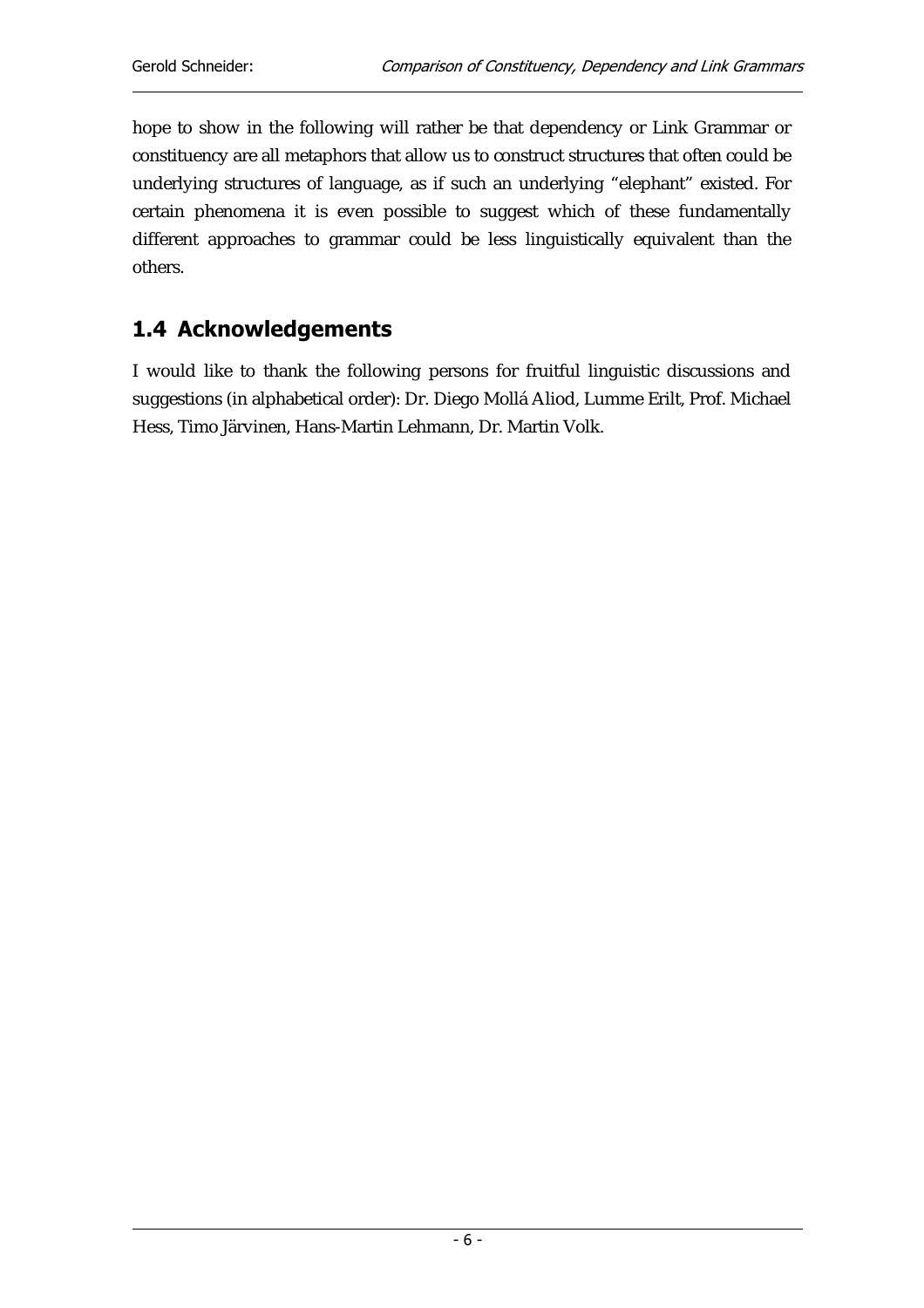## 2. Constituency versus Dependency

Dependency, although less known among linguists than constituent analysis, is an intuitive concept. In constituency, a sentence *consists of* certain elements which in turn consist of other elements or words. In dependency, one word form *depends* on the other. Especially morphological dependencies, so-called agreement, are self-evident. If we are ready to accept that, on the morphological level, a masculine article evidently depends on a masculine noun, we can start to develop dependency to a concept.

In other words, dependency is a grammar in which individual words both act as terminal nodes and as non-terminal nodes. They are terminal because they directly access the lexicon, because in its purest form, dependency only knows words; and they are non-terminal because they "require", they "subcategorize for" other words, so-called dependents. Because dependency is an intuitive concept, it is an old concept:

'Dependency analysis' is an ancient grammatical tradition which can be traced back in Europe at least as far as the Modistic grammarians of the Middle Ages, and which makes use of notions such as 'government' and 'modification'. In America the Bloomfieldian tradition (which in this respect includes the Chomskyan tradition), assumed constituency analysis to the virtual exclusion of dependency analysis, but this tradition was preserved in Europe, particularly in Eastern Europe, to the extent of grammar teaching in schools. However, there has been very little theoretical development of dependency analysis, in contrast with the enormous amount of formal, theoretical, and descriptive work on constituent structure.

(Hudson 1996: 369-70)

Despite its tradition, dependency seems to have been overshadowed by constituency more recently, especially since the start of 'modern' grammar theory.

[P]hrase structure representation in syntax was strongly promoted by the Structuralist school during the thirties, forties and fifties (...). It became the only syntactic representation ever seriously discussed in the work of Noam Chomsky and the Transformational-Generative School he founded in the late fifties. As a result of the triumphal offensive of the transformational-generative approach throughout the world, phrase-structure syntax forced dependency syntax into relative obscurity.

(Mel'čuk 1988: 3-4)

Let us first take a look at the some of the basic concepts of dependency, to get used to its way of thinking.

## 2.1 Tesnière

For an introduction to Tesnière see Weber [1997] and Gréciano [1996]. This subchapter is mainly based on them. Lucien Tesnière, Professor for Comparative Linguistics at the University of Montpellier from 1937 to his death in 1954, is the undoubted father of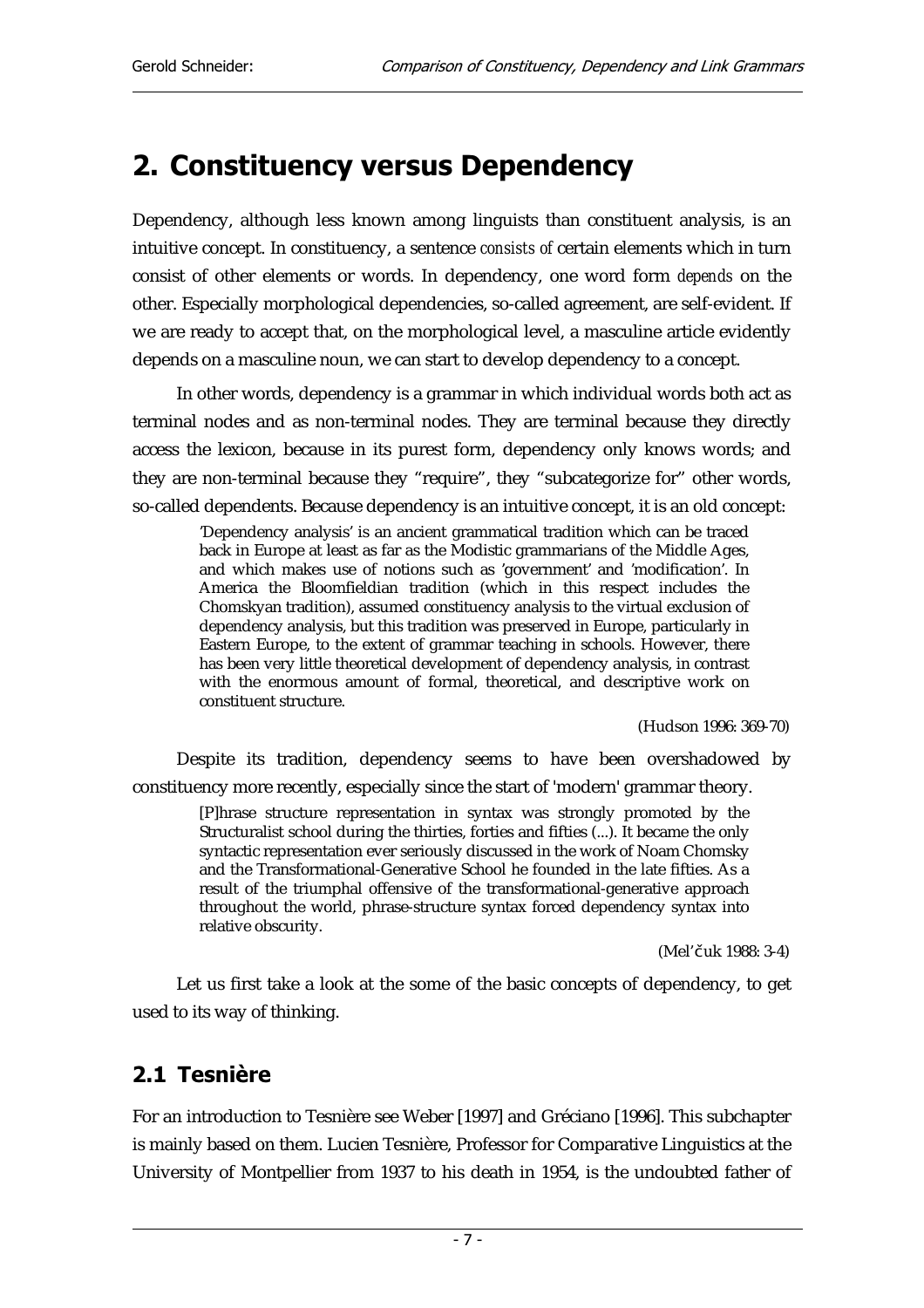dependency [Weber 1997: 11, Mel'čuk 1988: 3]. Already working on his theory in World War I, a number of tragic incidences postponed the publication of his major work [Tesnière 1959] until after his death. It appeared posthumously, almost unnoticed in a time moulded by Chomsky's constituent syntactic structures and the prevalence of phrase structure grammar.

Als er seine tragenden Ideen in den 30er Jahren entwickelte, war er seiner Zeit voraus; als aber sein immer wieder verzögertes Hauptwerk [Tesnière 1959] 1959 postum erschien, blieb es teilweise hinter dem Stand der damaligen Forschung zurück und entsprach nicht mehr ganz dem Erwartungshorizont der damaligen Sprachwissenschaft. In der Folge standen meist nicht mehr die Ideen Tesnières, sondern die der generativen Grammatik im Zentrum der linguistischen Aufmerksamkeit.

(Helbig 1996: 41)

Tesnière makes the distinction between the *outer form*, the 'ordre linéaire', the surface string of words in the text, the 'chaîne parlée' in linear order, and the *inner form*, 'ordre structurale', which contains a net of relations conveying the grammatical relations in the sentence on an abstract level independent of the linear precedence in the surface text [ibid.: 19]. He stresses that the domain of syntax is to describe the *inner form*, i.e. the structural order, while he wants to delegate the *outer form*, i.e. word order to morphology and phonology. In dependency theory, word order plays no primary role (it may help as a secondary role to disambiguate on the outer form if necessary), but it is not conserved in the inner form.

For languages with freer word-orders than English, such a suggestion seems promising indeed and more suitable and 'modern' than GB descriptions, in which complex topicalisation movements have to take account for different word orders. I have described such a movement system for a subset of German, Danish and English in an earlier paper and implemented it in Lexical Functional Grammar (LFG) [Schneider 1996]. In LFG terms, put very loosely, Tesnière's suggestion allows to parse surface text directly for f-structures, i.e. functional relations, without the need for transformations. We will come back to f-structures in 2.3.8.2

Dependency forms only a part (although the core) of Tesnière's linguistic theory. In addition to dependency, which Tesnière calls *connection,* his theory knows two more types of syntactic relations, *junction*, and *translation*.

## 2.1.1 Connection

*Connection*, which corresponds to dependency in dependency grammar, is the most basic relation between words [Weber 1997: 21 ff.]. The simple sentence ( 1) *Peter sleeps* consists of the elements (i) *Peter*, (ii) *sleeps* and (iii) the connection between them:

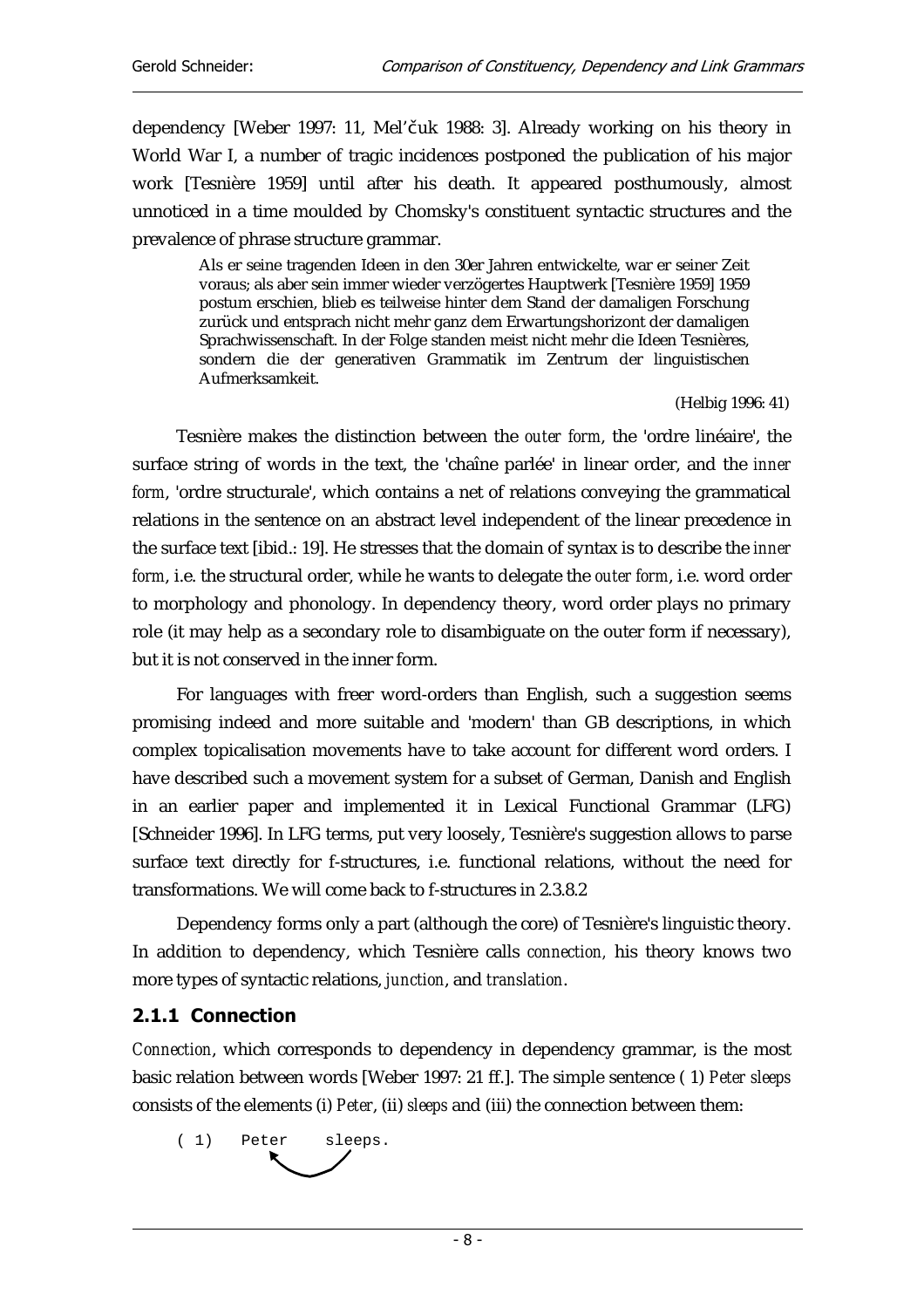( 1) shows one common way to express dependency. The arrow points from he head to the dependent. (The direction of dependencies will be discussed in 2.3.2)

Tesnière favours to represent his syntactic relations using another common way to express dependency, so-called *stemmas,* which visualise dependencies (introduced in 2.1.1.2) and are reminiscent of constituent analyses. (The numbers in square brackets show the verb's subcategorisation frame). ( 2) is a representation of *Peter loves Mary*:

( 2) loves [1,2] Peter Mary 1 2

In this representation, the head is placed above its dependent(s). The number in square brackets refer to the number of dependents, or *arguments* in a logical representation.

## 2.1.1.1 Syntax and Semantics

It is not a coincidence, anyway, that the above stemma structure is so close to a logical, semantic representation ( 3):

```
( 3) loves(Peter, Mary).
```
Connection has a syntactic and a semantic component, which usually run in parallel. Without syntactic connection there is no semantic connection but not always vice versa (see below) [Weber 1997: 21]. Unlike in other dependency-based grammars such as Link Grammar [Sleator & Temperley 1991, 1993] or Word Grammar [Hudson 1984, 1990] not every word is connected. *Function words* [Finegan 1989: 175] only signal grammatical relationship, they are only a part of a nucleus. Tesnière calls the *content words*, which have connections to other words, *nuclei* ('nœud'). For Tesnière, not words (as in Link Grammar or Word Grammar), neither constituents as in GB, but the nuclei are the basic elements of his theory [Weber 1997: 21]. As we will see in chapters 2 and 6, this means that Tesnière is much closer to semantics than many of his successors and more *functional* (cf. 2.3.2.5.6 and 2.3.2.7). The sentences

```
( 4) Peter has been killed by excessive drinking.
```
and ( 5) Peter has kicked the bucket.

show how e.g. passivisation, PPs, auxiliaries and idioms can be elegantly analyzed. The (functional) words before the vertical bar '|' are taken up into the nucleus of the content word or word group after the vertical bar: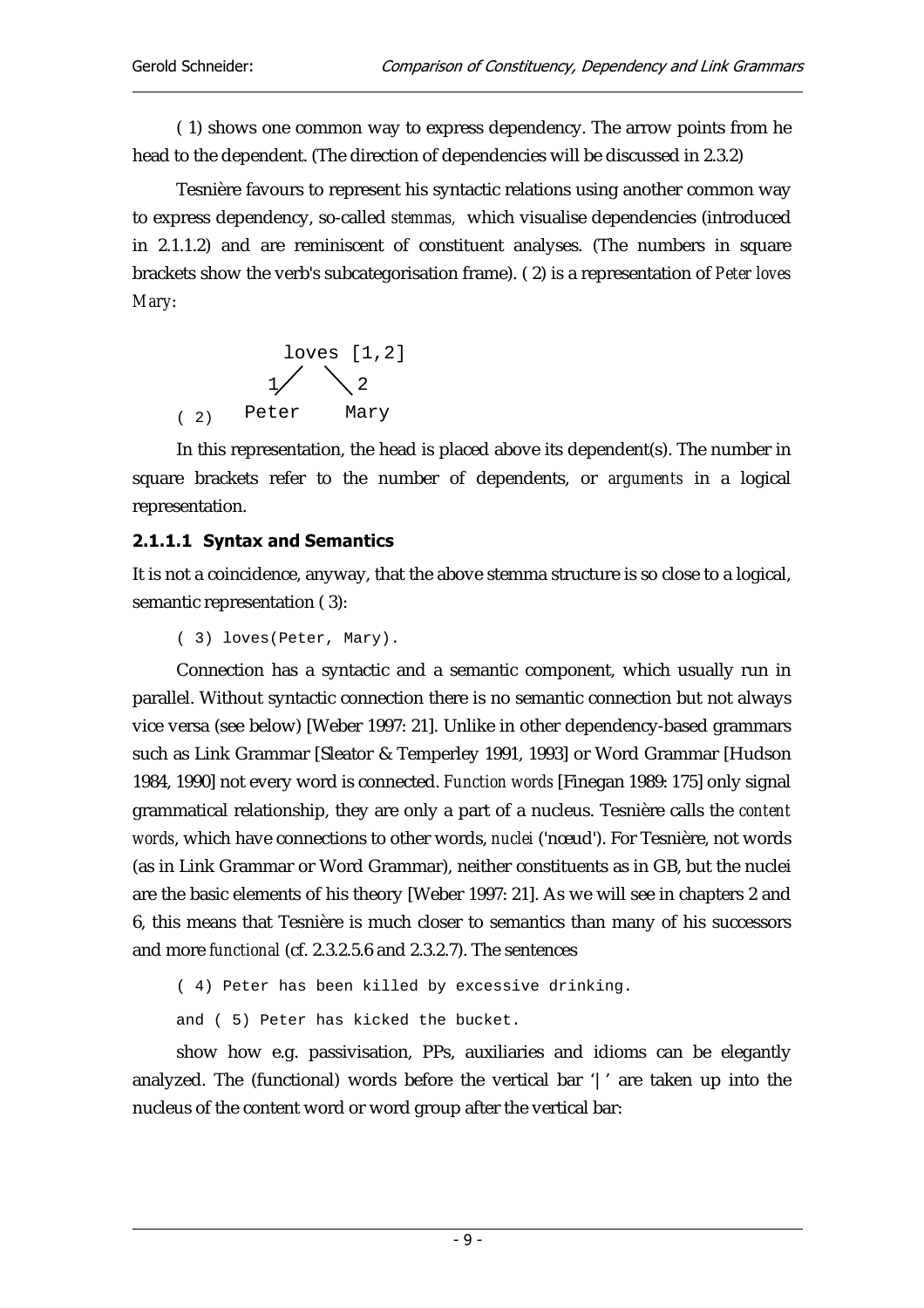

Articles remain functional words in the text, according to Tesnière they only signal grammatical relation and are therefore a part of the nucleus. Articles and pronouns, however, clearly illustrate that the distinction between function and content words is a continuum:

There are a number of special word classes, in which syntax and semantics cannot run in parallel. They are mainly *deictic* categories like anaphora [ibid.: 23,44] and *reference* articles [ibid.: 24]. Reference and deixis are of course related semantic concepts, both dealing with real-world identification of linguistic constructs.

Anaphora are function words in the lexicon on the one hand, on the other hand they are also referent to other nuclei and therefore have to be nuclei themselves in the text . The stemma representation of e.g. ( 6) 'Mary loves her husband' is



As we will see in 2.3.2.5.4, it is also a serious problem to decide if a determiner is a head to its noun or vice versa. Analyzing it as a functional component of its noun is a possible solution, or at least it elegantly permits to leave the dependency direction problem underspecified.

The relationship between syntax, grammatical functions and semantics may not be as simple as Tesnière liked to present it. He has often been criticized for mixing up these three distinct levels; e.g. Helbig [1993] points out that

• on the one hand, Tesnière postulates that syntax and semantics be completely independent, on the other hand he thinks they usually run in parallel. As seen above, he recognizes that anaphora are semantic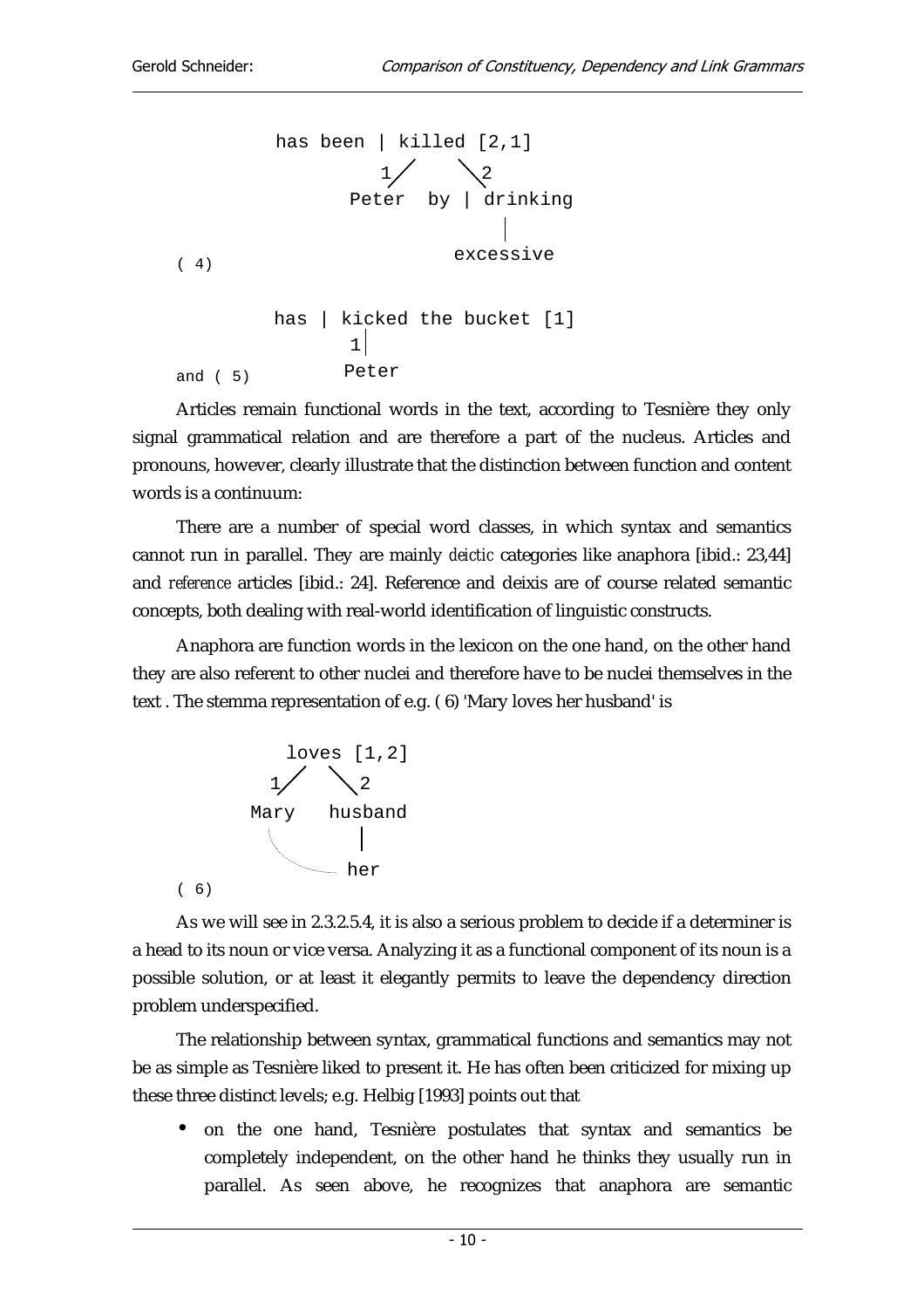connections without syntactic realization, that syntactic and semantic dependency often run in opposite directions, and that there are dissociations between them (e.g. the auxiliary verb carries the syntactical function, but the infinite verb the semantic function), but for him this does not suffice to indicate that the postulate of their being parallel needs revision. [ibid.: 43]

• the definition of word classes in Tesnière is partly based on semantic and partly on functional considerations. While nouns describe semantic objects and adjectives describe semantic attributes, *nobody* is defined as a noun for functional reasons, or *in the mountains* is an adverb because it is subject to a translation (cf. 2.1.4) [ibid.: 44]

#### 2.1.1.2 Dependency

Connections between nuclei are *directed*, i.e. one participant of the connection depends on the other. Except in verbless clauses, the root dependence is from the verb. Weber writes that, unlike all other dependencies, it is difficult to prove this root dependency.:

Damit haben wir die **Basis-Dependenz** in der DG [=Dependenzgrammatik] eingeführt. Sie ist empirisch nicht einfach zu begründen, sondern muss als Setzung betrachtet werden. Die Abhängigkeitsrelationen zwischen den anderen Wortklassen können experimentell überprüft werden.

(Weber 1997: 22)

It is possible to suggest that *PRO-drop languages* and *expletive subjects*, according to the above elimination test, predict verb supremacy anyway. But verbless sentences in which the subject functions as root-head are also very frequent. The main predicate becomes the root head, then, e.g. *sentence* in ( 7):

( 7) What a lousy example sentence !

The philosophical question whether the subject or the main verb should be the semantically most important element and therefore the root is a difficult, perhaps undecidable problem. While Tesnière and recent GB analysis (which places the subject within the verb phrase, cf. 2.3.9) regard the verb as root, Link Grammar (cf. chapter 5) and possibly older versions of GB (in which VP is a part of the subject NP) often take the Subject as the root of a sentence.

All the other dependencies can be more easily identified by an *elimination test*: If eliminating a nucleus leads to an ungrammatical sentence, then other nuclei depend on this nucleus:

Akzeptiert man die grundlegende Abhängigkeit zwischen dem Verb einerseits und seinen Aktanten bzw. Circumstanten andererseits, die Tesnière postulirert, dann können Abhängigkeiten zwischen den übrigen knoten relativ leicht identifiziert werden ... Zur ‹berprüfung hat sich "unter Dependenz-Grammatikern" ein Test als nützlich erwiesen: Er besagt, dass ein Knoten nicht eliminiert werden kann, wenn noch andere Knoten von ihm abhängen.

(Weber 1997: 45)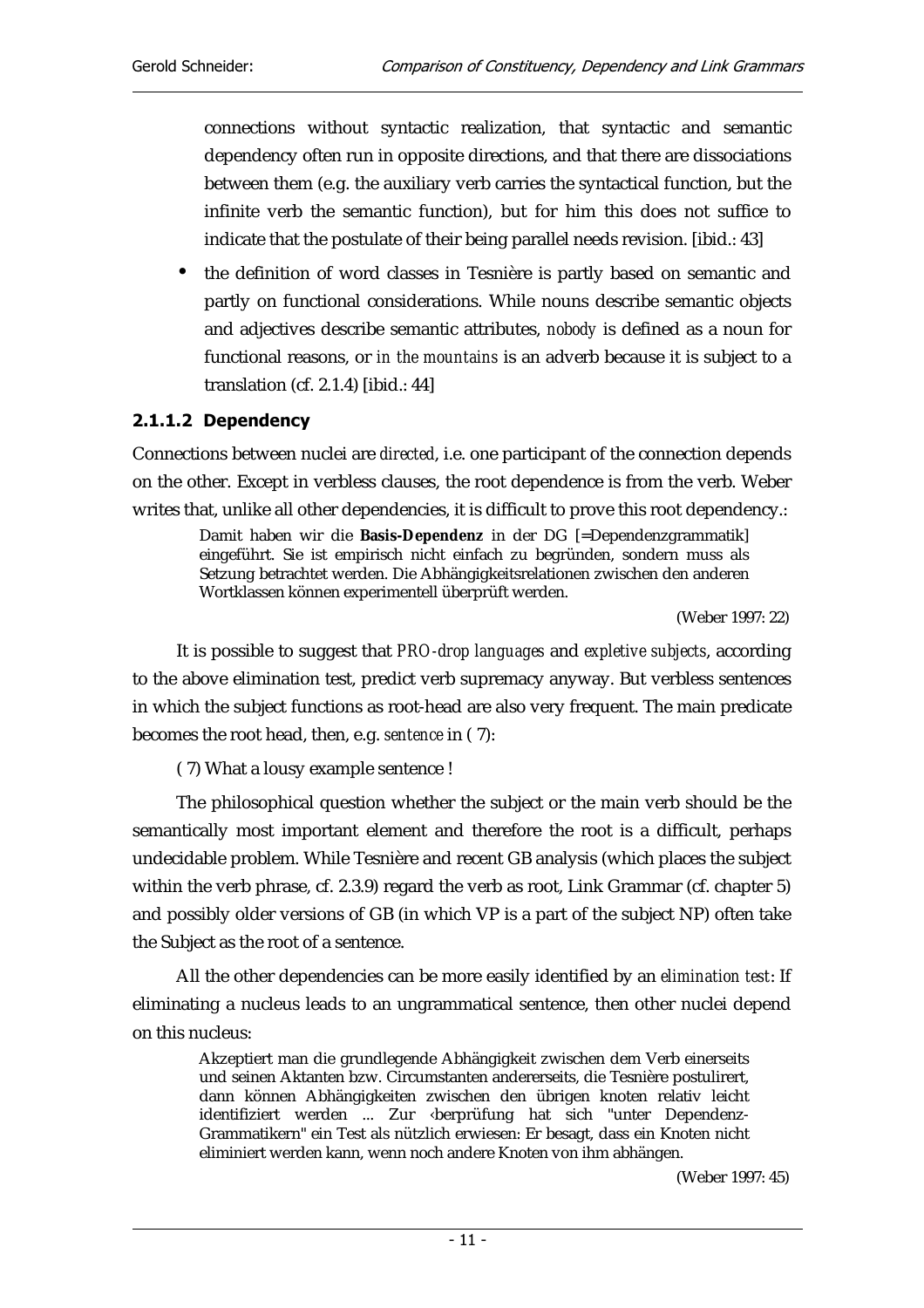Chapter 2.3.2 will discuss dependency and the suggested elimination test more closely. Let us now explain the terms "Aktanten" and "Circumstanten" from the above quotation:

## 2.1.2 Complements (actants) and adjuncts (circonstants)

Tesnière distinguishes between elements that are subcategorized for, so-called *actants*, i.e. arguments filling valencies in predicates, and adjuncts or modifiers that can be attached quite freely, so-called *circonstants*. These terms are central in *valency theory*, which was originated by Tesnière, but developed by many others (cf. 2.3.1 and 2.2.3.1). Actants are usually compulsory, they are always semantically present, but under certain conditions they may be syntactically absent, e.g. the actor in passive sentences, the subject in pro-drop languages etc.

Tesnière war jedoch mitnichten der Ansicht, dass ein Verb immer mit allen seinen Aktanten vorkommen müsse; vielmehr baut er seine Valenzmetapher weiter aus, indem er zwischen gesättigten und ungesättigten Valenzstellen unterscheidet:

"Notons d'ailleurs qu'il n'est jamais nécessaire que les valences d'un verbe soient toutes pourvues de leur actant et que le verbe soit, pour ainsi dire, saturé. Certaines valences peuvent rester inemployées ou libres"

[(Tesnière 1959: 238)]

(Storrer 1996: 225)

Tesnière himself does not elaborate a theory addressing the question when actants can be absent. See [Storrer 1996] for such a theory or [Feuillet 1996] for a criticism of Tesnière's distinction, which is considered too simple there.

## 2.1.3 Junction

*Junction* is employed to relate elements on the same level, i.e. non-dependently [Weber 1997: 55ff]. Junction is mainly used for non-subordinating conjunction, which poses a major problem to dependency. In a sentence like

( 8) Peter and Mary love beer.

it is hard to think of *Mary* to depend on *Peter*, or the vice versa, neither semantically nor syntactically. Thus, they need to appear at the same level (*j* stands for junction):



For current dependency theories, coordination remains a very serious problem. In the debate between advocates of dependency and those of constituency in 2.2.6.1 we will see that coordination is the one and only phenomenon where even hard-line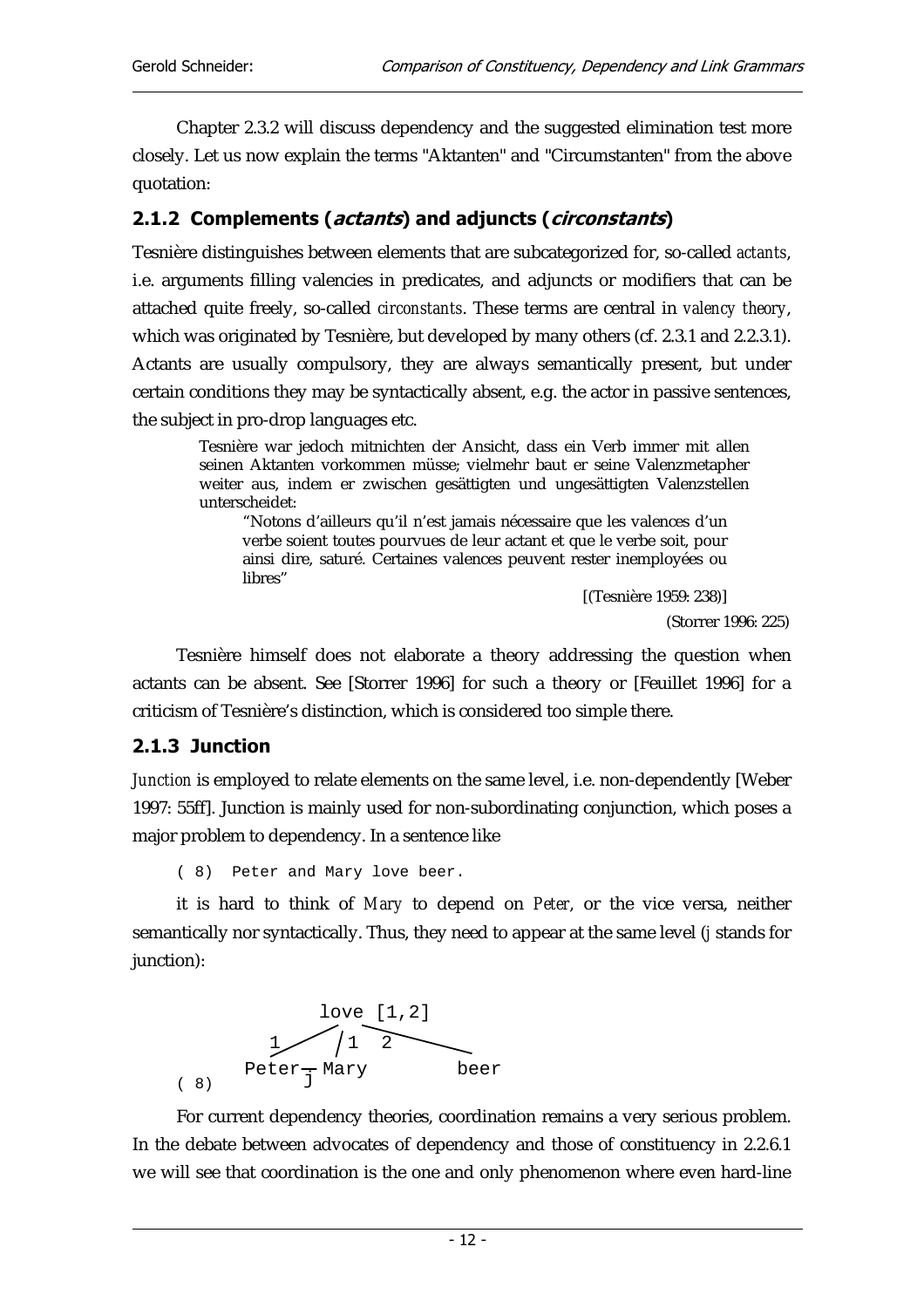dependency linguists are forced to use some kind of constituency or a non-dependent relation.

## 2.1.4 Translation

*Translation* is used to allow words to appear in syntactosemantic positions and functions usually occupied by words of other word-classes [Weber 1997: 77ff]. For a detailed introduction to Tesnière's translation, refer to [Werner 1993].

A noun-premodifying genitive can e.g. be conceived of as occupying an adjective position and function, as in ( 9) *Peter's beer*. The bar symbolizes the translation, the squared element is the so-called *translative* which triggers the translation, and the quoted element is a virtual pseudo-natural linguistic element I have allowed myself to insert for explanatory purposes:



Similarly, in ( 10) *They sleep at night*, the preposition *at* triggers translation to adverbial:

( 10) sleep [1] They 1 c ADVERB: '~nightly' NOUN: at night

 The noun-like character of English gerunds also lends itself to be dealt with by translation, as in ( 11) *Mary loves to drink*.:



Such translations are reminiscent of LFG lexical rules (cf. 2.3.8.2), and especially the nominalization translation in ( 11) seems to have been taken up by [Chomsky 1965]'s nominalization transformation, one of his most debated transformations:

Clearly, the words destruction, refusal etc., will not be entered into the lexicon as such. Rather, destroy and refuse will be entered into the lexicon ... [and] a nominalization transformation will apply at the appropriate stage in the derivation.

(Chomsky 1965)

Today, the immense problems such transformations pose are well-known. While they seem linguistically elegant, they massively overgenerate when applied blindly and automatically. Derivations are never fully productive, and semantic shifts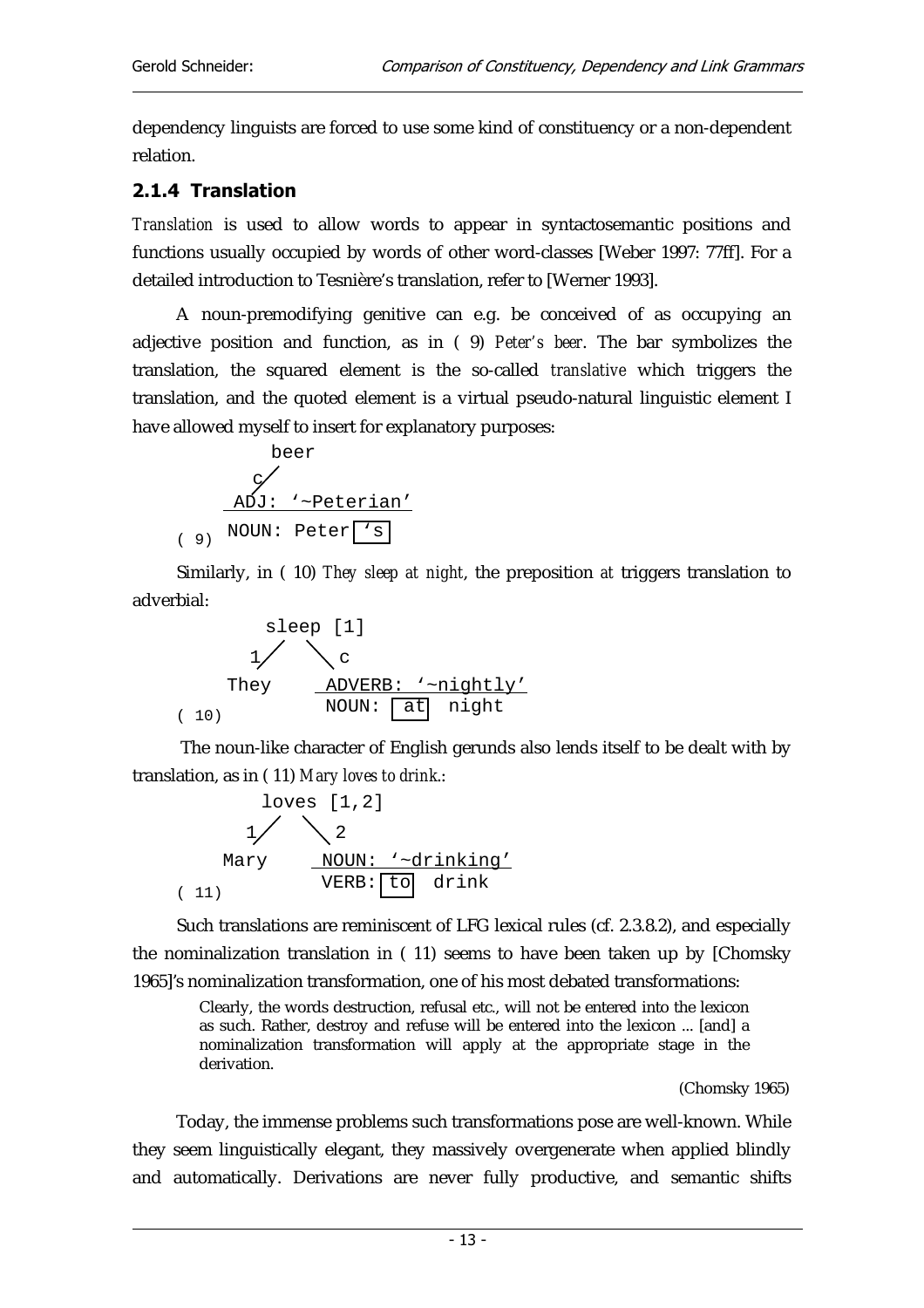frequently occur. The effects of the complex interplay between these translations or transformations are also hard to predict.

But is this the only possible answer to Tesnière's "théorie de la translation, sans doute la partie la plus contestable de l'œuvre de Tesnière" (Feuillet 1996: 130) ? Because translations are not part of most modern dependency theories, and because we will only refer to them cursorily in the rest of this paper, we may well take a closer look at them here.

To begin with, we have to remember that Tesnière's theory always intended to analyze only, therefore overgeneration is a lesser problem: "in der Tat war Tesnières Anliegen primär auf die Analyse sprachlicher Äusserungen, auf Analysemethoden, nicht auf die Synthese und folglich auch nicht auf eine Erzeugungsgrammatik ausgerichtet" (Helbig 1996: 41).

Tesnière has been criticized for confounding categories (in the word-class sense), grammatical relational functions and grammatical case (cf. 2.3.8) in his translation.

La théorie de la translation, ... , fait apparaître une confusion très grave entre catégories (dans le sens de «types de mots») et fonctions. En ce qui concerne les actants, Tesnière renouvelle la même erreur en assimilant cas et fonction ...

(Feuillet 1996: 130)

## 2.1.4.1 A Functional Concept of Word Classes

Addressing these criticisms, we can first note that our conception of word-classes is too much form-based (cf. [Weber 1996: 250]). While e.g. the italicised part of ( 12b,c) are *grammatically* not objects, they *functionally* serve the same purpose. Translations allow us to take a more open and functional perspective.

- ( 12a) She knows the art of singing.
- ( 12b) She knows how to sing.
- ( 12c) She knows that she can sing.

Because Tesnière is not interested in generation, we do not have to worry if all the sentences such a conception allows are grammatical, but we are able to easily and economically (parsing-speed!) recognize all the correct ones and subsume them to the same class, This does not mean that we could not divide them into additional subclasses later on if needed. *(b) how to sing*, e.g., is rarely acceptable because it depends on the verb semantics, which means that the sentences can be rejected at a later stage, if necessary.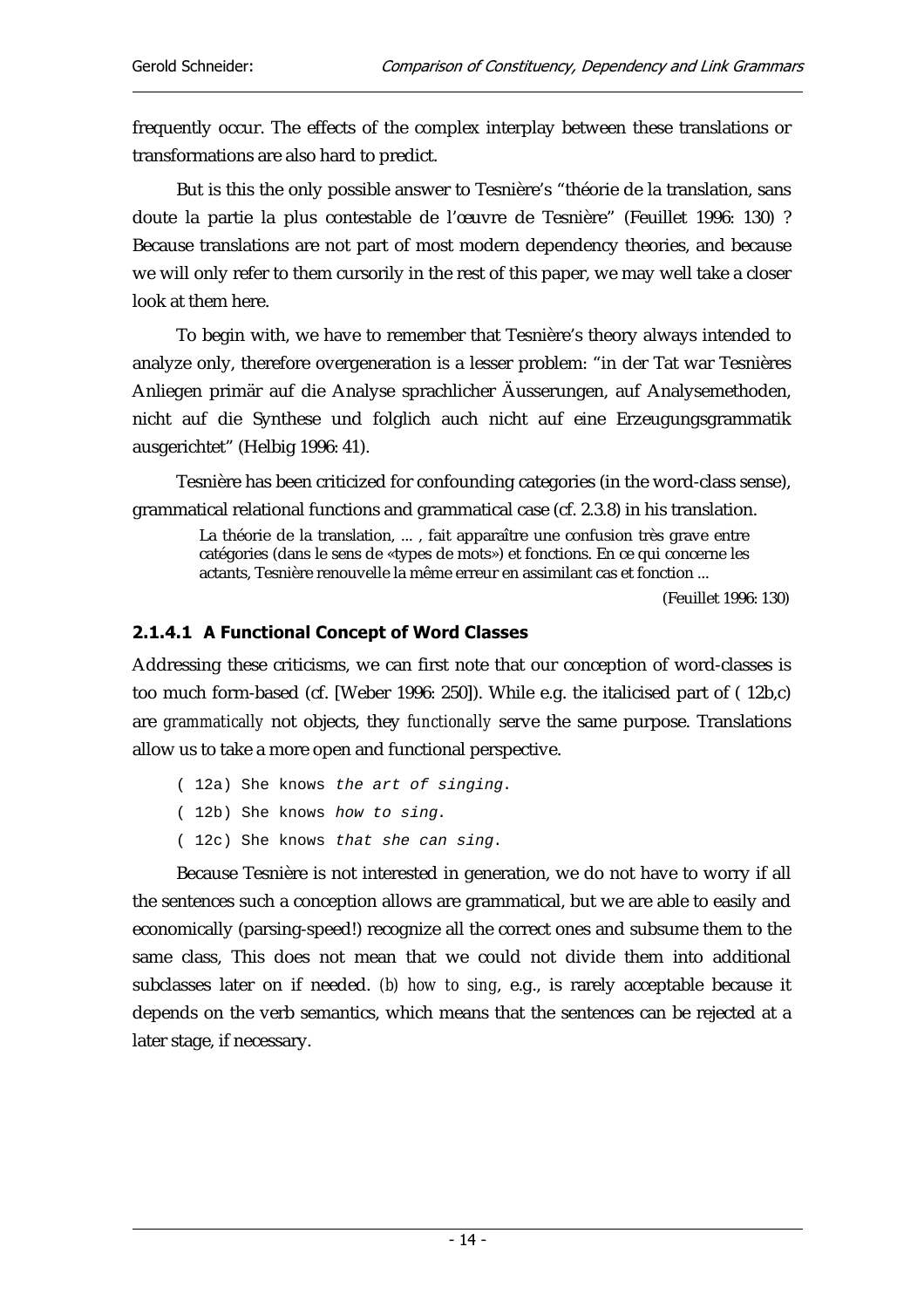( 13a) She loves the art of singing ( 13b)\* She loves how to sing. ( 13c) She loves that she can sing. ( 13d) She loves to sing. ( 13e) She loves singing. or ( 14a) She approves of the art of singing. ( 14b)\* She approves of how to sing. ( 14c)? She approves of that she can sing. ( 14d)\* She approves of to sing. ( 14e) She approves of singing. or perhaps even ( 15a) She wants the art of singing. ( 15b)\* She wants how to sing. ( 15c)? She wants that she can sing.

( 15d) She wants to sing.

( 15e)? She wants singing.

Accepting ungrammatical sentences has the clear advantage for computational analyzers that we easily understand them and that we do not have to worry about unnecessary standards of acceptability, which are undefinable anyway. If two related constructions have similar semantics we may freely choose whether we really need a model that distinguishes between them, and whether we really need a model that pays respect to historical arbitrary decisions to favour one form over the other. There is e.g. absolutely no need for a semantically oriented parser to reject *\* I like sing* or *\* I can singing.* While this distinction is important for a grammar-checker or a generation system, an efficient text-understanding or information-retrieval system completely fails its goals, loses a lot of precious parsing time and requires an unnecessary complex grammar if it tries to be a pedantic language teacher. Here, a *functionally* based parser makes much more sense than a *grammatical* word-class based parser. Grammatical features should then only be taken into consideration as far as they can reduce ambiguity.

Weber [1996] portrays translation as an important instrument of functionalism:

Mit Einführung der Translation ist es Tesnière gelungen, die Satzstrukturbeschreibung einerseits auf wenige Konnexions-Relationen zu beschränken und sie andererseits offenzuhalten, und zwar sowohl im Hinblick auf ihre hierarchische Gliederung als auch in Hinblick auf ihre Variabilität ... Gegenüber den Konnexionen und der Valenz, die als weitgehend konstante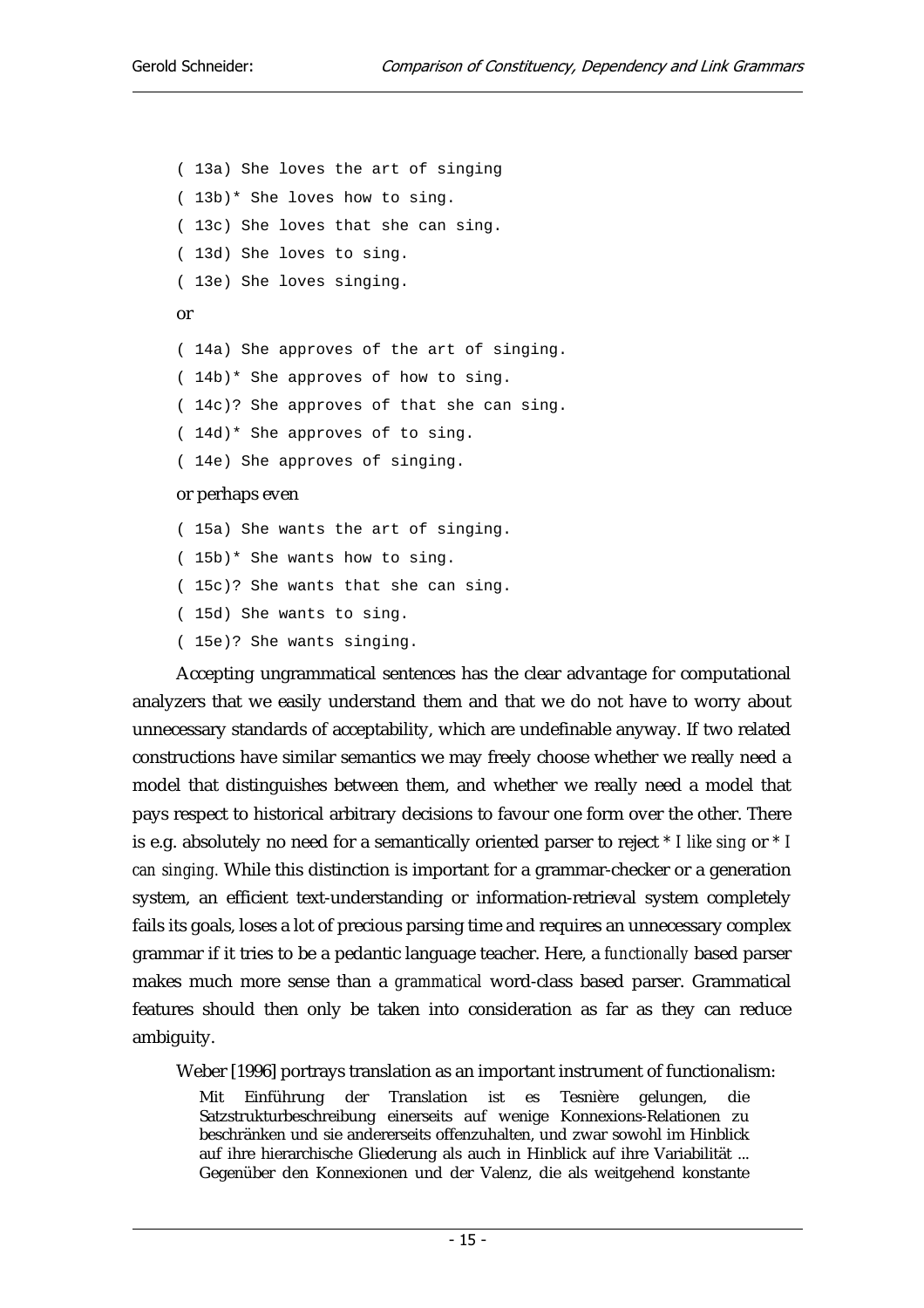Elemente der Satzstrukturbeschreibung anzusehen sind, bildet die Translation ein Element der Offenheit ... Von Tesnière selbst wurde die Translation als unverzichtbarer Teil seines Entwurfs angesehen. Als vorteilhaft hebt er hervor, dass die Ausbaumöglichkeiten des einfachen Satzes unter einer Rubrik beschrieben werden und dass dabei syntaktische Aspekte im Vordergrund stehen und weniger die morphologischen Eigenschaften einzelner Wortarten oder ihre Position in der Chaîne parlée.

(Weber 1996: 249)

#### 2.1.4.2 Open Valencies

Addressing the criticisms raised against translations ( cf. [Feuillet 1996] above) , Weber [1996:250-1] explicates that the impression of confounded word-classes also partly stems from our interpretations of their usual stemma notation. E.g. in ( 10) above the noun literally seems to be translated to an adverb(ial). But the apparent change of category is only a metaphor. The connection potential, the characteristics of the element under transformation as a head to its dependents is not affected. Weber [ibid.] stresses that translation rather enables the element under translation to fill a valency it otherwise could not. Translation is therefore a concept to extend valency classes.

Die Wortarten Tesnières haben einen Doppelcharakter als Form- und Funktionsklassen, auch im Rahmen der Translation. Dabei kann die Translation Auswirkungen auf die Form, also auf das "Aussehen", und das Stellungsverhalten der entsprechenden Wörter haben. Das Konnexionspotential eines Wortes wird jedoch nicht ausgetauscht. Denn bei Translation liegt strenggenommen keine Vermischung von Kategorien und Funktionen vor, auch kein Kategorien-*Wechsel* (...), sondern eine Anreicherung ... Es reicht demnach nicht aus, von einer Translation zu sprechen, die ein Substantiv [ cf. ( 10)] in ein Adverb oder die die Wortart Substantiv in die Funktion eines Adverbs *überführt*. Angemessener ist die Sehweise, dass ein Knoten sowohl für einen substantiv-spezifischen als auch für einen adverb-spezifischen Strukturzusammenhang kompatibel gemacht wird. Diese (Form- und Funktions-) Anreicherung ist erforderlich, um auch komplexe sprachliche Konstruktionen – auf der Grundlage bestehender Konnexionsregeln – in den Satz einzufügen, ist damit eine wesentliche Vorbedingung für die strukturelle Offenheit des Satzes.

(Weber 1996: 250-1)

## 2.1.4.3 Parsing Efficiency

If we really treated translations as transformations, in the sense that one word form is transformed into another, they would be as very time-intense and unwieldy to parse as Chomskyan transformations: We only know the "surface" element after the transformation (or translation: I will only use the term transformation here) from the *chaîne parlée* (which Chomsky calls numeration) and have to find a corresponding "deep" structure before the translation or transformation. We have to perform a "backwards" transformation. Because of the complexity of transformations, because TG and GB are generative we are forced to more or less blindly generate zillions of surface structures and see if any of them fits the input string. This is a major reason why Chomskyan grammars are unparsable in practical terms.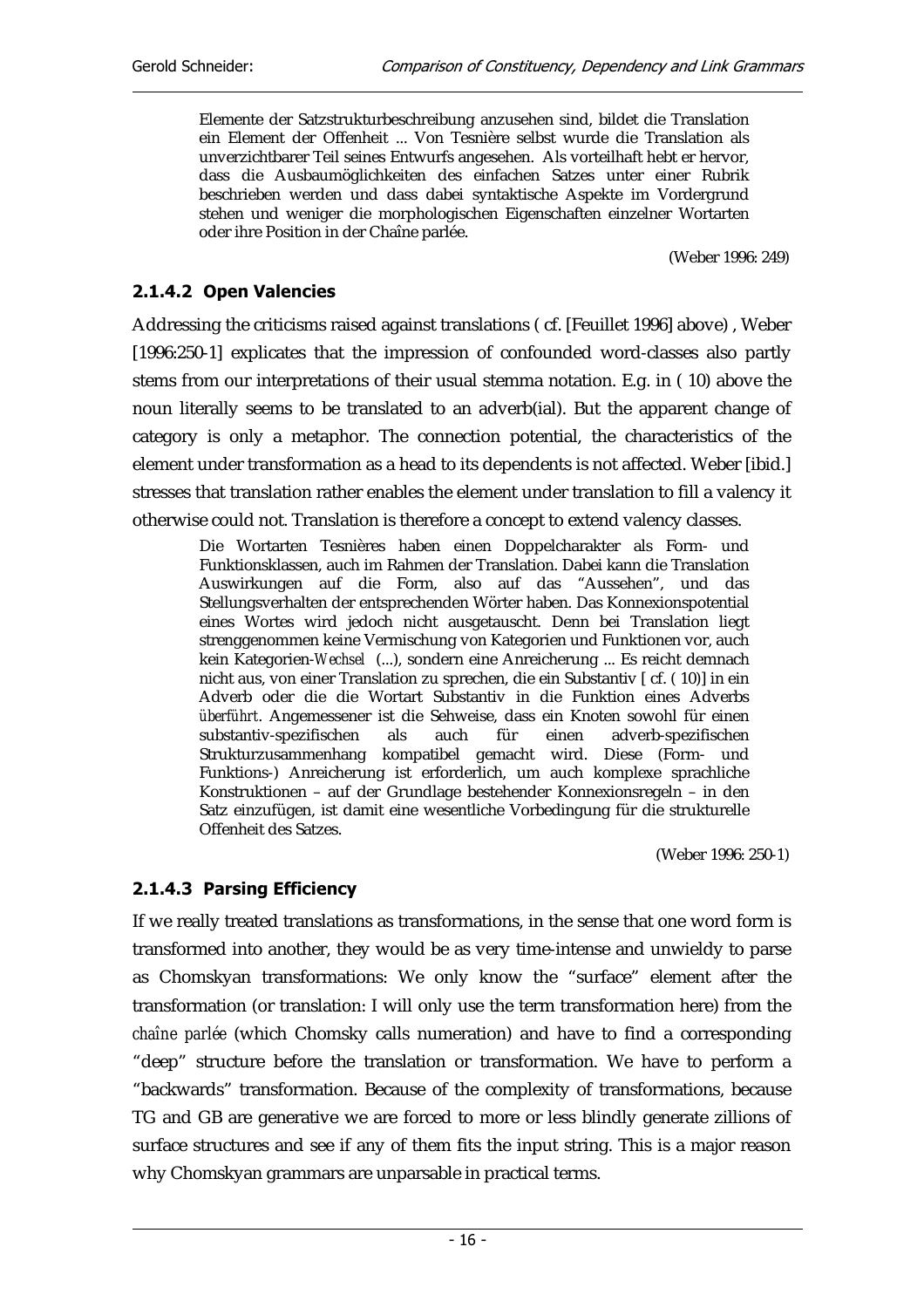If we think of translations along the same lines we are also forced to "backward" generate, to more or less blindly transform possible initial candidates according to the established transformation rules until one of them happens to match, which makes parsing forbiddingly inefficient. If we assume Weber's [1996] above conception, however, i.e. that translations extend the valencies to admit more classes, parsing remains an efficient "forward" activity. Weber's clarifications are more than welcome to permit efficient and fast parsing.

While translations may seriously overgenerate, when used to analyze they permit to efficiently parse for very compact structures that cover a big variety of semantically related structures with the same syntactic functions. While they may blur semantic details, they are an ideal tool for semantic shallow parsing as aimed for in e.g. information retrieval.

## 2.1.5 Conclusions

Tesnière's work is only about to be rediscovered again, as e.g. Gréciano [1996] shows. While the Chomskyan theories drown in their increasing complexity, while computational unification-based constituent theories still suffer from very serious efficiency problems, alternatives are sought after. Dependency grammars could be such an alternative.

Research on valency (cf. 2.3.1 and 2.2.3.1) has continued, but especially Tesnière's translations have been almost neglected. Although the valency aspect of Tesnière's dependency has attracted many researchers (e.g. the German School, cf. 2.2.3), many aspects of dependency have not been developed much further. Dependency cannot be reduced to valency only. "Dies ist eine unzulässige Reduktion des dependenzgrammatischen Prinzips auf einen, wenn auch wichtigen, syntaktischen Ausschnitt." (Eroms 1987: 80). "Gegenüber der raschen Entwicklung der Valenzlehre wurde die Forschung auf dem Gebiet des Dependenzprinzips jedoch in den letzten Jehren ziemlich vernachlässigt." (Jung 1995: 11).

[Sleator & Temperley 1991, 1993] do not address Tesnière's theories, nor the differences between their approaches, perhaps because Link Grammar is too far away from the original Tesnière, but probably also due to the facts explained in [Weber 1997]:

Tesnières Motive lagen nicht darin, eine formale Grammatiktheorie zu stiften. Obwohl in Tesnières Hauptwerk, den "Eléments", häufig auf Verhältnisse in unterschiedlichen (meist indoeuropäischen) Sprachen eingegangen wird, kann man es auch nicht als eine umfassende Sprachtheorie bezeichnen. Vielmehr ist den "Eléments" eine didaktische Grundhaltung eigen. ... gerade in der Praxis des **Sprachunterrichts** hat sich die Tesnièresche Methode der syntaktischen Beschreibung früh bewährt.

(Weber 1997: 11)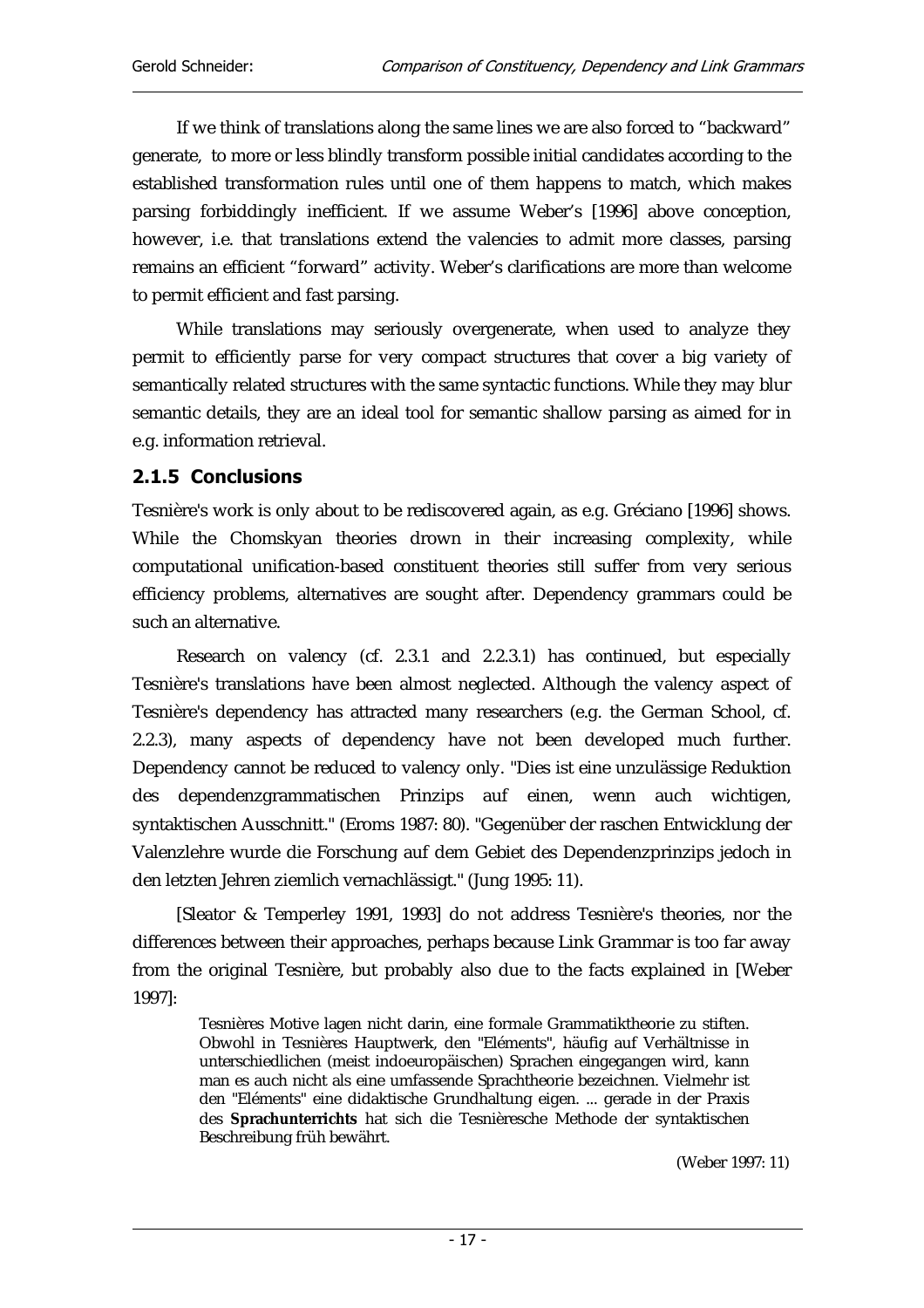## 2.2 Advocates of Dependency after Tesnière

Hays [1964] and Gaifman [1965] were the first to give dependency a rule formalism, Mel'čuk [1988] was the first to introduce the large Russian dependency tradition in America and is still one of the basic textbooks on dependency. In (partly the former Eastern) Germany, people like Helbig [1988, 1992] or Engel [1994,1996] continued and extended the Russian tradition and Tesnière's work. Fraser [1996] is one of the most prominent representatives of dependency theory today. The list of names included in the following subchapters is by no means complete.

## 2.2.1 Hays and Gaifman

"A number of different dependency rule formalisms have been developed and described in the literature. The oldest and most widely used of these is due to Gaifman [1965]" (Fraser 1996: 72). "Gaifman [1965] was the first to actually give a formal method of expressing a dependency grammar. He shows that his model is contextfree." (Sleator & Temperley 1993: 12). "The earliest formalisations of dependency grammar are often attributed to Gaifman and Hays [1964]" (Järvinen & Tapanainen 1997: 3).

Järvinen & Tapanainen [ibid.] stress, however, that only the model used by Gaifman and Hays is context-free, and that this does not apply for all formalisms. E.g. their non-projective dependency parser is context-sensitive.

Unfortunately, those formalisations were basically constituent grammars where the head of the constituent is marked. Although Gaifman and Hays studied only properties of one given formalisation and showed that it is "weakly equivalent" to the constituent grammars, many linguists have taken their formalisation for granted.

(Järvinen & Tapanainen 1997: 3)

We will come back to this point in chapter 2.4.

## 2.2.2 Mel'čuk and the Russian School

The view that dependency is the basis of most of syntax is commonplace in the Slavic-speaking world, and this tradition is now easily accessible to those of us who do not read Russian, thanks to Mel'Čuk and his colleagues in Moscow and Montreal ...

(Hudson 1990: 107)

While Gaifman wanted to formally define dependency, Mel'čuk rather conceives of dependency as a tool. According to Sleator & Temperley [1993], Mel'čuk [1998] offers a formal definition of dependency structures: "This structure, as defined by Mel'Čuk [1988], consists of a set of planar directed arcs among the words that form a tree. Each word (except for the *root word*) has an arc out to exactly one other word, and no arc may pass over the root word." (Sleator & Temperley 1993: 11-12). Checking in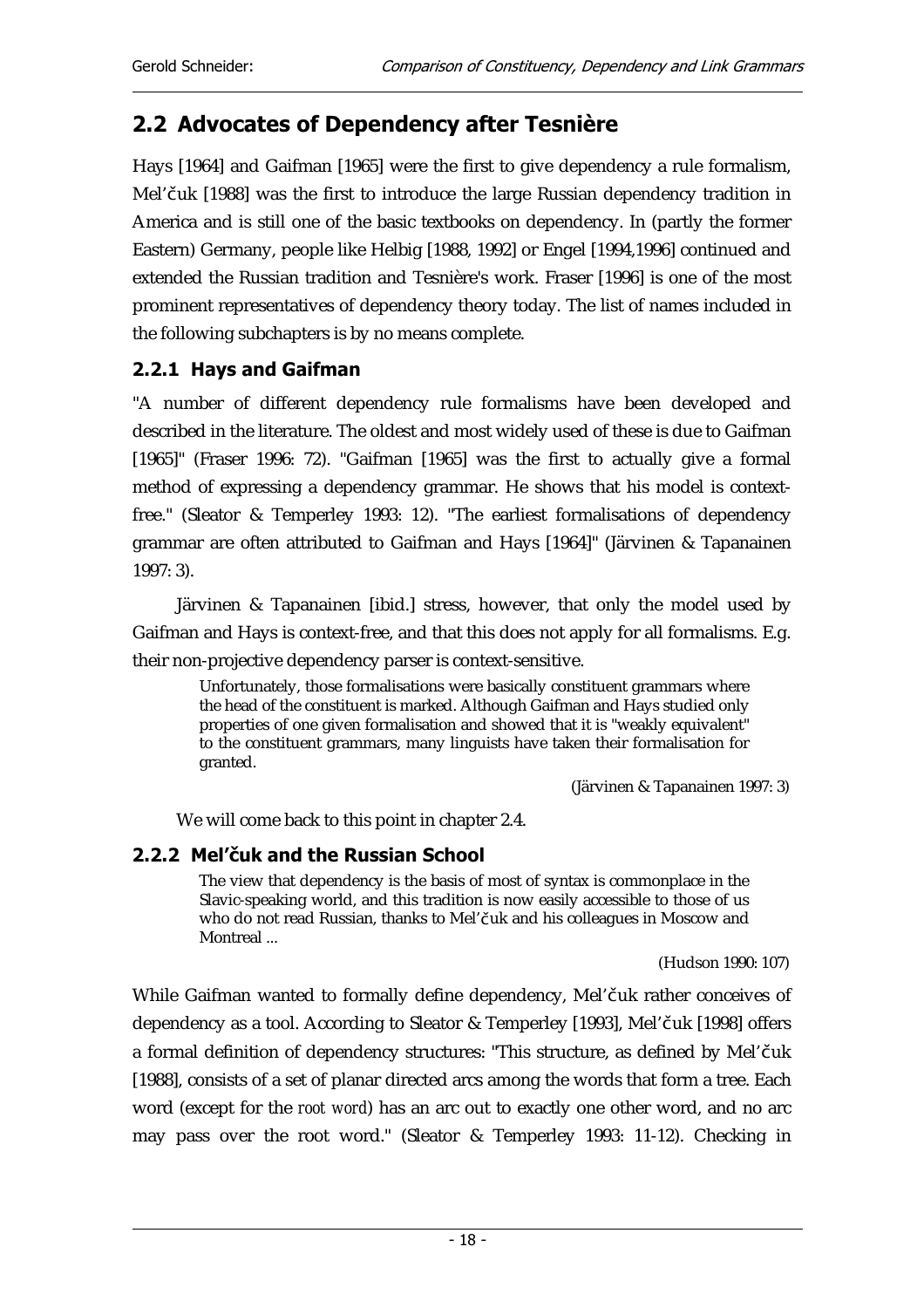Mel'čuk's book, however, reveals that Mel'čuk does not intend to give a proper definition:

All I intend to do is to suggest an artificial FORMAL LANGUAGE, or a formalism, for describing natural sentences at the syntactic level. ... By its logical nature, dependency formalism cannot be "proved" or "falsified." Leaving aside simple errors and inconsistencies, it can be evaluated solely in terms of expediency or naturalness, not in terms of truth or falsity. Dependency formalism is a tool proposed for representing linguistic reality, and, like any tool, it may not prove sufficiently useful, flexible or appropriate for the task for which it has been devised; but it cannot be true or false.

(Mel'čuk 1988: 12)

Covington [1992] stresses this argument: "As Mel'čuk (1988) has emphasized, dependency grammar is not a **theory** of language, but rather a **notation** for describing structure. Theories of grammar can of course be built upon it, as Mel'Čuk, Tesnière, Hudson, Starosta, and others have done." (Covington 1992: 2)

## 2.2.2.1 Types of Dependency

But although dependency is a fairly intuitive concept, the picture becomes much more complex when looking at the gory details. Mel'Čuk [1988:106-149] distinguishes three kinds of dependency: *morphological, syntactical* and *semantic*. He mentions that possibly more dependency types could be recognized, e.g. anaphoric links.

## 2.2.2.1.1 Morphological Dependencies

When a word form determines the word form of another word, such as in agreement, we speak of morphological dependency. Mel'čuk [ibid.: 108-112] lines out three main properties of morphological dependency.

**First**, "all languages have words that are morphologically invariable and that because of this invariability, are never morphologically dependent on another word." (ibid.: 108). Therefore, morphological dependencies do not create a *connected* structure for a given sentence, there are many discontinuities in the chain of morphological dependencies, for every language. Morphological dependency can thus not be a main criterion in the definition of dependency: "All this suggests that ... morphological dependency is a marginal type of syntagmatic dependency".

**Second**, "a morphological dependency can be bilateral" (ibid.: 109), which means that the word forms of two words can mutually depend on each other. Mel'čuk [ibid.: 109] gives a Russian ( 16) and a Georgian ergative ( 17) example [ibid.: 109-10]: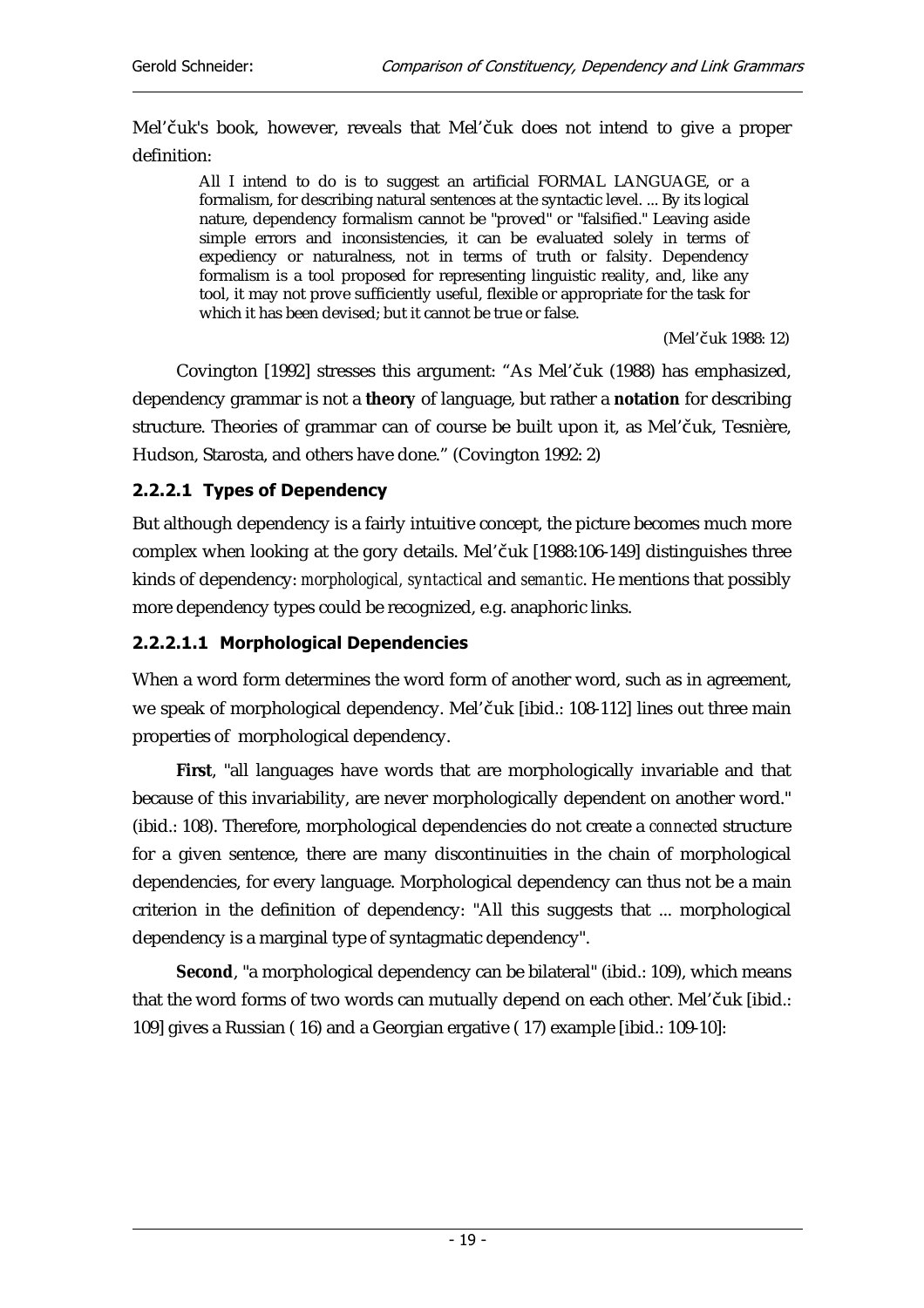SG.GEN ( 16) dve volny FEM

In ( 16) 'dve volny' (='two waves'), the numeral *dv+e* is morphologically dependent on the noun *volny* according to gender ('volna'='wave' is feminine), but *voln+y* is dependent on *dve* according to number (sg.) and case (genitive).

```
( 17a) singular subject: 
     Is amb + ob + s rom ... 
    he-SG.NOM say PRES 3SG that 
     'He says that ...' 
          versus 
    Man tkv + a rom ...
    he-SG.ERG say AOR.3SG that 
     'He said that ...' 
          or 
    Mas u + tkv + am + s rom ...
    he-SG.DAT say PERF 3SG that 
     'He has said that ...' 
( b) plural subject: 
     Isini amb + ob + en rom ... 
     they-PL.NOM say PRES 3PL that 
     'They say that ...' 
          versus 
    Mat tkv + es rom ...
     they-PL.ERG say AOR.3PL that 
     'They said that ...' 
          or 
    Mat u + tkv + am + (s)t rom ...
     they-PL.DAT say PERF 3PL that 
     'They have said that ...'
```
As usually in split-ergative languages, the grammatical case of the subject is determined by the tense of the main verb (*nominative* for the present, *ergative* for the aorist and *dative* for the perfect). At the same time, the form of the verb depends on the number of the subject (*singular* in ( 17a) and *plural* in ( 17b)).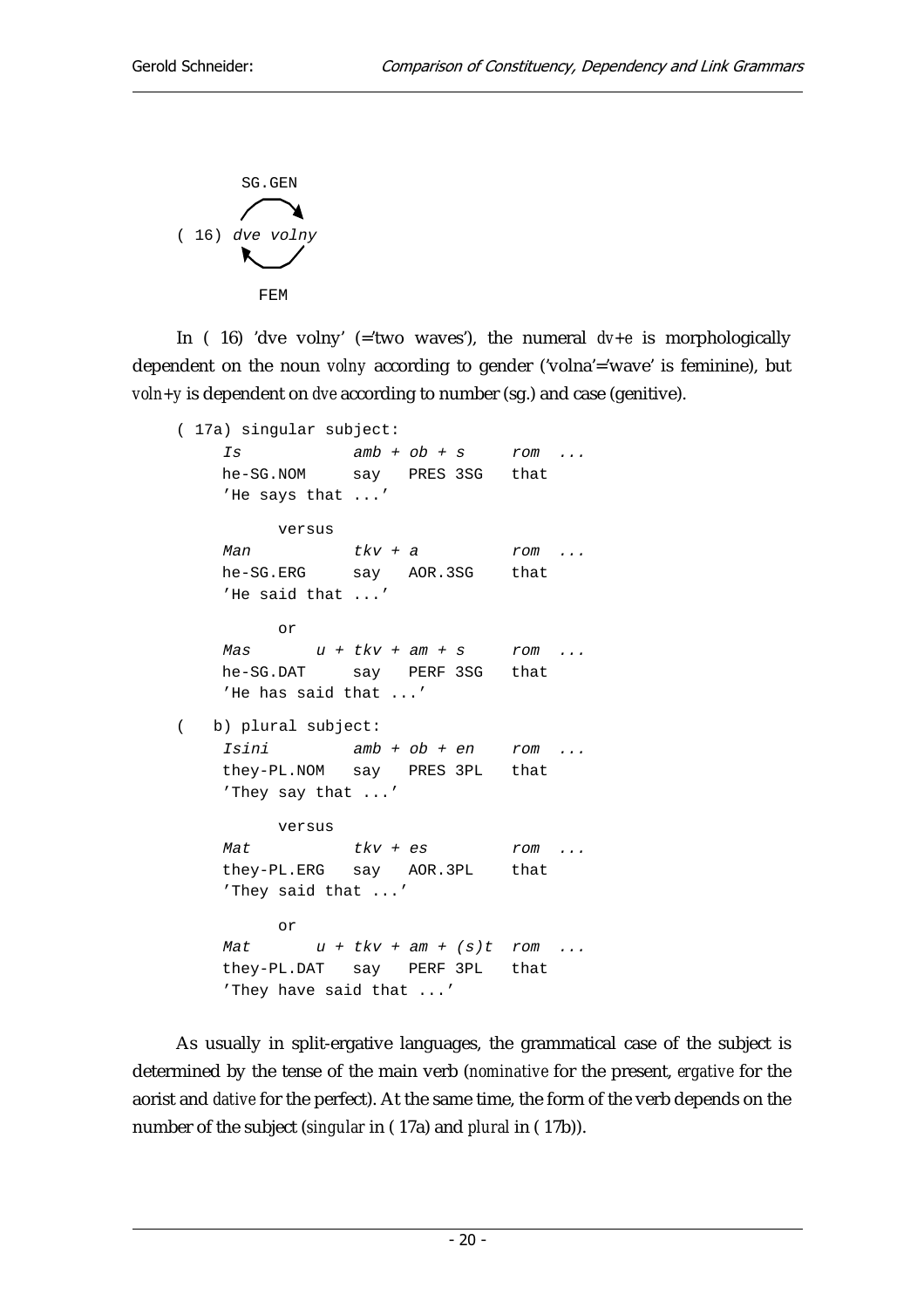**Third**, "since a word can have several morphological variables, it can be morphologically dependent on several word forms at once." [ibid.: 111]. Mel'čuk gives a Russian example ( 18) :



The adjective *bol'n+oj* ('ill') depends in gender and number on *Ona* ('she'), but at the same time it receives instrumental case from *kazetsja* ('to seem').

#### 2.2.2.1.2 Semantic Dependencies

In a predicate-argument structure, which is a common form for expressing semantic structure, the arguments depend on the predicate. Semantic and e.g. morphological dependency do not necessarily go into the same direction. Articles are a good example. A noun morphologically determines the number, gender and case of its article, but semantically an article determines its noun - as the grammatical term *determiner* expresses: the article is a one-place predicate that attributes the semantic property of being definite or non-definite to its noun argument. Mel'čuk [ibid.: 116-118] notes the following characteristics of semantic properties:

**First**, unlike morphological dependency, semantic dependency is *universal*, which means that it applies to all words in a given sentence, except for some syntactical markers like e.g. adverbial markers (which are part of the verb semantics) or some prepositions (which clarify the semantic role and argument order).

**Second**, again unlike morphological dependency, semantic dependency is *unilateral*, which means that there are no mutual dependencies.

**Third**, like morphological dependency, a term can have several governors, i.e. it can be the argument of several predicates. In a prepositional phrase like 'on the screen', *screen* simultaneously depends on the preposition *on* and on the article *the*.

#### 2.2.2.1.3 Syntactic Dependencies

When introducing the distinction between morphological, syntactical and semantic dependency, Mel'čuk [ibid.: 106] calls morphological dependency a strictly formal kind of dependency, and semantic a strictly conceptual dependency. Syntactic dependency is at the uneasy and unclear position between these two extremes, half formal and half conceptual. Yet this intermediate position is necessary. From the one extreme, we cannot extend morphological dependency to replace it completely, because as mentioned above it does not form connected structures and many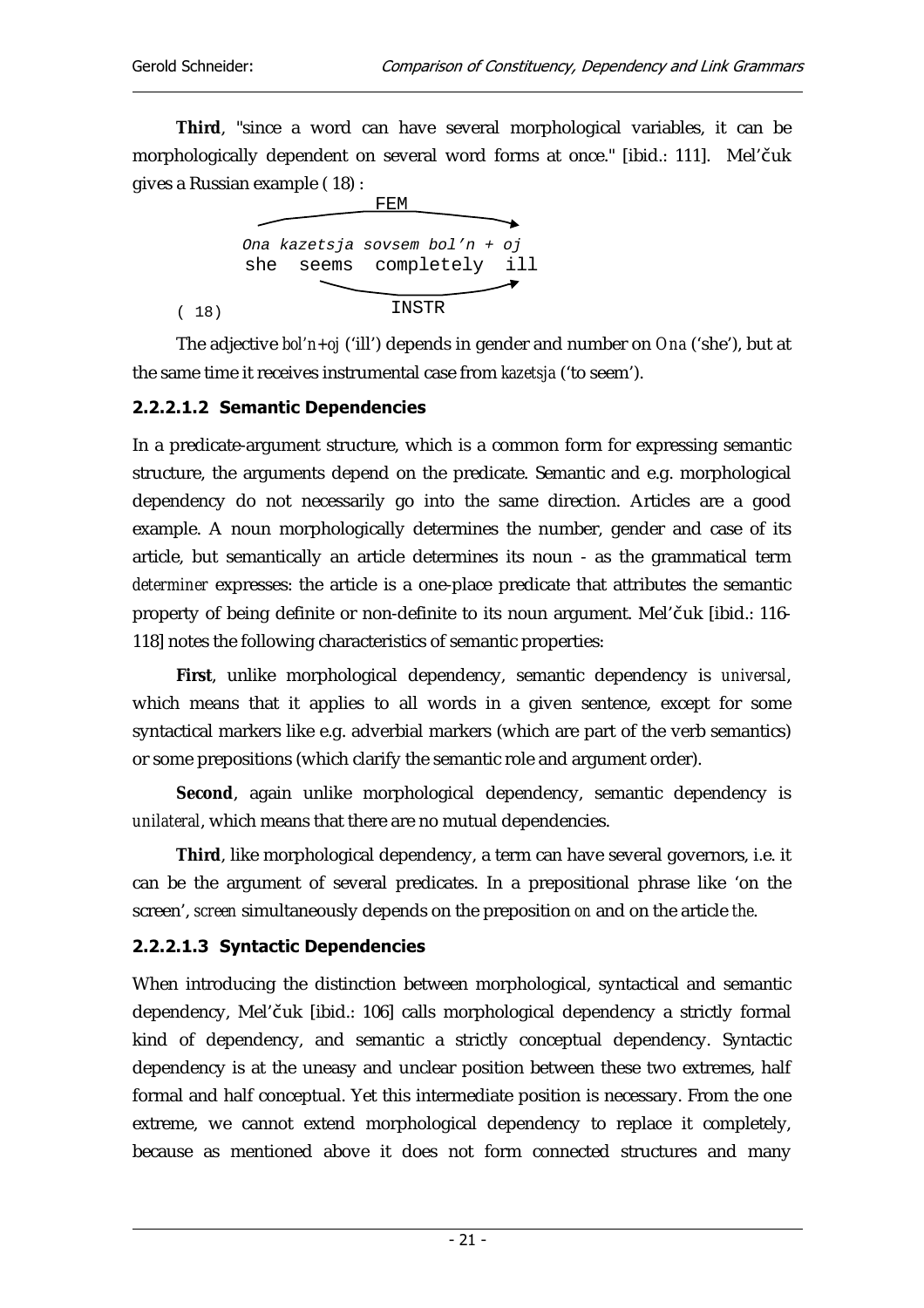languages even lack it completely. From the other extreme, as mentioned, also semantic dependency leaves some words unconnected.

Word form A syntactically depends on word form B if, according to Mel'čuk [ibid.: 113], the syntactic role of the combination of A+B has usually the syntactic role of B when it occurs alone. Syntactic roles, however, are themselves defined by the type of dependency, e.g. on what word C this word form D depends, and in which way. Because the definition of syntactic dependency is therefore itself based on dependency, we seem to run into a vicious circle, as Mel'čuk himself stresses [ibid.: 115]. This vicious circle can only be overcome if one defines a top-head, a unit which only has dependents but cannot depend on anything. As usual in dependency grammar, Mel'čuk defines the finite verb to be the top-head of a sentence. Once this postulation has been accepted, the dependencies in a sentence can be recursively found out by stepping down from dependency to dependency.

About the characteristics of syntactic dependency, Mel'čuk [116] notes:

**First**, like semantic dependency, syntactical dependency is universal. By definition, syntactic dependencies link all word forms, because sentences with unlinked elements are supposed to be ungrammatical.

**Second**, Mel'čuk defines dependency not to be bilateral. There can be no mutual links if one wants to represent dependency structures with trees or Tesnière's stemmas.

Third, in Mel'čuk's theory, any word form can syntactically depend on only one other word form. Cf. Word Grammar, 4.2.1, for a different assumption.

In its awkward position between formal morphology and conceptual semantics, Mel'čuk is "unable to propose a rigorous definition of syntactic dependency" (ibid.:129), but he attempts to get a clearer picture. In order to define dependency, we need three criteria:

- **connectedness** criteria, establishing if two word forms are connected by a dependency relation, i.e. if  $w_{\scriptscriptstyle I}{\color{blue}-}w_{\scriptscriptstyle 2}$  or  $^*w_{\scriptscriptstyle I}{\color{blue}-}w_{\scriptscriptstyle 2}$ .
- **direction** criteria, establishing which of the connected word forms is dependent and which is governor, i.e. given that  $w_1$ — $w_2$ , if  $w_1$ — $>w_2$  or  $W_1$  <  $-W_2$ .
- **dependency type** criteria, establishing the type of dependency. Note that only some dependency theories group the dependencies into different types.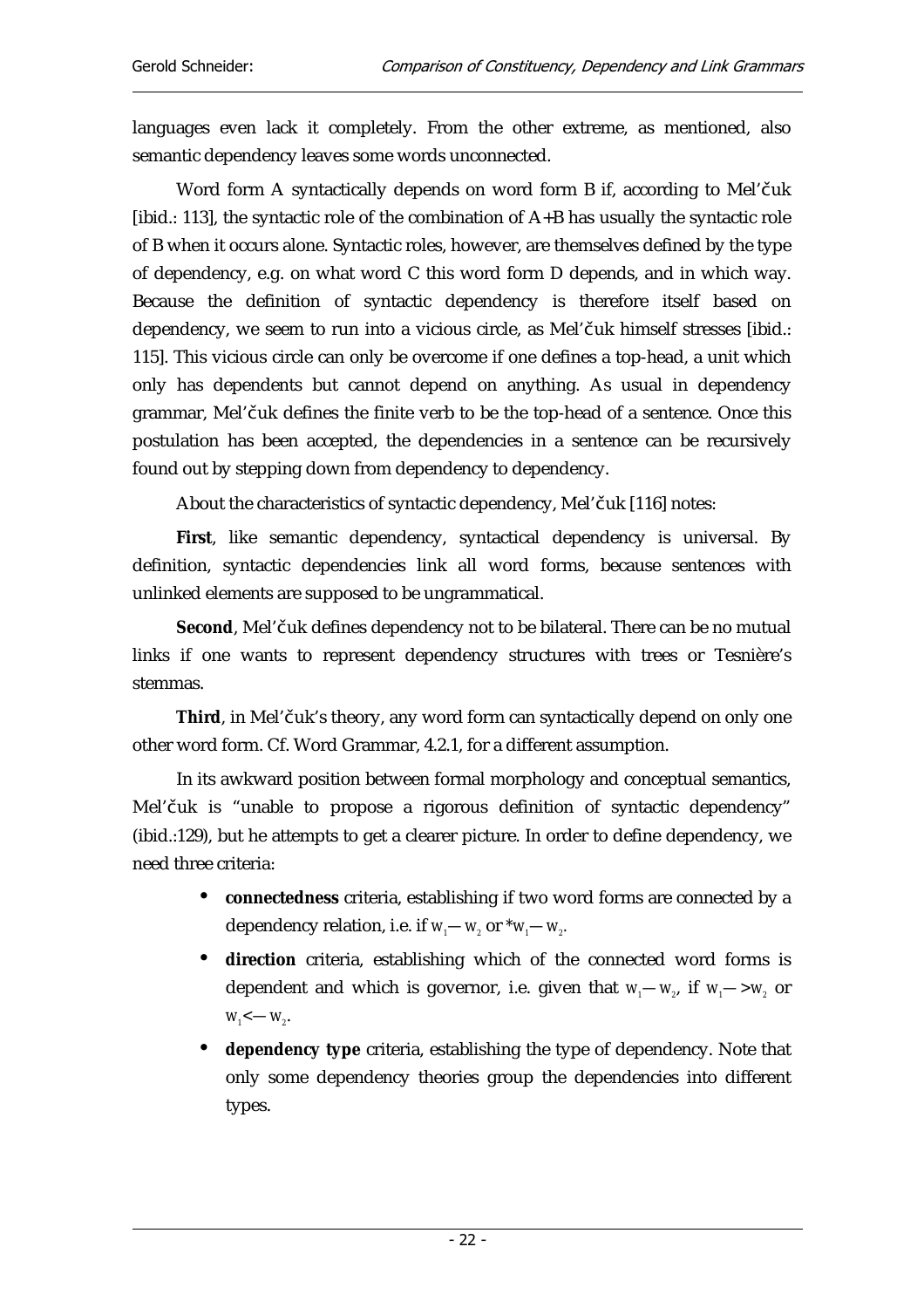## 2.2.2.1.3.1 Connectedness Criteria

 In order to find out if two word forms in a given sentence are connected, Mel'Čuk [ibid.:130-2] suggests two criteria: *linear correspondence and prosodic correspondence*.

Two word forms have **linear correspondence** if the linear position of one cannot be determined without reference to the other. Let us recall that for Tesnière dependency explicitly does not want to express linear oreder. This criterion does therefore not mean that one will always follow or precede the other, but that in order to describe the position of one in a sentence it is necessary to mention the other. In order to describe the position of a preposition, e.g., it is necessary to mention that it occurs before the noun phrase to which it is linked.

Although linear order is not primarily relevant for dependency (cf. 2.1), referring to linear order turns out to be one of its key definitions for Mel'čuk. This means that in an indirect way, word order is nevertheless central, and that because linear order is a constituency relation, this dependency criterion inherently builds on a constituency concept. It is to be suspected, however, that this criterion does not hold in languages with completely free word order and non-projectivity (cf. 2.4.7). On the other hand, freeness of word order and non-projectivity are limited in all languages, one may even want to argue that this dependency criterion is an argument for this limitation, because otherwise human parsers would no longer be able to understand the dependencies in a sentence.

Two word forms have **prosodic correspondence** if they can form a prosodic unit together, or if they can form a prosodic unit together with the dependents of one of them. Since dependency structures are built up iteratively, it is possible to refer to the dependents of a word form at this stage, i.e. when the governor or additional dependents are not yet recognised. Mel'čuk deliberately leaves the concept of *prosodic unit* undefined, but he adds that "our prosodic unit is (roughly) what is currently called a **phrase** or **constituent**" (ibid.: 131).

Again, dependency explicitly refers to a constituency concept for its definition. Surprisingly enough, Mel'čuk does not mention *valency* (cf. 2.3.1 and 2.2.3.1) as a defining factor, but builds on constituency which he introduces through the term *prosodic unit*. By basing his definition on constituents, Mel'čuk's definition builds up on the results of a linkage, while valency would start with the lexical need of words to link, which would allow a definition that does not have to resort to constituency.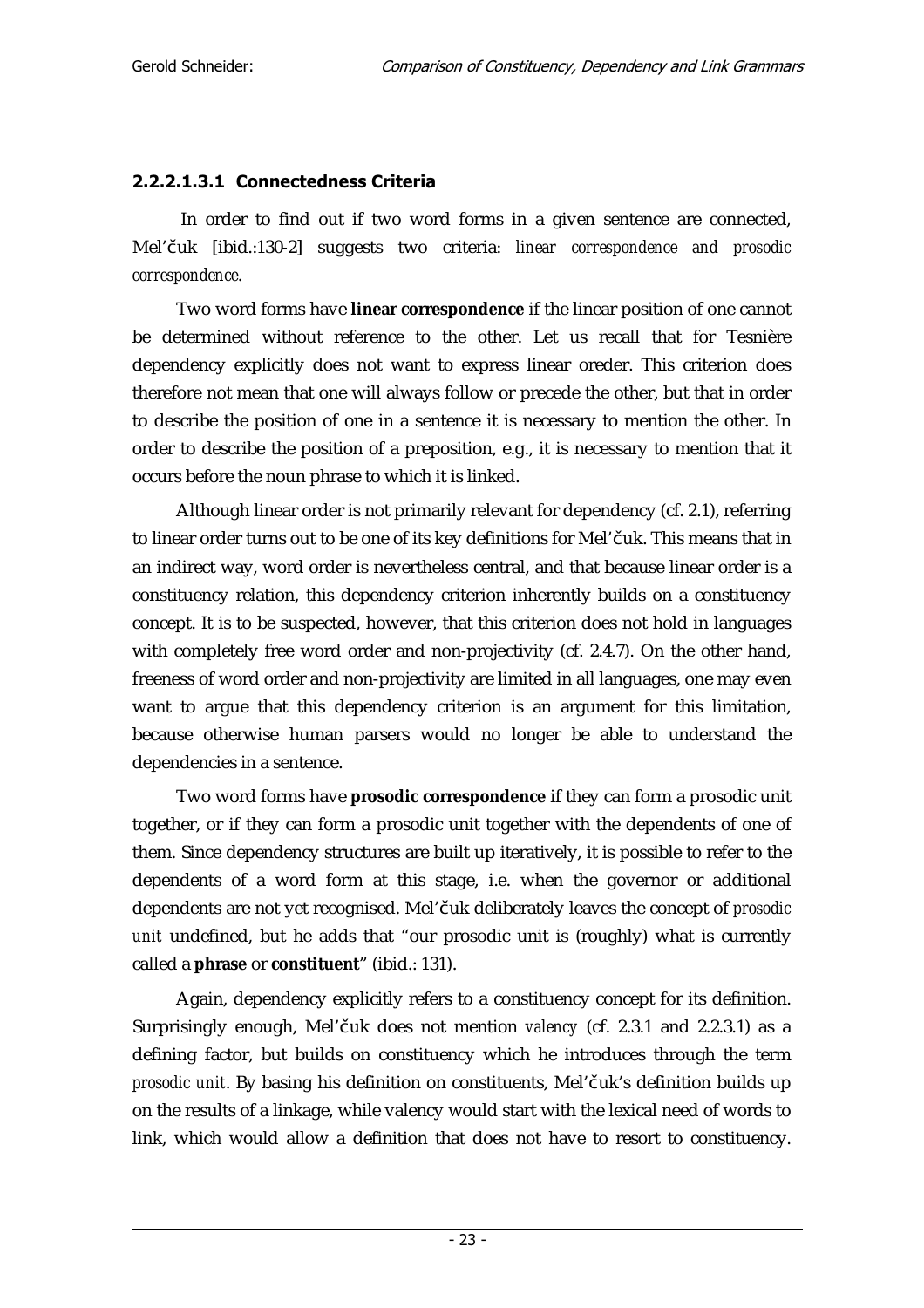Perhaps he does not want to introduce semantic arguments (e.g. subcategorisation), which depend on the particular lexical item.

## 2.2.2.1.3.2 Dependency Direction Criteria

In order to establish the dependency direction, Mel'Čuk [ibid.: 132-138] suggests two criteria: *syntactic role* and *morphological contact point*.

 The **syntactic role** criterion is a more elaborate version of the definition stated above: Word form A syntactically depends on word form B if the syntactic role of the combination of A+B has the syntactic role of B when it occurs alone, or B at least determines the syntactic role of  $A+B$  to a greater extent. Mel'čuk himself [ibid.:132] calls this criterion *imposition of passive SS-valencies*, but he basically means syntactic roles by that [ibid.:112].

**Morphological contact point** is a deliberate reference to another type of dependency, morphology, confirming that these types are not fully autonomous. The head of two linked word forms is the word form whose morphological links to other word forms external to this link are more important. This is basically the headcriterion used by Generalized Phrase-Structure Grammar (GPSG) or Head-Driven Phrase-Structure Grammar (HPSG) [Pollard & Sag 1994], in which usually only headfeatures are passed on to the subordinate syntactic node, according to the *Head Feature Principle* (HFP) (cf. 0).

Mel'čuk [ibid.: 139-4] mentions two additional and frequently used criteria, which in his opinion fail too often to be included:

The **omissibility criterion** says that a dependent can usually be omitted to produce a syntactically correct sentence with similar meaning, while the head cannot. This criterion is e.g. suggested as a useful test in Weber [1997: 45].

The **predictability criterion** says that the dependent is more likely to predict the word class of its head than vice versa. This is true for e.g. adjectives, which usually depend on nouns, but in e.g. a conjunction  $+$  verb construction it is rather the conjunction as head, which predicts the dependent verb.

## 2.2.2.1.3.3 Dependency Type Criteria

If one employs labelled dependencies, as many dependency theories do, it is necessary to decide which dependencies belong to the same type, i.e. receive the same label. I only want to give a very short overview of Mel'čuk's criteria here [ibid.: 140-4].

• **semantic contrast in minimal pairs**: Two otherwise identical sentences have semantically different meaning if one of their dependency types is different. E.g. In German (my own examples) ( 19a+b) constitute such examples. In (a),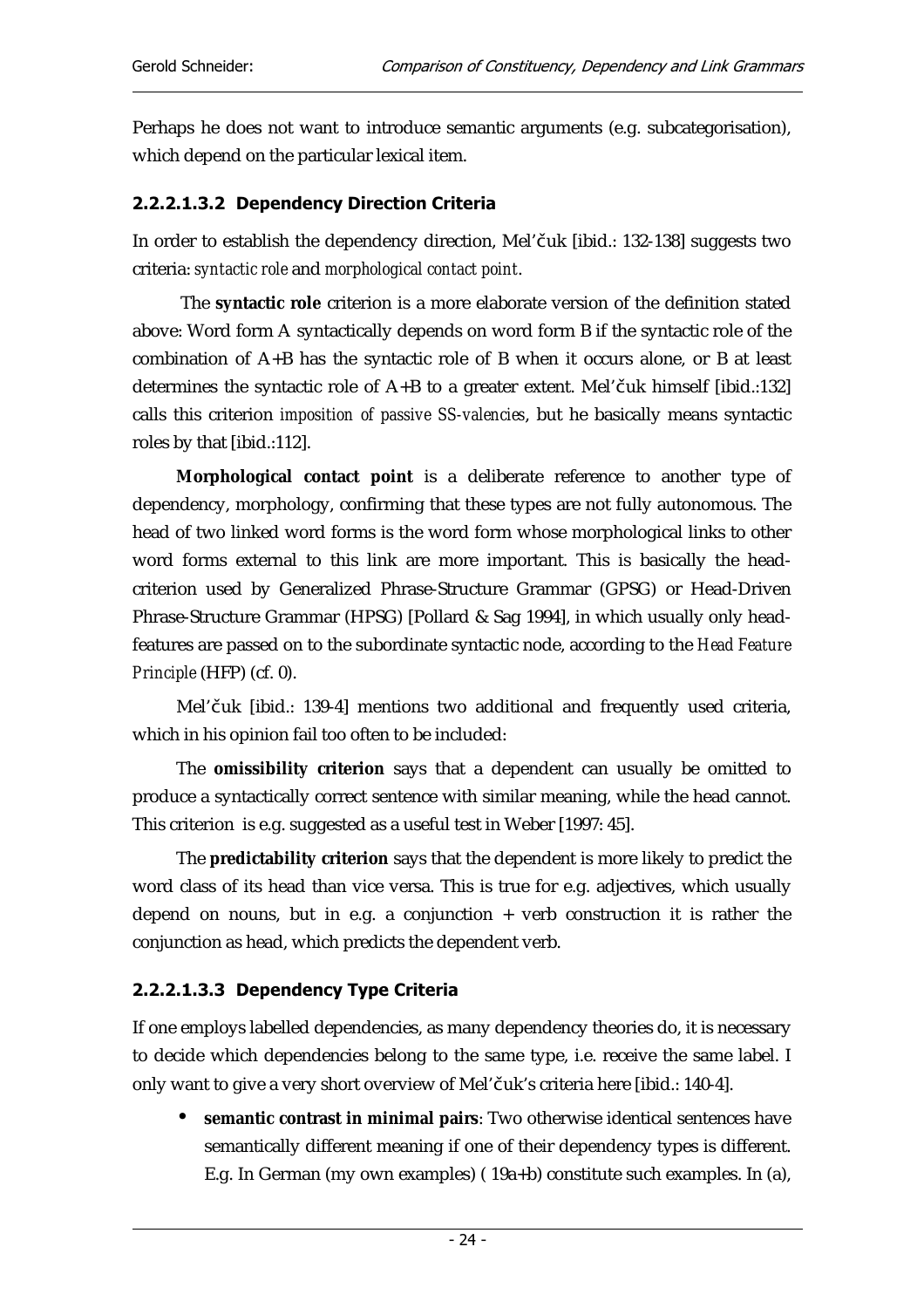the verb-object dependency is of syntactic type ACCUSATIVE or of deep Case PATIENT, in (b) the dependency is of syntactic type DATIVE or deep Case BENEFACTOR. The change in semantics is so fundamental that the verb has a different lexical meaning in the two cases. In (a), it means *distribute*, in (b) it means *forgive*.

( 19a) Ich vergebe ihn. ( b) Ich vergebe ihm.

- **reciprocal substitutability of trees**: this argument is well-known form constituency. Phrases of the same class can mutually substitute each other, analogically elements introduced by the same dependency type do.
- **repeatability of dependency**: If two dependencies from a governor are of the same type, then there may also be more of the same type. An example for this are adjectives, which may be recursively attached to nouns.

## 2.2.2.2 Mel'čuk's Defense of Dependency

Mel'čuk's clear distinction between different levels of dependency, *morphological*, *syntactical* and *semantic*, allow him to confront common dependency criticisms. "In the literature one finds a number of unjustified criticisms leveled at dependency formalisms that claim its unsufficiency or inadequacy" (1988: 24). They are, according to Mel'čuk:

#### 2.2.2.2.1 Double Dependency

In sentences like ( 20)

( 20) Wash the dish **clean**

the predicative adjective *clean* can be said to be dependent on both the verb and the noun. Mel'čuk [ibid.:25] argues that the adjective is syntactically dependent on the verb only, despite the semantic relation to the noun. In languages like Russian, French, Italian, Danish or Swedish predicative adjectives or past participles also morphologically depend on the noun by agreement, but this does not affect the syntactic dependency, as also [Tarvainen 1981: 11] stresses.

```
( 21) Les tâches sont achevées - L'exercise est achevé_ (French)
```
( 22) Jakken er rød\_ - Huset er rødt (Danish)

In Italian there can even be such a morphological dependency between object and verb in impersonal constructions, probably due to their proximity to passive constructions:

( 23) Si sono comprat<sup>i</sup> due libri - Si è comprat<sup>o</sup> un libro (Ital.)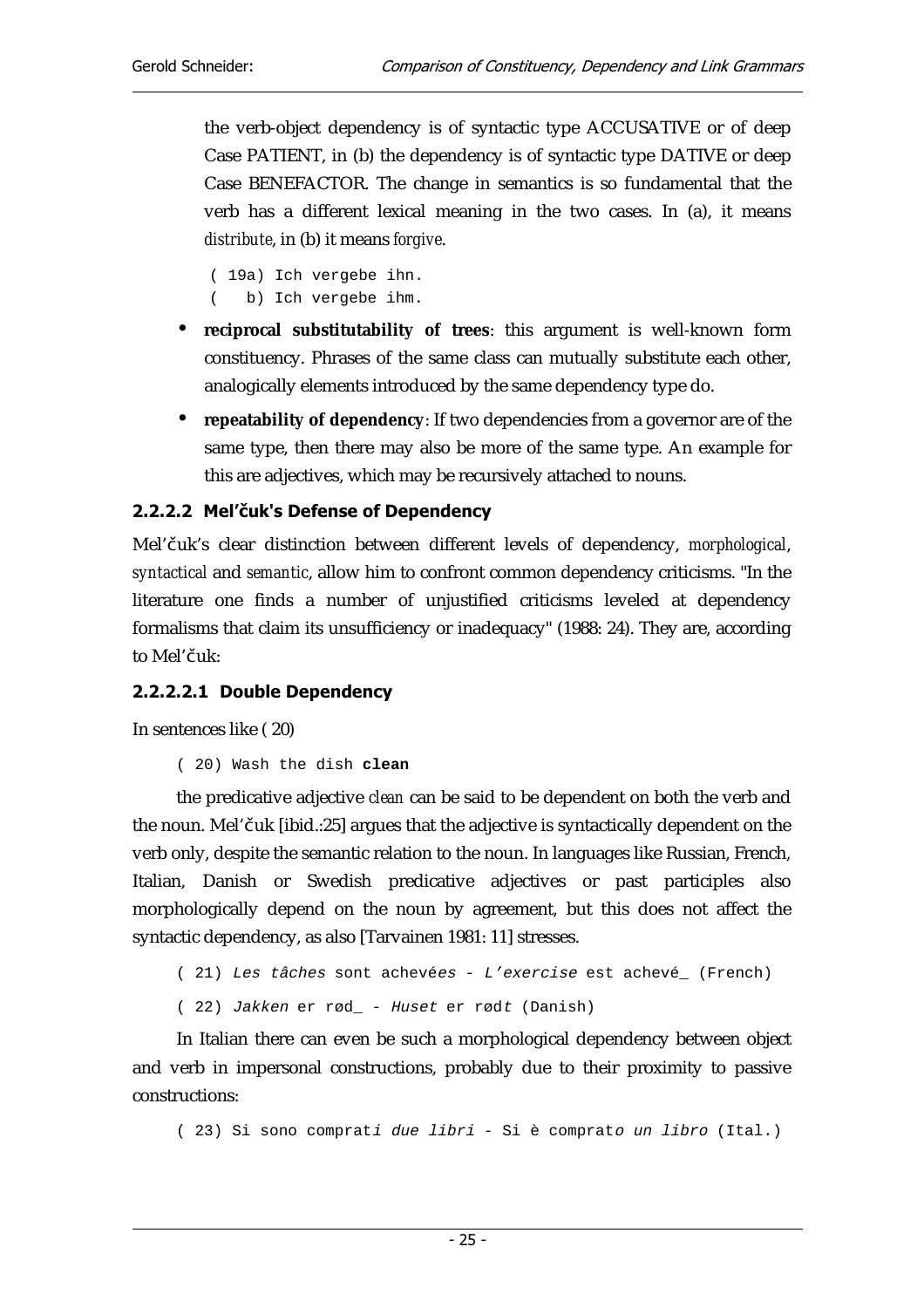The confusion between the different layers partly comes from Tesnière's conception, because he tries to treat syntax and semantics as equal and does not recognise a clear distinction between them (cf. 2.2.3.1.4) or between word-classes and grammatical functions (2.1.4). Hudson [1980a] still perceives of constructions like ( 20) as a major problem for dependency: "The main outstanding problem for the definition of dependency ... is that certain facts require the verb and the predicative adjective to be treated as modifiers of the subject, even if other facts require the reverse relation" (Hudson 1980a: 190).

## 2.2.2.2.2 Mutual Dependency

Many linguists, e.g. Hudson [1980a: 185-7] point out that the direction of the dependency is often unclear. (cf. chapter 2.3.2). For Mel'Čuk [1988: 26] this is only one more confusion between syntactic and morphological dependency. E.g. the main verb and the grammatical subject can be said to mutually depend on each other. But in Mel'čuk's framework, only the main verb is the root governor, on which the subject syntactically depends. The dependency of the main verb on the subject is purely morphological.

## 2.2.2.2.3 No Dependency: Coordination

Mel'čuk does not even fully accept coordination as an argument for the necessity of constituency. He argues that coordinations expressing temporal sequence or causal relations are dependency relations [ibid.:26-7]. He admits, however, that dependency is insufficient in other cases of conjunctions [ibid.:28-33].

## 2.2.2.3 Conclusion

Mel'čuk carefully distinguishes morphological, semantic, and syntactical dependency, outlines their characteristics and shows that they cannot be mapped in a 1:1 relation onto each other. This distinction allows him to solve a number of problems and address criticisms raised against dependency. He is, however, admittedly unable to give a rigorous definition of dependency, and he leaves the dependency problem of coordinations unsolved. He presents syntactical dependency rather as a tool for analysis, as a working hypothesis with no ontological claims rather than the last wisdom.

## 2.2.3 The German School

Die Konzeption der Valenz, die Tesnière aus der Chemie entlehnt hat, ist nach der Veröffentlicheung von Tesnières Arbeit im deutschsprachigen Raum auf grosse Aufnahmebereitschaft gestossen ... Sie hat eine ganze Generation von Lexikographen fasziniert.

(Weber 1997: 34)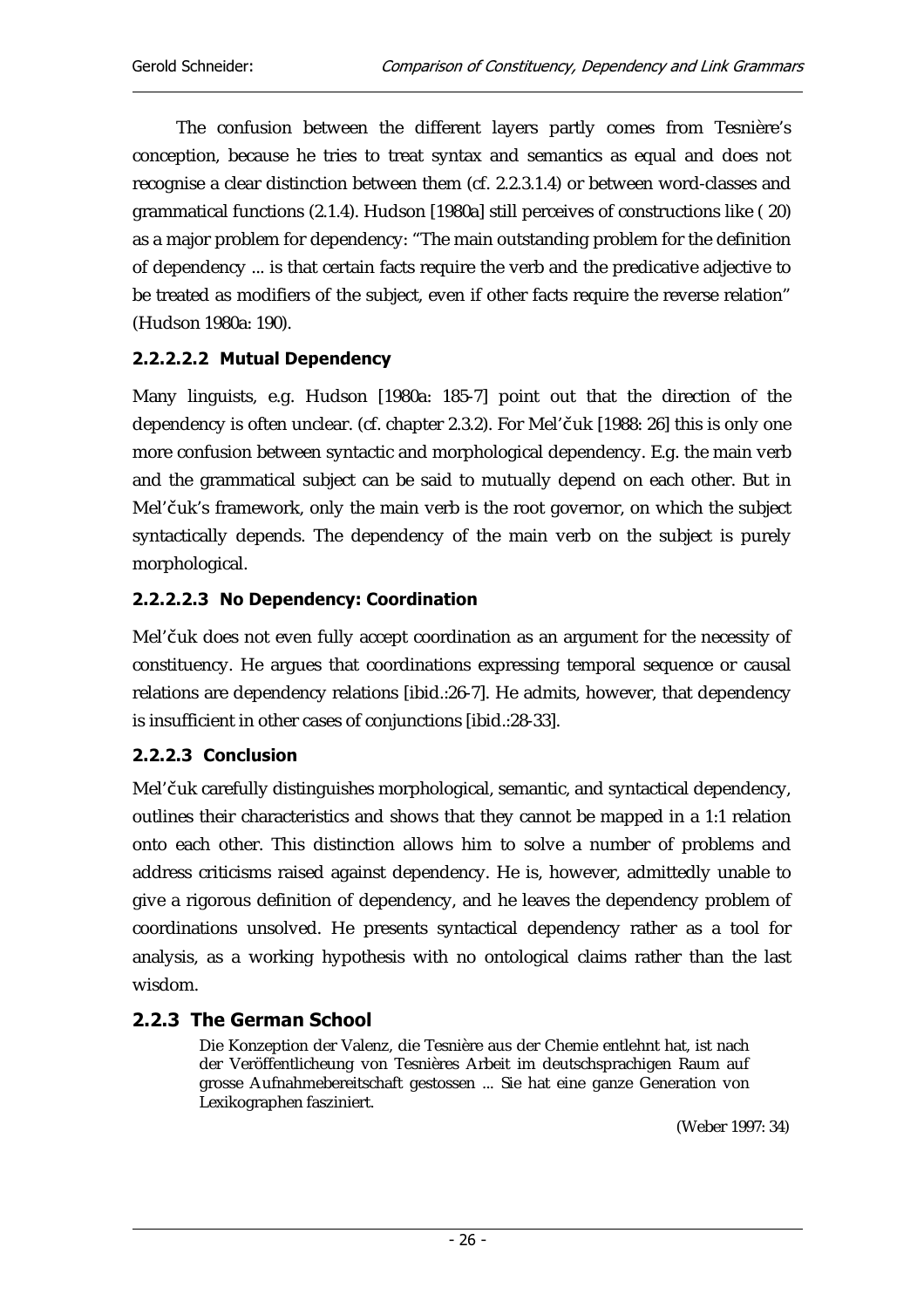Järvinen and Tapanainen [1997:3] write that "much of the linguistic work within applied dependency theory, especially the development of valency theory, has been done in Germany." Among the names he mentions are Engel and Helbig, whose contributions to [Gréciano 1996] we have already met in 2.1. I would like to introduce their ideas in the following subchapters.

#### 2.2.3.1 Helbig

Helbig's research is centered on *valency* (cf. 2.3.1). As we will see, valency is central to dependency grammar. Originally reserved for verbs, valency is a term whose use has been extended to increasingly more phenomena, as Helbig [1992] summarises:

In den letzten Jahren sind in der Entwicklung der Valenztheorie zwei Grundtendenzen nicht zu verkennen:

- (a) die Ausweitung des Valenzbegriffs von der syntaktischen auf die semantische und schliesslich auf die pragmatische Ebene (...);
- (b) die Ausweitung des Valenzbegriffs vom Verb auch auf andere Wortklassen

(Helbig 1992: 108)

Helbig [1992: 7-18] distinguishes several layers of valency and shows that there is not a simple 1:1 mapping between them.

Obwohl die meisten Linguisten in der Annahme mehrerer Valenzebenen übereinstimmen – unabhängig davon, ob sie Termini wie "syntaktische Valenz" und "semantische Valenz" dafür benutzen –, bleiben auch gegenwärtig noch viele Fragen offen zu den Problemen, *was* unter der Valenz auf den Ebenen genau zu verstehen ist, *in welcher Weise* die die Valenz auf den verschiedenen Ebenen zu lokalisieren und *wie* der Zusammenhang (die Zuordnung) zwischen der Valenz auf den verschiedenen Ebenen zu beschreiben sei.

(Helbig 1992: 7)

As a starting point it is common to distinguish between logical, syntactical and semantic valency [Helbig: ibid.]

#### 2.2.3.1.1 Logical Valency

Logical valency is claimed to hold universally. This postulation is a typical case of an unprovable linguistic axiom we have discussed in 1.3, which we have to accept if we want to do semantics. It also constitues a good example to show that, according to Yngve [1996], linguistics is not a natural science.

The axiom we have to accept – or refute – here is that at some 'logical' level the predicates for a given action have the same number of arguments, the same *arity* across all languages. There has to be an internal language-independent concept for every speaker of any language in which e.g. to love has two arguments, or to sleep has only one:

```
( 24) sleep (x). 
( 25) love (x,y).
```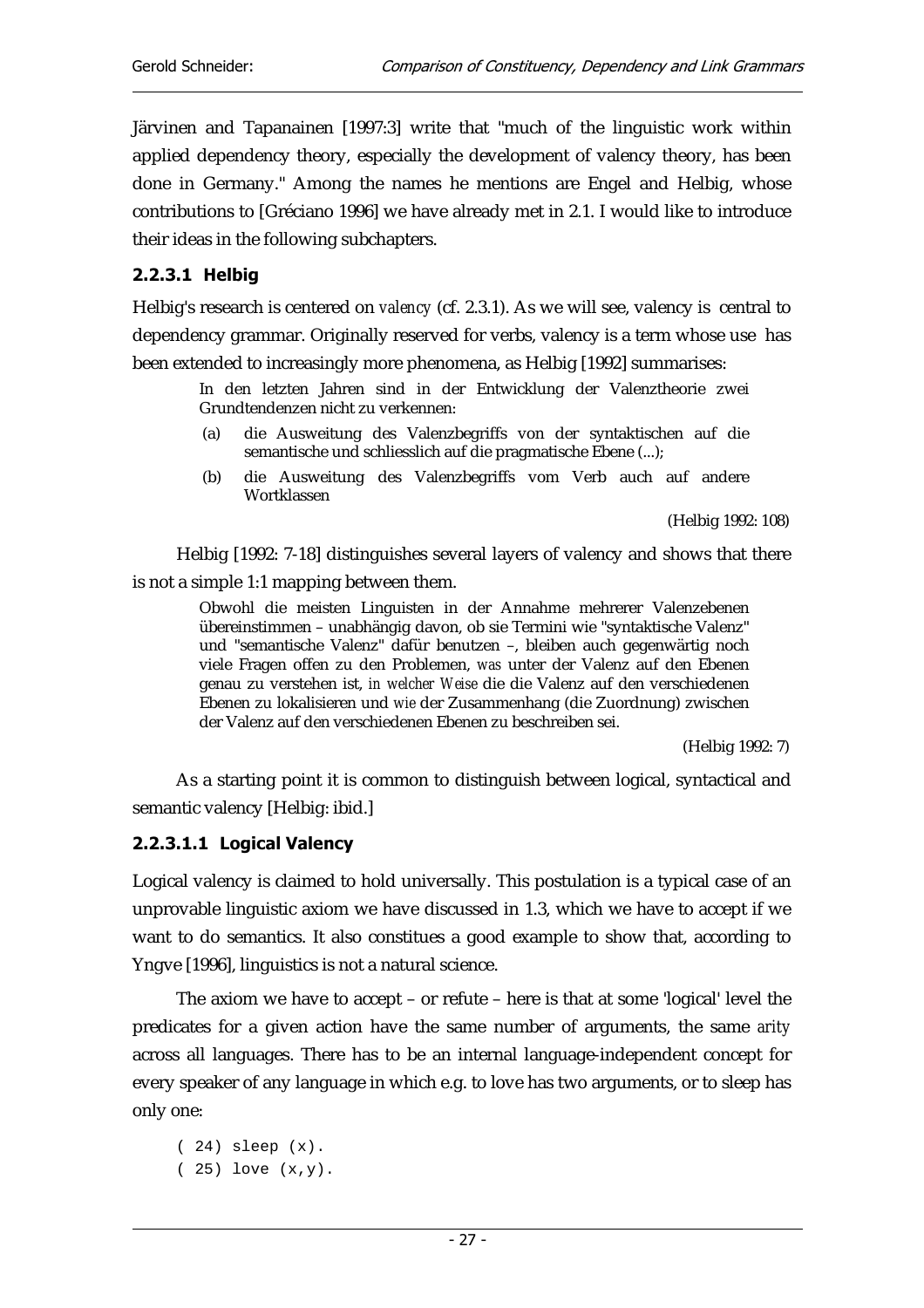On the one hand, such an axiom – like any unprovable axiom – is arbitrary and naïve, on the other hand most linguists tend to refute at least the strong version of the Sapir-Whorf hypothesis now [Fasold 1990:50-3]. Because there are grounds for believing that a native language does not strongly influence one's perception of the world, there are grounds for accepting this axiom, by the unavoidable lack of hard scientific evidence there is at least democratic evidence.

Helbig himself does not refer to Wittgenstein or arbitrary axioms, like many others he rather believes that the 'facts of reality' are somehow reflected in our consciousness:

Die im Bewusstsein widerspiegelten Sachverhalte der Wirklichkeit sind formulierbar als Aussagestrukuren, d.h. als logische Prädikate ... Es hängt jeweils vom Begriffsinhalt des (logischen) Prädikats ab, ob es *ein* Argument (...) oder *mehrere* Argumente (...) hat.

(Helbig 1992: 7)

## 2.2.3.1.2 Syntactical Valency

Unlike the ideally universal logical valency, syntactical valency is language-specific. Therefore syntactical and logical valency cannot be mapped isomorphically onto each other. Helbig [1992] first gives a German example,

Dass diese verschiedenen Valenzebenen nicht identisch und auch nicht einfach isomorph aufeinender abbildbar sind, zeigen schon solche deutschen Verben wie *helfen* und *unterstützen*, die beide eine ähnliche logische Valenz haben (...R(x,y)...) und auch ähnliche Kontextpartner als Variable erfordern (AGENS, ADRESSAT), d.h. eine ähnliche (oder gleiche) semantische Valenz haben, die sich jedoch in der morphosyntaktischen Realisierung von y unterscheiden (bei *helfen* Sd [DATIVOBJEKT], bei *unterstützen* Sa [AKKUSATIVOBJEKT]).

(Helbig 1992: 9)

then he shows different syntactic valencies across different languages with translations of the verb 'succeed':

([ 26] a) Es gelingt ihm, dass ... ( b) He succeeds in ... ( c) Il réussit à ... ( d) Udeatsja ...

#### 2.2.3.1.3 Semantic Valency

Semantic valency is closely related to logical valency, some linguists use the term logico-semantic structure [ibid.: 10]. Like logical valency, it is often expressed in predicate-argument strucures. Semantic valency expresses the functional roles of the arguments, e.g. for the verb *give*:

```
( 27) give(AGENT,PATIENT,GOAL) or
       give(AGENT,PATIENT,BENEFACTOR) or even
       give(AGENT,PATIENT,ADDRESSEE)
```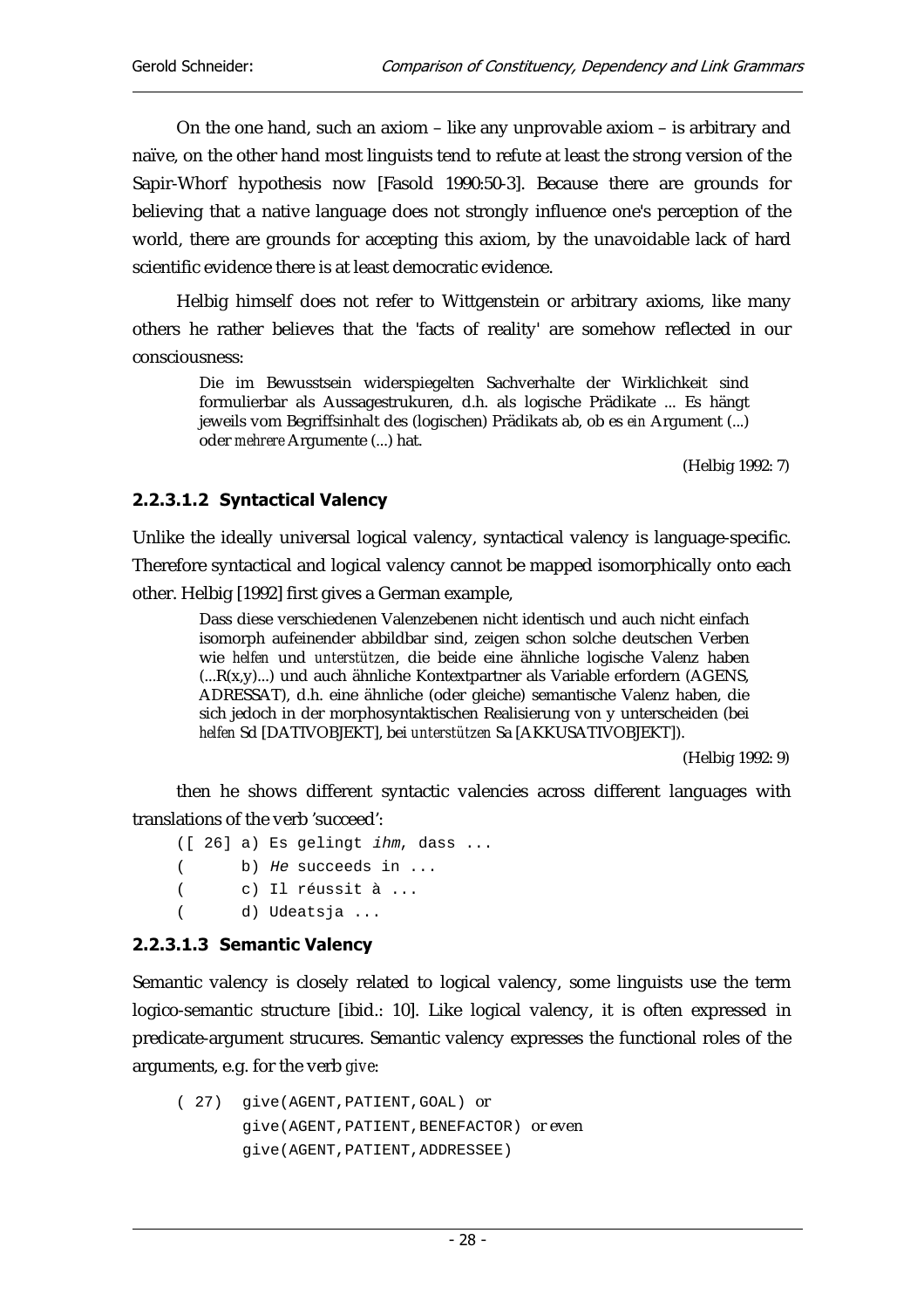Helbig stresses that semantic valency only indirectly leads to a meaning structure [ibid.:10-11]. The terms in ( 27) do e.g. not express the change of POSSESSOR from the AGENT to the GOAL (or whatever it is called). Depending on the meaning model used, a big deal of abstraction and inference is still necessary.

A main influence to semantic valency theory was Fillmore's [1968] Case Grammar: "In der Tat ist die Valenztheorie - da die semantische Valenz ... zunehmend mit Hilfe der Inventarien der Kasustheorien beschrieben worden ist - eine Verbindung mit der Kasustheorie eingegangen."(Helbig 1992:18). Valency theory originates from Tesnière's dependency grammar, in its development several levels of valency have been recognised (as described above). Case Grammar has a very different origin: it is an answer to Chomsky's standard theory [Chomsky 1965]. Fillmore discovered that Chomsky's deep syntactic structure did not suffice to derive semantic structures, and he therefore developed a theory with a more sufficient deep structure - Case theory. Deep Case was planned to be uniform and universal, but this claim had to be relaxed later [Helbig 1992: 20]. The different Case names suggested in ( 27) e.g. indicate that there is no agreement about the names and number of cases. Today, the developments of Case theory are so fragmentary and differ from each other to such an extent that they meet more scepticism than approval. "Unbestritten ist auch, dass die Kasustheorie bei dieser Weiterentwicklung schon dem oberflächlichen Beobachter ein verwirrend uneinheitliches, nahezu desolates Bild bietet" (Helbig 1992: 26).

## 2.2.3.1.4 Extending Valency from Verbs to Other Word Classes

For verbs it was always most obvious that the choice of the number and the kind of complements they take is *lexicalised*. Even the earliest PSG variants recognised that it was not enough to offer a selection of alternative VP rewrite rules like:

```
( 28) VP -> V % intransitive 
     VP -> V NP % transitive
      VP -> V NP NP % ditransitive 
      VP -> V COMP % subordinate clause 
     etc.
```
It is necessary to group the verbs into different subclasses, to subcategorise them, to ensure that each gets the correct number and kind of arguments, e.g. by the use of argument features:

```
( 29) VP[VTYPE:tr0] -> V[VTYPE:tr0] % intransitive 
       VP[VTYPE:tr1] -> V[VTYPE:tr1] NP % transitive 
       VP[VTYPE:tr2] -> V[VTYPE:tr2] NP NP % ditransitive 
       VP[VTYPE:comp]-> V[VTYPE:comp] COMP % subordinate clause 
     etc.
```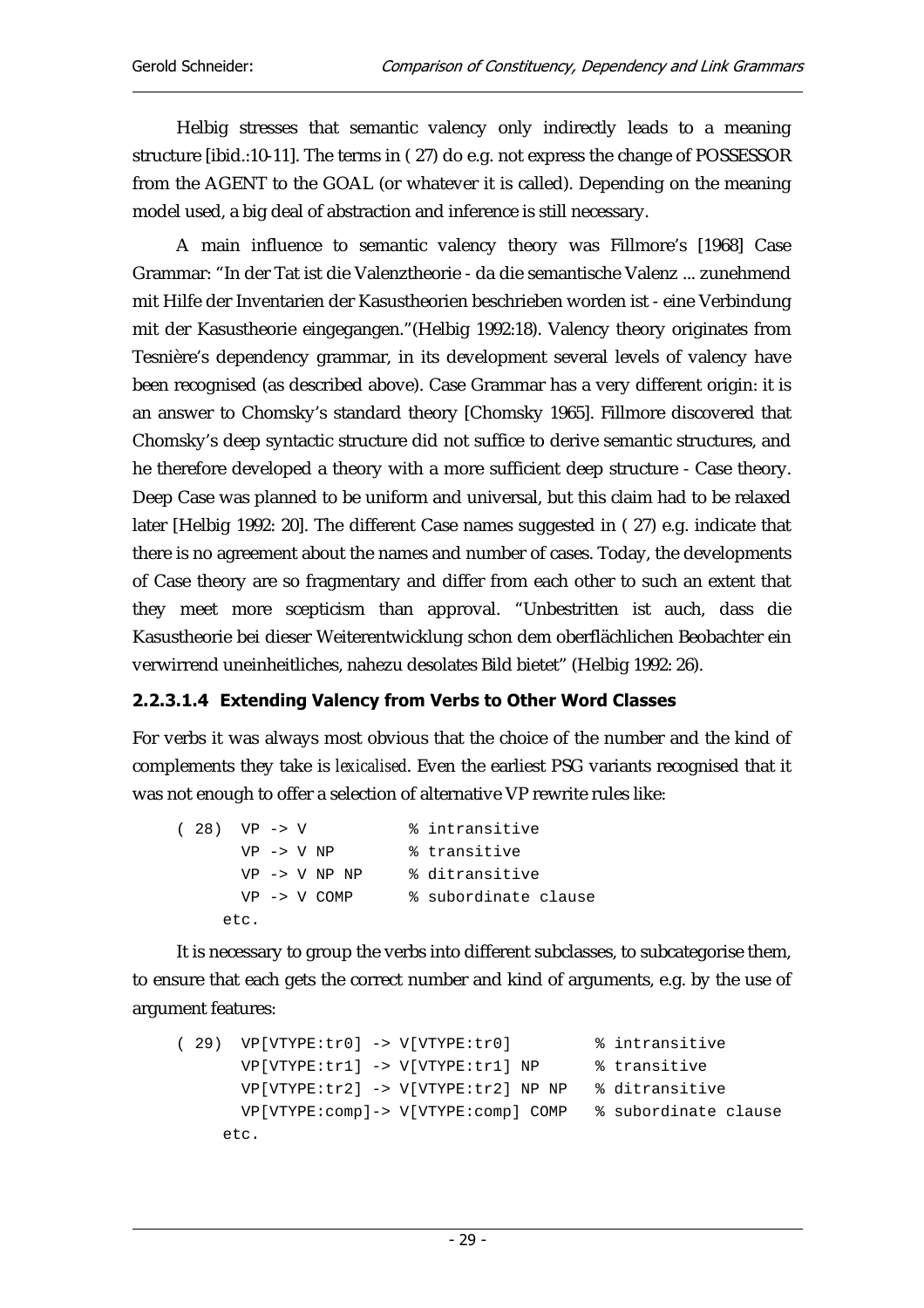Predicative adjectives have in common with verbs that different subclasses of them take different complements,. usually certain PPs and complementizers. E.g. in ( 30), *afraid* requires a PP introduced by of, *ready* needs a PP introduced by *for*:

( 30a) I am afraid of dogs. ( b) \*I am ready of dogs. ( c) \*I am afraid for action. ( d) I am ready for action.

Similarily for complementizers, in ( 31), *happy* needs e.g. a *that* complementizer while *curious* may take *whether*:

```
( 31a) I am happy that you will come. 
( b) *I am curious that you will come. 
( c) *I am happy whether you will come. 
( d) I am curious whether you will come.
```
Some adjectives need certain complements - analogous to transitive verb, others cannot take certain complements - analogous to intransitive verbs. In ( 32), *able* needs e.g. an *infinitival* complement, but *predicative* cannot take such a complement.

```
( 32a) This adjective is able to modify nouns.
```
- ( b) \*This adjective is predicative to modify nouns.
- ( c) \*This adjective is able.
- ( d) This adjective is predicative.

In addition to these syntactical indications for adjective subcategorisation or valency, there is semantic evidence: Depending on its semantics, an adjective needs a certain number and kind of arguments, and accordingly opens up valencies for them. E.g. in ( 31), because one is *happy* about facts but *curious* about questions the adjective valency is semantic. Similarily, the adjective *similar* needs two arguments, otherwise their can be no comparison, or e.g. *guilty* needs at least intrinsically an actor and an action to be guilty of. For Helbig [1992: 109], adjectives have valencies like verbs, and these valencies are lexical.

In the discussion of *auxiliary verb+verb participle* constructions in 2.3.2.5.5 we will see that *functionally*, the auxiliary is only a marker on the verb and thus part of the verb nucleus in Tesnière's approach. There are very close parallels between predicative adjectives and verb participles (cf. Quirk et al. [1985: 413-6, § 7.15-19 and 1325-30, § 17.98-103]). In Tesnière's dependency grammar, copulae are a functional part of the predication nucleus. He analyses *copula+predicative adjective* and *auxiliary+participle* constructions in the same way: The whole construction forms only one nucleus. Weber [1997: 29-33] explains the serious problems this entails. Above all, attributive and predicative adjectives find a fundamentally different analysis, as Tesnière's examples show [Tesnière 1959: 181]: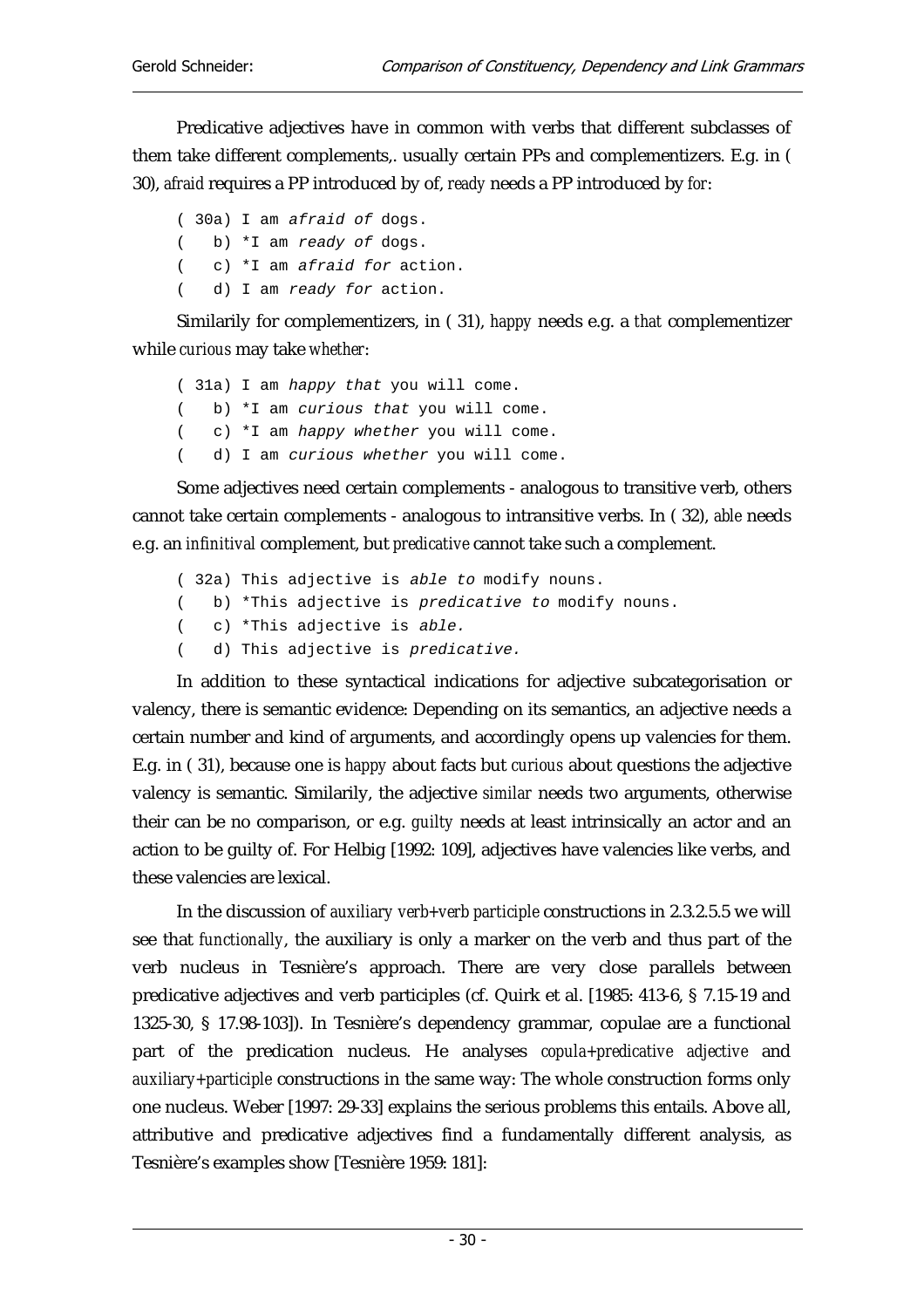

Helbig [1992: 110-11] follows Mel'Čuk's [1988: 26] argument that the discussion if predicative adjectives are part of the verb nucleus or not stems from a level confusion (cf. 2.2.2.2.1). Semantically, the predicative adjective is the head nucleus together with the copula (which he thinks should be cancelled at the sematic level), but syntactically, the copula is the head with the subject and the predicative adjective as arguments. We can see again that Tesnière did not distinguish between syntax and semantics, and that syntax and semantics do not always run in parallel, that Tesnière's aim to use near-semantic representations has to fail sometimes because semantics and syntax cannot be mapped 1:1 onto each other.

Helbig's suggested semantic dependency structure for predicative adjectives shows their close relation to verbs. The semantic dependencies for ( 34a) *He thanks for the present* and ( 34b) *He is thankful for the present* are:



Using nominalisations, Helbig [ibid.:122-25] employs the same arguments as above to show that nouns can also have valencies. It turns out, however, that noun valency only applies to nominalisations and relational nouns like *connection to* and *brother of*.

In Valency theory, usually only the word classes verbs, nouns, and adjectives are discussed. The suggestion that e.g. a preposition has a noun valency is only a dependency grammar concept and usually absent from valency theory.

### 2.2.3.2 Engel

Engel [1996] has written a practical reference grammar based on dependency grammar for the German language and many theoretical dependency books, [Engel 1994] among others.

Engel does not only distinguish between constituency (which is based on a partwhole relationship) and dependency (which is based on governors and dependents), he introduces what he calls *Concomitance* [Engel 1994: 25]*. Webster's New Universal Unabridged Dictionary* describes the adjective *concomitant*:

**1**. existing or occuring with something else, often in a lesser way; accompanying; concurrent: *an event and its concomitant circumstances*.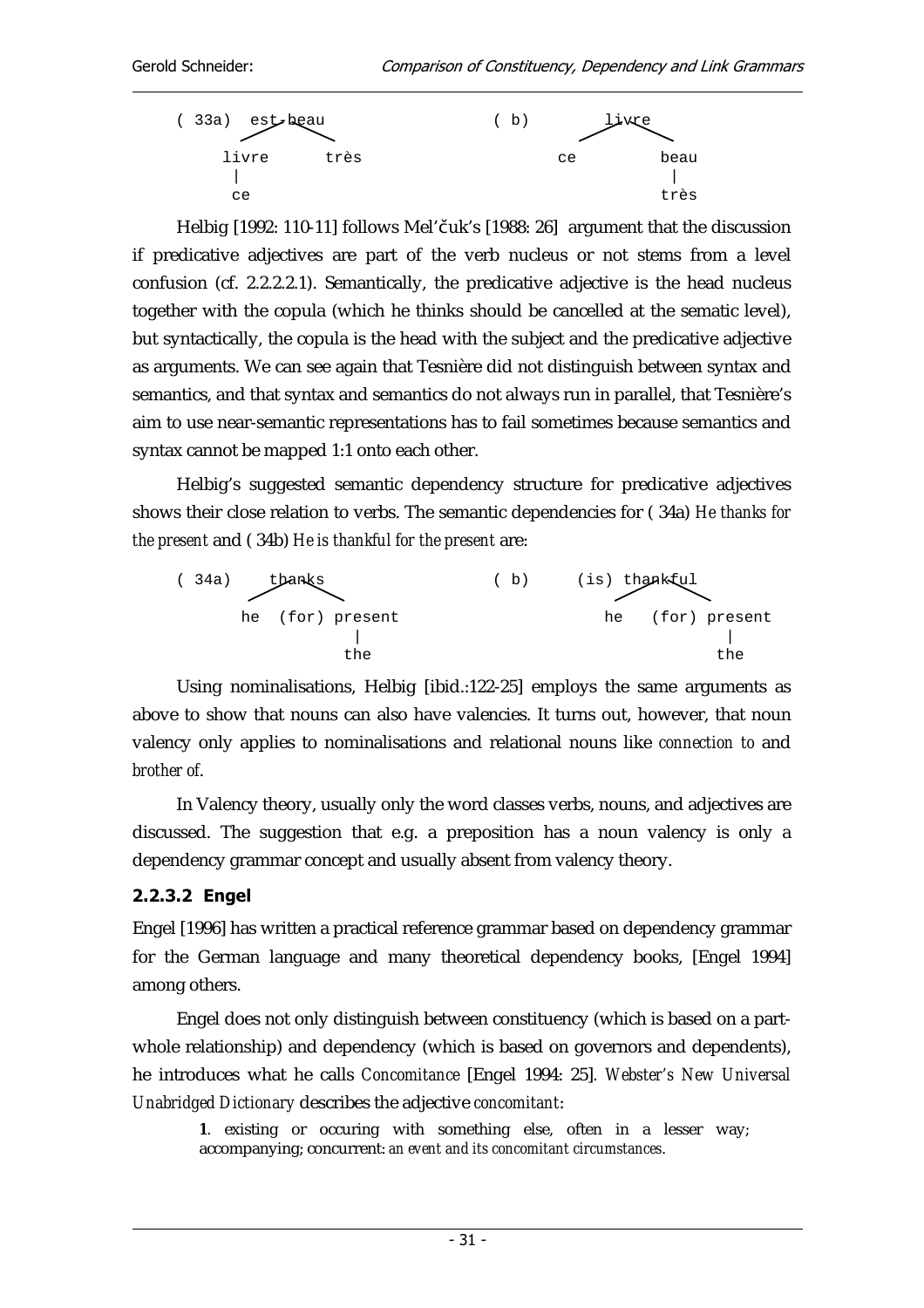In Comcomitance representations, connected word forms appear on the same level. The represenations for ( 35) Mary loves Peter is:

|  |      | Loves                    | Peter |
|--|------|--------------------------|-------|
|  | SUBJ | V <subj, obj=""></subj,> | OBJ   |

Concomitance is based on valency, but it does not recognise one of the connected word forms as a head and the other as dependent; both are on the same level.

Although most dependency theorists would agree that some of the decisions about which of two connected word forms is the head are arbitrary, Engel takes the extreme position of claiming that all of these decisions are completely arbitrary:

Dependenz ist gerichtete Konkomitanz. Aber diese Ausrichtung ist keineswegs naturgewachsen oder irgendwie durch "die Sprache" vorgegeben, sie ist ein Artefakt, hervorgegangen aus einer willkürlichen Entscheidung des Grammatikers.

(Engel 1994: 28)

## 2.2.4 The Finnish School

Finno-ugric languages are highly inflectional and have relatively free word order. They are therefore much easier and more intuitive to describe by dependency than constituency. No wonder that dependency theory is wide-spread in Finland. In the 70s and 80s, the Finnish School closely worked together with the German School. Korhonen [1977] is a review of the development of Dependency in Germany up to then. Tarvainen [1981] is an easy-to-read introduction to dependency from the viewpoint of the German school.

More recently, however, the Finns have been going their own ways, first with the Functional Dependency Parsing Language system [Valkonen et al. 1987]. Partly based on the constraint grammars initiated by Karlsson [1990], the most recent development, *Dependency Parser for English* [Järvinen & Tapanainen 1997], looks very promising because it partly goes back to the roots of Tesnière [1959] himself and tries to be functionally oriented. We will take a closer look at this system in 4.2.4.

## 2.2.5 The Prague School

The Prague School has contributed mainly to semantic research. Some of its representatives are Petr Sgall or Eva Hajičová, but already in the 50's and 60's linguists like Daneš or Skalička contributed fundamental research. For an introduction to the Prague school of dependency refer to [Sgall, Hajičová, Panevová 1986], [Hajičová, Skoumalová, Sgall 1995] and [Partee, Sgall 1996: therein esp. [Peregrin 1996]]. The Prague school is so far the only dependency shool to address Montague semantics and his formal semantics. An announced book with Barbara H. Partee as co-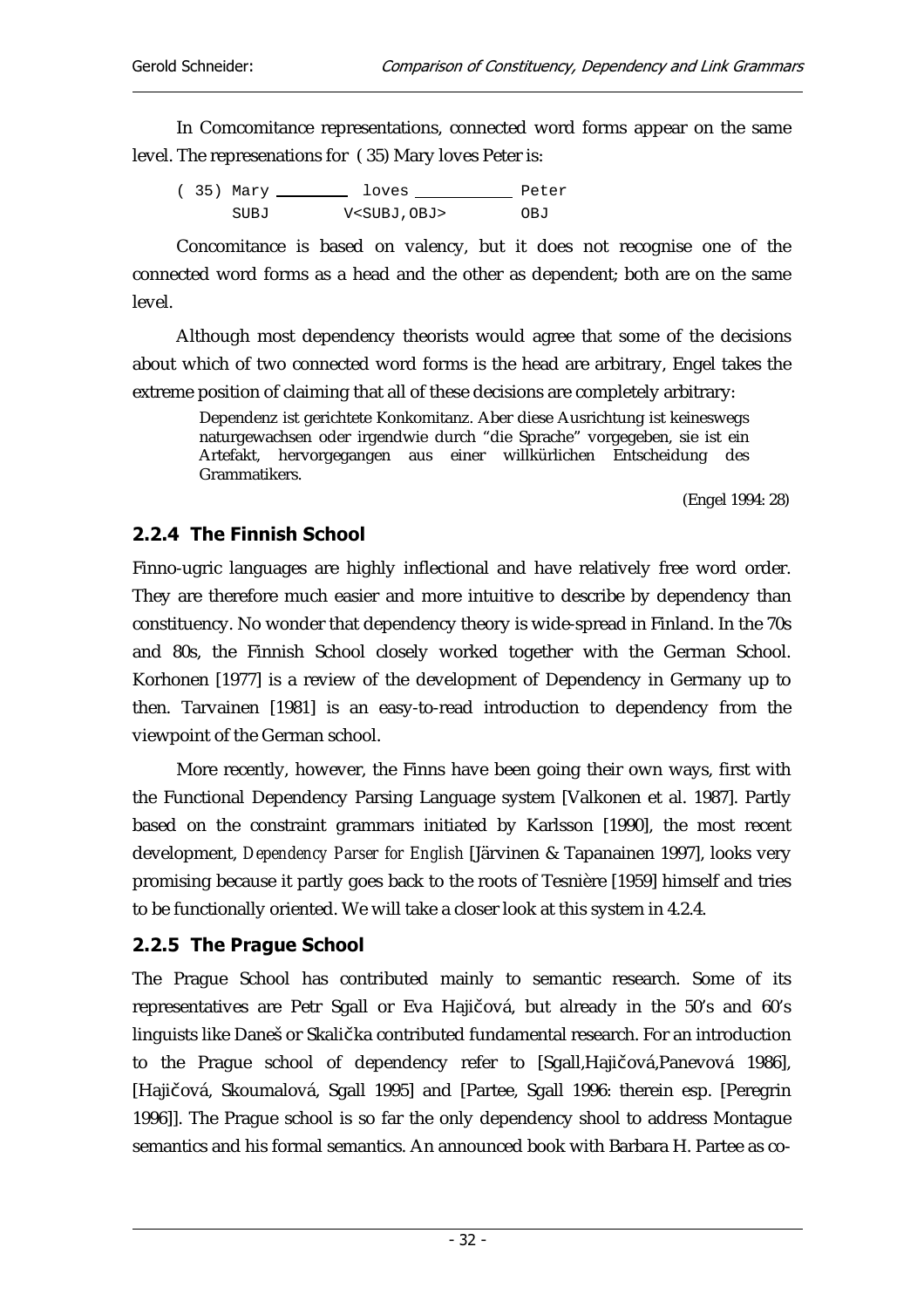athour has, to my knowledge, not yet been published, however; [Partee,Sgall 1996] indicates increased co-operation.

The Prague school is also unique among dependency schools in their explicit choice of a multistratal system. Of course every dependency system postulates an additional 'deep' level for semantics, but most dependency sytems use only one system for syntactic and functional representations. But the Prague school uses two syntacto-functional levels: Functional generative description (FGD) at a surface functional level, and tectogrammatical representation (TR) at the deep-functional level, which tries to approach the semantic level. One major reason why the surface FGD level is postulated is that the Prague framework is intended to be a generative grammar (we have seen in 2.1 that Tesnière is not interested in generation), the other is that they are sceptical: "However, it is not clear that a semantically oriented treatment of syntax is able to to handle syntactic ambiguities appropriately." (Sgall, Hajičová, Panevová 1986: 8).

I will not deal with FGD here, but I would like take a quick glance at TR, and one if its methods, topic-focus articulation (TFA).

#### 2.2.5.1 Tectogrammatical Representation (TR)

In a nutshell, a tectogrammatical representation (TR) is a deep-functional dependency structure. It fully takes up functional categories into the semantic nucleus (cf. 2.3.2.5.6 and 2.3.8.3). It also uses a reduced theta-theory for verb valencies.

The theta-theory employed is reduced following typical criticisms:

However sound the basis of such a differentation, the specification of the individual cases, as it is found in Fillmore's writings, differs from one study to another and does not offer more than vague characterizations in terms of semantic (cognitive) notions.

(Sgall, Hajičová, Panevová 1986: 112)

They only accept *Actor* as a uniform semantic theta role [ibid.: 111ff], and – at least for English and Czech – they suggest four more types of functional roles for what Tesnière calls *actants*, namely *objective*, *addressee*-*dative*, *origin* and *effected* [ibid.: 134].

A TR for the sentence *John was in Prague yesterday* is e.g.:

( 36)

Declar<sup>I,you,here,now</sup>(*be*<sup>t</sup><sub>Anter</sub>(Act:*John,*Time-when:*yesterday,*Loc:*Prague*))

TRs are admittedly rather more deep-functional than semantic structures:

TR's are often thought of as being too close to the surface syntax to be able to render the meanings of sentences. However, it should be understood that what we describe here is literal meaning as structured by language itself, not the conceptual content (...)

(Sgall, Hajičová, Panevová 1986: 154)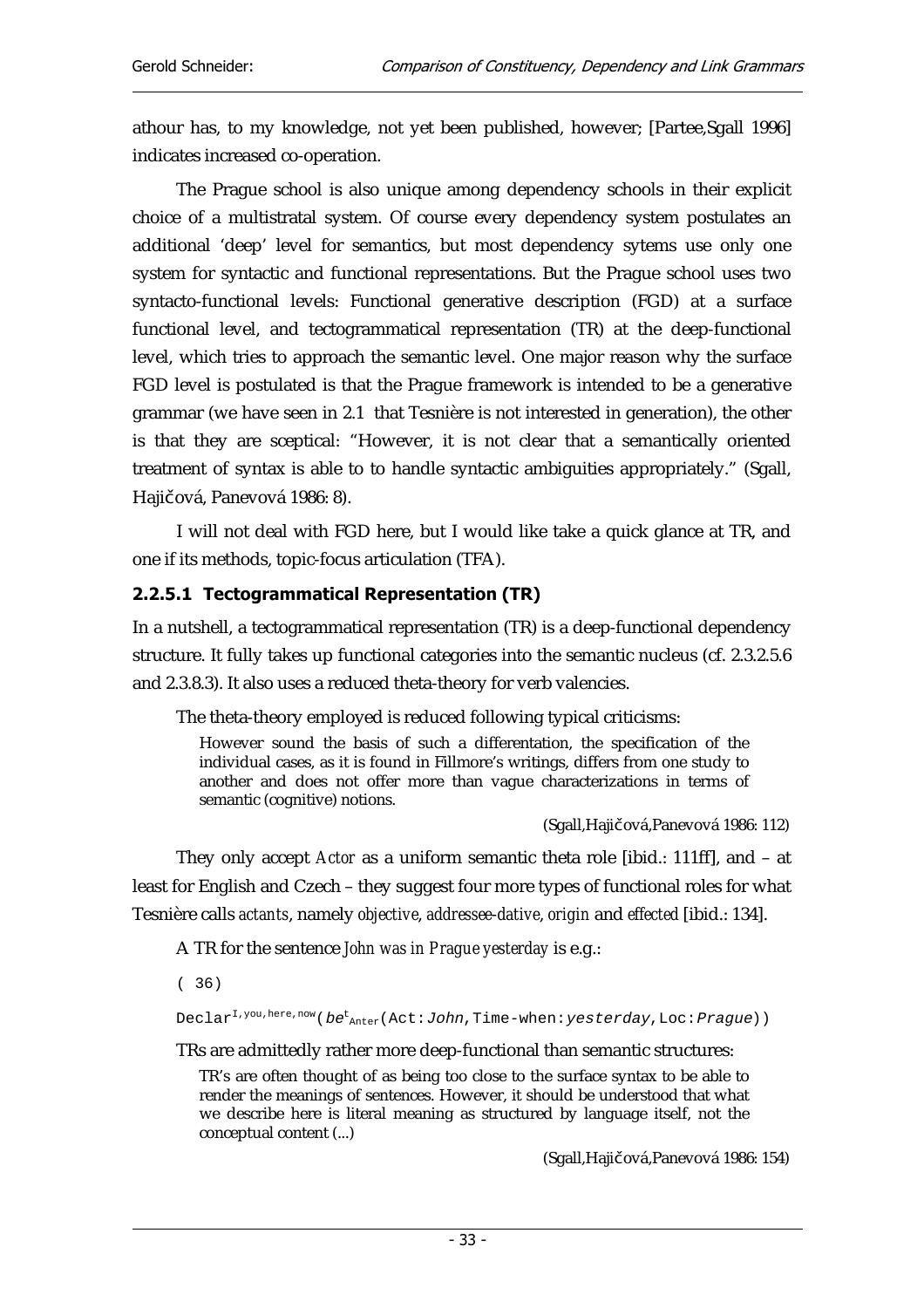I will not deal with TR in more detail in this paper.

#### 2.2.5.2 Topic-Focus Articulation (TFA)

I will give an introduction to TFA and show some of its advantages in 6.2, as described in Peregrin [1996].

## 2.2.6 Fraser and Hudson

The fact that it was Fraser [1996] to contribute a description of dependency in [Brown 1996] is enough to distinguish him as a key figure in today's dependency discussion. There he offers a historic description of dependency, tracing it back to the Greek scholars Thrax and Appollonius, medieval European grammarians and, of course, Tesnière. He also stresses the recent renaissance of dependency:

Much of the formal work in DG [Dependency Grammar] carried out in the 1960's was directed towards solving problems in 'machine translation'(MT). After a gap of twenty years, during which very few 'natural language processing systems' employed DG, the 1980's saw a resurgence of interest, with several very large MT projects using DG [e.g. EUROTRA]. DG is now used in a wide variety of natural language processing systems such as parsers, natural language interfaces to databases, and, particularly, speech understanding systems. (Fraser 199 (Fraser 1996: 75)

Fraser has implemented a part of Hudson's dependency-based Word Grammar. For Word Grammar, cf. Hudson [1984, 1990] and 4.2.1. For Fraser's implementation, cf. [Fraser 1989].

Before developing Word Grammar, Hudson has defended dependency as fiercely as Mel'čuk:

### 2.2.6.1 Hudson versus Dahl

Hudson [1980a] argues that constituency can be completely abolished in favour of dependency, which in opposition could not be completely replaced by constituency. "My view is that constituency is *not* needed as well as dependency (...), and to support this view I shall now consider a number of arguments which have been used to, or could be used, in favour of constituency" (Hudson 1980a: 191). These arguments are:

- Linear sequence: Word order is relatively free in dependency grammars, just like in immediate dominance (ID) rules we know in certain PSGs. But Hudson stresses that "there is no problem in writing linearisation rules for dependency structures" (ibid.: 192). Link Grammar, e.g. uses strict linearisation by means of indicating whether links depart to the right (+) or to the left (-).
- Boundaries: In a clauseless representation as dependency is, boundaries need to be explicitly derived. Hudson [ibid.: 192-3] is positive that this will not pose major problems. The last word has probably not been said about this point. Just before finishing this paper I have discovered that Link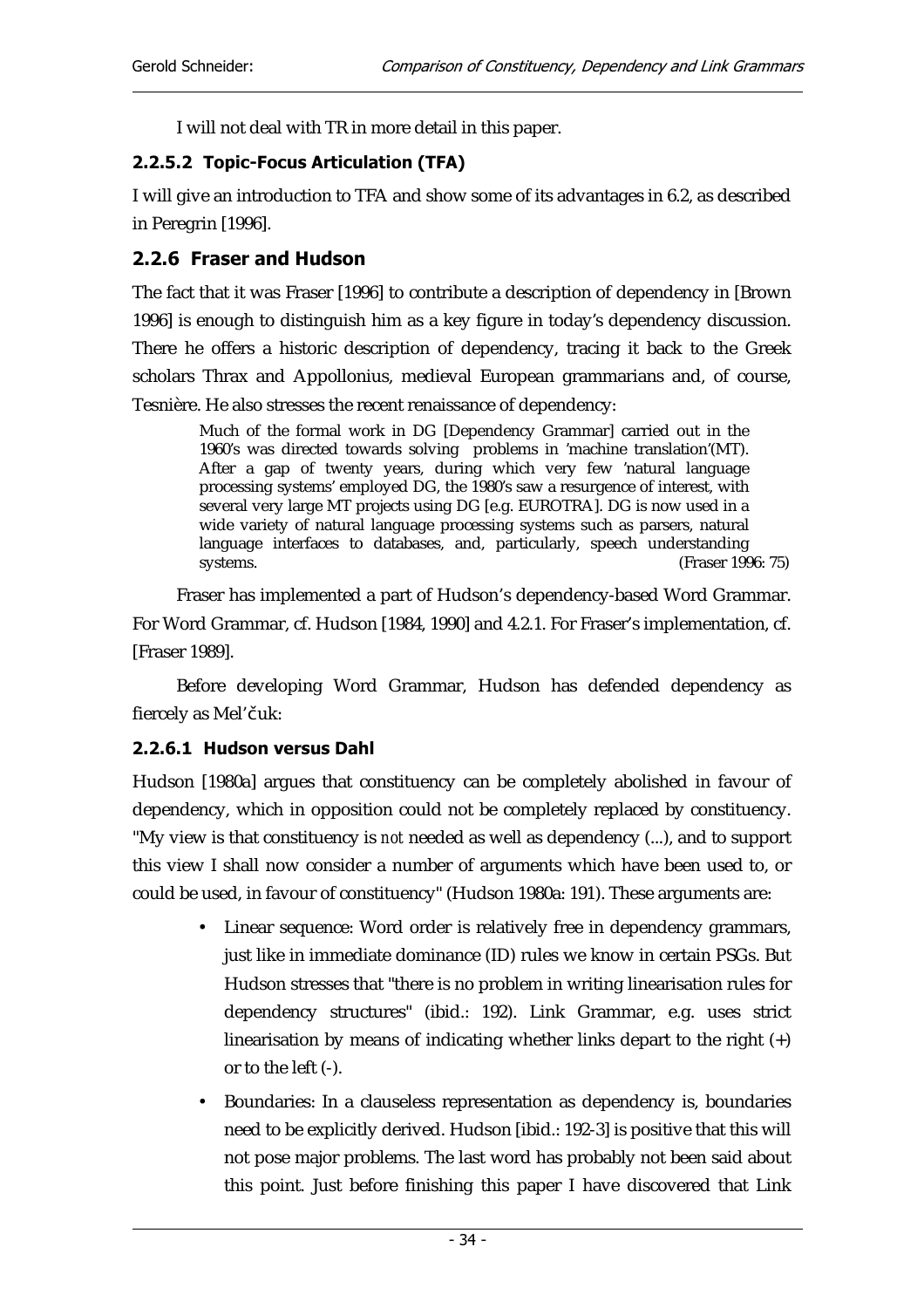Grammar post-processing (see 4.3) tries to identify clause-boundaries and discards parses in which certain links cross clause-boundaries.

- Features on higher nodes: Some features are difficult to attach to single words. Hudson refutes the idea that features like 'mood' should be attached to a syntactical analysis at all, because he deems them to be semantic rather than syntactic in nature. [ibid.: 193-4]
- Categories of higher nodes: Hudson argues against the need for phrases and clauses, but he admits that his arguments are at present no more than "hand-waving" (ibid.: 194). Higher nodes are also available in dependency, as a derived concept (cf. 2.3.13).
- Headless constructions: In headless constructions, the concept of what a head can be needs to be discussed. This is a problem which which does not only arise for dependency, as head-driven PS theories face the same problems. [ibid.: 195]
- Propositions and Terms: This is the only point which Dahl directly attacks:

[Dahl 1980]'s reply disagrees in the following two points<sup>1</sup>

### 2.2.6.1.1 Propositions and Terms

Dahl [ibid.: 486] considers the example of *[ordinary [French house]],* which needs some internal stacking in syntactic representation, if it should be able to prepare for semantic analysis. An ordinary *French house* is not just a *house* to which the concatenation of *ordinary* and *French* is applied, *ordinary* must be applied to *French house*.

In his reply to Dahl, Hudson suggests extending the use of the lexicon to cope with this example:

For instance, there is a structure for *house* in the panlexicon, which is combined in the sentence structure with the structure for 'noun' (...), and which has various slots filled in to take account of the particular sentence and utterance in which it occurs – all without turning into anything which need to be recognized as a 'higher node'. (Hudson 1980b: 500)

As I understand Hudson, he wants to employ some kind of lexical rules to extend the panlexicon, much as can be done with LFG rules. (cf. [Schneider 1996] for an introduction to LFG lexical rules). In my opinion [Schneider 1997: 11] derivation is best dealt with by means of lexical rules, due its relatively high, but still quite restricted productivity. On the one hand, it is fair to conceive of *French house* as a lexical entry, because *French* is not only a modifier. On the other hand, *French house* is not an idiomatic expression. Although creating a lexical entry by a lexical rule pays

 $\overline{a}$  $^{\prime}$  There was a third point of disagreement concerning idioms and multi-words in the lexicon. However, this point turned out to be a misunderstanding only [Hudson 1980b: 490-5]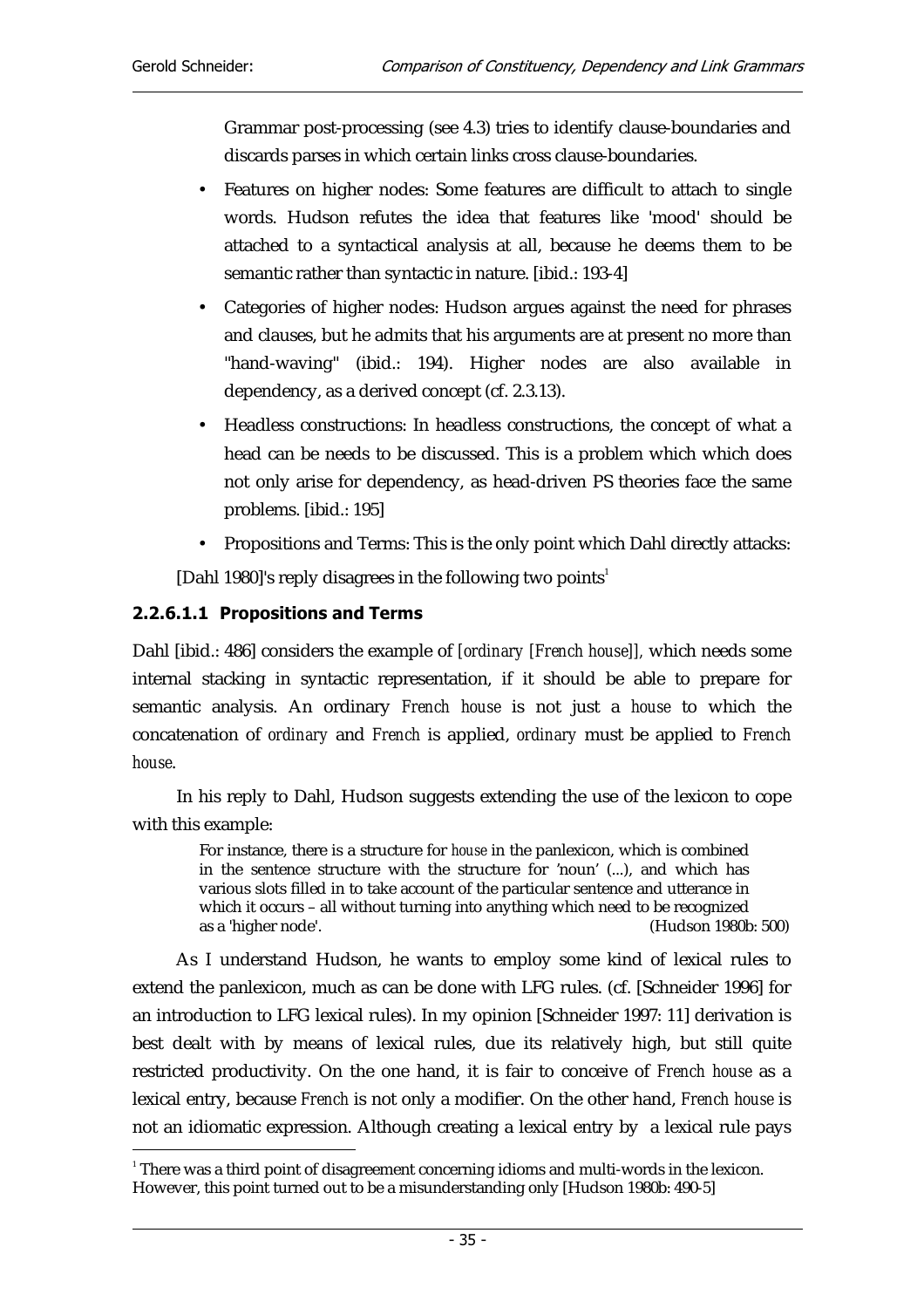respect to the semantical problem ( i.e. that *ordinary* does not only modify *house*, but *[French house]*), this creates the wrong impression that *French house* should be idiomatic.

Even if the case of *[ordinary [French house]]* may be solved by extending the lexicon, the general problem that internal stacking is impossible remains. In Radford's famous noun phrase [Radford 1988: 179 ff] *[[students of physics] with long hair]* it hardly makes sense to postulate a lexical entry for *students of physics*. We will come back to this problem in chapter 2.4.

### 2.2.6.1.2 Conjunctions

Dahl's argument about conjunctions [Dahl 1980: 487] convinces Hudson to "accept ... that, at least as far as coordinated conjunctions are concerned, there must be a higher node dominating the conjuncts" (Hudson 1980b: 497). Hudson therefore indirectly accepts Tesnière's *junctions*, and he admits that for this syntactic phenomenon, constituency is indeed necessary.

### 2.2.6.2 Conclusions

Debates like the one between Hudson and Dahl have shown that on the one hand any syntactical theory has to implement elements of constituency – at least for coordination –, but that, on the other hand, every constituent grammar also needs some kind of dependency relations – at least for verb valency, (cf. 2.2.3) – as Dahl himself states:

I shall assume as 'common ground' the claims that just stating the constituency relations that hold in an utterance does not amount to an exhaustive grammatical analysis of it and that something like what has been called 'dependency relations' is needed in syntax. (Dahl 1980: 485)

Today, unlike in Mel'Čuk [1988] or Hudson [1980a,b], the signs of the time are rather cooperation and integration.

> The debate between advocates of dependency and advocates of constituency [Hudson 1980, Dahl 1980] has lost much of its force as linguistic theories have increasingly come to incorporate aspects of both. (Fraser 1996: 75)

Chapter 2.3 explains in which ways many components of modern phrase structure grammars are basically dependency-based rather than constituency-based.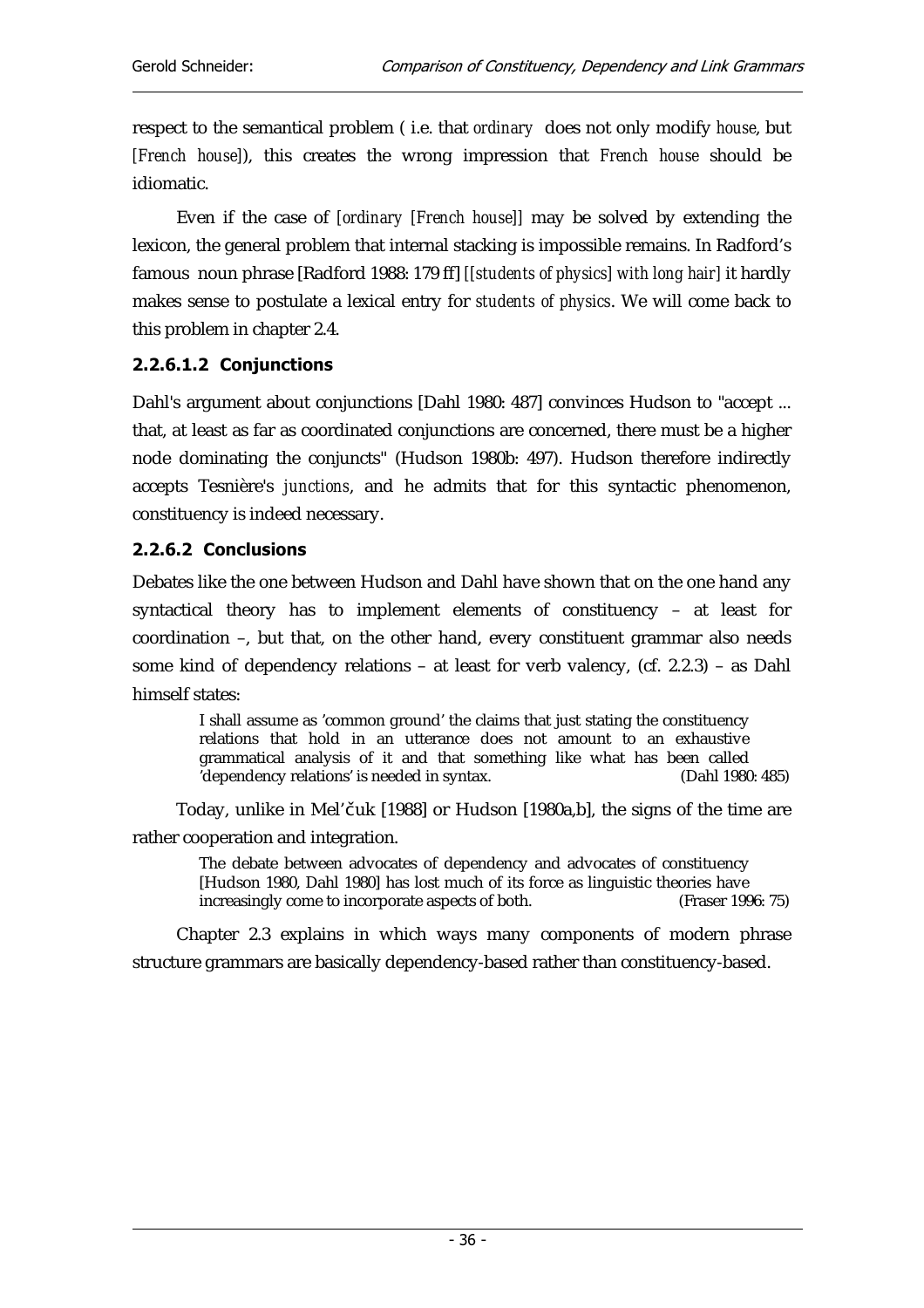# 2.3 Basic Concepts of Dependency in GB and PSG terms

Covington [1992, 1994] offers a concise description of the dependency grammar (DG) philosophy:

The key claim of dependency grammar (DG) is that all constituents are **endocentric**, i.e., every phrase has a most prominent element (the **head**) which determines its syntactic properties. Modifiers and complements of the head are called **dependents**.

(Covington 1992: 1)

The fundamental relation of DG is between head and dependent. One word (usually the main verb) is the head of the whole sentence; every other word depends on some head, and may itself be the head of any number of dependents. The rules of the grammar then specify what heads can take what dependents (for example, adjectives depend on nouns, not on verbs).

(Covington 1994: 1)

If we want to use 'classical' GB or PSG terminology, then a number of concepts become central in dependency:

#### 2.3.1 Subcategorisation and Valency

*Subcategorisation* means the division of different word classes into subclasses reflecting their different syntactic behaviour. The difference in syntactic behaviour consists in different sublasses having different *valencies*. Refer to chapter 4.2.2 for the argument of a possibly relevant distinction between valency and dependency.

In dependency, subcategorisation completely replaces all PS rules. In classical PS grammars, verbs subcategorise for subjects, objects, phrasal complements and the like. In dependency grammars, subcategorisation becomes all-encompassing. Nouns subcategorise for articles and optional adjectives, adjectives subcategorise for optional adverbs, participles subcategorise for auxiliaries, copulas subcategorise for predicative adjectives, subordinating conjunctions subcategorise for inflected verbs, and so on.

In a lexicalist or a strongly lexicon-based grammar, the term *valency* is preferable to *subcategorisation*, because where there are no categories there are no subcategories. What counts is that individual verbs open up positions for nouns to be filled, i.e. valencies. If one thinks of a sentence as a projection up from the lexicon rather than an instantiation of a PS rewrite rule, the term valency seems again more appropriate.

Valency is central to dependency grammar, as e.g. Schubert [1988] notes:

Bei einer Präzisierung des Begriffs Valenz geht es um die Beschreibung von Kombinierbarkeitsregeln für Wörter (und eventuell für andere sprachliche Einheiten). Ein Grammatikmodell, das die direkten Beziehungen zwischen Wörtern zur unmittelbaren Grundlage hat und sie nicht erst auf dem Umweg über abstrakte Einheiten erschliesst, ist die **Dependenzgrammatik**. Es ist daher kein Zufall, dass der Begriff der Valenz in die Dependenzgrammatik gehört. Die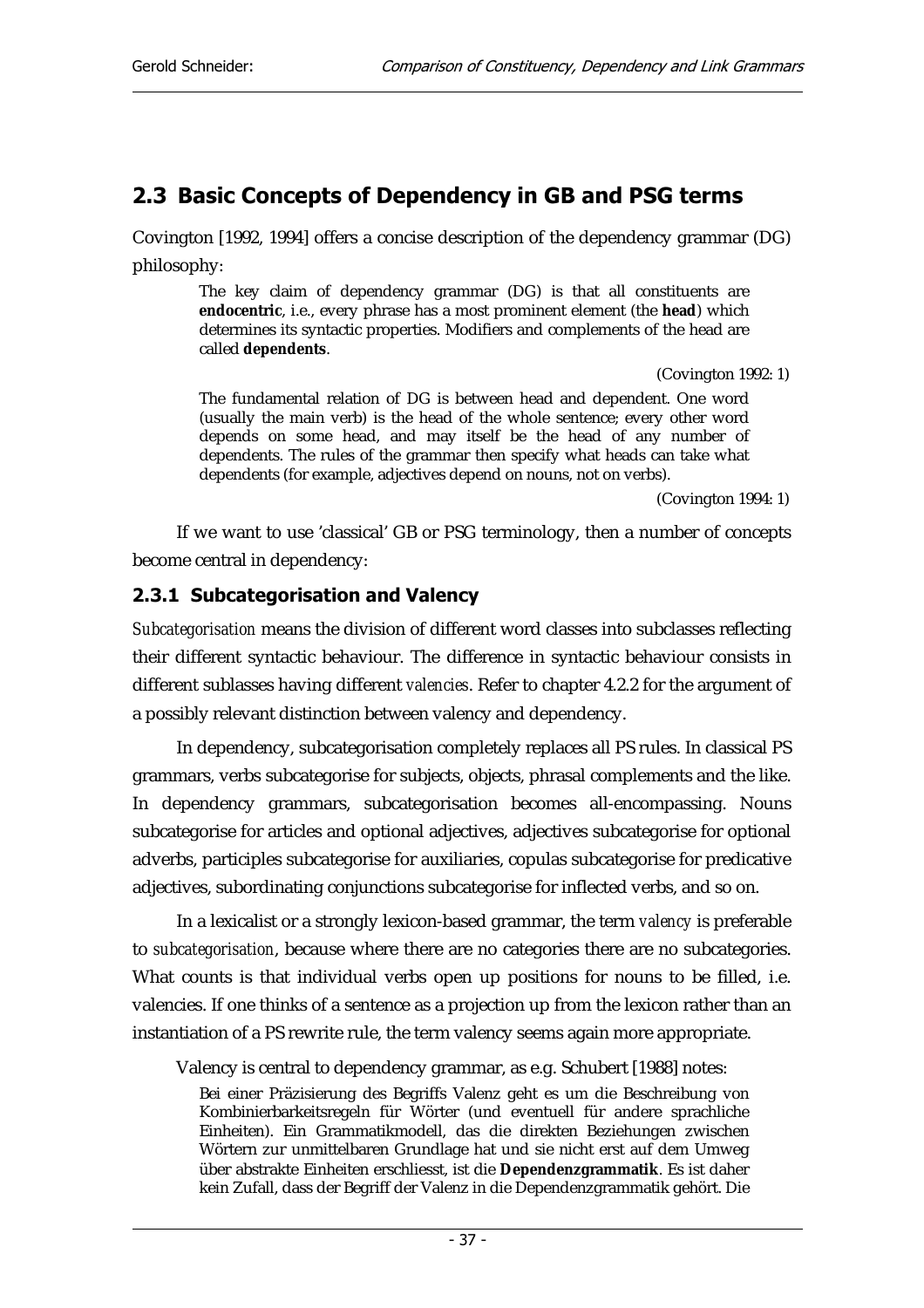Valenz ist eine der zentralen Grössen in den Arbeiten TESNIERES, der ja, trotz ähnlich gelagerter Denkrichtungen in den Jahrzehnten und Jahrhunderten vor ihm, als der Begründer der Dependenzgrammatik gilt.

(Schubert 1988: 56)

Like Tesnière, Helbig focusses his dependency research on valency. An introduction to Helbig was given in 2.2.3.1.

#### $2.3.2$  Heads

A further point of contact between dependency theory and modern syntactic theories is the central place of the notion 'head' in X-bar theory – which indeed could be defined as a version of phrase structure grammar in which every phrase is required to have a lexical head, where 'head' is used in almost the same way as in dependency theory. According to [Radford 1988: 545 ff] every construction is now assumed to have a head, an assumption expressed as 'The Endocentricity Constraint'.

(Hudson 1990: 111-112)

Heads always subcategorise for dependents. A sentence element (a word, a compound, a nucleus or an idiomatic expression) may have several dependents, but usually only one head. Because the notion of head is so important, discussions on its status take a very prominent role in dependency theory. E.g. in [Jung 1995: 33 - 83], almost a third of this general book on dependency is devoted to the head question. I will follow his subchapter divisions for the following subchapters.

There are different uses and definitions of the notion of *head* in different types of grammars. They may be *semantic,* as in the case of Categorial Grammar , where the *functor* is the head, and the *argument* is the dependent. In X-Bar theory, on the other hand, heads are defined by syntactic means. On a *morphological* basis, we may also come to different conclusions about what is the head. E.g. in a simple Subject+Verb Construction, the subject may be seen as selecting Person and Number of the Verb.

#### 2.3.2.1 Zwicky's head arguments

Zwicky [1985: 4-14] suggests the following arguments for determining the head of a combination of two constituents:

- a. **The semantic argument**: in a combination X+Y, X is the "semantic head" if speaking very crudely, X+Z describes a kind of the thing being described by X. (Cf. 2.3.2.2)
- b. **The subcategorisand**: the constituent which is subcategorized with respect to its sisters. (Cf. 2.3.2.4.1) E.g. in a PP, the preposition is subcategorised, unlike its sister NP. The preposition is therefore a head candidate.
- c. **The morphosyntactic locus**: the (actual) inflectional locus within a construction is a candidate for the head of the construct. (Cf. 2.3.2.3). E.g. for a VP, the auxiliary verb carries the inflection and is a head candidate.
- d. **The governor**: the constituent which determines the morphosyntactic form of some sister. (Cf. 2.3.2.3)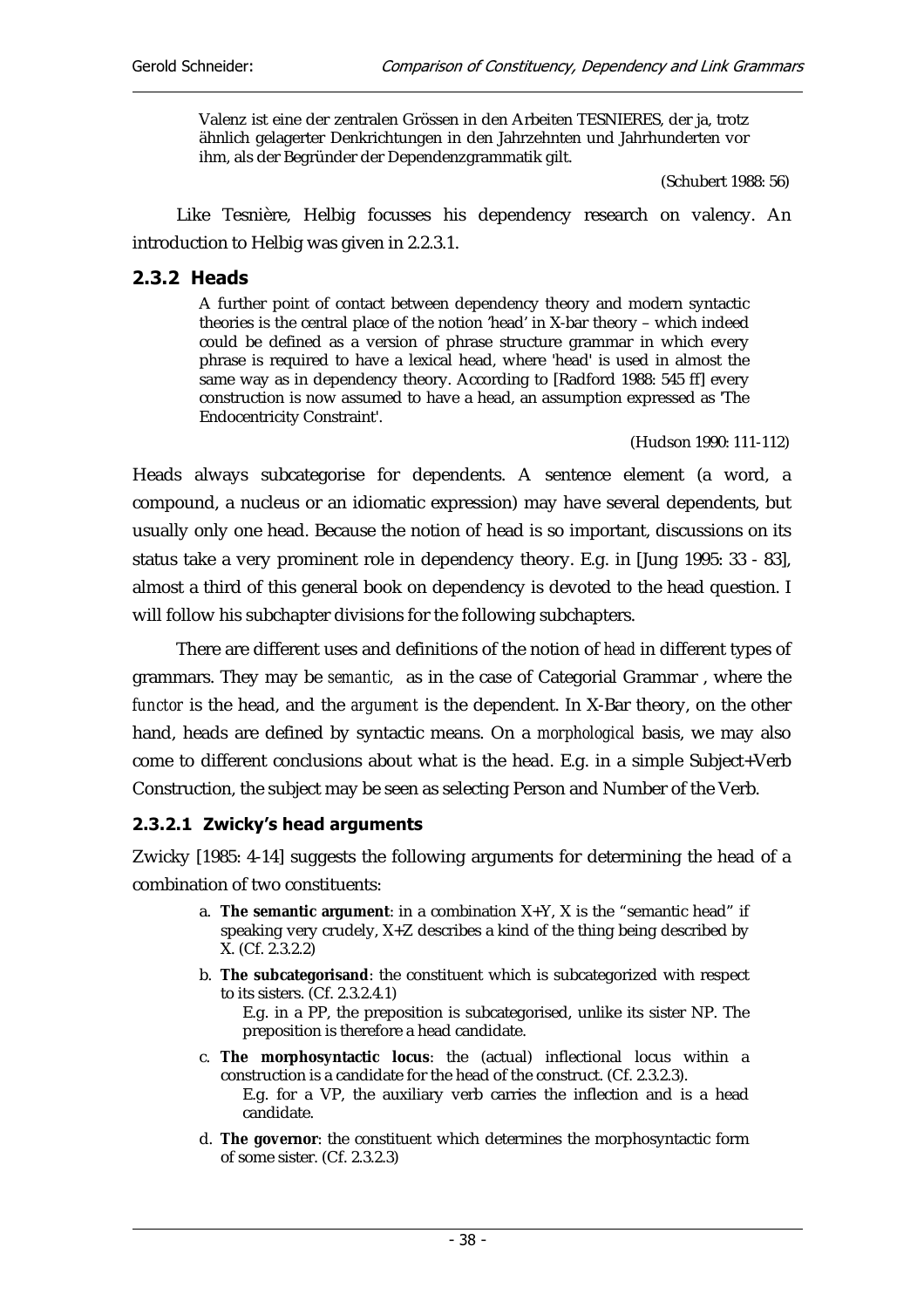E.g. in a VP, the verb is head candidate, because it determines the case of an object

e. **The determinant of concord**: the constituent with which some or other constituent must agree. (Cf. 2.3.2.3)

E.g. in a S, the Subject N is head candidate, because the main verb must agree with it.

- f. **The distributional equivalent**: the constituent that belongs to a category with roughly the same distribution as the construct as a whole. (Cf. 2.3.2.4.5) E.g. in a NP, adjective + noun and noun only are both NPs, which makes the noun be a head candidate.
- g. **The obligatory constituent**: the constituent which has to be present if the mother is to be categorized as it is. (Cf. 2.3.2.4.3 and 2.3.2.4.4) E.g. in an ADJP, an adjective is obligatory and therefore head candidate, while adverbs are not.
- h. **The rulers in dependency grammar**: the ruler is the word on which other words depend.

Since the head discussion here should support a head definition for dependency, using this argument here would lead to circularity. We will leave it away.

Zwicky discusses these arguments by use of the following English constructions:

- 1. DET  $+ N$ , as in those penguins;
- 2.  $V + NP$ , as in control those penguins;
- 3.  $AUX + NP$ , as in must control thos penguins;
- 4.  $P + NP$ , as in toward those penguins;
- 5. NP + VP, as in we control those penguins;
- 6. COMP+S, as in that we control those penguins

This chart is based on Zwicky [1985]:

| <b>Zwicky[1985]</b> |        |           |         |              |        |          |
|---------------------|--------|-----------|---------|--------------|--------|----------|
|                     | $V+NP$ | $P+NP$    | $NP+VP$ | <b>DET+N</b> | AUX+VP | $COMP+S$ |
| (a) Semantic        |        |           |         |              |        |          |
| Argument            | NP     | ΝP        | NP      | N            | VP     | S        |
| (b) Subcategorisand |        |           |         |              |        |          |
|                     | V      |           |         | DET          |        | COMP     |
| (c) Morphosyntactic |        |           |         |              |        |          |
| locus               | V      | Ρ         | VP      | N            | AUX    | S        |
| (d) Governor        |        |           |         |              |        |          |
|                     | V      | Ρ         | VP      |              | AUX    | ٠        |
| (e) Determinant of  |        |           |         |              |        |          |
| Concord             | ΝP     |           | ΝP      | N            |        |          |
| (f) Distribution.   |        |           |         |              |        |          |
| Equivalent          | V      | $\bullet$ |         | N            | VP     | S        |
| (g) Obligatory      |        |           |         |              |        |          |
| Constituent         | V      | Ρ         | VP      | N            | VP     | S        |
| (Dependency Ruler)  |        |           |         |              |        |          |
|                     | V      |           |         | N            | VP     | COMP     |

Table 1: Zwicky's heads

Hudson [1987] has re-analysed Zwicky [1985], using the above arguments except for (e.) *determinand of concord*, and summarises as follows: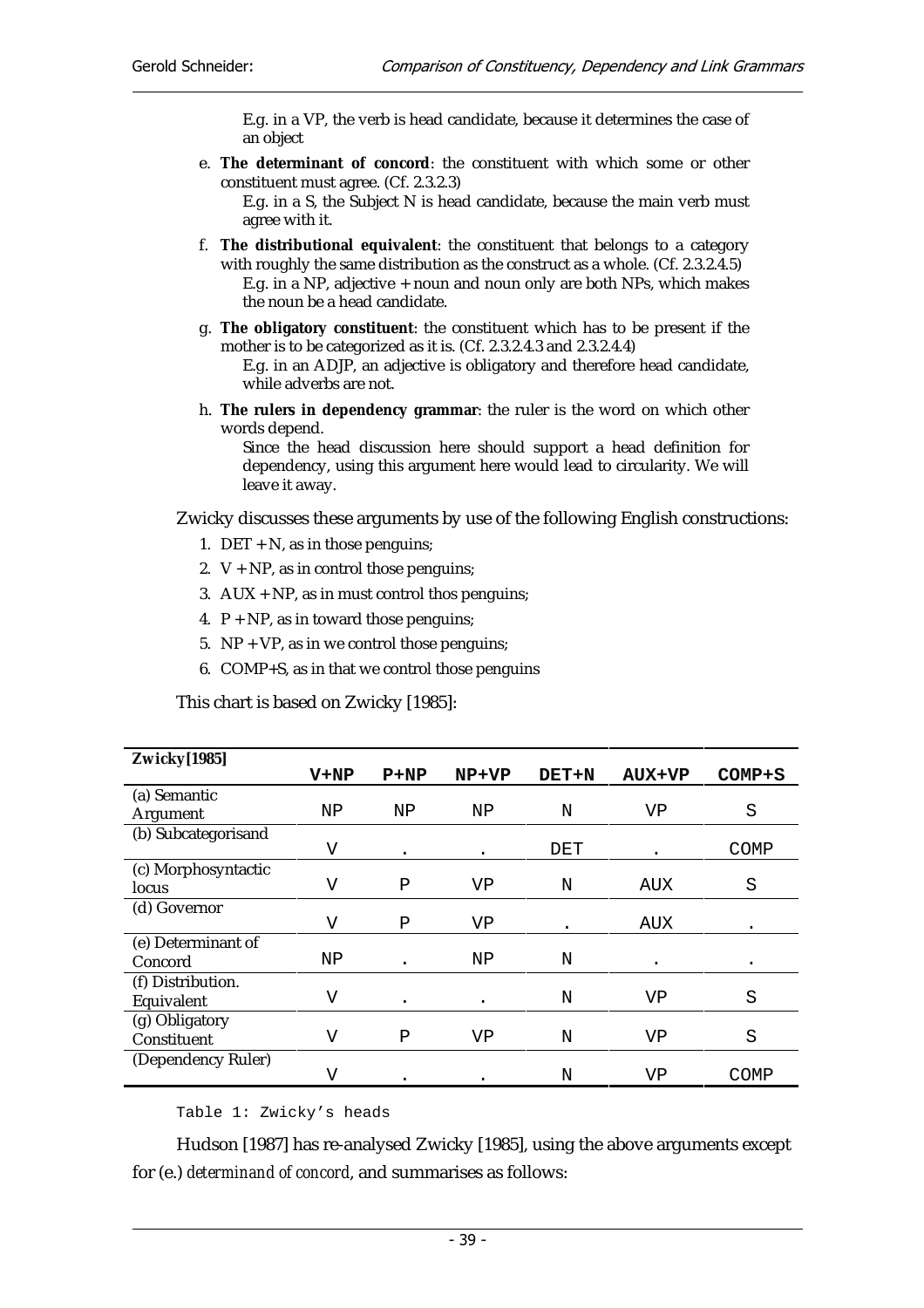| <b>Hudson</b> [1987] |        |           |         |              |               |            |
|----------------------|--------|-----------|---------|--------------|---------------|------------|
|                      | $V+NP$ | $P+NP$    | $NP+VP$ | <b>DET+N</b> | <b>AUX+VP</b> | $COMP + S$ |
| (a) Semantic         |        |           |         |              |               |            |
| <b>Argument</b>      | V      | Ρ         | VP      | DET          | AUX           | COMP       |
| (b) Subcategorisand  |        |           |         |              |               |            |
|                      | V      | Ρ         |         | DET          |               | COMP       |
| (c) Morphosyntactic  |        |           |         |              |               |            |
| locus                | V      | Ρ         | VP      | DET          | AUX           | COMP       |
| (d) Governor         |        |           |         |              |               |            |
|                      | V      | Ρ         | VP      |              | AUX           | ٠          |
| (f) Distribution.    |        |           |         |              |               |            |
| Equivalent           | V      | $\bullet$ |         | DET          | AUX           | COMP       |
| (g) Obligatory       |        |           |         |              |               |            |
| Constituent          | V      | Ρ         | VP      | DET          | AUX           | COMP       |
| (Dependency Ruler)   |        |           |         |              |               |            |
|                      | V      |           |         | DET          | AUX           | COMP       |

Table 2: Hudson's different heads

The striking differences between these two analyses has led [Jung 1995] to take up the head discussion again, grouping the arguments into morphological, semantic and syntactical criteria. In the following discusion I will proceed from Jung' criteria.

#### 2.3.2.2 Semantic Criterion: Function and Argument

This criterion corresponds to Zwicky's [1985] (a.) *semantic argument*.

Arguments modify predicates in function-argument structures. In *f(A), A* modifies *f*. *f(A,B)* is not the same as *f(A),* but the same function with a different arity. Also *f(X)* ist still a kind of *f(). f()* can therefore be seen as the head, on which *A* depends.

Assuming Boolean true for the following functions, *f(A)* expresses that *A* is an element of the set *f*, while *A(f)* expresses that *f* is an element of the set *A*. *sleeps(Peter)* means that there is a set of sleepers, and that Peter is one of them. *Peter(sleeps)* means that sleeping is one of the activities of the set of activities of Peter. It is difficult to assess which of these functions is "closer" to the meaning of the sentence *Peter sleeps*. This reminds us of Engel's view [1994: 28] that the dependency direction should be mainly arbitrary (cf. 2.2.3.2). On the other hand, let us remind that Weber [1997: 22] stresses this root dependency is basically arbitrary, unlike others (cf. 2.1.1.2). We will see in 6.2 that *sleeps(Peter)* can be conceived of as the non-marked reading with *Peter* as *topic* and *sleeps* as *focus*, according to Sgall, Hajičová, Panevová [1986] and Peregrin [1996].

A function opens up *valencies* for arguments. Based on existence considerations (no adjective occurs without its noun) we can say that also attributive adjectives open up a valency for a noun, i.e. *tall(Peter).* Different arguments lead to different answers about which element is functor and which is argument. In practice, such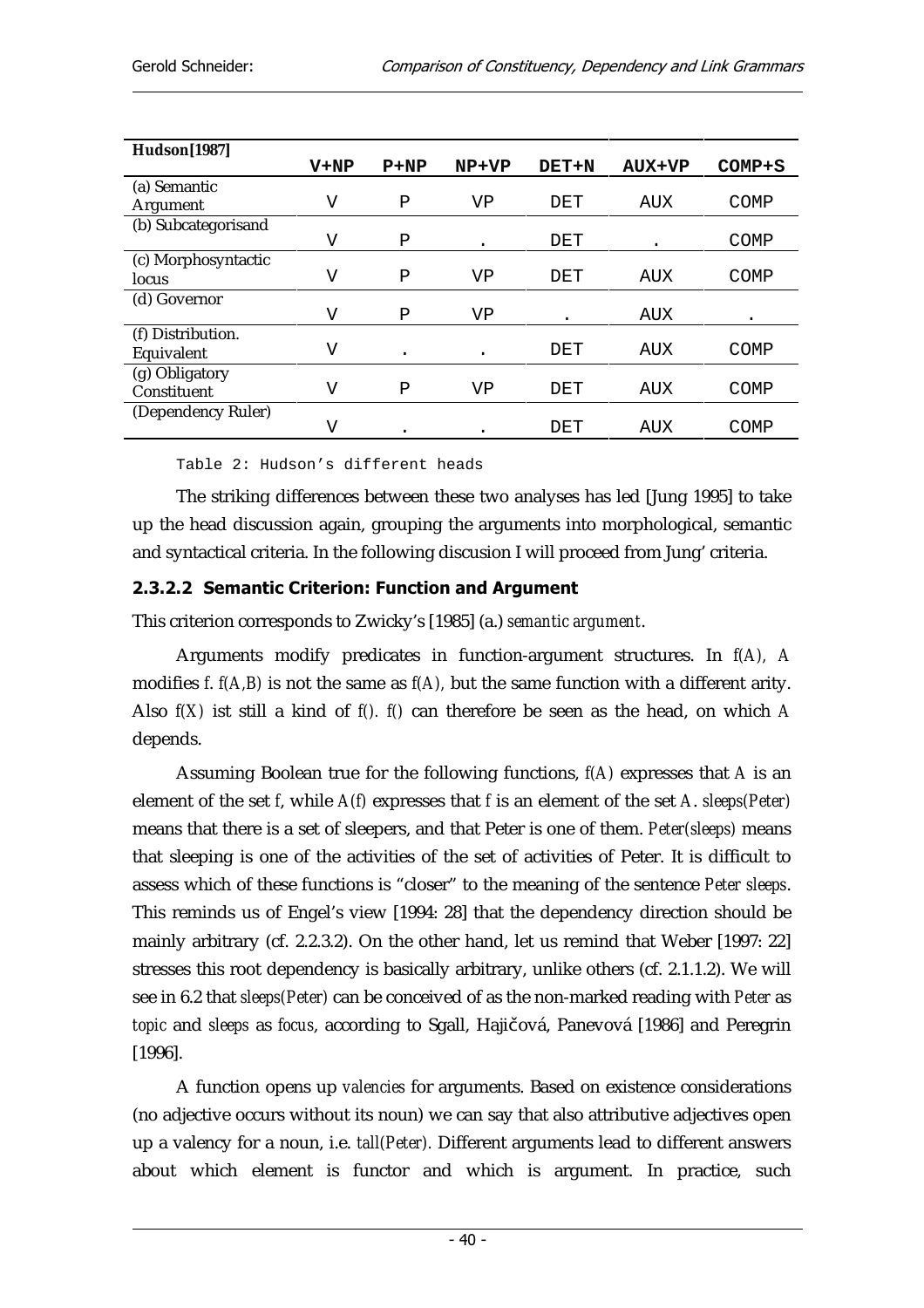considerations are often not important on the syntactic level. In our ExtrAns system, e.g., *Peter is tall* is represented by *Peter(x)* AND tall(x)<sup>2</sup>, i.e. the noun and adjective are simply identified with each other, or *Peter drinks beer* is represented as *event(drink, Peter, beer).* Note, however, that on the semantic level, *topic-focus* considerations are not only important, they are essential. It is therefore questionable if it would not be advisable to use syntactic structures which are as close to semantics as possible. E.g. to represent adjectives as intersections, e.g. *Peter(x) AND tall(x),* completely blurs the distinction between presupposition and assertion.

The semantic criterion can be seen in line with the semantic question of the direction of the functional application in Montague grammar, which is a free variable and needs to be empirically tested for each grammar rule.

Jung [1995: 85] rejects the semantic criterion as a definition for syntactic head: in his view, dependents are allowed to have several heads in the semantic criterion, a fact which contradicts the fundamental dependency principle that each dependent has exactly one head. I therefore abandon this criterion.

### 2.3.2.3 Morphological Criterion: Head- vs. Dependent-Marking

Zwicky's [1985] arguments (c.) *morphosyntactic locus*, (d.) *governor* and (e.) *determinand of concord* are all morphological arguments and they are all dealt with together in Jung [ibid.].

Syntactic relations may be marked morphologically either on the head of a constituent or on its dependent, and this is a language-specific parameter, according to [Nichols 1986]. German and English can be classified as dependent-marking languages, i.e. they mark syntactic relations on the dependent. Therefore, the marked item is the dependent in German and English. This predicts that in most cases for dependent-marking languages, morphological and syntactical dependencies run in parallel. Note, however, that in very simple subject-verb constructions like

( 37) The man walks.

this does not necessarily hold true, as the subject determines the verb morphologically, while (at least in the GB perspective, cf. 2.3.2.5.5 and 2.3.9) the subject depends on the verb syntactically. Zwicky's argument (d.) *determinand of concord* accordingly suggests NP as a head candidate of a NP+VP construction, in opposition to the standard VP head. Jung's answer [ibid: 72] is that INFL assigns Case to the subject NP. This is a standard X-bar assumption which will be explained in 2.3.2.4.2. Let us remind, however, that Mel'čuk  $[1988:109]$  has warned us of using

 $\overline{a}$ 2

This is simplified, but the comment still applies.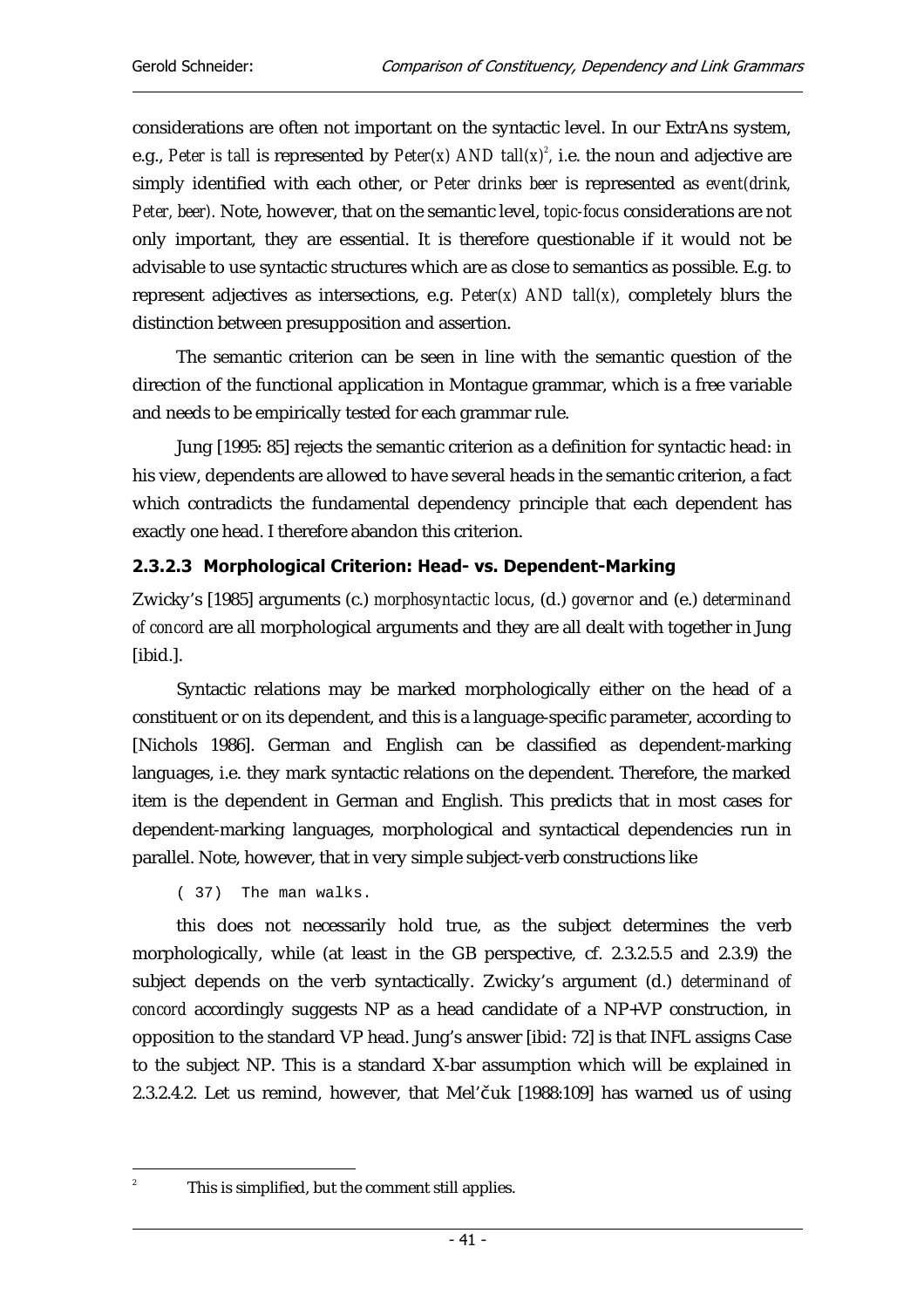morphological dependency as a criterion for defining syntactical dependency in 2.2.2.1.1.

### 2.3.2.4 Syntactical Criteria

Since dependency grammars are intended to parse syntactical sentences, dependency is a syntactical concept, and the list of syntactical arguments for the definition of heads suggested by Jung [1995:44-59] is longest.

#### 2.3.2.4.1 Subcategorisation

This criterion corresponds to Zwicky's [1985] (b.) the *subcategorisand* argument.

Subcategorisation, introduced in 2.3.1, is only partially suitable as a head definition argument because most authors consider only certain word classes (V, N, and Adj) to be subcategorisands. However, based on the observation that the concept of valency can be extended to all word classes, [Jung ibid.: 46] suggests redefining subcategorisation:

Definition: In einer Konstruktion "A+B" ist A ein Subkategorizand, wenn A in bezug auf den Begriff der syntaktischen Relationalität eine Leerstelle für B eröffnet, wobei A (Subkategorizand) ein Kopf von B ist. (Jung 1995: 46)

Which would mean, in most simple terms, that a head predicts dependents. While this may be appropriate for verbs, it leads to incorrect results with adjectives. While verbs predict their arguments, adjectives are usually not predicted in any sense by nouns – they are usually optional. Rather the opposite seems to apply: the presence of an adjective predicts a noun. Jung's above definition can be seen as the opposite of Mel'Čuk's[1988] *predictability criterion* (cf. 2.2.2.1.3.2):

[T]he [syntactic] dependent is the element that (statistically) predicts the whole phrase ... This criterion is based on the hypothesis that any modifier (i.e. dependent) predicts its head (i.e. governor) ... This is true for some cases, e.g., for adjectives

(Mel'čuk 1988:140).

But adjectives cannot be accepted as heads because nouns with articles and (perhaps several) adjectives receive several heads by this definition - a transgression of a basic dependency principle.

Jung therefore abandons the subcategorisation argument. Although Zwicky's argument (b.) *subcategorisand* was formulated differently, it runs into the same problems.

### $2.3.2.4.2$  X-bar syntax

Unlike Jung [1995], Zwicky [1985] does not use X-bar arguments.

This chapter can not be an introduction to X-bar, for which the reader is referred to Cowper[1992] and Radford[1988,1997].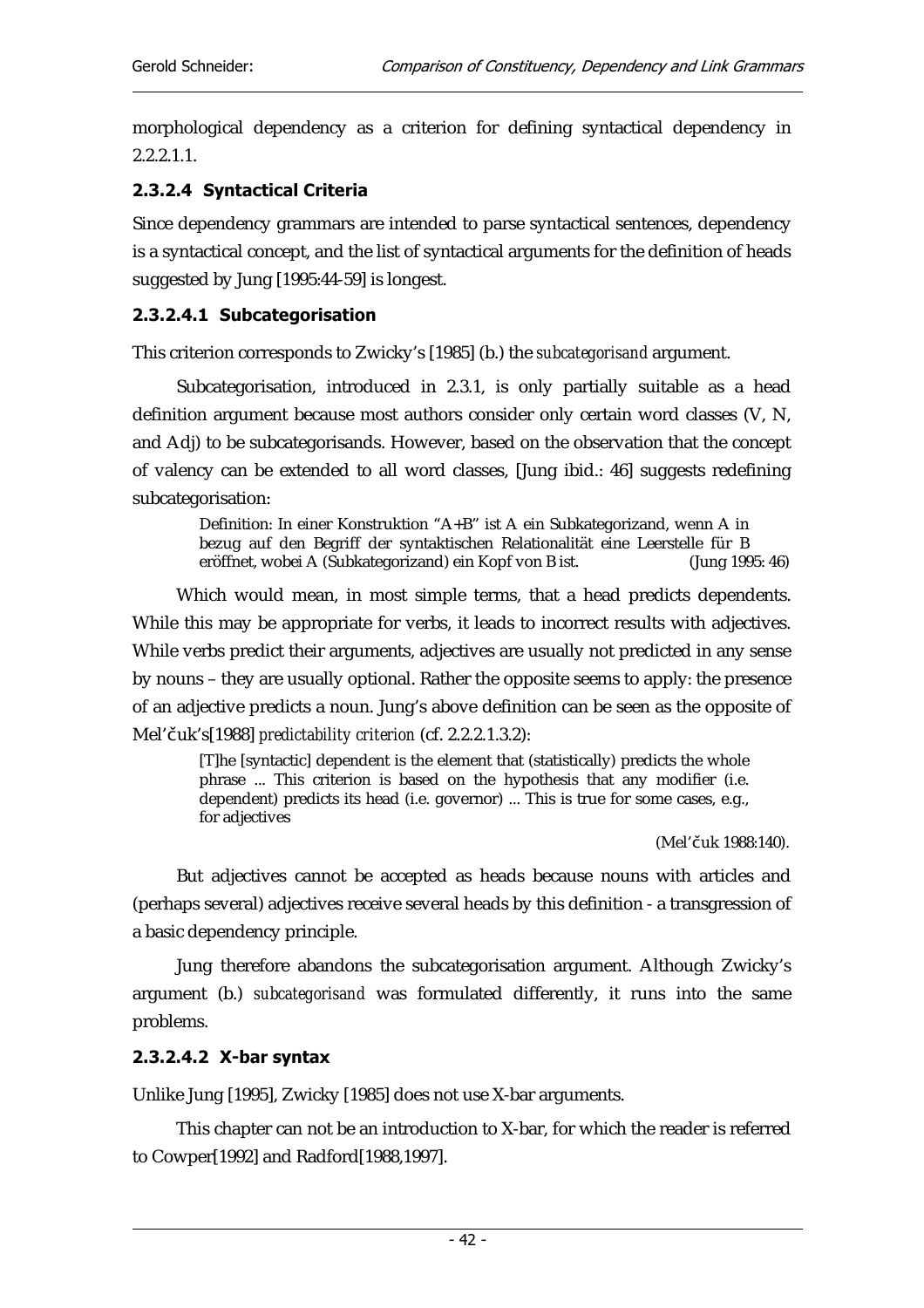Radford[1988] shows the need for intermediate categories between phrases and terminal nodes, by means of *one-pronominalisation* [ibid.:174ff] and the differentiation between adjuncts and complements [ibid.:175ff]. Such arguments are the starting point for X-bar syntax, developed by Chomsky[1970] and Jackendoff[1977], based on Harris' [1951] system of 'raised numbers' [ibid.:266]. The basic idea is that the lexical head receives a numerical superscript, the lexical head together with adjuncts and complements the same numerical superscript raised by one, and this latter together with the determiner a superscript raised by one again - e.g. for the NP "the king of England":



It is also conventional to write X" for  $X^2$  and X" for  $X^1$ . The bar-level increases when moving up from the terminal lexical node, vice versa it decreases when stepping down the syntactic tree. But optional elements, *adjuncts*, may be inserted at the intermediate level under X'-recursion - e.g. for the NP "the king of England with long robe":



Usually, a maximal bar level of two is assumed. The node at the maximum bar level is called *maximal projection*. The term *projection* is used to illustrate that the syntactic structure is projected up from the lexical head. X-bar theory has paved the way for lexicalism in GB theory, finally leading to the complete abolition of PSG rewrite rules. The X-bar structure remains as the only structural constraint next to the lexicon (cf. Cowper 1992: Chapter 4, pp 57-70). A maximal bar level of two means that there is only one intermediate level (X'), which permits two distinctions: recursion to X' for adjuncts, and expansion to  $X^0$  for complements, irrespective of whether they are subcategorised for or not.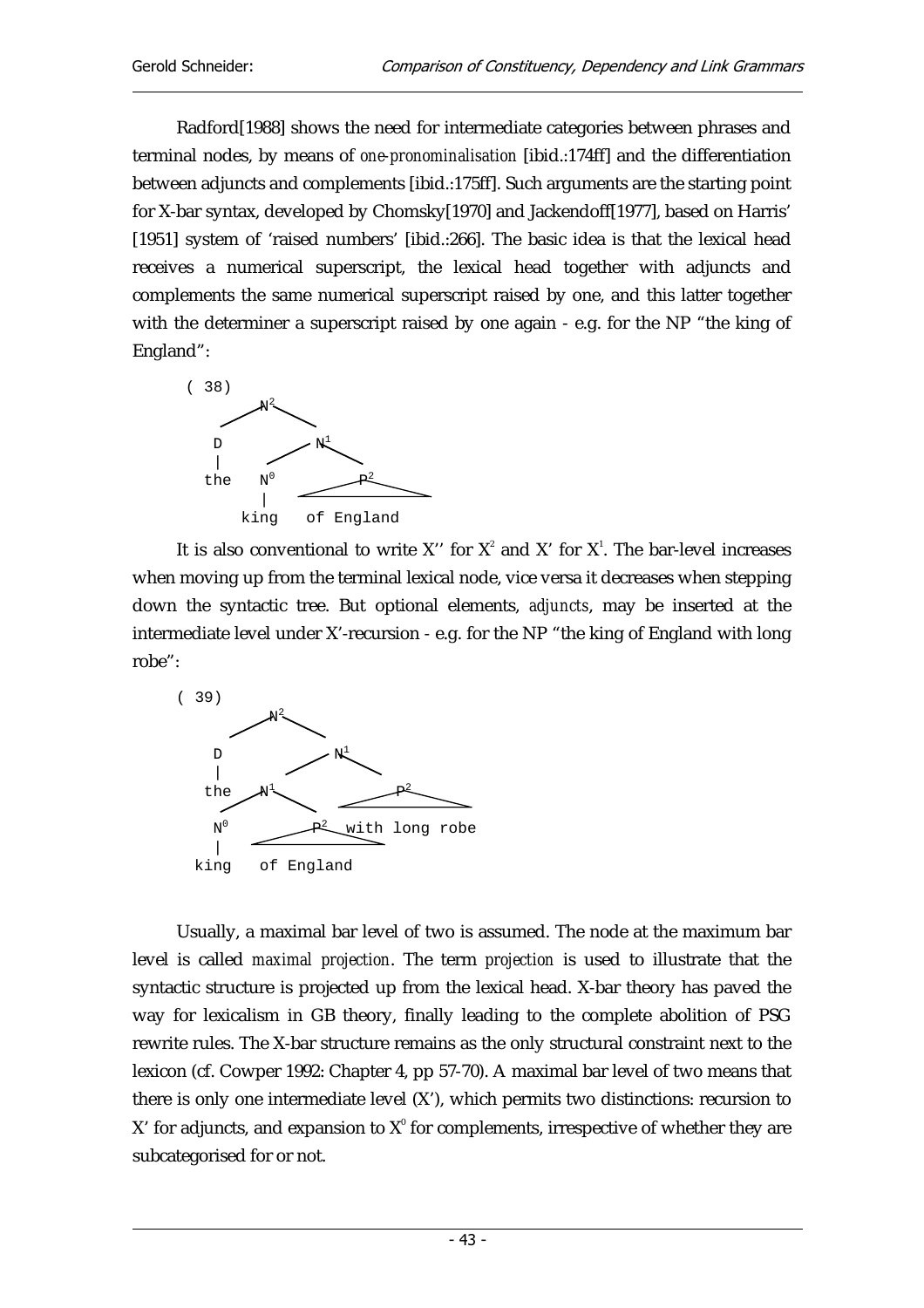$($ 

 $($ 

Complements are semantically closer to the lexical head than adjuncts. But unfortunately, X-bar syntax cannot provide an answer to the dispute between Hudson[1980a, 1980b] and Dahl[1980] (cf. 2.2.6.1) about *[ordinary [French house]]. French* is not a complement to *house*, as it does not specify the house but only adds additional information. Let us take a more suitable example, e.g. *the ordinary French teacher*, in which *French* specifies the kind of *teacher* and is thus a complement, attached under expansion to  $X^0$ , while *ordinary* is adjunct, attached under recursion to  $X^{\cdot}$ :



The *semantic proximity* determines the syntactic order: \**French ordinary teacher* is unacceptable. In dependency, a distinction between complements and adjuncts is impossible to make, because higher nodes are unknown. Both *French* and *ordinary* depend on *house* directly:

$$
\underbrace{\text{ordinary French teacher}}_{41)}
$$

But the desirable dependency structure, which would involve a concept of higher nodes, would be:

ordinary French teacher

If the syntactic proximity always expresses semantic proximity, then it is nevertheless possible to predict the internal semantic hierarchy by starting to semantically attaching syntactically close elements first and progressively attach syntactically more remote elements later. In X-bar theory, complements are required to syntactically appear closer to their heads than adjuncts, otherwise the tree branches would cross. Accordingly, it must be possible to convert dependency structures into Xbar structures, as Covington[1992, 1994a] shows. We will discuss this in 2.4.5.

The lexical head and its projections bear the same grammatical features at all bar levels in X-bar syntax. As for the definition of heads, X-bar theory makes the same assumptions as Generalised Phrase Structure Grammar (GPSG) and Head-Driven Phrase Structure Grammar (HPSG) in their *Head Feature Principle* (HFP). Like Mel'čuk's [1998:135] *morphological contact point* (cf.2.2.2.1.3.2) and one of the following criteria of Jung [1995:54ff] in 2.3.2.4.5, the X-bar criterion also seems to boil down to a version of HFP (cf. 2.3.2.6).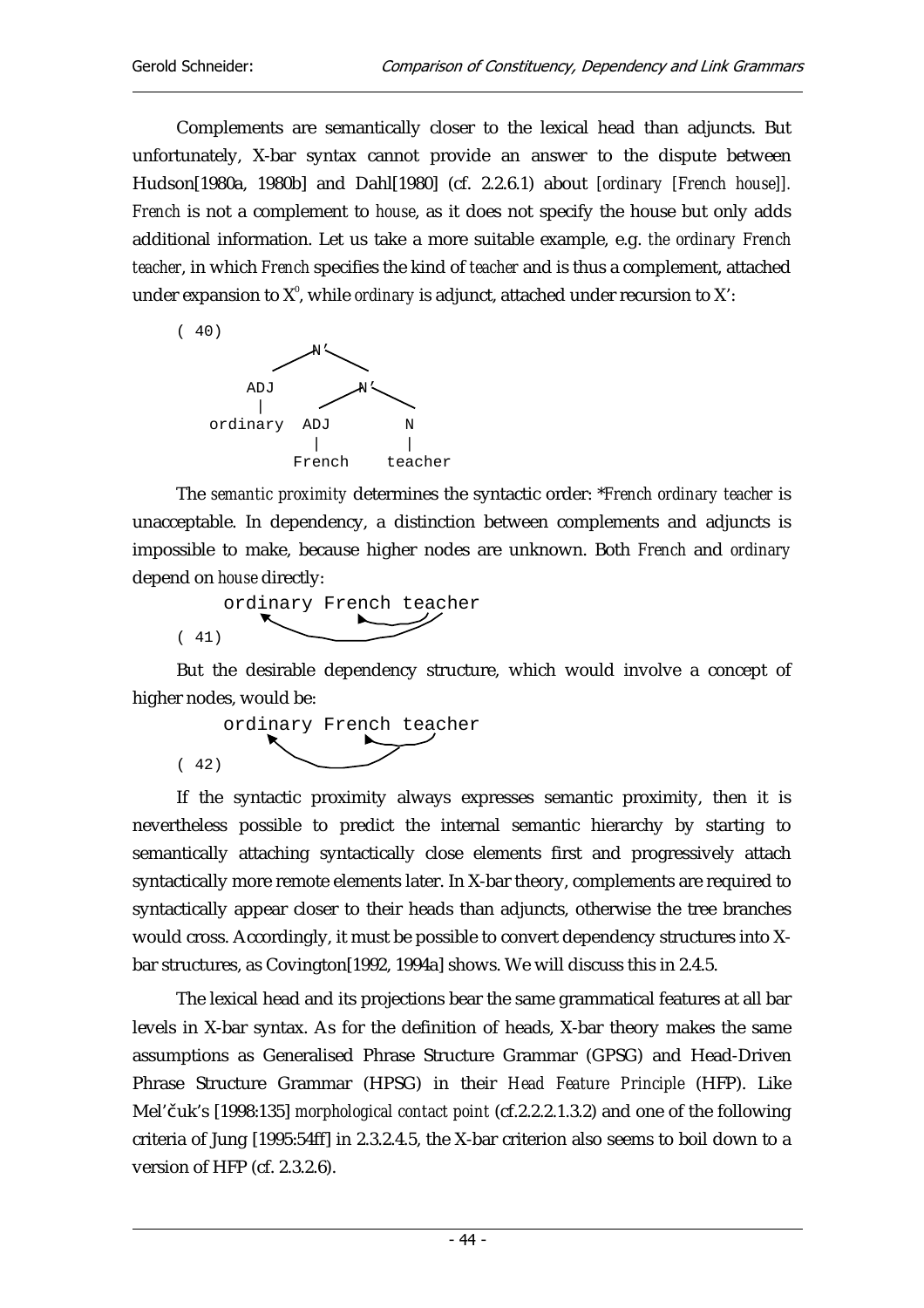In X-bar syntax, the top-node rewrite rule

( 43) S -> NP VP

cannot be explained, because *S* is no maximal projection. It has therefore been suggested (cf. Radford[1988:508-15]) that *S* should be a maximal projection of *INFL* (also *I*), i.e. *S=I''*. Because I is marked on the verb and assigns nominative case to the subject (cf. [Cowper 1992:99]), the subject morphologically depends on the verb and not only vice versa. In X-bar syntax, *I* is the head of the subject:



## 2.3.2.4.3 Existence Relation ("Vorkommensbedingung")

This criterion corresponds to Zwicky's [1985] (g.) the *obligatory constituent* argument, as the next criterion, *obligatory constituent* (2.3.2.4.4), will explain.

This criterion is based on Engel [1971], who states "dass hier Dependenz als Vorkommensrelation verstanden wird, die es erlaubt, aus dem Vorkommen eines Elements mit zu spezifizierender Sicherheit auf das Vorkommen anderer Elemente zu schliessen" (Engel 1971:141). Nothing is said about the direction of the dependence in this quotation, however. Can we predict the head from the dependent, or vice versa? Either way, this argument looks reminiscent of the refuted predictability arguments in 2.3.2.4.1. But the difference is that Engel does not speak about the predictability of a word class, but the predictability of the existence. Jung's [ibid.] formulation:

> In einer Konstruktion "A+B" ist A ein Kopf (Regens) von B, wenn das Auftreten von A syntagmatische Vorkommensbedingung für B ist. (Jung 1995: 52)

This means that the dependent B can never occur alone, or  $A \leq B$ . This criterion therefore turns out to be what Mel'Čuk [1988:139-40] calls the *omissibility* criterion (cf. 2.2.2.1.3.2), or the *Weglass-Test* from Weber [1997:35]. Mel'Čuk [ibid.] discusses two examples in which the dependent is obligatory, while the head can be omitted. In accordance with Weber, Mel'čuk [ibid.] agrees, however, that omissibility is an efficient heuristic means that works in most cases.

## 2.3.2.4.4 Obligatory Constituent ("Obligatorik")

That the head should be the obligatory word form of two connected word forms can be directly derived from the existence criterion above. Jung [1995:52] admits that these two criteria are basically the same. Therefore, not only this criterion, but also the existence criterion above correspond to Zwicky's [1985] (g.) the *obligatory constituent* argument.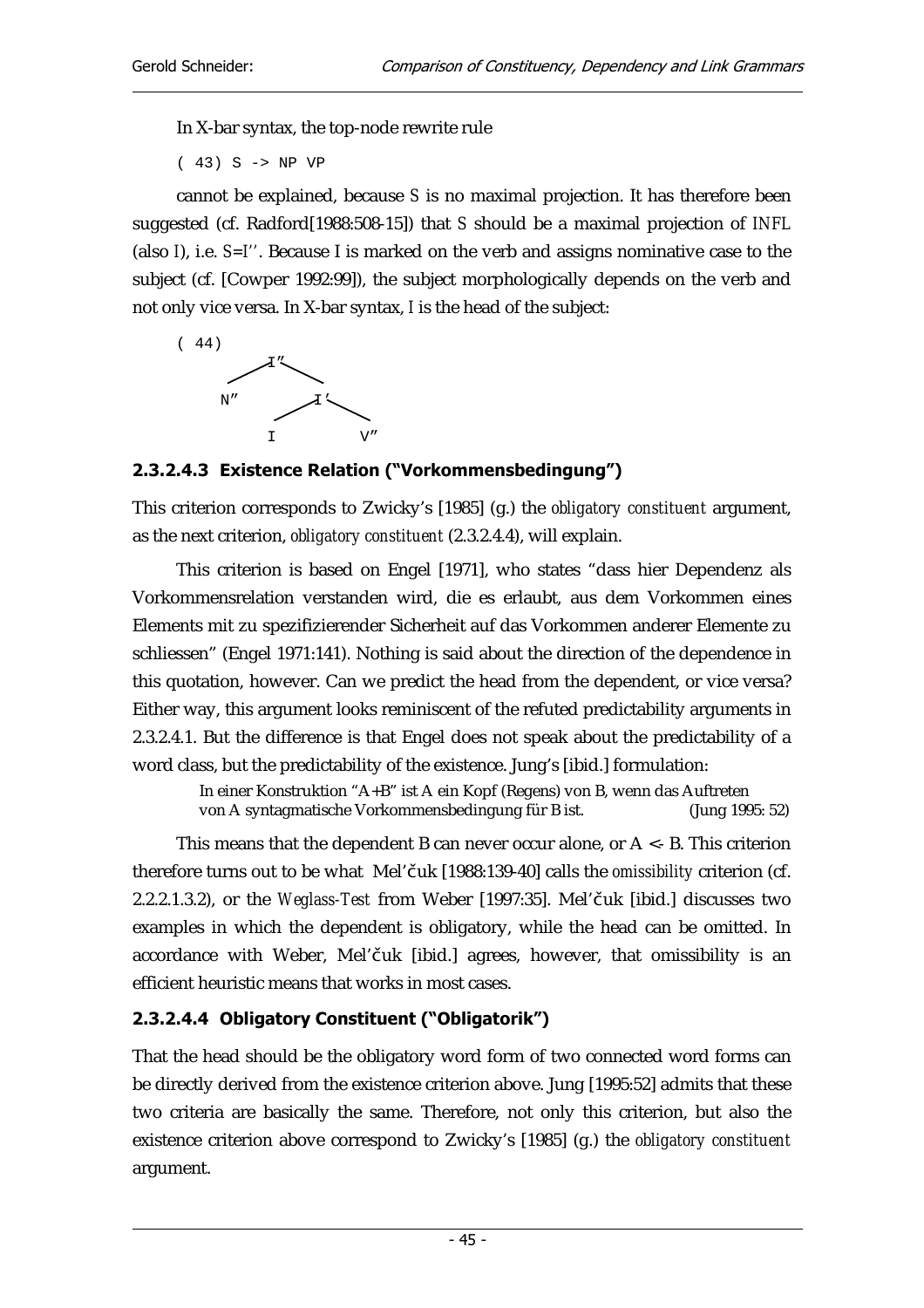## 2.3.2.4.5 Shared Syntactic Features ("Merkmalsbeständigkeit der Kategorie")

This criterion partly corresponds to Zwicky's [1985] (g.) the *distributional equivalent* argument. Zwicky starts from a language use related perspective (similar distribution in a text collection of head and whole construct), Jung from a morphological perspective, in which he mainly speaks about word classes. The common argument is that the head and the whole construct has to inherit its syntactic behaviour from the (word class of) the lexical head.

This criterion is a close relative or perhaps even identical to Mel'Čuk's [1988:132] *syntactic role* criterion (cf. 2.2.2.1.3.2). Jung's [1995] definition is as follows:

In einer Konstruktion "A+B" ist A der Kopf, wenn syntaktische Merkmale der gesamten Konstruktion "A+B" mit den syntaktischen Merkmalen von Kategorie A übereinstimmen. (Jung 1995:58)

Jung goes on to state that this criterion is also expressed by the GPSG and HPSG Head Feature Principle (HFP). This criterion thus boils down to yet another version of HFP. This entails that the essence of both of Mel'čuk's [1988:132-140] syntactical dependency direction criteria (cf. 2.2.2.1.3.2) are expressed by the HFP. We will take a closer look at the HFP in 2.3.2.6.

#### 2.3.2.5 A Re-Analysis of Zwicky's Constructions

The above discussion allows us to analyze the constructions suggested by Zwicky [1985] again. We recall that Jung[1995] has abandoned (a.) *the semantic criterion* (cf. 2.3.2.2) and (b.) *the subcategorisation criterion* (cf. 2.3.2.4.1). Without these, Zwicky's chart looks as follows (where Hudson[1987] or Jung[1995] have come to different conclusions the constituent is *in bold italics*):

| <b>Zwicky[1985]</b> |        |        |           |       |        |        |
|---------------------|--------|--------|-----------|-------|--------|--------|
|                     | $V+NP$ | $P+NP$ | $NP+VP$   | DET+N | AUX+VP | COMP+S |
| (c) Morphosyntactic |        |        |           |       |        |        |
| locus               | V      | Ρ      | VP        | N     | AUX    | S      |
| (d) Governor        |        |        |           |       |        |        |
|                     | ٦T     | Ρ      | VP        |       | AUX    |        |
| (e) Determinant of  |        |        |           |       |        |        |
| Concord             | NP     |        | NP        | N     |        |        |
| (f) Distribution.   |        |        |           |       |        |        |
| Equivalent          | V      | ٠      | $\bullet$ | N     | VP     | S      |
| (g) Obligatory      |        |        |           |       |        |        |
| Constituent         | V      | P      | VP        | N     | VP     | S      |

Table 3: Remaining Differences between Zwicky and Hudson

### $2.3.2.5.1$  V+NP:

After dismissing (a.) *semantic argument* (cf. 2.3.2.1) only (e.) *Determinant of Concord* (which Hudson [1987] leaves away) has NP as head in this construction, according to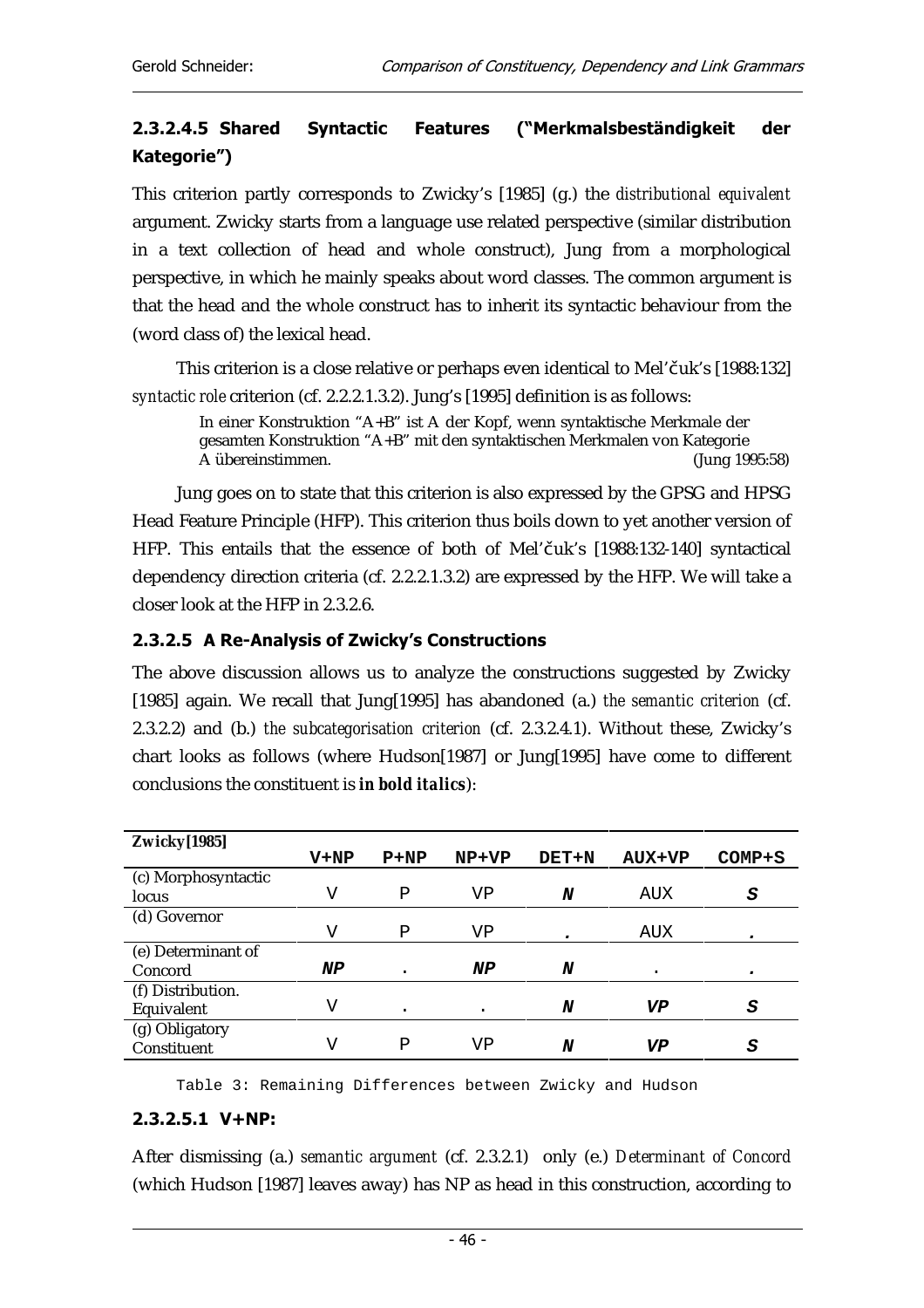Zwicky [1985]. At least for English, this analysis seems unacceptable, however, as Jung [1995] points out, especially as it is based on subject agreement, which has nothing to do with the object here.

Zwicky und Hudson [sehen] die Träger des Flexionsmorphems als Köpfe an: z.B. in einer Konstruktion "controls penguins" ist das Verb "controls" der Kopf, weil das Verb ein Flexionsmorphem "s" besitzt. Aber dies ist nicht akzeptabel, weil das Flexionsmorphem "s" mit NP gar nicht im Zusammenhang steht. Im Englischen weist das Verb stets einer Objekt-NP einen Kasus zu. (Jung 1995: 63).

Because the verb determines case concordance on the NP, also (e.) *Determinant of Concord* has V as head.

In languages like French, however, verb participles may have to agree with the NP:

( 45a) Il a acheté un livre. ( b) Il a achetée une bière.

## $2.3.2.5.2$  P+NP:

After dismissing (a.) *semantic argument* (cf. 2.3.2.1) P is always head.

But if we consider that *to Mary* in the sentence *I gave the book to Mary* and *Mary* in the *sentence I gave Mary the book* have the same grammatical function it remains questionable if they should be phrases with different heads. On the one hand such is the difference between syntax and a functional representation, on the other hand since prepositions can be thought of as grammatical markers much like Case why should one not try to use a more functionally oriented syntactic structure?

Interessant ist auch die Frage, ob der Präposition eine Valenz zukommen kann. Engel [1977:93] sieht in einer Präpositionalphrase die Präposition als Regens an ... Nach dieser Auffassung würden die Präpositionen über eine Valenz verfügen. Dafür spricht auch die Tatsache, dass die Präpositionen immer ergänzungsbedürftig sind. für+Akk., vor+Akk./Dat. Wir möchten jedoch bei Präpositionen von einer anderen Art Valenz sprechen als z.B. bei Verben und Adjektiven. Die Präpositionen haben meist keine aussersprachlichen Referenten, sie sind grammatische Hilfswörter, denen in einigen Sprachen (wie im Finnischen) Endungen entsprechen. Vielleicht könnte man bei den Präpositionen von einer *grammatischen Valenz* sprechen.

(Tarvainen 1981: 10)

 In this perspective also the unanimity about P as the head is not really satisfying. We will come back to the discussion of marker versus functional head in 2.3.2.5.6.

### $2.3.2.5.3$  Subject NP+VP:

After dismissing (a.) *semantic argument* (cf. 2.3.2.1) only (e.) *determinant of concord* (which Hudson [1987] leaves away) predicts NP to be head in Zwicky's [1985] chart. If we follow the X-bar syntax stipulation that INFL assigns nominative Case [Radford 1988:508-14], the morphological dependency is mutual and a determinant can no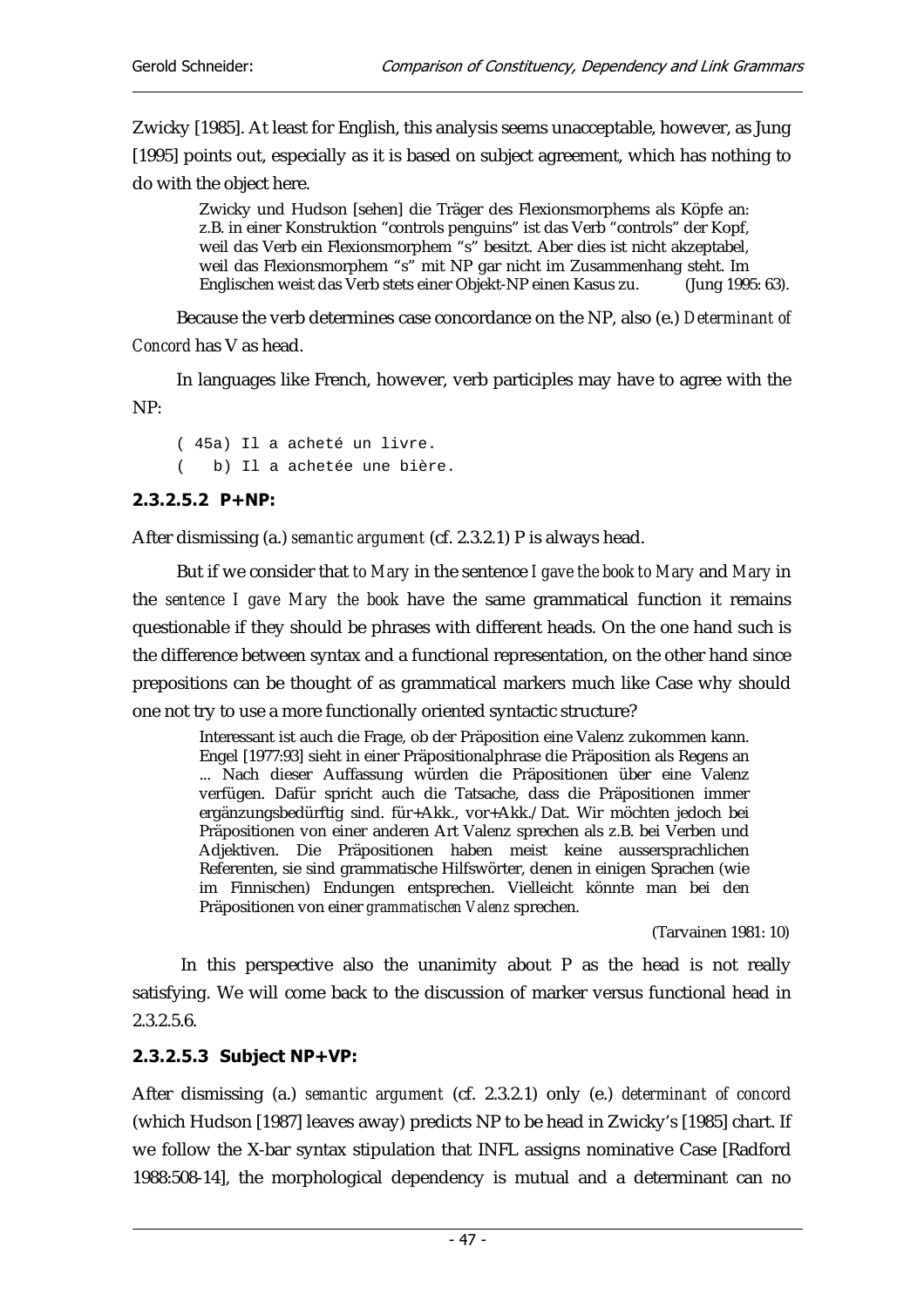longer be determined: NP determines person and number, VP determines Case. Like the X-bar theory argument presented by Jung [1995:46-51,72], all determinable arguments now suggest VP as head.

In more recent developments of GB, the subject NP becomes part of the VP in the D-structure to express the dependency more clearly, as 2.3.9 explains.

#### $2.3.2.5.4$  DET+N:

For this construction it seems to be hardest to determine a head and no clear answer seems to emerge yet. For Zwicky[1985], all of the arguments (except for the abandoned (b.) *the subcategorisation criterion*) suggest N as head, for Hudson [1987], the same arguments suggest DET as head. Engel [1994] describes the current indecidability "ob in Nominalgruppen wie ein Ast das Nomen den Artikel oder der Artikel das Nomen regieren soll. Er möge, vor allem, für seine Ansichten Argumente beibringen. Vermutlich wird er erkennen, dass sich für beide Ansichten gleich gute Argumente finden lassen." (Engel 1994: 28)

Let us carefully consider the remaining criteria:

- **Morphological Criterion** (c.), (d.), (e.) (cf. 2.3.2.3): The DET agrees with the lexical gender of the N. Adjectives within an NP or in languages like French or Danish even predicative adjectives outside the NP have to agree with N, which is morphologically clearly the head. In German, which knows strong and weak adjective declension, however, the article also influences the adjective declension, as in *ein grosser Mann* versus *der grosse Mann*.
- **X-bar syntax** (cf. 2.3.2.4.2): Traditionally in X-bar theory, DET takes a NP *specifier* (SPEC) position - this is the prototypical use of the specifier position. In this assumption, N is clearly the head. In more recent versions of GB, however, determiners have their own phrase (so-called DPs) in which the NP is only a complement (cf. Cook and Newson [1996: 183-5]). In this assumption, DET is the head, with N as a more local sub-head. 2.3.10 summarizes some of the proposed evidence in favour of the DP hypothesis.
- **Existence Relation** (g.) (cf. 2.3.2.4.3) and **Obligatory Constituent** (g.) (cf. 2.3.2.4.4): At first sight one may get the impression that the noun is obligatory and the determiner optional. However, in many cases the determiner is no less obligatory than the noun itself, e.g. *The book is boring* versus *\*Book is boring* or *My father is a doctor* versus *\*Father is doctor*. This criterion does not clarify anything.
- **Distributional Equivalent** (f.) (cf. 2.3.2.4.5): Intuitively, *DET+N* behaves like N. But whenever the determiner is obligatory this is not true. Since pro-forms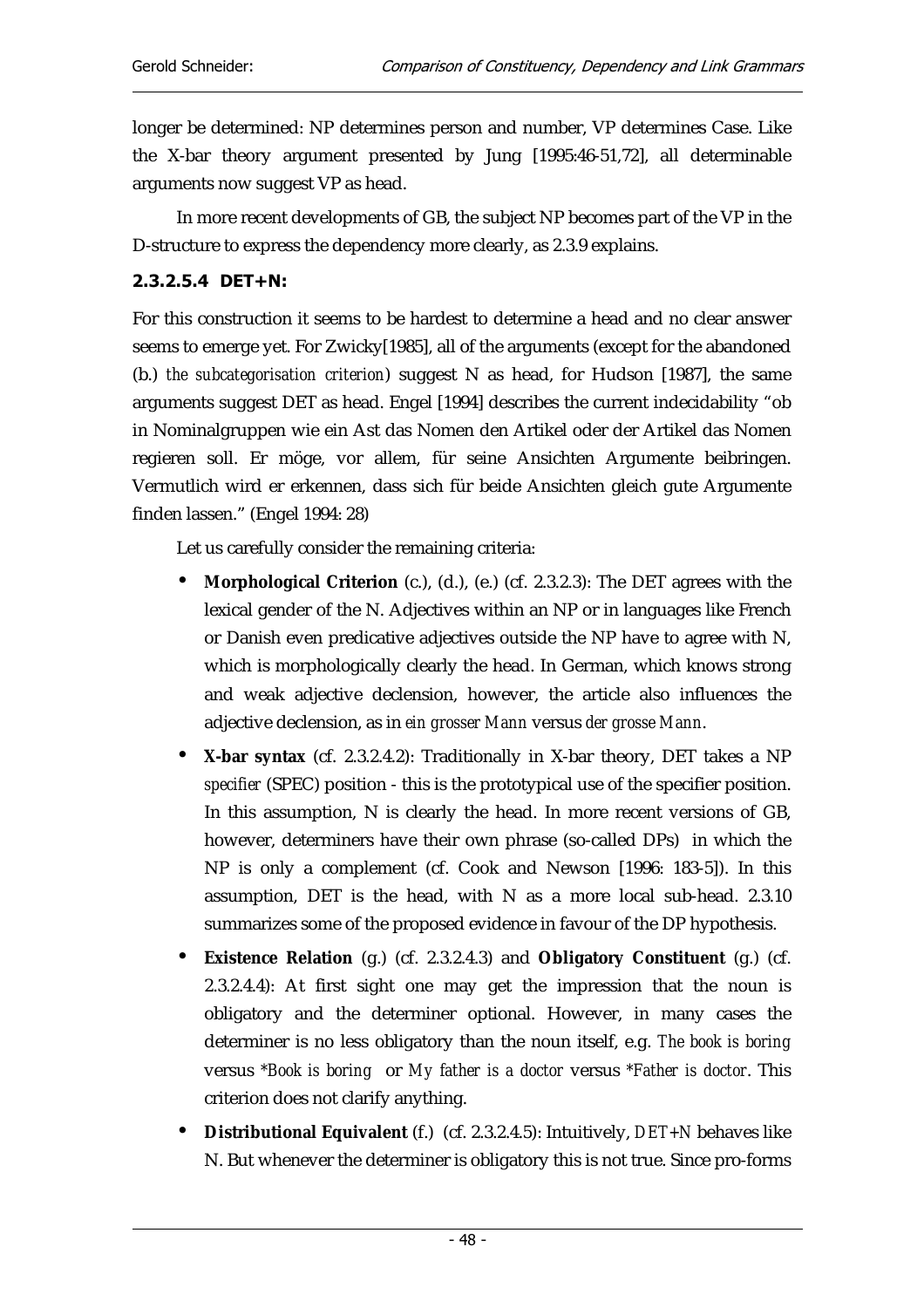become pro-DPs under the DP hypothesis the two have to be closely related. Hudson [1987] even argues that they are often grammatically the same, which Jung [1995:75] finds unacceptable.

Like in *subject+verb* constructions, in *DET+N* constructions both elements are usually obligatory, both are usually semantically present even if one of them is not syntactically expressed. Perhaps Engel's term *Concomitance* [Engel 1994:23-28] suits better than dependency, because both elements require each other.

For the rest of this paper I will mainly use the traditional dependency and GB analysis with N as the head, but this decision is arbitrary. Note that whatever decision is taken, it does not affect the convertibility between dependency and constituency outlined in 2.4.5.

#### 2.3.2.5.5 AUX+VP:

Following X-bar terminology, the title *INFL+VP* would be more correct. If INFL is the head of the sentence it governs VP and everything else, so that from the current perspective it is difficult to follow Zwicky's arguments for perceiving of VP as the head candidate for these arguments:

- **Existence Relation** (g.) (cf. 2.3.2.4.3) and **Obligatory Constituent** (g.) (cf. 2.3.2.4.4): In answers or tag questions the VP may well be lacking.
- **Distributional Equivalent** (f.) (cf. 2.3.2.4.5): At least finiteness and mood are present on INFL rather than on VP. An auxiliary verb in a tag question or an answer shows the same syntactic distribution as together with its VP.

Most authors will accept INFL as head. Note, however, that auxiliaries are function words [Finegan 1989: 175], that INFL is a functional head and can be thought of as a mere grammatical marker dependent on VP. Tesnière, e.g. keeps the auxiliaries and main verbs in the same nucleus, so do Järvinen & Tapanainen [1997:25] in their system: "Internally in the parser, the verb chain is considered as one syntactic element". We will come back to the functional marker analysis below.

HPSG [Pollard & Sag 1994], which is skeptical about functional heads, as we shall see below, does not use an INFL node. One of the suggestions brought forth [Borsley 1996: 88-90] is to treat the main verb (or VP except for AUX) as a complement of AUX, a suggestion that assumes that AUX is head, although they syntactically appear at the same level. Because the semantic argument is composed of the inflected AUX and the main verb this suggestion is called *argument composition*. I will show an implementation of this in 3.3.3.4.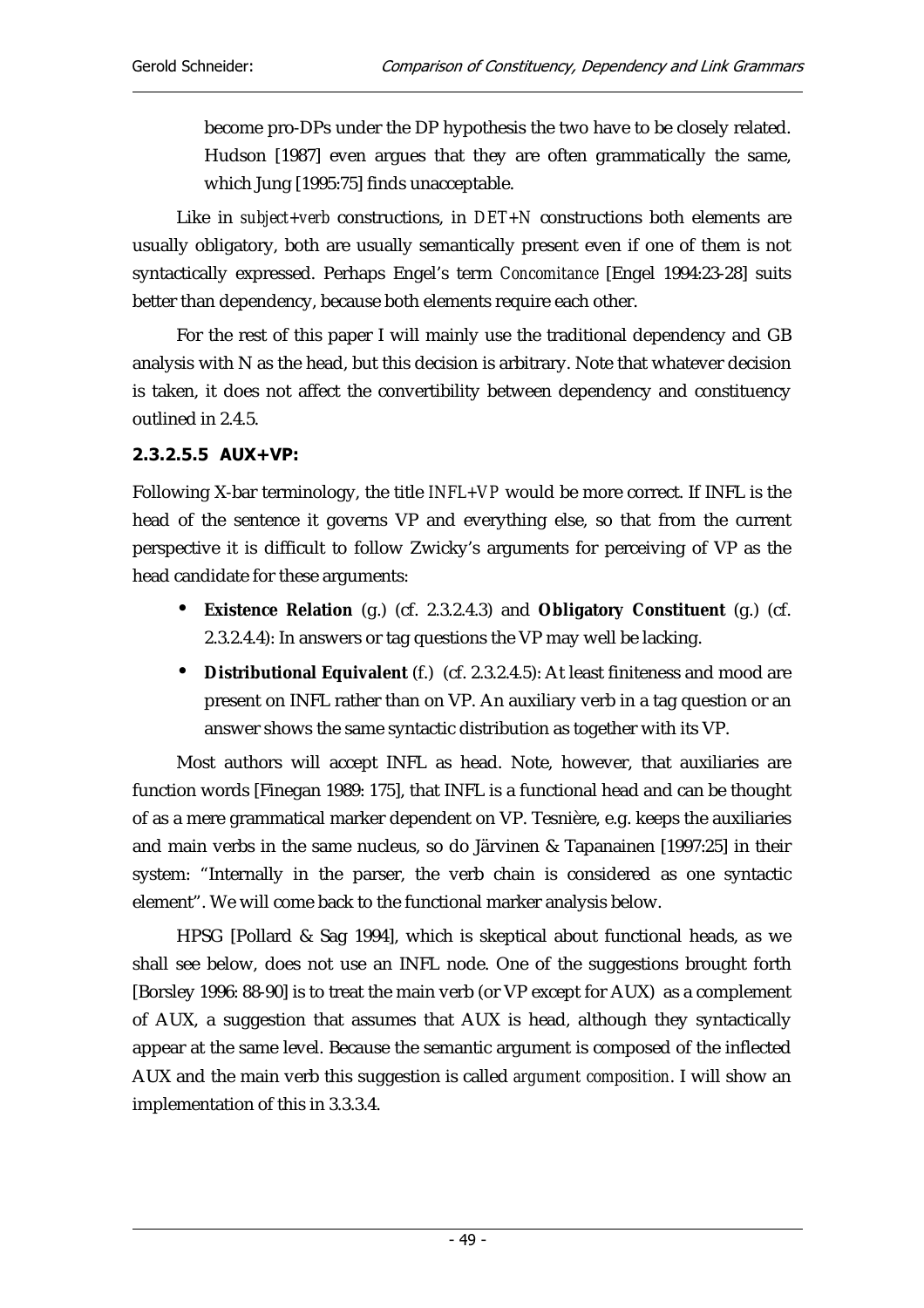### 2.3.2.5.6 COMP+S:

Also this argument has found a clear answer in X-bar syntax.

- **Morphological Criterion** (c.), (d.),(e.) (cf. 2.3.2.3): COMP requires specific S. COMP determines whether S shall be finite or not.
- **Existence Relation** (g.) (cf. 2.3.2.4.3) and **Obligatory Constituent** (g.) (cf. 2.3.2.4.4): In English, there are both examples with optional COMP as well as with optional S: *I think (that) the penguins are ready to eat* versus *I haven't seen him since (he left).* This criterion cannot help to decide.
- **Distributional Equivalent** (f.) (cf. 2.3.2.4.5): Following the examples above, this criterion also fails to decide.

Pollard and Sag [1994:44-5] ask themselves if some of the decisions about which participant in a connection should be the head are rather based on X-bar internal evidence.

Jung [1995:71] discusses the close similarity of *P+NP* to *COMP+S*. Both are verb complements, i.e. selected by the verb valency, and they can often be transformed into each other. Although P assigns Case to NP or COMP assigns [+/-finite] to S, NP and S depend on the verb.

Sentences ( 46) *They ask for the doctor to visit them* and ( 47) *They ask that the doctor visit them* shows the gradience from *COMP+S* to *P+N*. The tree representations chosen here are deliberately non-X-bar compliant:

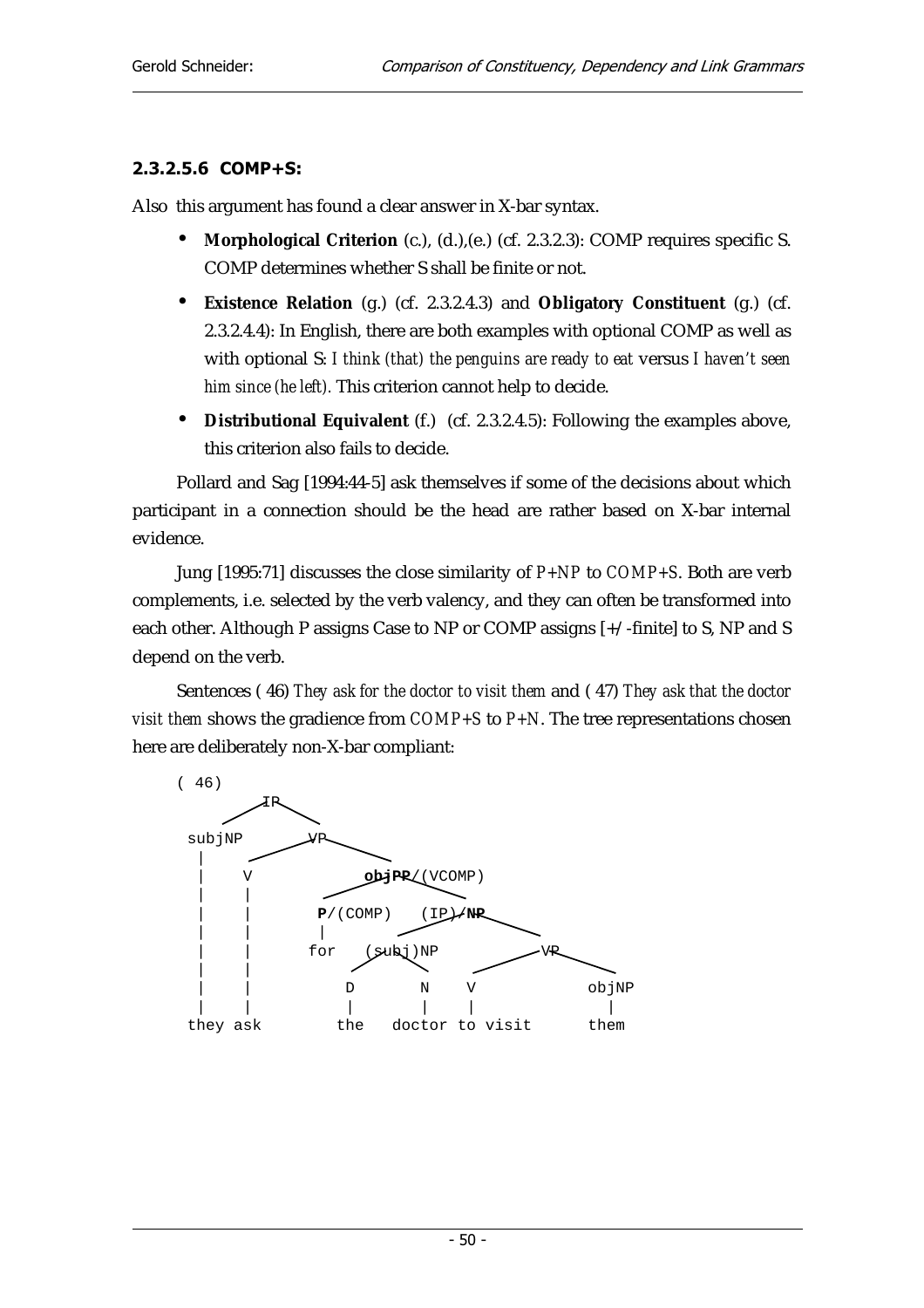

One version of this sentence also exists without any preposition: ( 48) *They asked the doctor to visit them*. Apart from the fact that it is now a control structure it is semantically very close to the two first sentences. Note that in an X-bar analysis, the COMP-head even remains empty:



It is questionable whether

- (i) verb complements in *COMP+S* versus *P+NP* should be considered as fundamentally different,
- (ii) verb complements *with* versus *without* preposition should be kept apart,
- (iii) COMP and P should be head if they only play a grammatical role. Pollard and Sag [1994] suggest treating complementizers and prepositions as socalled *markers*.

On our account, a marker is a word that is 'functional' or 'grammatical' as opposed to substantive, in the sense that its semantic content is purely logical in nature (perhaps even vacuous). A marker, so-called because it *marks* the constituent in which it occurs, combines with another element that heads that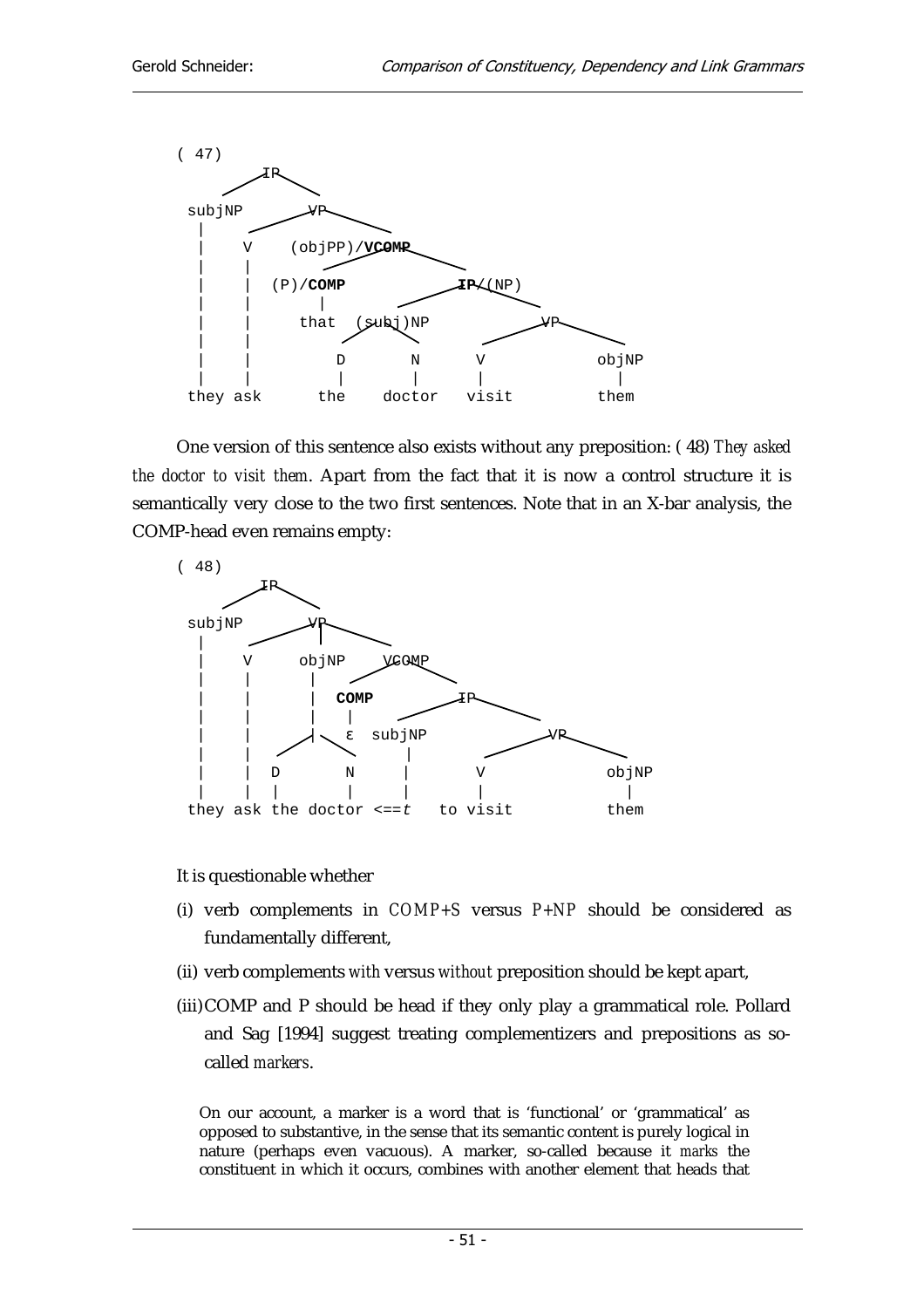$\overline{a}$ 

constituent. In addition to the complementizers *that* and *for*, other examples of markers include the comparative words than and as, the case-marking postclitics of Japanese and Korean, and perhaps nonpredicative adpositions in (the vast majority of) languages where adpositions stranding does not occur.

(Pollard & Sag 1994. 44-5)

Let us recall that Tesnière treats functional words as part of the nucleus (cf. 2.1.1.1). Functional words, according to [Finegan 1989: 175] are prepositions, conjunctions and auxiliaries. Tarvainen [1981:10] uses the term *grammatical valency* for dependencies from functional elements (cf. 2.3.2.5.2).

#### 2.3.2.6 Head-Driven Phrase Structure Grammar (HPSG)

In the above subchapters, three of the presented criteria turned out to relate very closely to the HPSG *Head Feature Principle* (HFP) [Pollard & Sag 1994: 34]. They are:

- Mel'čuk's<sup>[1998:135]</sup> *morphological contact point* (cf.2.2.2.1.3.2)
- *X-bar syntax* (cf. 2.3.2.4.2)
- *Shared syntactic features* and *distributional equivalent* (cf. 2.3.2.4.5)

The essence of these criteria and HFP is that head and dependent share at least some syntactic features, and that only head and dependent "know" each others' features.<sup>3</sup> Across a chain of dependencies it is possible to share features with more remote nuclei (*morphological contact point*). Those features which are required to be shared (*shared syntactic features*) are the values of the HEAD attribute. Minimally, they are the word category, ensuring *distributional equivalent*. Pollard & Sag [1994] define HFP as follows:

The HEAD value of any headed phrase is structure-shared with the HEAD value of the head daughter.

(Pollard & Sag 1994: 34)

They explicate [ibid.] that "[t]he effect of the HFP is to guarantee that headed phrases really are projections of the head daughter" - a lexical *X-bar syntax* argument.

Borsley [1996:50-1] points out that, unlike for the GPSG Head Feature Convention which was a default principle that could be overridden, HFP is an absolute principle. This means that HPSG *requires* all of its accepted structures to conform to dependency theory. In this sense, HPSG is a dependency theory.

Two other fundamental HPSG principles are also dependency principles. They are the *Subcategorisation Principle* and the *Valence Principle.* The valence principle, "a generalized version of the Subcategorisation Principle" (Borsley 1996: 84):

In a headed phrase, for any valence feature F, the F value of the head is the concatenation of the phrase's F value with the list of SYNSEM values of the F daughters.

 $^{\circ}$  The head (say A) selects which features to share with which of its dependents (say B and C). But no dependent (e.g. B) has access to the features of the other dependent(s) (e.g. C)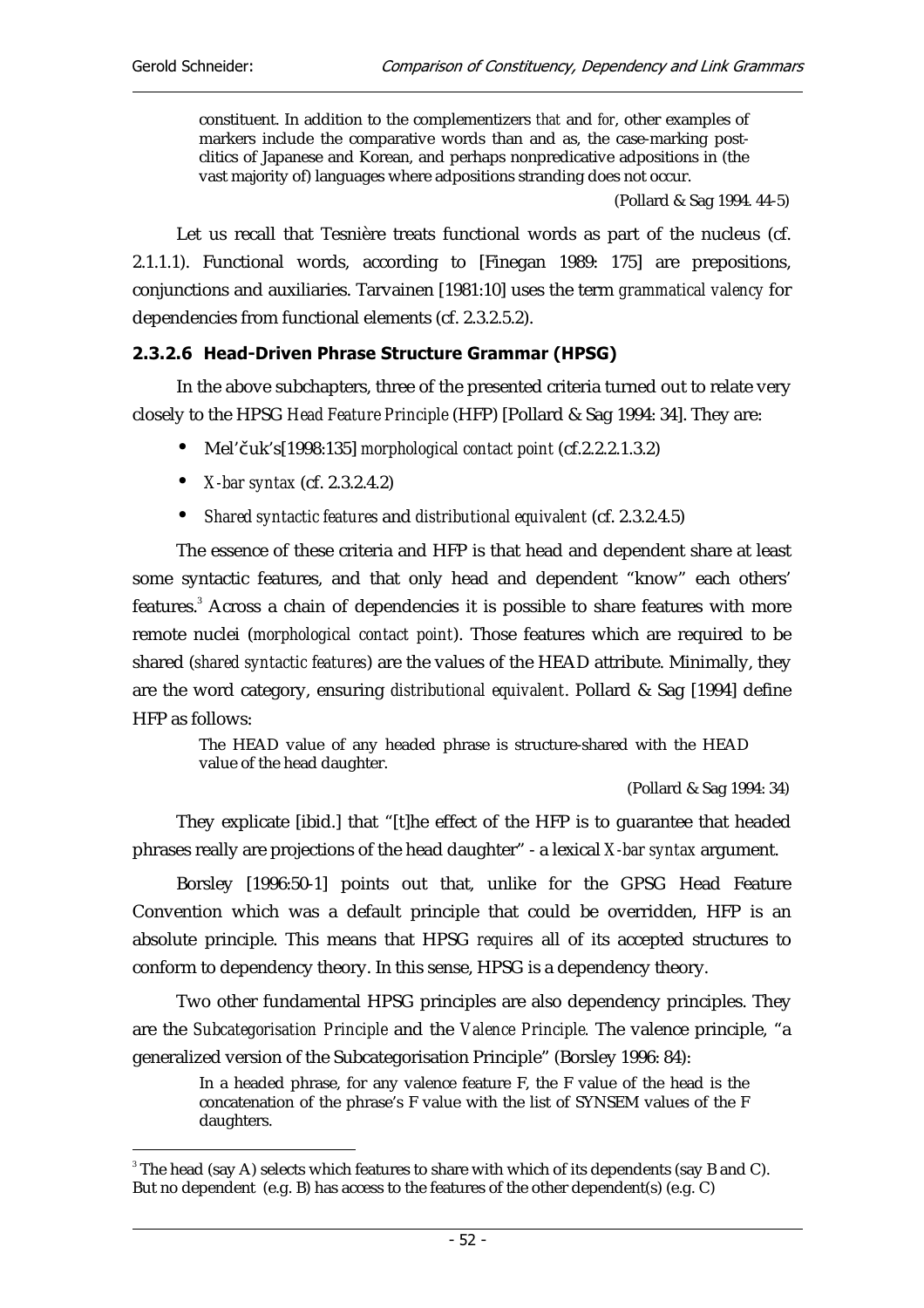(Borsley 1996: 84)

"The effect of these principle[s] is to 'check off' the subcategorization requirements of the lexical head" (Pollard & Sag 1994: 34), they work much the same way as cancellation in Categorial Grammar [ibid.].

#### 2.3.2.7 Conclusions

Jung [1995] illustrates that some of the eight criteria discussed in the book lead to different heads than others, in order to finally conclude that especially the two criteria *subcategorisation* and *semantics* lead to controversial results. After excluding them, however, the definition of heads for the set of constructions employed is uncontroversial, except for the construction *DET+N.* The remaining criteria are:

- Morphological Criterion (c.), (d.), (e.) (cf. 2.3.2.3): Mel'Čuk 1988: 109) warns us about basing syntactic dependency on morphological dependencies.
- X-bar syntax (cf. 2.3.2.4.2): Finds clear and systematic answers for most cases. Pollard and Sag [1994] warn that some decisions are rather based on X-bar internal than *functional* considerations.
- Existence Relation (g.) (cf. 2.3.2.4.3) and Obligatory Constituent (g.) (cf. 2.3.2.4.4): Works for most cases, at least as a pragmatic test, but cannot decide e.g. for COMP+S.
- Shared syntactic features (f.) (cf. 2.3.2.4.5): as expressed by the HPSG head feature principle. Together with a valency principle it is the cornerstone of HPSG theory.

For constructions like *subject+verb*, *AUX+VP* and *DET+N*, perhaps even *COMP+S* and *P+NP* it is questionable, however, if a clear dependent should be established, as both elements usually require each other. It is justifiable to think of them in terms of what Engel [1994: 25] calls *Concomitance* or to think of the first element in these constructions (except for *subject*, of course) as a functional marker or head. Pollard and Sag [1994] raise the question of how *surface-oriented* or how *functional* a syntactic theory should be, and if we should accept theory-internal arguments at all. Should we e.g. treat articles as heads (as in recent X-bar) if the arguments brought forth are to a big extent based on X-bar internal considerations, or as functional grammatical markers, as also Tesnière has suggested (cf. 2.1)? Theoryinternal arguments are dangerous because the assumptions of linguistic theories cannot be scientifically proved, as I have explained in 1.3. It is therefore preferrable to base arguments on evidence.

The restrictions X-bar theory poses are very big. It is e.g. absolutely impossible to think of AUX+VP as a single constituent or nucleus, as Tesnière [1959] or Järvinen & Tapanainen [1997] think (and as is semantically appropriate), and only an ever more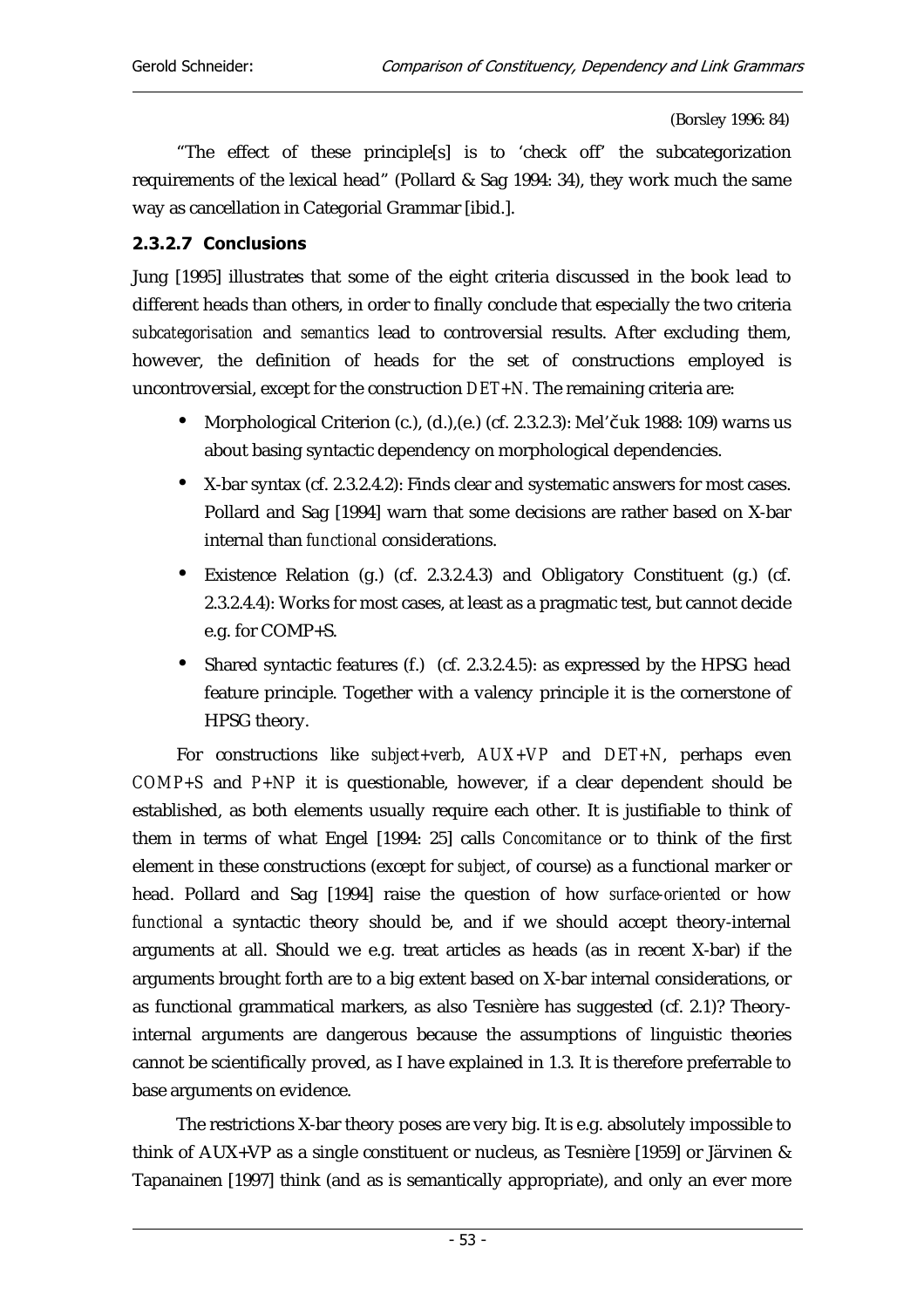complex system of transformations can guarantee that semantically related sentences (active-passive, topicalisation, there-insertion etc.) have the same D-structure and remain context-free.

Furthermore we have seen that HPSG is in some ways a dependency theory. In our discussion of *Bare Phrase Structure* in the Minimalist Program in 2.3.12 we will see that the notion of head becomes even more central in recent developments of GB.

#### 2.3.3 Government

Government, a relatively complex constituent relation in GB which is e.g. needed to assign Case, is available in dependency in a much simpler and more basic way. Government in GB and government in dependency are equivalent. "It is interesting to see how hard it is to define the notion 'governor of [word]' when dependency relations as such are not available." (Hudson 1990: 113). The result of Chomsky's complex definitions and extensions [Chomsky 1986: 162] is, however, that "government is exactly equivalent to non-adjunct dependency in [Word Grammar]" (Hudson 1990: 113). [Covington 1992] provides the same answer, at least for lexical items as governors:

... it is clear that if only lexical items can govern, then the definition of government is:

#### **A governs B iff B is an immediate dependent of A.**

One can hardly ask for this to be simpler.

(Covington 1992: 4)

In GB, on the other hand, government is not only complex and seemingly arbitrary, it cannot even be satisfactorily defined:

A ... GB problem is the concept of government, which, despite having considerable empirical motivation, is none the less an 'arbitrary syntactic relation' (Lasnik, 1993, p.3). Moreover, there are many different notions of government, some working better than others for certain phenomena; unfortunately, no version is perfect for all purposes.

(Cook & Newson 1996: 315)

Cook & Newson [ibid.] give the following example. If we assume one of the most "simple" GB government definitions like

α governs β if and only if

- (1)  $\alpha$  is a governor (e.g. N, V, P, A, etc.)
- (2)  $\alpha$  and  $\beta$  mutually c-command each other
- (3) if α governs β, then α governs the specifier of β

(Cook & Newson: ibid.)

too many relationships are allowed to govern. E.g. under this definition a verb is allowed to govern the specifier of its CP complement, therefore it can wrongly assign Case to a WH-element which has moved there. But since the original WH-position is also Case-marked, this means that this WH-element receives at least *two* Cases. Due to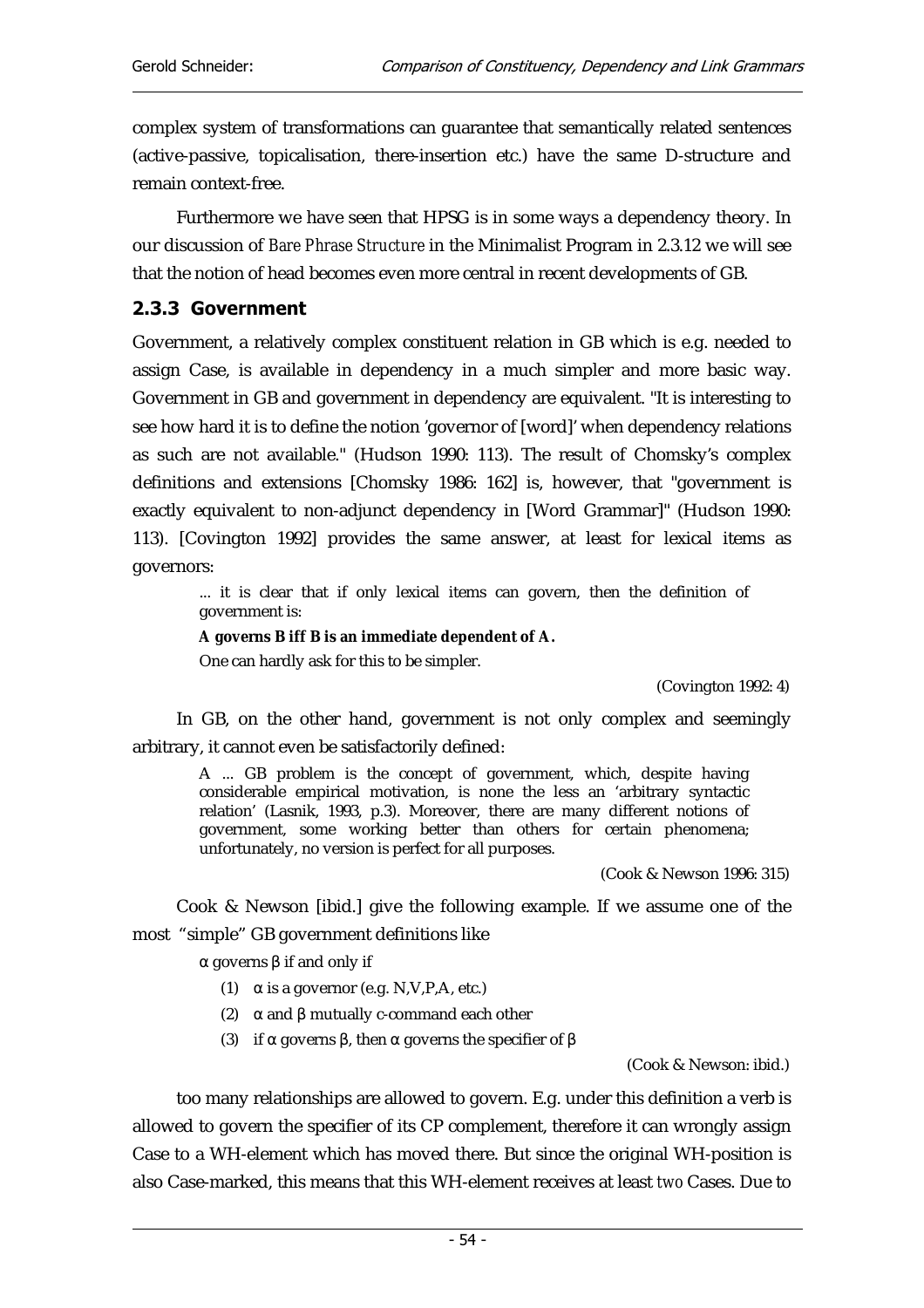the problems with the government definition, the minimalist program abandons government.

#### **2.3.4 Grammatical Features**

While PSG rewrite rules are the basics of constituency, agreement of grammatical features are the basics of dependency. If the grammar requires two word forms to share the same grammatical features, we have a dependency relation between them, although the direction of the dependency is not yet established. One of the characteristics of unification is that the direction of the variable binding is unspecified. **Dependency is unification plus specification of direction**. The fact that the direction needs to be specified can be seen as a disadvantage. It has the advantage, however, that we can expect proof trees to become much smaller. Note, however, that Prolog permits the direction of the unification to be pre-definded, so that similar speed gains can be achieved.

#### 2.3.5 Agreement

Agreement, by means of shared grammatical features as seen above, is a classical case for dependency, so much so that Mel'Čuk [1988] claims constituency can only have evolved from a language with an extremely simple morphology such as English:

Even though this may sound a bit too Whorfian, I am fairly sure that PS-syntax could not have been invented and developed by a native speaker of Latin or Russian. Such languages feature an incredibly flexible (but far from arbitrary) word order and very rich systems of morphological markings; word arrangements and inflectional affixes are obviously contingent here upon relations between word-forms rather than upon constituency. To promote PSrepresentation in syntax, one has to be under the overall influence of English, with its rigid word order and almost total lack of syntactically driven<br>morphology. (Mel'čuk 19 (Mel'čuk 1988: 4)

#### 2.3.6 Unbounded Dependencies

The treatment of unbounded dependencies is a home victory for dependency grammar. Word order is irrelevant for dependency, which means that it does not matter if a constituent is in its usual place or fronted.

Pollard & Sag [1994:157] group unbounded dependencies into two classes. In the first class, in GB terms, "there is an overt constituent in a nonargument position ... that can be thought of as strongly associated with (or filling) the gap or trace" (ibid.). In this class we find *topicalisations, WH-questions, WH-relative clauses* and *pseudo-cleft*  constructions. For this class, the dependency structure expresses both the unmarked sentence and its version with 'movement'. As an example, the **topicalized** sentence

( 49b) Peter<sub>i</sub>, Mary loves  $_{ii}$ 

receives the same dependency structure as the unmarked

( 49a) Mary loves Peter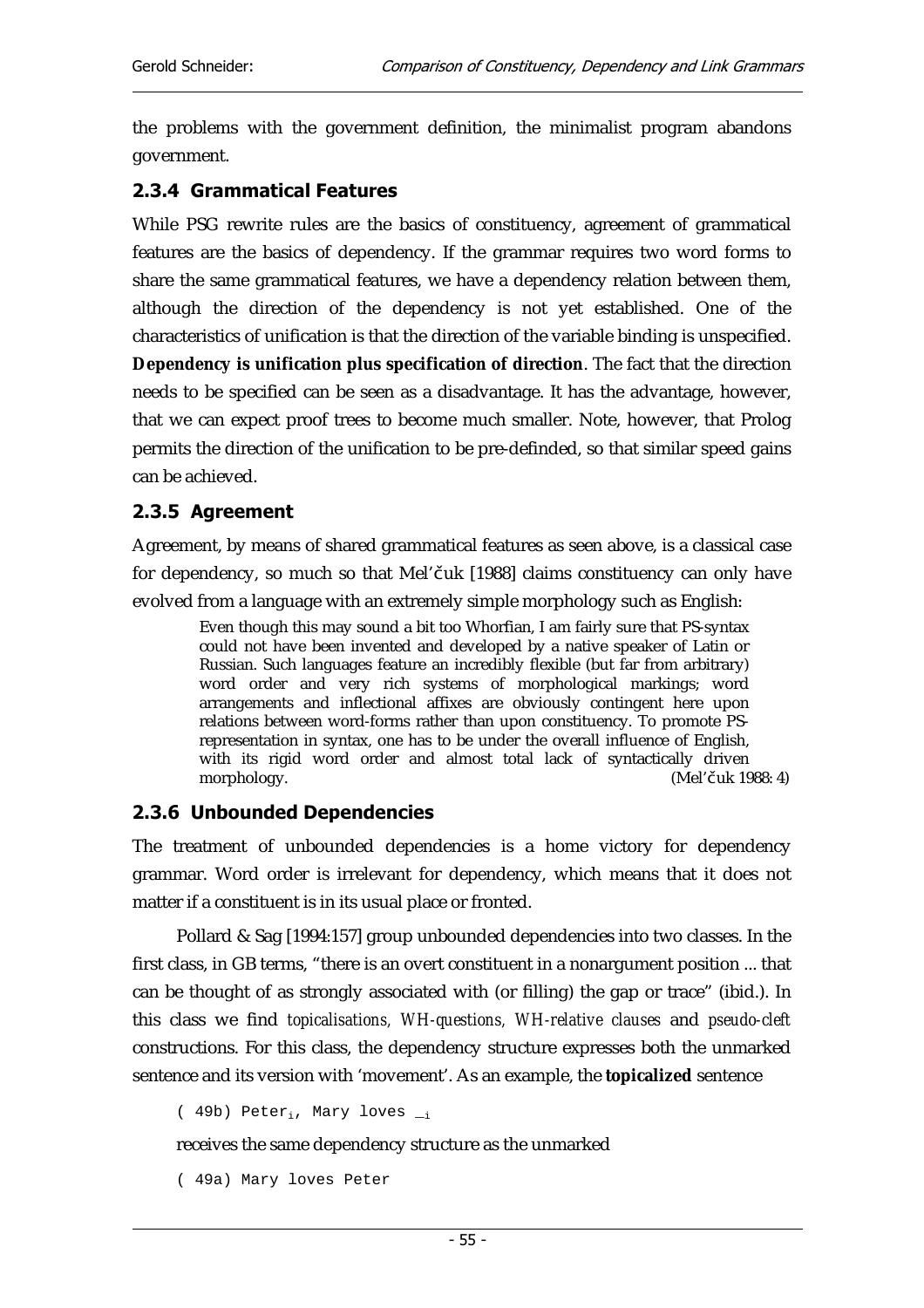$$
\begin{array}{c|cc}\n & \text{loves} & [1,2] \\
 & \text{1} & \text{2} \\
 & \text{(40a,b)} & \text{Peter} & \text{Mary}\n\end{array}
$$

In the second class "there is no overt filler in a nonargument position, instead there is a constituent in an argument position that is – loosely speaking – interpreted as coreferential with the trace" (ibid.). In the second class we find *purpose infinitive*, *tough movement, relative clause* and *it-cleft* constructions. Here, the dependency structure for the sentence with 'movement' has to look different. For the **it-cleft** version of ( 49),

(49c) It is Peter<sub>i</sub> Mary loves 
$$
\_i
$$
  
is[ $\varnothing, 1$ ] loves[1,2]  
 $\varnothing, \quad \bigvee$   
 $\downarrow$   $\bigvee$   
 $\downarrow$   $\searrow$   
 $\searrow$   
 $\searrow$   
 $\searrow$   
 $\searrow$   
 $\searrow$   
 $\searrow$   
 $\searrow$   
 $\searrow$   
 $\searrow$   
 $\searrow$   
 $\searrow$   
 $\searrow$   
 $\searrow$   
 $\searrow$   
 $\searrow$   
 $\searrow$   
 $\searrow$   
 $\searrow$   
 $\searrow$   
 $\searrow$   
 $\searrow$   
 $\searrow$   
 $\searrow$   
 $\searrow$   
 $\searrow$   
 $\searrow$   
 $\searrow$   
 $\searrow$   
 $\searrow$   
 $\searrow$   
 $\searrow$   
 $\searrow$   
 $\searrow$   
 $\searrow$   
 $\searrow$   
 $\searrow$   
 $\searrow$   
 $\searrow$   
 $\searrow$   
 $\searrow$   
 $\searrow$   
 $\searrow$   
 $\searrow$   
 $\searrow$   
 $\searrow$   
 $\searrow$   
 $\searrow$   
 $\searrow$   
 $\searrow$   
 $\searrow$   
 $\searrow$   
 $\searrow$   
 $\searrow$   
 $\searrow$   
 $\searrow$   
 $\searrow$   
 $\searrow$   
 $\searrow$   
 $\searrow$   
 $\searrow$   
 $\searrow$   
 $\searrow$   
 $\searrow$   
 $\searrow$   
 $\searrow$   
 $\searrow$   
 $\searrow$   
 $\searrow$   
 $\searrow$   
 $\searrow$   
 $\searrow$   
 $\searrow$   
 $\searrow$   
 $\searrow$   

ø marks the expletive *it*. The essential thing is that *Peter* has a double head in this representation. Usually, dependents are only allowed to have one head in dependency grammar. Hudson [1990:117] has suggested, however, that certain well-defined exceptions should be allowed. Alternatively, we may suggest that not only the pronoun *it* is a dummy, but also the verb *is* has dummy character in expressing only the topicalisation and should not get a nucleus of its own. If represented at all, it should a part of the main verb nucleus. If we assume so, then both classes can be dealt with in the same way.

(i)  
\n
$$
\begin{array}{c|c}\n & \text{[is]} & \text{[does[1,2]} \\
 & \text{[if]} & \text{[else]} & \text{[days]} \\
 & \text{(if)} & \text{[eeter]} & \text{[days]} \\
\end{array}
$$

The desire to use the same uniform representation for active and **passive** sentences actually favours this last option, i.e. not to represent auxiliary or dummy verbs in a separate nucleus, but to represent them as a part of the main verb nucleus.

(i)  
\n
$$
\begin{array}{c|c}\n & \text{level[2,1]} \\
 & \text{if } \\
2 \\
 & \text{end}\n\end{array}
$$
\n(by) | Peter Mary

# 2.3.7 Binding Theory

If we want to use a dependency grammar with binding for e.g. anaphors or pronouns we need to allow several heads for one dependent in such cases, as outlined above. As we will see in 5.2, Link Grammar uses links for the binding of relative pronouns. This introduces circular dependencies which can no longer be expressed in stemmas. For Tesnière, anaphora are in a strange position between being function words in the lexicon and syntactic nuclei in the text. Mel'čuk [1988: 107] recognizes the need for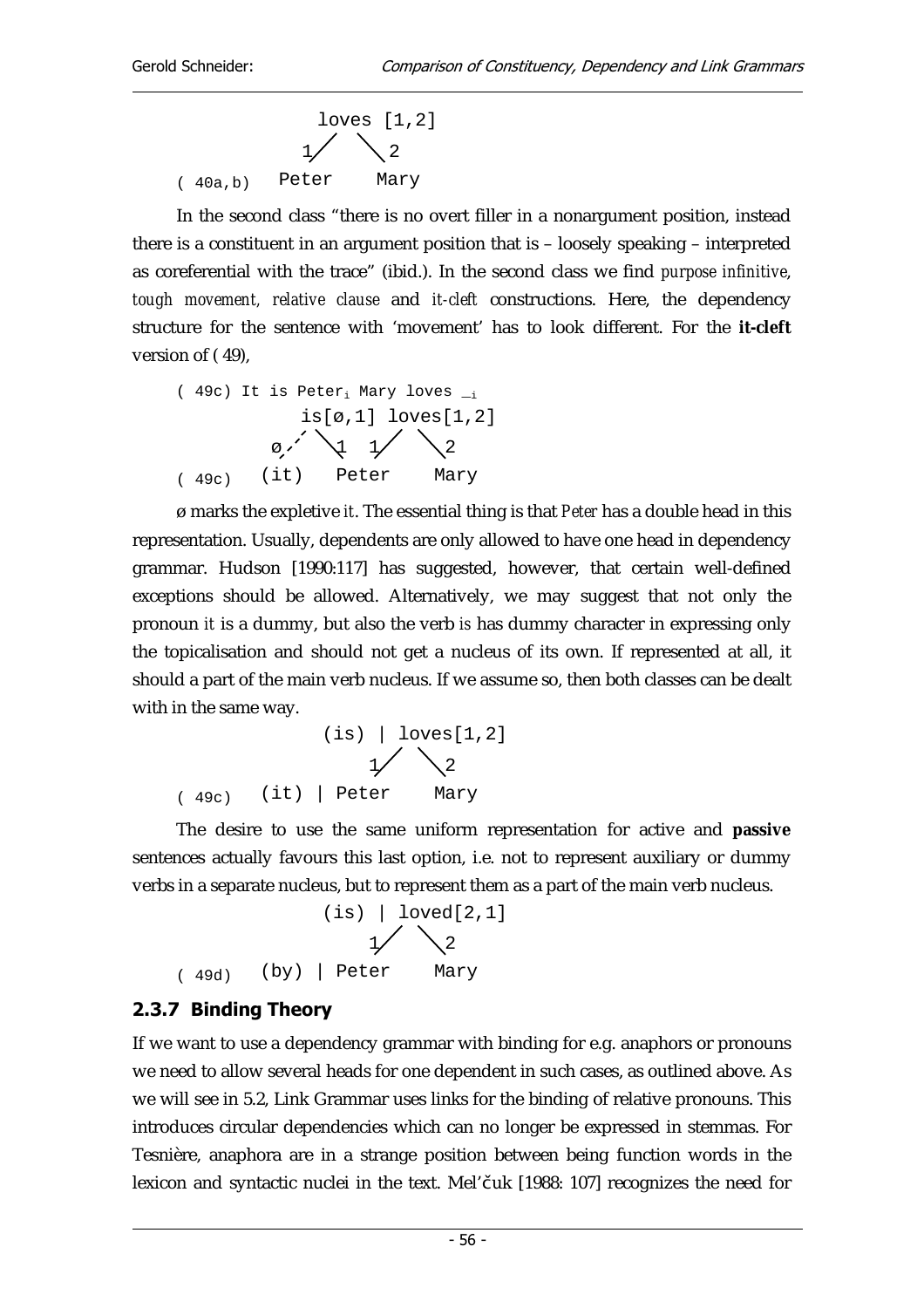binding links, but he doubts if they are directed. Anyway, binding is not a wellresearched part of dependency theory and needs additions to the original framework.

## 2.3.8 Functional Roles and Theta Theory

GB theory is still caught in a configurational cage, even though to a lesser degree after the inclusion of theta theory.

## 2.3.8.1 Configurationality

In early GB days, a subject was simply a NP dominated by S, and an object was a NP dominated by VP. Nowadays, the definitions are more complex, but they are still configurationally based, i.e. still the position inside the D-structure, defines an element's θ-role:

Every referring NP must bear exactly one θ-role. If we assume that once an NP receives a θ-role, it retains it, even when moved, then it is sufficient to say that the revised θ-criterion holds at all levels (that is, at D-structure and at Sstructure). If the θ-criterion holds at D-structure, then every referring NP must originate in a θ-position.

(Cowper 1992: 83)

## 2.3.8.2 Lexical-functional Grammar (LFG)

Such a configurational definition is not sufficient to accommodate the rich variety of languages, especially not in the so-called non-configurational languages (cf. [Horrocks 1987:231], [Sells 1987: 153-154]). One of the key ideas of LFG is to have a more powerful and flexible mapping between syntactic and functional structures at the linguist's disposal. LFG requires functional relations to be primitives. LFG continues to use constituent (c-) structure much alike GB theory (even if X-bar theory is not a stipulation in LFG it is usually adopted), but it additionally uses a functional (f-) structure.

Bresnan's **lexical-functional grammar** [Bresnan 1982] retains the PS-tree for representing the surface-syntactic structure of a sentence but introduces additional machinery to explicitly express grammatical relations: the so-called "functional structure", which is essentially a specification of dependency relations over the set of lexemes of the sentence under description.

(Mel'čuk 1988: 7)

In this sense, LFG is the natural answer to the question if constituency and dependency are alternatives or complementary, as we shall see in 2.4.6. For an introduction to LFG, refer to [Bresnan 1982] or [Dalrymple et al. 1995].

In LFG, mapping between syntactical and functional descriptions follows from *annotated* PSG rules, e.g. for the assignation of functional subject to the NP immediately dominated by S:

 ( 50)  $S \rightarrow \text{NP}$  VP  $(\uparrow$ SUBJ) =  $\downarrow \qquad \uparrow = \downarrow$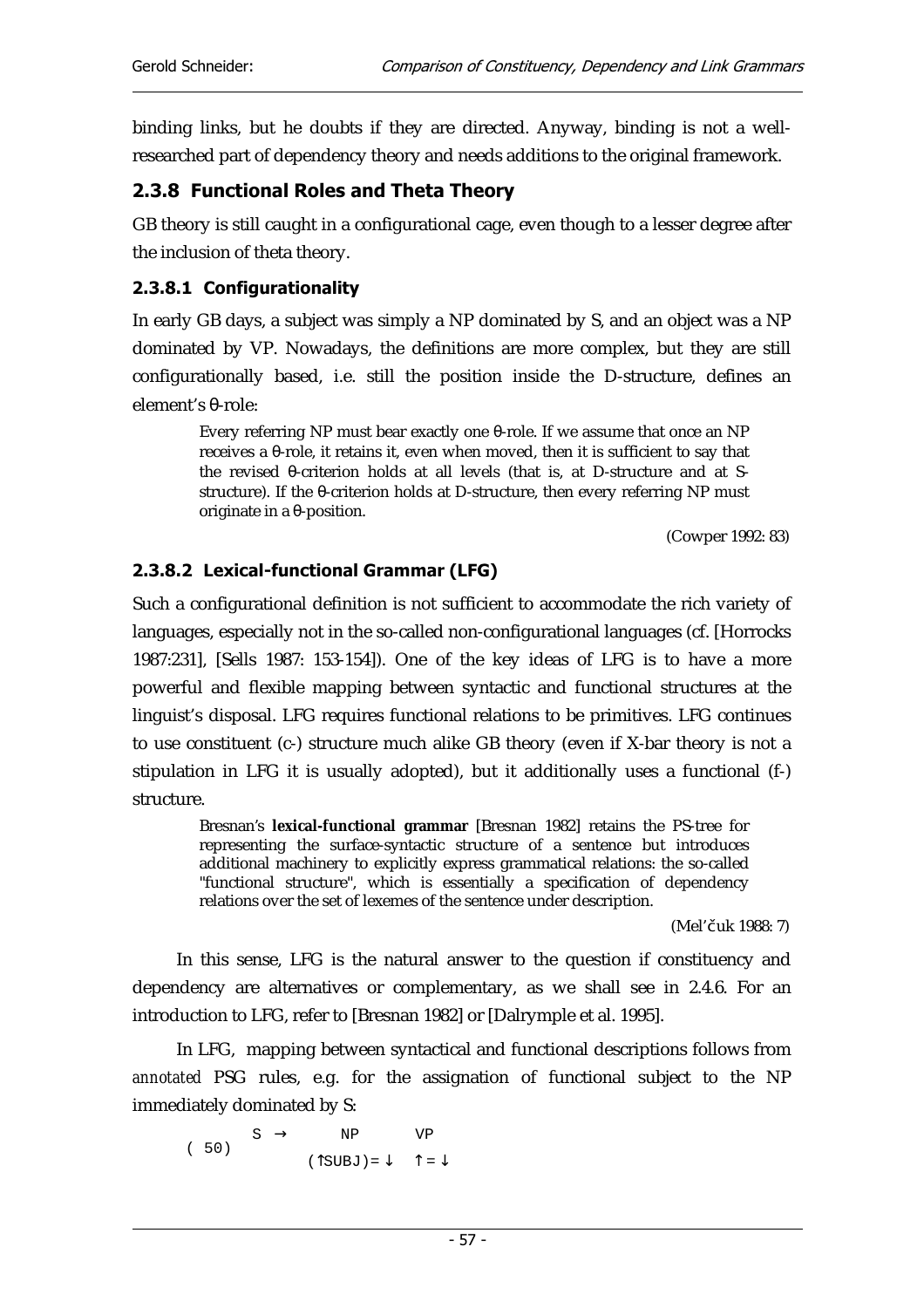The functional structures built up from these mappings are similar to dependency structures. Let us consider the example

( 51)The elephant was worshipped by the child.

When parsing with the following PSG rules

|     |                        | (50 relevant PSG-rules):                          |                                                                                                           |                                                                                                                  |
|-----|------------------------|---------------------------------------------------|-----------------------------------------------------------------------------------------------------------|------------------------------------------------------------------------------------------------------------------|
|     | $(A)$ S $\rightarrow$  | ΝP                                                | VP<br>$(\uparrow$ SUBJ) = $\downarrow$ $\uparrow$ = $\downarrow$                                          |                                                                                                                  |
|     | $(C) VP \rightarrow V$ |                                                   | VP<br>$\uparrow = \downarrow$ ( $\uparrow$ vcomp) = $\downarrow$<br>$(\hat{T}SUBJ) = (\hat{T}VCOMP SUBJ)$ |                                                                                                                  |
|     |                        | (B) VP $\rightarrow$ V<br>$\uparrow = \downarrow$ |                                                                                                           | $(NP)$ $(PP)$<br>$(\uparrow$ OBJ) = $\downarrow$ ( $\downarrow$ PCASE) =BY<br>$(\uparrow$ BY OBJ) = $\downarrow$ |
| (D) | $PP \rightarrow P$     |                                                   | ΝP                                                                                                        |                                                                                                                  |

we get this constituent structure:

( 50 *c-structure*):



The mapping coded in the functional annotations builds up the following fstructure (for more detailed examples, refer to [Schneider 1996]):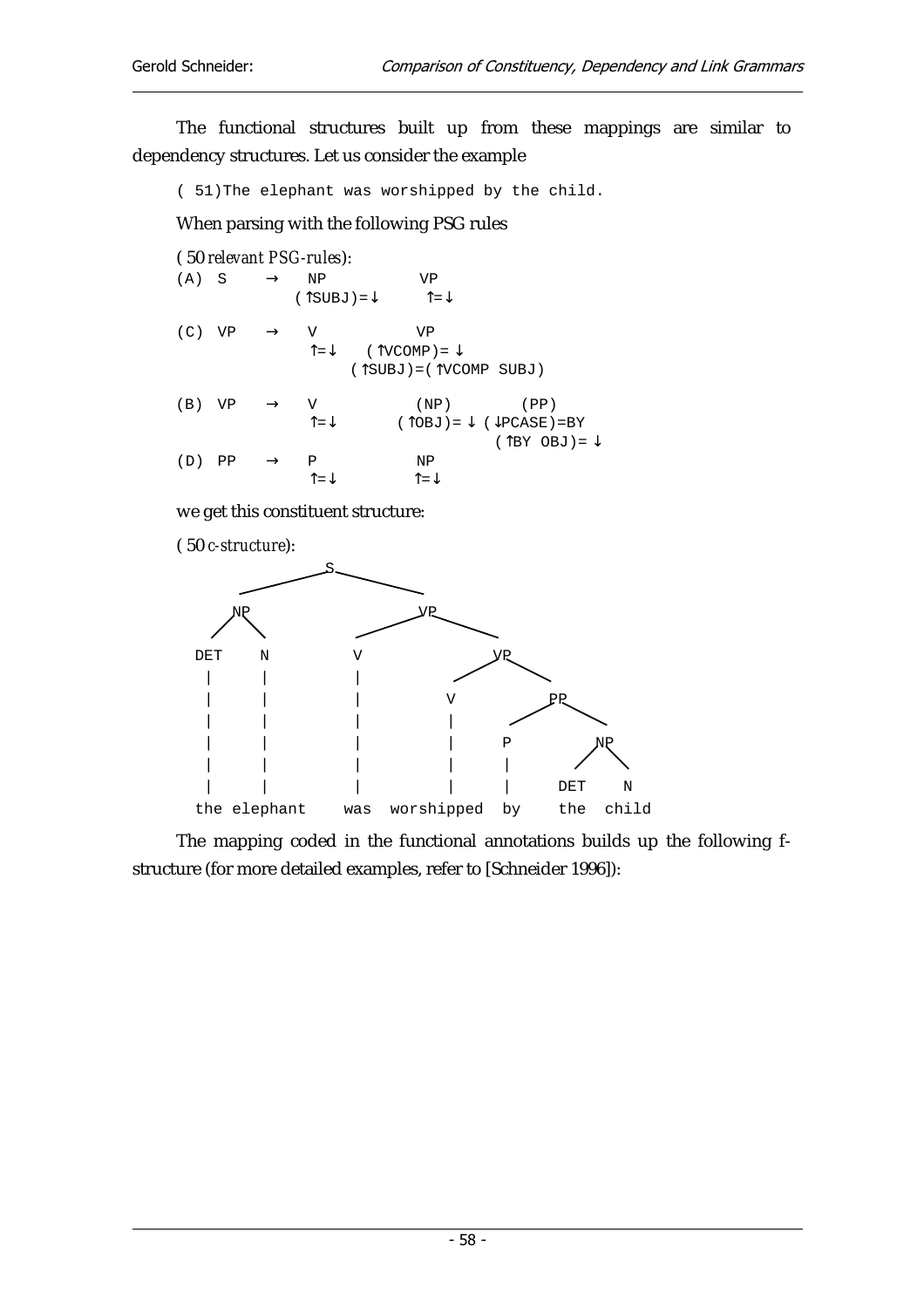```
( 50 f-structure):
```


F-structures, obtained in LFG or from a functional dependency parser, are not semantic structures, but they provide a suitable intermediate step:

One of the principal advantages inherent in the architecture of LFG, noted in its earliest formulations, is the clear suitability of the f-structure as a syntactic basis for semantic analysis. F-structures provide a uniform format for stating the syntactic information that is most important for semantic composition.

(Dalrymple et al. 1995: 275)

### 2.3.8.3 Functionalism

Except in non-configurational languages, it is possible (even though linguistically less elegant) to derive a functional structure from the configurational GB D-structure. Perhaps at a first sight it is not even obvious why dependency is inherently more functional than constituency. Let us consider some of the reasons:

- **Free word order**: Free word order facilitates functionalism. Otherwise it is very difficult to assign the same syntactic structure to active and passive sentences, dative movement, there-insertion etc. GB has to employ a complex system of transformations and postulate D-structure for the same effect. But free word-order allows us to parse directly for functional relations, this is more efficient and constitutes a main reason why dependency parsers are faster than constituency parsers.
- **Tesnière's translations**, or a similar system for opening up valencies to other structures (cf. 2.1.4.2) with similar grammatical functions is a prerequisite for functionalism.
- **Non-projectivity or context-sensitivity**: Some structures, e.g. the stranded quantifiers in ( 55) (cf. 2.3.9.3), many unbounded dependencies (cf.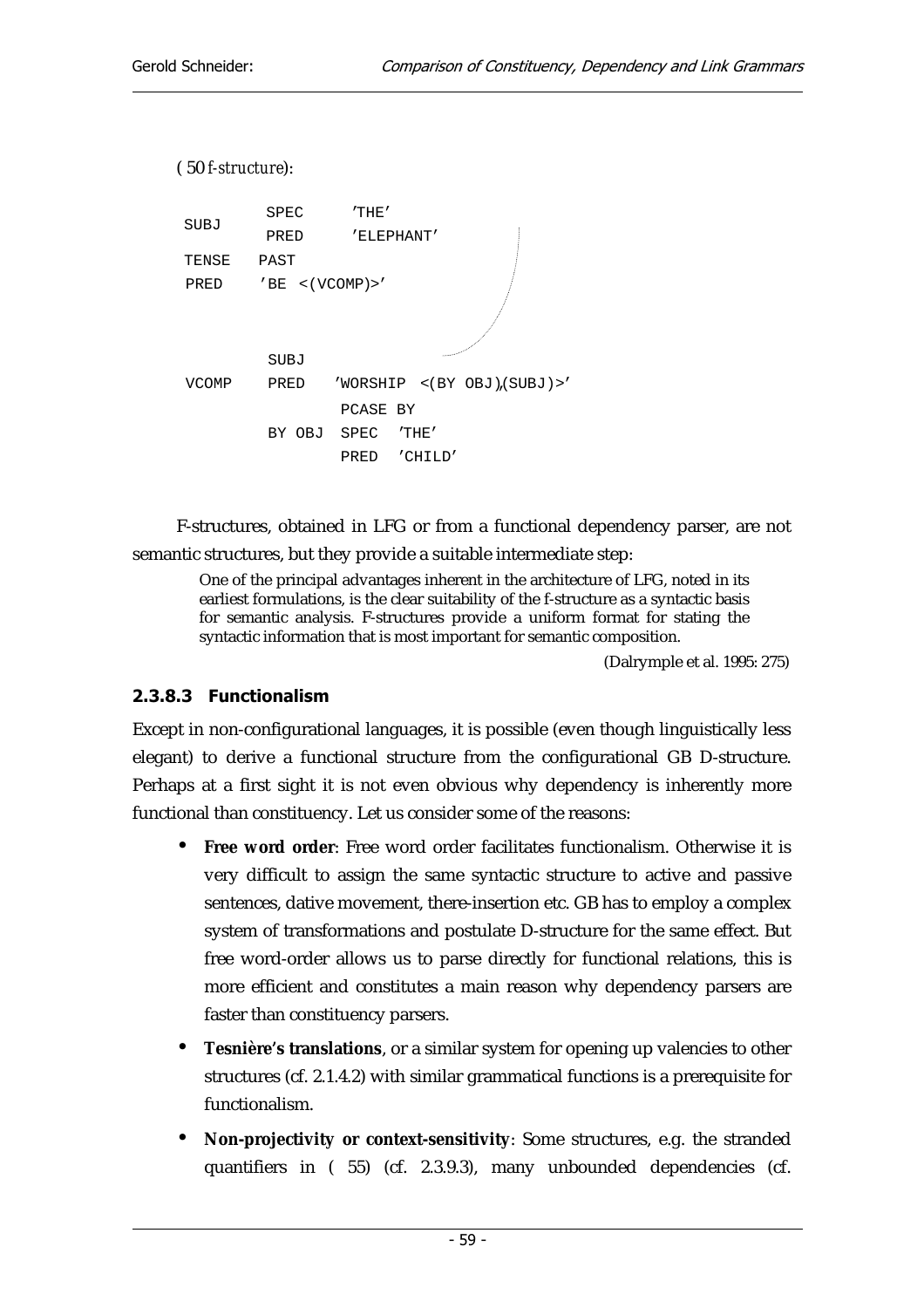Tapanainen & Järvinen [1997] for an example) or sentence-final verbal particles in phrasal verbs (cf. 3.4.1) are only context-free because of transformations or because of functional nodes.

- **Scattered constituents**: Even though most sentences would remain contextfree, what makes up a functional constituent or nucleus can be scattered over long distances if we do not postulate movements and empty categories.<sup>4</sup> From a functional perspective, e.g. AUX+V form the verb constituent, but (e.g. in verb second languages like English or German) there may be many intervening constituents which have to be bridged by the transformation that moves the inflected part of the verb nucleus up to the INFL node in the Sstructure when generating or back from INFL to  $\mathrm{V}^{\scriptscriptstyle{0}}$  in the D-structure when parsing. HPSG uses the term *argument composition* (cf. Borsley [1996: 89]) for this process of collecting semantic units from different constituency nodes. I will implement argument composition in 3.3.3.4
- **Transformational complexity**: What follows is a fairly standard way, assuming VP-internal subject hypothesis (cf. 2.3.9), to analyze the German three-word sentence ( 52) *Kinder lieben Eis*. If we want to respect subordinate clauses or possibly intervening constituents appropriately (cf. Vikner [1995] and Schneider [1996]), no simpler analysis is possible – we need four transformations for three words. Then, at D-level, we can finally abstract a functional structure.

 $\overline{a}$ 4 Transformations are a machinery to deal with the fact that constituents *are* scattered at Sstructure. An advantage of non-projective parsing is that such an counter-intuitive machinery is not necessary. In GB terminology, the D-structure constituents are picked up across all constituents intervening at S-structure. Since non-projectivity contradicts a maxim of constituency, dependency is naturally more suitable for non-projective parsing.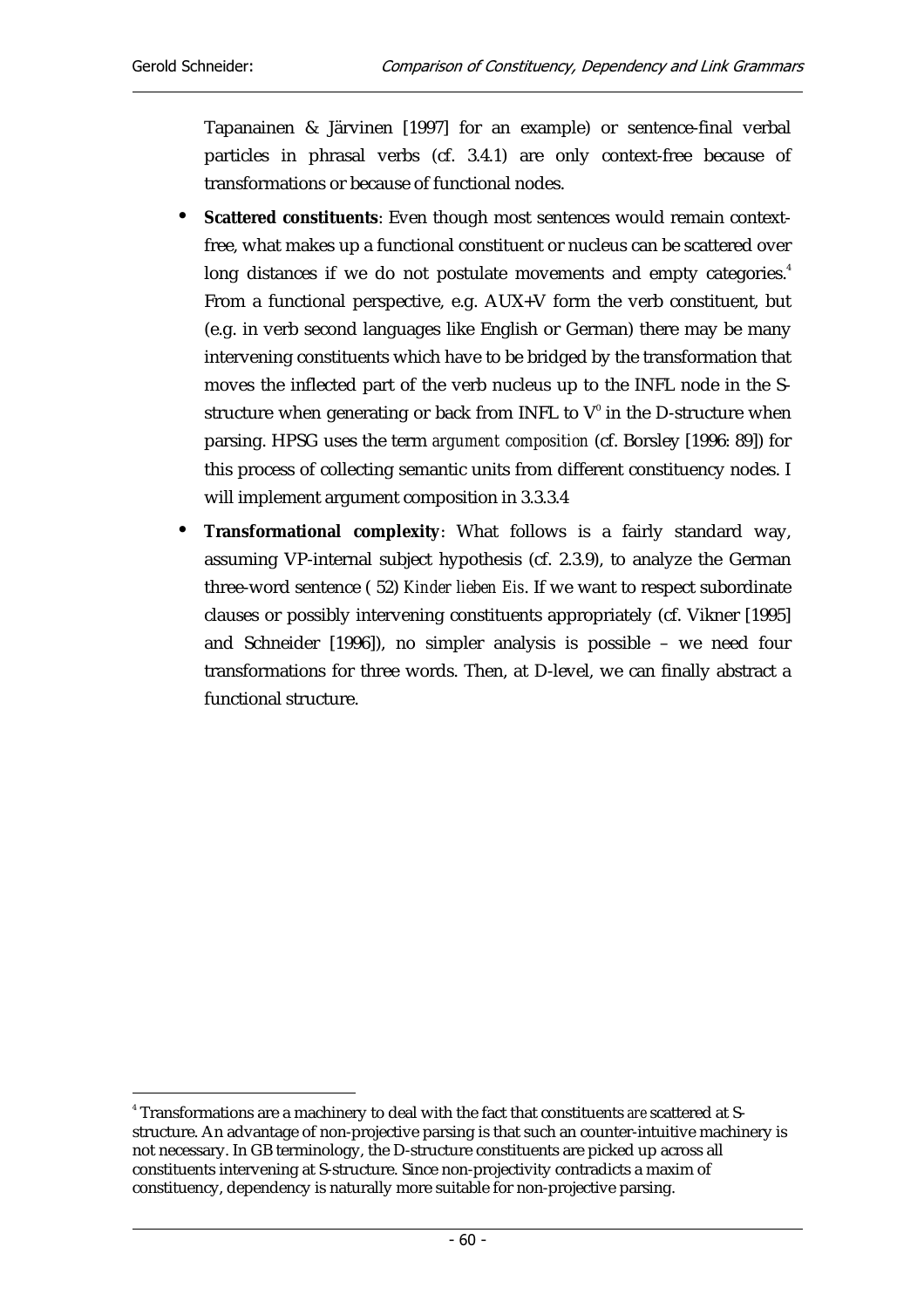

• The complex mapping problems between c- and f-structure which are a focus of LFG research have shown that configuriationality is *sui generis* inappropriate to derive functional relations.

Refer to 2.3.6 for an example on how a functional dependency parser can assign the same structure to topicalized, cleft or passive sentences as to the corresponding non-marked sentence.

#### 2.3.8.4 Critique of Thematic Roles

Already for Tesnière, the functional orientation of his theory was essential. He distinguishes between (subcategorized) *actants* and (free) *circonstants*. He distinguishes three 'theta' roles for actants (and uses a fourth one for control), but his system is criticized for being as simplistic as simple:

En ne distinguant que fonctions actantielles et fonctions circonstantielles dans l'unité verbale, Tesnière offre un schéma simple, mais également simpliste. Les trois actants qu'il reconnaît (le quatrième n'apparaissant que dans les structures causatives) sont définis de deux manières: formelle et sémantique. Cette dernière est reprise sans distance critique de la grammaire traditionelle: le sujet fait l'action, l'objet la subit et le tiers actants est l'entité au bénéfice ou au détriment de laquelle l'action se fait. Il y a tellement d'objections qui viennent à l'esprit quand on réflechit sur cette manière de procéder ...

(Feuillet 1996: 129-30)

While LFG is not entirely Chomskyan, the Chomskyan development of thetaroles points to a similar direction, by including typical dependency relations into constituency. The introduction of theta theory was a clear step towards functionalism. Cowper [1992: 61-4] explains that the use of both the lexical strict subcategorisation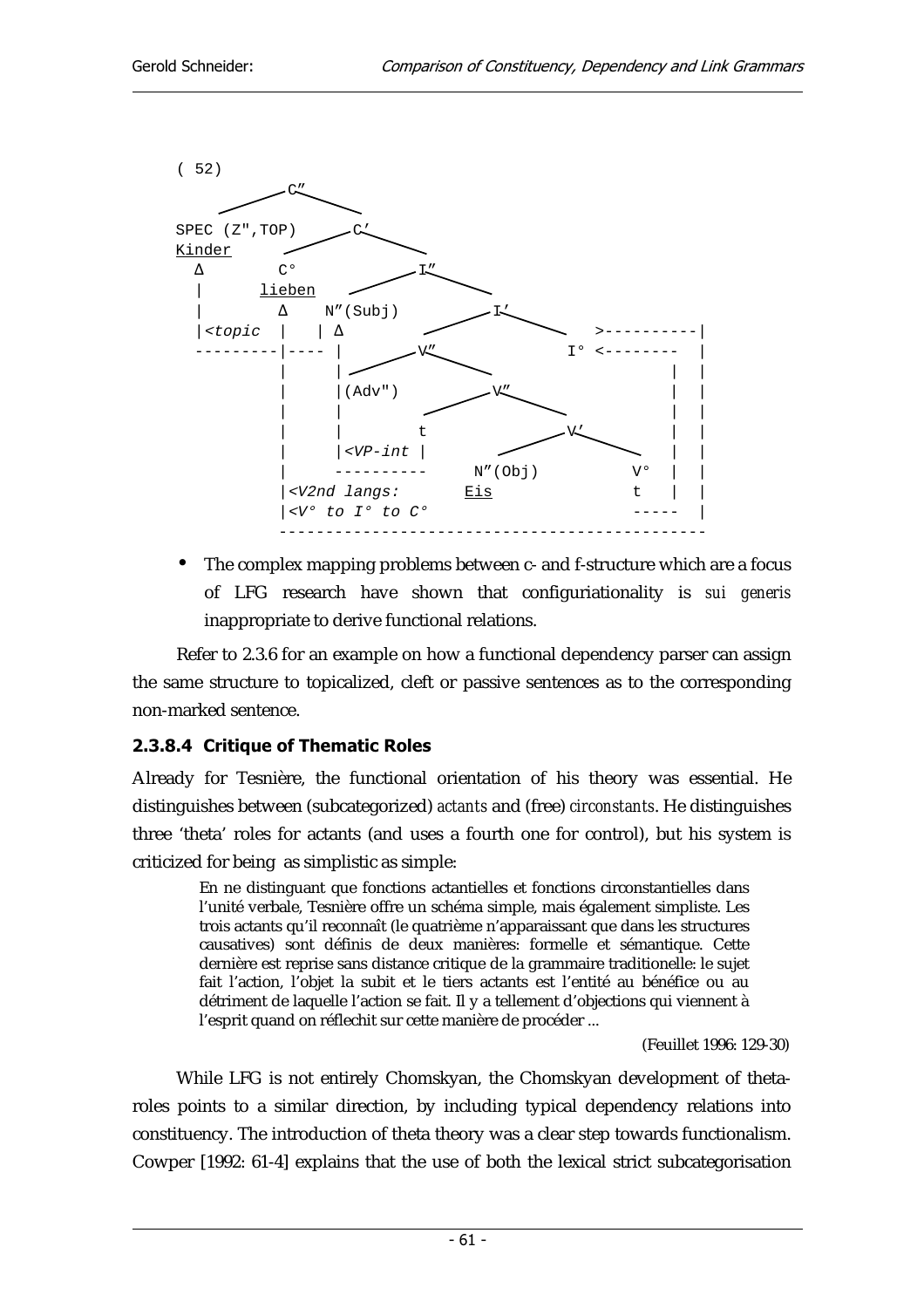and the theta grid is highly redundant, and one of them can be eliminated, just as PS rules could be eliminated by X-bar grammar and direct subcategorisation. Based on functional arguments similar to those in 2.1.4.1, Cowper shows that eliminating direct subcategorisation in favour of the theta grid allows us to make elegant generalizations.

Since it does not seem plausible to eliminate the θ-grid in favor of strict subcategorisation statements, and since the converse is apparently quite feasible, we will assume that strict subcategorisation statements are to be eliminated from the grammar and the θ-grid retained.

(Cowper 1992: 64)

 Now the universal constraints of X-bar, language specific X-bar parameters and a strong projecting lexicon which is only constrained by every entry's theta grid starts to generate and will seriously overgenerate:

First, we have seen in 2.1.4.1 that if we use functional categories in a generating system it will seriously overgenerate.

Secondly, Cowper [ibid.] herself gives a word of warning directly following the above quotation: "Recall, however, that we saw ... that strict subcategorisation statements did not make phrase structure rules completely unnecessary, and that much work in this area remains to be done." (ibid.)

Thirdly we have seen in 2.2.3.1.3 that Case theory is not uniform and controversial. Bouchard [1995:41-2] discusses that theta theory is inadequate. It only manages to cover stereotypical situations and fails in many cases, perhaps the majority of cases.

It is to be hoped that - language specific - grammatical terms are more robust than theta roles. Language-specific means that for Germanic and Romance languages grammatical terms like subject or object can be relied on as primitives, while in other languages we have to employ different primitives like e.g. topic and focus or yet other terms.

#### 2.3.8.5 Layers, Mappings, Complexities

Feuillet [1996] (cf. 2.1.4) stresses that Tesnière confounds categories (in the word-class sense), grammatical relational functions and grammatical case, terms applying to different levels or layers of analysis. On the other hand he also frankly admits that we often either find a simple 1:1 correspondence between these levels – which renders any distinction redundant – or that we sometimes face very intricate and complex mapping difficulties:

Se pose ici la question de l'intrusion de la sémantique dans la définition des fonctions syntaxiques. Le mélange de plusieurs critères [de Tesnière] fait penser à la manière dont on définit les parties du discours: un ensemble hétérogène de traits qui appartiennent à différents niveaux d'analyse. On se sert de la morphologie (le sujet est au nominatif dans les langues à déclinaison), de la position (en français, le sujet précède l'objet), et du sens (l'ergatif est le sujet, car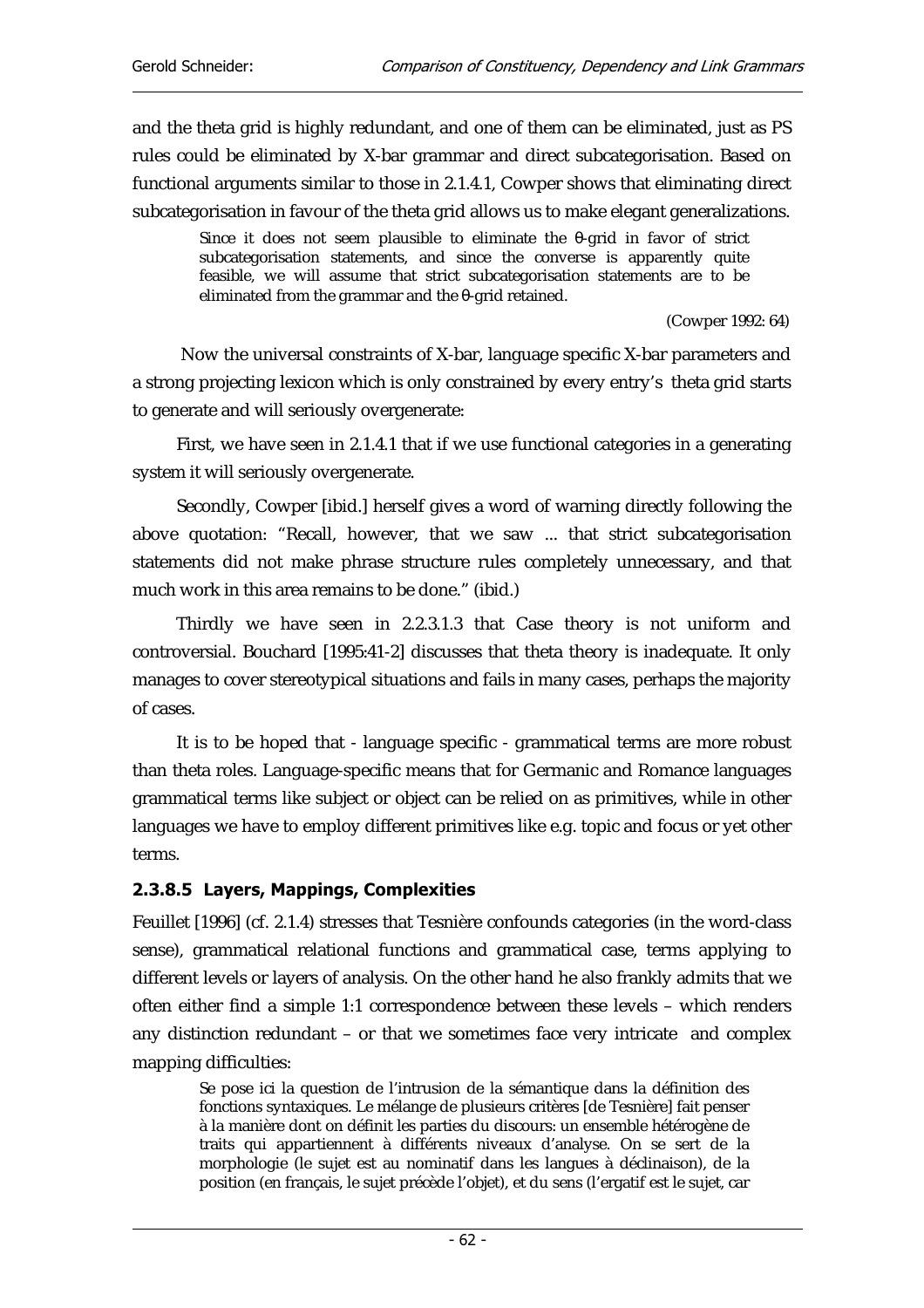il fait l'action). Dans les langues ergatives, il est vrai qu'il y a coïncidence entre marquage casuel et rôle sémantique: l'absolutif est le patient et l'ergatif l'agent. Mais ce schéma n'est pas transposable aux langues accusatives où le sujet peut être agent à l'actif, mais patient au passif. Par conséquant, les fonctions traditionelles valables pour un certain type de langues sont inadaptées à d'autres. Quelle que soit l'ingéniosité dont font preuve nombre de linguistes, il n'y pas de définition universelle du sujet, et l'on peut même se demander s'il est utile de parler de sujet dans certaines langues.

(Feuillet 1996: 131)

## 2.3.9 VP-internal Subject Hypothesis

In 2.3.2.5.3, we saw that VP is now generally assumed to be the head in a subject NP+VP construction. Still, the fact that it is actually only INFL which dominates the subject rather than VP directly remains unsatisfactory. Here we see a more recent development in X-bar theory, closer to the dependency spirit, and as such support of the dependency grammar maxim of *verb supremacy*.

The VP-internal subject hypothesis is the X-bar answer in the search for evidence of verb supremacy, i.e. that the subject syntactically depends on the verb rather than vice versa.

The subject of the sentence can now be brought into this framework. The VP as presented so far has a specifier position that has been unfilled. According to current theory, this is where the subject belongs in the D-structure of the sentence: the subject is the specifier of the VP. This is a different location from that used in earlier versions of principles and parameter theory, or indeed in earlier Chomskyan models of syntax ... (Cook and Newson 1996: 146)

Radford [1997: 315-24] gives several arguments in support of VP-internal subject:

#### 2.3.9.1 Expletive there:

The two following structures receive the same D-structure under the VP-internal subject analysis, expressing the semantic near-synonymity. In ( 53b), the subject *someone* also originates in the same VP-specifier position, but moves up ('<--') to the unoccupied TP-specifier position.

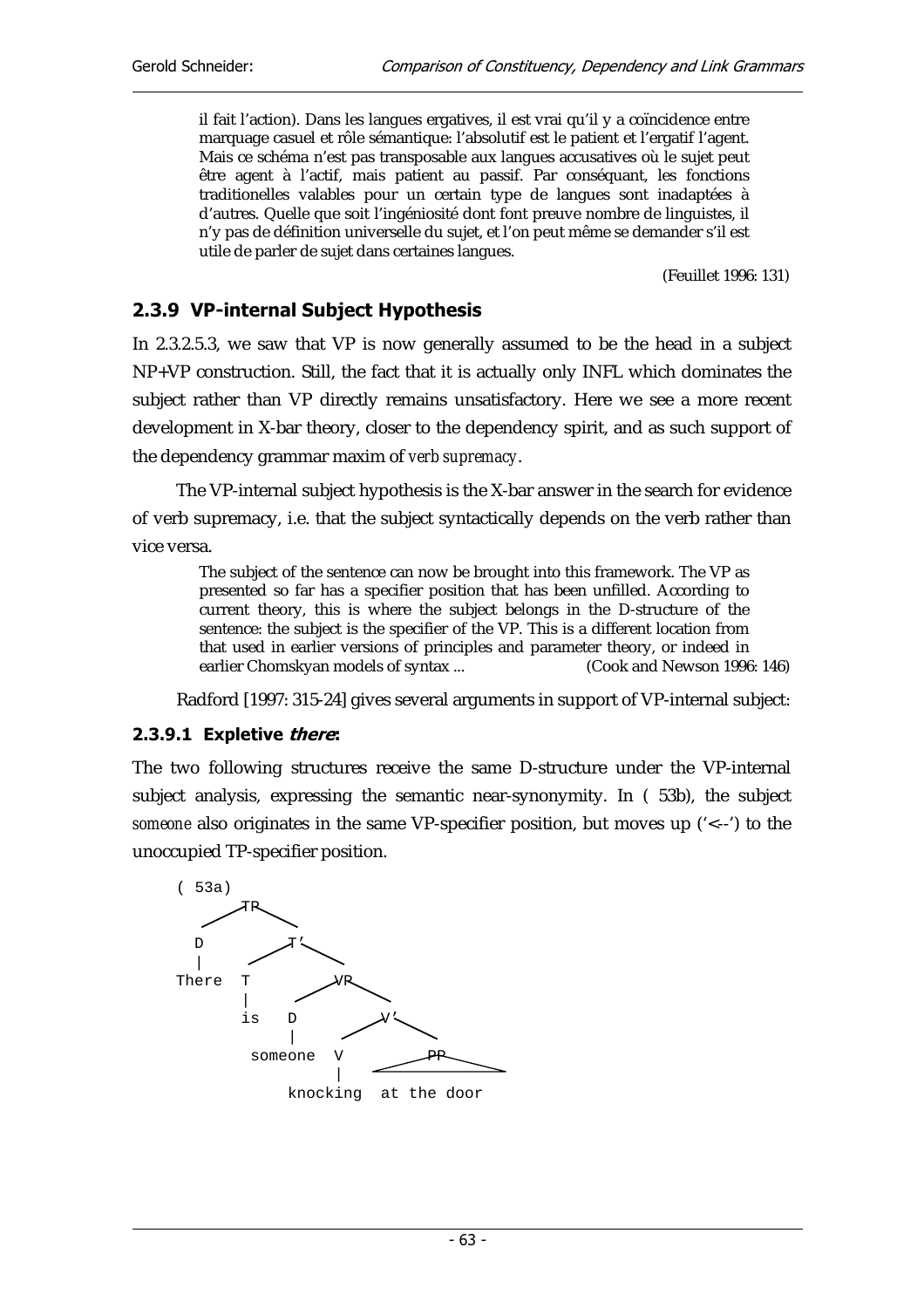

#### 2.3.9.2 Cliticization (wanna-contraction):

Perhaps the only piece of evidence for the GB assumption that there are empty categories is *cliticization* of e.g. *they have* to *they've* and *want to wanna* which is blocked by intervening empty categories [Radford 1997:269]. In the control structure ( 54a) below, however, the intervening *PRO* (the subject of the subordinate clause, which has an anaphoric link (':') to the main clause subject *we*) should block such a cliticization, although it is acceptable. The traditional GB analysis makes wrong predictions:



But under the VP-internal subject hypothesis cliticization ('*c'*) complies to the analysis ( 54b):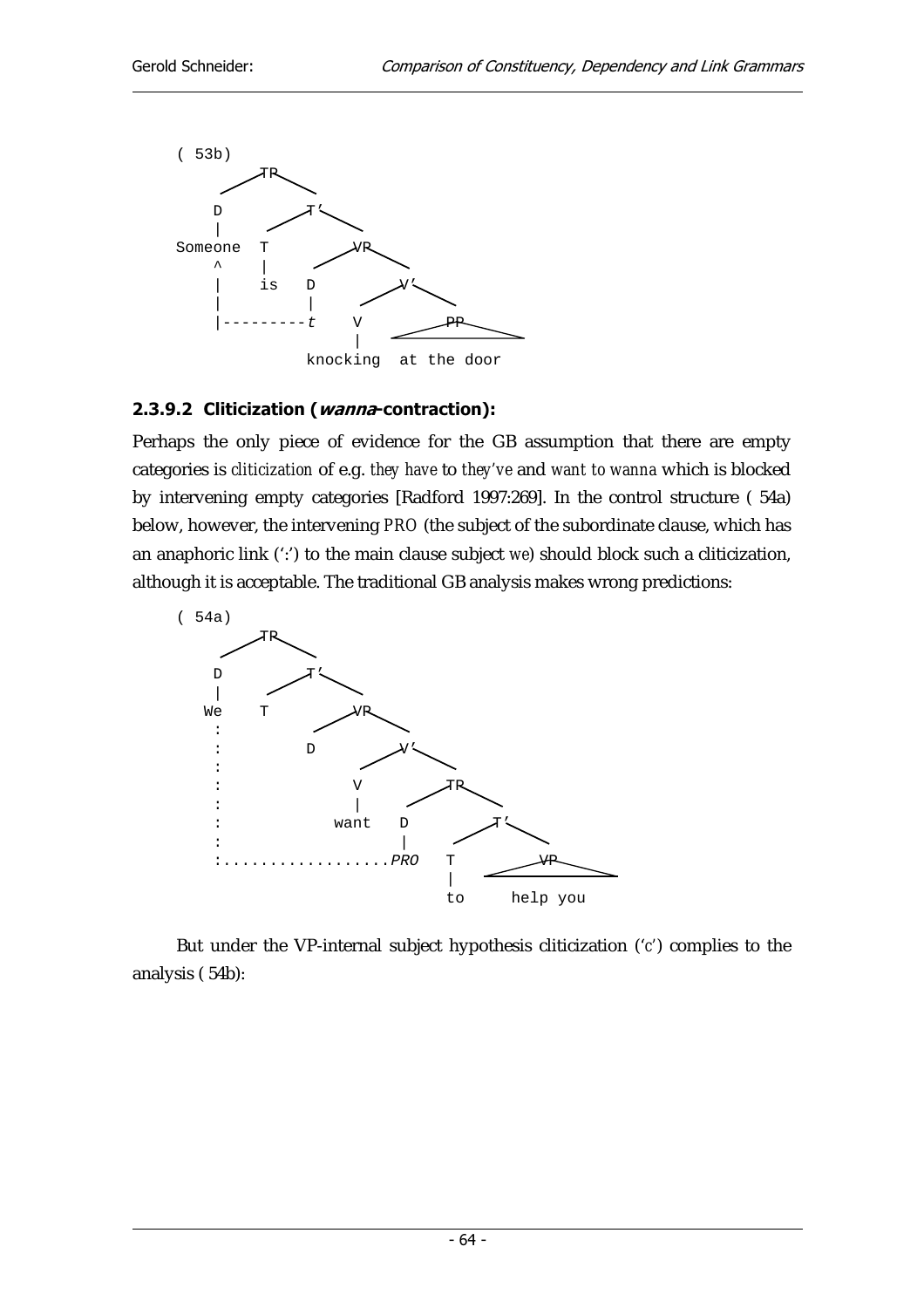

#### 2.3.9.3 Stranded quantifiers:

In sentences like

( 55) **They** are both helping her

the quantifier *both* is separated from the subject *they*. The VP-internal subject hypothesis allows the following analysis:



### 2.3.9.4 Semantic argument-predicate structure:

Perhaps even more convincing, "there is also strong semantic evidence in favour of the hypothesis" (Radford 1997: 324), because a VP-internal subject is much closer to semantic argument-predicate structures. GB moves closer to semantics - and also to dependency.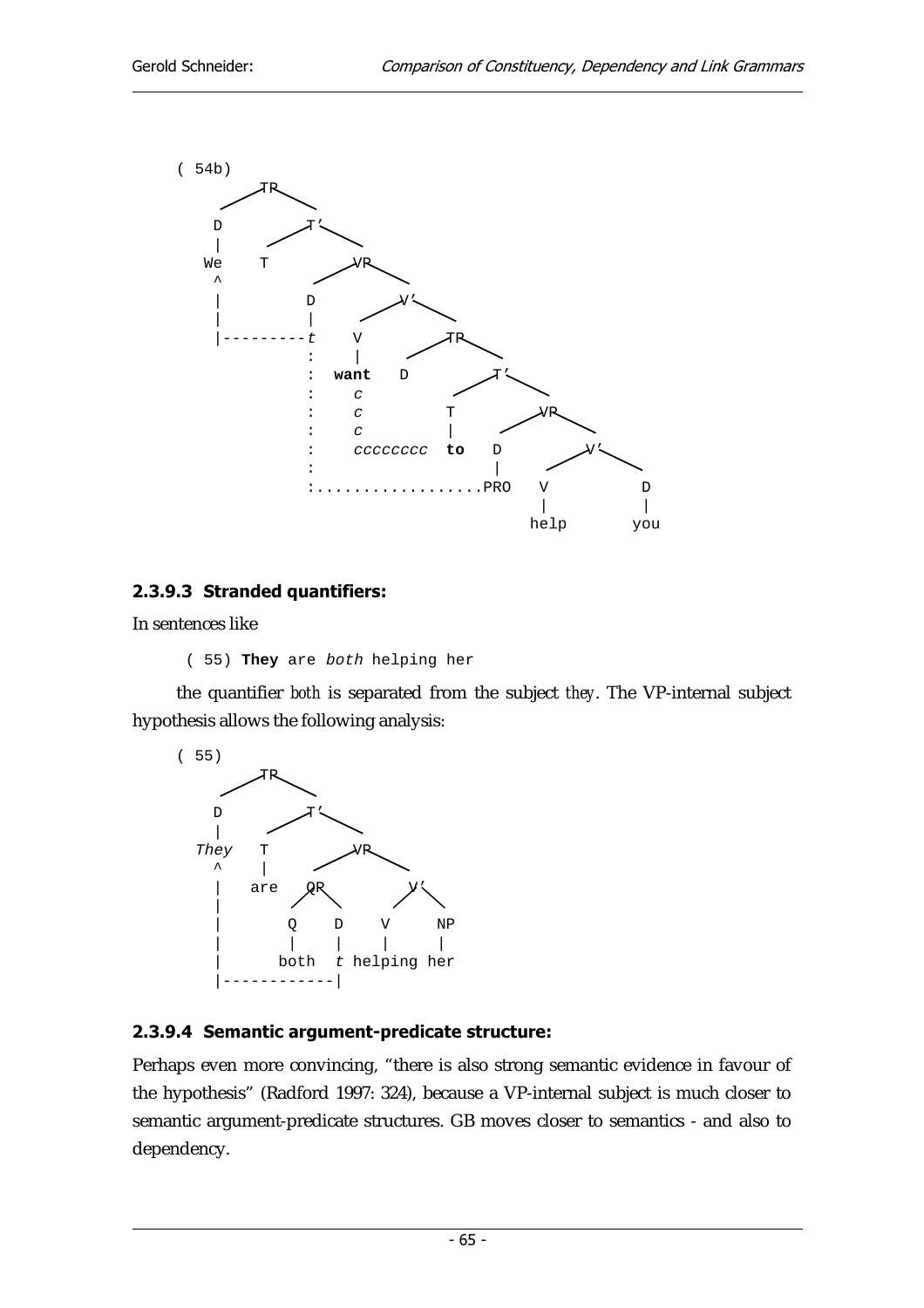#### 2.3.9.5 Conclusion

The VP-internal hypothesis still faces some problems with Case assignment [Radford 1997:329-333], but it elegantly assigns the same D-structures to sentences with or without expletive *it* or *there*, to active and passive sentences [Radford 1997:341-4], and permits an explanation for stranded quantifiers. Especially due to its semantic appeal it is rapidly becoming the standard analysis. As often in recent developments in GB, a clear movement towards the spirit of dependency theory is evident. The verb does not only have a functional head over the noun, it directly becomes head of the noun.

The debate whether the subject or the verb is more fundamental will go on despite the provisional decision for the verb. Being the most fundamental ontological linguistic question, it will continue to attract many linguists, even if this question may be undecidable.

#### 2.3.10 DP hypothesis

We saw in 2.3.2.5.4 that it is still undecided if a determiner should be a functional head to its noun or a grammatical marker dependent on the noun. In GB, determiners are traditionally located in the SPEC position of the NP. In more recent versions of GB, however, determiners have their own phrase (so-called DPs) in which the NP is only a complement (cf. [Cook and Newson 1996: 183-5]). In this assumption, DET is the head, with N as a more local sub-head.

While the DP hypothesis constitutes a step away from Tesnière's original conception of determiners as function words which are part of the noun nucleus, it is a step closer to semantics. It may also serve to solve the problem of the double role of anaphora as simultaneously function word and nucleus (cf. 2.1.1.1).

The DP hypothesis has been suggested for the following reason:

- Non-heads in X-bar syntax are usually required to be maximal projections. Determiners were an exception in the traditional view. Now they get their maximal projection. Note, however, that this is a theory-internal argument, a hypothesis that is solely based on other hypotheses. In 1.3, Yngve [1996] warns us of theory-internal arguments.
- NPs and Sentences have much in common. E.g. Engel [1994] states that they are "im besonderen Mass in der Lage, Sachverhaltsvorstellungen in kompakte Form zu bringen, das heisst grammatisch gesehen: Sätze in übersichtlich abgewandelter Form wiederzugeben ... Es kann nicht wundernehmen, dass sich eine enge Verwandtschaft zwischen der Strukur von Sätzen und der von Nominalphrasen erkennen lässt: Sätze sind nach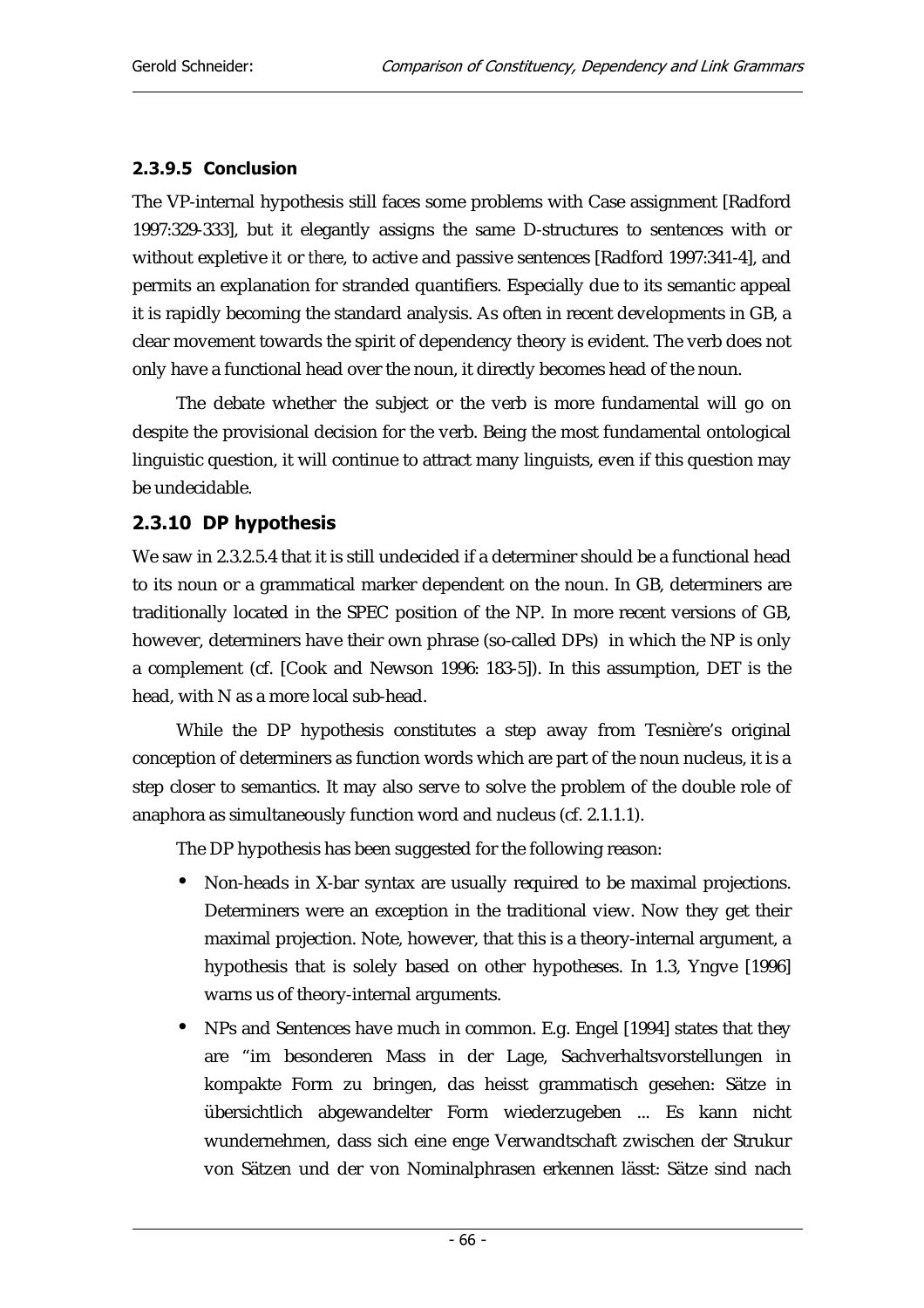bekannten und greifbaren Regeln in Nominalphrasen überführbar." Like IP for S, NPs receive a functional head with DP.

• Structures like ( 56) *We men* or *I Claudius* now find a plausible analysis:



- The fact that most pro-forms appear without articles can easily be explained by postulating that they are pro-DPs [Radford 1997: 96]
- Like in the VP-internal subject hypothesis, the semantic argument ( although abandoned by Jung [1995] plays an essential role. Semantically, nouns depend on their determiners.

#### 2.3.11 Functional Heads

#### 2.3.11.1 Covert Functional Preposition Hypothesis

I have not found any mention of what should be called *the covert functional preposition hypothesis* in the literature, but it may exist in some form.

Just above we saw that NPs and sentences have much in common. According to current theory, they both have functional heads, IP for S and DP for NP. The category *S,* however, no longer exists. Following the *VP-internal subject hypothesis* (cf. 2.3.9) all the content words originate from within V" at D-structure. V" comes closest to the former S category. V" has two functional heads: I(NFL) on the first level and C(OMP) on the farther second level (farther because it is head of I(NFL) rather than the verb itself). According to the *DP hypothesis* (cf. 2.3.10), NPs have a DP functional head. In 2.3.2.5.2 we saw that P can be seen as a functional head of NP, or rather of DP.

Therefore, both NP and VP can be seen as having very similar and symmetrical functional heads on two levels: On the first level, quantification for nouns and inflection for verbs. This expresses a simple ontological truth. Real-world objects (nouns) are instantiated by quantification, events (verbs) are instantiated by setting them into a time frame. On the second level, P for DPs and C for VPs.

As is typical for functional heads, all of them can remain empty. On the frist level, noun determiners can be syntactically absent (in generic reference they are even semantically absent) and verb inflections are absent in non-finite clauses. On the second level, e.g. subject or nouns have empty prepositions and main clause verbs have empty functional complementizers.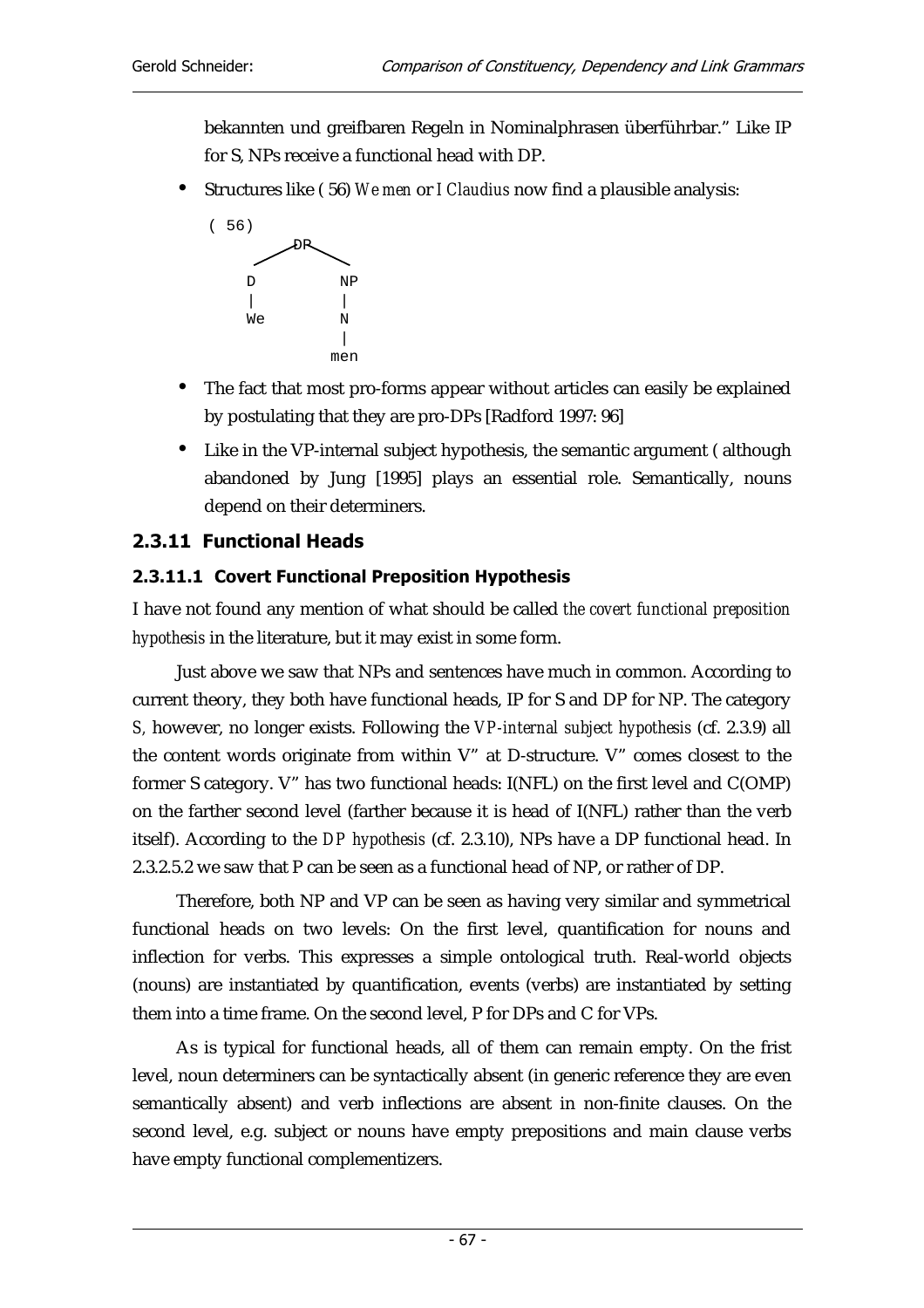This suggestion implies that every NP is a PP, in case there is no overt preposition the P slot is simply empty - such is the state of functional heads. But functional heads ideally mark some grammatical relation, contain grammatical features. If P is overt, Deep Case is marked on it. Why should Deep Case be marked on the noun for covert Ps? After all, tense is also marked on I even if it is empty. In such a case, V features *percolate* to I, (cf. Radford 1997: 138-44). Why should Case not percolate to P in exactly the same manner? This would finally allow us to suggest the same Dstructure for

( 57a) She gave Peter the book. b) She gave the book to Peter.

Especially, it permits the formulation of a uniform topic-focus theory. In analogy to ( 57b) in which P-overt *to Peter* is more topical than in ( 57a), I-overt *does read* in ( 58b) is also more topical.

( 58a) She reads. ( b) She does read.

#### 2.3.11.2 Functional Heads In Dependency

The above suggestion is borrowed from dependency grammar, where ( 57a) and ( 57b) have the same representation (cf. 4.2.4). The fact that P and Case are the same functional head is evident to most speakers of Finnish or Estonian. The other of the above functional heads rather originate in GB theory and have found their way to dependency:

- I(NFL)-AUX: In 2.2.3.1.4 we have seen that Tesnière treats I-AUX as a part of the verb nucleus. Partly due to the problems mentioned there and in 2.2.2.2.1, 2.3.2.5.5 has shown that an INFL head is now generally accepted in dependency theory.
- COMP: In 2.3.2.5.6 we have seen that this functional head is also generally accepted.
- DET: After the X-bar DP hypothesis (cf. 2.3.10) dependency theory will probably follow X-bar. Currently, most authors still have the noun as head. But also in GB, many authors still do not use DPs.

I conclude that current GB and dependency grammars use functional heads in almost the same way, except for covert PPs. I would not be surprised, however, that they will be used sooner or later in GB.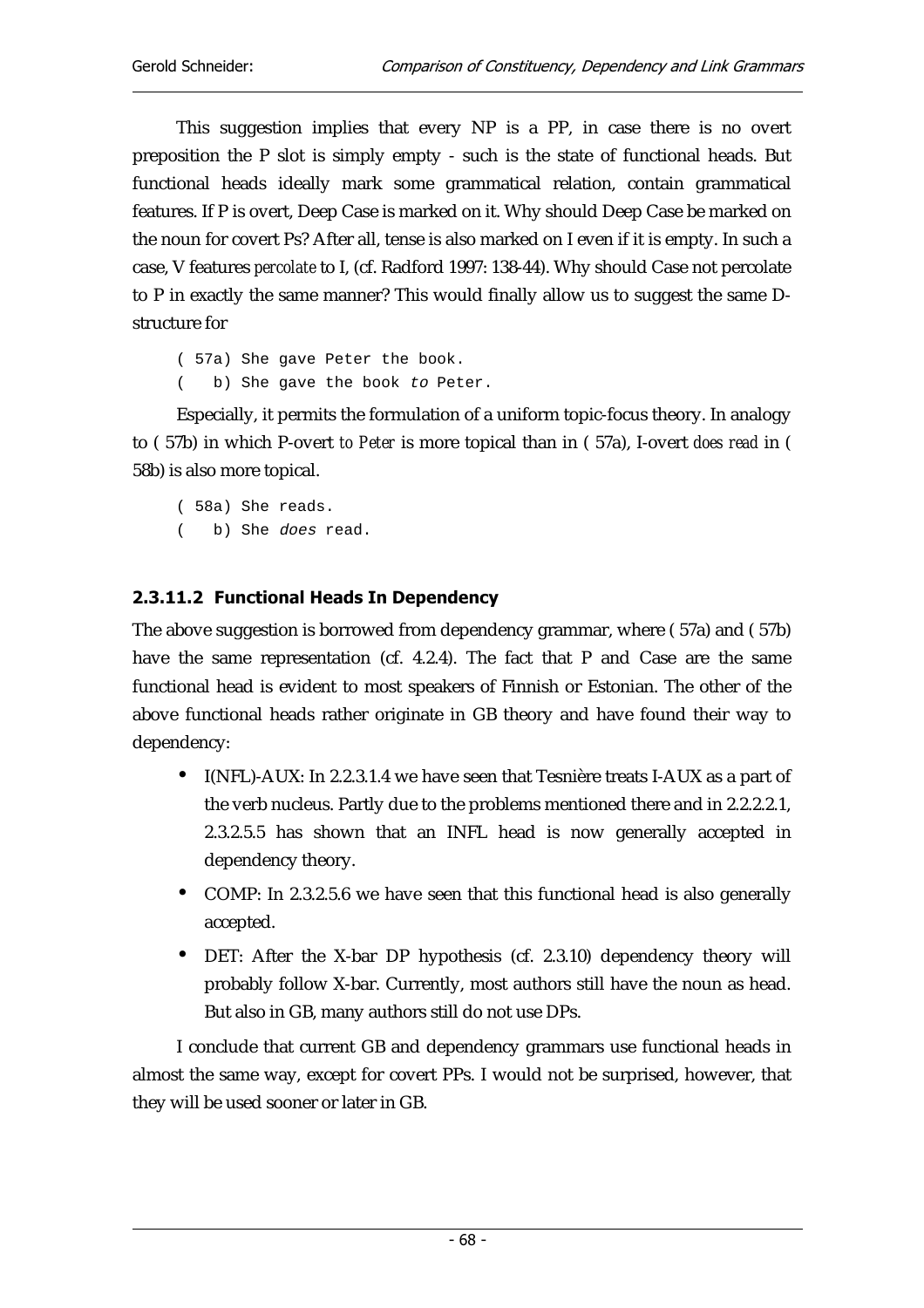#### 2.3.12 The Minimalist Programme: Bare Phrase Structure

There is a counterforce in current GB theory, however, which tries to get rid of many of the baroque inventions of the theory. It is called the minimalist programme, and it tries to use principles of economy for describing grammar. No redundancy will be accepted, everything that is not really necessary should be abandoned. This paper cannot be an introduction to the minimalist programme – refer rather to [Cook & Newson 1996: 311-44] or [Radford 1997]. I want to focus on only one aspect of the minimalist programme; on *bare phrase structure*. In it, even X-bar grammar, which had become more and more central to GB is questioned.

I mentioned in 1.3 that X-bar theory cannot be accounted for if we follow standard scientific assumptions. Questioning and challenging it is therefore a longexpected purification anyway.

#### 2.3.12.1 The Merge Operation

The minimalist programme is focused on the process of building up syntactical structures.

In GB, D-structure was presented as a complete structure and not much was said about the internal process of how it was formed ... However, in getting rid of D- and S-structure, minimalism places more emphasis on the internal workings of the structure formation process ... part of this process involves building individual trees for lexical items (...) and then combining these at some point to form a larger tree. How and when they [=individual trees] are combined will have repercussions on the eventual SD [=syntactic description] formed

(Cook & Newson 1996: 323)

The operation that combines lexical items or partial trees with others is called *Merge* by Chomsky, "an operation that forms larger units out of those already constructed" (Chomsky 1995: 396). Aiming at minimalism, *Merge* is always a binary relation, i.e. it combines two partial trees to form something new. "Applied to two objects α and β, Merge forms the new object γ. What is γ? γ must be constituted somehow from the two items α and  $\beta$  ..." (ibid.) Cook & Newson [1996] put Chomsky's subsequent answer as follows:

The minimal assumption is that the combination of two elements forms a set consisting of these two elements ... However, this is obviously too minimal as it misses the important observation that combined sets of lexical items have special features which they primarily take from one of their members: in other words, each 'phrase' has a 'head' that determines the properties of that 'phrase'. Thus, what is formed by the combination of two elements has to also include information about which of the two provides the properties for the combined set.

(Cook & Newson 1996: 338-9)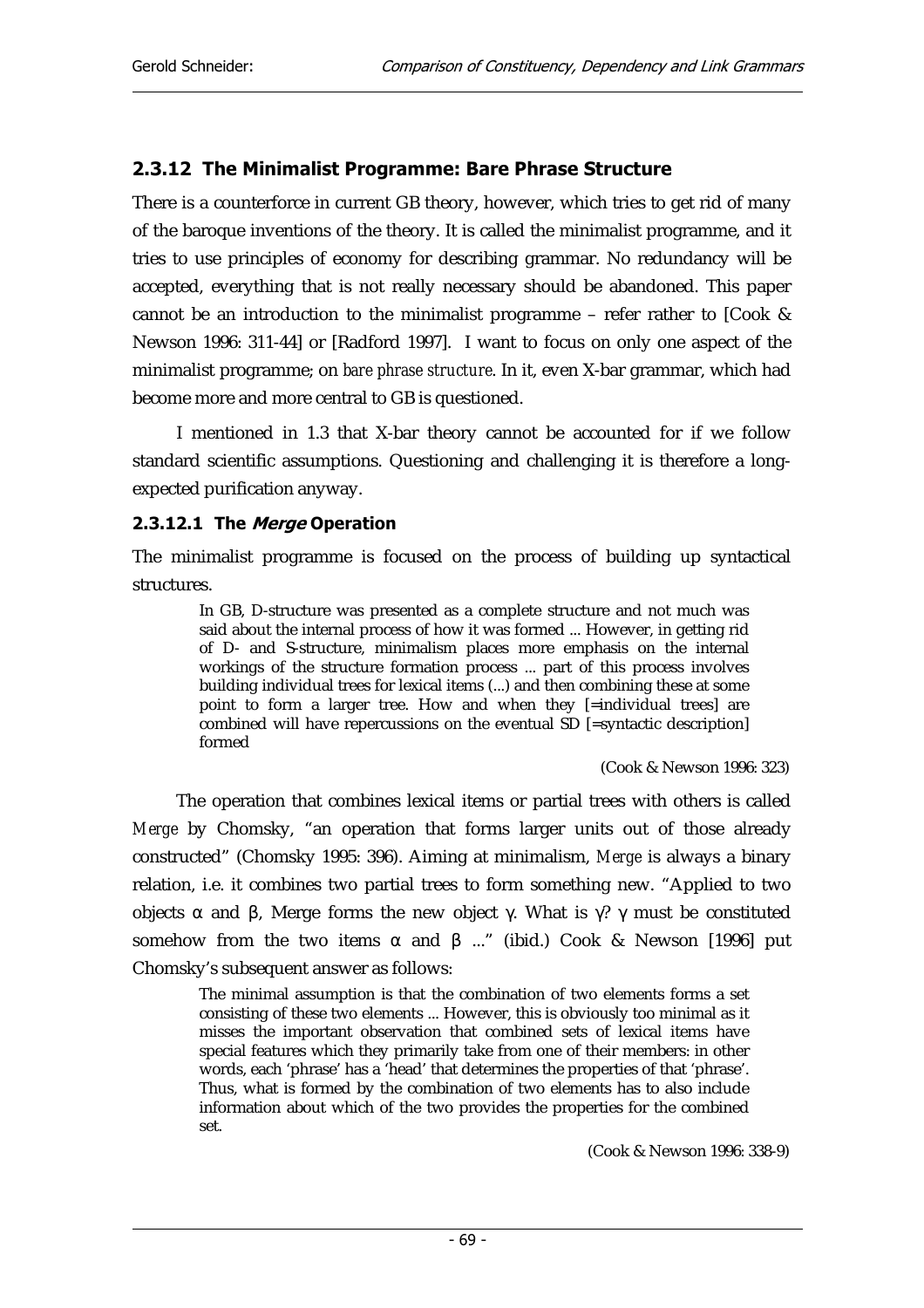#### $2.3.12.2$  Head Label

Chomsky suggests to give a label with the name of the head the tree which is formed by a combination under Merge. Using set theory notation, the combined tree or set thus consists of the label, and a set of the trees combined: The combination of α and β, if  $\alpha$  is the head, is thus  $\{\alpha, \{\alpha, \beta\}\}\$ .

γ must ... at least (and we assume at most) be of the form  $\{\delta,\{\alpha,\beta\}\}\)$ , where δ identifies the relevant properties of γ, call δ the *label* of γ. The label must be constructed from the two constituents  $\alpha$  and  $\beta$ . ... [t]he label δ is either  $\alpha$  or  $\beta$ ; one or the other *projects* and is the *head* of γ. If α projects, then  $γ = {α, {α, β}}$ .

(Chomsky 1995: 396-7)

For the 'NP' the dog we therefore get ( 59a) under the DP hypothesis, or ( 59b) for the traditional analysis with N as head:



Except for the "repetition" of the head in Bare Phrase Structure, the corresponding Dependency stemmata look exactly the same:



The decision which of the two arguments of the Merge operation is head is based on lexical properties, just like lexical properties decide on the direction of a dependency. The label of the Merge node is therefore called *projection*.

#### $2.3.12.3$  X-bar levels

So far we have only seen lexical entries and *projections,* which correspond to X-bar maximal projections, i.e. phrases. We may ask ourselves the justified question where the intermediate X' category can fit in Bare Phrase Structure:

But how are the basic observations of X-bar theory captured by this method? Since the early days of GB theory it has been observed that the only active elements in a derivation are heads and maximal projections: these are the only elements that are involved with syntactic processes such as movement and these are the elements which enter into semantic relations, denoting predicates and arguments. If the X' category exists at all, and there is empirical evidence for this, it should be a derived category rather than being inserted as an element in its own right. (Cook & Newson 1996: 340)

This is a radical departure from traditional X-bar theory. The intermediate X' level is now only a derived category. How can X' be derived ? Chomsky's answer [Cook & Newson 1996: 340-1] is naturally that the derived X' is a projection which is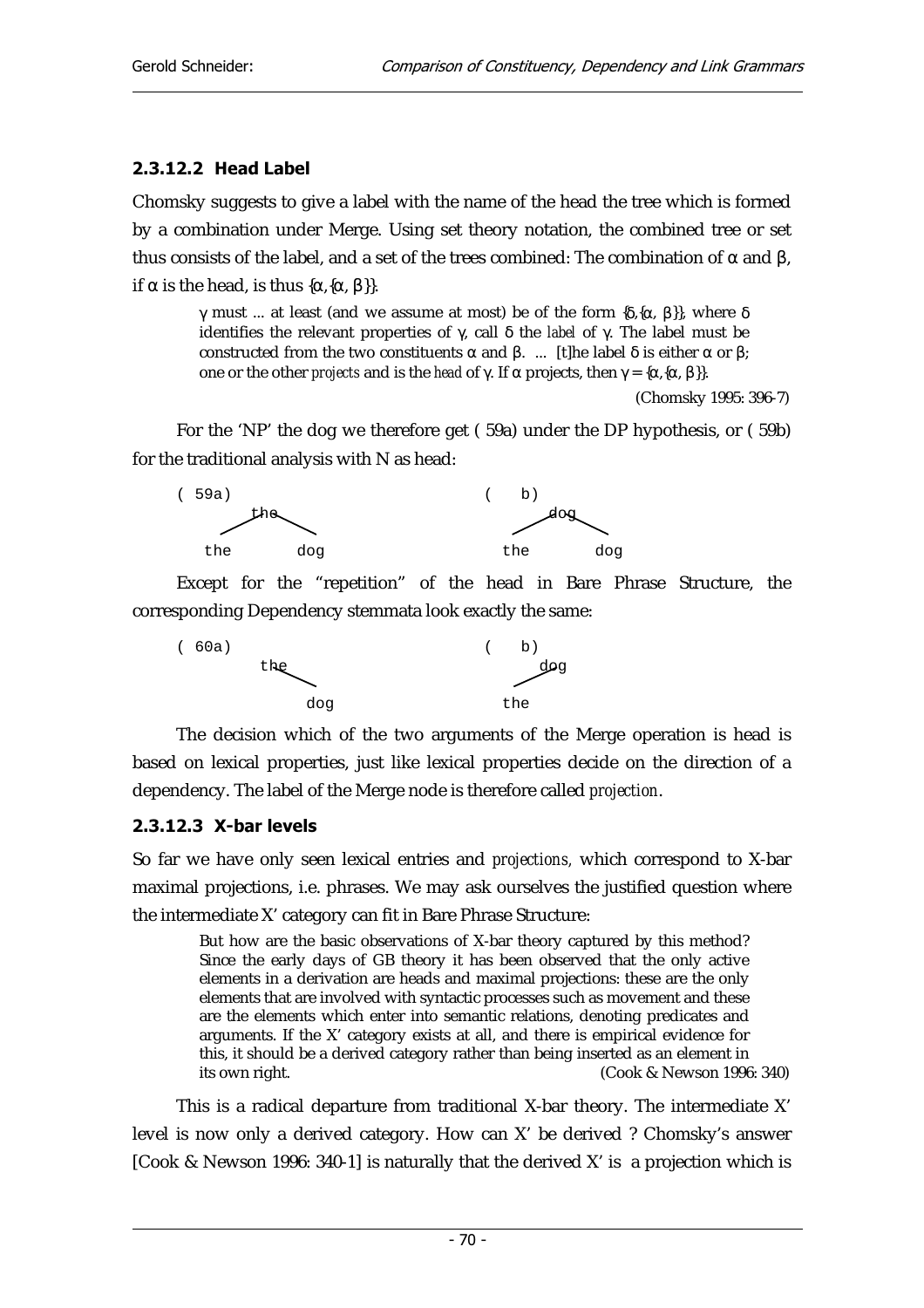not maximal because it projects further. An example [ibid.] is ( 61) *They feed the dog*  analyzed under the VP-internal subject hypothesis (cf. 2.3.9):



At some stage in the derivation, when the lexical element *feed* and the local tree *the dog* are Merge-d, the label *feed* of this Merge operation is a maximal projection. But because feed is also the head and thus label of the next Merge, it projects further, the new *feed* shown at the top of SD ( 61) is now the maximal projection, the *feed* one level below can be derived as X'.

Dependency recognizes higher nodes as a derived concept (cf. 2.3.13). A phrase, called nucleus by Tesnière, consists of a head and its dependents and recursively all their dependents.

Intermediate categories are one of the last, and most crucial differences between dependency and constituency. For Covington [1994], as described in 2.4.5, it is even the only difference between them. Although there are additional differences, at least if we consider the original Tesnière [1959] conception, there are many similarities, as we will see in 2.4.6, X' is now a derived category both in Bare Phrase Structure and in dependency grammar.

#### 2.3.12.4 The Minimalist Programme as a Dependency Grammar

We have seen above that X' is a derived category, as in dependency. But in dependency, also maximal projections, nuclei, are a derived concept. So far we may get the impression that maximal projections  $(X^{\prime\prime})$  and lexical heads  $(X^{\prime})^5$  are basic concepts. This is in fact no longer true either:

First, the X' schema stipulates that XP must dominate X' and X' must dominate X. Second, it stipulates that the complement is adjoined to the head and that the specifier is adjoined to the result. Suppose that we simply abandon the notion that phrasal categories are distinguished by their level; on such a view heads and maximal projections are all of the same category, and the are distinguished by where they appear in the structure. An X that does not branch is a head; an X that does not have an X above it and that has a path of nodes only of category X down to a head of category X is a maximal projection.

 $\overline{a}$ 5 Note that the GB *head* notion is slightly different from the one in dependency. Terminal nodes which project to an XP are called *head* . It is unusual in dependency terms to think of an  $X^{\scriptscriptstyle 0}$ , which does not govern anything, as a head. But if the distinction between  $X^{\scriptscriptstyle 0}$  and  $X^{\scriptscriptstyle n}$  is given up, as in the following quotation, the term *head* has the same meaning in GB and dependency.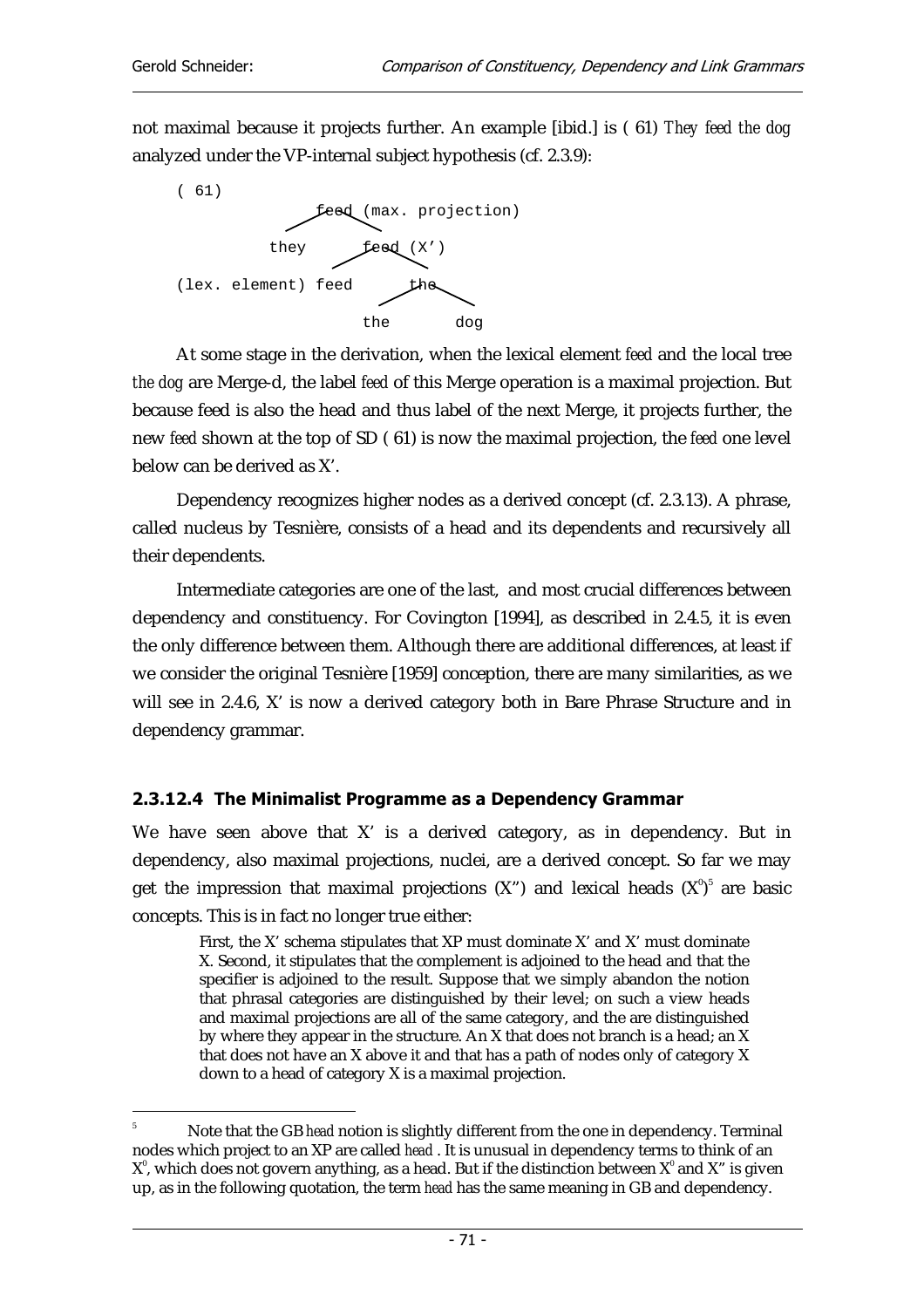(Culicover 1997: 355-6)

Now even X" becomes a derived concept, and maximal projections and lexical entries are basically the same. But if they are the same, why should they be repeated again below the last projection level ? E.g., assuming the DP hypothesis in ( a) but not in ( b), why write



In search of minimalism, Chomsky's economy principle should in fact get rid of such redundancies:

**Economy principle**: both derivations and representations are subject to a certain form of "least effort" condition and are required to be minimal in a fairly welldefined sense, with no superfluous steps in derivations and no superfluous symbols in representations.

(Chomsky 1991: 69)

Now dependency stemmata and Bare Phrase Structure SDs really look identical, perhaps they even are. One difference that remains is that Merge is a binary operator, i.e. in dependency terms, each head can only have two dependents, but under head repetition one nucleus or bar-level lower additional nuclei can attach. One might want to argue that such a head repetition is again not in the spirit of the economy principle, but two arguments speak against this. (1) Merge is defined as a binary operation because of the economy principle , and (2) this head-repetition allows to configurationally derive intermediate (X') nodes.

Note that my above suggestion not to repeat heads at  $X^0$  does not violate the rule that Merge is binary, although it looks like a unary operation in these cases. But how could (assuming DP hypothesis) {dog} merge with itself in order to form {the{the,dog}} or rather, under my suggestion {the{Default-HEAD-SELF,dog} ? The head is available at LF, it is simply cancelled at  $X^0$  level for the SD, but may always be uniformly derived again when needed.

But the minimalist programme is only in its infancy, let us step back to more traditional GB, although I will make a few remarks about minimalism in the following.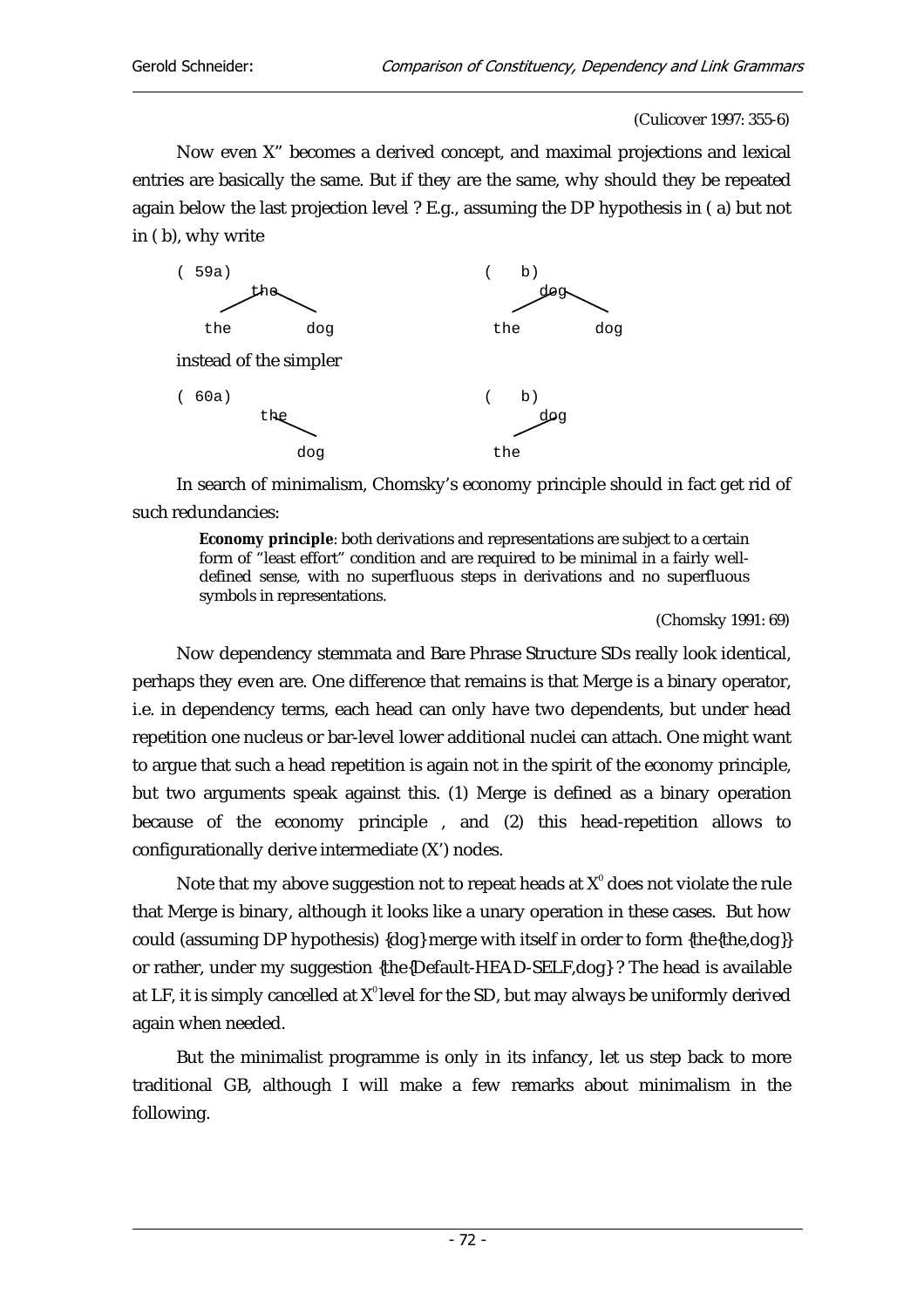#### 2.3.13 Constituents and Nuclei

Because dependency does not recognize any sort of higher nodes, as we saw in 2.2.6.1.1, we may have the impression that dependency can only operate on a wordlevel and cannot use constituents of any kind. This is not true, however, for two reasons. **First**, as Tesnière [1959] stresses, the fundamental element of his theory is not the word, but the *nucleus*. A nucleus may consist of single words, it may also consist of an idiomatic multi-word expression like *a priori* or *Head Driven Phrase Structure Grammar.* But nuclei may themselves consist of other nuclei. E.g. Covington (1994: 2) reminds us that "[d]ependency grammar still recognizes constituents, but they are a defined rather than a basic concept. The usual definition is that a constituent consists of any word plus all its dependents, their dependents, and so on recursively. (Tesnière calls such a constituent a NŒUD.)"

( 62) Dependency does not recognize any sort of higher nodes.



The Dependency representation ( 62) is one of the possible ways to analyze this sentence. While the single word *higher* is the nucleus dependent on *nodes*, *sort* is head of the complex nucleus *of higher nodes* etc.

This works just like in constituency. The only place where dependency is possibly less powerful than constituency is when intermediate categories are required, i.e. X', as we have seen in 2.3.2.4.2. It is not possible to make a difference between adjuncts (attached under X'-recursion) and complements (attached under expansion from X' to X), because



is impossible and in

( 41) ordinary French teacher

both dependents directly depend on the noun.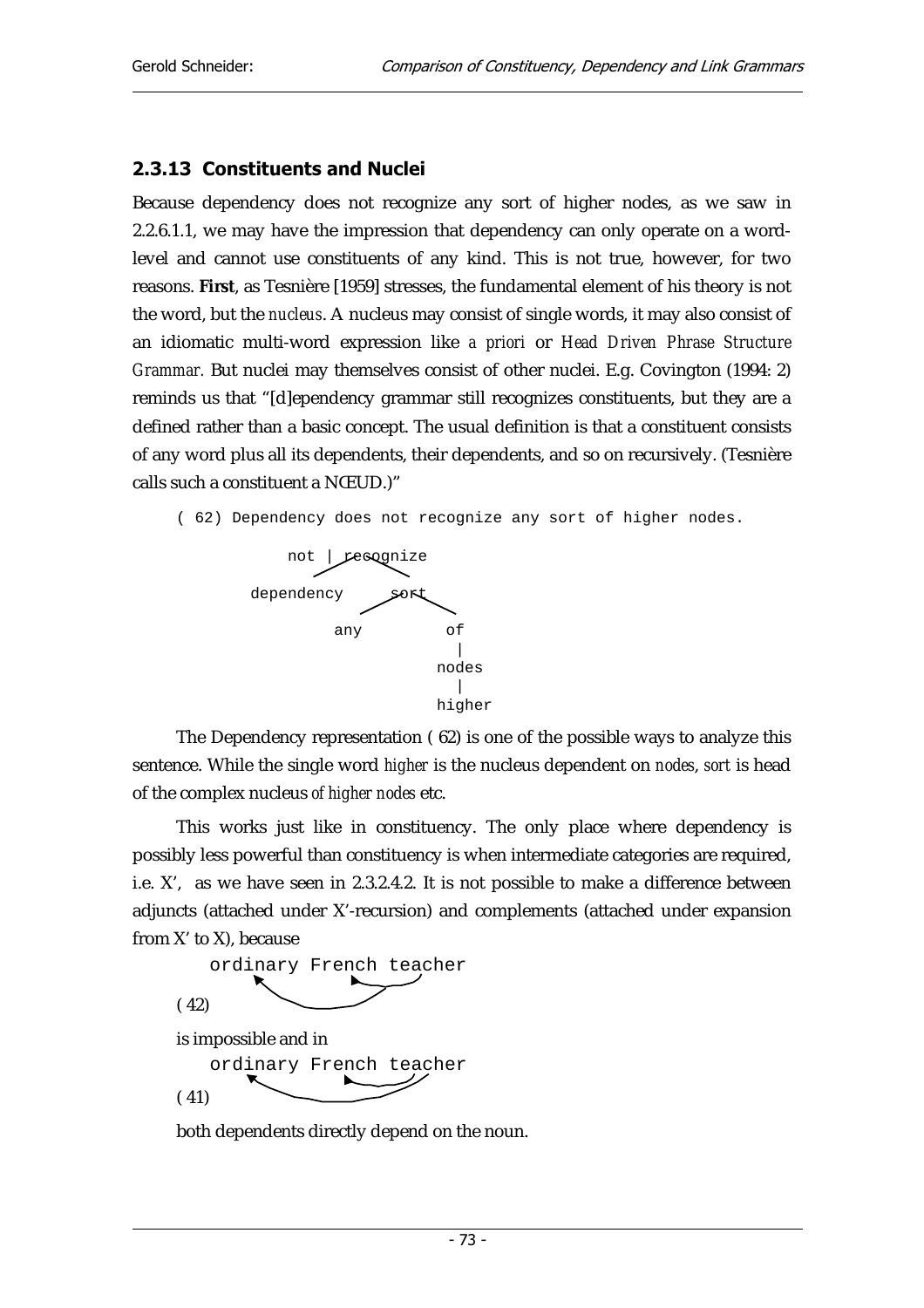What we would need in order to analyze ( 42) as in constituency would be some sort of "re-entrancy"<sup>6</sup>. I have suggested in 2.2.6.1.1 that a lexical "re-entrancy" by means of an LFG-style lexical rule which creates a lexical entry *French house* online could solve the problems. But if we consider sentences like

( 63) I see Mary run.

there are three valid alternatives to conceive of its structure (semantic heads are in *italics*): (1) I see *Mary*, who happens to be running, (2) I see the act of *running* exerted by Mary (3) I see the indivisible act of *Mary*-*running.* If we opt for (3) we can hardly postulate a lexical re-entrancy for an obviously syntactic operation. Analysis (3) is a problem for any headed structure, because it is unclear which is the head and if Zwicky's [1985] criterion *(f.) Distributional equivalent* (cf. 2.3.2.4.5) should apply or if we want to abide to X-bar syntax then analysis (3) is ruled out in principle anyway. (3) is an impossible analysis for any headed structure, i.e. in most modern PSG grammars. Perhaps it is a question of a scope ambiguity, the scope of the verb being unclear<sup>7</sup>. If so, as suggested in 2.4.3.2.4, it is perhaps best to leave the scope underspecified in order not to treat a semantic problem at the syntactic, i.e. the wrong level.

If we prefer (3), then I would like to tentatively suggest two possible solutions:

One is, of course, that the minimalist programme also treats intermediate nodes as derivable, the derivation occurring along the same lines as those outlined for derivation of intermediate nodes in Covington [1994], as described in 2.4.5.

The other is that Tesnière's translations can close this gap. They are exactly syntactic re-entrancy rules, as we have seen in 2.1.4. The attentive read may wonder where the second of the two reasons announced at the beginning of this subchapter, which predict an impression that dependency could not use constituents, may have got lost. Here it is. **Secondly**, Tesnière's translations are a syntactic operation converting a string of several words to a function which might be expressed by one word or a nucleus. Engel [1996] stresses:

> *Die Dependenzgrammatik behandelt nurr die Relationen zwischen Wörtern, vermag also keine Zwischenkategorien zu efassen.*

> Eine solche Behauptung kann im Grunde nur aufstellen, wer bei der Lektüre der Eléments nicht bis zur Translation vorgedrungen ist. Denn es ist offensichtlich, dass jedes über dem Translationszeichen stehende Symbol die

 $\overline{a}$  $^{\circ}$  What I mean by "re-entrancy" is a device that joins a goup of words, i.e. a chain of dependents to a single undivisable unit, as if it was e.g. a single word from the lexicon (re-entered to the lexicon). Tesnière's translations or HPSG argument composition (cf. 2.3.2.5.5 and 3.3.3.4) are such devices.

 $^7$  It is of course questionable if a verb can be said to have 'scope', as adjectives or articles do. As an intuitive concept, it makes sense, however. In the sentence *I saw the man with the telescope* the question whether the PP attaches to the object NP or theverb can be seen as a question of the scope of the verb: Does the verb have scope over a complex object NP or over both a simple object NP and a PP?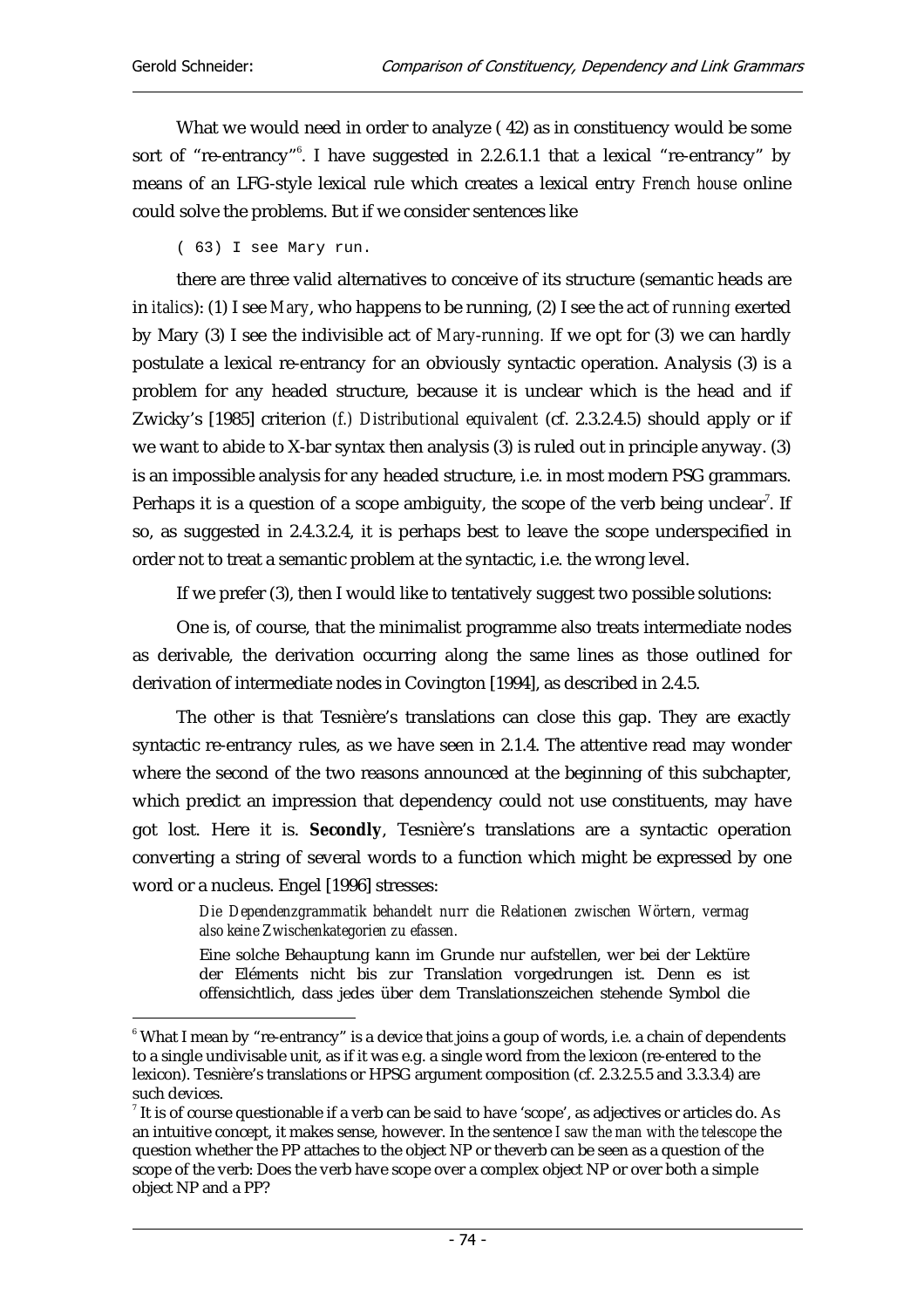syntaktische Funktion einer **Wortgruppe** bezeichnet, und es ist ebenso offensichtlich, dass der unter dem Translationszeichen stehende Translativ die interne Struktur einer Wortgruppe (Phrase) bestimmt.

(Engel 1996: 55)

## 2.3.14 Transformations

All dependency grammars or dependency-related grammars (except for the Prague school approach) are monostratal, they do not know any transformations. If we consider a set of suggested transformations (I will take the transformations suggested in the Standard Theory, whose names still continue as metaphors even after the introduction of move  $\alpha$ ), then transformations in dependency theory are

- partly unnecessary because its free word order like in Immediate Dominance (ID) rules, covers both S- and D-structure. Here we find all kinds of *topicalisations* belonging to the first class the structures showed in 2.3.6, as presented in [Pollard & Sag 1994: 157]. In addition, we also find *dative movement, extraposition, particle movement*, etc.
- partly unnecessary because in addition to free word order, (at least the original conception of) dependency allows crossing, so-called *non-projective* connections (cf. 2.4.7). An example for this are the QPs in 2.3.10, complex verb-chains in Dutch or Swiss-German, clause-final verbal particles in phrasal verbs and poetical, marked aberrations in many other languages.
- partly replaced by Tesnière's translation rules, sometimes in addition to the above. Translation rules are involved, if we want to use a dependency theory which employs them, in e.g. *genitive movement, nominalisation*, but also in *subordinated clauses* (which may occur at many positions in the surface sentence and should therefore be subject to movement from a single Dstructure position) or *control* structures (cf. [Hudson 1997]).
- partly replaced by anaphoric links, which should be a part of every dependency theory. Here we find *relativisation* and *reflexivisation*. .If we want to express dummy-*it* or -*there* in the syntactic structure (cf. 2.4.7), then we also find *cleft* and *pseudo-cleft* constructions here, or *tag formation.*

At this stage we can safely claim that any syntactic theory will have to use either *transformations* or *restricted non-projectivity* if it should recognize the functional relations between sentences with the same D-structure, e.g. *active/passive or nonmarked/fronted*. I consider the recognition of these functional relations to be an important part of the linguistic adequacy of a formal grammar. I will tentatively revise this claim in 6.3.1, but this will only apply if we accept non-standard dependency structures, as they are used by topic-focus articulation (TFA) – see 6.2.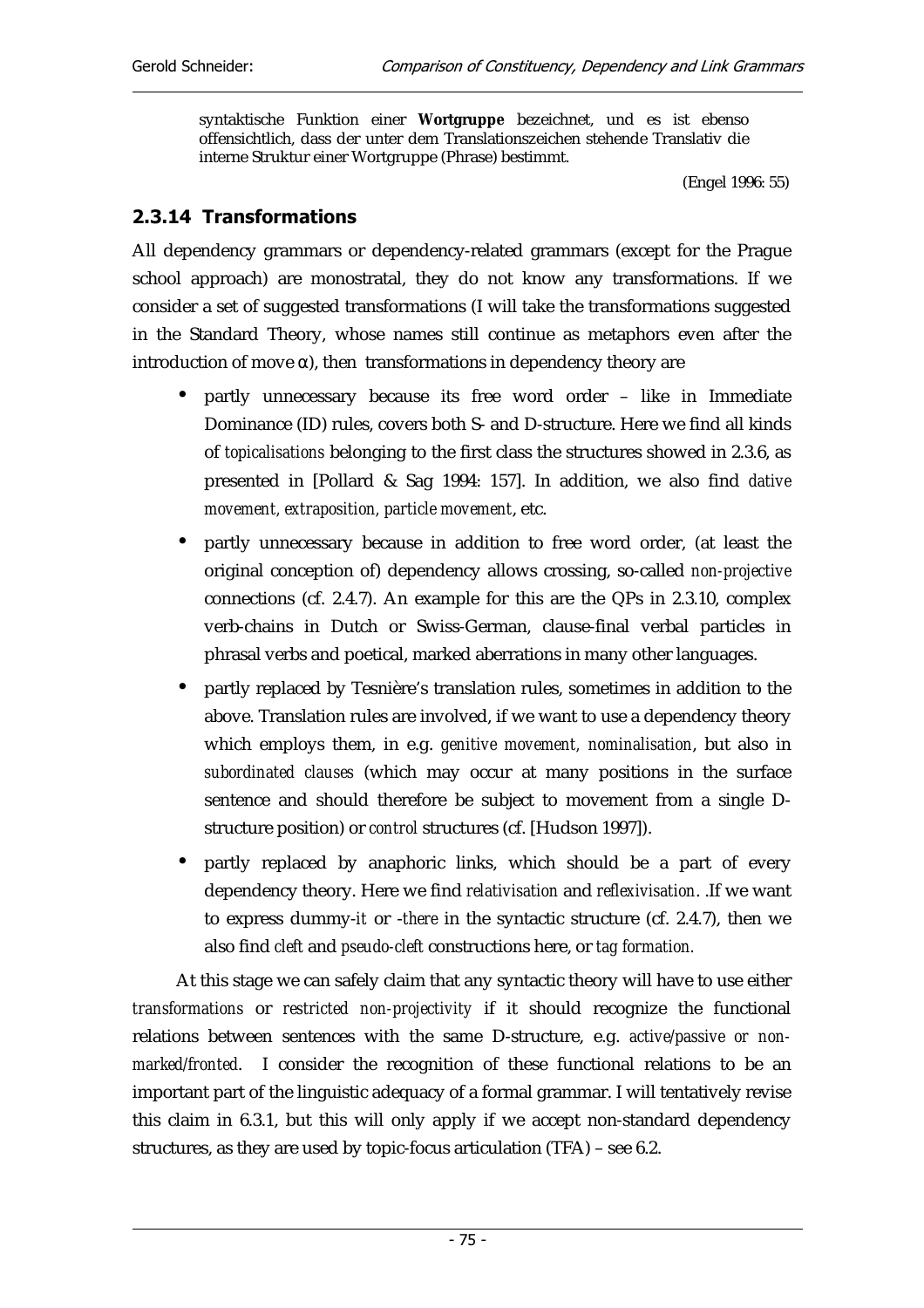$\overline{a}$ 

#### 2.3.15 Lexicalism

Link Grammar and Word Grammar [Hudson 1984, 1990] (cf. 4.2.1) are admittedly extremely lexical. Although Tesnière defines not the word but the nucleus to be the most basic element, nuclei on the lexical or 'terminal node' level usually consist of only one word. We have seen in 2.3.2 that the lexical properties of the head determine the behaviour of a more complex construction, as e.g. the criterion "distributional equivalence" (cf. 2.3.2.4.5) clearly expresses.

Modern PSGs have developed fully towards adapting these dependency assumptions. Structural descriptions are projected up from the lexicon, with X-bar theory as the last structural constraint, which is even abandoned in Bare Phrase Structure. But because lexical items are the elementary symbols of dependency grammars, whereas for PSGs non-terminal nodes are as elementary, Rambow & Joshi [1994] are convinced that there are fundamental problems with a lexical approach for PSGs: "We will ... address the question how a phrase structure-based syntactic theory can be adapted to a lexical approach. It turns out that there are intrinsic, formal problems." (Rambow & Joshi 1994: 2)

As for lexicalism, constituency and dependency strive to take the same viewpoint now. It is indeed time to rise the question if there are still any real differences between dependency and constituency:

# 2.4 Equivalence of Dependency and Constituency

Sleator & Temperley [1993] state that "[i]n most sentences parsed with our dictionaries, constituents can be seen to emerge as contiguous<sup>8</sup> connected collections of words attached to the rest of the sentence by a particular type of link" (Sleator & Temperley 1993: 3). Although "this is not the way we think about Link Grammars, and we see no advantage in taking that perspective" (ibid.), the question of equivalence and translatableness is certainly relevant to assessing the theoretical linguistic performance of dependency and ultimately Link Grammars.

Covington (1994: 2) states that "[d]ependency grammar still recognizes constituents, but they are a defined rather than a basic concept. The usual definition is that a constituent consists of any word plus all its dependents, their dependents, and so on recursively. (Tesnière calls such a constituent a NŒUD.)." In e.g. GB,

<sup>8</sup> The unobtrusive word *contiguous* anticipates a major link grammar problem: All moved (dislocated, raised, non-projective) elements cannot belong to the constituent they should and have to be linked by auxiliary links, which are often linguistically inappropriate.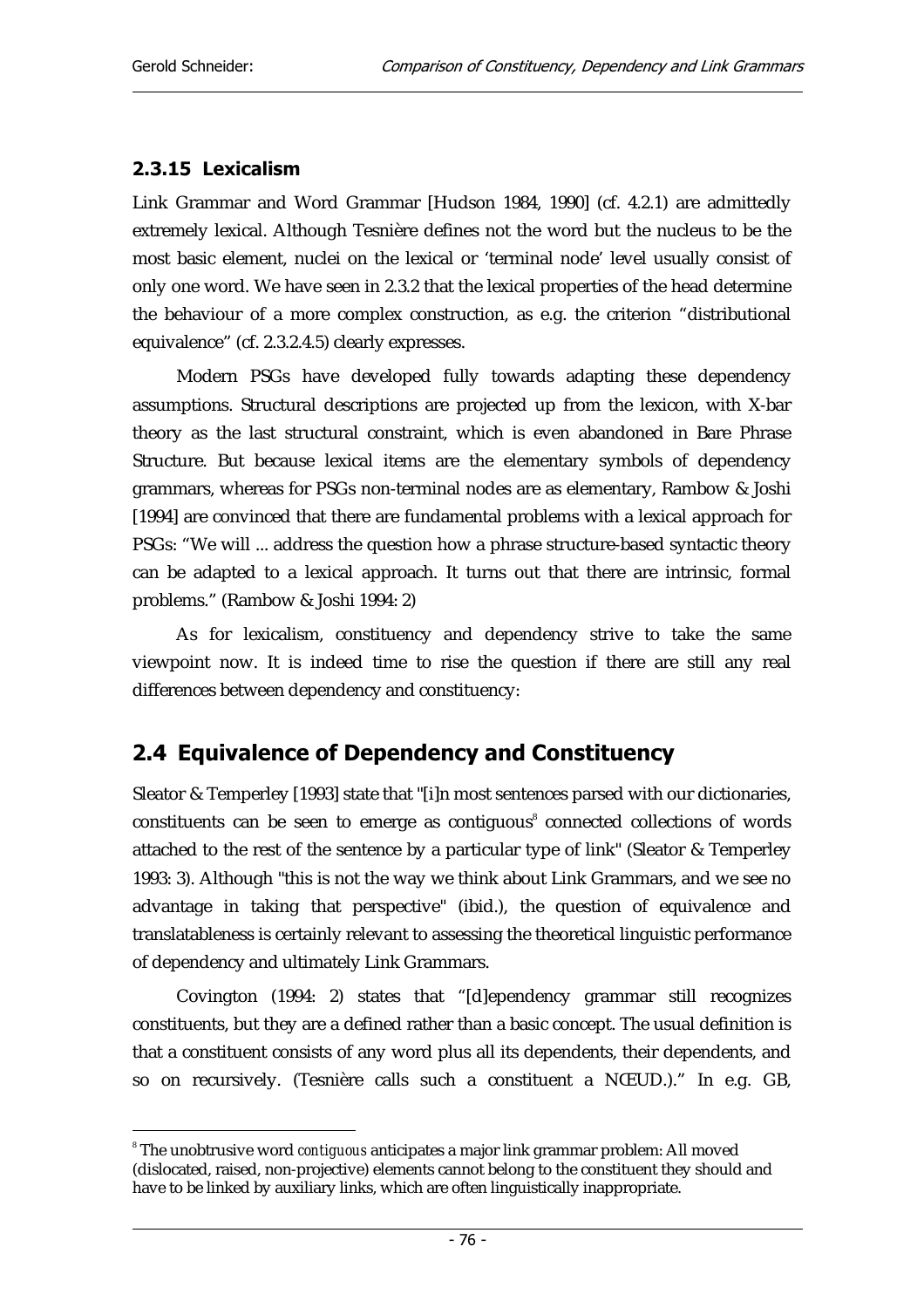constituents are basic, and government is derived, but cannot be derived unambiguously (see 2.3.3); in dependency, government is basic, and constituents are derived. Can they be unambiguously derived from constituency? Let us clarify if constituency and dependency can be mapped onto each other, or if they are radically different.

## 2.4.1 Mutually Excluding Alternatives

Die Alternative Dependenz-Konstituenz ist von grundlegender Natur, und ein schlüssiges grammatisches System lässt sich erst dann aufstellen, wenn das eine oder das andere Prinzip als Ausgangspunkt gewählt wird, oder möglicherweise eine genau beschrieben Mischung aus beiden. (Schubert 1988: 56)

Seitdem es eine Beschäftigung mit der Sprachstruktur gibt, konkurrieren in ihr zwei Erklärungsweisen, die sich heute – unter unserem methodologisch geschärften Blick – als die beiden grundlegenden Prinzipien der Grammatik (Baumgärtner 1970: 52)

For Jung [1995: 24-27], only dependency is able to express the syntactic 'inner' relations of a sentence, but only constituency is able to express the linear order, the 'outer' relations of a sentence:

Mit Hilfe der Dependenzgrammatik kann zwar die innere Orginsation eines Satzes explizit dargestellt werden, aber eine adäquate Erklärung der linearen Abfolge ist nicht möglich. Die Phrasenstruktur ihrerseits liefert zwar die lineare Abfolge, kann aber die anderen syntaktischen Relationen nicht hinreichend explizieren.

(Jung 1995: 26)

Jung therefore sees the two principles as complementary, following Baumgärtner [1970]. They suggest that "das Konstituenzprinzip syntaktische Positionen bestimmt, und das Dependenzprinzip für die Satzbedeutung grundlegend ist." (Baumgärtner 1970: 74). While this is intuitively convincing it is all the more disappointing that all semantic formal theories in the Montague style, except for perhaps the Prague School are based on constituency (cf. chapter 6.2).

#### 2.4.2 Weak Equivalence

Gaifman [1965] and Hays [1964] gave dependency a rule formalism and proved that this rule formalism is context-free and weakly equivalent to constituency. Weakly equivalent means that they are able to describe the same set of sentences, but by means of different descriptions. If they were strongly equivalent, a dependency structure could be derived from constituency, and vice versa. In what ways are they different ? Baumgärtner [1970] states:

Erstens: Zwischen Phrasenstruktur- und Dependenzgrammatik herrscht die Relation der sogenannten schwachen ƒquivalenz. Das bedeutet, dass beide Grammatiken die gleichen Mengen von Sätzen erzeugen. [...] Zweitens: Die beiden Grammatiken sind – in gewisser Weise – auch stark äquivalent, erzeugen also die gleichen Sätze mit den gleichen Kategorialstrukturen. Das gilt jedoch nicht voll wechselseitig. Nur zu jeder beliebigen Dependenzgrammatik lässt sich eine kategorial wirklich äquivalente Phrasenstrukturgrammatik effektiv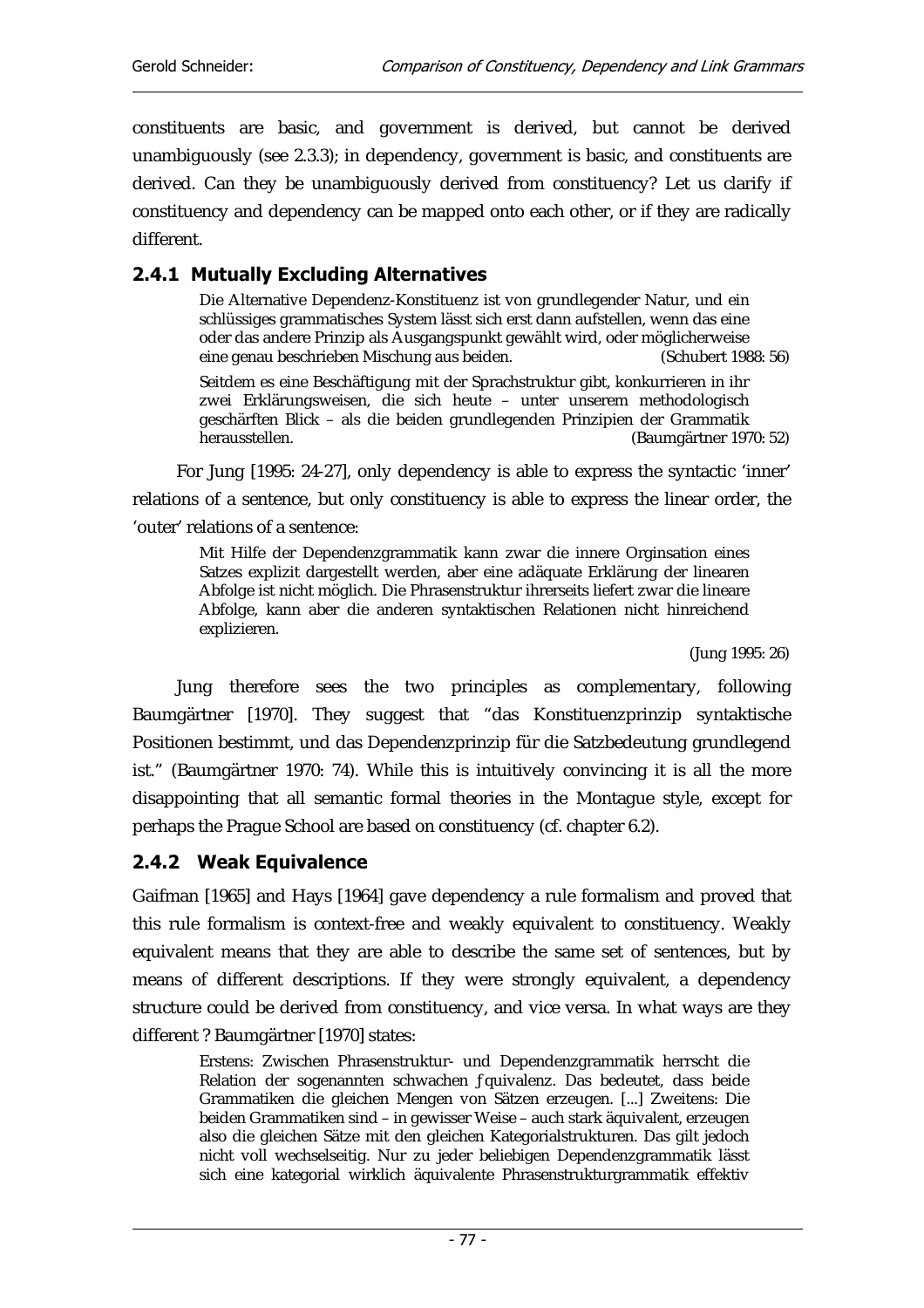konstruieren. Die umgekehrte Konstruktion setzt eine ausserordentlich beschränkte Phrasenstruktur–grammatik voraus. (Baumgärtner 1970: 59)

If this holds true, constituency is more powerful. As we will see in 2.4.5, the "ausserordentlich beschränkte Phrasenstrukturgrammatik" (= extremely reduced PS grammar) Baumgärtner mentions in the above quotation turns out to be a an X-bar grammar without intermediate levels, i.e. with only maximal projections (X") and lexical items (X).

Let us consider closely how far conversions are possible, i.e. how far they are strongly equivalent, and if Baumgärtner's quotation holds true:

#### 2.4.3 Derivation of Constituency from Dependency

As for the derivation of constituency from dependency, Jung [1995: 25] shows that for many dependency structures, the translation is unambiguous. His example structure of



has only the constituent structure which is represented by the labeled bracket [wohnt [in [einem Studentenwohnheim]]] as a counterpart. But when a head has two or more dependents, the translation becomes ambiguous. His example structure of



has the two possible constituent translations

( 65a) [[das Brot] [in [der Küche]]] and

( 65b) [das [Brot [in [der Küche]]]]

The question is if the article *das* or the PP *in der Küche* should be attached more closely to the head. In other words, for a dependency



should the corresponding constituent structure be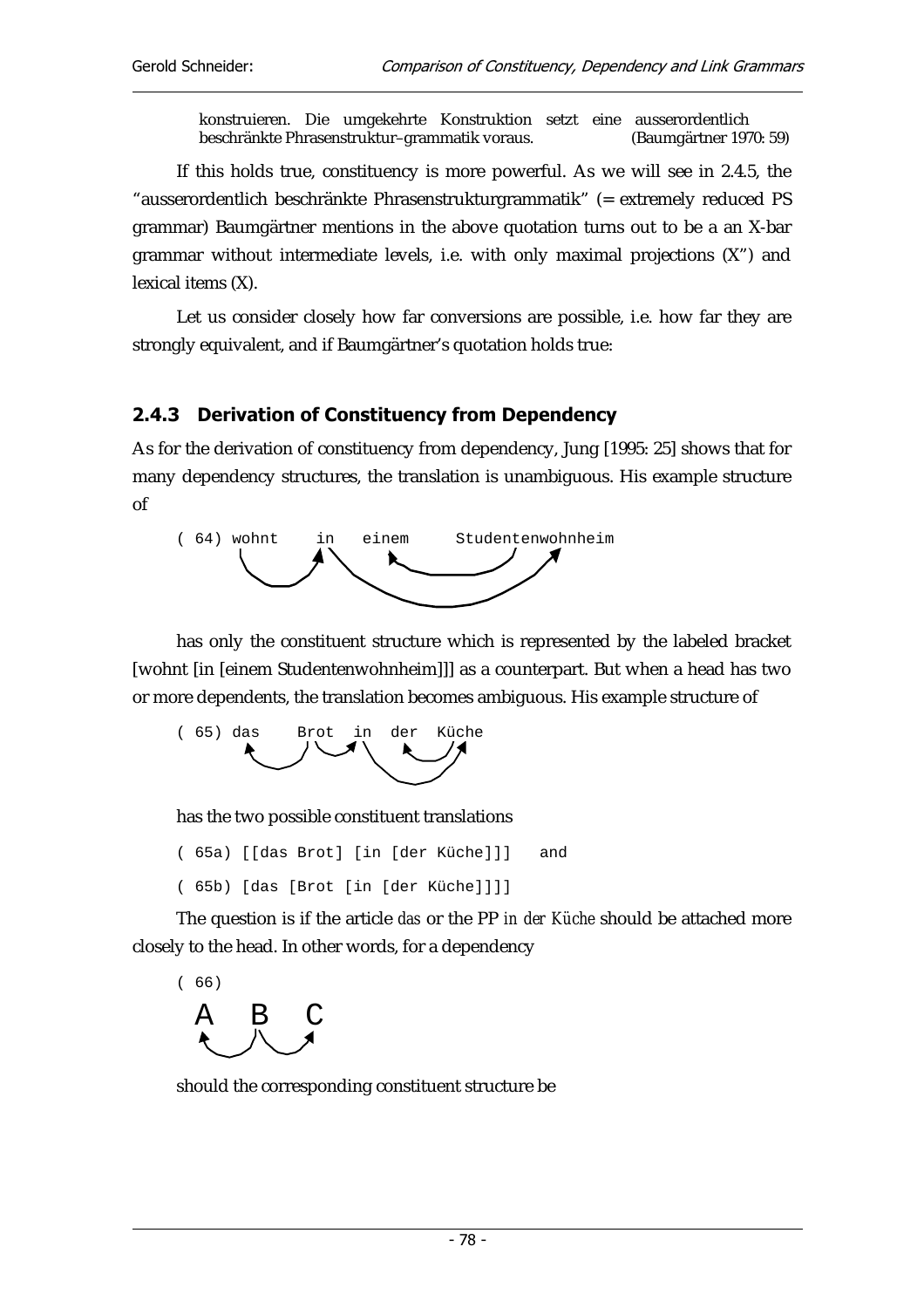

If we use a structure with three instead of two branches, we can unambiguously convert to

$$
\begin{array}{c}\n \left( \begin{array}{cc} 66 & c \end{array} \right) \\
 \begin{array}{c}\n \text{A} \\
 \text{B} \\
 \text{C}\n \end{array}
$$

As we shall see in 2.4.5, however, this may blur important distinctions which one can make in X-bar theory; namely if [BC] as in ( 66 a) should be B', or if rather [AB] should be B'.

While ( 65a.) is the usual labeled bracketing, ( 65b.) is not what we wanted to express. If a head has two or more dependents, then either all of them point into the same direction, or they do not:

#### 2.4.3.1 Several Dependents into Same Direction

If they do point into the same direction, as in the example of



we may unambiguously translate to the appropriate constituency labeled bracketing [das [schöne Bild]] by postulating a rule of proximity, which is, loosely

Rule: Take closer dependents first.

This idea was formulated by Hudson [1990: 149-50], it builds on the assumption that semantic proximity can be derived from syntactic proximity:

If ... both adjuncts precede the head, as in *typical French houses*, then neither of them can be combined with the head until this is processed, but if we assume a push-down stack for holding unattached words then they will be attached in reverse order, again producing a subsense for the nearer adjunct first. This has the advantage of producing an entity, 'French house', to which the meaning of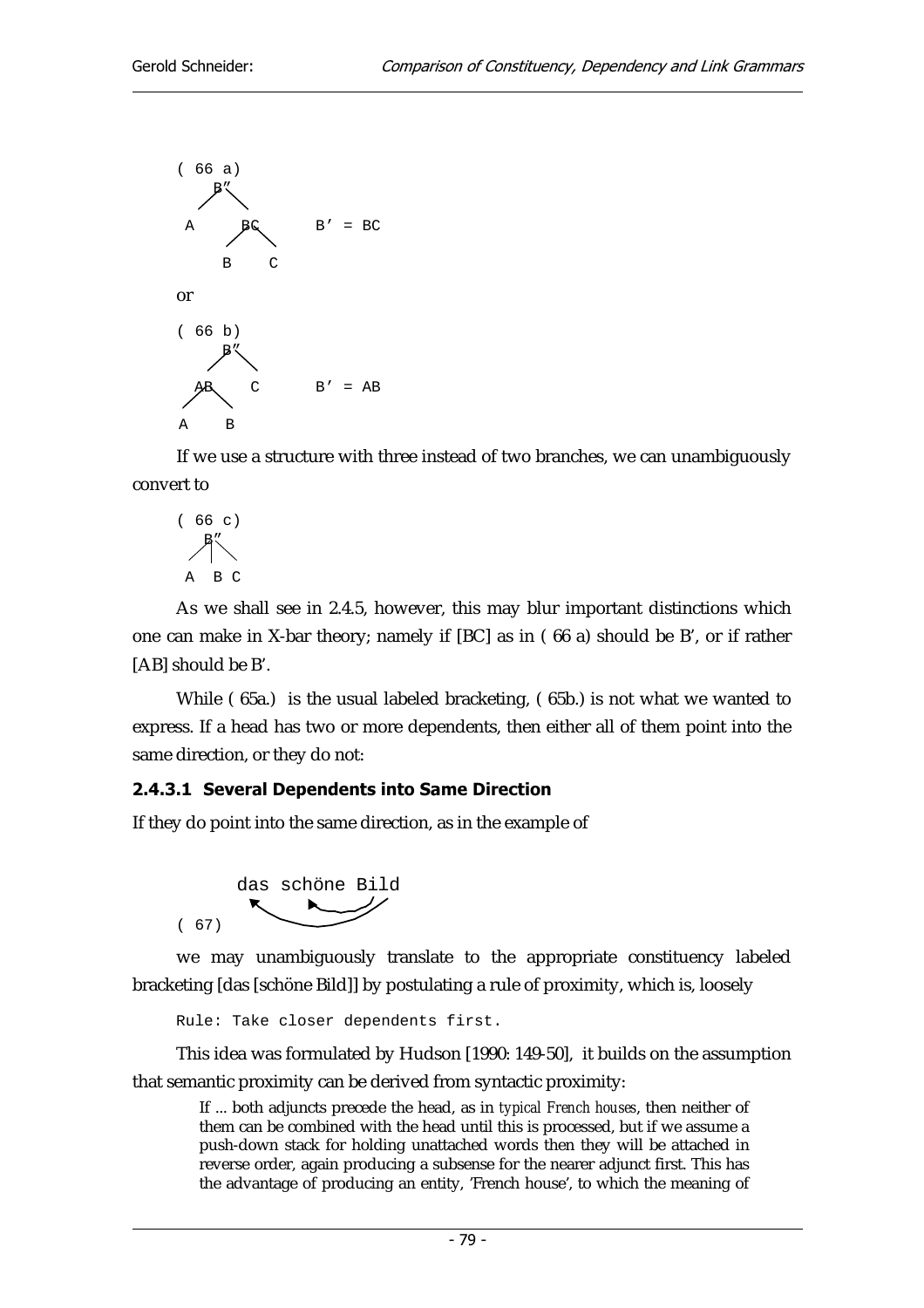*typical* can be applied, thus solving a problem for dependency theory which was raised by Dahl (1980) (Hudson 1990: 150)

Covington [1992, 1994a] takes up this suggestion in order to build up intermediate (X') nodes correctly when converting from dependency to X-bar. cf. 2.4.5.

#### 2.4.3.2 Several Dependents into Different Directions

If the dependents point into different directions, the problem persists, as shown in the above example of *Das Brot in der Küche*. We either have to reject Baumgärtner's statement that "zu jeder beliebigen Dependenzgrammatik lässt sich eine kategorial wirklich äquivalente Phrasenstrukturgrammatik effektiv konstruieren" (Baumgärtner 1970: 59), as Jung [1995:26] does; or we have to find some principled system which would allow us to predict which of the possible constituent structures is the appropriate one.

If we bear in mind that in the Tesnière framework ordering plays no role, the problems listed here also appear if both dependents are in the same direction.

I will present four suggestions here, which may be helpful, but maybe they cannot solve the problem satisfactorily. They all start with the same question: If we have two dependents in opposite directions, how can we decide which one we should attach first? For example in ( 65), if we attach the article on the left first and then the PP on the right, we get

( 65a) [[das Brot] [in [der Küche]]]

but if we attach the PP right first and then the article left, we get

( 65b) [das [Brot [in [der Küche]]]]

#### 2.4.3.2.1 Priority Based on Word Class or Link Type

We may suggest that some word classes or link types (which requires us to use labeled dependencies, of course) get priority over others as to when they are attached. Specifiers like articles will indeed attach first, leading to the correct structure ( 65a). A more elaborate version of this idea can be found in Covington [1994a], cf. 2.4.5.

#### 2.4.3.2.2 Head-Initial and Head-Final Languages

Head-initial languages like English usually have heads to the left and complements to the right. Therefore, elements on the left are attached first. Note that Chomsky [1995: 413] uses this argument as a key factor for the process of ordering in the minimalist programme, because order is no longer a syntactic, but a phonological component: in another crucial way, Chomsky adopts dependency tradition, although without explicit reference to the sources of his ideas.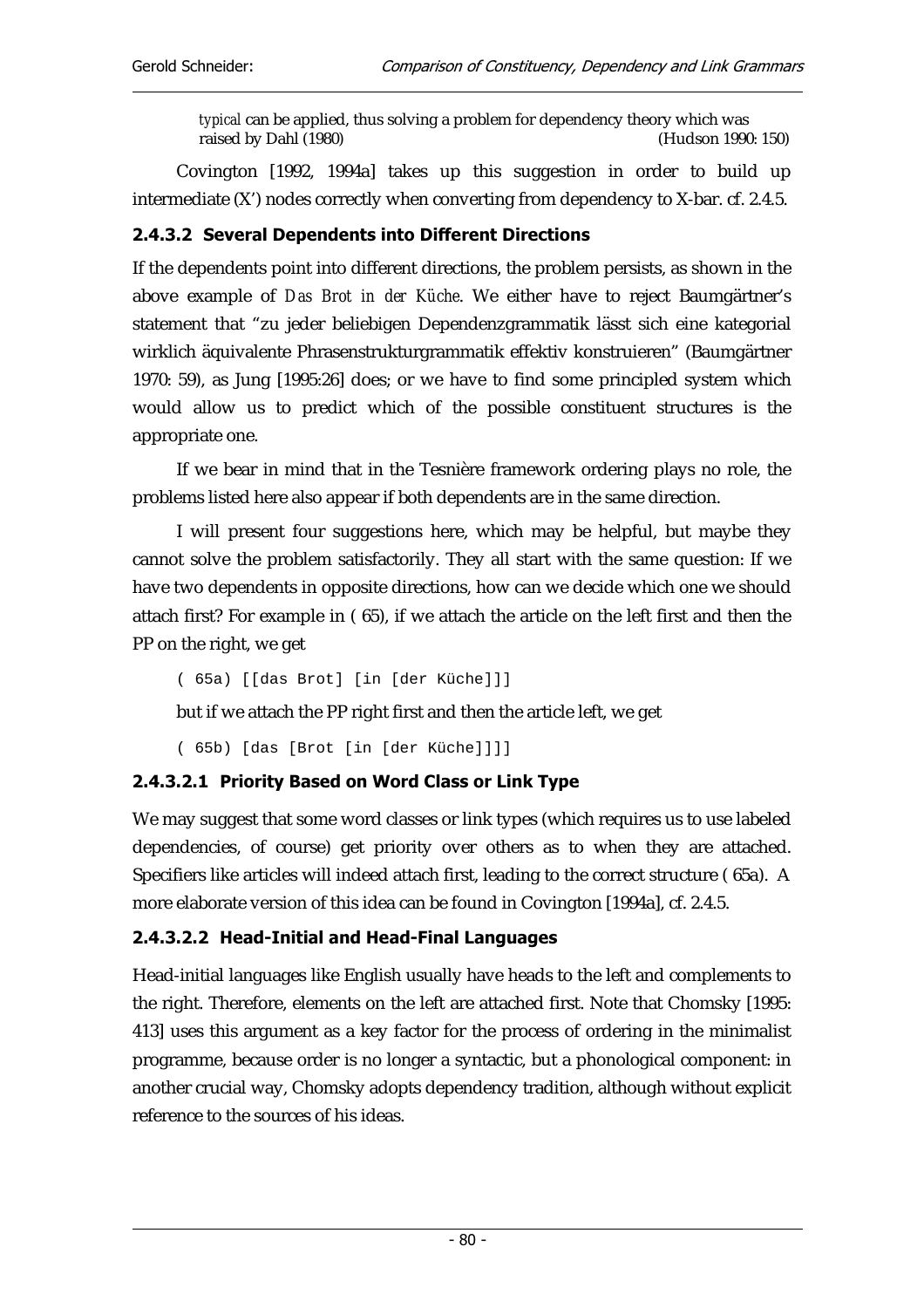#### 2.4.3.2.3 Minimalist Approach

Since Bare Phrase Structure is dependency-inspired, as we have seen in 2.3.12, we may use its tools for finding an answer. As we have seen in 2.3.12.3, X' and indeed all bar levels are derived in Bare Phrase Structure. In such a view, all X-bar levels are configurationally derived. This means that the Merge operation faces exactly the same questions as a conversion from dependency to constituency. Merge, exactly like dependency, links two structures together and finds out which one is the head, i.e. in which direction a dependency goes. Chomsky [1995: 397] e.g. states that "[t]he headcomplement relation is the "most local" relation of an XP to a terminal head Y", but this information is not available when parsing a sentence, i.e. calculating LF from the numeration, because e.g. in the numeration in ( 65) *in* appears just as local as *das*. I am not sure how the minimal programme solves this question, but it will probably be by means of labeled dependencies.

#### 2.4.3.2.4 Underspecifying Scope-Ambiguities

If a problem persists, declare the bug as a feature! While ( 65a.) looks more usual, we cannot rule out that a specifier modifies the more complex N', as in ( 65b.).

( 68) Would you like this [bread with cheese] here or that [roll with cheese] over there ?

When e.g. an noun is modified by several adjectives the scope of them is often very unclear, it is indeed an open question if syntax should deal with them.

( 69) A big red interesting book

Should this be [big[red[interesting book]]] or rather [big, red,interesting [book]] ? Is *a big interesting red book* different from *an interesting big red book* ? Or, to take an example with modifiers in both directions

( 70) An interesting proposal suggested by the chairman

Is this rather *an [[interesting proposal] suggested by the chairman] or an {interesting (proposal} suggested by the chairman )* ? Unfortunately, due to the crossing constituents, constituency cannot even express the second alternative! It seems that the serious flaw is not that dependency cannot always be converted to constituency, the serious flaw is that constituency forces one to make distinctions between ambiguities which are usually unnoticed and irrelevant, but – even worse – constituency is unable to express all of them. These mostly useless distinctions we are forced to make are irrelevant at the syntactic level anyway, they are – if at all – a semantic question. On a syntactic level, the unambiguous conversion to ( 66 c) seems to be sufficient.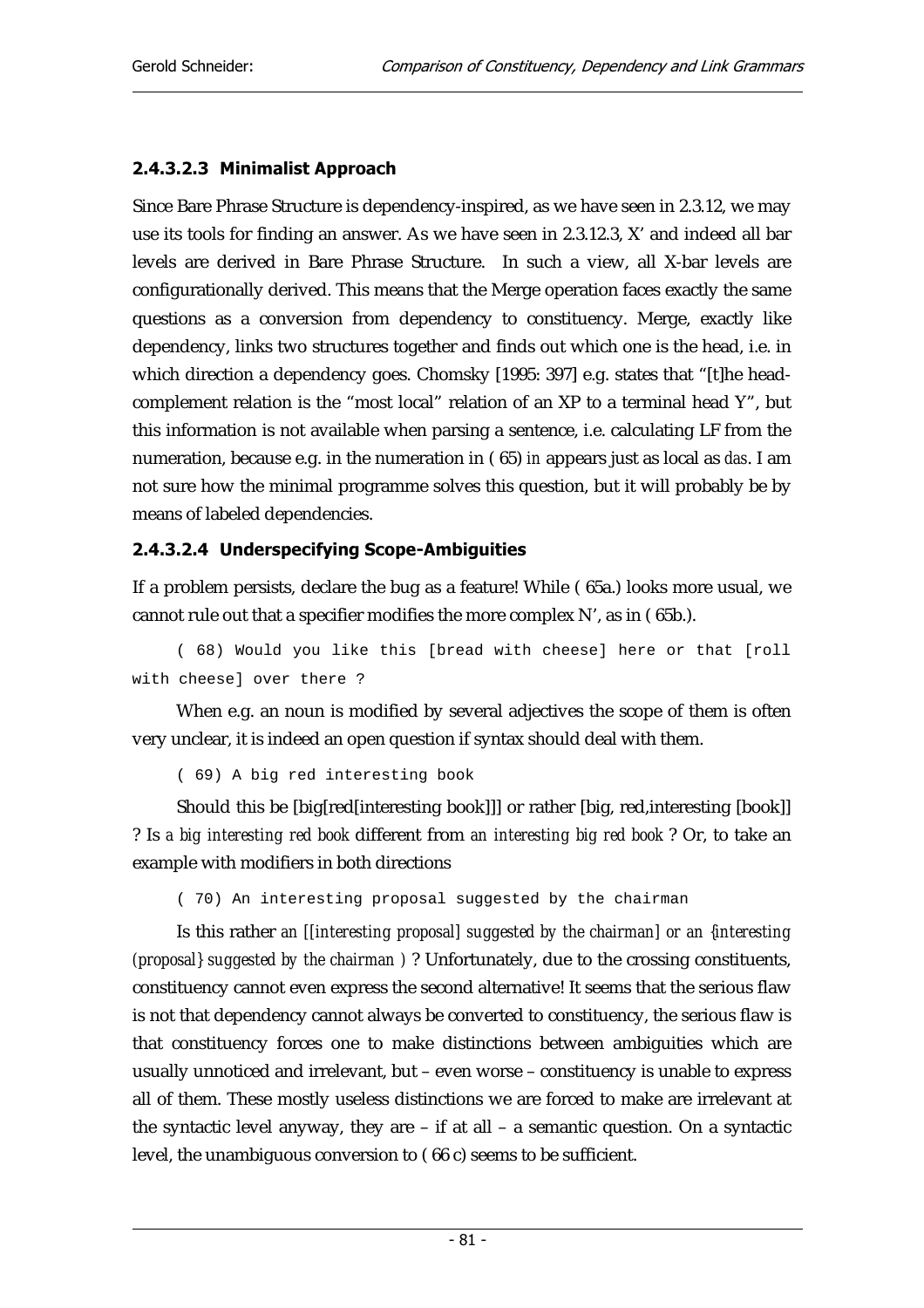This does not mean that for other phenomena intermediate nodes would not be helpful. There the dependency restrictions are of course a drawback.

#### 2.4.4 Derivation of Dependency from Constituency

For the translation from constituency to dependency, Jung [1995: 25] gives the example of a constituent structure represented by the labeled bracketing [x [y z]] and shows that in natural language, at least the four following dependency structures can be counterparts:



Jung concludes: "Hier zeigt sich offensichtlich, dass das Konstituenzprinzip die innere Organisation des Satzes nicht hinreichend erklären kann."(ibid.) But as soon as the head information is available, as in all modern PSG grammars, the translation from constituency to dependency becomes unambiguous in all cases. Please refer to chapter 2.3.2 for a detailed discussion of heads and possible differences of its definition between constituency and dependency.

But as Baumgärtner [1970] stresses, this conversion only works for a restricted constituent PS grammar. The "ausserordentlich beschränkte Phrasenstruktur– grammatik" [Baumgärtner 1970: 59] mentioned turns out to be a restricted version of X-bar theory, as we shall see in the following subchapter:

## 2.4.5 X-bar Theory and Dependency Grammar

It is surprising to see Dependency grammar and (a version of) X-bar syntax, a very conservative stronghold of PSG, emerge as equivalent. According to Covington [1992, 1994a], dependency grammar (DG) is equivalent to X-bar theory with only one nonterminal bar-level (e.g. X-bar theory with X'' and X, but no X', or with X', but no X").

GB theory shares with DG the crucial claim that every phrase has a head. Dependency trees are equivalent to X-bar phrase-structure trees with only one non-terminal bar level, like this: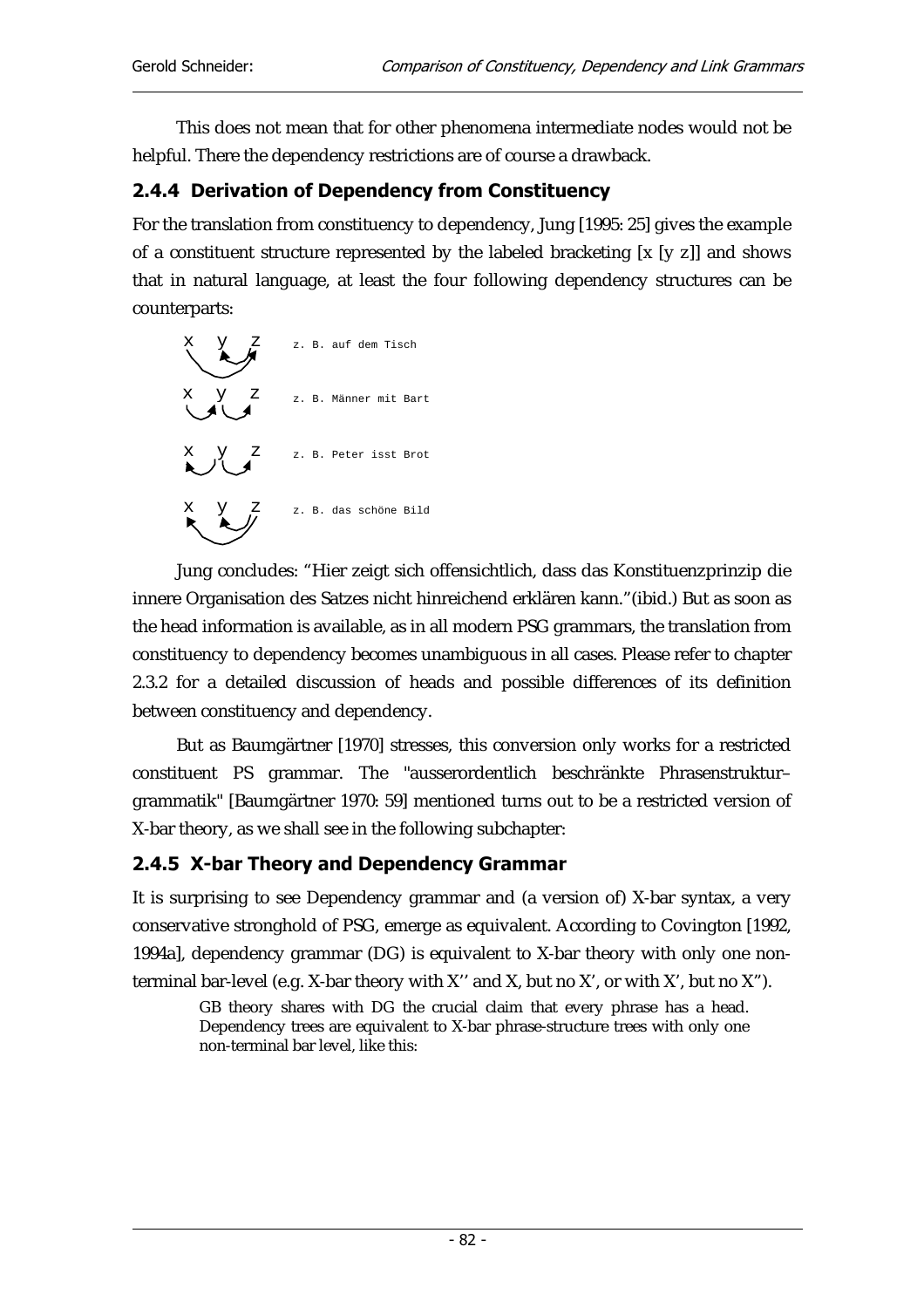

Since the D-tree contains no non-branching nodes, the Adj' node here has no direct counterpart in it; rather, Adj' is supplied implicitly by X-bar theory, which stipulates that all sisters of the head are maximal projections. ... One nonterminal bar level is not enough for current GB theory. (Covington 1992: 2)

The three kind of dependencies X-bar theory knows, i.e. *Specifier* (Sp), *Adjunct*  (Ad), and *Complement* (Co) can be emulated by explicitly labeled dependencies.

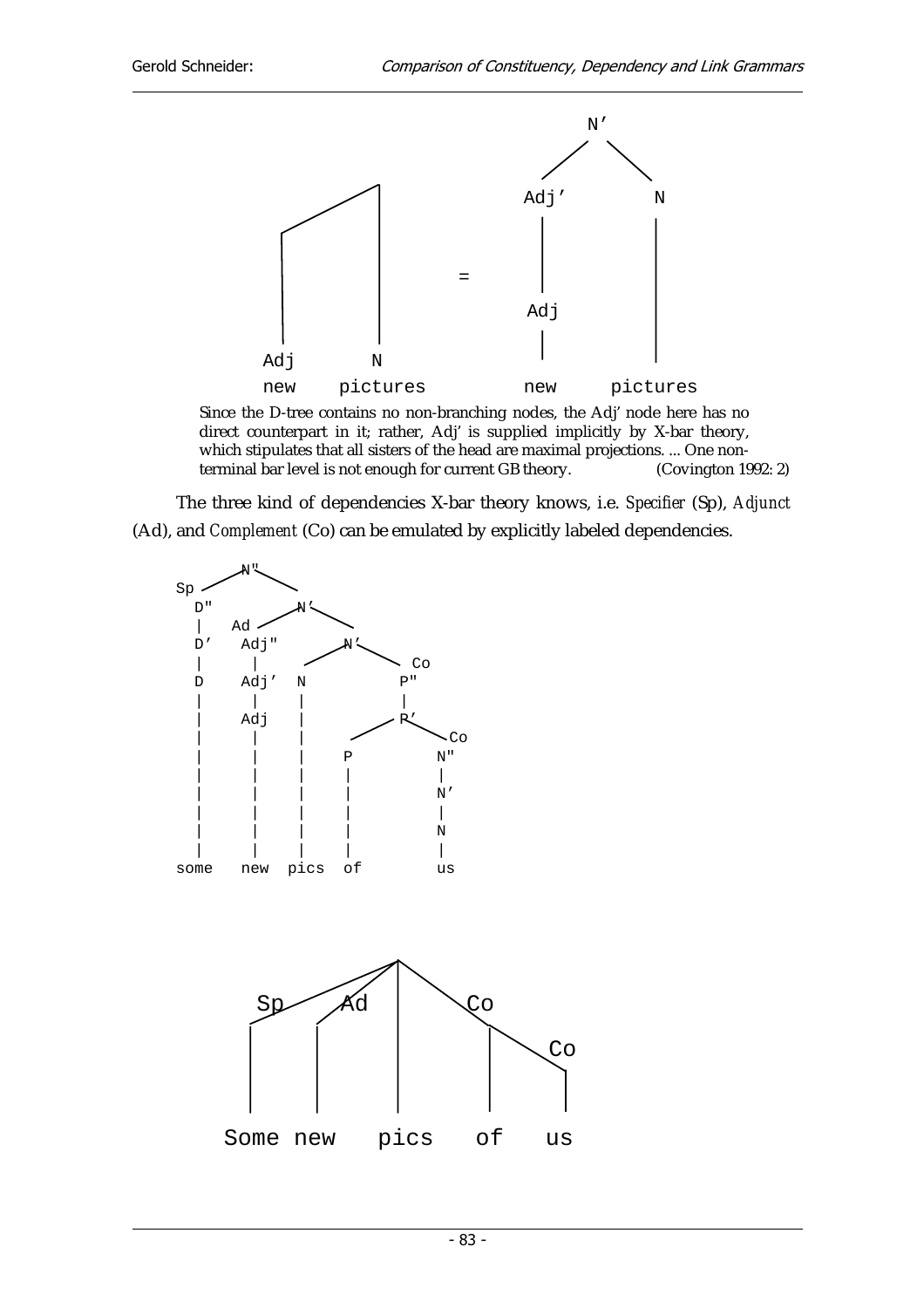Covington [1994a] states that the real problem is not that there is only one nonterminal bar-level, but that no stacking of X' nodes are allowed.

DG formalism is equivalent to a particular strict form of X-bar theory in which:

- There is only one non-terminal bar level (...);
- Apart from bar level, X and the X' immediately dominating it cannot differ in any way, because they are "really" the same node;
- There is no "stacking" of X' nodes (an X' node cannot dominate another X' with the same head).

The third of these observations is the critical one.

(Covington 1994a: 3)

Covington uses the standard examples from Radford [1988: 179-195], i.e. *one* pronominalization and Adjunct vs. Complement N' constituents (*[N"[N'[N'[N[students]PP[of physics]]][PP[with long hair]]]]*) to give evidence for the necessity of N' recursion. He also mentions Dahl's example *([typical [French houses]]*) which we have discussed in chapters 2.2.6.1.1 and 2.3.2.4.2.

Covington's solution is simply to use consistently labeled dependency types, as lined out in 2.4.3.2.1. Because it would be difficult to establish an explicit hierarchy of link types, he consequently suggests to label the links as *specifier*, *adjunct* and *complement*. Covington urges us to "[r]ecall that in a dependency grammar, constituency is a defined concept. The solution is therefore to change the definition." Covington suggests the following principled rules for mapping the dependency structures onto X-bar structures:

...instead of being considered equivalent to flat X-bar trees, dependency structures can be mapped onto X-bar trees that introduce stacking in a principled way. Here is a sketch of such a reinterpretation, consistent with current X-bar theory. Given a head (X) and its dependents, attach the dependents to the head by forming stacked X' nodes as follows:

- 1. Attach subcategorized complements first, all under the same X' node. If there are none, create the X' node anyway.
- 2. Then attach modifiers, one at a time, by working outward from the one nearest to the head noun, and adding a stacked X' node for each.
- 3. Finally, create an X'' node at the top of the stack, and attach the specifier (determiner), if any.

(Covington 1994: 7)

Covington stresses that "DG always WAS a notational variant of X-bar theory" (Covington 1994: 8) and that "DG still imposes stricter requirements than transformational grammar, because in DG, violations of X-bar theory are flatly impossible, not just undesirable" (Covington 1994: 9). Baumgärtner [1970] mentions that already Gaifman [1965: 325-334] has proved this: "Gaifman beweist die wechselseitige "Korrespondenz" von Dependenz- und Phrasenstrukturgrammatik über die sog. Unique Phrase-Structure Grammar, in der nur grammatische Klassen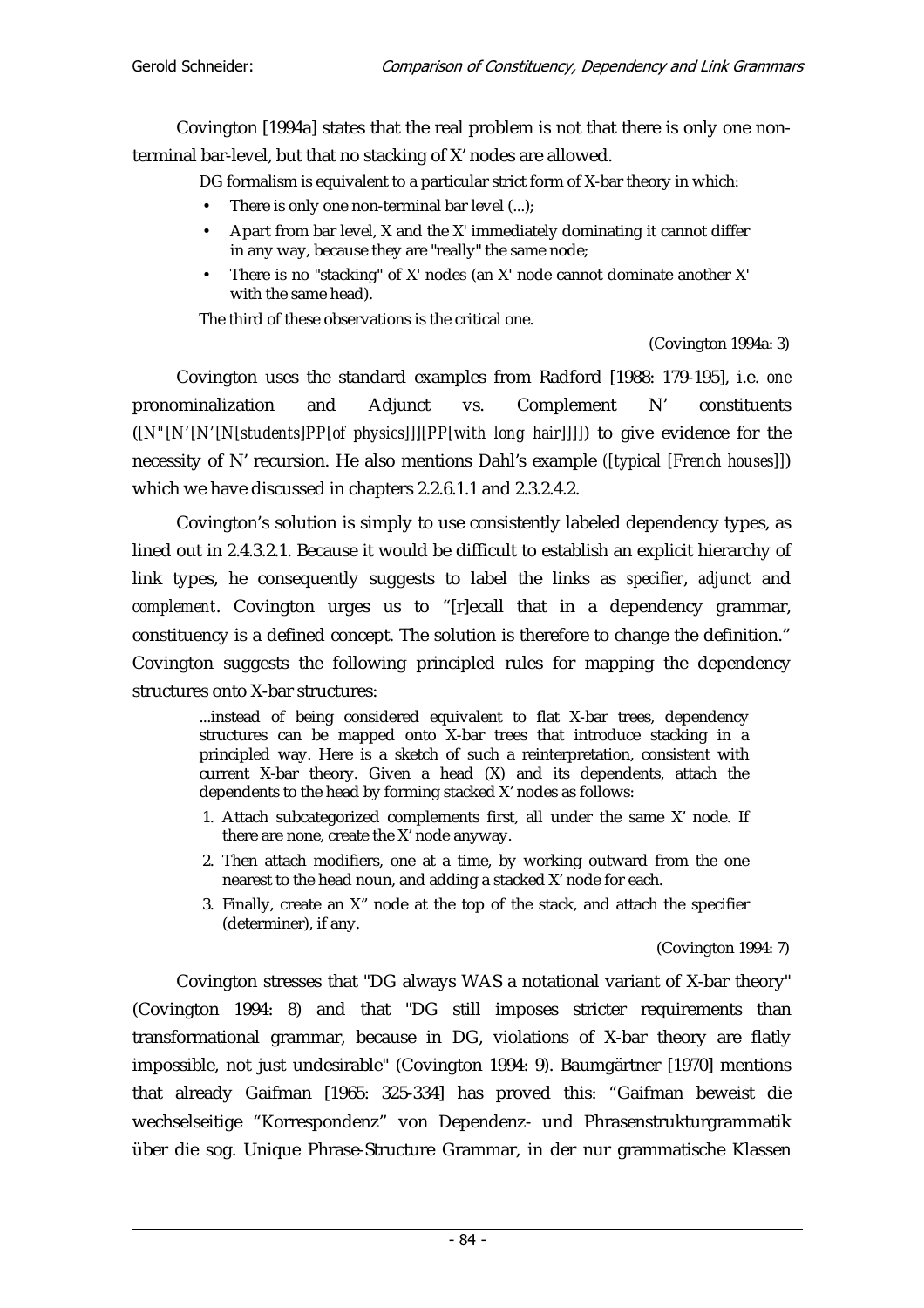(Kategorien) erster Stufe zugelassen sind, mit Ausnahme der Selbstdominanz von Kategorien" (Baumgärtner 1970: 59, Footnote 12).

Hudson [1990] has anticipated and laid the ground for Covington's suggestion. He is also acutely aware of the restrictions X-bar theory imposes:

One of the reasons for the relative neglect of dependency theory by modern linguists is surely the fact that dependency grammarians have tended to favour a very conservative version of dependency theory which makes it equivalent to X-bar theory (except for the explicit recognition given, in the structures generated, to the head). We all know that natural languages contain phenomena that cannot be explained by means of an ordinary context-free phrase-structure grammar, of which X-bar theory is an example (...), so this simple kind of dependency grammar adds little to our understanding of syntax and has little appeal to linguists who are accustomed to more powerful systems like GB, LFG, GPSG and CG. (Hudson 1990: 113-4)

Hudson therefore argues for a more powerful version of dependency grammar (namely his Word Grammar, [Hudson 1990: 113-122]), in which exceptions to the principle that every word has exactly one head are introduced, especially for raising structures. He also claims to thereby solve a general problem in functional control [Hudson 1997].

## 2.4.6 What Tesnière said

It is time to raise some doubts. If Dependency is really a variant of X-bar theory, then, because Lexical-Functional Grammar (LFG) (cf. [Dalrymple et al.: 1995]) usually adheres to X-bar theory, so does LFG c-structure. At least Tesnière's dependency is based on grammatical functional relations, like LFG f-structure, and because they have similar aims, it should ideally be possible to map them onto each other along principled rules. But then LFG c- and f-structures should also be very similar and perhaps mappable onto each other? Why would they be distinguished at all ?

I had unfortunately no time to follow this line of thought, but doubts about the correctness of the above subchapter come from other sources. Baumgärtner [1970: 60] and Järvinen & Tapanainen [1997: 3] point out that there has to be an error in the proof of context-freeness by Gaifman [1965] and Hays [1964]. The formalization which they suggested for dependency is indeed context-free, but the original framework by Tesnière [1959] is context-sensitive.

Gaifman [1965] and Hays [1964] start from the conception of dependency as an existence relation (cf. 2.3.2.4.3). If we can conclude from the existence of a head  $\chi$  to a  $dependent$   $\phi$  then

( 71) (ϕ) χ

Because there can be several dependents, because they can be situated on both sides of the head, they use the general form: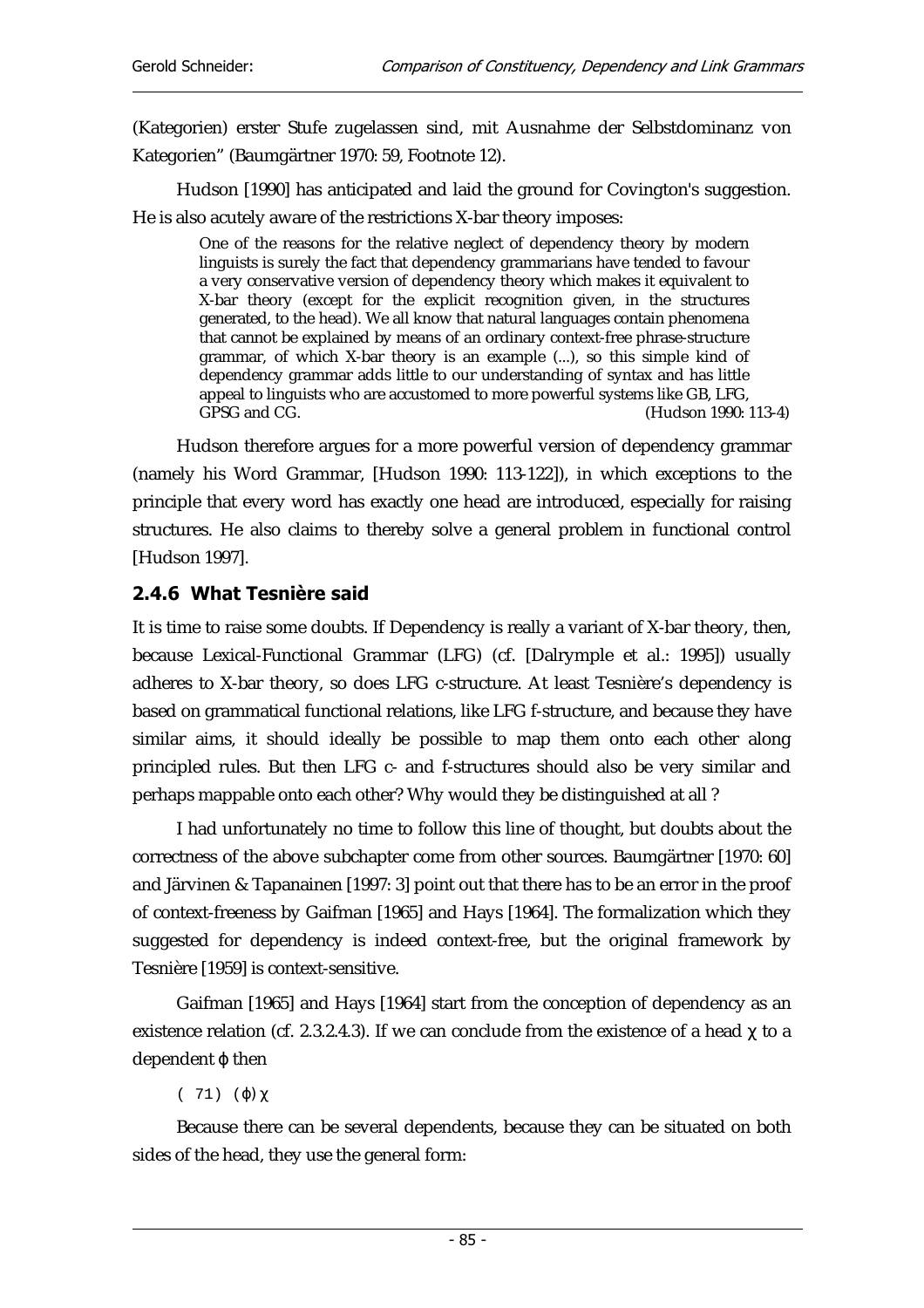( 72) ( $\varphi_m$ ) ...  $(\varphi_1)$   $\chi$   $(\kappa_1)$   $(\kappa_n)$ , where 0 < m & 0 < = n or 0 <= m & = < n respectively

Baumgärtner [1970: 57] explains that this formula allows easy comparison between constituency and dependency, because it can be transformed into the following rewrite rule (where  $[\n#]$  is the position of *i*+1 of the governing symbol  $\gamma$ :

( 73)  $\chi \rightarrow \varphi_1$  ...  $\varphi_i$  [#]  $\varphi_{i+2}$  ...  $\varphi_n$  where  $0 < I \le n$ .

 "Eine Dependenzgrammatik besteht dann, formal gesichert, aus einer endlichen Menge von Regeln der Form ( 73). Sie ist dann aber zum Verwechseln ähnlich der Phrasenstrukturgrammatik" (ibid.: 58) and it is easy to make Gaifman's [1965] and Hays' [1964] proof. But (72) and (73) fail to express a dependency assumption which was central for Tesnière:

Nach Tesnière besteht der grammatische Satz aus einem Ensemble von strukturellen Konnexionen, die zwischen seinen einzelnen Einheiten in bestimmter Weise Abhängigkeit etablieren, so dass eine Konnexion γø bedeutet, dass  $\gamma$  regierendes und  $\sigma$  regiertes oder untergeordnetes Symbol ist. Diese Abhängigkeits-Konnexion ist – wie die Relation der Konstituenz – nicht kommutativ. Damit wird aber – im Gegensatz zur Konstituenz – nicht eine Eigenschaft der linearen Ordnung angegeben. Die Position der Einheiten spielt höchstens in zweiter Linie eine Rolle. Tesnière geht es ausschlieesslich um die inneren Beziehungen der Einheiten, die dem linearen Satz zugrunde liegen ... In dieser Auffassung müssen die oben eingeführten Dependenz-Ausdrücke [( 72) and ( 73)] als überkonstruiert erscheinen. Sie stellen sich als zweckmässige Anpassung an den mathematischen Vergleich von Konstituenz und Dependenz heraus. Sie gewähren diesen Vergleich überhaupt nur durch ihre linerare Ordnung. Nach Tesnières ursprünglicher Theorie sind sie jedoch von jeder Kennzeichnung der Position zu entlasten.

(Baumgärtner 1970: 60-1)

His newly introduced dependency formulation [ibid.] is context-sensitive and does not take word-order into consideration.

( 74)  $\chi(\varphi_1 \ldots \varphi_n)$  where  $0 \le n$ .

Note that dependency is now also functional in the mathematical sense. Because ( 74) cannot be translated to a PSG rule Baumgärtner concludes that constituency and dependency are complementary.

Nach all dem ist das Prinzip der Dependenz unentbehrlich für die Erklärung der inneren Organisation des Satzes. Damit erhält die Phrase von der inneren Organisation des Sates eine tiefere Bedeutung: Sie bezieht sich nicht mehr direkt auf seine jeweilige Konstituentenstruktur. Das Prinzip der Dependenz liegt vielmehr der Theorie der '*Funktionalität'*, in älterer Redeweise: der '*Beziehungsbedeutungen'* des Satzes zugrunde, womit nun klar wird, dass dies Prinzip nicht bloss von Position und Morphologie absehen kann, sondern nicht einmal die lexematischen Verhältnisse des Satzes im ganzen zu umfassen braucht. Eine Dependenzgrammatik kann diese verschiedenen grammatischen Eigenschaften überhaupt nicht adäquat erklären.

Umgekehrt vermag das Prinzip der Konstituenz solche funktionalen Beziehungen nicht zu erklären, weder in einzelnen Zügen noch gar in ihrer Gesamtheit. Dies ist auch unabhängig davon, wie abstrakt eine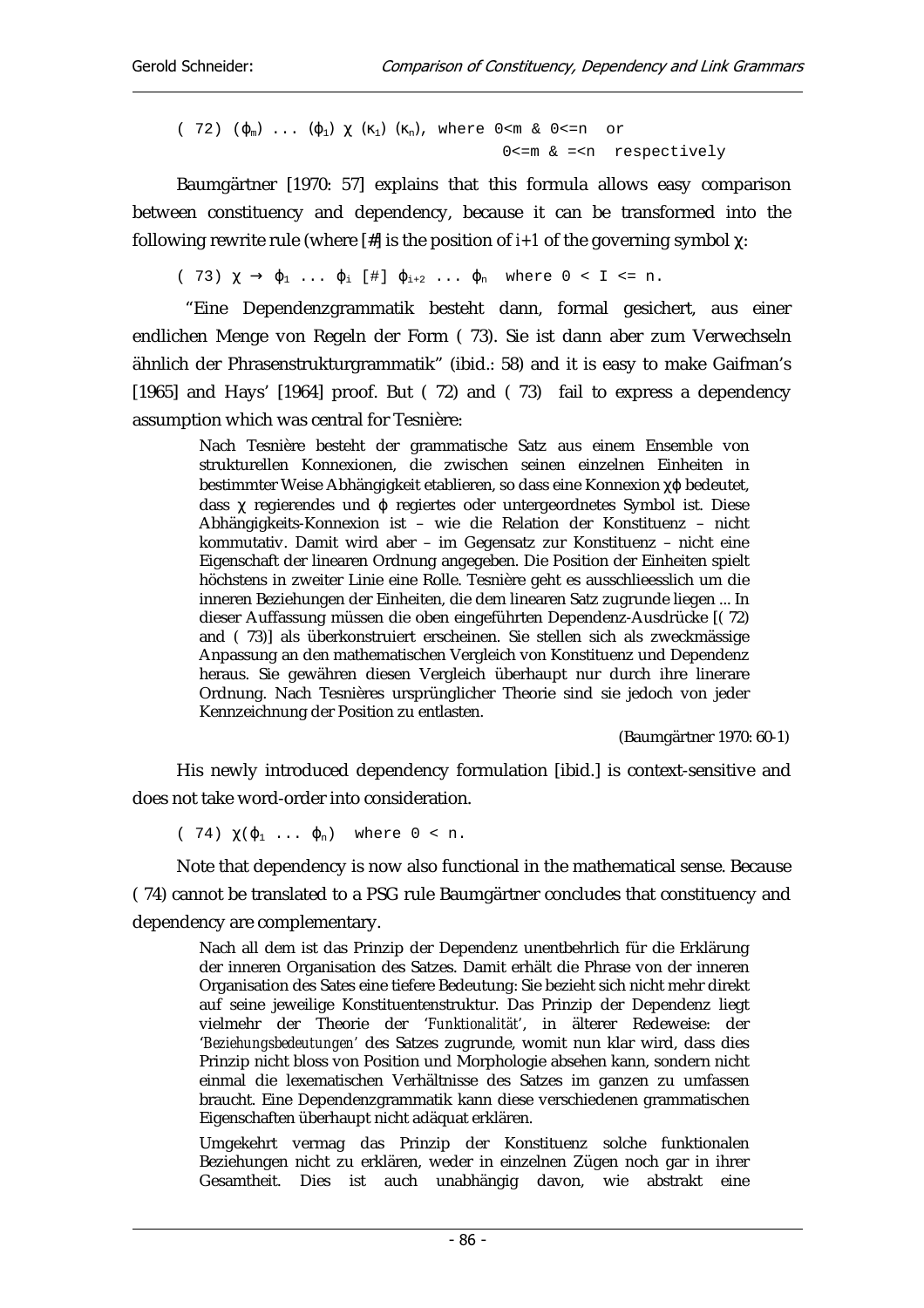Konstituentenstruktur angelegt ist. Damit lässt sich ... deutlich machen, dass sich die beiden Prinzipien komplementär verhalten.

(Baumgärtner 1970: 66)

Although Baumgärtner's discovery is fundamental and central, many linguists have failed to recognize it.

*Die Dependenzgrammatik (DG) verhält sich komplementär zur Konstituenzstrukturgrammatik (KSG), beide Theorien ergänzen sich also.* 

Diese von Baumgärtner [1970] und anderen vertretene These wurde bemerkenswerterweise von den meisten Dependenzgrammatikern nie akzeptiert. Diese fassten DG und KSG als alternative, aber weitgehend äquivalente Theorien auf und fanden sich damit in Übereinstimmung mit Gaifman und Hays, die prinzipielle Vergleiche angestellt hatten.

(Engel 1996: 54)

Engel [ibid.] also states that Tesnière himself has never addressed the first precursors of transformational grammar of his time.

It has to be added that Baumgärtner [1970] had to base his judgement on the PS theories of his time. He could not know about the advent of lexical-functional grammar (LFG, cf. ([Bresnan 1982], [Dalrymple et al.: 1995] and 2.3.8), which can be seen as a direct answer to his statements by its use of a distinct constituent (c-) structure and functional (f-) structure. What he could even know less is that one of the godfathers of constituency, Noam Chomsky would write anno 1995 about his minimalist programme:

Nothing has yet been said about ordering of elements. There is no clear evidence that order plays a role at LF [logical function  $\approx$  semantic component] or the computation from N [numeration = chaîne parlée] to LF. Let us assume not. It must be, then, that ordering is part of the phonological component, a proposal that has been put forth over the years in various forms. It seemed natural to suppose that ordering applies to the output of Morphology, assigning a linear (temporal, left-to-right) order to the elements it forms, all of them  $X^0s$ though not necessarily lexical elements.

(Chomsky 1995: 413)

It is difficult to understand, however, why Chomsky does not pay appropriate reference to the people who have defended these ideas in times when Chomskyan theories looked so different – i.e. Tesnière or Baumgärtner or other dependency linguists.

## 2.4.7 Non-Projectivity

Covington [1990] describes an experimental non-projective, i.e. context-sensitive parser. The Finnish *Dependency Parser for English* [Järvinen & Tapanainen 1997, 1998] is also context-sensitive.

The problem is that in most cases unrestricted context-sensitivity cannot be allowed, otherwise the parser will present massively ambiguous structures, most of them completely absurd. Every article will e.g. try to modify each noun anywhere in a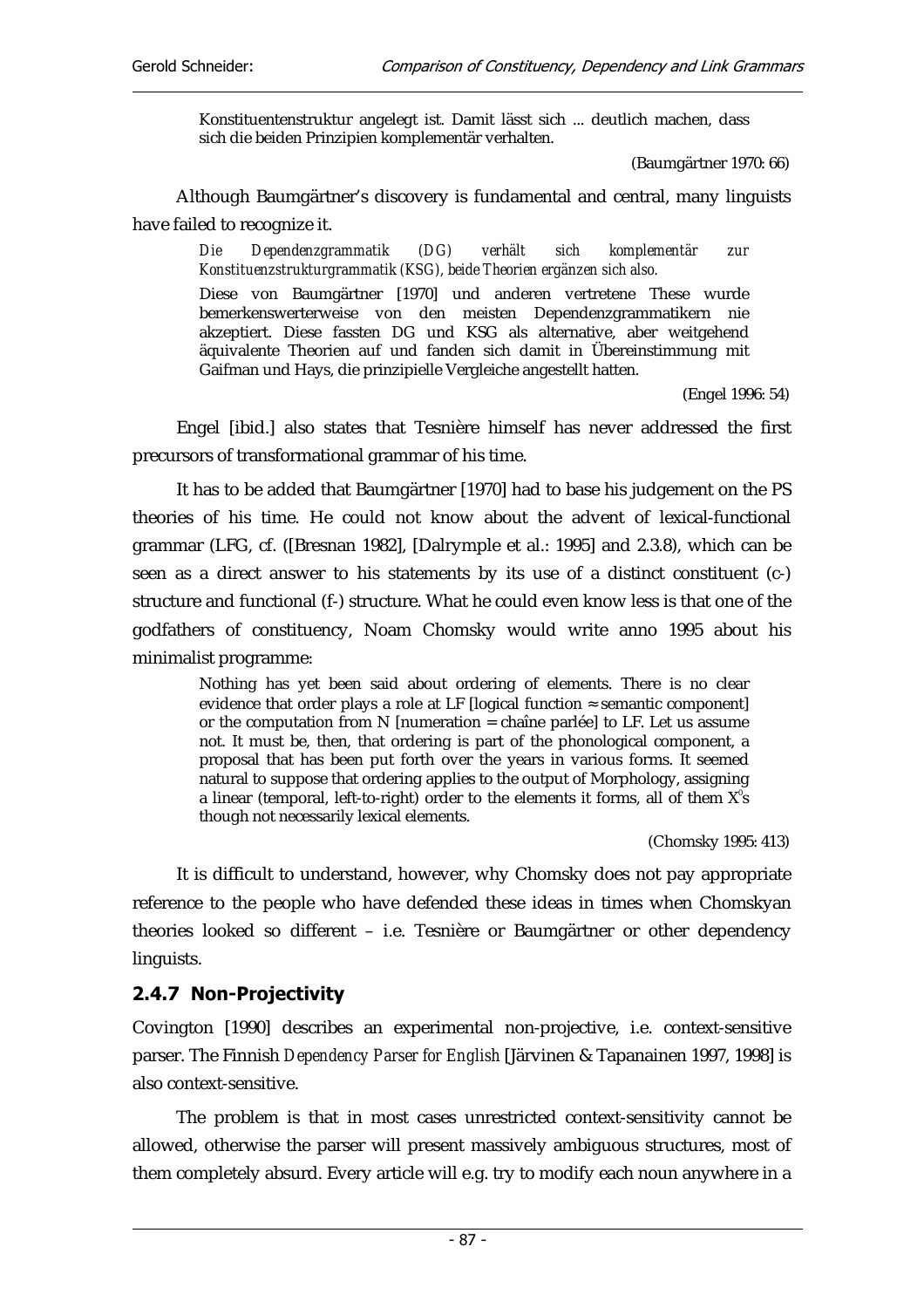given sentence, no matter how far away, as we will see in 3.3. If we really need nonprojectivity, then the real challenge for all non-projective parsing is to write correct linearisation rules and to determine where context-sensitivity should be allowed, while it should generally be forbidden. As a first approximation one can follow Tesnière [1959], who suggest that transgressions of projectivity are usually marked, e.g. by morphological agreement.

> Usually dependents either immediately follow or precede their heads (projectivity) and when they do not, (2) there can be additional devices such as morphological agreement indicating the connection.

> > (Järvinen & Tapanainen 1998: 4)

The discussion of stranded quantifiers in 2.3.10 has shown that monostratal theories have to employ non-projective links if they want to treat quantifiers as part of the DP. Indeed, context-free systems like Link Grammar have to use a set of ad hoc links which are linguistically hard to account for. Link Grammar takes an extreme position here. Any Link Grammar grammar has to be fully context-free. In addition every link allowed or required by the lexical entry of a given word needs specification if the word to be linked to occurs before or after it. This extreme position means that Link Grammar is unable to express a big number of elegant generalizations, as chapter 5.1 discusses. E.g. verb-subject links in question or in passive sentences are of a different type than the corresponding assertive and active sentences, because they are in opposite directions.

# 2.5 Parsing Efficiency

Parsing efficiency of non-projective dependency-based parsers is still a debated topic. On the one hand, due to the smaller number of nodes we expect to be able to parse faster:

An advantage of dependency trees consists in the fact that the number of their nodes can be kept relatively low: function words can be differentiated from 'autosemantic' lexical units and labeled as parts of complex nodes ... Also, a dependency tree contains no non-terminal nodes.

(Sgall, Hajičová, Panevová 1986:5)

On the other hand, no well-behaved dependency parsing algorithms could be found yet:

... we know that we can parse a string in a CFG [context-free grammar] in at most  $\theta(n^3)$  time, i.e. in an amount of time proportional to the cube of the length of the input string. Though the parsing of non-projective DGs [dependency grammars] has been discussed (see (Covington, 1990) and the references therein), to our knowledge no formal result has been published. There is reason to believe that in the worst case they can be parsed in a time proportional to an exponential function of the length of the input string  $(0(2<sup>n</sup>))$ . If this worst case actually occurred in natural language parsing, than a DG would not be a very appealing candidate for a model of human language processing.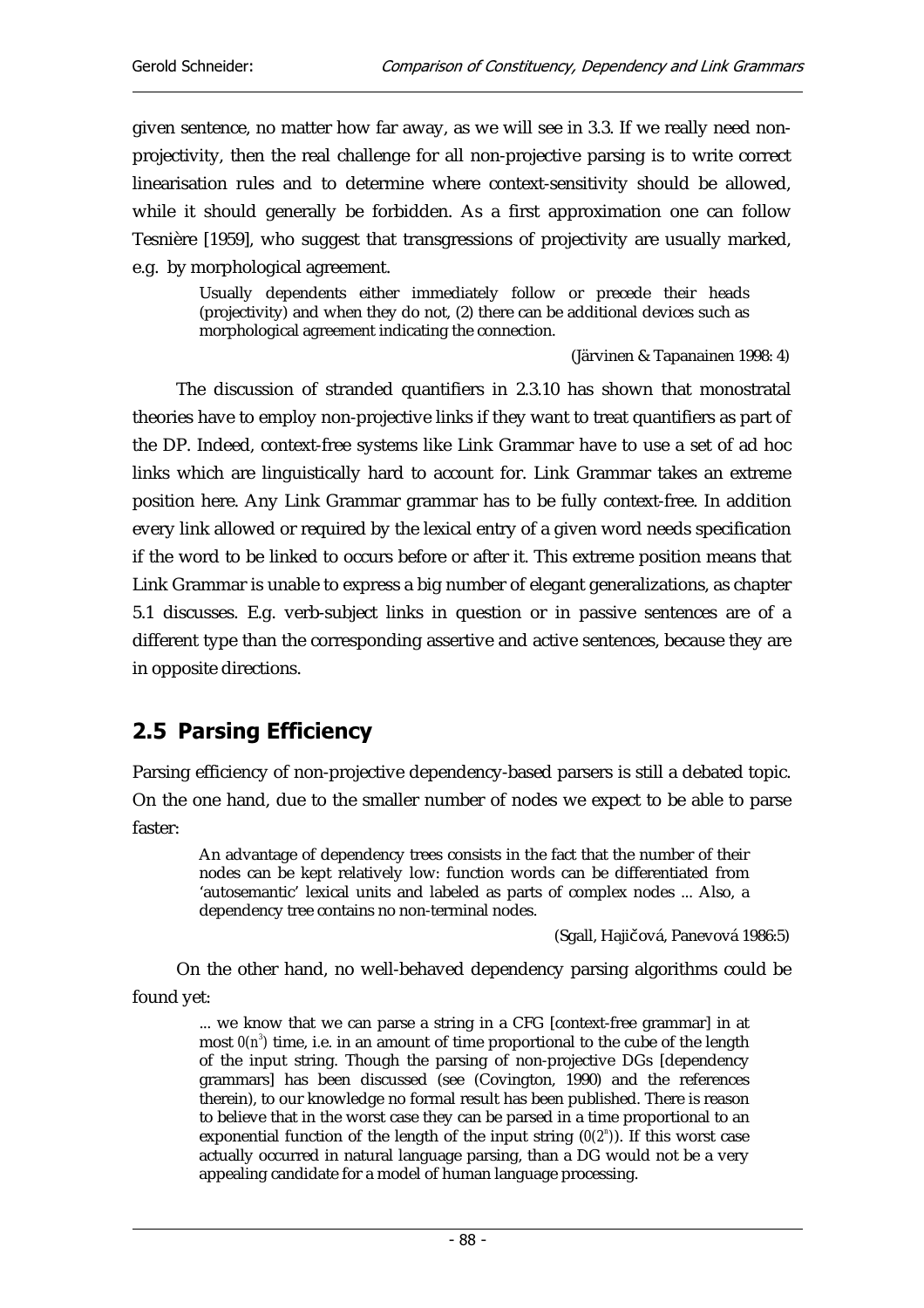(Rambow & Joshi 1994: 9)

The question is how often this worst case scenario occurs. According to the authors of the Finnish Functional Dependency Grammar (cf. 4.2.4) [personal communication] it very rarely occurs; their parser is extremely fast: "it runs using a Pentium 166 MHz machine at the speed of 350 words per second" (Tapanainen & Järvinen 1997: 1).

Because the efficiency question is not sufficiently answered yet, Michael Covington has plans to investigate it: "What I want to do right now is make a general study of dependency parsing algorithms" [personal email message, May 19, 1998].

# 2.6 Conclusions: Remaining Differences

This is the longest chapter of this paper. It is not easy to draw simple conclusions. Yet I hope to have shown that only seven differences between dependency and constituency remain. Because both approaches show a certain variety of schools, not all of these differences apply to all schools, however. E.g*. (I.) No intermediate categories in dependency* does not apply if we use Tesnière's transformations*, (III.) Fixed Word-Order* does not apply to *Immediate Dominance* Rules of ID/LP grammars or Chomsky's minimalist programme, *(IV.) functionalism* can be partly simulated by a *theta theory*, or for *(VI)* the Prague School FGD (cf. 2.2.5) aim for a generative version of dependency.

- (I.) **No intermediate categories in dependency**: As we have seen in 2.2.6.1.1, dependency is indeed unable to express intermediate categories (X'-level). It only recognizes  $X^*$  and  $X$  (cf. 2.4.5). Note however that translation rules, as Tesnière suggested them, may deliver the required "re-entrancy" at X'-level. In many cases, lexical rules as used in LFG or HPSG can also repair this deficiency of dependency.
- (II.) **No context-sensitivity in constituency**: For constituency, non-projective structures cause principal problems. For dependency, projectivity is just a parameter that can be set or relaxed as appropriate, as seen in 2.4.6.
- (III.)**Free word order in dependency**: In many languages, configurationally fixed word-order misses the possibility for many generalizations or requires an artificially complex transformational system (cf. 2.3.8.3)
- (IV.)**Serious problems for functionalism in constituency**: as described in 2.3.8.3, because of (II.) and (III.) a truly functional approach to syntax cannot be based on constituency only. We have to enrich constituency with a functional (or theta) layer and map structures in a principled way, as e.g. LFG does.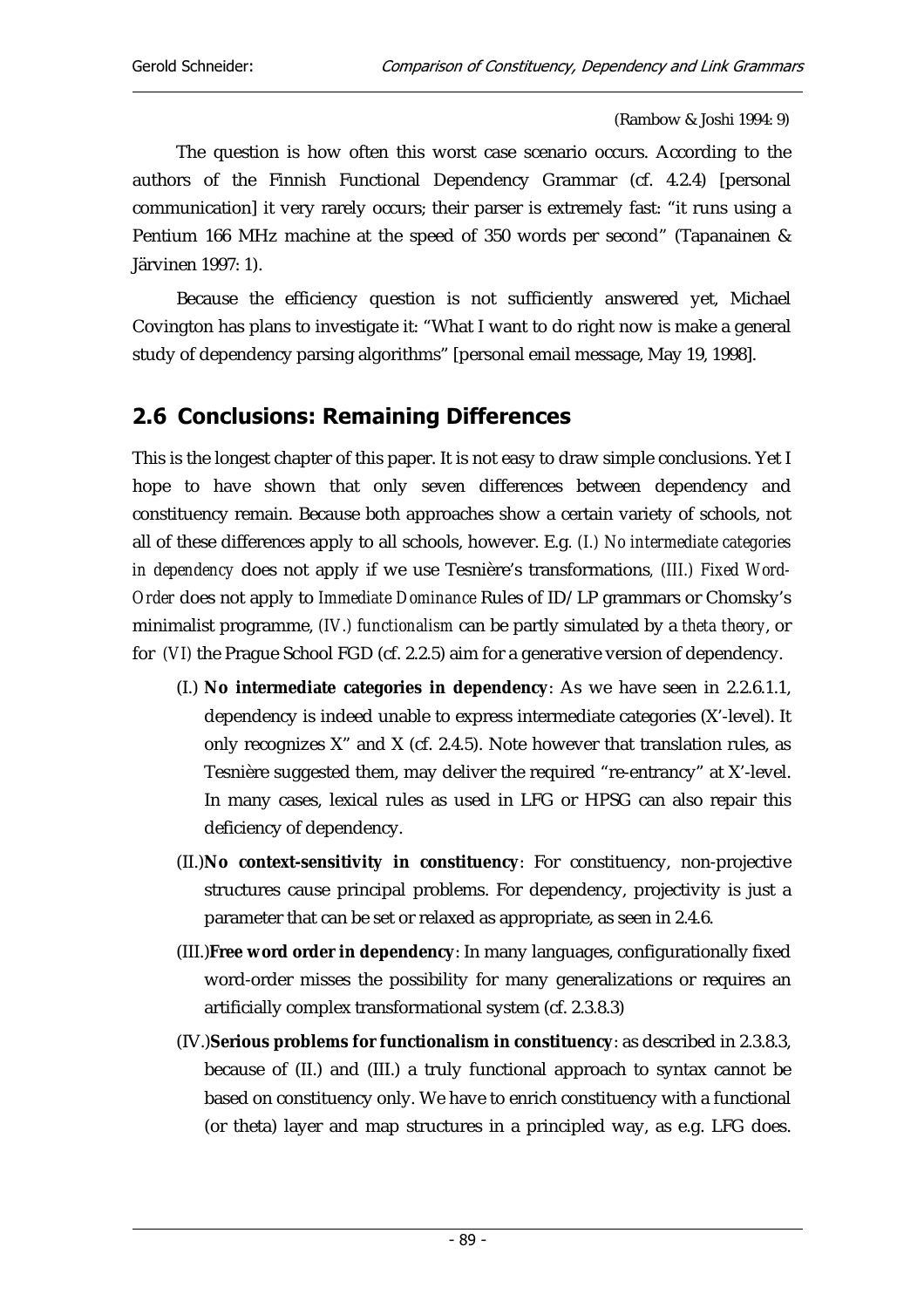Using only one layer, a functional one in the case of dependency, will speed up parsing.<sup>9</sup>

- (V.)**Parsing efficiency: Fewer nodes in dependency**: It is debatable, however, if dependency parsers are faster. Most dependency parsers are NP-complete in the worst case, but in practice dependency parsers can be extremely fast (cf. 2.5).
- (VI.)**No generation in dependency**: Dependency structures are not suitable for language generation, because they totally underspecify linearisation (some formalisms also do not represent function words in the structure, instead the functional relation is reported). This allows for economical and functional parsing, but a parsed sentence cannot be reconstructed using the same method.
- (VII.)**No coordination in Dependency:** in pure dependency, coordination cannot be expressed. A dependency system will have to employ a constituency element like Tesnière's *jonctions*.

 $\overline{a}$  $^{\circ}$  It is possible, however, to pre-compile a two-level grammar down to one level.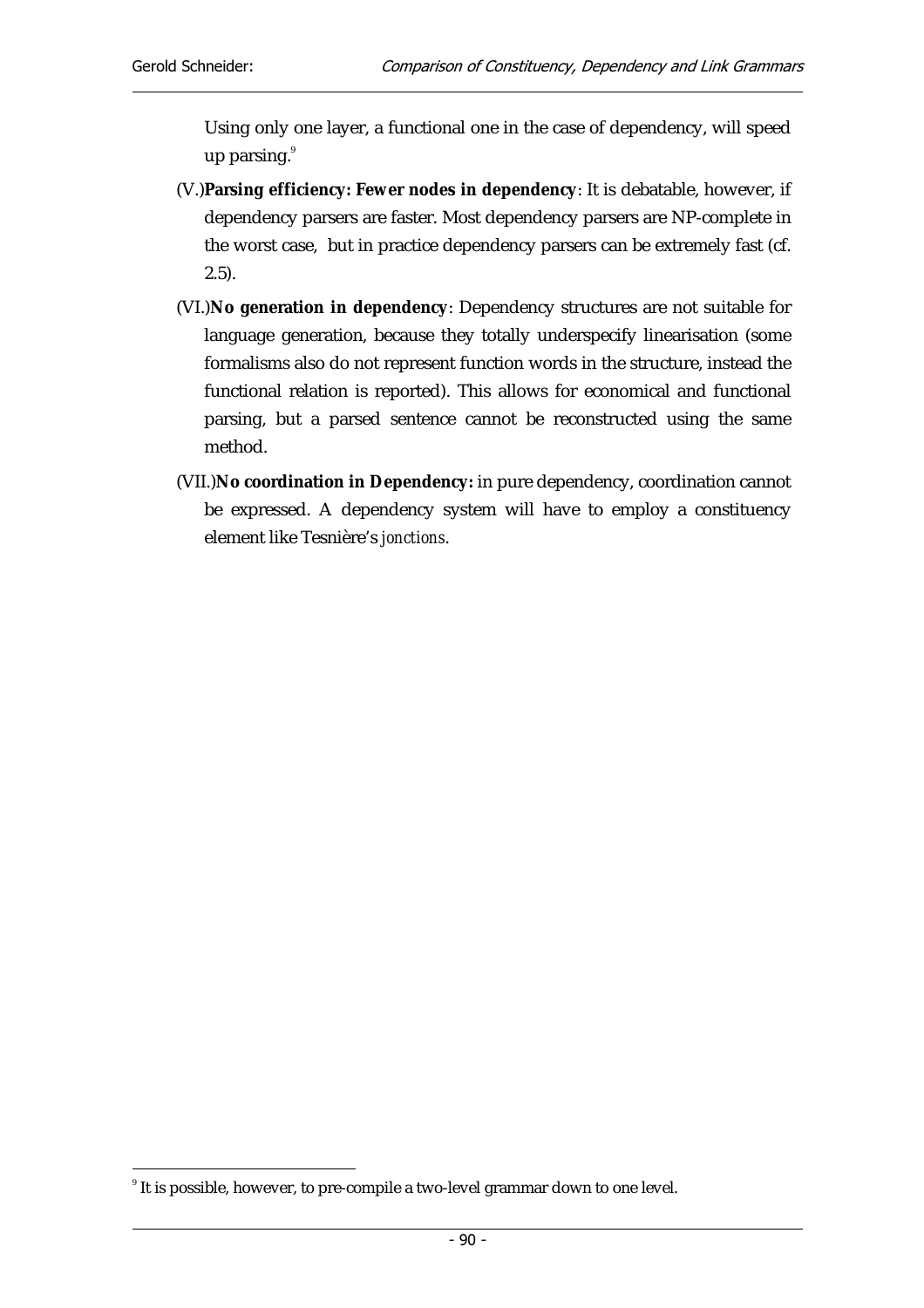# 3. Toy Dependency Parsers

Unfortunately I cannot prove (or disprove) point (V.) above. I have developed some small dependency parsers in order to show that dependency parsing is not more complicated or inefficient than constituency parsing.

## 3.1 A Toy Parser for German in Perl

If we are interested in efficient fast parses, it may also be worth considering to implement a system in the faster imperative languages instead of a descriptive language like Prolog.

I have therefore started to write a toy parser in Perl. It bases its parses on the output of the morphological analyzer *Gertwol* [Lingsoft 1994]. The parser is very incomplete, it does not even allow ambiguity yet, but it is equally short and simple. It only took a day to write it, and I hope to show that dependency grammars can be easily implemented in imperative languages. Explanatory comments follow after the listing:

```
( 75) The present incomplete simple Perl Toy Parser for German: 
#!/opt/gnu/bin/perl 
# experimental dependency parser for German 
# (C) 1998 Gerold Schneider, University of Zurich 
# Version 0.3 : THE BASICS 
# no ambiguity 
# no word-order 
# fully context-sensitive 
# V 0.31: markread 
######################################################################### 
# preliminaries 
$in=@ARGV[0]; 
$gwpath='/opt/src/lang/Gertwol/ger-980126/bin'; 
$path='pwd'; chop $path; 
$source="$path/tmp"; 
$gwout="$source.gwout"; 
print "$source\n";
open (TMP,">$source"); ## write sent to tmp file 
print TMP "@ARGV[0]\n"; 
print "@ARGV[0]\n"; 
close (TMP); 
# This is the call for the Gertwol morphological analyser 
  system("rsh claude $gwpath/tw-ger-pp $source \\| $gwpath/tw-ger -u -
     \\\\#\\\\# > $gwout"); 
# Load the sentence into an array, word by word, each with 
# Gertwol morphological info 
\hat{S}/=\text{``}\backslash n\backslash n " ;
open (MORPH,"<$gwout"); 
\sin=0;while (<MORPH>) { 
        tr/-|#//di
```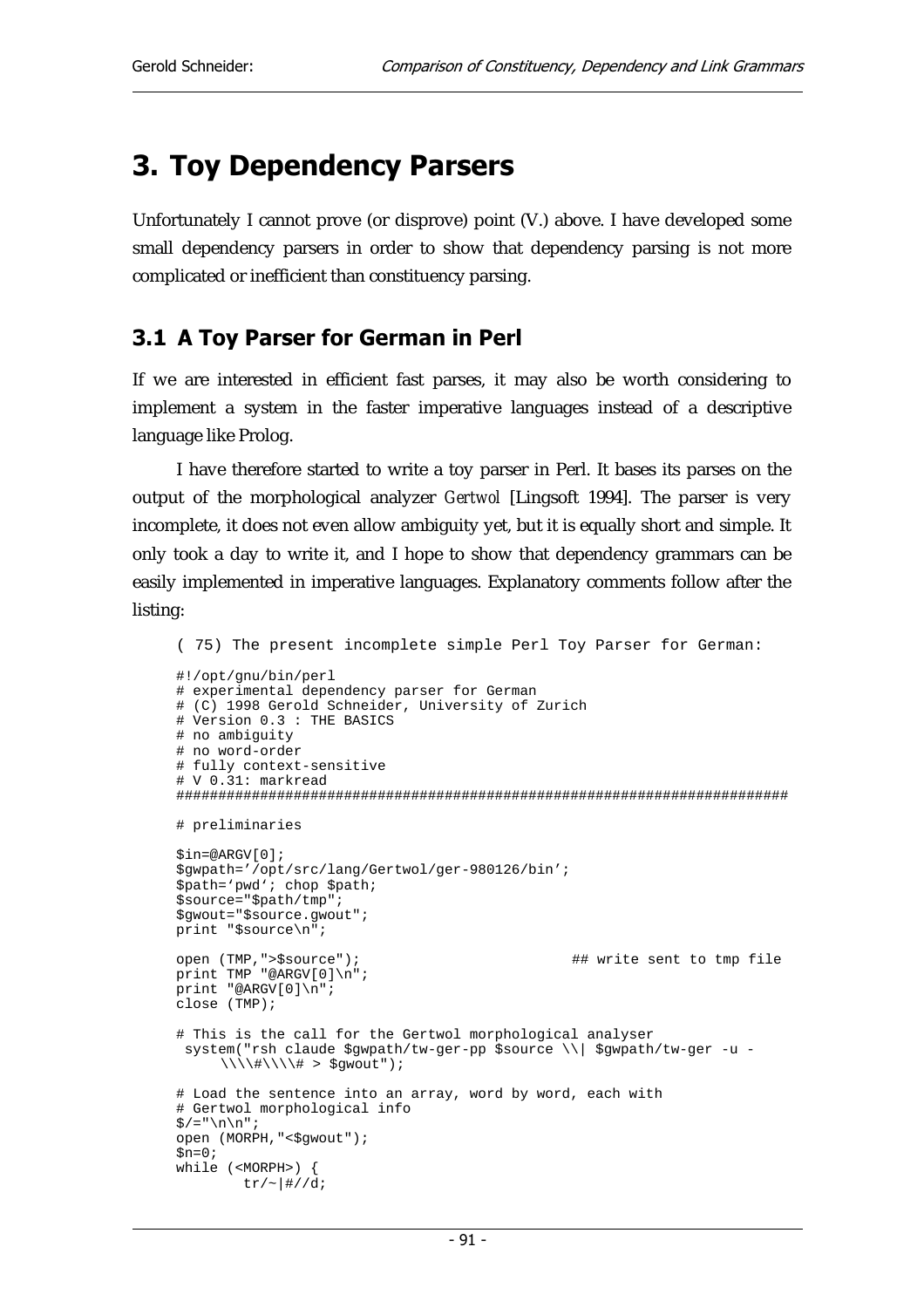```
 print "##$n $_\n"; 
     5 \text{sent}[Sn] = "Sn\backslash nS"; \qquad \qquad \qquad \text{#} load sent to array
     sn++;} 
close(MORPH); 
print 
"####################################################################\n"; 
# simplest root dependency: take indicative verb 
\text{Qlist} = \text{stack}(V, IND); # 'take' an indic. verb from sentence, return
                        # dependency structure to @list 
print "n===> STRUCTURE: $list[0] - ";
foreach $word(@sent) { 
   ($wordpos,$token,@rest) = split("\n",$word); 
   unless ($markread[$wordpos]) { print "$token " } 
} 
print "\n\n\cdot;
######################################################################## 
sub take { 
     local($no,$cat,@cats,$feats,$feat,@featlist,$cand,$pos,$word,$lemma,
     $class,@ambi,@catdeps,$line,@linefeat,$ffl); 
  $cat = $[0]; # first argument @cast = 9rep() % cat / @sent);## find cat.s anywhere in sent
                                             ## without word-order!<br>## sought features
  $feats=\$ [1]; # second argument
  \mathcal{L} efeatlist = split(/ /, $feats); ## make array
   print "\ntake / $cat / $feats\n"; 
   ### WANT TO PRINT OUT CANDIDATES ?: UNCOMMENT BELOW: 
   #&printarray(@cats); 
  foreach $cand (@cats) { ## candidates from @cat
    (\text{Spos}, \text{Sword}, \text{Qambi}) = \text{split}(\sqrt{n}, \text{Scand});## @ambi=all Gertwol lines
    print "candidate $word :\n";<br>foreach $line(@ambi) {
                                             ## check each gertwol-line
        ($lemma,$class,@linefeat) = split(/ +/,$line); ## features in array 
       if ($cat eq $class) { ## if line has correct category 
          $fflag="TRUE"; 
          foreach $feat(@featlist) { ## every feature has to fit 
           unless("$line " =~ / $feat /) { $fflag="FALSE" }
 } 
          if ($fflag eq "TRUE") { 
            ## if all features fit find dependents 
            ## 'dependents are new local heads' -> recursion 
            @catdeps=&fetchdeps($lemma,$cat,$line,$pos,@markread); 
                       ## $line=HPSG HFP 
            # print "STRUC: $catdeps[0]\n"; 
 } 
       } 
     } 
   }return $catdeps[0]; 
} 
######################################################################## 
sub fetchdeps { 
   local(@depcat,@deps,$dep,@depfeatlist,$valcount,$arglist); 
####### DEPENDENCY RULES = Grammar 
## VERB 
   if ($cat eq "V") { 
    if ($line =~ / (IND |KONJ|)/)
      \text{Sdepcat}[0] = "S"; # nomen<br>
\text{Sdepfeatlist}[0] = "NOM"; # subj
      $depthlist[0].="NOM"; } 
    if ($lemma =~ /(\"haben\"|\"sein\")/) {<br>$depcat[1].="V"; # past participle
       $depth[1].="V";
```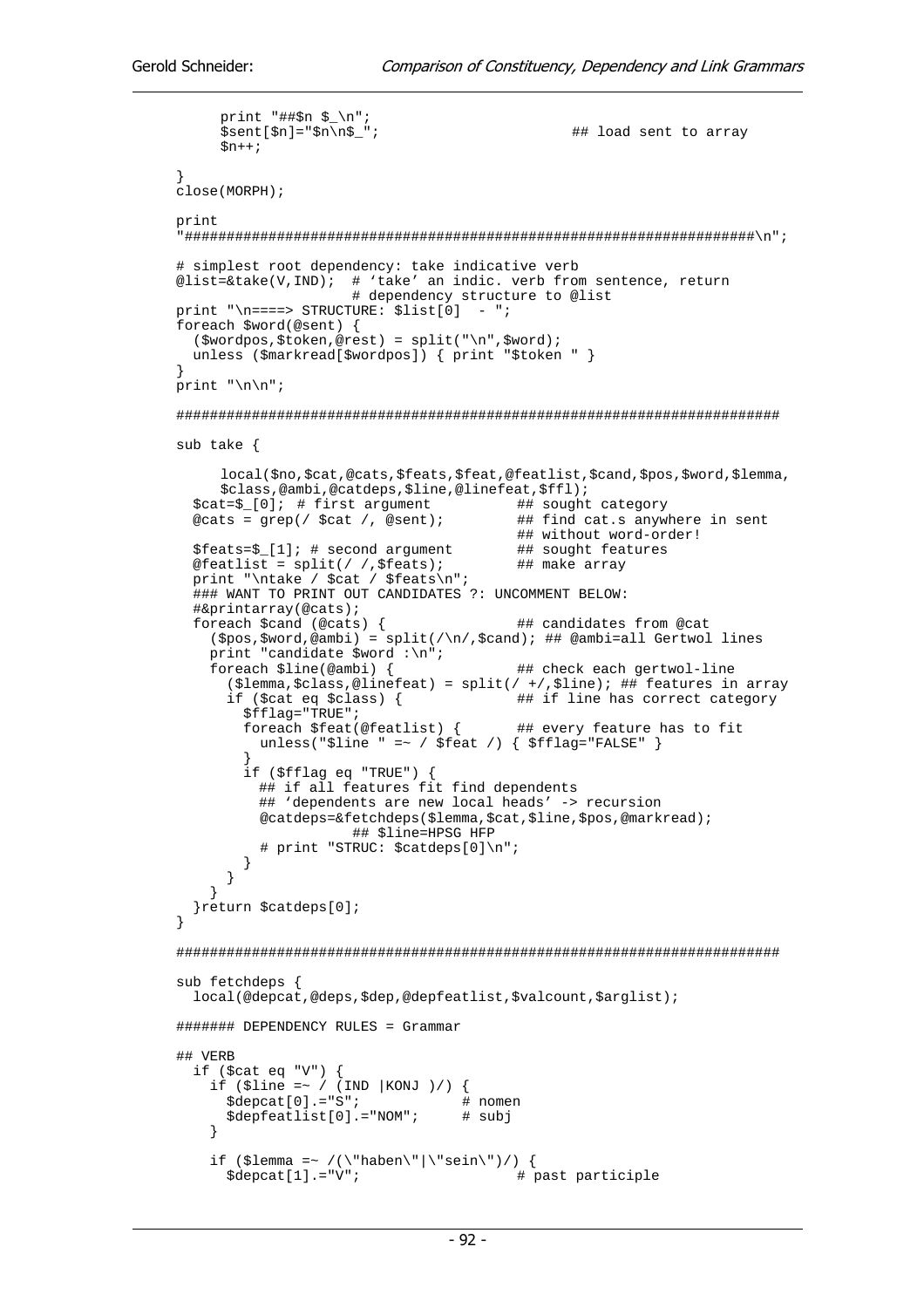```
 $depfeatlist[1].="PART PERF"; 
     } 
    if ($lemma =~ /(\"werden\")/) {
       \texttt{Sdepart}[1] = "V"; # future
        $depfeatlist[1].="INF"; 
     } 
 if ($lemma =~ /(\"bleiben\")/) { 
 $depcat[1].="A"; # copula 
        $depfeatlist[1].="UNDEKL"; 
     } 
# verb valencies HERE: extend later [2] 
 } 
## NOUN 
   if ($cat eq "S") { 
     $depcat[0].="ART"; # det 
    if (\text{``$line " =~ / (MASK | FEM | NEUTR )/ } $depfeatlist[0].=$1 } 
    if ("$line " =~ / ( NOM | GEN | DAT | AKK) / ) {;
       $depfeatlist[0].=$1 } 
    if ("$line " =~ / (SG |PL )/) {;
      Sdepfeatlist[0],=S1 } 
####### END OF DEPENDENCY RULES 
   $valcount=0; 
   ## preview of valencies 
   if (scalar(@depcat)) { ## if array exists 
    print " is head of\n";
     &printarray(@depcat); 
   } 
   else { 
     print "## $line +> END\n"; ## no array -> no dependencies found 
 $lemma =~ s/[ \t"]//g; 
 $markread[$pos]++; ## mark position read for linkage completeness 
     return "$lemma:$cat"; ## return local dependency structure 
 } 
   foreach $dep(@depcat) { 
  ## 'take' new dependencies for each dependent
   ## 'local dependents are new subheads' 
    print "## $line [$valcount] ==> $dep:$depfeatlist[$valcount]\n";
     @list=&take($dep,$depfeatlist[$valcount]); 
    $lemma = ~ s/[ \ \{t"\}/q; # print "LIST: $lemma($list[0])\n"; 
 $arglist .=" $list[0]"; 
    \overline{\text{svalcount}}++;
 } 
\sqrt{2} \sqrt{3} \sqrt{2} \sqrt{3} \sqrt{2} \sqrt{2} \sqrt{2} \sqrt{2} \sqrt{2} \sqrt{2} \sqrt{2} \sqrt{2} \sqrt{2} \sqrt{2} \sqrt{2} \sqrt{2} \sqrt{2} \sqrt{2} \sqrt{2} \sqrt{2} \sqrt{2} \sqrt{2} \sqrt{2} \sqrt{2} \sqrt{2} \sqrt{2} \sqrt{2} \sqrt{2 $arglist =~ s/ /,/g; 
   $markread[$pos]++; 
   return "$lemma($arglist):$cat"; 
} 
######################################################################## 
sub printarray { 
  local($ele,$eleno); 
   print"v=====================\n"; 
   $eleno=0; 
   foreach $ele(@_) { 
     print "\@\@ $eleno: $ele\n"; 
     $eleno++; 
   } 
  print"^=====================\n"; 
}
```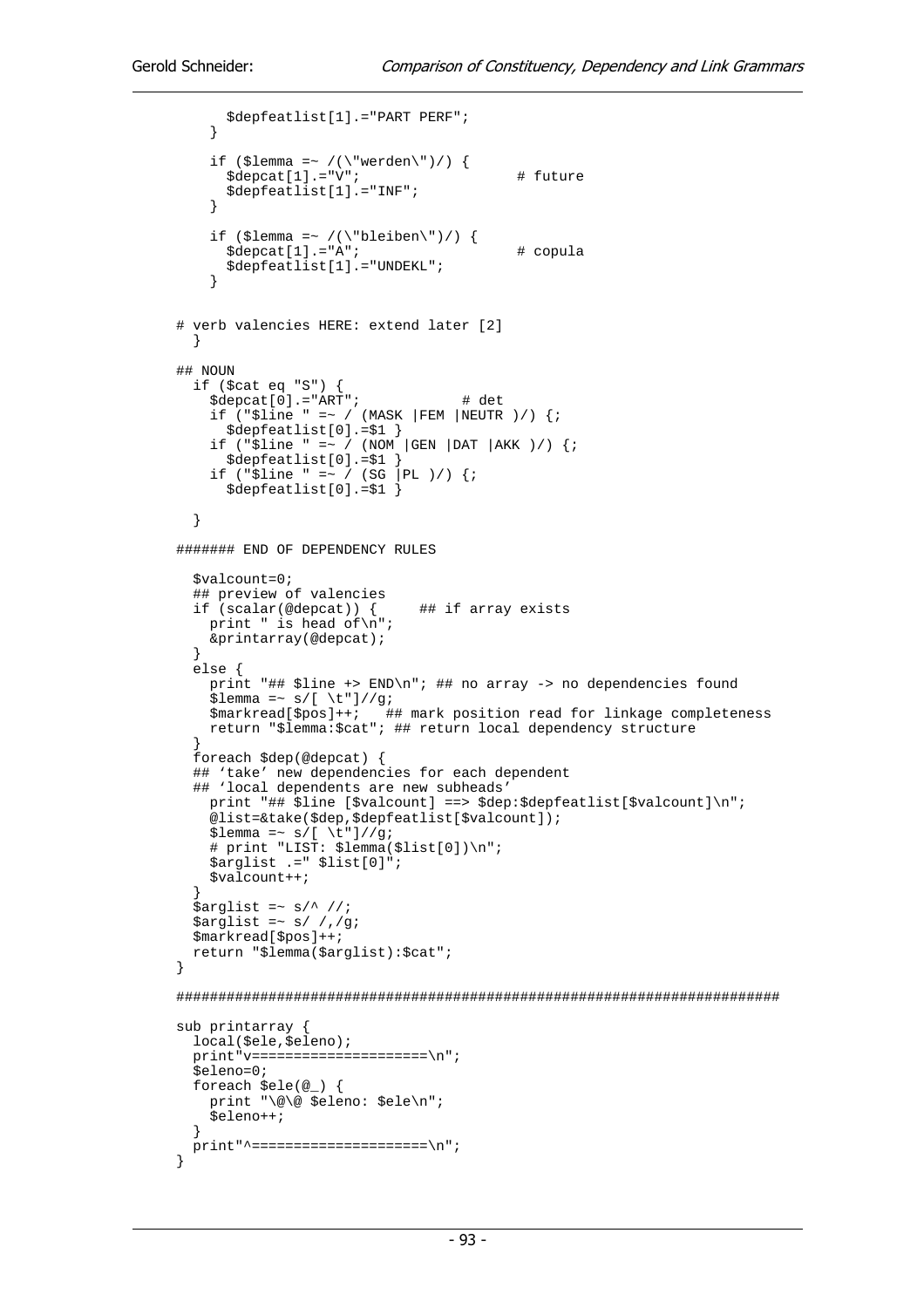The sentence to be parsed is first morphologically analyzed by Gertwol. Then the real parser starts. The core of the program consists of **two subprograms** which recursively call each other:

The **first subprogram**, &take, finds the dependents required by category and features in the Gertwol analysis of the sentence. The Perl function grep works similar to the UNIX grep command, but it searches an array (here the array @sent, which contains the Gertwol output for the sentence) instead of a file. It will find the candidate words of the required category (non-projectively across the whole sentence) and check which candidate(s) have a morphological analysis that satisfies all the features. At the beginning of the parsing, &take is simply called for any indicative verb – a coarse approximation to finding the head of the sentence: @list=&take(V,IND);

At the end of the first subprogram, before a result is reported to the variable @list, the **second subprogram** is called, &fetchdeps. This subprogram contains the grammar, which specifies the categories and features of dependents for the head found by the &take from which it was called. When these categories and features are established, each of them has to find the dependents in the Gertwol analysis of the sentence – the task for which  $\&$  take was written. Therefore, this first subprogram is called again.

Whenever the end of a dependency tree is reached, i.e. no dependencies can be found, the subprogram returns the current lemma, i.e. the end of the list and stops recursing (perl command return). Resolving the recursive chain of subprograms returns the growing dependency list (much like in Prolog), until the next unsaturated valency is found (foreach \$dep(@depcat), counted by \$valcount), eventually up to the first call, where it is displayed.

A few sample sentences follow below. The unlinked words are displayed after the dependency structure.

```
( 76) Sample Sessions: 
<310 kasos /gschneid/dependenz> dparse-v0.31.perl "eine Frau hat hier 
     gearbeitet" 
/home/ludwig7/gschneid/dependenz/tmp 
eine Frau hat hier gearbeitet 
GERTWOL 980126 
Copyright (C) Lingsoft, Inc. 1994-1995 
TWOL 1998/01/16 
Copyright (C) K. Koskenniemi and Lingsoft, Inc. 1983-1998 
Two-Level Compiler 
Copyright (C) 1994, Xerox Corporation. All rights reserved. 
  save file loaded
##0 "<eine>" 
         "ein" ART INDEF SG NOM FEM 
         "ein" ART INDEF SG AKK FEM 
 "einer" PRON INDEF SG NOM FEM 
 "einer" PRON INDEF SG AKK FEM
```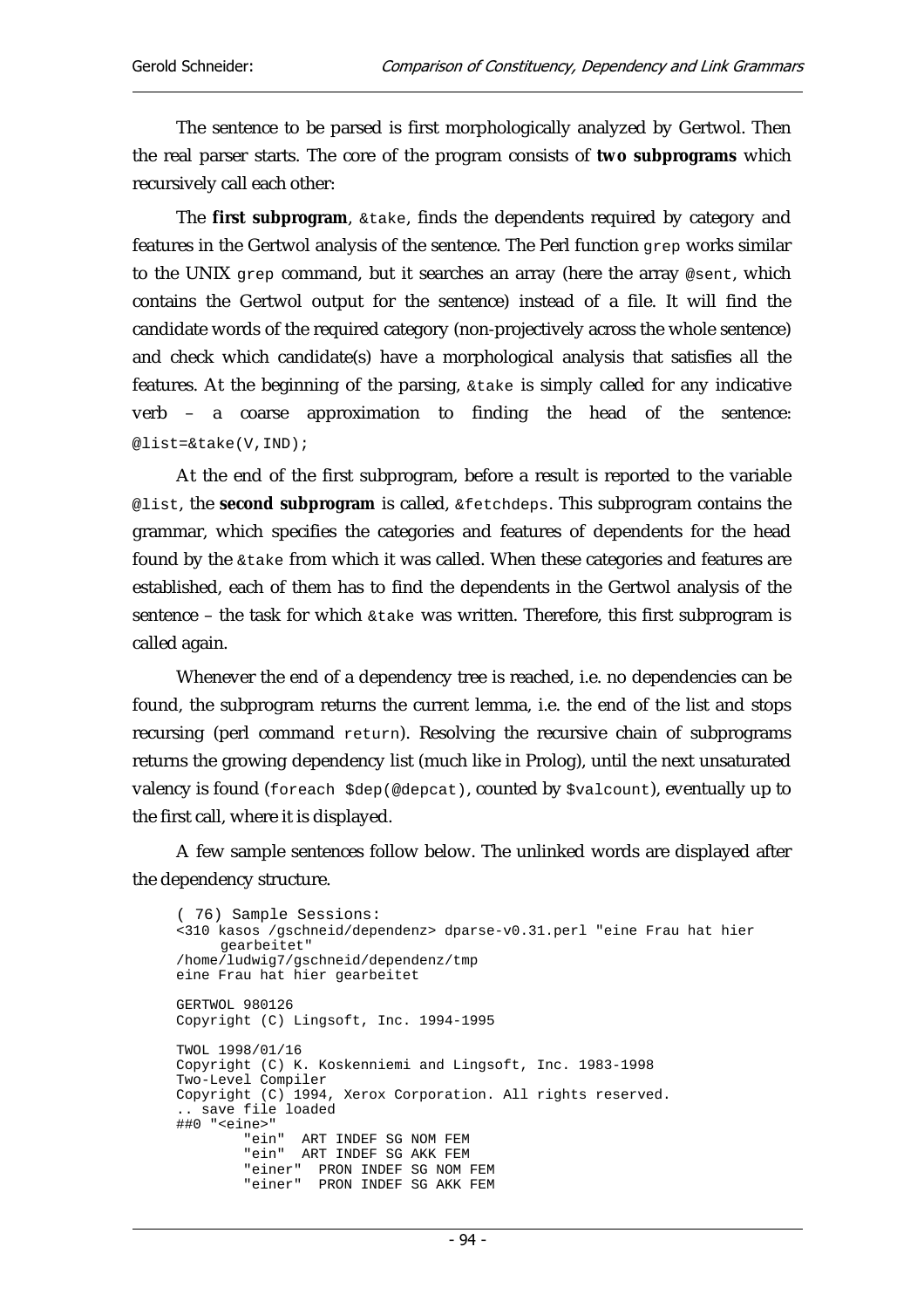"einen" V IND PRƒS SG1 "einen" V KONJ PRƒS SG1 "einen" V KONJ PRfS SG3 "einen" V IMP PRƒS SG2 ##1 "<\*frau>" "\*frau" S FEM SG NOM "\*frau" S FEM SG AKK "\*frau" S FEM SG DAT "\*frau" S FEM SG GEN ##2 "<hat>" "haben" V IND PRƒS SG3 ##3 "<hier>" "hier" ADV ##4 "<gearbeitet>" "arbeiten" V PART PERF "gearbeitet" A(PART) POS UNDEKL ######################################################################### # take / V / IND candidate "<eine>" : is head of v===================== @@ 0: S ^===================== "einen" V IND PR $fS$  SG1  $[0]$  ==> S:NOM take / S / NOM candidate "<\*frau>" : is head of v===================== @@ 0: ART ^===================== ## "\*frau" S FEM SG NOM [0] ==> ART:FEM NOM SG take / ART / FEM NOM SG candidate "<eine>" : ## "ein" ART INDEF SG NOM FEM +> END candidate "<hat>" : is head of v===================== @@ 0: S @@ 1: V ^===================== ## "haben" V IND PRƒS SG3 [0] ==> S:NOM take / S / NOM candidate "<\*frau>" : is head of v===================== @@ 0: ART ^===================== "\*frau" S FEM SG NOM [0] ==> ART:FEM NOM SG take / ART / FEM NOM SG candidate "<eine>" : ## "ein" ART INDEF SG NOM FEM +> END "haben" V IND PRfS SG3 [1] ==> V:PART PERF take / V / PART PERF candidate "<eine>" : candidate "<hat>" :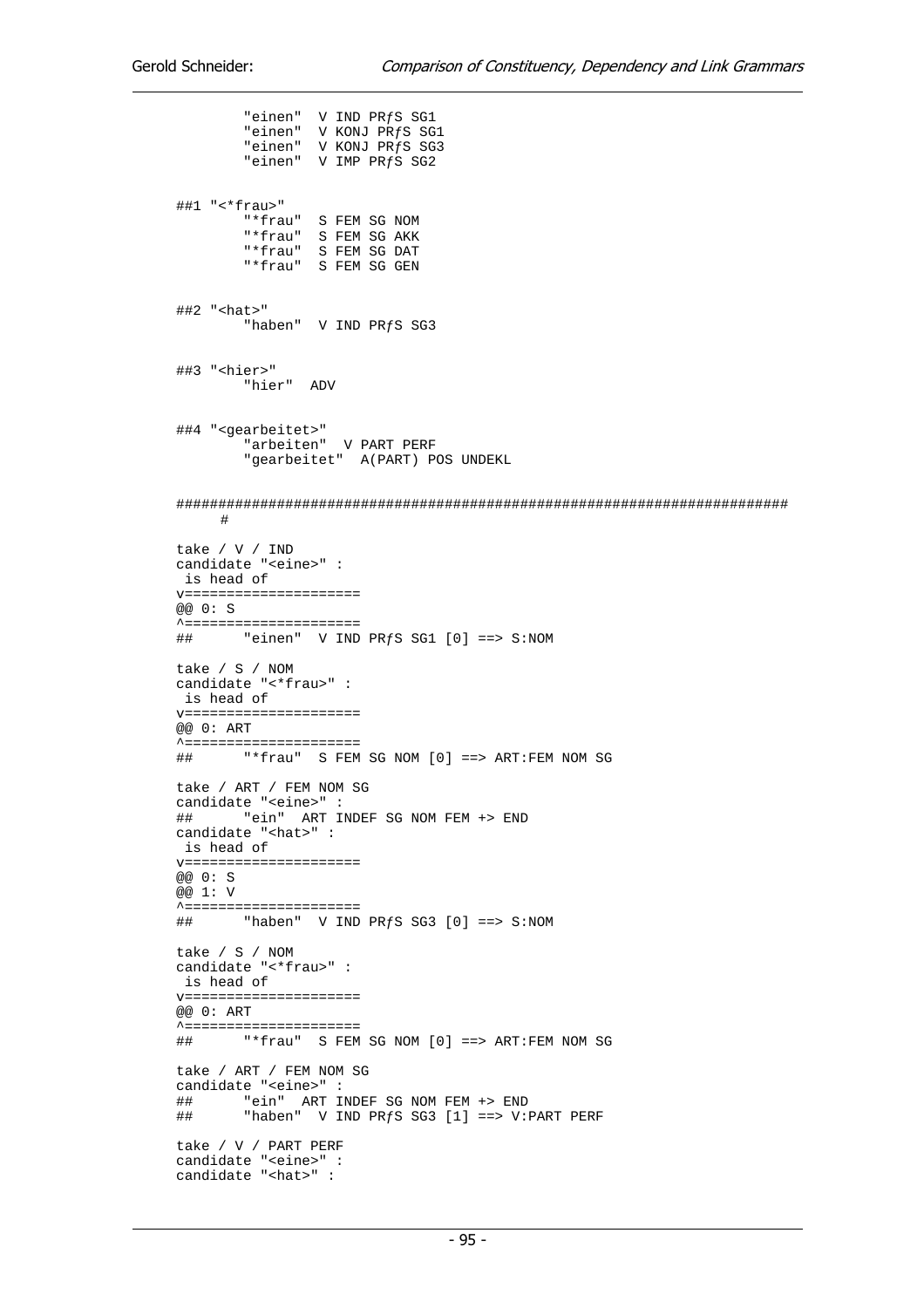```
candidate "<gearbeitet>" : 
       "arbeiten" V PART PERF +> END
candidate "<gearbeitet>" : 
====> STRUCTURE: haben(*frau(ein:ART):S,arbeiten:V):V - "<hier>" 
************************* 
<305 kasos /gschneid/dependenz> dparse-v0.31.perl "der Mann ist im Walde 
    gegangen" 
/home/ludwig7/gschneid/dependenz/tmp 
der Mann ist im Walde gegangen 
GERTWOL 980126 
Copyright (C) Lingsoft, Inc. 1994-1995 
TWOL 1998/01/16 
Copyright (C) K. Koskenniemi and Lingsoft, Inc. 1983-1998 
Two-Level Compiler 
Copyright (C) 1994, Xerox Corporation. All rights reserved. 
.. save file loaded 
##0 "<der>" 
        "der" ART DEF SG NOM MASK 
 "die" ART DEF SG DAT FEM 
 "die" ART DEF SG GEN FEM 
 "die" ART DEF PL GEN 
 "der" PRON DEM SG NOM MASK 
 "die" PRON DEM SG DAT FEM 
        "die" PRON DEM VERALTET SG GEN FEM 
 "die" PRON DEM VERALTET PL GEN 
 "der" PRON RELAT SG NOM MASK 
 "die" PRON RELAT SG DAT FEM 
        "die" PRON RELAT GESPROCHEN PL GEN 
##1 "<*mann>" 
 "*mann" S EIGEN Famname SG NOM 
 "*mann" S EIGEN Famname SG AKK 
 "*mann" S EIGEN Famname SG DAT 
 "*mann" S EIGEN Famname SG GEN 
 "*mann" S MASK SG NOM 
 "*mann" S MASK SG AKK 
 "*mann" S MASK SG DAT 
##2 "<ist>" 
        "sein" V IND PRƒS SG3 
##3 "<im>" 
 "in-der" PRƒP ART DEF SG DAT MASK 
 "in-das" PRƒP ART DEF SG DAT NEUTR 
##4 "<*walde>" 
        "*wald" S MASK SELTEN SG DAT 
##5 "<gegangen>" 
         "gehen" V PART PERF 
        "gegangen" A(PART) POS UNDEKL 
#########################################################################
     # 
take / V / IND 
candidate "<ist>" : 
 is head of 
v===================== 
@@ 0: S 
@@ 1: V 
^=====================
```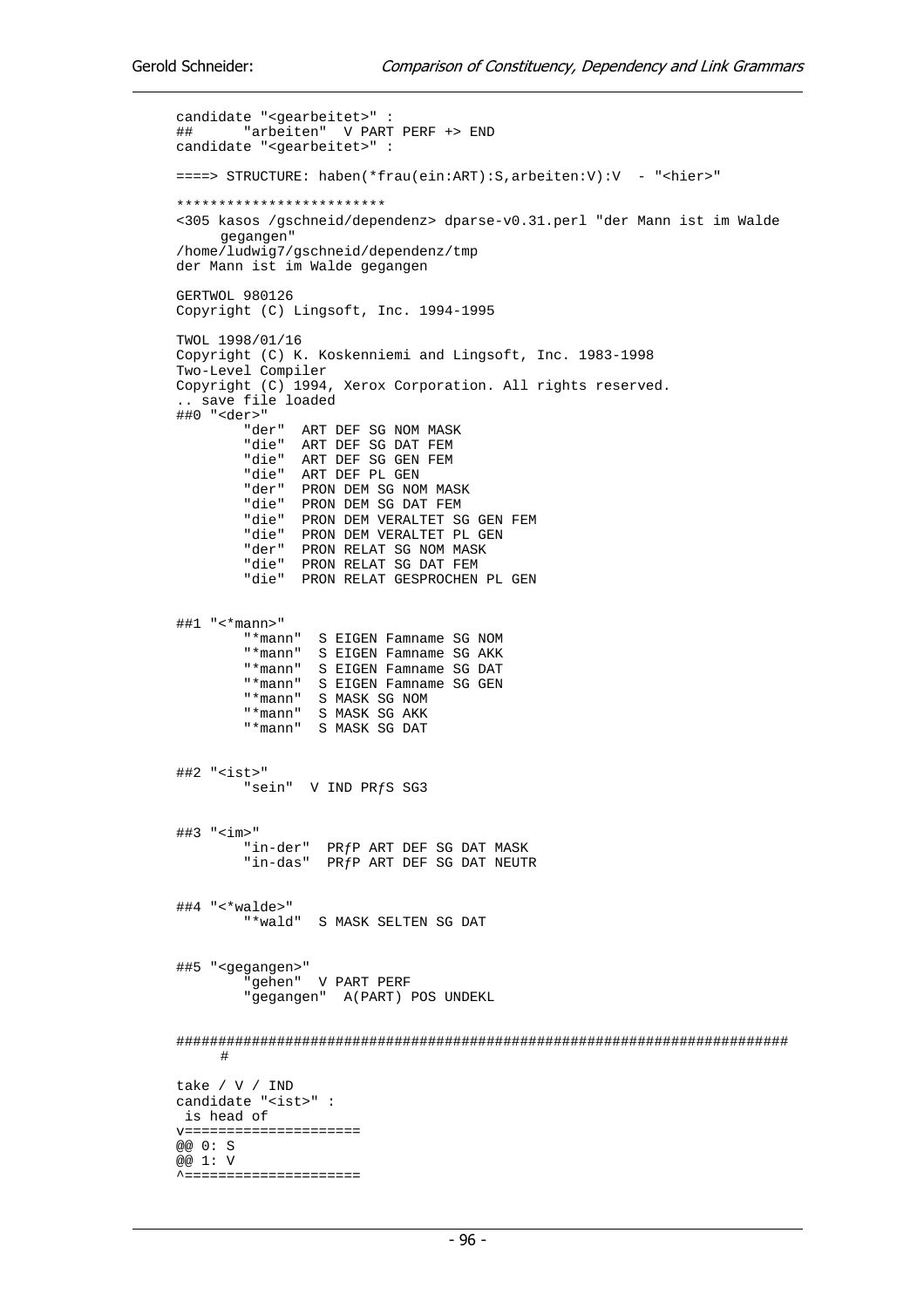```
## "sein" V IND PRƒS SG3 [0] ==> S:NOM 
take / S / NOM 
candidate "<*mann>" : 
 is head of 
v===================== 
@@ 0: ART 
^===================== 
## "*mann" S EIGEN Famname SG NOM [0] ==> ART:NOM SG 
take / ART / NOM SG 
candidate "<der>" : 
## "der" ART DEF SG NOM MASK +> END 
candidate "<im>" : 
 is head of 
v===================== 
@@ 0: ART 
^===================== 
## "*mann" S MASK SG NOM [0] ==> ART:MASK NOM SG 
take / ART / MASK NOM SG 
candidate "<der>" : 
## "der" ART DEF SG NOM MASK +> END 
candidate "<im>" : 
candidate "<*walde>" : 
## "sein" V IND PRƒS SG3 [1] ==> V:PART PERF 
take / V / PART PERF 
candidate "<ist>" : 
candidate "<gegangen>" : 
## "gehen" V PART PERF +> END 
candidate "<gegangen>" : 
====> STRUCTURE: sein(*mann(der:ART):S,gehen:V):V - "<im>" "<*walde>"
```
Both the grammar and the parser are very simple and need to be extended. But the basics of non-projective dependency parsing are easy to implement, also in a fast imperative language. Since the CL research community still prefers to use Prolog, I will devote the rest of the chapter to Prolog implementations.

# 3.2 Dependency Unification Grammar (DUG)

Steimann and Brzoska [1995] present their formalization of Hellwig's Dependency Unification Grammar (DUG) [Hellwig 1986]. But they base their implementation on the context-free dependency grammar definition [Steimann and Brzoska 1995:95-6] that we have seen in 2.4.6:

```
( 77) \chi \rightarrow \varphi_1 ... \varphi_i [#] \varphi_{i+2} ... \varphi_n where 0 < I \le n.
In a Prolog DCG, e.g. for the verb to give, this is: 
n(give, verb(N)) \longrightarrown(\_, \text{noun}(N)),
  [n(give, verb(N))],
  n(\_, \text{noun}(N)),
   n(\_, noun(N)).
```
(Steimann and Brzoska 1995: 96)

For efficiency reasons, their implementation uses a formalism which is slightly different from DCG, but largely equivalent and also context-free. The translation of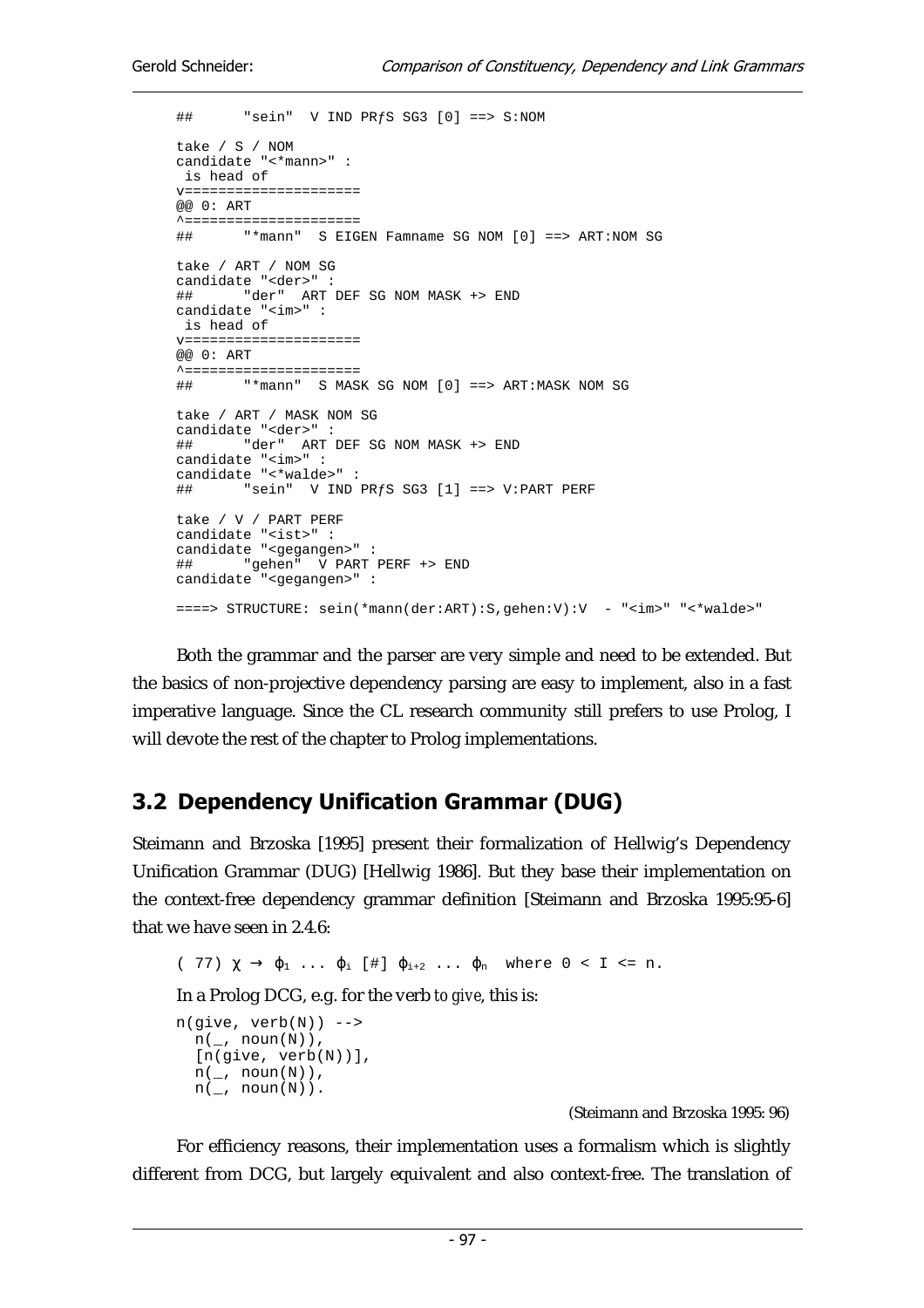their syntax to Horn clauses uses the same difference lists as the Horn clause translation of a DCG does [Steimann and Brzoska 1995:95-6].

Unlike DCG, their formalism does not express word order, which is therefore free. But I would like to go one step further and present a toy parser which features both free word order and is context-sensitive, i.e. which allows non-projectivity.

# 3.3 Dependency Existence Prolog Parser (DEPP)

#### 3.3.1 The Basic Idea

If A is a head and B a dependent, how should we express this dependency in predicate logic and Prolog? It is tempting to suggest to write

```
(78) A \rightarrow B
```
in analogy to the syntactic representation



In Horn Clause Logic (HCL), which is used by Prolog, the same relation is expressed by

 $(80) B : - A$ .

While this looks intuitively convincing, two serious problems crop up:

• Heads often have several dependents, e.g.

```
(81) A \rightarrow B, C
```
or in clause logic

```
(82) B,C : -A.
```
This cannot be expressed in HCL, however.

• A  $\rightarrow$  B suggests that head A necessarily predicts the existence of dependent B. This is not true, however. It is a characteristic of the head that it can occur alone. Here we have a confusion between *necessary* and *sufficient* conditions. As we have seen in 2.3.2.4.3 and 2.3.2.4.4, rather the opposite holds: We can usually conclude from a dependent to the existence of the head.

The *existence* or *omissibility* criterion described there is a widely used criterion for dependency. It says that the head is compulsory and the dependent optional, and that from the existence of the dependent we can conclude to the existence of a head, i.e. (again for head A and dependents B,C)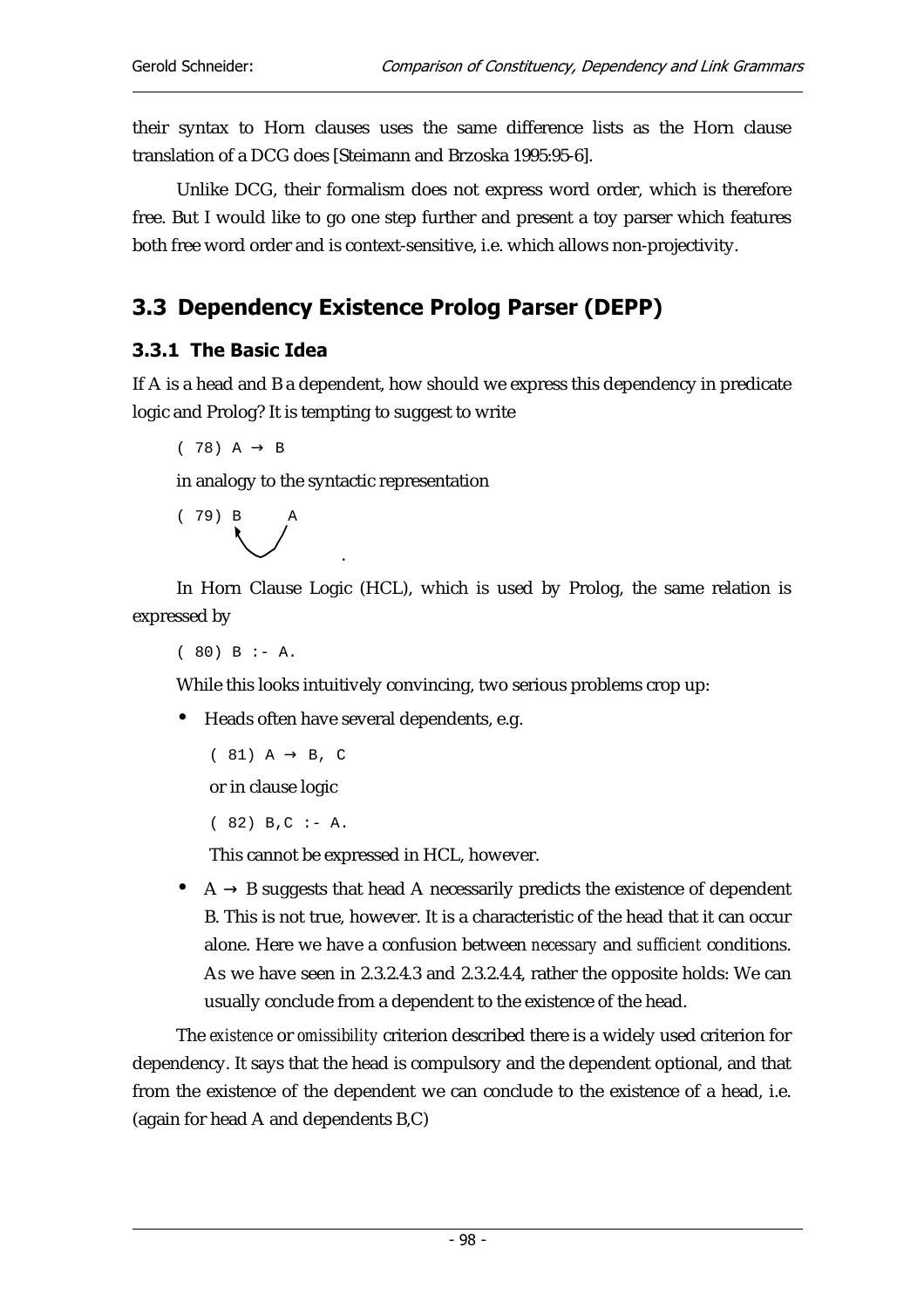```
(83) B, C \rightarrow A
or in HCL 
(84) A :- B, C.
```
Because of the widely accepted syntactic dependency maxim that every dependent only has one head the limitations of Prolog pose no problems to this suggestion.

A Prolog grammar rule template will therefore simply look as follows:

```
( 85) head(HeadWord, HeadClass, AuxiliaryArguments ... ) :- 
 dep(DepWord1, DepClass1, AuxiliaryArguments1 ... ), 
 dep(DepWord2, DepClass2, AuxiliaryArguments2 ... ).
```
If we base the dependencies on grammatical word classes such as 'VV' for main verb or 'N' for noun, then for a transitive full verb with its dependents subject and object the rule derived from template ( 85) will be something like:

```
( 86) head(HeadWord, 'VV', AuxiliayArguments ... ) :- 
 dep(DepWord1, 'N', ... subject ... ), 
 dep(DepWord2, 'N', ... object ... ).
```
I will explore this idea in the following subchapters to write and extend a small toy parser:

#### 3.3.2 The Fundamental Prolog Program

Let us keep things as simple as possible for the start. I would like to transform the Prolog template ( 85) into a program along several steps:

• **Complex rule template instead of complex grammar rules in order to keep the grammar compact**: Because the AuxiliaryArguments in the template can easily grow complex and because additional conditions needed later are likely to add to the complexity of the template we can expect every grammar rule to become much more complex than the schematic example ( 86). But because grammars typically consist of a large number of rules, which would contain a lot of redundant information due to the expected complexity just mentioned, it is advisable to split the whole rule into few complex grammar templates (head) and many very compact non-redundant grammar rules (depgrammar), as shown in the following:

```
 ( 87) head(HeadWord, HeadClass, AuxiliaryArguments ... ) :- 
         depgrammar(HeadClass, DepClass1),
          dep(DepWord1, DepClass1, AuxiliaryArguments1 ... ). 
       depgrammar('VV','N').
```
• **Transitivity**: Template ( 85) shows a head with two dependents, e.g. a transitive verb, while the head template of ( 87) shows a head with only one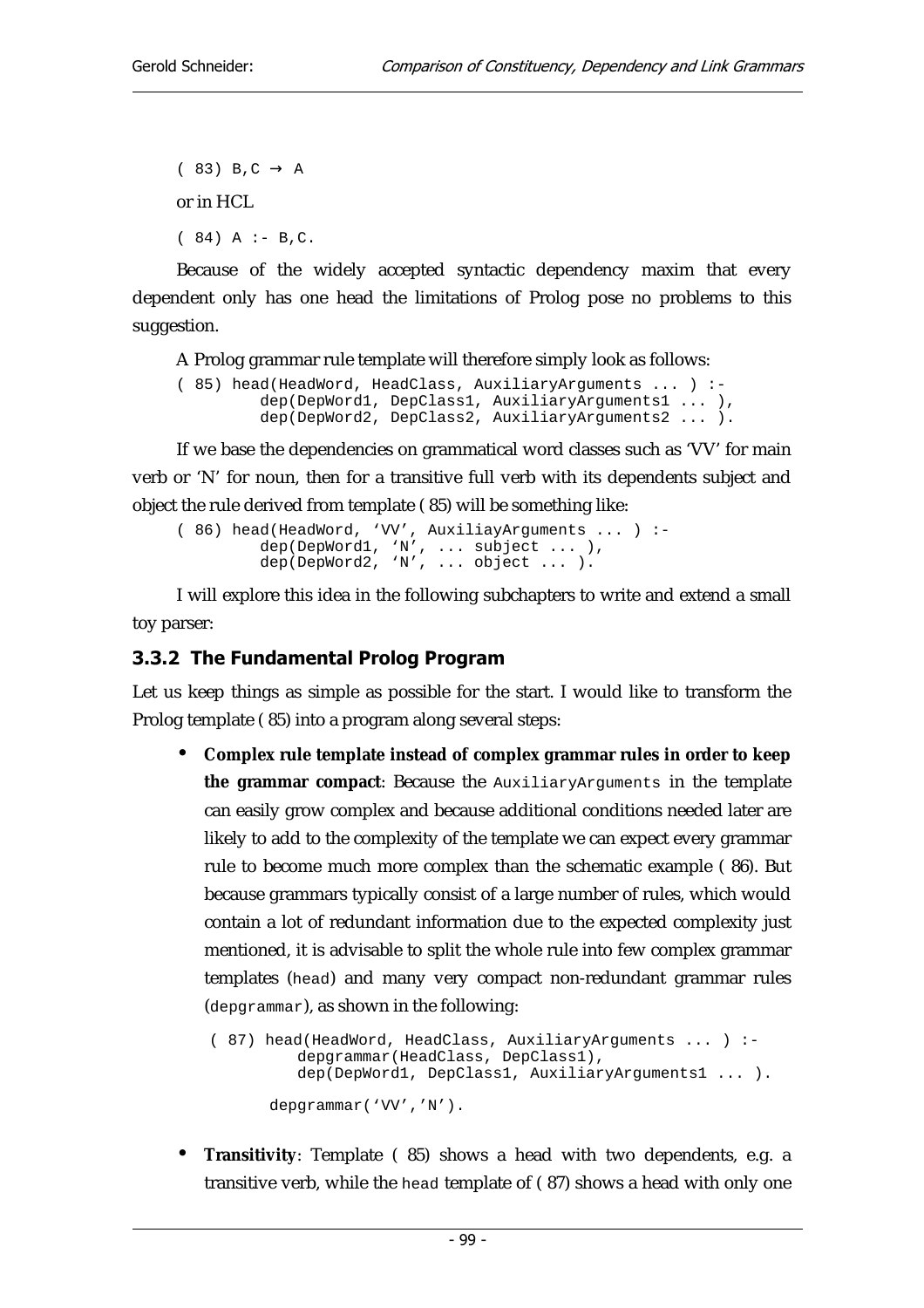dependent. We could write several templates for mono-, di-, tri-, etc. transitive heads. In order to keep things simple at the start we will only use the monotransitive template of ( 87), and tackle transitivity in 3.3.3.1 by recursion.

• **Dependents are new subheads**: This fundamental linguistic fact is most naturally expressed by recursion, which we include into the head template clause:

```
 ( 88) head(HeadWord, HeadClass, AuxiliaryArguments ... ) :- 
          depgrammar(HeadClass, DepClass1), 
          dep(DepWord1, DepClass1, AuxiliaryArguments1 ... ), 
          head(DepWord1,DepClass1, NewAuxiliaryAguments1 ...). 
             % Is dependent new local head ?
```
• **Building up the parsing structure backwards from the end**: One of the auxiliary arguments is a variable which collects the parsed structure and which occupies the third argument position of head. As this structure will be built up from the innermost argument towards the outside it will have to be built up backwards by iteratively binding the variables on exiting the clause a common Prolog practice. The variable will be bound for the first time when a dependency branch reaches an end, i.e. when the head clause ( 88) fails. To this end we add the following head clause ( 89) under ( 88):

```
 ( 89) head(HeadWord,_,HeadWord, ... ). 
          % No dependents found -> copy head to 3rd arg (Res)
```
This clause also has the desirable effect that any dependent can be optional. Although e.g. the verb *to eat* is transitive, constructions where *eat* has no object are correct and have to parsable.

In order to ensure the correct build-up of the dependency structure we have to extend the first head clause ( 88) as follows:

```
 ( 90) head(HeadWord, HeadClass, Res, ... ) :- 
            depgrammar(HeadClass, DepClass1), 
           dep(DepWord1, DepClass1, Res, ... ),
           dep(Depword1, Depcrass1, New, ...,,<br>head(DepWord1,DepClass1, NewRes, ...),
               % Is dependent new local head ? 
            Res =.. [HeadWord,NewRes].
```
• **Searching for dependents**: The remaining argument positions will be used for the original sentence and position markers in it. The dep clause will have to find a dependent of class DepClass1 (3rd arg. pos.). Since dependency is inherently context-sensitive, we will allow any fitting word to become a dependent, irrespective of its position in the sentence. Each article in the sentence should e.g. become a dependent of each noun in the whole sentence. This results in an extremely high number of ambiguities, which is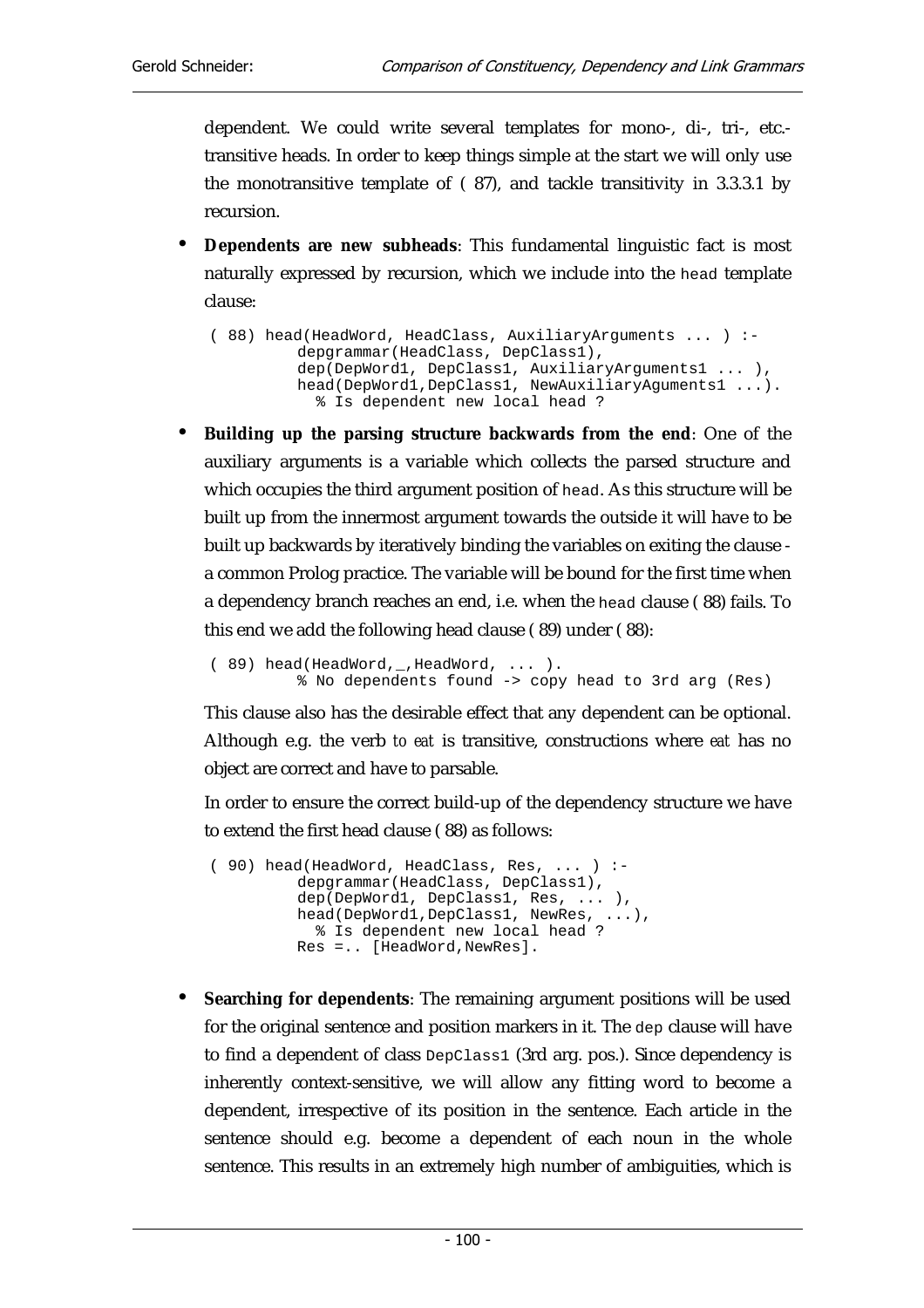intended (notice that this is not a bug, but a desired feature of this dependency parser at the current stage). To this end, we simply search the whole sentence from beginning to end, which is very simple:

```
( 91) 
dep(DWord,DTag,Res,Sent,HPos):- /*Start searching whole sent*/ 
       finddep(DWord,DTag,Res,Sent,HPos,Sent,1). 
finddep(Word,Tag,Res,_,_,[Word,Tag|Rest],SearchPos). /*FOUND!*/ 
finddep(Word,Tag,Res,_-,,[-,Rest],SearchPos):- /*Search on */
 NewSearchPos is SearchPos+1, 
       finddep(Word,Tag,Res,_,_,Rest,NewSearchPos).
```
The fundamental program, as printed below, is now finished. Note that recognition of ambiguity has to be explicitly forced by fail in this design.

```
( 92) Listing of the fundamental DEPP parser: 
/* DEPENDENCY GRAMMAR V 0.21 */ 
test :- 
     dparse(['the','ART','man','N','loves','VV','a','ART','woman','N']). 
    /* This is test sentence */ 
dparse(Sent):- 
     head(root,'ROOT',Res,Sent,0),
      print(Res), nl, 
      fail. 
dep(DWord,DTag,Res,Sent,HPos):- /*Start searching whole sent*/
       finddep(DWord,DTag,Res,Sent,HPos,Sent,1). 
finddep(Word,Tag,Res,_,_,[Word,Tag|Rest],SearchPos). /* FOUND! */<br>finddep(Word,Tag,Res,_,_,[_,_|Rest],SearchPos) :- /* Search on */
finddep(Word,Tag,Res,_{-,-},[,]Rest],SearchPos) :-
      NewSearchPos is SearchPos+1, 
      finddep(Word,Tag,Res,_,_,Rest,NewSearchPos).
/* GRAMMAR TEMPLATES */ 
head(HWord,HClass,Res,Sent,HPos) :- 
     depgrammar(HClass, DClass),
      dep(DWord,DClass,Res,Sent,DPos), 
      head(DWord,DClass,NewRes,Sent,DPos), % Is Dependent new local Head? 
      Res =.. [HWord,NewRes]. 
      % print(NewRes), nl. 
head(HWord,_,HWord,_,_). % No dependents found -> copy Head to Res 
/* GRAMMAR RULES */ 
depgrammar('ROOT','VV'). 
depgrammar('VV','N'). 
depgrammar('N','ART').
```
For the test sentence, which is input annotated with grammatical tags as shown in the test clause,

( 93) The man loves a woman

it will correctly report the solutions:

```
( 94) 
| ?- test. 
root(loves(man(the))) 
root(loves(man(a))) 
root(loves(man)) 
root(loves(woman(the)))
```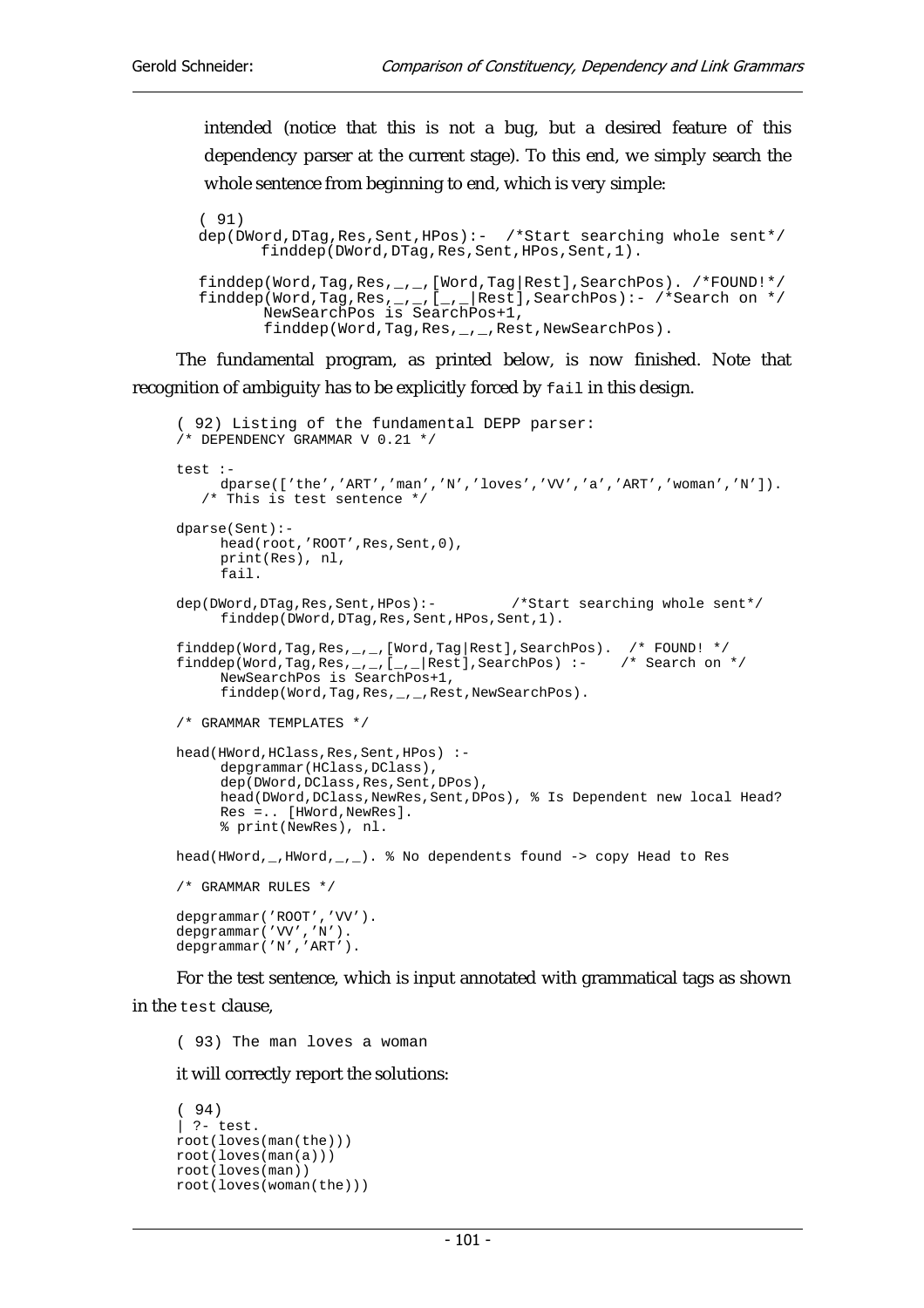```
root(loves(woman(a))) 
root(loves(woman)) 
root(loves) 
root 
no
```
Note that

- a) transitivity is not implemented here, as explained above
- b) the parser is fully context-sensitive, i.e. does not respect word-order, and
- c) since all dependents can be optional due to the second head clause as shown in ( 89), also solutions without subject or main verb are reported.

### 3.3.3 Extensions to the Program

This dependency parser obviously falls short in many ways. It will be extended in the following subchapters.

### 3.3.3.1 Transitivity: Several Arguments

We have seen that so far the parser only accepts one dependent per head. In order to be able to treat transitive structures, one could add more head grammar templates with higher arity. A more elegant solution, however, is to keep one universal head grammar template, to which we add the ability to recursively traverse a list of dependents. This requires two extensions to the program, which depend on the original head/5 grammar template:

```
( 95) Original head/5: 
head(HWord,HClass,Res,Sent,HPos) :- 
     depgrammar(HClass, DClass),
     dep(DWord,DClass,Res,Sent,DPos),
      head(DWord,DClass,NewRes,Sent,DPos), % Is Dependent new local Head? 
      Res =.. [HWord,NewRes]. 
      % print(NewRes), nl.
```
 $\deg$ rammar/2 has to report a list of dependents as its second argument (DClass in ( 92) and ( 95). Accordingly, dep/5 needs a recursive version, which traverses this list of dependents:

```
( 96) dep/5: 
dep([ ] , [ ] , _{-, -,-} ). % End of Recursion
dep([DWordF|DWordR],[DTagF|DTagR],Res,Sent,HPos):- 
      /*Start searching whole sent*/ 
     finddep(DWordF,DTagF,Res,Sent,HPos,Sent,1), 
     dep(DWordR,DTagR,Res,Sent,HPos).
```
• dep/5 now reports a list of dependents, dependent words at the first position (DWord), dependent classes at the second position (DTag). Accordingly, the head/5 call in which the dependents become new head candidates (%Is Dependent new local Head ? ) has to be replaced by a version which traverses the list of these head candidates, which I call headarity/5. If the list of head candidates only contains one element, the old head/5 clause is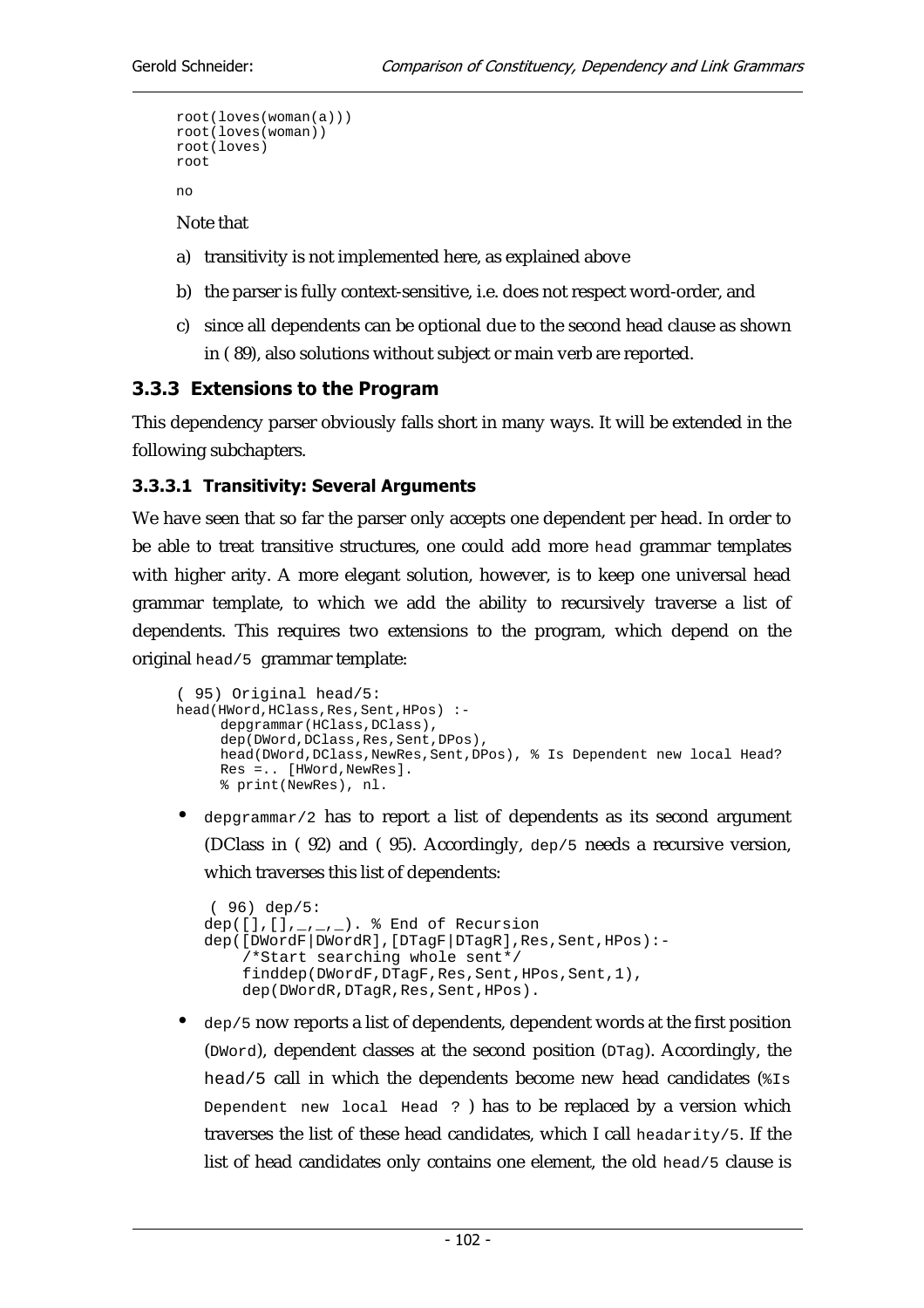# used, otherwise the list is traversed recursively and the structure collected by

#### *append*:

```
( 97) headarity/5: 
headarity([DWord],[DClass],Res,Sent,Dpos) :- 
     head(DWord,[DClass], Res,Sent,DPos). 
headarity([DWordF|DWordR],[DClassF|DClassR],CoRes,Sent,DPos) 
: - :
     head(DWordF,[DClassF],Res,Sent,DPos), 
    headarity(DWordR,DClassR,NewRes,Sent,DPos),
     append([NewRes],[Res],CoRes).
```
### After these exensions, the program looks as follows:

```
( 98) DEPP with transitivity: 
/* DEPENDENCY GRAMMAR */ 
/* V 0.3 with several arguments */ 
:- use_module(library(lists)). 
test :- 
     dparse(['the','ART','man','N','loves','VV','a','ART','woman','N']). 
   /* This is test sentence */ 
dparse(Sent):- 
      head(root,['ROOT'],Res,Sent,0), 
      print(Res), print('.'), nl, 
      fail. 
dep([],[],_,_,_). % End of Recursion
dep([DWordF|DWordR],[DTagF|DTagR],Res,Sent,HPos):- 
       /*Start searching whole sent*/ 
      finddep(DWordF,DTagF,Res,Sent,HPos,Sent,1), 
      dep(DWordR,DTagR,Res,Sent,HPos). 
finddep(Word,Tag,Res,_,_,[Word,Tag|Rest],SearchPos). /* FOUND! */<br>finddep(Word,Tag,Res,_,_,[_,_|Rest],SearchPos) :- /* Search on */
finddep(Word,Tag,Res,_{-,-},[-,-]Rest],SearchPos) :-
      NewSearchPos is SearchPos+1, 
     finddep(Word,Tag,Res,_,_,Rest,NewSearchPos).
/* GRAMMAR TEMPLATES */ 
head(HWord,[HClass],Res,Sent,HPos) :- 
     depgrammar(HClass, DClass),
     dep(DWord,DClass,Res,Sent,DPos),
      headarity(DWord,DClass,NewRes,Sent,DPos), % Is Dep. new local Head? 
      Res =.. [HWord,NewRes]. 
      %print(Res), nl. 
head(HWord,_,HWord,_,_). % No dependents found -> copy Head to Res 
headarity([DWord],[DClass],Res,Sent,Dpos) :- 
      head(DWord,[DClass], Res,Sent,DPos). 
headarity([DWordF|DWordR],[DClassF|DClassR],CoRes,Sent,DPos) :- 
      head(DWordF,[DClassF],Res,Sent,DPos), 
     headarity(DWordR,DClassR,NewRes,Sent,DPos),
      append([NewRes],[Res],CoRes). 
/* GRAMMAR RULES */depgrammar('ROOT',['VV']). 
depgrammar('VV',['N','N']).
depgrammar('N',['ART']).
```
For the test sentence, it correctly reports: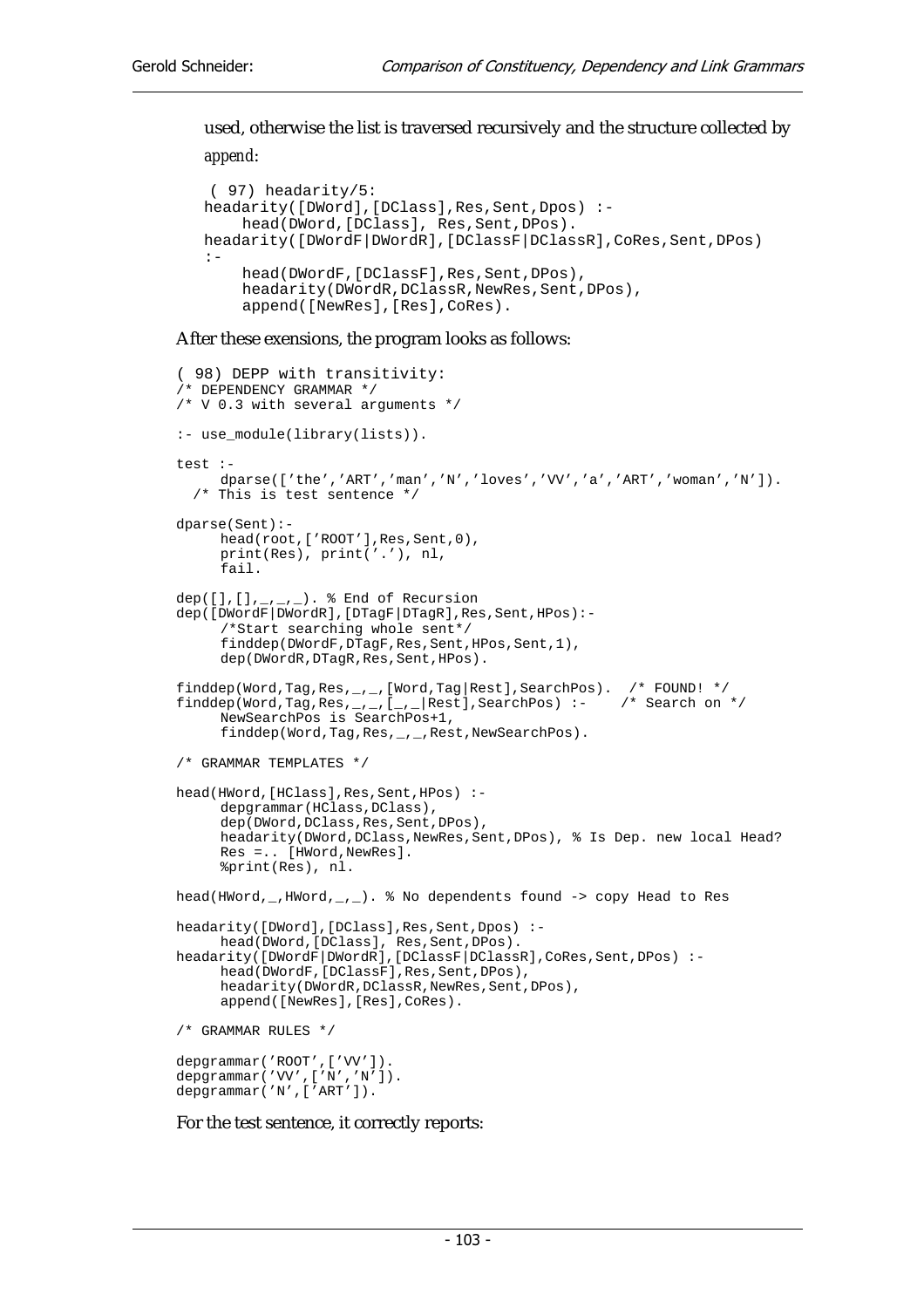```
( 99) "The man loves a woman": 
| ?- test. 
root(loves([man(the),man(the)])). 
root(loves([man(a),man(the)])). 
root(loves([man,man(the)])). 
root(loves([man(the),man(a)])). 
root(loves([man(a),man(a)])). 
root(loves([man,man(a)])). 
root(loves([man(the),man])). 
root(loves([man(a),man])). 
root(loves([man,man])). 
root(loves([woman(the),man(the)])). 
root(loves([woman(a),man(the)])). 
root(loves([woman,man(the)])). 
root(loves([woman(the),man(a)])). 
root(loves([woman(a),man(a)])). 
root(loves([woman,man(a)])). 
root(loves([woman(the),man])). 
root(loves([woman(a),man])). 
root(loves([woman,man])). 
root(loves([man(the),woman(the)])). 
root(loves([man(a),woman(the)])). 
root(loves([man,woman(the)])). 
root(loves([man(the),woman(a)])). 
root(loves([man(a),woman(a)])). 
root(loves([man,woman(a)])). 
root(loves([man(the),woman])). 
root(loves([man(a),woman])). 
root(loves([man,woman])). 
root(loves([woman(the),woman(the)])). 
root(loves([woman(a),woman(the)])). 
root(loves([woman,woman(the)])). 
root(loves([woman(the),woman(a)])). 
root(loves([woman(a),woman(a)])). 
root(loves([woman,woman(a)])). 
root(loves([woman(the),woman])). 
root(loves([woman(a),woman])). 
root(loves([woman,woman])). 
root(loves). 
root.
```
#### no

### 3.3.3.2 Check For Complete Linkage

Two serious shortcomings of this parser are that it may allow several dependencies between the same words(e.g. allowing  $root(loves([woman(the),woman(the))))$ . , and that it does not check if all the words of a sentence are linked, i.e. if the linkage is complete. It is possible to remedy this shortcoming by keeping a list of linked words, SearchedList at the 8th argument position in finddep/9. In order not to link words which are linked already, the list library predicate member/2 only allows nonmembers to be linked and consecutively appends them to the list of linked words:

```
( 100) finddep/9: 
finddep(Word,Tag,Res,_,_,[Word,Tag|Rest],SearchPos,SearchedList,NewSearchedLi
         st) :-
          /* FOUND! */ 
          \+(member(SearchPos,SearchedList)), 
         append([SearchPos],SearchedList,NewSearchedList).
```
Some more changes to the program are needed, mainly additional arguments to manage the list of linked words, and the clause complete check/3 which marks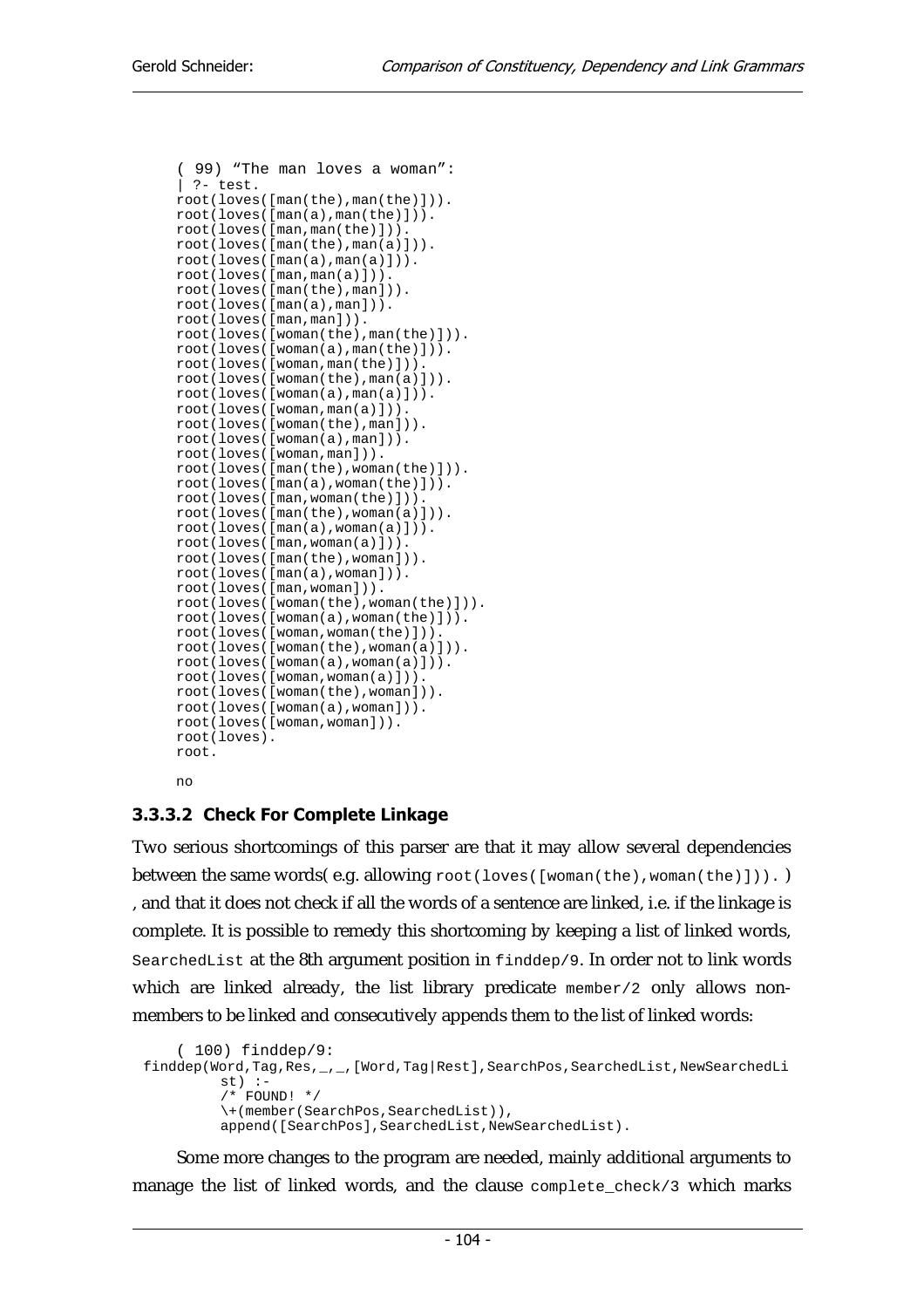incompletely linked sentences or suppresses their printout, as the complete listing reveals:

```
( 101) DEPP with linkage check: 
/* DEPENDENCY GRAMMAR */ 
/* V 0.4 with several arguments and linkage check */ 
:- use_module(library(lists)). 
test1 :- dparse(['the','ART','man','N','loves','VV2','a','ART','woman','N']). 
test2 :- dparse(['Peter','N','sleeps','VV1']). 
test3 : -dparse(['the','ART','man','N','loves','VV2','a','ART','beautiful','ADJ','
     woman','N']). 
test4 :- 
     dparse(['the','ART','man','N','loves','VV2','a','ART','woman','N','with',
     'P','long','ADJ','hair','N']). 
   /* These are test sentences */ 
dparse(Sent):- 
      head(root,['ROOT'],Res,Sent,0,[],SList,FinSList), 
      complete_check(Sent,FinSList,Marker), 
      print(Marker),print(Res), print('. PARSED: '), 
      print(FinSList), 
      nl, 
      fail. 
complete check(Sent, PList, '+'):- % Complete
      length(Sent,SentL), 
      length(PList,PListL), 
SentL is (PlistL *2), \cdot<br> * complete_check(_,_,' -'
                           -'). % Incomplete UN/COMMENT for NON/VERBOSE
dep([],[],_,_,_,SList,SList). % End of Recursion
dep([DWordF|DWordR],[DTagF|DTagR],Res,Sent,HPos,SList,NewNewSList):- 
       /*Start searching whole sent*/ 
     finddep(DWordF,DTagF,Res,Sent,HPos,Sent,1,SList,NewSList),
     dep(DWordR, DTagR, Res, Sent, HPos, NewSList, NewNewSList).
finddep(Word,Tag,Res,_,_,[Word,Tag|Rest],SearchPos,SearchedList,NewSearchedLis
     t) :- 
     /* FOUND! */
      \+(member(SearchPos,SearchedList)), 
     append([SearchPos],SearchedList,NewSearchedList).
finddep(Word,Tag,Res,_,_,[_,_|Rest],SearchPos,SList,NewSList) :- /* Search 
     on */ 
      NewSearchPos is SearchPos+1, 
     finddep(Word,Tag,Res,_,_,Rest,NewSearchPos,SList,NewSList).
/* GRAMMAR TEMPLATES */ 
head(HWord,[HClass],Res,Sent,HPos,SList,NewSList,FinSList) :- 
     depgrammar(HClass, DClass),
     dep(DWord,DClass,Res,Sent,DPos,SList,NewSList),
      headarity(DWord, DClass, NewRes, Sent, DPos,
     NewSList,NewNewSList,AriSList,FinSList), 
        %Is Dep. new local Head? 
      Res =.. [HWord, NewRes].<br>% print(' ?'). pr
                      ? '), print(Res), print(' - '), print(NewSList), nl.
head(HWord, _,HWord, _, _,X,X,X). % No dependents found -> copy Head to Res
headarity([],[],_,_,_,_,_,AriSList,AriSList). 
headarity([DWordF|DWordR],[DClassF|DClassR], 
     CoRes, Sent, DPos, SList, NewSList, NewNewSList, FinSList) :-
      /* Several Args */ 
      head(DWordF,[DClassF],Res,Sent,DPos,SList,NewSList,AriSList), 
     headarity(DWordR,DClassR,NewRes,Sent,DPos,
     NewSList,NewNewSList,AriSList,FinSList), 
      append_if_nonvar(Res,NewRes,CoRes).
```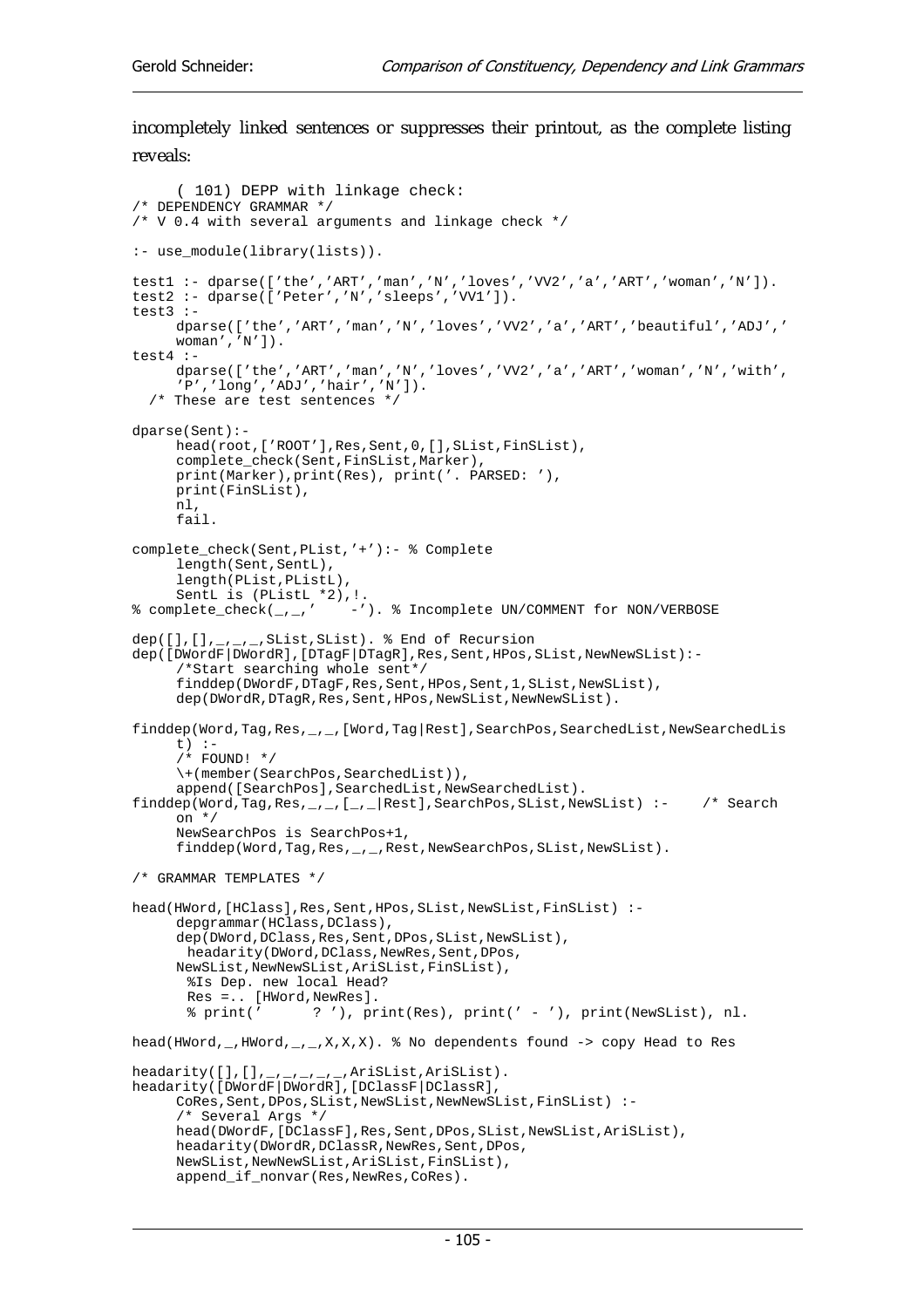```
append_if_nonvar(X,Y,XY) :- 
      nonvar(Y), 
      append([X],[Y],XY). 
append_if_nonvar(X,Y,X) :- 
      var(Y). 
/* GRAMMAR RULES */ 
depgrammar('ROOT',['VV2']). 
depgrammar('ROOT', ['VV1']).
depgrammar('VV2',['N','N']).
depgrammar('VV1',['N']). 
depgrammar('N',['ART']). 
depgrammar('N',['ADJ']). 
depgrammar('N',['ART','ADJ']). 
depgrammar('N',['P']). 
depgrammar('N',['ADJ','P']).
depgrammar('N',['ART','P']). 
depgrammar('N',['ART','ADJ','P']). 
depgrammar('P',['N']).
```
The grammar and the collection of test sentences have also been extended. Test sentence 1 yields the expected permutations as complete linkages:

```
( 102) "The man loves a woman": 
| ?- test1. 
+root(loves([man(the),woman(a)])). PARSED: [4,1,5,2,3]
+root(loves([man(a),woman(the)])). PARSED: [1,4,5,2,3] 
+root(loves([woman(the),man(a)])). PARSED: [4,1,2,5,3] 
+root(loves([woman(a),man(the)])). PARSED: [1,4,2,5,3]
```
no

The parser also copes with free word order in more complex sentences. Test sentence 4 ("The man loves a woman with long hair.") reports 84 complete linkages: | ?- test4.

```
+root(loves([man(the),woman(with(hair([a,long])))])). PARSED: 
     [7,4,8,6,1,5,2,3]+root(loves([man(the),woman([long,with(hair(a))])])). PARSED: 
     [4,8,6,7,1,5,2,3] 
+root(loves([man(the),woman([a,with(hair(long))])])). PARSED: 
     [7,8,6,4,1,5,2,3] 
+root(loves([man(a),woman(with(hair([the,long])))])). PARSED: 
     [7,1,8,6,4,5,2,3] 
+root(loves([man(a),woman([long,with(hair(the))])])). PARSED: 
     [1,8,6,7,4,5,2,3] 
+root(loves([man(a),woman([the,with(hair(long))])])). PARSED: 
     [7,8,6,1,4,5,2,3] 
+root(loves([man(long),woman([the,with(hair(a))])])). PARSED: 
     [4,8,6,1,7,5,2,3] 
+root(loves([man(long),woman([a,with(hair(the))])])). PARSED: 
     [1,8,6,4,7,5,2,3] 
+root(loves([man([the,long]),woman(with(hair(a)))])). PARSED: 
     [4,8,6,7,1,5,2,3] 
+root(loves([man([the,long]),woman([a,with(hair)])])). PARSED: 
     [8,6,4,7,1,5,2,3] 
+root(loves([man([a,long]),woman(with(hair(the)))])). PARSED: 
     [1,8,6,7,4,5,2,3] 
+root(loves([man([a,long]),woman([the,with(hair)])])). PARSED: 
     [8,6,1,7,4,5,2,3] 
+root(loves([man,woman([the,with(hair([a,long]))])])). PARSED: 
     [7,4,8,6,1,5,2,3]+root(loves([man,woman([a,with(hair([the,long]))])])). PARSED: 
     [7,1,8,6,4,5,2,3] 
+root(loves([man(the),hair(with(woman([a,long])))])). PARSED: 
     [7,4,5,6,1,8,2,3] 
+root(loves([man(the),hair([long,with(woman(a))])])). PARSED: 
     [4,5,6,7,1,8,2,3]
```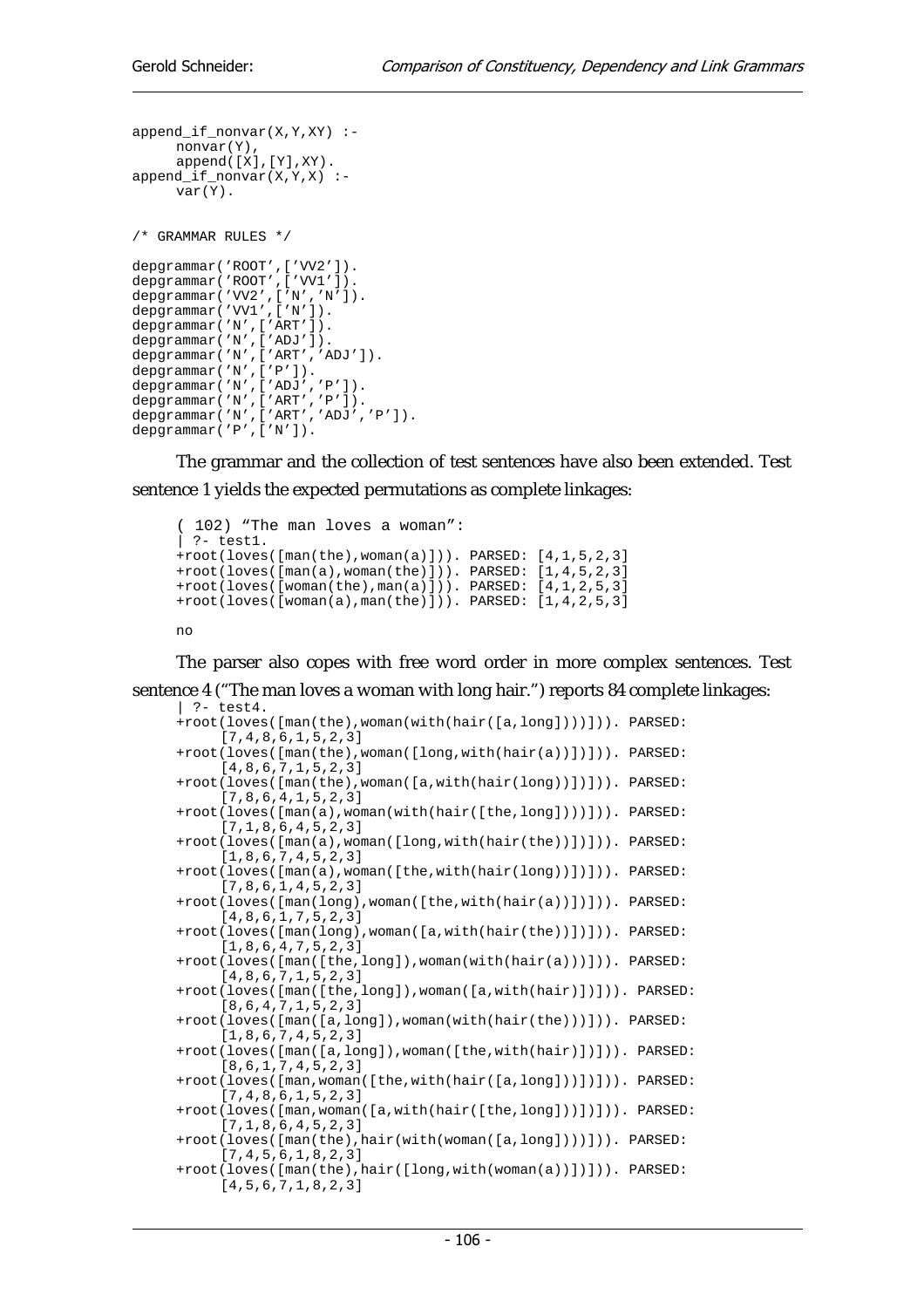+root(loves([man(the),hair([a,with(woman(long))])])). PARSED: [7,5,6,4,1,8,2,3] +root(loves([man(a),hair(with(woman([the,long])))])). PARSED: [7,1,5,6,4,8,2,3] +root(loves([man(a),hair([long,with(woman(the))])])). PARSED: [1,5,6,7,4,8,2,3] +root(loves([man(a),hair([the,with(woman(long))])])). PARSED: [7,5,6,1,4,8,2,3] +root(loves([man(long),hair([the,with(woman(a))])])). PARSED: [4,5,6,1,7,8,2,3] +root(loves([man(long),hair([a,with(woman(the))])])). PARSED: [1,5,6,4,7,8,2,3] +root(loves([man([the,long]),hair(with(woman(a)))])). PARSED: [4,5,6,7,1,8,2,3] +root(loves([man([the,long]),hair([a,with(woman)])])). PARSED: [5,6,4,7,1,8,2,3] +root(loves([man([a,long]),hair(with(woman(the)))])). PARSED: [1,5,6,7,4,8,2,3] +root(loves([man([a,long]),hair([the,with(woman)])])). PARSED: [5,6,1,7,4,8,2,3] +root(loves([man,hair([the,with(woman([a,long]))])])). PARSED: [7,4,5,6,1,8,2,3] +root(loves([man,hair([a,with(woman([the,long]))])])). PARSED: [7,1,5,6,4,8,2,3] +root(loves([woman(the),man(with(hair([a,long])))])). PARSED: [7,4,8,6,1,2,5,3] +root(loves([woman(the),man([long,with(hair(a))])])). PARSED: [4,8,6,7,1,2,5,3] +root(loves([woman(the),man([a,with(hair(long))])])). PARSED: [7,8,6,4,1,2,5,3] +root(loves([woman(a),man(with(hair([the,long])))])). PARSED: [7,1,8,6,4,2,5,3] +root(loves([woman(a),man([long,with(hair(the))])])). PARSED: [1,8,6,7,4,2,5,3] +root(loves([woman(a),man([the,with(hair(long))])])). PARSED: [7,8,6,1,4,2,5,3] +root(loves([woman(long),man([the,with(hair(a))])])). PARSED: [4,8,6,1,7,2,5,3] +root(loves([woman(long),man([a,with(hair(the))])])). PARSED: [1,8,6,4,7,2,5,3] +root(loves([woman([the,long]),man(with(hair(a)))])). PARSED: [4,8,6,7,1,2,5,3] +root(loves([woman([the,long]),man([a,with(hair)])])). PARSED: [8,6,4,7,1,2,5,3] +root(loves([woman([a,long]),man(with(hair(the)))])). PARSED: [1,8,6,7,4,2,5,3] +root(loves([woman([a,long]),man([the,with(hair)])])). PARSED: [8,6,1,7,4,2,5,3] +root(loves([woman,man([the,with(hair([a,long]))])])). PARSED: [7,4,8,6,1,2,5,3] +root(loves([woman,man([a,with(hair([the,long]))])])). PARSED: [7,1,8,6,4,2,5,3] +root(loves([woman(the),hair(with(man([a,long])))])). PARSED: [7,4,2,6,1,8,5,3] +root(loves([woman(the),hair([long,with(man(a))])])). PARSED: [4,2,6,7,1,8,5,3] +root(loves([woman(the),hair([a,with(man(long))])])). PARSED: [7,2,6,4,1,8,5,3] +root(loves([woman(a),hair(with(man([the,long])))])). PARSED: [7,1,2,6,4,8,5,3] +root(loves([woman(a),hair([long,with(man(the))])])). PARSED: [1,2,6,7,4,8,5,3] +root(loves([woman(a),hair([the,with(man(long))])])). PARSED: [7,2,6,1,4,8,5,3] +root(loves([woman(long),hair([the,with(man(a))])])). PARSED: [4,2,6,1,7,8,5,3] +root(loves([woman(long),hair([a,with(man(the))])])). PARSED: [1,2,6,4,7,8,5,3] +root(loves([woman([the,long]),hair(with(man(a)))])). PARSED: [4,2,6,7,1,8,5,3] +root(loves([woman([the,long]),hair([a,with(man)])])). PARSED: [2,6,4,7,1,8,5,3]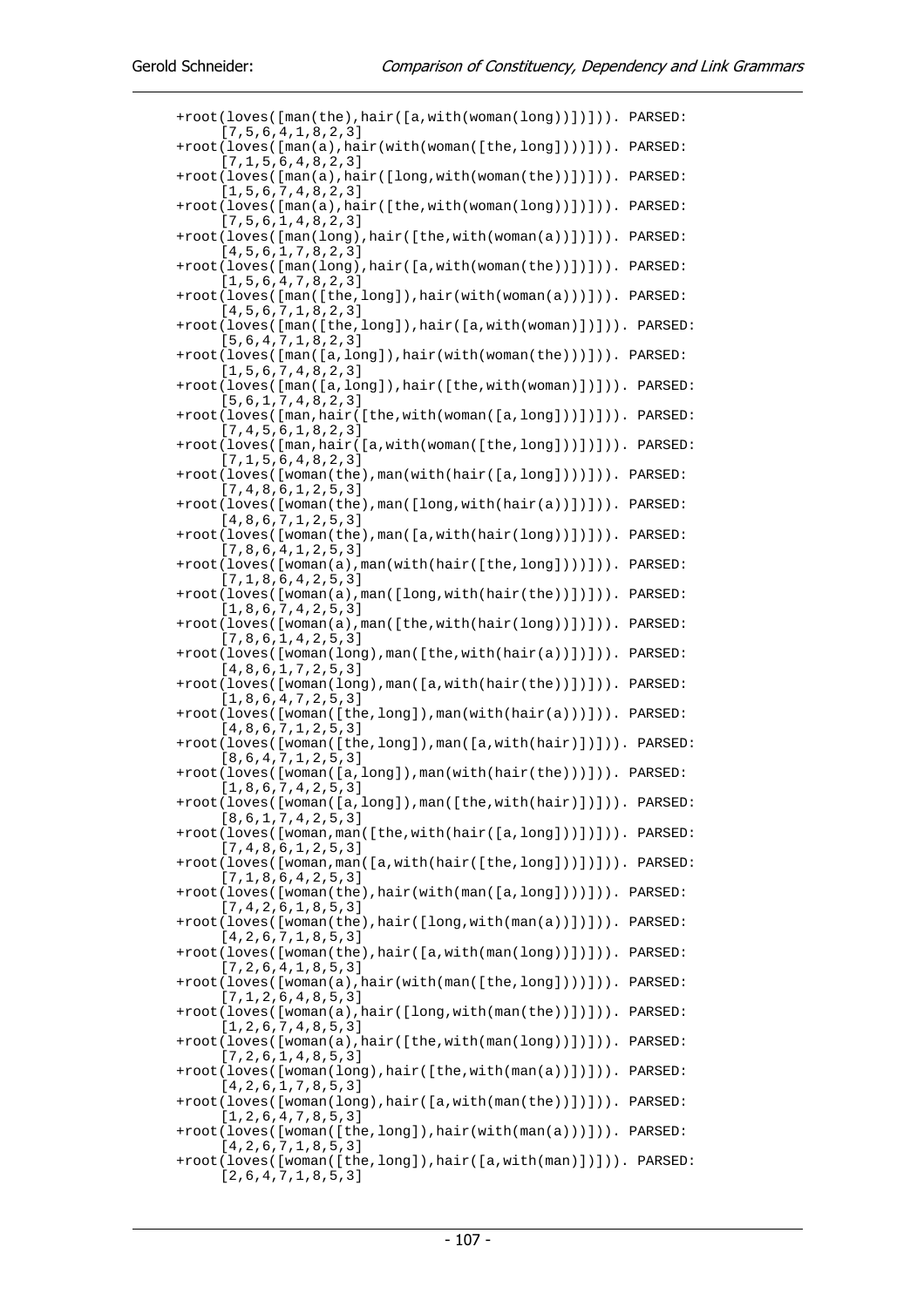|  | +root(loves([woman([a,long]),hair(with(man(the)))])). PARSED:<br>[1, 2, 6, 7, 4, 8, 5, 3]                              |
|--|------------------------------------------------------------------------------------------------------------------------|
|  | +root(loves([woman([a,long]),hair([the,with(man)])])). PARSED:<br>[2,6,1,7,4,8,5,3]                                    |
|  | +root(loves([woman,hair([the,with(man([a,long]))])])). PARSED:<br>[7, 4, 2, 6, 1, 8, 5, 3]                             |
|  | +root(loves([woman,hair([a,with(man([the,long]))])])). PARSED:<br>[7, 1, 2, 6, 4, 8, 5, 3]                             |
|  | +root(loves([hair(the),man(with(woman([a,long])))])). PARSED:<br>[7, 4, 5, 6, 1, 2, 8, 3]                              |
|  | +root(loves([hair(the),man([long,with(woman(a))])])). PARSED:<br>[4,5,6,7,1,2,8,3]                                     |
|  | +root(loves([hair(the),man([a,with(woman(long))])])). PARSED:<br>[7, 5, 6, 4, 1, 2, 8, 3]                              |
|  | $+root(loves([hair(a), man(with(woman([the, long)])))).$<br>PARSED:                                                    |
|  | [7, 1, 5, 6, 4, 2, 8, 3]<br>+root(loves([hair(a),man([long,with(woman(the))])])). PARSED:                              |
|  | [1, 5, 6, 7, 4, 2, 8, 3]<br>+root(loves([hair(a), man([the, with(woman(long))])])). PARSED:                            |
|  | [7, 5, 6, 1, 4, 2, 8, 3]<br>+root(loves([hair(long), man([the, with(woman(a))])])). PARSED:                            |
|  | [4,5,6,1,7,2,8,3]<br>+root(loves([hair(long),man([a,with(woman(the))])])). PARSED:                                     |
|  | [1, 5, 6, 4, 7, 2, 8, 3]<br>$+root(loves([hair([the, long]), man(with(woman(a)))])).$ PARSED:                          |
|  | [4,5,6,7,1,2,8,3]<br>+root(loves([hair([the,long]),man([a,with(woman)])])). PARSED:                                    |
|  | [5, 6, 4, 7, 1, 2, 8, 3]<br>+root(loves([hair([a,long]), man(with(woman(the)))])). PARSED:                             |
|  | [1, 5, 6, 7, 4, 2, 8, 3]<br>$+root(loves([hair([a, long]), man([the, with(woman)])))$ . PARSED:                        |
|  | [5, 6, 1, 7, 4, 2, 8, 3]<br>+root(loves([hair,man([the,with(woman([a,long]))])])). PARSED:                             |
|  | [7, 4, 5, 6, 1, 2, 8, 3]<br>+root(loves([hair,man([a,with(woman([the,long]))])])). PARSED:                             |
|  | [7, 1, 5, 6, 4, 2, 8, 3]<br>+root(loves([hair(the),woman(with(man([a,long])))])). PARSED:                              |
|  | [7, 4, 2, 6, 1, 5, 8, 3]<br>+root(loves([hair(the),woman([long,with(man(a))])])). PARSED:                              |
|  | [4, 2, 6, 7, 1, 5, 8, 3]<br>$+root(loves([hair(the), woman([a, with(max(long)))]))$ .<br>PARSED:                       |
|  | [7, 2, 6, 4, 1, 5, 8, 3]<br>+root(loves([hair(a), woman(with(man([the,long])))])). PARSED:                             |
|  | [7, 1, 2, 6, 4, 5, 8, 3]<br>+root(loves([hair(a),woman([long,with(man(the))])])). PARSED:                              |
|  | [1, 2, 6, 7, 4, 5, 8, 3]<br>+root(loves([hair(a),woman([the,with(man(long))])])). PARSED:                              |
|  | [7, 2, 6, 1, 4, 5, 8, 3]<br>+root(loves([hair(long), woman([the, with(man(a))])])). PARSED:                            |
|  | [4, 2, 6, 1, 7, 5, 8, 3]<br>+root(loves([hair(long), woman([a, with(man(the))])])). PARSED:                            |
|  | [1, 2, 6, 4, 7, 5, 8, 3]<br>+root(loves([hair([the,long]), woman(with(man(a)))])). PARSED:                             |
|  | [4, 2, 6, 7, 1, 5, 8, 3]<br>+root(loves([hair([the,long]),woman([a,with(man)])])). PARSED:<br>[2, 6, 4, 7, 1, 5, 8, 3] |
|  | $+root(loves([hair([a, long]), woman(withman(the))))$ . PARSED:<br>[1, 2, 6, 7, 4, 5, 8, 3]                            |
|  | $+root(loves([hair([a, long]), woman([the, with(max)))]))$ . PARSED:<br>[2,6,1,7,4,5,8,3]                              |
|  | $+root (loves([hair, woman([the, with(max([a, long)])))])).$ PARSED:<br>[7, 4, 2, 6, 1, 5, 8, 3]                       |
|  | +root(loves([hair,woman([a,with(man([the,long]))])])). PARSED:<br>[7, 1, 2, 6, 4, 5, 8, 3]                             |
|  |                                                                                                                        |

no

But the correct reading only appears at the third position.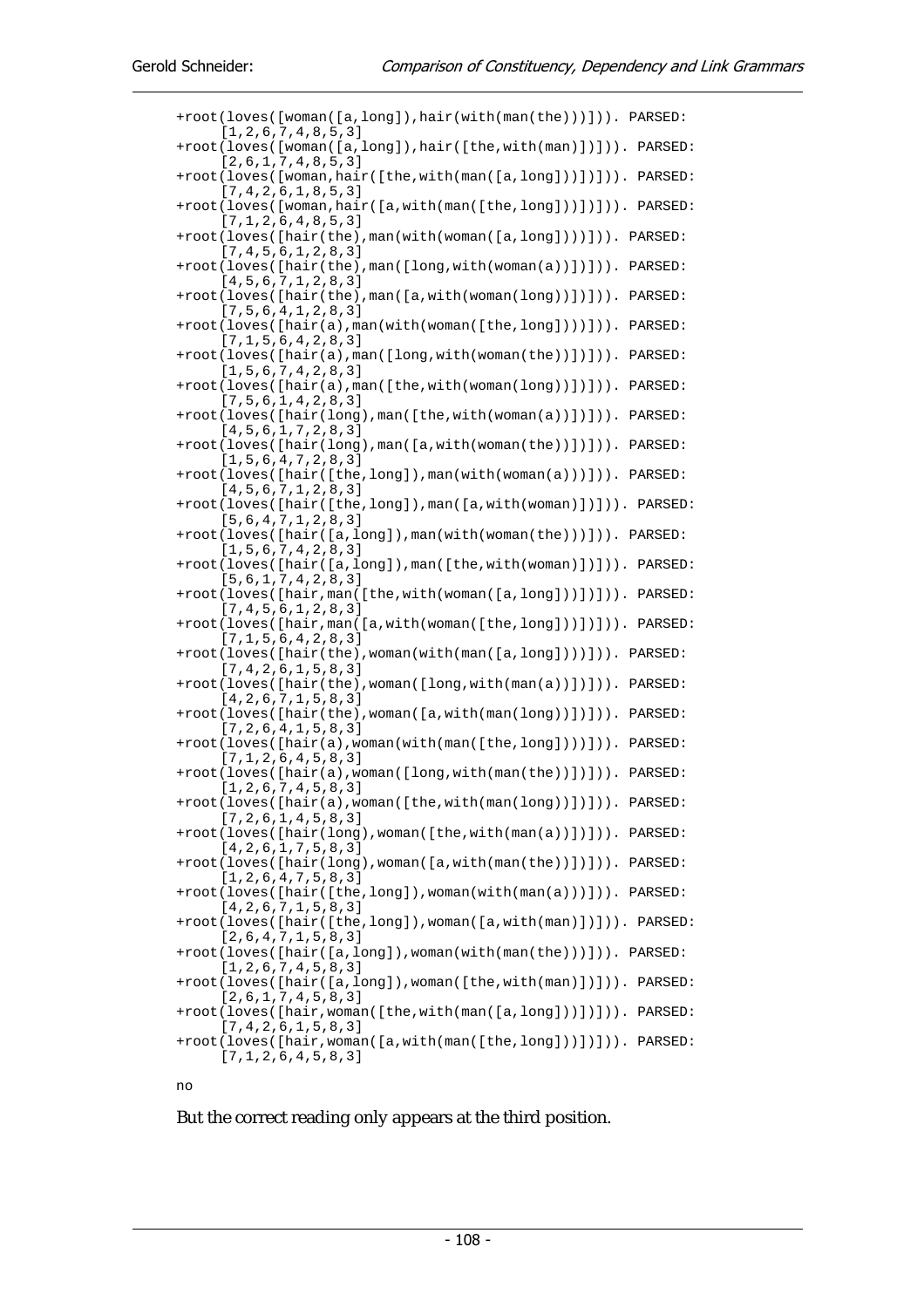### 3.3.3.3 Restrict Context-Sensitivity

A parser with completely free word order and unrestricted context-sensitivity is rather of academic than any practical significance. The third and longest extension to this parser spots sentences which are non-projective, i.e. in which dependencies cross.

### 3.3.3.3.1 New Search Strategy for Dependents

Until now searching for dependents meant traversing the sentence from the beginning until a suitable dependent was found by finddep/9. The search strategy used here starts at the position of the head and looks 1 word to the left and then to the right, then 2 words, and so on. Most local, i.e. most adjacent dependents are found first. This search strategy also reflects that linear proximity and semantic proximity usually correspond. These are the new predicates  $f$ inddep adjac/11 and finddep\_adjac\_lr/11 :

```
( 103) finddep_adjac/11 and finddep_adjac_lr/11: 
finddep_adjac(DWordF,DTagF,Res,Sent,HPos,DPos,DList, 
     Sent,DeltaSPos,SList,NewSList):- %FindLeft 
      LeftSPos is (HPos-DeltaSPos), 
     LeftSPos > 0.
     finddep_adjac_lr(DWordF,DTagF,Res,Sent,HPos,DPos,DList,
     Sent, LeftSPos, SList, NewSList).
finddep_adjac(DWordF,DTagF,Res,Sent,HPos,DPos,DList, 
     Sent,DeltaSPos,SList,NewSList):- %FindRight 
      RightSPos is (HPos+DeltaSPos), 
      finddep_adjac_lr(DWordF,DTagF,Res,Sent,HPos,DPos,DList, 
     Sent,RightSPos,SList,NewSList). 
finddep_adjac(DWordF,DTagF,Res,Sent,HPos,DPos,DList, 
     Sent, DeltaSPos, SList, NewSList): - %Search on
     length(Sent,Border),
      (HPos+DeltaSPos) < Border, 
      NewDeltaSPos is (DeltaSPos+1), 
      finddep_adjac(DWordF,DTagF,Res,Sent,HPos,DPos,DList, 
     Sent,NewDeltaSPos,SList,NewSList). 
finddep_adjac_lr(Word,Tag,Res,Sent,HPos,SPos,DPosList,Sent,SPos,SList,NewSList
     ):- 
      SSPosM is ((SPos*2)-1), 
      SSPos is (SPos*2), 
      nth(SSPos,Sent,Tag), 
      nth(SSPosM,Sent,Word), 
      \+(member(SPos,SList)), 
      append([SPos],SList,NewSList).
```
### 3.3.3.3.2 Check for Crossing Dependencies

In order to be able to check if dependencies cross it is necessary to keep a list of dependencies. This is done by the variables DList, NewDList, etc. which work very similar to SList, NewSList, etc. Due to the complex interactions they both use up to four argument positions, e.g. in the predicate headarity/15:

```
( 104) Example of complex predicate: 
headarity([],[],_,_,_,_,_,_,DL,DL,_,_,SL,SL,_).
headarity([HWordF|HWordR],[HClassF|HClassR],CoRes,Sent,[HPosF|HPosR], 
    DPos, DList, NewDList, NewNewDList, FinDList, SList, NewSList, NewNewSList, FinSL
     ist, PFLAG) :-
```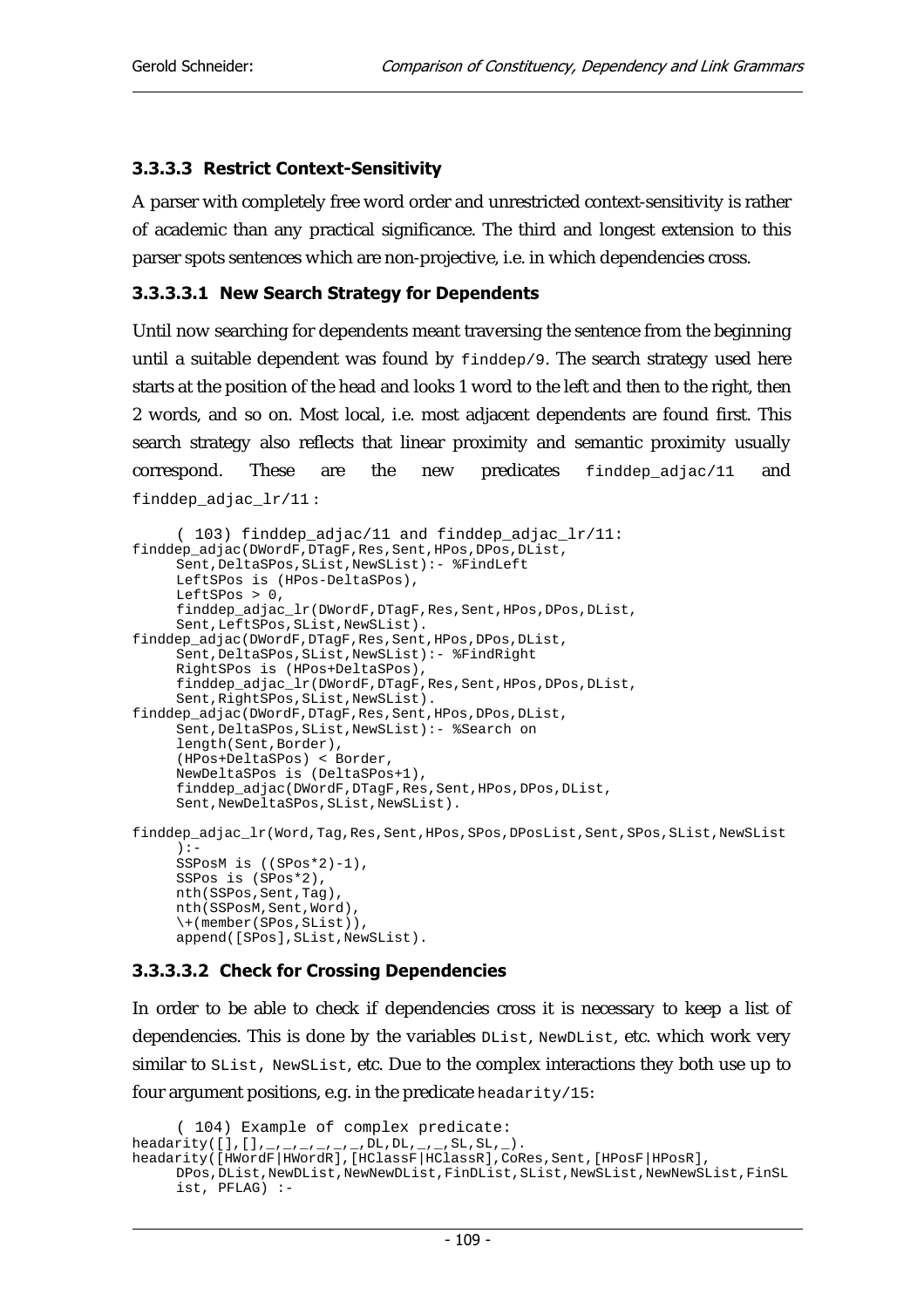/\* Several Args \*/ head(HWordF,[HClassF],Res,Sent,HPosF,DPos,DList,NewDList,AriDList, SList,NewSList,AriSList,PFLAG), headarity(HWordR,HClassR,NewRes,Sent,HPosR,NewDPos, NewDList,NewNewDList,AriDList,FinDList, NewSList,NewNewSList,AriSList,FinSList,PFLAG), append\_if\_nonvar(Res,NewRes,CoRes).

After new dependents are found in  $\text{dep}/12$ , they can now be checked for non-

projectivity by cross\_check/3.

```
( 105) Calling cross_check/3 from dep/12: 
dep(, [], [], _{-1}, _{-1}, DList, DList, SList, SList, ). % End of Recursion
dep(HWord,[DWordF|DWordR],[DTagF|DTagR],Res,Sent,HPos,[DPosF|DPosR],DList,AriD
     List, SList,AriSList,PFLAG):- 
      /*Start searching whole sent*/ 
      finddep_adjac(DWordF,DTagF,Res,Sent,HPos,DPosF,DList,Sent,1,SList,NewSLis
     t).
      append([[HPos,DPosF]],DList,NewDList), 
      cross_check(NewDList,[HWord,DWordF],PFLAG), 
      dep(HWord,DWordR,DTagR,Res,Sent,HPos,DPosR,NewDList,AriDList, 
     NewSList,AriSList,PFLAG).
```
cross\_check/3 chops the first (i.e. most recent) head-dependent position pair from the list of dependencies and checks if it crosses any of the existing dependency links. If so, the variable PFLAG is instantiated to the value 'YES'.

```
( 106) cross_check/3, cross_check_f/4, cross_checking/4: 
cross_check([LF|LR],Res,PFLAG) :- 
     cross_check_f(LF,LR,Res,PFLAG), !.
cross_check_f([, ], [], ], ], ], ]). \ End of Recursion
cross\_check_f([A,B],[[X,Y]\vert R],Res,''YES'):- nonvar(A),nonvar(B),nonvar(X),nonvar(Y), 
      cross_checking(A,B,X,Y), 
      print('!!NON_PROJECTIVE!! '), print(Res), nl. 
cross\_check_f([A,B],[[X,Y]\vert R],Res,PFLAG):- cross_check_f([A,B],R,Res,PFLAG). 
cross_checking(A,B,X,Y):- 
      A<X, B<Y, X<B. 
cross_checking(A,B,X,Y):- 
      B<X, A<Y, X<A. 
cross_checking(A,B,X,Y):- 
      A<Y, B<X, Y<B. 
cross_checking(A,B,X,Y):- 
      B<Y, A<X, Y<A. 
cross_checking(A,B,X,Y):- 
      X<A, Y<B, A<Y. 
cross_checking(A,B,X,Y):- 
     X\texttt{<}B , Y\texttt{<}A , B\texttt{<}Y .
cross\_checking(A,B,X,Y):-X < B, Y < A, B < Y.
cross_checking(A,B,X,Y):- 
     Y < B, X < A, B < X.
```
If A and B are linked and X and Y are linked we get a structure like in ( 107):

( 107) Detection of crossing links by cross\_checking/4:



There are 8 possible permutations of such crossing structures, as captured in cross\_checking/4. Now the parser correctly detects non-projective parses. Every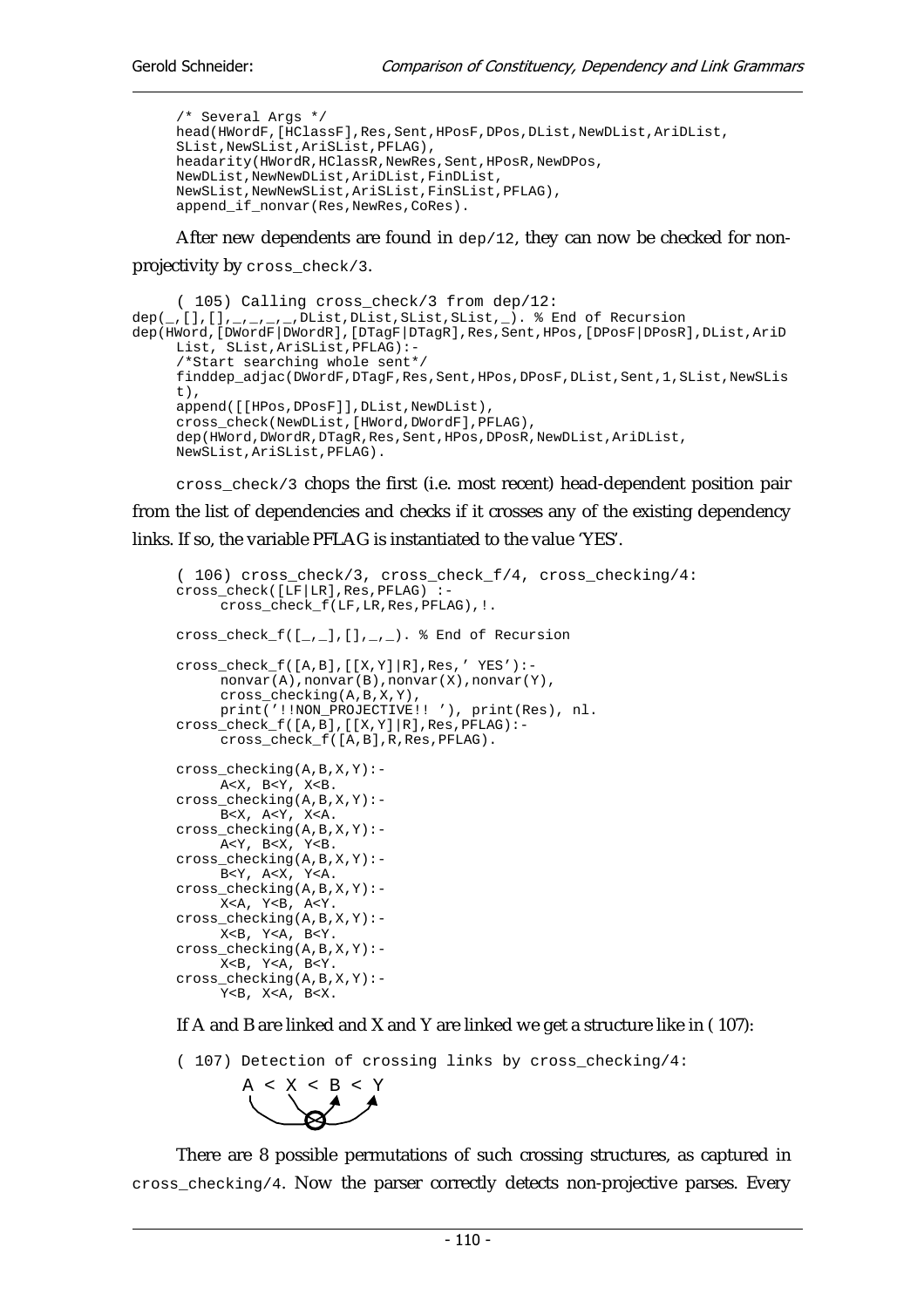attempt of a non-projective parse results in a online warning ("!!NON\_PROJECTIVE!!") and the variable PFLAG which is reported to  $d_{\text{parse/1}}$  for printout is instantiated to 'YES'. A verbose output for test sentence 1 "The man loves a woman" is printed in ( 108). Note that the third complete reading (+root(loves([woman(a),man(the)]))) does not contain crossing links. It is incorrect because subject and object positions are mistaken. Since the parser shown here is based on part-of-speech word class rather than functional classes, both the subject and the object simply have a noun tag 'N'. The search algorithm will bring up the correct subject first in assertive sentences and yes/no-questions, since it is the noun closest to the verb.

```
( 108) Verbose output of "The man loves a woman": 
  ? - test1.[the,ART,man,N,loves,VV2,a,ART,woman,N]
+root(loves([man(the),woman(a)])). PARSED: [4,1,5,2,3]. DEP.list: 
     [[5,4],[2,1],[3,5],[3,2],[0,3]]. NON_PROJ: _183 
     -root(loves([man(the),woman(a)])). PARSED: [4,1,5,2,3]. DEP.list: 
     [[5,4],[2,1],[3,5],[3,2],[0,3]]. NON_PROJ: _183 
     -root(loves([man(the),woman])). PARSED: [1,5,2,3]. DEP.list: 
     [[2,1],[3,5],[3,2],[0,3]]. NON_PROJ: _183 
!!NON_PROJECTIVE!! [man,a] 
!!NON_PROJECTIVE!! [woman,the] 
+root(loves([man(a),woman(the)])). PARSED: [1,4,5,2,3]. DEP.list: 
     [[5,1],[2,4],[3,5],[3,2],[0,3]]. NON_PROJ: YES
     -root(loves([man(a),woman(the)])). PARSED: [1,4,5,2,3]. DEP.list: 
     [[5,1],[2,4],[3,5],[3,2],[0,3]]. NON_PROJ: YES 
!!NON_PROJECTIVE!! [woman,the] 
!!NON_PROJECTIVE!! [woman,the] 
!!NON_PROJECTIVE!! [woman,the] 
     -root(loves([man(a),woman])). PARSED: [4,5,2,3]. DEP.list: 
     [[2,4],[3,5],[3,2],[0,3]]. NON_PROJ: YES 
!!NON_PROJECTIVE!! [man,a] 
!!NON PROJECTIVE!! [man,a]
!!NON_PROJECTIVE!! [man,a] 
     -root(loves([man,woman(a)])). PARSED: [4,5,2,3]. DEP.list: 
     [[5,4],[3,5],[3,2],[0,3]]. NON_PROJ: _183 
!!NON_PROJECTIVE!! [woman,the] 
     -root(loves([man,woman(the)])). PARSED: [1,5,2,3]. DEP.list: 
     [[5,1],[3,5],[3,2],[0,3]]. NON_PROJ: YES 
!!NON PROJECTIVE!! [woman,the]
!!NON_PROJECTIVE!! [woman,the] 
!!NON PROJECTIVE!! [woman,the]
     -root(loves([man,woman])). PARSED: [5,2,3]. DEP.list: 
     [[3,5],[3,2],[0,3]]. NON_PROJ: _183 
+root(loves([woman(a),man(the)])). PARSED: [1,4,2,5,3]. DEP.list: 
     [[2,1],[5,4],[3,2],[3,5],[0,3]]. NON_PROJ: _183 
     -root(loves([woman(a),man(the)])). PARSED: [1,4,2,5,3]. DEP.list: 
     [[2,1],[5,4],[3,2],[3,5],[0,3]]. NON_PROJ: _183 
     -root(loves([woman(a),man])). PARSED: [4,2,5,3]. DEP.list: 
     [[5,4],[3,2],[3,5],[0,3]]. NON_PROJ: _183 
!!NON_PROJECTIVE!! [woman,the] 
!!NON_PROJECTIVE!! [man,a] 
+root(loves([woman(the),man(a)])). PARSED: [4,1,2,5,3]. DEP.list: 
     [2,4], [5,1], [3,2], [3,5], [0,3]]. NON_PROJ: YES
     -root(loves([woman(the),man(a)])). PARSED: [4,1,2,5,3]. DEP.list: 
     [[2,4],[5,1],[3,2],[3,5],[0,3]]. NON_PROJ: YES 
!!NON PROJECTIVE!! [man,a]
!!NON_PROJECTIVE!! [man,a] 
!!NON_PROJECTIVE!! [man,a] 
     -root(loves([woman(the),man])). PARSED: [1,2,5,3]. DEP.list: 
     [[5,1],[3,2],[3,5],[0,3]]. NON_PROJ: YES 
!!NON_PROJECTIVE!! [woman,the] 
!!NON_PROJECTIVE!! [woman,the]
```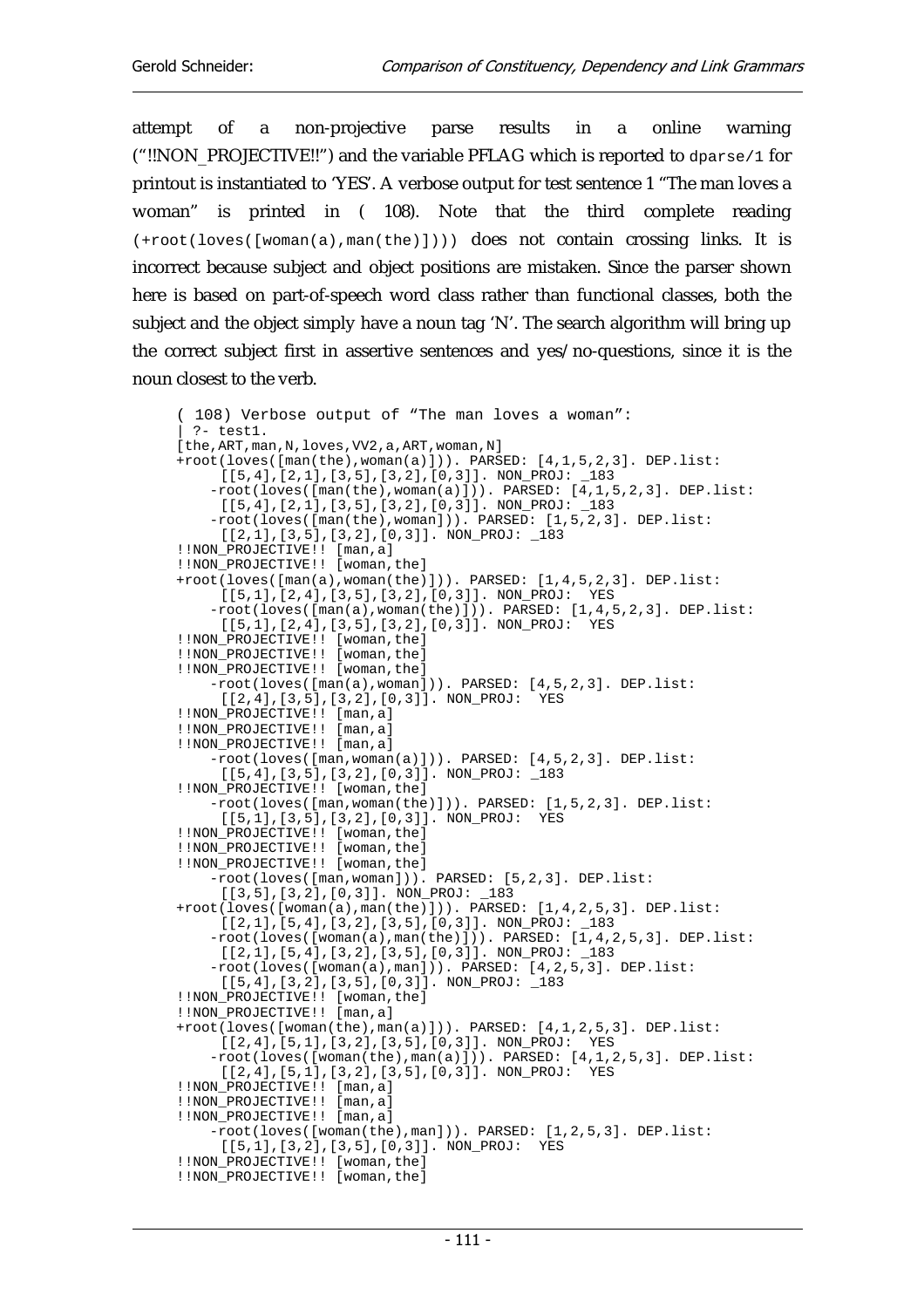```
!!NON PROJECTIVE!! [woman,the]
     -root(loves([woman,man(the)])). PARSED: [1,2,5,3]. DEP.list: 
     [[2,1],[3,2],[3,5],[0,3]]. NON_PROJ: _183 
!!NON_PROJECTIVE!! [man,a] 
     -root(loves([woman,man(a)])). PARSED: [4,2,5,3]. DEP.list: 
     [[2,4],[3,2],[3,5],[0,3]]. NON_PROJ: YES 
!!NON PROJECTIVE!! [man,a]
!!NON_PROJECTIVE!! [man,a] 
!!NON_PROJECTIVE!! [man,a] 
     -root(loves([woman,man])). PARSED: [2,5,3]. DEP.list: 
    [[3,2],[3,5],[0,3]]. NON_PROJ: _183 
     -root(loves). PARSED: [3]. DEP.list: [[0,3]]. NON_PROJ: _183 
     -root. PARSED: []. DEP.list: []. NON_PROJ: _183 
no
```
### 3.3.3.3.3 Fast Projective Parsing

In 3.3.3.3.2 we have seen that the correct reading of test sentence 4 is only the third one. Parsing for all 84 complete linkages takes about a minute. Most dependency parsing algorithms are NP-complete in the worst case. In a practically usable parser it is therefore important to make sure that this worst case scenario will occur as infrequently as possible. The search algorithm developed in 3.3.3.3.1 helps to come up quickly with the most local and therefore often most probable parses. It does not help to yield the correct reading of test sentence 4 first, because of the order of the grammar rules.

As a first very crude approximation one can suggest that if projective parses can be found the non-projective parses are usually incorrect and that the first projective parse will be the most likely one. The new predicate fastparse/1 stops searching when the first complete and projective reading has been found. A verbose output of parsing test sentence 4 "The man loves a woman with long hair" with fastparse/1, which only takes one or two seconds, is as follows:

```
( 109) Verbose fastparse of "The man loves a woman with long 
hair": 
      | ?- ftest4. 
     [the,ART,man,N,loves,VV2,a,ART,woman,N,with,P,long,ADJ,hair,N] 
          -root(loves([man(the),woman(a)])). PARSED: [4,1,5,2,3]. DEP.list: 
          [[5,4],[2,1],[3,5],[3,2],[0,3]]. NON_PROJ: _203 
          -root(loves([man(the),woman(long)])). PARSED: [7,1,5,2,3]. DEP.list: 
          [[5,7],[2,1],[3,5],[3,2],[0,3]]. NON_PROJ: _203 
          -root(loves([man(the),woman([a,long])])). PARSED: [7,4,1,5,2,3]. 
          DEP.list: [[5,7],[5,4],[2,1],[3,5],[3,2],[0,3]]. NON_PROJ: _203 
     !!NON_PROJECTIVE!! [hair,a] 
          -root(loves([man(the),woman(with(hair(a)))])). PARSED: 
          [4,8,6,1,5,2,3]. DEP.list: 
          [[8,4],[6,8],[5,6],[2,1],[3,5],[3,2],[0,3]]. NON_PROJ: YES 
          -root(loves([man(the),woman(with(hair(long)))])). PARSED: 
          [7,8,6,1,5,2,3]. DEP.list: 
           [[8,7],[6,8],[5,6],[2,1],[3,5],[3,2],[0,3]]. NON_PROJ: _203 
     !!NON_PROJECTIVE!! [hair,a] 
     +root(loves([man(the),woman(with(hair([a,long])))])). PARSED: 
           [7,4,8,6,1,5,2,3]. DEP.list: 
          [[8,7],[8,4],[6,8],[5,6],[2,1],[3,5],[3,2],[0,3]]. NON_PROJ: YES 
          -root(loves([man(the),woman(with(hair([a,long])))])). PARSED: 
          [7,4,8,6,1,5,2,3]. DEP.list: 
          [[8,7],[8,4],[6,8],[5,6],[2,1],[3,5],[3,2],[0,3]]. NON_PROJ: YES 
     !!NON_PROJECTIVE!! [hair,a] 
     !!NON_PROJECTIVE!! [hair,a]
```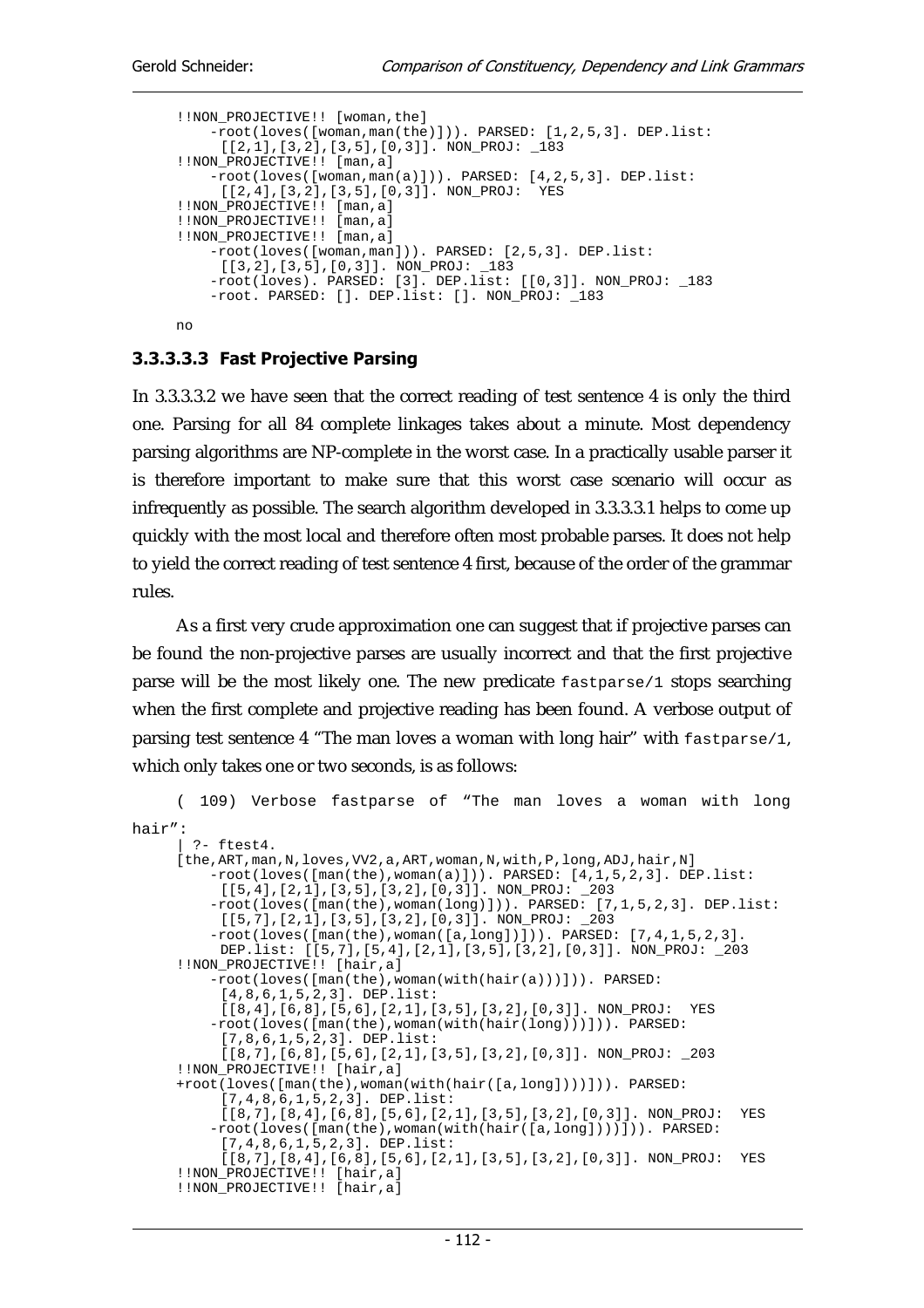```
-root(loves([man(the),woman(with(hair))])). PARSED: [8, 6, 1, 5, 2, 3].<br>DEP list: [[6,8] [5,6] [2,1] [3,5] [3,2] [0,3]] NON PROJ: 203
     DEP.list: [(6,8), [5,6], [2,1], [3,5], [3,2], [0,3]]. NON_PROJ:
     -root(loves([man(the),woman(with)])). PARSED: [6,1,5,2,3]. DEP.list: 
     [[5,6],[2,1],[3,5],[3,2],[0,3]]. NON_PROJ: _203 
!!NON_PROJECTIVE!! [with,hair] 
!!NON_PROJECTIVE!! [hair,a] 
+root(loves([man(the),woman([long,with(hair(a))])])). PARSED: 
     [4,8,6,7,1,5,2,3]. DEP.list: 
     [[8,4],[6,8],[5,6],[5,7],[2,1],[3,5],[3,2],[0,3]]. NON_PROJ: YES 
     -root(loves([man(the),woman([long,with(hair(a))])])). PARSED: 
     [4,8,6,7,1,5,2,3]. DEP.list: 
     [[8,4],[6,8],[5,6],[5,7],[2,1],[3,5],[3,2],[0,3]]. NON_PROJ: YES 
!!NON_PROJECTIVE!! [hair,a] 
!!NON_PROJECTIVE!! [hair,a] 
!!NON_PROJECTIVE!! [hair,a] 
     -root(loves([man(the),woman([long,with(hair)])])). PARSED: 
     [8,6,7,1,5,2,3]. DEP.list: 
     [6,8],[5,6],[5,7],[2,1],[3,5],[3,2],[0,3]]. NON PROJ: YES
     -root(loves([man(the),woman([long,with])])). PARSED: [6,7,1,5,2,3]. 
     DEP.list: [[5,6],[5,7],[2,1],[3,5],[3,2],[0,3]]. NON_PROJ: _203 
+root(loves([man(the),woman([a,with(hair(long))])])). PARSED: 
     [7,8,6,4,1,5,2,3]. DEP.list: 
     [[8,7],[6,8],[5,6],[5,4],[2,1],[3,5],[3,2],[0,3]]. NON_PROJ: _203
```
yes

The parser has changed and grown quite complex after these changes. This is the full listing:

```
( 110) DEPP Version 0.5: 
/* DEPENDENCY GRAMMAR */ 
/* Dependency Existence Parser DEPP V 0.5*/ 
:- use_module(library(lists)). 
test1 :- dparse(['the','ART','man','N','loves','VV2','a','ART','woman','N']).
test2 :- dparse(['Peter','N','sleeps','VV1']). 
test3 :- 
     dparse(['the','ART','man','N','loves','VV2','a','ART','beautiful','ADJ','
     woman','N']). 
test4 :- 
     dparse(['the','ART','man','N','loves','VV2','a','ART','woman','N','with',
     'P','long','ADJ','hair','N']). 
   /* These are test sentences */ 
dparse(Sent):- 
      head(root,['ROOT'],Res,Sent,0,DPos,[],DList,FinDList,[],SList,FinSList,PF
     LAG), 
     complete_check(Sent,FinSList,Marker),
      print(Marker),print(Res), 
 print('. PARSED: '), print(FinSList), 
 print('. DEP.list: '), print(FinDList), 
 print('. NON_PROJ: '), print(PFLAG), 
      nl, 
      fail. 
complete_check(Sent,PList,'+'):- %Complete 
     length(Sent, SentL),
      length(PList,PListL), 
SentL is (PListL *2).<br>complete_check(_,_,' -'
                        -'). % Incomplete UN/COMMENT for NON/VERBOSE
cross_check([LF|LR],Res,PFLAG) :- 
      cross_check_f(LF,LR,Res,PFLAG),!. 
cross_check_f([], [], [], ], ], []. % End of Recursion
cross_check_f([A,B],[[X,Y]|R],Res,' YES'):-
      nonvar(A),nonvar(B),nonvar(X),nonvar(Y), 
      cross_checking(A,B,X,Y), 
      print('!!NON_PROJECTIVE!! '), print(Res), nl.
```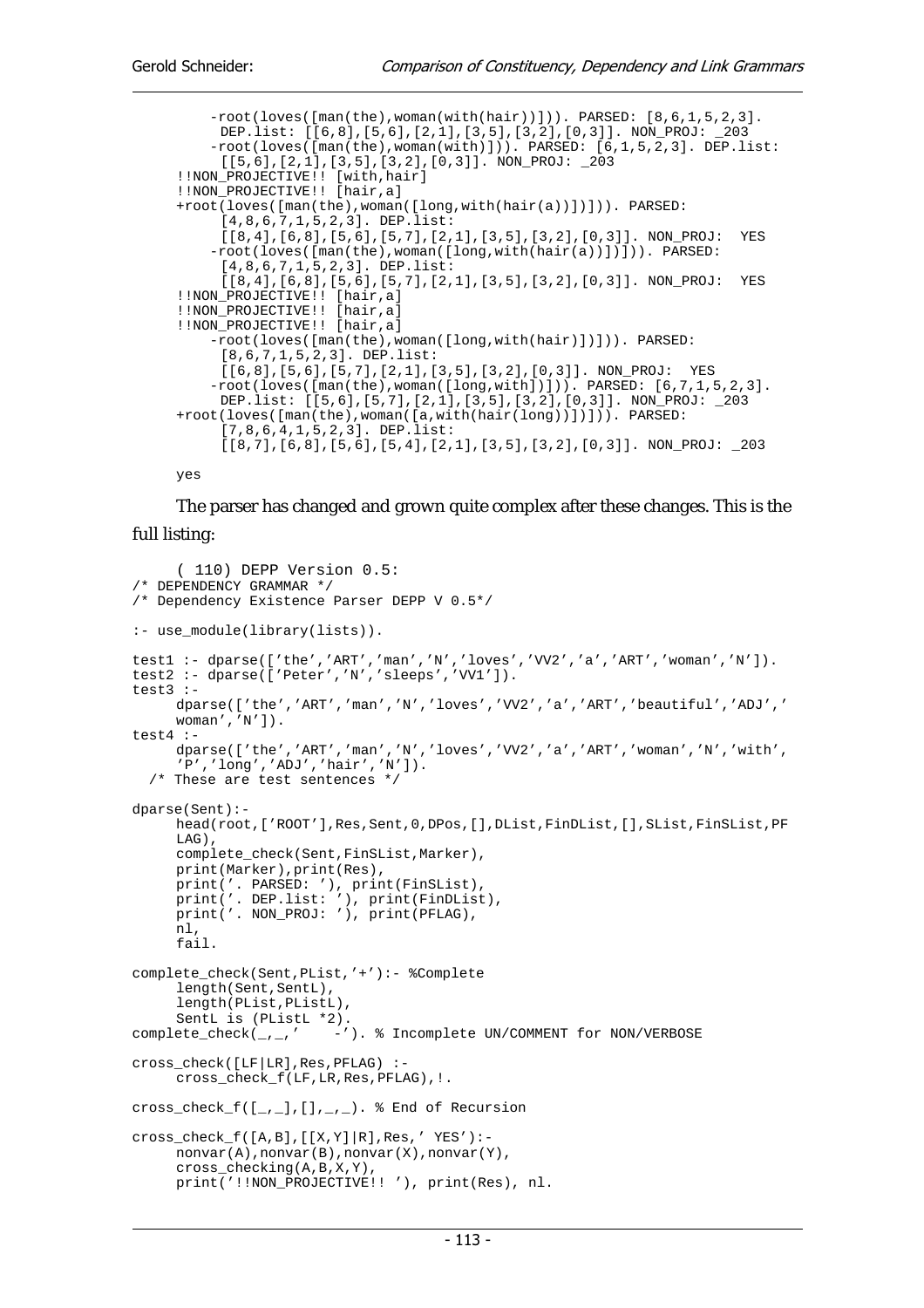```
cross_check_f([A,B],[[X,Y]|R],Res,PFLAG):- cross_check_f([A,B],R,Res,PFLAG). 
cross_checking(A,B,X,Y):- 
      A<X, B<Y, X<B. 
cross\_checking(A,B,X,Y): B<X, A<Y, X<A. 
cross_checking(A,B,X,Y):- 
      A<Y, B<X, Y<B. 
cross_checking(A,B,X,Y):- 
      B<Y, A<X, Y<A. 
cross_checking(A,B,X,Y):- 
      X<A, Y<B, A<Y. 
cross_checking(A,B,X,Y):- 
     X< B, Y< A, B< Y.
cross_checking(A,B,X,Y):- 
     X < B, Y < A, B < Y.
cross checkinq(A,B,X,Y):- Y<B, X<A, B<X. 
dep(\_,[],[],\_],\_],\_, DList, DList, SList, SList, ]). % End of Recursion
dep(HWord,[DWordF|DWordR],[DTagF|DTagR],Res,Sent,HPos,[DPosF|DPosR],DList,AriD
     List, SList,AriSList,PFLAG):- 
      /*Start searching whole sent*/ 
      finddep_adjac(DWordF,DTagF,Res,Sent,HPos,DPosF,DList,Sent,1,SList,NewSLis
     t).
      append([[HPos,DPosF]],DList,NewDList), 
      cross_check(NewDList,[HWord,DWordF],PFLAG), 
     dep(HWord,DWordR,DTagR,Res,Sent,HPos,DPosR,NewDList,AriDList,
     NewSList,AriSList,PFLAG). 
finddep_adjac(DWordF,DTagF,Res,Sent,HPos,DPos,DList, 
     Sent, DeltaSPos, SList, NewSList): - %FindLeft
      LeftSPos is (HPos-DeltaSPos), 
     LeftSPos > 0.
     finddep_adjac_lr(DWordF,DTagF,Res,Sent,HPos,DPos,DList,
     Sent,LeftSPos,SList,NewSList). 
finddep_adjac(DWordF,DTagF,Res,Sent,HPos,DPos,DList, 
     Sent,DeltaSPos,SList,NewSList):-%FindRight 
      RightSPos is (HPos+DeltaSPos), 
      finddep_adjac_lr(DWordF,DTagF,Res,Sent,HPos,DPos,DList, 
     Sent,RightSPos,SList,NewSList). 
finddep_adjac(DWordF,DTagF,Res,Sent,HPos,DPos,DList, 
     Sent,DeltaSPos,SList,NewSList):- %Search on 
      length(Sent,Border), 
      (HPos+DeltaSPos) < Border, 
      NewDeltaSPos is (DeltaSPos+1), 
      finddep_adjac(DWordF,DTagF,Res,Sent,HPos,DPos,DList, 
     Sent, NewDeltaSPos, SList, NewSList).
finddep_adjac_lr(Word,Tag,Res,Sent,HPos,SPos,DPosList,Sent,SPos,SList,NewSList
     ):- 
      SSPosM is ((SPos*2)-1), 
      SSPos is (SPos*2), 
      nth(SSPos,Sent,Tag), 
      nth(SSPosM,Sent,Word), 
      \+(member(SPos,SList)), 
      append([SPos],SList,NewSList). 
/* GRAMMAR TEMPLATES */ 
head(HWord,[HClass],Res,Sent,HPos,DPosL,DList,NewDList,FinDList, 
     SList,NewSList,FinSList,PFLAG):- 
      depgrammar(HClass,DClassL), 
     dep(HWord,DWordL,DClassL,Res,Sent,HPos,DPosL,DList,NewDList,
     SList,NewSList,PFLAG), 
      headarity(DWordL,DClassL,NewRes,Sent,DPosL,NewDPos, 
     NewDList,NewNewDList,AriDlist,FinDList, 
     NewSList,NewNewSList,AriSList,FinSList,PFLAG), 
      %Is Dep. new local Head? 
     Res =.. [HWord,NewRes].<br>$print(' ? '), pri
                    ? ', print(Res), print(' - '), print(NewSList),
```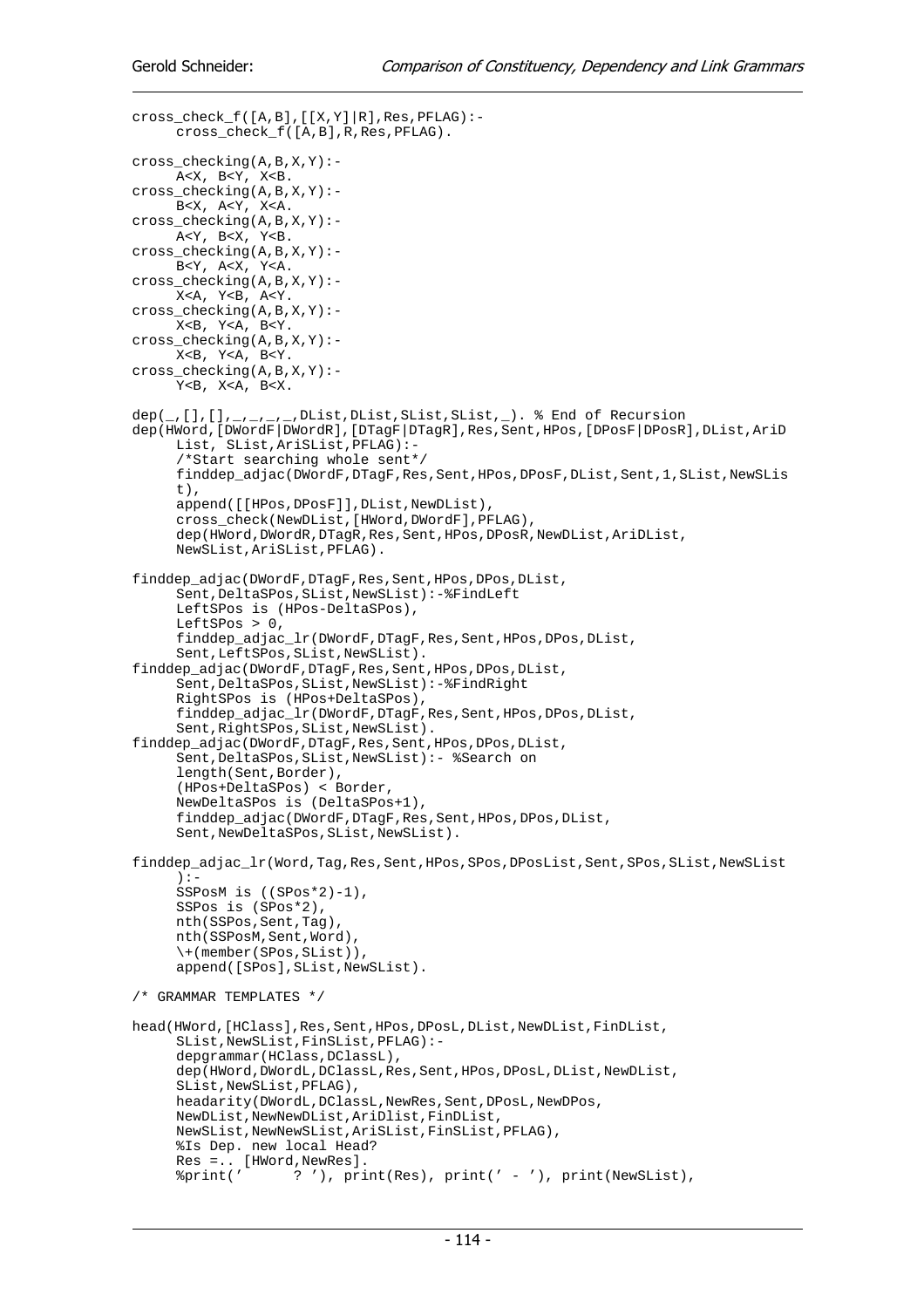```
 %print(NewDList), print(PFLAG),nl. 
      % UN/COMMENT above for NON/VERBOSE 
head(HWord, _, HWord, _, _, _, DL, DL, DL, SL, SL, SL, _). % No dependents found -> copy
     Head to Res 
headarity([],[],_,_,_,_,_,_,DL,DL,_,_,AriSList,AriSList,_). 
headarity([HWordF|HWordR],[HClassF|HClassR], CoRes,Sent,[HPosF|HPosR], 
     DPos,DList,NewDList,NewNewDList,FinDList,SList,NewSList,NewNewSList,FinSL
     ist,PFLAG) :- 
      /* Several Args */ 
      head(HWordF,[HClassF],Res,Sent,HPosF,DPos,DList,NewDList,AriDList, 
     SList,NewSList,AriSList,PFLAG), 
      headarity(HWordR,HClassR,NewRes,Sent,HPosR,NewDPos, 
     NewDList,NewNewDList,AriDList,FinDList, 
     NewSList,NewNewSList,AriSList,FinSList,PFLAG), 
      append_if_nonvar(Res,NewRes,CoRes). 
append_if_nonvar(X,Y,XY) :- 
      nonvar(Y), 
     append([X],[Y],XY).
append_if_nonvar(X,Y,X) :- 
      var(Y). 
/* GRAMMAR RIILES */depgrammar('ROOT', ['VV2']).
depgrammar('ROOT',['VV1']). 
depgrammar('VV2',['N','N']). 
depgrammar('VV1',['N']). 
depgrammar('N',['ART']). 
depgrammar('N',['ADJ']). 
depgrammar('N',['ART','ADJ']). 
depgrammar('N',['P']). 
depgrammar('N',['ADJ','P']). 
depgrammar('N',['ART','P']). 
depgrammar('N',['ART','ADJ','P']). 
depgrammar('P',['N']).
```
### 3.3.3.4 Argument Composition and Translation

Let us consider the following sentence:

( 111) The man has loved a woman.

The most intuitive dependency parse links root to the inflected auxiliary verb, this in turn to the main verb, which links to the subject and object, since the main verb carries the valency information. This yields a non-projective structure, however:



The parser will report this structure, along with several other non-projective ones, in which the nouns link to the wrong articles. Since all parses are non-projective, however, it is difficult to exclude the incorrect parses at the first sight. It is also unsatisfactory that "The man has loved a woman" should be non-projective, while "The man loved a woman" is not.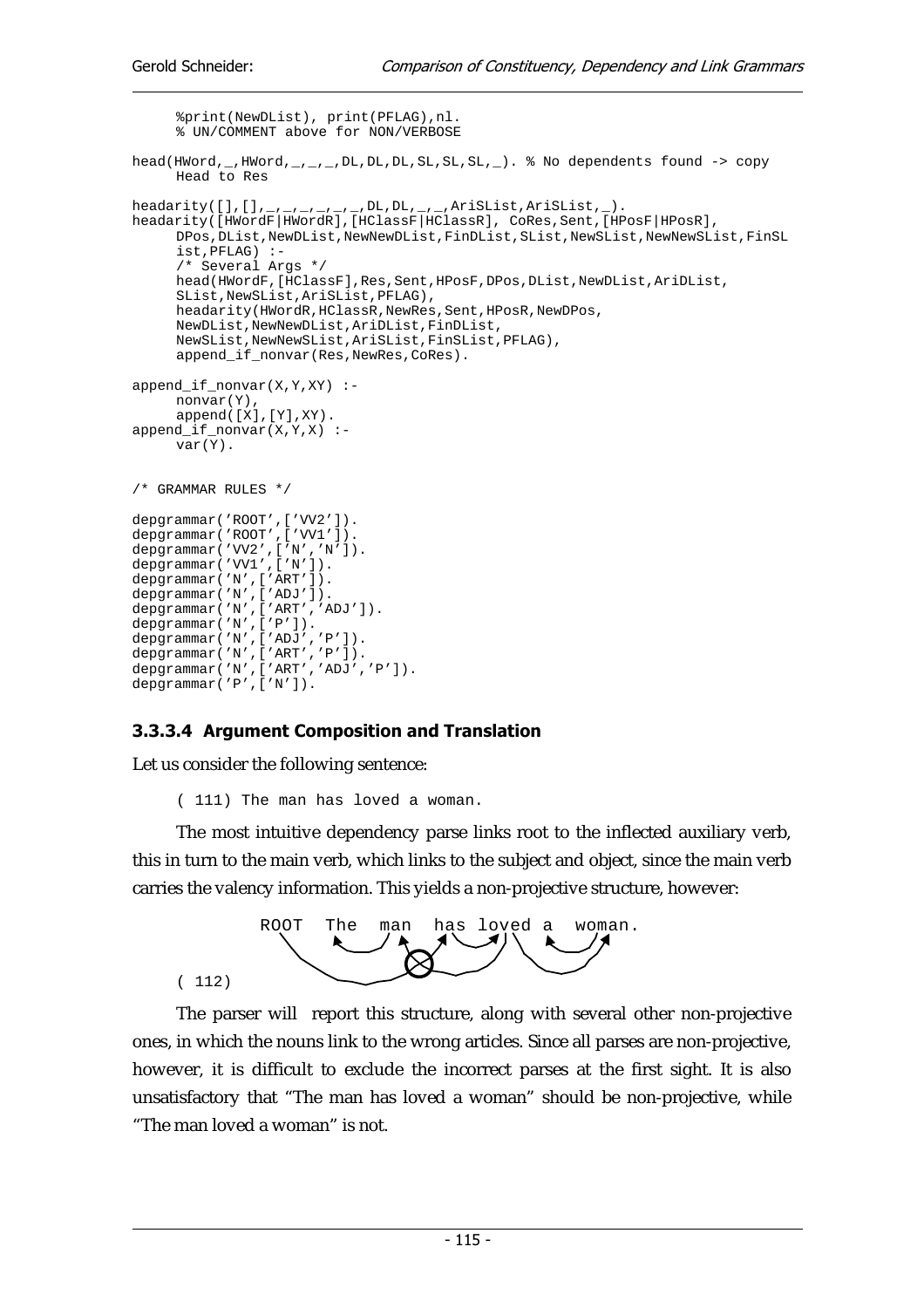depgrammar('N',['P']).

We have seen in 2.3.2.5.5 that it is difficult to judge whether AUX (the syntactic core carrying INFL) or the main verb (the semantic core) should be head of the other. From a functional perspective, as I have discussed also in 2.3.2.5.5 and 2.3.8.3, the auxiliary verb is rather a marker on the main verb (HPSG [Pollard & Sag 1994]), or a part of it (Tesnière [1959]). A suggestion described in [Borsley 1996: 88-90], so-called *argument composition*, is to compose one semantic argument of both the auxiliary and main verb together.

### 3.3.3.4.1 Argument Composition

Only minimal changes are needed to implement the simplest form of argument composition: concomitance (cf. 2.2.3.2) instead of dependency for selected links. These links are licensed by congrammar/2, which works exactly like depgrammar/2. The call for congrammar/2 comes from an additional and minimally modified head/13 predicate:

```
( 113) Changes for Argument Composition: 
/* GRAMMAR TEMPLATES */ 
head(HWord,[HClass],Res,Sent,HPos,DPosL,DList,NewDList,FinDList,
     SList,NewSList,FinSList,PFLAG):- %Normal Dependency 
      depgrammar(HClass,DClassL), 
     dep(HWord,DWordL,DClassL,Res,Sent,HPos,DPosL,DList,NewDList,
     SList,NewSList,PFLAG), 
     headarity(DWordL,DClassL,NewRes,Sent,DPosL,NewDPos,
     NewDList,NewNewDList,AriDlist,FinDList, 
     NewSList,NewNewSList,AriSList,FinSList,PFLAG), 
      %Is Dep. new local Head? 
     Res =.. [HWord,NewRes].<br>%print(' ? '), pri
                 ? '), print(Res), print(' - '), print(NewSList),
      %print(NewDList), print(PFLAG),nl. 
head(HWord,[HClass],[HWord,NewRes],Sent,HPos,DPosL,DList,NewDList,FinDList,
     SList,NewSList,FinSList,PFLAG):- %Argument compostition 
      congrammar(HClass,DClassL), 
     dep(HWord,DWordL,DClassL,Res,Sent,HPos,DPosL,DList,NewDList,
     SList,NewSList,PFLAG), 
      headarity(DWordL,DClassL,NewRes,Sent,DPosL,NewDPos, 
     NewDList,NewNewDList,AriDlist,FinDList, 
     NewSList,NewNewSList,AriSList,FinSList,PFLAG). 
      %Is Dep. new local Head? 
 %print(' ? '), print(Res), print(' - '), print(NewSList), 
 %print(NewDList), print(PFLAG),nl. 
head(HWord, _, HWord, _, _, _, DL, DL, DL, SL, SL, SL, _). % No dependents found -> copy
     Head to Res 
[...]/* GRAMMAR RULES */ 
depgrammar('ROOT',['VV2']). 
depgrammar('ROOT',['VV1']). 
depgrammar('ROOT',['VA']). 
depgrammar('VV2',['N','N']).
depgrammar('VP2',['N','N']). 
depgrammar('VV1',['N']). 
depgrammar('VP1',['N']). 
depgrammar('N',['ART']). 
depgrammar('N',['ADJ']).
depgrammar('N',['ART','ADJ']).
```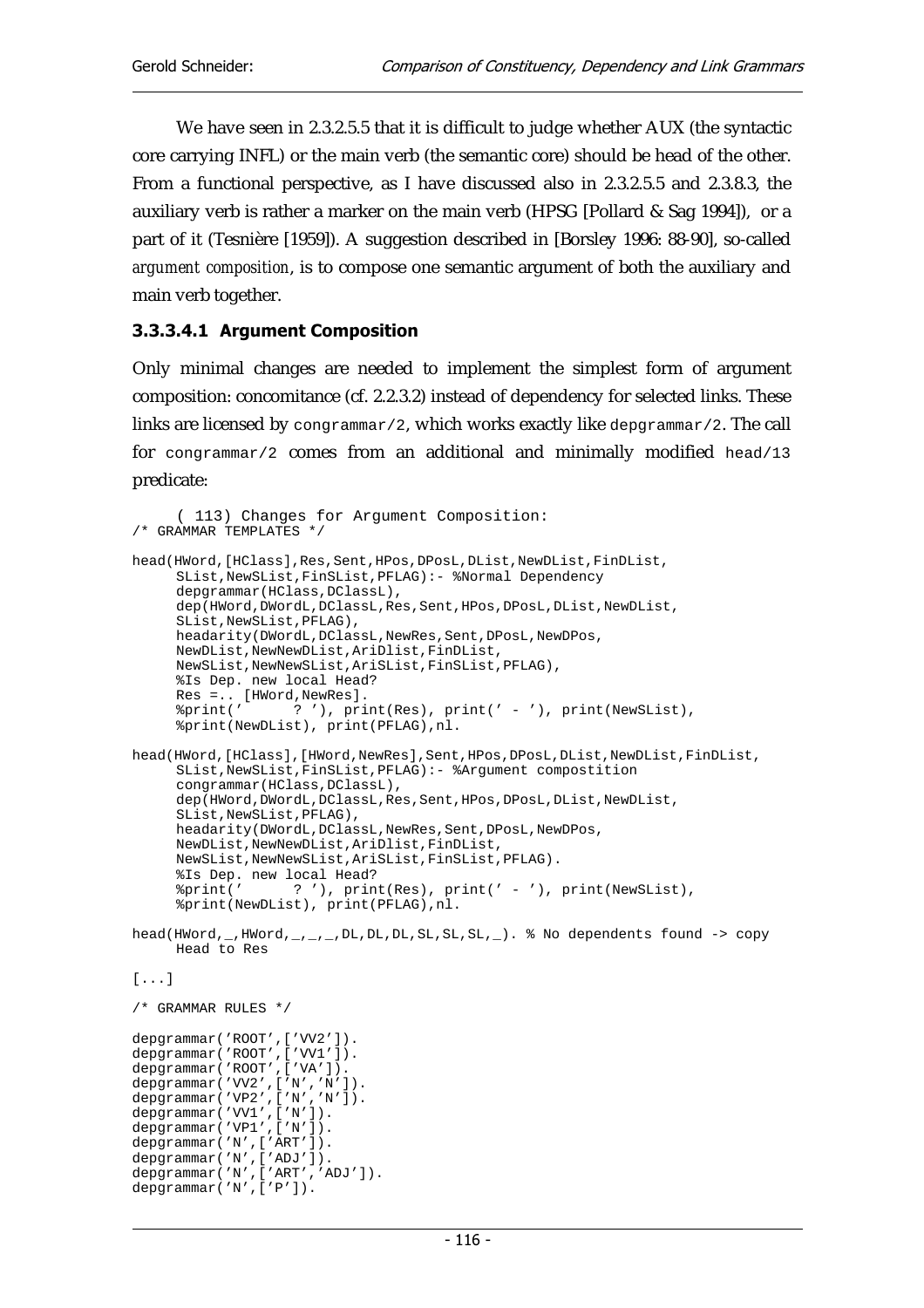```
depgrammar('N',['ADJ','P']). 
depgrammar('N',['ART','P']). 
depgrammar('N',['ART','ADJ','P']). 
depgrammar('P',['N']). 
congrammar('VA',['VP2']). 
congrammar('VA',['VP1']). 
congrammar('NN',['NN']).
```
Accordingly, an output for test sentence 5 ("The man has loved a woman.") looks as follows. For some unknown reason, every reading is found twice.

```
) 
| ?- test5.
[the,ART,man,N,has,VA,loved,VP2,a,ART,woman,N] 
!!NON_PROJECTIVE!! [loved,man] 
+root([has,loved([man(the),woman(a)])]). PARSED: [5,1,6,2,4,3]. DEP.list: 
     [[6,5],[2,1],[4,6],[4,2],[3,4],[0,3]]. NON_PROJ: YES 
!!NON PROJECTIVE!! [man,a]
!!NON_PROJECTIVE!! [woman,the] 
+root([has,loved([man(a),woman(the)])]). PARSED: [1,5,6,2,4,3]. DEP.list: 
     [[6,1],[2,5],[4,6],[4,2],[3,4],[0,3]]. NON_PROJ: YES 
!!NON_PROJECTIVE!! [woman,the] 
!!NON_PROJECTIVE!! [woman,the] 
!!NON_PROJECTIVE!! [woman,the] 
!!NON_PROJECTIVE!! [man,a] 
!!NON_PROJECTIVE!! [man,a] 
!!NON_PROJECTIVE!! [man,a] 
!!NON_PROJECTIVE!! [woman,the] 
!!NON_PROJECTIVE!! [woman,the] 
!!NON_PROJECTIVE!! [woman,the] 
!!NON_PROJECTIVE!! [woman,the] 
!!NON_PROJECTIVE!! [loved,man] 
+root([has,loved([woman(a),man(the)])]). PARSED: [1,5,2,6,4,3]. DEP.list: 
     [[2,1],[6,5],[4,2],[4,6],[3,4],[0,3]]. NON_PROJ: YES 
!!NON_PROJECTIVE!! [woman,the] 
!!NON_PROJECTIVE!! [man,a] 
+root([has,loved([woman(the),man(a)])]). PARSED: [5,1,2,6,4,3]. DEP.list: 
     [[2,5],[6,1],[4,2],[4,6],[3,4],[0,3]]. NON_PROJ: YES 
!!NON PROJECTIVE!! [man,a]
!!NON_PROJECTIVE!! [man,a] 
!!NON_PROJECTIVE!! [man,a] 
!!NON_PROJECTIVE!! [woman,the] 
!!NON_PROJECTIVE!! [woman,the] 
!!NON_PROJECTIVE!! [woman,the] 
!!NON PROJECTIVE!! [man,a]
!!NON_PROJECTIVE!! [man,a] 
!!NON_PROJECTIVE!! [man,a] 
!!NON_PROJECTIVE!! [man,a] 
!!NON_PROJECTIVE!! [loved,man]
+root([has,loved([man(the),woman(a)])]). PARSED: [5,1,6,2,4,3]. DEP.list: 
     [ [6,5], [2,1], [4,6], [4,2], [3,4], [0,3]]. NON_PROJ: YES
!!NON_PROJECTIVE!! [man,a] 
!!NON_PROJECTIVE!! [woman,the] 
+root([has,loved([man(a),woman(the)])]). PARSED: [1,5,6,2,4,3]. DEP.list: 
     [[6,1],[2,5],[4,6],[4,2],[3,4],[0,3]]. NON_PROJ: YES 
!!NON_PROJECTIVE!! [woman,the] 
!!NON_PROJECTIVE!! [woman,the] 
!!NON PROJECTIVE!! [woman, the]
!!NON_PROJECTIVE!! [man,a] 
!!NON PROJECTIVE!! [man,a]
!!NON_PROJECTIVE!! [man,a] 
!!NON_PROJECTIVE!! [woman,the] 
!!NON_PROJECTIVE!! [woman,the]
!!NON_PROJECTIVE!! [woman,the] 
!!NON_PROJECTIVE!! [woman,the] 
!!NON_PROJECTIVE!! [loved,man] 
+root([has,loved([woman(a),man(the)])]). PARSED: [1,5,2,6,4,3]. DEP.list: 
     [[2,1],[6,5],[4,2],[4,6],[3,4],[0,3]]. NON_PROJ: YES 
!!NON_PROJECTIVE!! [woman,the] 
!!NON_PROJECTIVE!! [man,a]
```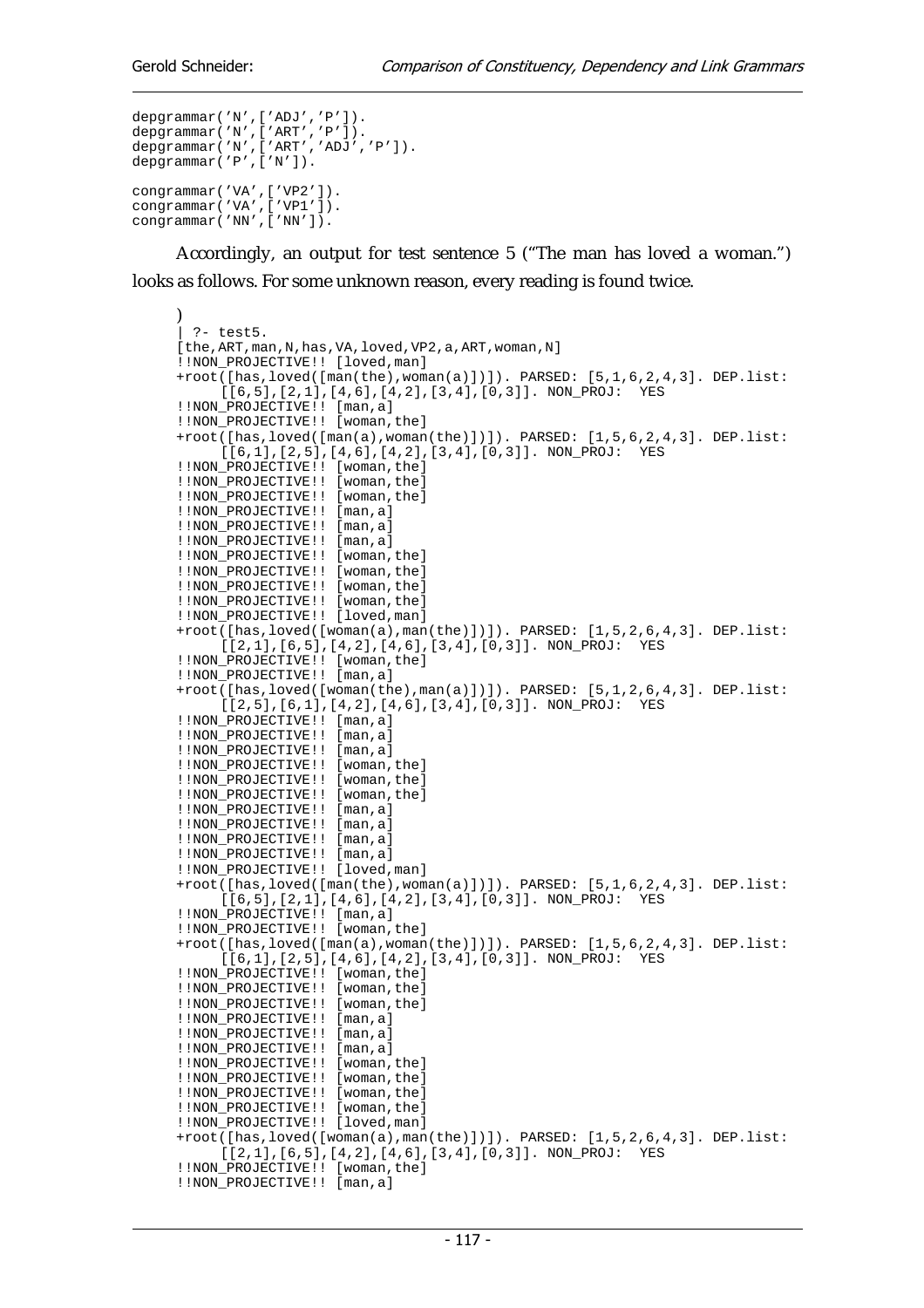```
+root([has,loved([woman(the),man(a)])]). PARSED: [5,1,2,6,4,3]. DEP.list: 
     [[2,5],[6,1],[4,2],[4,6],[3,4],[0,3]]. NON_PROJ: YES 
!!NON_PROJECTIVE!! [man,a] 
!!NON_PROJECTIVE!! [man,a] 
!!NON_PROJECTIVE!! [man,a] 
!!NON_PROJECTIVE!! [woman,the] 
!!NON_PROJECTIVE!! [woman,the] 
!!NON_PROJECTIVE!! [woman,the] 
!!NON_PROJECTIVE!! [man,a] 
!!NON_PROJECTIVE!! [man,a] 
!!NON PROJECTIVE!! [man,a]
!!NON_PROJECTIVE!! [man,a] 
no
```
### 3.3.3.4.2 Tesnière's Translation

The semantic structure built up in the above extension features a most simple form of argument composition, but the syntactic structure reported remains unchanged and hence non-projective. Only the mapping between syntax and semantics has been altered. If we follow Tesnière, then also the syntactic structure has to change. *AUX+main verb* should be syntactically combined into a something that behaves like a single word, by a translation (cf. 2.1.4).

This, too, is easy to implement. When parsing, the main verb is taken up into the search list SList which is used for checking completeness, but not into the list of dependencies DList, which is used to check for projectivity. The valencies from the main verb are used for the composed *AUX+main verb* word, as described in 2.1.4.2.

```
( 114) Translation and Argument Composition in head/13: 
head(HWord,[HClass],Res,Sent,HPos,DPosL,DList,NewDList,FinDList,
     SList,NewSList,FinSList,PFLAG):- %Argument compostition1 
      congrammar(HClass,[ConClass1]), 
     dep(HWord,[ConWord1],[ConClass1],Res,Sent,HPos,ConPos,DList,ConDList
     1, SList,ConSList1,PFLAG), 
      name(ConWord1,ConResASCII), 
      name(HWord,HWordASCII), 
      append(ConResASCII,[45],ConResASCIIDash), 
      append(ConResASCIIDash,HWordASCII,AllASCII), 
      name(ConWord,AllASCII), 
     depgrammar(ConClass1, DClassL),
      dep(HWord,DWordL,DClassL,NewRes,Sent,HPos,DPosL,ConDList1,NewDList, 
     ConSList1,NewSList,PFLAG), 
     headarity(DWordL,DClassL,NewRes,Sent,DPosL,NewDPos,
     NewDList,NewNewDList,AriDlist,FinDList, 
     NewSList,NewNewSList,AriSList,FinSList,PFLAG), 
      Res =.. [ConWord,NewRes]. 
      %Is Dep. new local Head? 
 %print(' ? '), print(Res), print(' - '), print(NewSList), 
 %print(NewDList), print(PFLAG),nl.
```
Now the correct reading of test sentence 5 ("The man has loved a woman") is analyzed projectively again. The non-verbose output:

```
( 115) Parses of "The man has loved a woman": 
 | ?- test5. 
[the,ART,man,N,has,VA,loved,VP2,a,ART,woman,N] 
+root(loved-has([man(the),woman(a)])). PARSED: [5,1,6,2,4,3]. DEP.list: 
     [[6,5],[2,1],[3,6],[3,2],[3,4],[0,3]]. NON_PROJ: _187 
+root(loved-has([man(a),woman(the)])). PARSED: [1,5,6,2,4,3]. DEP.list: 
     [[6,1],[2,5],[3,6],[3,2],[3,4],[0,3]]. NON_PROJ: YES 
+root(loved-has([woman(a),man(the)])). PARSED: [1,5,2,6,4,3]. DEP.list: 
     [ [2,1], [6,5], [3,2], [3,6], [3,4], [0,3]]. NON_PROJ: _187
```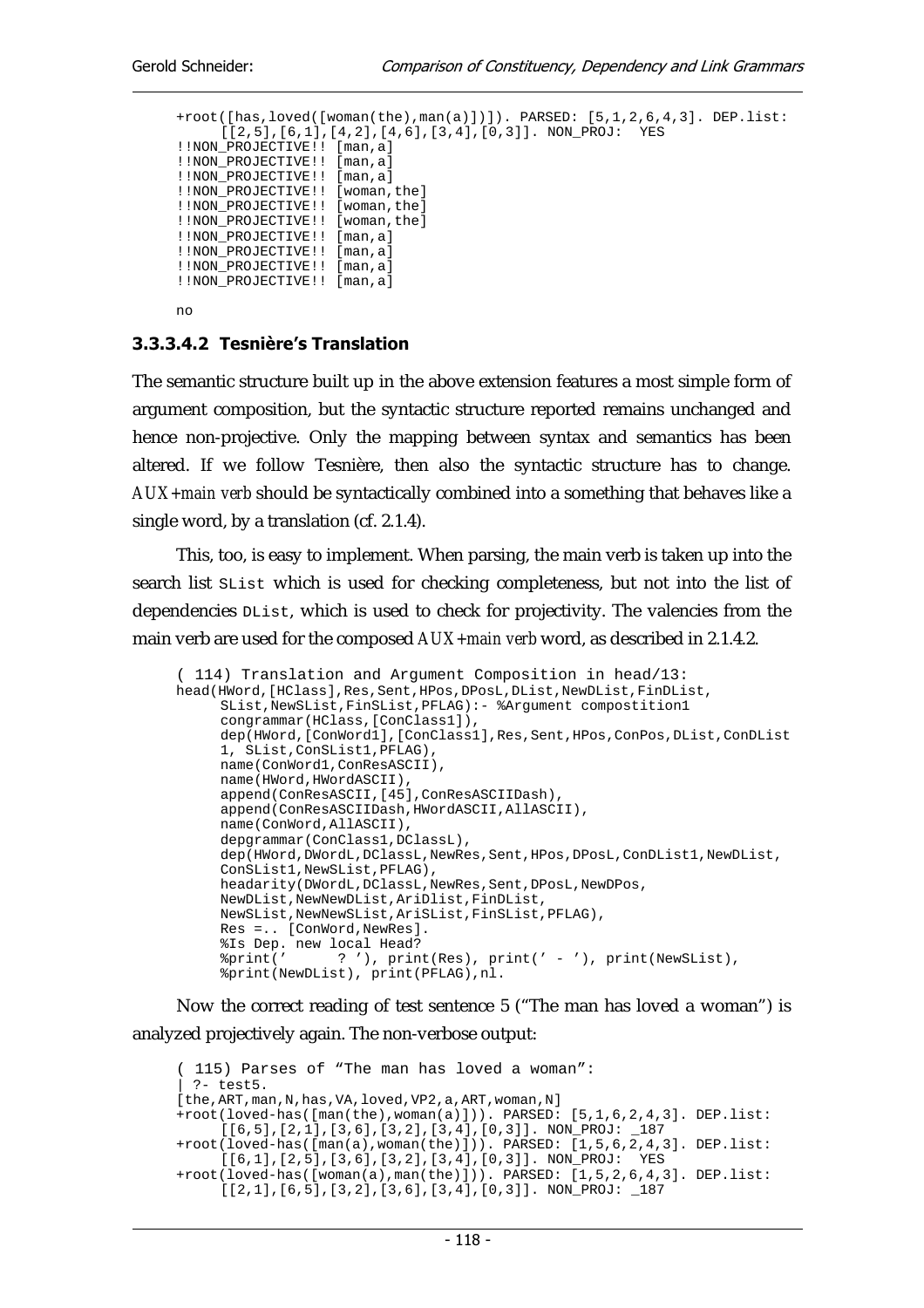```
+root(loved-has([woman(the),man(a)])). PARSED: [5,1,2,6,4,3]. DEP.list:<br>[[2 5] [6 1] [3 2] [3 6] [3 4] [0 3]] NON PROT: YES
      [2,5],[6,1],[3,2],[3,6],[3,4],[0,3]]. NON PROJ:
+root(loved-has([man(the),woman(a)])). PARSED: [5,1,6,2,4,3]. DEP.list: 
     [[6,5],[2,1],[3,6],[3,2],[3,4],[0,3]]. NON_PROJ: _187 
+root(loved-has([man(a),woman(the)])). PARSED: [1,5,6,2,4,3]. DEP.list: 
      [[6,1],[2,5],[3,6],[3,2],[3,4],[0,3]]. NON_PROJ: YES 
+root(loved-has([woman(a),man(the)])). PARSED: [1,5,2,6,4,3]. DEP.list: 
      [[2,1],[6,5],[3,2],[3,6],[3,4],[0,3]]. NON_PROJ: _187 
+root(loved-has([woman(the),man(a)])). PARSED: [5,1,2,6,4,3]. DEP.list: 
      [[2,5],[6,1],[3,2],[3,6],[3,4],[0,3]]. NON_PROJ: YES 
no
```
# 3.4 The Real Challenge: Constraining Non-Projectivity

The real challenge of non-projective parsing is to find out when to allow nonprojective parses. It is e.g. obviously ridiculous to allow articles to be bound across the entire sentence. Here locality constraints in the form of a projectivity test are very reliable and traditional and inherently constituent-based measures.

 It is probably a safe procedure to allow only projective parses in a first step, and then permit transgressions in a well-defined way. Where and in which way to permit non-projectivity will be the really interesting question, which due to my limited time and resources I can not answer here. My suggested fastparse/1 is only a very crude solution.

As far as I can see now, some of the reasons allowing non-projective parses are:

## 3.4.1 Verb Chains and Argument Composition

The distance between the inflected auxiliary, the main verb and verbal particles can be very big. Since these components of the verb have a very close semantic relation, however, they should ideally be very local in parsed structure. This is hardly possible in a projective analysis. GB uses a complex machinery of transformations to keep the structure projective. Let us look at this sentence (cf. 5.1.2.1)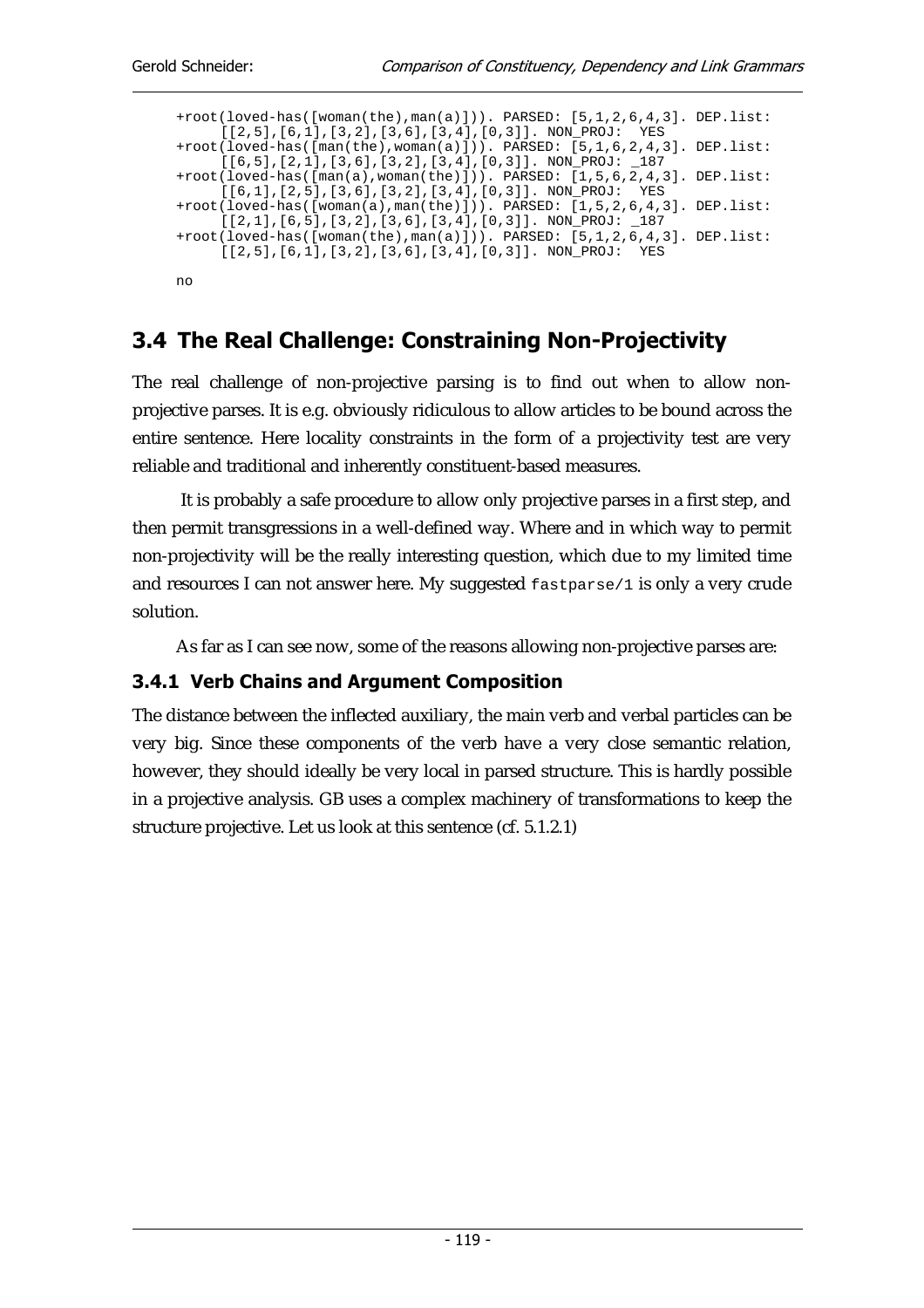( 157) Have you been calling your wife up ?



This fairly standard GB structure is unable to accommodate the verbal particle. A more intuitive and traditional constituent analysis is no longer projective. Note that the rule  $VP \rightarrow V'$  (Obj)NP applies before  $V' \rightarrow V$  verbal-particle in order to express the closer semantic proximity of the latter to the verb. The verbal component AUX is still separated very early, which is unsatisfactory.

```
( 157 non-projective constituent analysis)
```


Dependency analysis manages to keep the semantic main predicate, i.e. the verb components together in a chain. The analysis is non-projective, but this does not transgress the principles of the theory.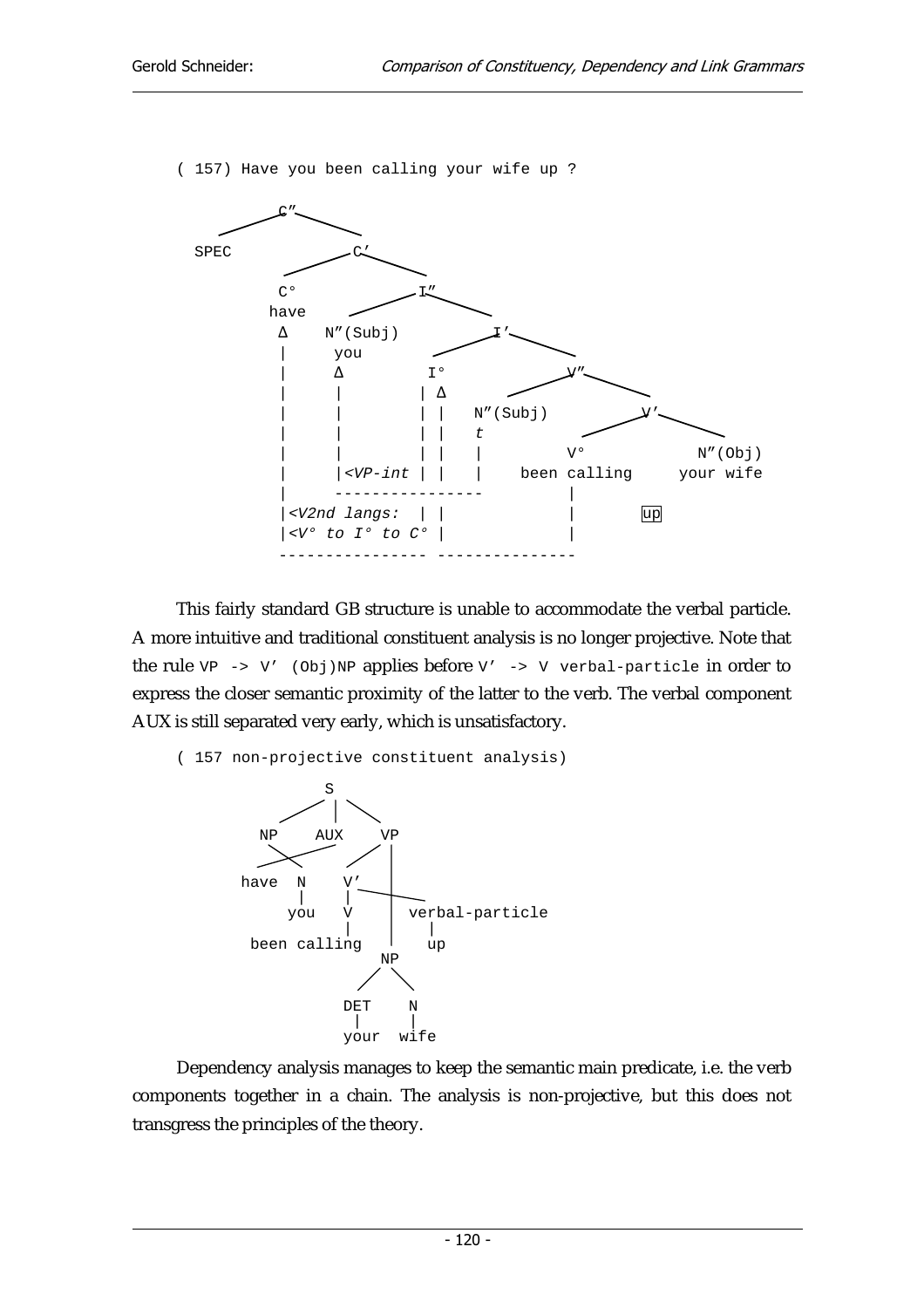( 157 non-projective dependency analysis)



Attaching the verbal particle is projective in dependency because, as we have seen in 2.4.5, dependency cannot express a distinction between X" and X'. Both *wife* and *up* are dependents of *calling*, one cannot specify that one comes first – or if we did, as we have seen suggested, wrong, projective, conversions would result.

But this sentence ( 157) need not necessarily be non-projective. If we use argument composition or Tesnière's translation, we arrive at a projective analysis, however, as implemented in 3.3.3.4.

( 157 projective dependency analysis with translation)



We have seen in 2.3.2.5.5 that it is debatable if AUX or VP should be the head. While AUX carries INFL and is thus the morphological core of the sentence, the main verb in VP contributes most to verb semantics and is the semantic head. If we aim at a semantically appropriate functional dependency structure, it is even more convincing to have the main verb as the head and AUX as its dependent:

( 157 projective dependency analysis with main verb as head)



This is in fact the analysis suggested by the *Functional English Parser* [Järvinen & Tapanainen 1997, 1998]. The fact that on the one hand *ROOT* connects to the main verb and the main verb connects to the object, but on the other hand the subject is connected to AUX confirms that, internally, some sort of Tesnière's translation is used: "Internally in the parser, the verb chain is considered as one syntactic element" (Järvinen & Tapanainen 1997: 25).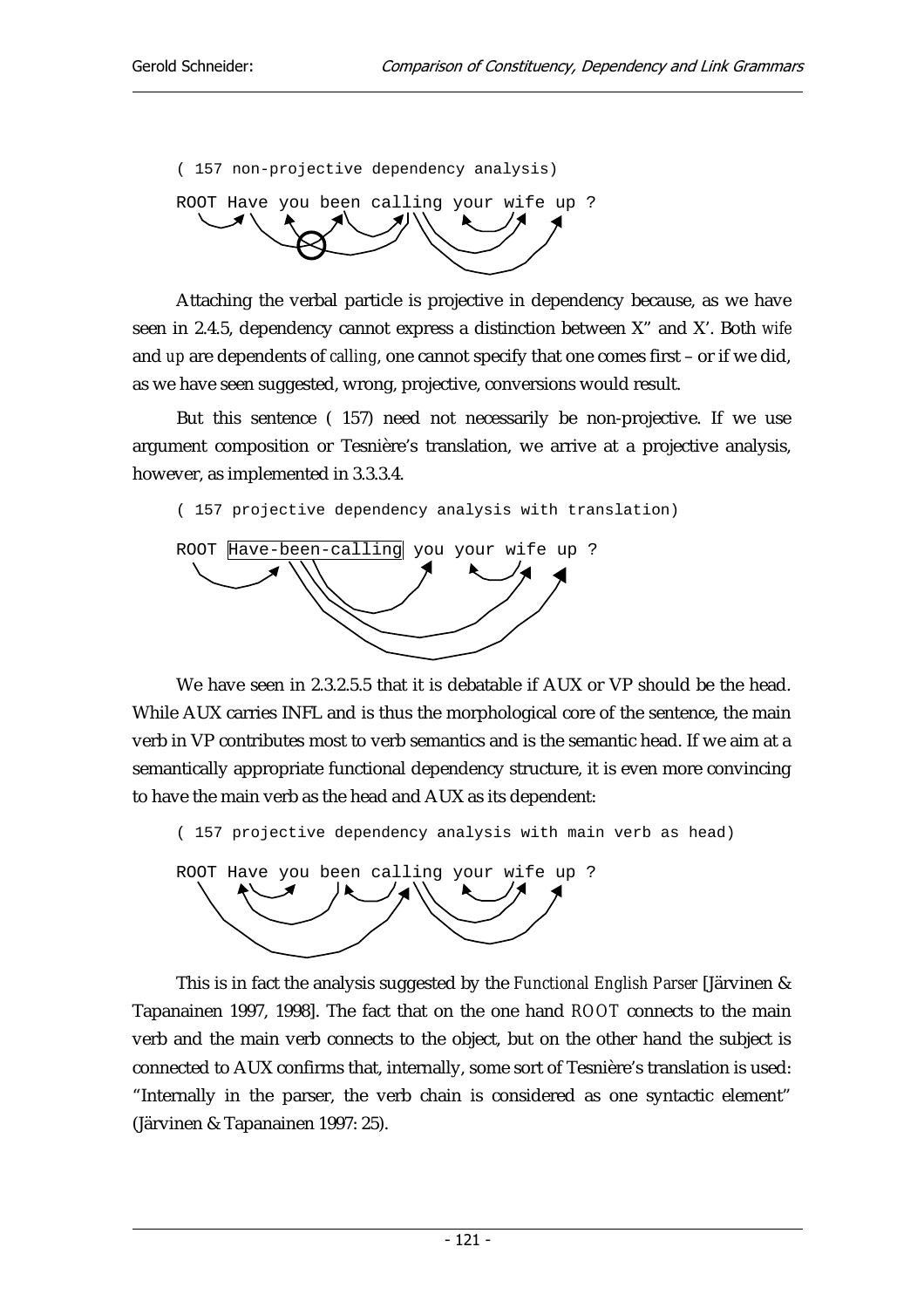## 3.4.2 Morphological Dependency

In many highly inflectional languages extraposed adjectives etc. are a well-known poetical device. Covington's non-projective parser [1990] parses examples from Latin poetry. There is always morphological agreement between the head and the extraposed dependent. The extracted elements are always highly marked.

### 3.4.3 Long-distance Dependencies

Even if we use argument composition or translation as described in 3.4.1, even if extraposed adjectives like in Latin do not exist in English, at least in one case nonprojectivity persists. Argument composition can hardly apply across subordinate clauses because of the intervening arguments (me in sentence ( 116) below). If in addition a WH-element is fronted in such a structure (long-distance WH-movement), it becomes non-projective.



# 3.5 Outlook

So far the parsers presented in this chapter had no practical application. I would like to extend and adapt them for the following tasks:

- **Dependency Parser on Functional Tagger**: The English constraint grammar tagger (ENGCG) yields functional rather than grammatical output. Basing a functional dependency parser on this instead of on Gertwol output will be a future task.
- **Dependency Parser on German NP-tool**: If an external NP recognizer delivers the NPs, a shallow dependency parser could be used to yield the functional relations between the main verb and the NPs.
- **Dependency Postprocessor for German Tagger**: One of our projects is training and evaluating taggers for German [Schneider and Volk 1998, Volk and Schneider 1998]. It will be interesting to see if a dependency-based postprocessor can correct some of the remaining tagging errors.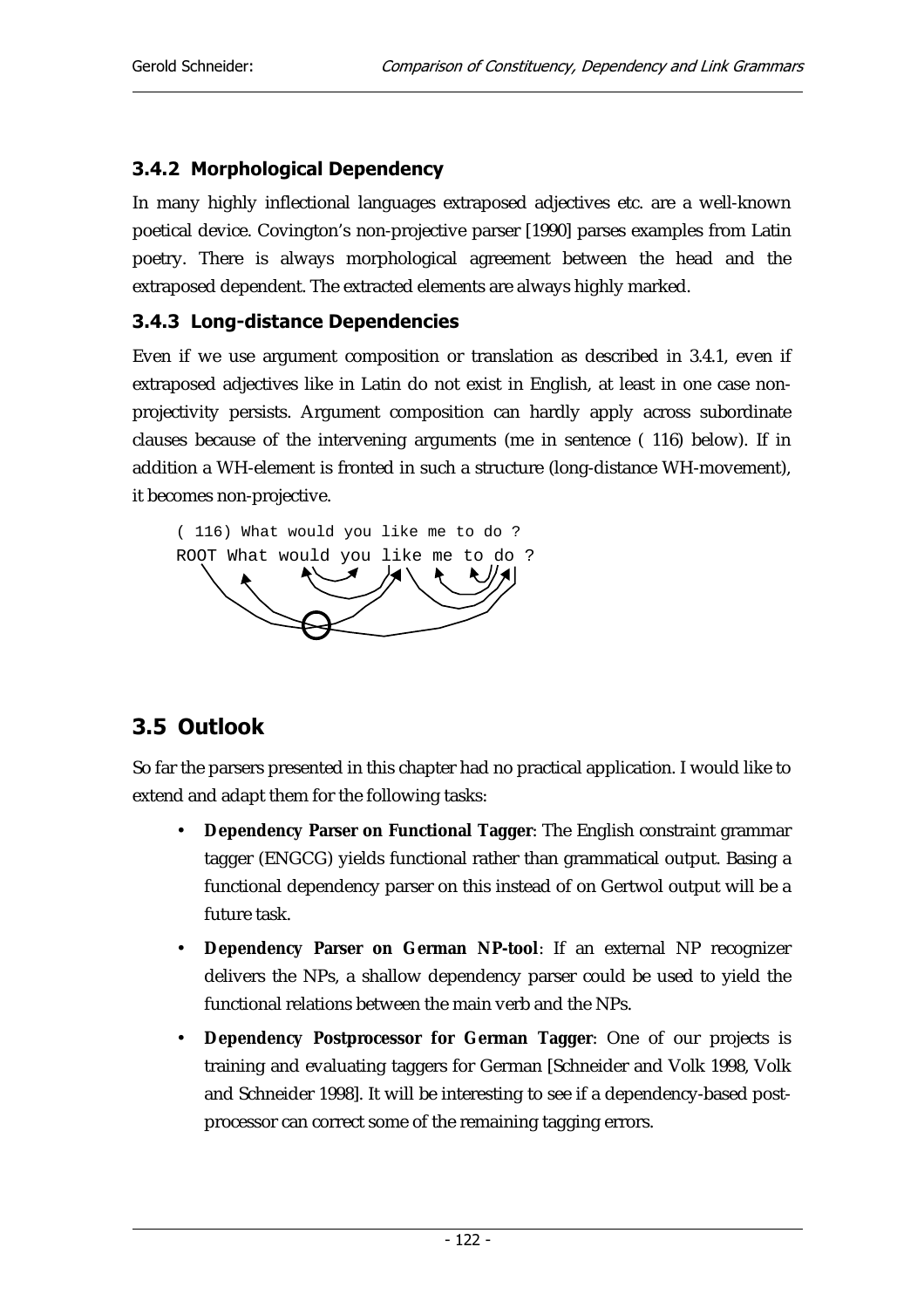# 3.6 Conclusions

I hope to have shown that the intuitive concept of dependency is not more difficult to implement than that of constituency. I also hope to have shown that any grammar needs either some sort of Chomskyan transformations, or it has to allow restricted non-projectivity, whether by the use of HPSG argument composition [Borsley 1996] or Tesnière's translation [Tesnière 1959] or explicitly use the concept of non-projectivity [Järvinen & Tapanainen 1997,1998].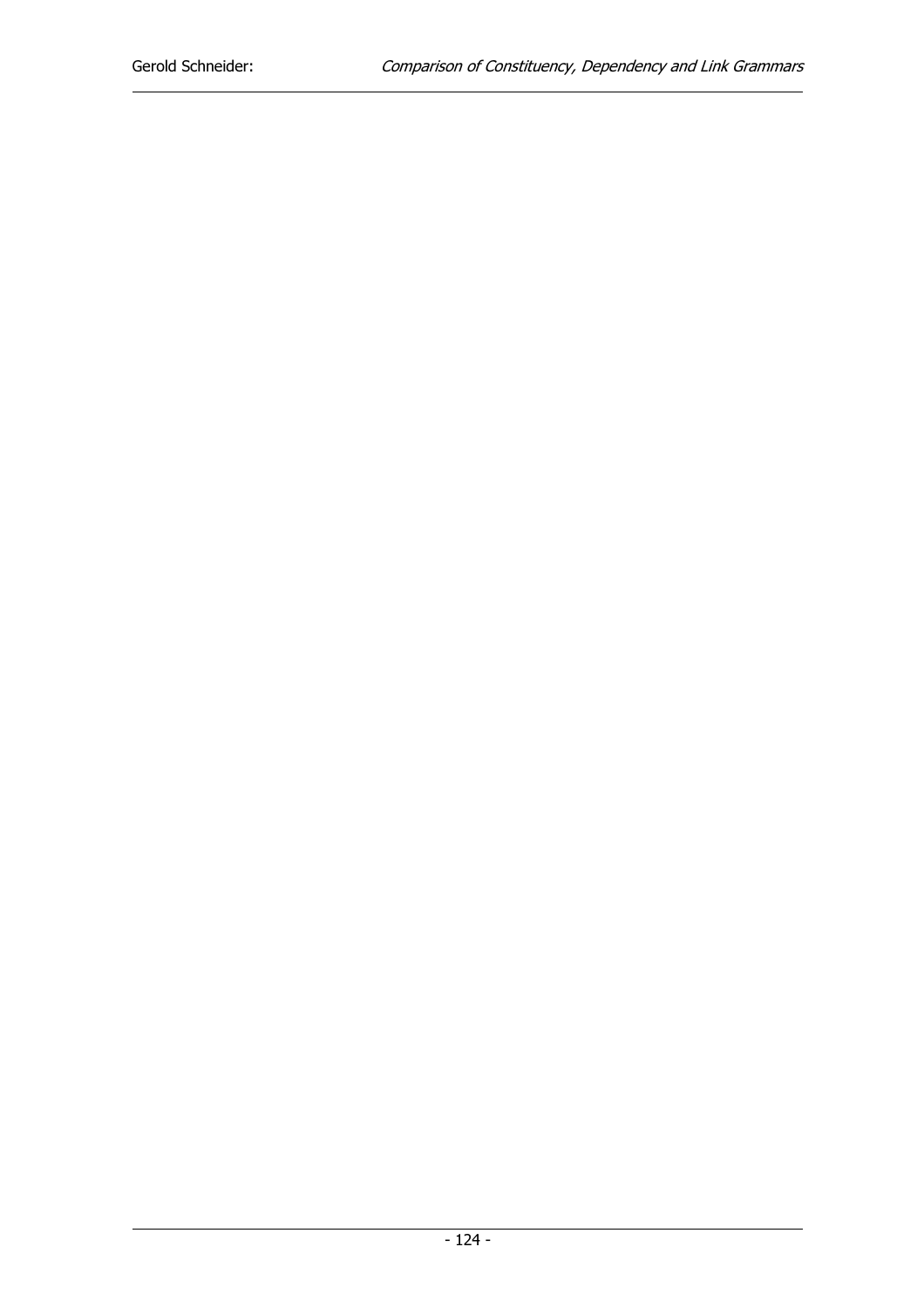# 4. Link Grammar vs. Dependency Grammars

The only descriptions of the relationship between Link Grammar and dependency grammar available come from the authors of Link Grammar themselves [Sleator & Temperley 1991, 1993]. [Sleator & Temperley 1993: 11] mention works by Gaifman, Mel'čuk, Fraser and Hudson as representatives of dependency grammar (see chapter 2.2). They also mention [Sleator & Temperley 1993: 12] a slight resemblance of Link Grammar to Categorial Grammar (see chapter 4.2.5)..

[Sleator & Temperley 1993] describe their Link Grammar as follows:

A sequence of words is a *sentence* of the language defined by the grammar if there exists a way to draw *links* among the words so as to satisfy the following conditions: Planarity: The links do not cross (...) Connectivity: The links suffice to connect all the words of the sequence together. Satisfaction: The links satisfy the linking requirements of each word in the sequence. The linking requirements of each word are contained in a *dictionary*.

(Sleator & Temperley 1993: 1)

## 4.1 Differences between Link Grammar and Classical Dependency

Sleator & Temperley [1993.12] point out five areas of difference between Link Grammar and classical dependency:

## 4.1.1 Labeled Links

Unlike in dependency grammar, according to Sleator & Temperley [ibid.], links are labeled. E.g. a link called *S* connects the subject and the main verb, or a *D* link connects a determiner and a noun. This is not really a difference, as many variants of dependency grammar, perhaps the majority (e.g. Word Grammar (cf. 4.2.1), Dependency Parser for English (cf. 4.2.4), TRs in the Prague framework (cf. 2.2.5)) also use labeled links. Covington's [1994a] reinterpretation of dependency, which was discussed in chapter 2.4.5, also introduces labeled links, indicating if the dependent is *complement*, *adjunct* or *specifier* to the head. In this sense, labeled links should facilitate a mapping from link structures to X-bar structures or to a functional or theta-role structure.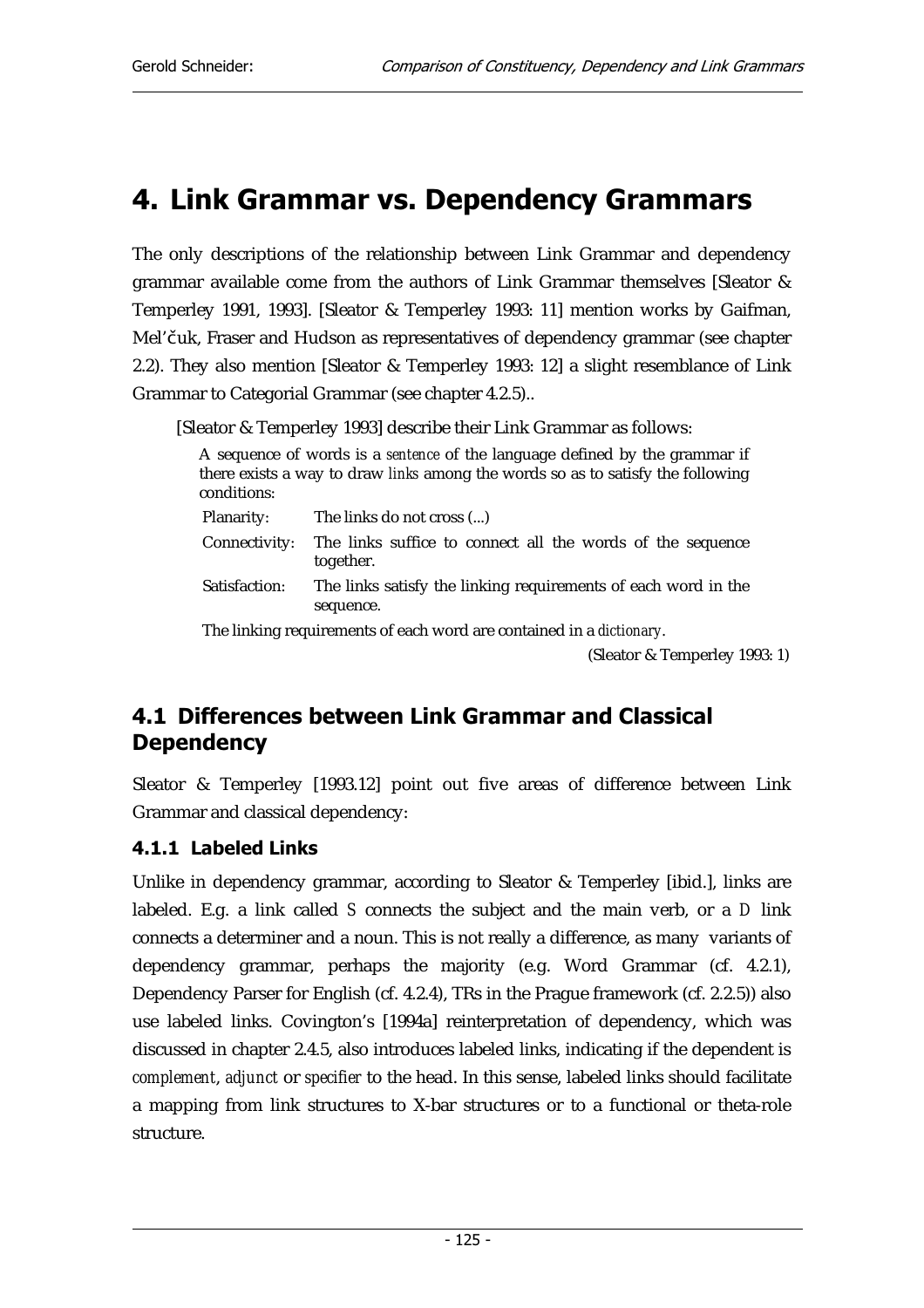### 4.1.2 Undirected Links

Link Grammar abandons the idea of dependency between *heads* and *dependents*. Since links are undirected, the two linked words appear on the same level.

This is a major difference, because dependency is what dependency grammar owes its name to. In 2.3.2 we have seen how central the notion of *head* is, and what a big part of dependency research deals with the question which of the participants in a connection should be head. One of the criteria considered there was that dependency is an existence relation, and that the head is compulsory:

In der gröbsten Form des Dependenzmodells besteht Dependenz zwischen den Elementen A und B, "wenn das Auftreten von A syntagmatische Vorkommensbedingung für B ist" [Korhonen 1977: 40]. Mit anderen Worten handelt es sich bei Dependenz "um eine Vorkommensrelation, mit deren Hilfe aus dem Vorkommen eines Elementes auf das Vorkommen anderer Elemente geschlossen werden kann" [Korhonen 1977: 40, Baumgärtner 1977: 54, Engel 1971: 122] (Jung 1995: 21)

This suggests that from the existence of a dependent A we can conclude about the existence of the head B, as also the widely used elimination test (described e.g. in [Weber 1997:45] predicts.

By the use of curly brackets, Link Grammar allows for optional links, much as we know from many PSGs. While this has the obvious advantage of being able to discern between compulsory *arguments* [Radford 1988: 371-2] and optional *adjuncts*  [Radford 1988: 175-179], Dependency relations are also implicitly expressed by them: Setting a link as *optional* on the *head side* - if the link is optional -*,* and as *compulsory* on the *dependent side* ensures correct emulation of the dependency even in a nondependent system like Link Grammar. In other words a dependent, by virtue of its compulsory link, can only attach to its appropriate head, while a head may well exist without dependents.

Such an emulation of dependency by marking the link as optional on the head perfectly corresponds to [Fraser: 1996]'s description of dependency grammar:

Dependency is an asymmetrical relation between two sentence elements, usually single words. One of the elements is defined as the 'governor', 'regent', or 'head' (...); the other element is defined as the 'dependent' or 'modifier'. A governor is distinguished from its dependent in a number of ways. These include: (a) the governor determines whether a dependent is optional or obligatory, and not vice versa; (b) the governor *subcategorizes* for its dependents, and not vice versa; (c) the *governor* determines which inflectional form of a dependent occurs, and not vice versa; (d) the governor identifies a semantic object which a dependent further specifies, and not vice versa. Other criteria for identifying governors have been proposed, but no single criterion provides a necessary and sufficient condition for dependency. (Fraser 1996: 71)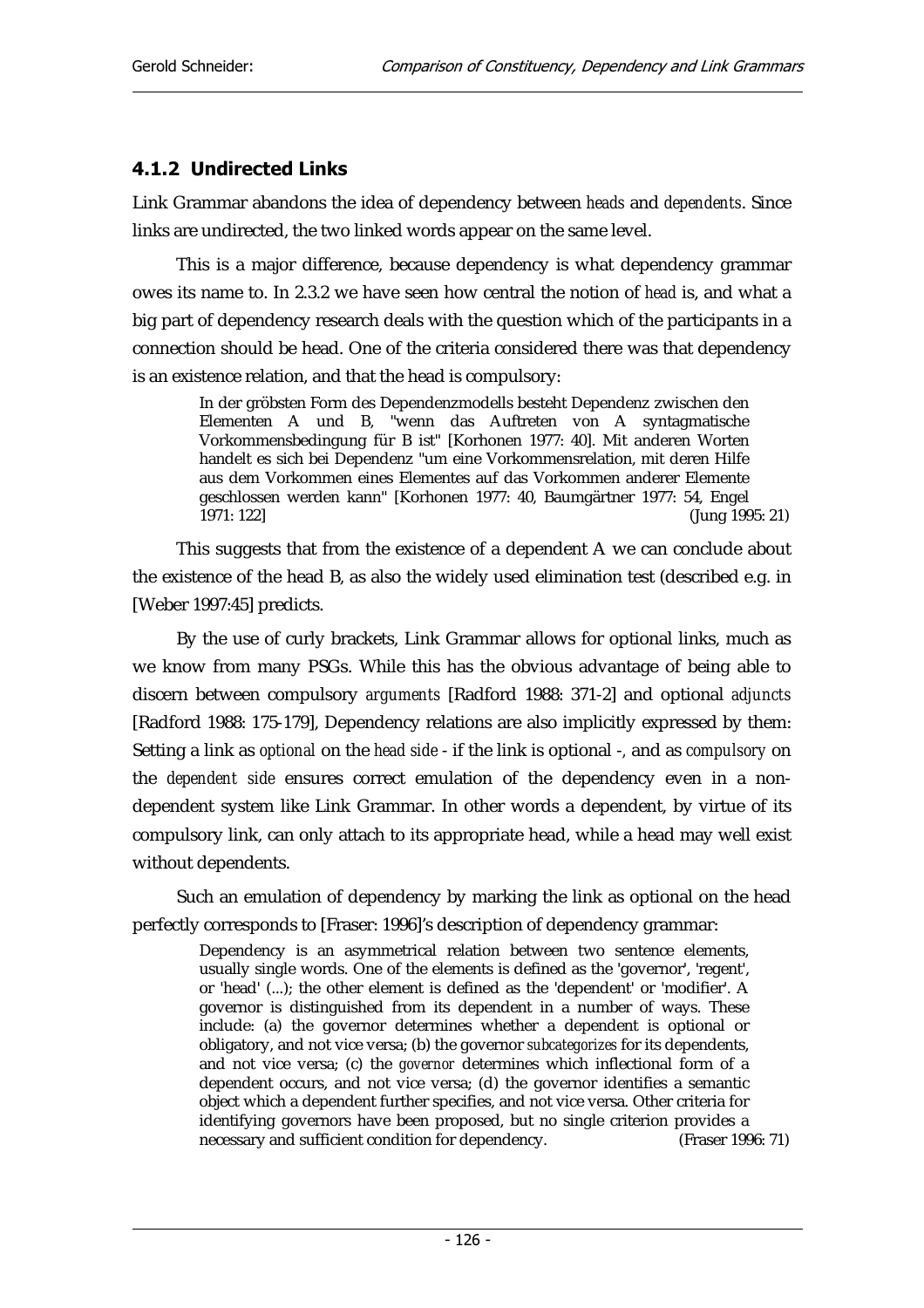It has to be noted, however, that these 'implicit' dependency relations can only be derived in the case of optional dependents, when the head *optionally* offers a link. In the case of compulsory dependents, both the head and the dependent require a link – accordingly they appear on the same level in a hierarchical representation. Link Grammar is not only as monostratal as most dependency grammars, as lexical as Word Grammar, on top of that its structures are extremely flat, if somebody ever cared to represent Link Grammar analyses in Tesnière's *stemmas*.

Except for these 'implicit' and only partly derivable dependencies, the notion of *head*, a notion which is absolutely central in dependency, has been abandoned in Link Grammar. This is a crucial difference. If we want to convert link structures to X-bar or functional structures or topic-focus articulation structures, the latter two being important steps towards a semantic representation (cf. 6.2), we need head information, however. In 5.4.1, I therefore investigate if for each link type one of the participants can safely be interpreted as head, while the other would function as dependent. This would allow us to reintroduce dependencies and test parser outputs in this more widely used format and allow conversions.

On the other hand, we may argue that the notion *head* itself*,* although central to dependency and nowadays also to many PS style grammars like HPSG (hence the name: *head-driven* phrase-structure grammar) or X-bar Theory, is far from being uncontroversial (cf. 2.3.2.) If the direction of the dependency is so debatable, should we specify it? On the syntactical level, Link Grammar proves that it is not necessary. In unification-based grammars, it may be left unspecified too, because the direction of the variable binding is undefined. But it seems hardly possible to do semantics without a specification of direction, without applying one participant to the other as in *functional application* or in TFA (cf. 6.2).

## 4.1.3 Word Order and Projectivity

Instead of dependency, Link Grammar grammar rules, which – in accordance to the extremely lexical character of the formalism, in accordance to the projective character of most modern grammars, in accordance with the fact that dependency structures only contain lexical nodes – are in fact lexical entries, contain information on word order, i.e. whether the word to be linked to occurs before (expressed by '-') or after (expressed by '+') the word described in the lexical entry. The lexical entry for e.g. the article 'the'

```
(1.) the: D+iwould have to change to 
(2a.) the: D+ or D-i
```
in a free word-order language. The representation internal to Link Grammar, the so-called *disjunctive form,* enumerates all ways in which a formula could be satisfied,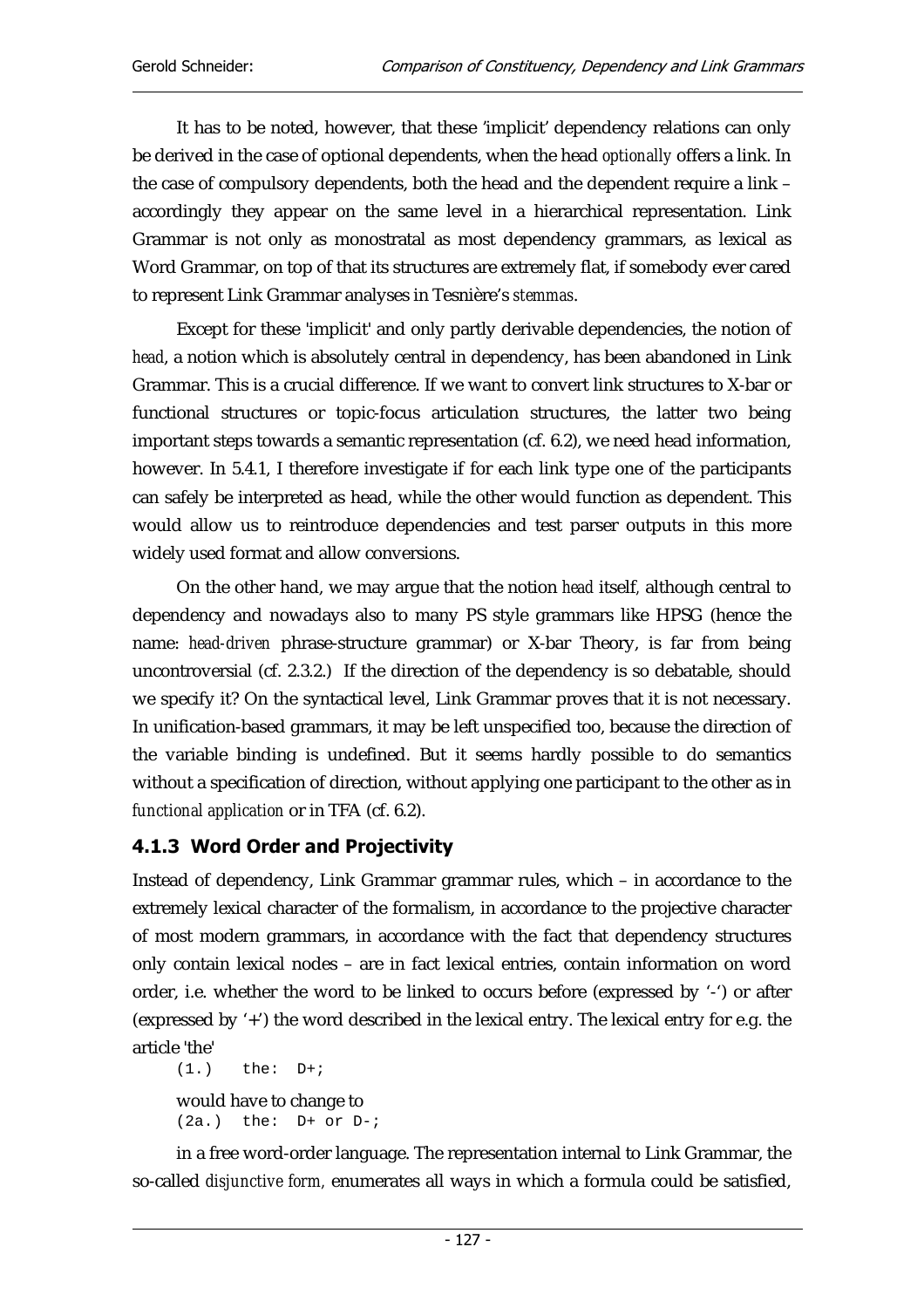i.e. it solves all brackets, and lists all possible links on the left and on the right hand side of the word (the word itself is represented by the central blank) yielding for (2a.)

```
(2b.) (D) () 
         () (D)
```
Therefore, Sleator & Temperley [1993] conclude that "[t]he number of disjuncts [i.e. a line in *disjunctive form*] in the resulting link grammar is at most quadratic in the number of rules in the dependency grammar." (Sleator & Temperley 1993: 12)

Unlike many dependency grammars (cf. 2.4.6 and 2.4.7) the *planarity* constraint of Link Grammar makes it fully projective and context-free.

## 4.1.4 Root Word

There is no explicit notion of a root word in Link Grammar. The root word is the topmost head in dependency grammar. Because a hierarchical dependency ordering is only implicitly expressed in Link Grammar (the dependency emulation described in 4.1.2 above), and because the notion *head* seems to have been abandoned in Link Grammar, marking an element as the top head does probably not suit the philosophy of Link Grammar either.

Most sentence types, however, have a so-called *wall* link (*Wd* here) from an artificial word inserted at parse time before the beginning of the sentence to the subject.

```
( 117) 
  +------------Xp------------+ 
  +---Wd---+--Spx--+--Pa-+ | 
  | | | | | 
///// elephants.n are grey.a .
```
This means that in Link Grammar the discussion whether the subject or the main verb constitutes the core still continues. When converting a link structure to dependency or a semantic representation, this poses unexpected problems, because the main verb first has to be found via the subject.

The *wall* link is absent in yes-no questions, and replaced by a *Q* link:

( 118) +------------Xp------------+  $|$  +---------Pa-------+ +-Qd-+--SIpx-+  $|$  | | | | | ///// are elephants.n grey.a ?

This gives the impression that Link Grammar makes a uniform distinction between questions (*Q* link) and assertions (*W* link). This is not true, however, as most questions are also introduced by a wall link: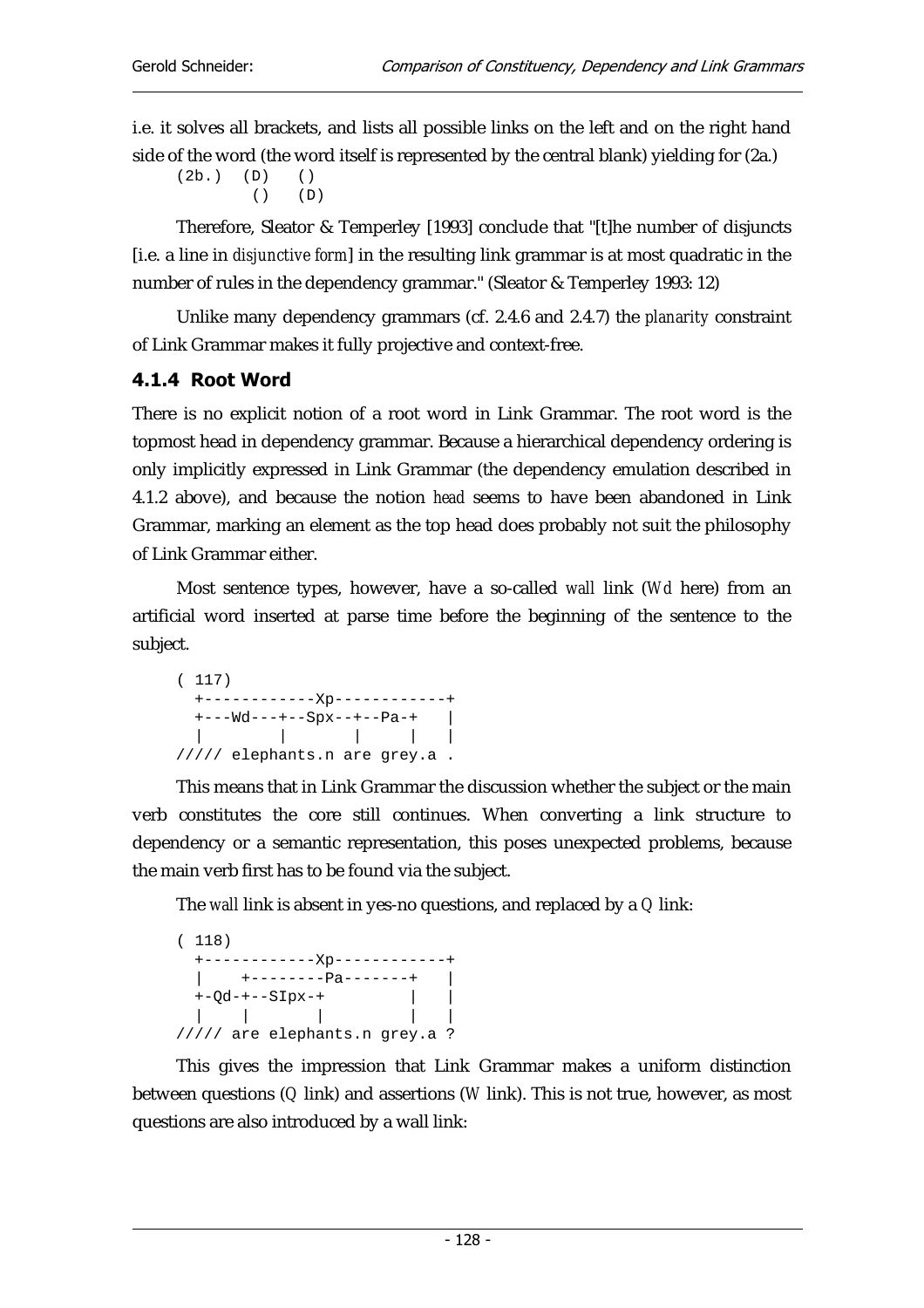```
( 119) 
  +--------------Xp--------------+ 
  | +--------Pa-------+ | 
 +-Wq-+-Q-+--SIpx-+ | | 
 | | | | | | 
///// why are elephants.n grey.a ?
```
And on the other hand, the *Q* link type is not only used to attach to the wall  $("///")$ , but as we can also see in  $(119)$  it attaches question words to verbs.

We can see two things:

- Link Grammar does not have a uniform root link, but two, one of them only being root link in some cases.
- Link Grammar is caught in the same configurational cage as constituency. Yes-no questions are the only kind of sentence type with an empty first position. English is generally a verb second (V2) language (cf. Vikner [1995], Schneider [1996]), but in yes-no questions this position either has to be declared empty, or yes-no questions are the only case of a verb first (V1) sentence type.

## 4.1.5 Cycles

Unlike in dependency grammar, a linkage in a Link Grammar may have cycles. Such analyses violate the very principles of dependency grammars. In Tesnière's stemma form (cf. 2.1.1), they can simply not be expressed. But the link that introduces circularity is the anaphoric binding link for the relative pronoun (*Bp*), i.e. a semantic link, which is either not directed even in Dependency (as Mel'čuk [1988] suggests), or whose direction is the same as that of the links it parallels. For anaphoric binding links, if we want to include them in the dependency structure, it also makes sense to relax the condition that every dependent can only have one head, as also Hudson [1990] suggests.

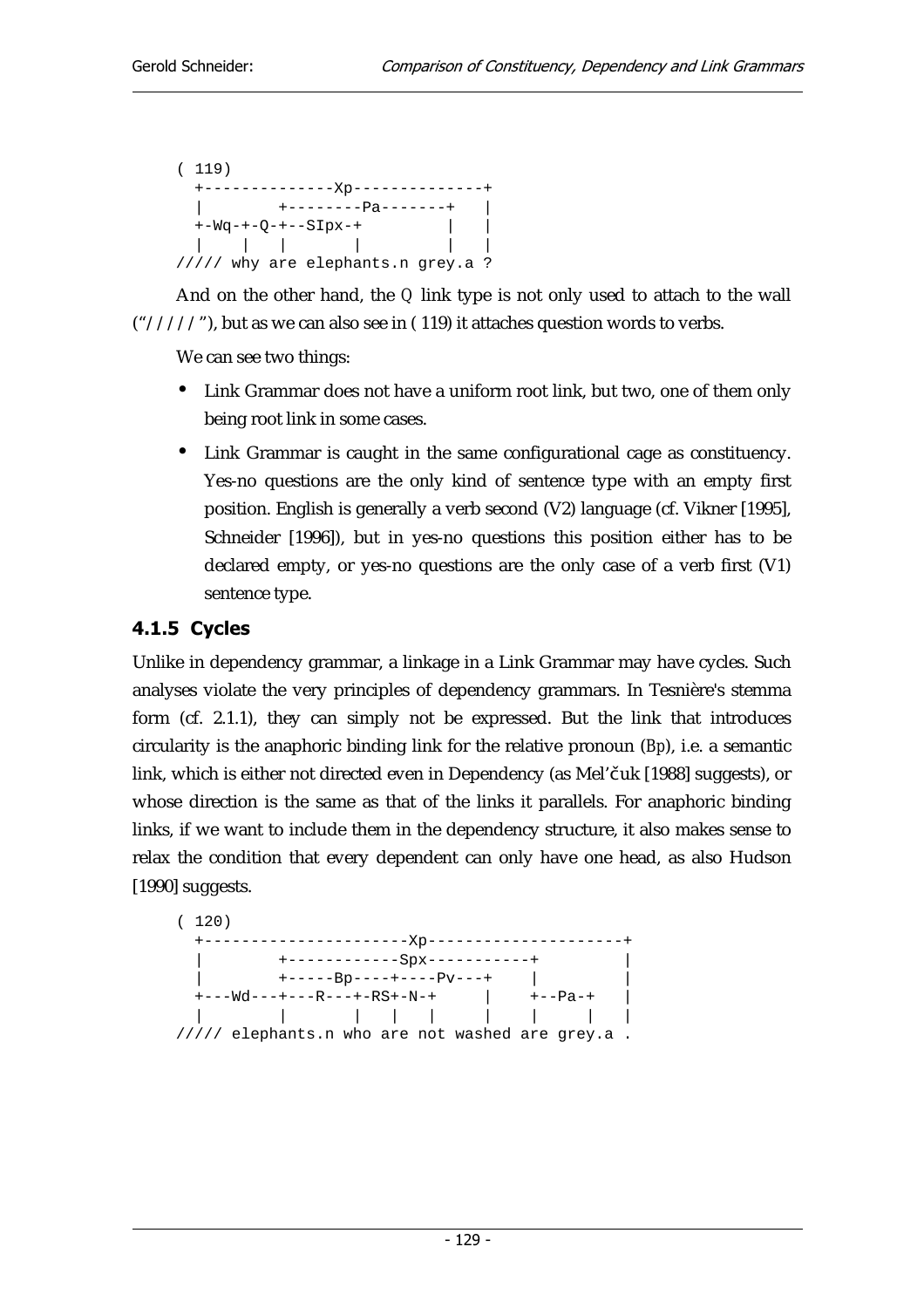## 4.1.6 Lexicalism

Link Grammar is indeed more lexical than most other dependency frameworks. While this allows a lexicon-driven projective character that takes care of the idiosyncratic valencies of each word, we remember that one of the forces of Tesnière's dependency is that we can take functional words up into the nucleus and form new multi-word nuclei by means of translations. Link Grammar's extreme lexicalism is probably rather a mistake than an advance.

## 4.1.7 Conversions between Link and Dependency Grammar

While [Sleator & Temperley 1993:12] are pessimistic about converting Link Grammar grammars to a dependency grammar, they are quite positive about the opposite conversion:

It is easy to take a dependency grammar in Gaifman's notation and generate a link grammar that accepts the same language. In this correspondence, the linkage that results from parsing a sentence is the same as the corresponding dependency structure. This means that our algorithm for link parsing can be easily applied to Dependency Grammars. (Sleator & Temperley 1993: 12) easily applied to Dependency Grammars.

Their optimism culminates in the following statement: "We are not aware of an implementation of a dependency grammar for any natural language that is nearly as sophisticated as ours." (ibid.)

In order to convert Link Grammar to a dependency grammar, we would need a consistent system to find out which of the linked words is the head and which the dependent. I address this question in 5.4.1.

## 4.2 Differences between Link Grammar and Dependency-**Related Grammars**

### 4.2.1 Word Grammar

Word Grammar [Hudson 1984, 1990, 1996] is a grammar system which encompasses both a syntactic and a semantic theory. While nothing will be said about its semantic part here, its syntactic part is "explicitly and consistently based on syntactic dependencies" (Mel'čuk 1988: 7):

Word Grammar (WG) is a theory of language structure. Its most distinguishing characteristics are the following:

- (a) that knowledge of language is assumed to be a particular case of more general types of knowledge, distinct only in being about language; and
- (b) that most parts of syntactic structure are analyzed in terms of dependency relations between single words, and constituency analysis is<br>applied only to coordinate structures. (Hudson 1996: 368) applied only to coordinate structures.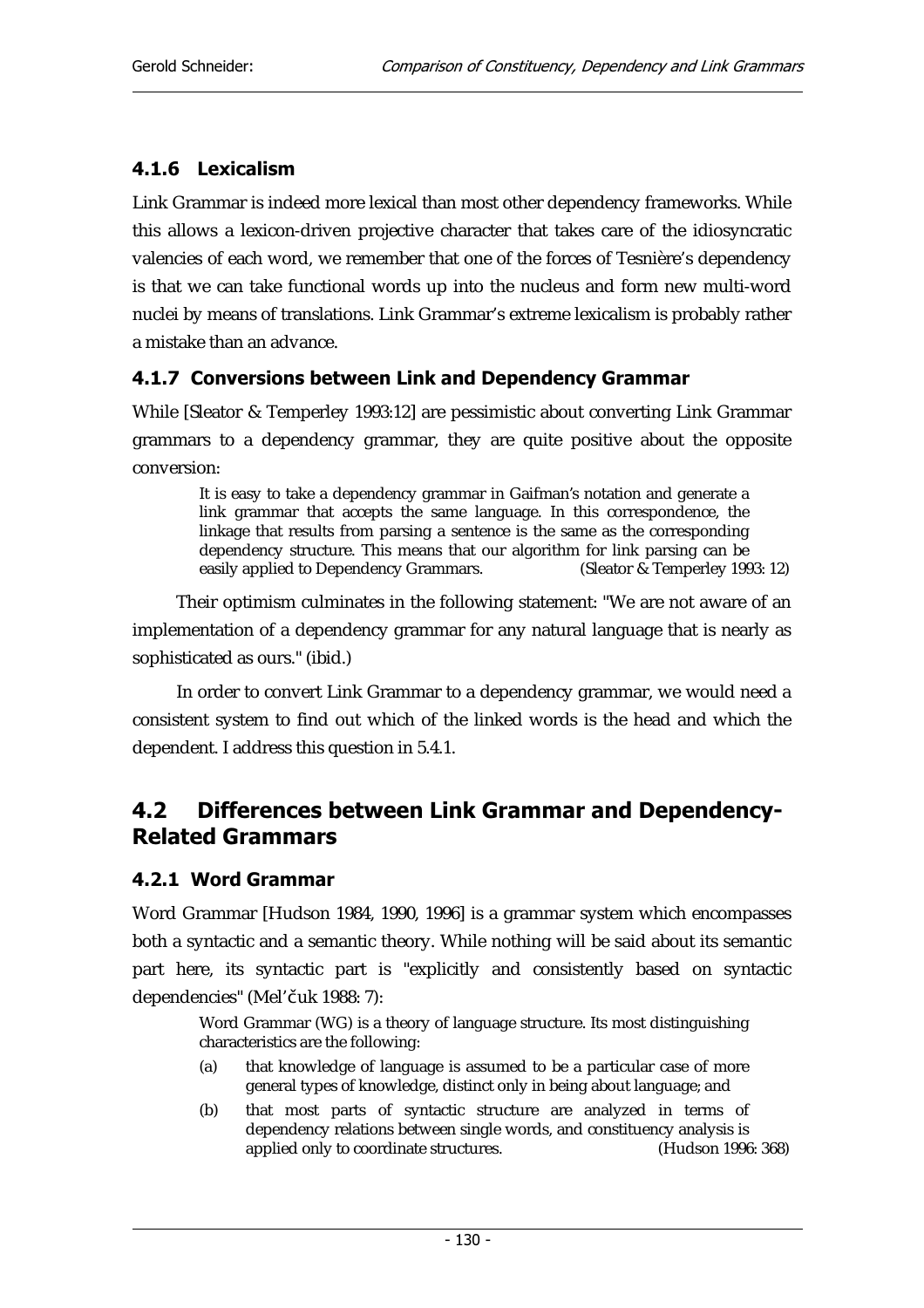While (a) refers to the semantic part of Word Grammar, (b) addresses its syntactic part. In at least three ways, Word Grammar's syntax seems to be even closer to Link Grammar than other variants of dependency grammar:

### 4.2.1.1 Lexicalism

"We are not aware of any notation for dependency systems that is lexical ... as link grammars" (Sleator & Temperley 1993: 12). It is surprising to read this from the developers of Link Grammar, who mention [Hudson 1984] in the same text. He has paved the road towards lexicalism for (at least his version of) dependency grammar a long time ago. But Link Grammar is at least as lexical as Word Grammar, so much lexical that the disadvantages this brings are probably bigger than the projective lexicon-driven character lexicalism brings on the positive side.

About Word Grammar, Hudson [1980] states:

I have also argued (...) that 'dependency' is just another name for the relation between a 'frame' and its 'slots' – in other words, for the relation of 'strict subcategorisation', which in transformational grammar is relegated to the lexicon. If the claims of this paper are right, then, they constitute strong further support for the 'pan-lexical' model in which the grammar is virtually identified with the lexicon. ... Like the traditional lexicon, the pan-lexicon refers only to words. (Hudson 1980: 196)

From [Hudson 1990] onwards, the strongly lexical character of Word Grammar is being stressed. "WG is **lexicalist** because the word is central – hence the name of the theory." (Hudson 1990: 10)

### 4.2.1.2 Labeled Arcs

Like many but not all dependency grammars, Word Grammar uses labeled dependents or arcs, so-called "enriched dependency structures" (Hudson 1996: 369):.

Dependency theory has always allowed one word to have more than one dependent, in contrast with its single head. Different dependents of a single word or word-type often have different characteristics, all of which need to be defined in rules, so it is necessary to distinguish one dependent from another – hence the traditional set of 'grammatical relation' categories like 'subject', 'object', 'complement' and so on. (Hudson 1990: 120)

The Word Grammar label categories form a much smaller set than the one used by Link Grammar. Word Grammar categories are much more functionally oriented than those in Link Grammar.

### 4.2.1.3 Multiple Heads

Word Grammar deviates in a number of exceptions from the dependency rule that words are allowed to have only one head. This allows Word Grammar to deal with discontinuous sentences, e.g. in raising constructions [Hudson 1990: 111 ff.]. Because heads are at best inherently to be found in Link Grammar, it is difficult to assess if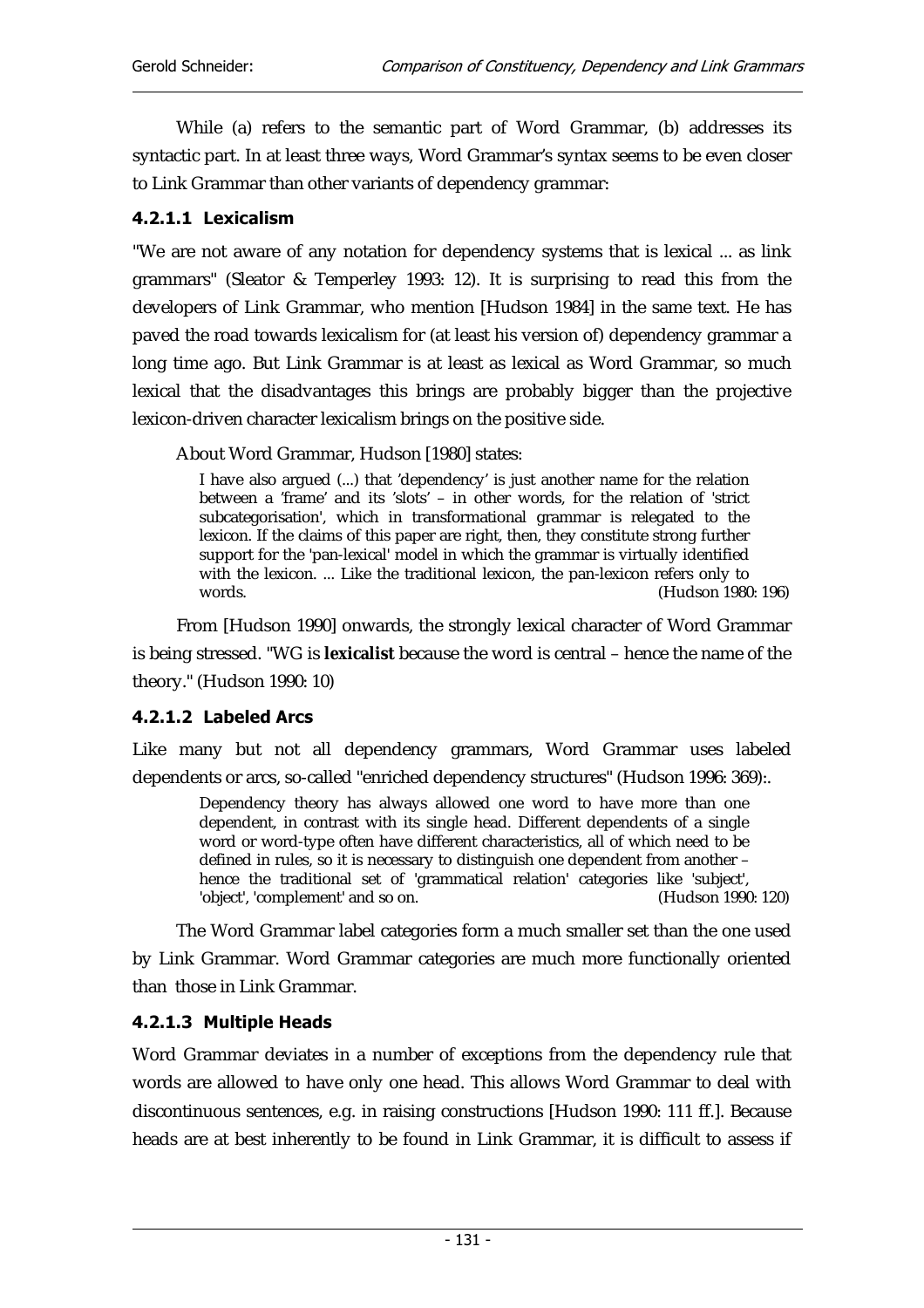similar extensions to dependency grammar could be realized, or have already been so, within Link Grammar.

### 4.2.2 Valency Grammar

Chapters 2.2.3 and 2.3.1 have already discussed how central valency is to dependency grammar. It is difficult to judge whether Valency Grammar [Allerton 1996: 359-368] merits its own subchapter among the list of theories closely related to Link Grammar, or whether valency grammar is just an instance of a link grammar or a dependency grammar. If we choose the former option, it is possible to build up an argument that there may be relevant differences between valency and dependency. We may also choose the latter and agree with Schubert [1988:56], who says in his discussion on dependency grammar: "Ich glaube auch nicht, dass es vielversprechend wäre, eine Art 'Valenzgrammatik' um einen unabhängig definierten Begriff der Valenz herum zu konstruieren."

"The invention of the notion of *valency* is often credited to Lucien Tesnière" (Allerton 1996: 359), but it is already inherently mentioned in Karl Bühler's *Sprachtheorie* [1934]: " '... words of a particular word-class open up around them one or several "empty places", which have to be filled by words of certain other word-classes [1934: 173]." (ibid.). Valency is typically just another term for subcategorisation – hence e.g. the German translation "Verbvalenz" for "verb subcategorisation". Valency theory started also with research on verbs, in Tesnière's tradition, and then tried to apply similar subcategorisation mechanisms to other word classes.

Valency is ... seen as the capacity a verb (or noun, etc.) has for combining with particular patterns of other sentence constituents, in a similar way to that in which the valency of a chemical element is its capacity for combining with a fixed number of atoms of another element. (Allerton 1996: 359)

Many adjectives select prepositions, often in an idiosyncratic way, which therefore has to be noted in the lexicon. It is fair to say that the adjective subcategorizes for the appropriate preposition. "As in the case of prepositional verbs, the adjectives each select a particular preposition, in an often arbitrary way" (Allerton 1996: 366). In constituency terms, the adjective subcategorizes for a prepositional phrase (PP), in dependency terms it subcategorizes for a prepositions which in turn requires, 'subcategorizes' for a noun. Similarly, many nouns select specific prepositions, which are an object of valency research.

But valency theory is generally more conservative than dependency. Valency sees itself only as a part of a grammar theory. While "[v]erbs, adjectives, and nouns are the three major lexical word classes for which the concept of valency is clearly appropriate and for which detailed language studies have been made and preliminary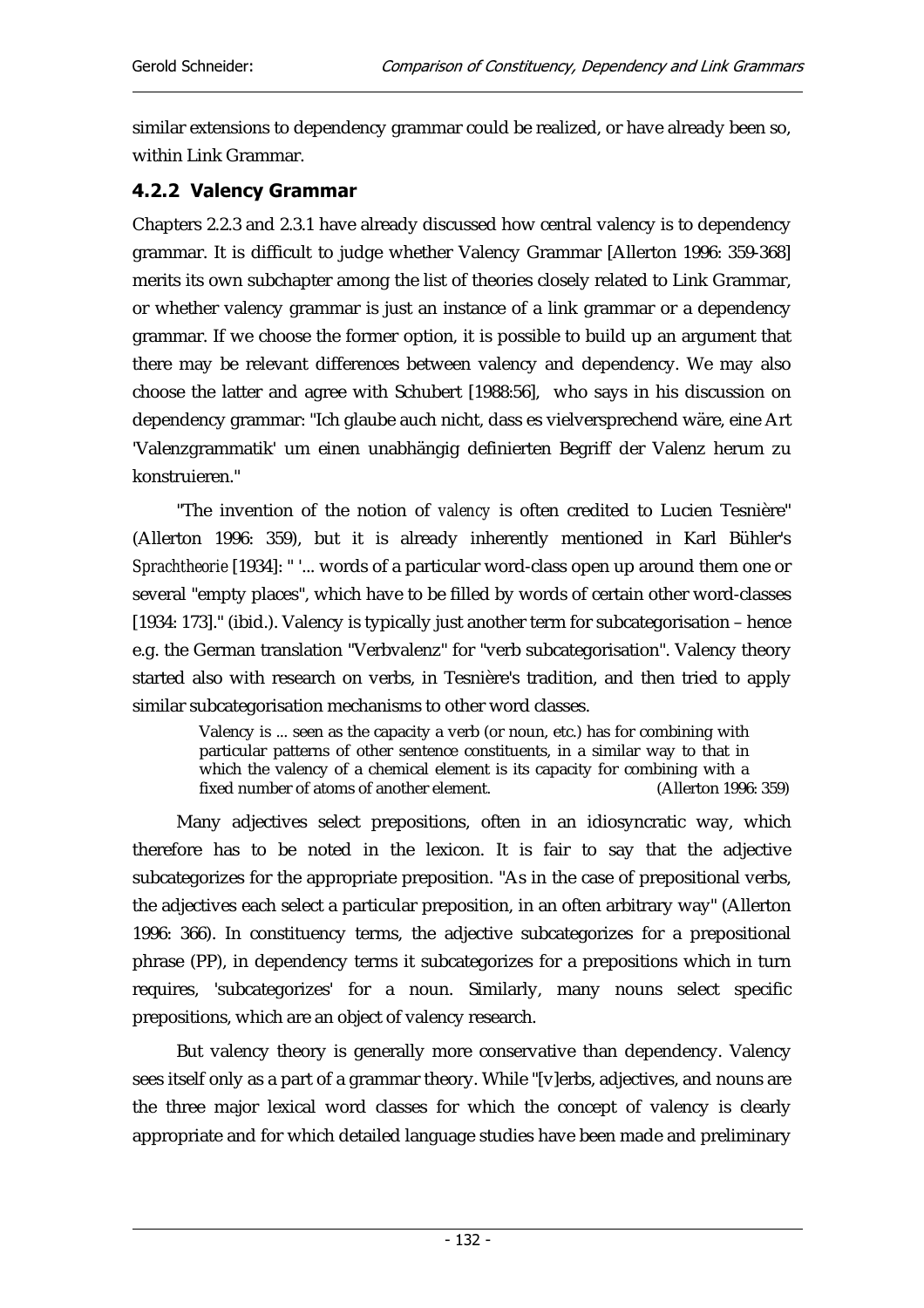dictionaries compiled" (Allerton 1996: 367), he apprehends limits in other areas, which

in his view rule out a grammar based on valency only:

Although the application of valency can be thus extended, it is not really intended to account for the whole of a syntactic system ... . Valency is a matter of the subcategorization of lexical categories, and therefore in a strict sense would exclude:

- (a) coordinate structures, which are treated separately both by Tesnière (under the heading of French *jonction*) and in Hudson's *Word Grammar*  (where they are basic and not derived from word-word relations);
- (b) grammatical 'specifiers', such as auxiliaries and (nonpossessive) determiners, which although treated as dependents (or even governors) by many dependency grammarians, were regarded by Tesnière as involving a different relationship to main verbs and nouns respectively – a view still valid today;
- (c) 'subordinators' in Tesnière's interpretation, which embraced prepositions and subordinating conjunctions, these being for him converters (French *translatifs*), or noun phrases or clauses to adverbial or adnominal function ... – again a theoretically tenable position.

(Allerton 1996: 368)

The quoted enumeration clearly shows the problems discussed in dependency grammar in chapter 2, namely

- (a) the need for a constituency concept within dependency to deal with coordination. Link Grammar deals with coordination in the same way as with ambiguity. In a construction *A and B* it first reports a linkage of *A*, and then a separate linkage for *B,* as if they were two ambiguous readings. Since complex sentences often contain complex coordination, we get an explosion of this artificial kind of ambiguity.
- (b) Tesnière takes functional heads and verbal parts *up* into the semantic nucleus (like e.g. the phrasal particle *up* in this sentence!). Link Grammar is absolutely word-based and projective and therefore unable to perform this. It means that Link Grammar links are considerably less functional and closer to the syntactic surface.
- (c) translations facilitate functionalism. Without a concept similar to them, and because Link Grammar is completely word-based, it cannot make functional generalizations. In the following sentences, the generalization that the element dependent on the main verb *love* cannot be made: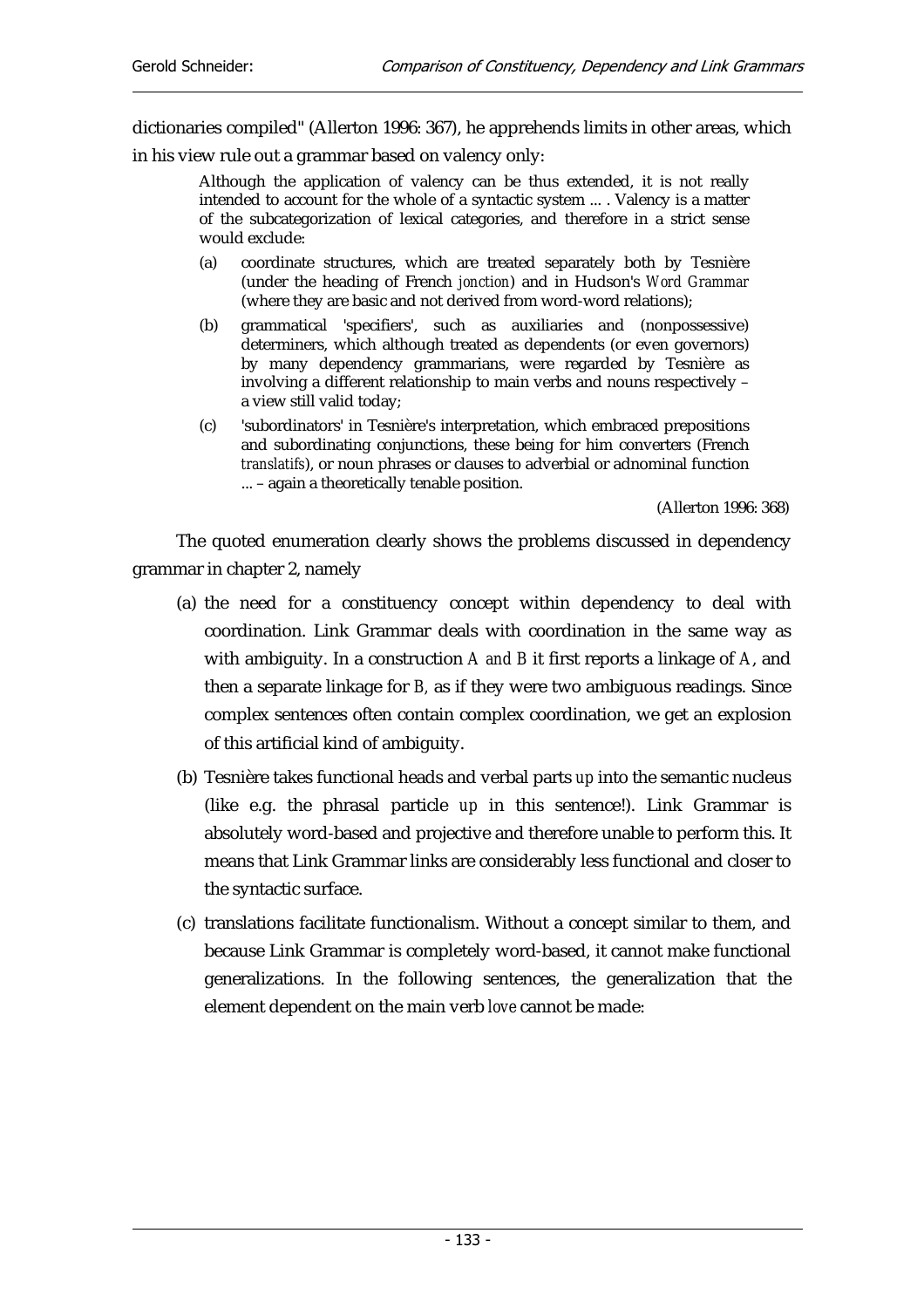+-----------------Xp-----------------+  $|$  +---------+ +-Wd-+-Ss-+ +-D\*u+-Mp-+--Mg-+ | | | | | | | | | ///// she loves the art.n of singing.v . +-----------Xp----------+  $+-Wd-+-SS-+-TO-+--I-+$  | | | | | | | ///// she loves to sing.v . +-----------Xp----------+ +-Wd-+-Ss-+---Pg--+ | | | | | | ///// she loves singing.v .

One interesting question to ask is whether the very closely related concepts valency and dependency always have to mean the same. In other words: Is dependency the most appropriate way to express valency? "Valency can ... evidently be included in a dependency grammar; for Engel (1977: 116), in fact, valency is simply a matter of dependency on subclasses."

Modern PS grammars like HPSG or PATR express agreement and valency by means of typed features. Their use has been suggested by [Zwicky 1986], he calls them 'tagged features'. In his research on lexical integrity, [Anderson 1992] bases his *revised lexical integrity principle* on them (cf. [Schneider 1997: 7]). [Covington 1994b]'s extension to PROLOG, *Graph Unification Logic Programming* (GULP) implements typed features.

The direction of a unification, unlike in dependency, but like in Link Grammar, is unspecified. While information can only monotonously increase, it is unknown which of the participants in the unification constrains (in fact both can constrain). E.g. in the sentence

### (3) She walks

the lexical entries of both 'she' and 'walks' will have a typed feature such as (PERS:3 .. NUM:sg). The conception of the verb selecting a 3rd person singular noun is as correct as the conception of the noun selecting a 3rd person singular verb. Thinking of agreement in terms of dependency can be misleading.

In the case of subcategorisation, the case for a possible absence for a clear dependency is much harder to make. After all, only a verb subcategorizes say for an object, while the fact that objects need verbs is contained in a PS rule. Apparently a clear case of dependency: "(b) the governor *subcategorizes* for its dependents, and not vice versa" (Fraser 1996: 71).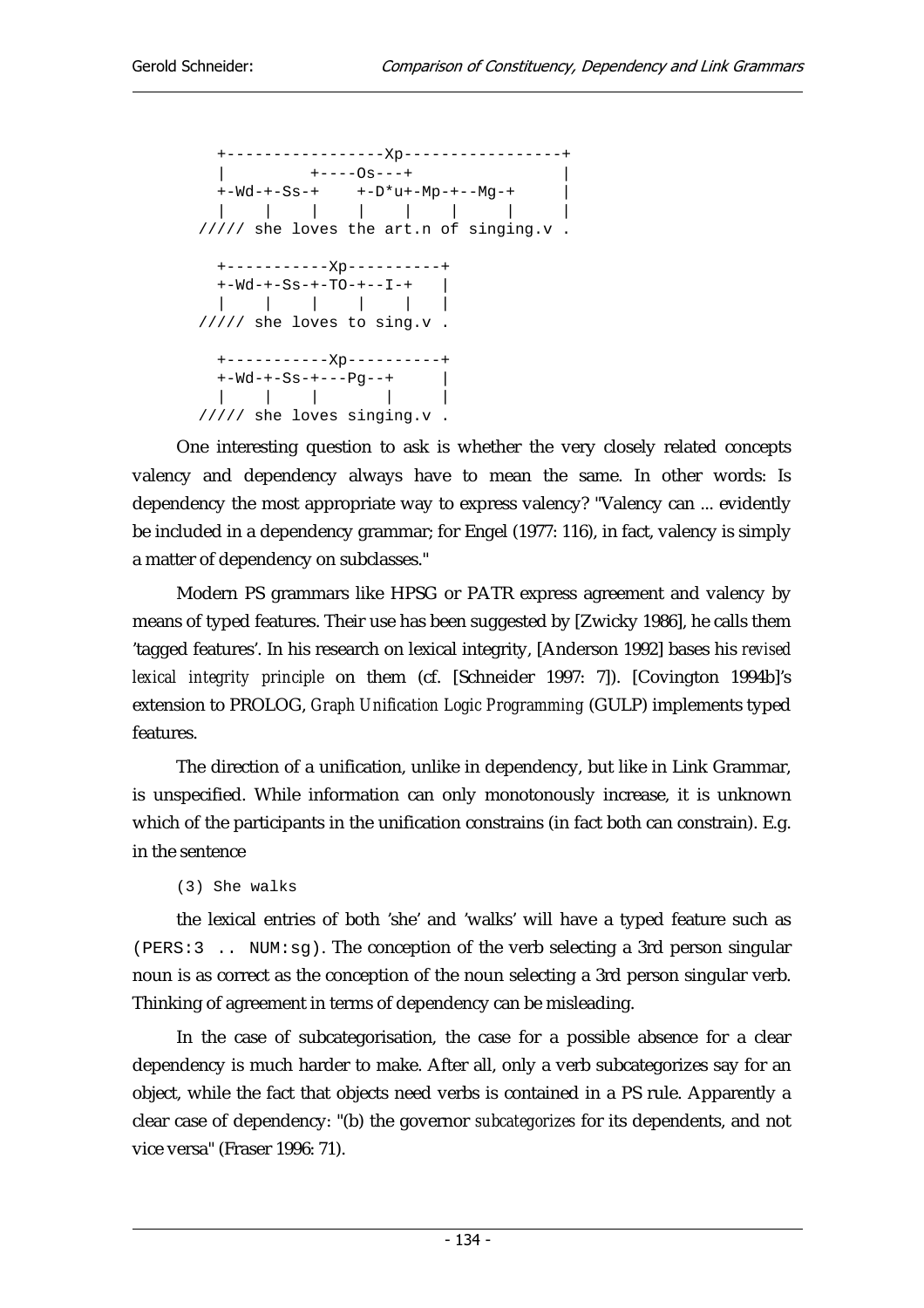However, in systems which are as lexical as Link Grammar or Word Grammar, no PS rules or equivalent general dependency or link rules exist. The lexical entry of the object in question requires, 'subcategorizes for' a verb. In this view, again, it is just as correct to conceive of a verb selecting an object it subcategorizes for as an object selecting a verb it subcategorizes for. And accordingly, in this view valency can be thought of as non-dependent, suitable for expression by a link system as easily as by a dependency system. This could be another possible answer to chapter 2.2.2.2, which addressed one of the major differences between dependency and link: while Link Grammar does not abide to this central concept of dependency grammar, it perfectly abides to the corresponding principle of the extremely closely related Valency Grammar.

 Dependency Unification Grammar DUG [Hellwig 1986] has taken up the idea of building up a dependency grammar which uses typed features (cf. 3.2). [Steimann & Brzoska 1995] is a toy implementation of this idea. For simplicity's sake, instead of typed features they simply use argument positions in Prolog, i.e. the devices usually containing agreement or subcategorisation information. "The terms n(.,.) provide space for feature structures commonly employed to capture syntactic and semantic properties of words [Shieber 1986, Knight 1989]" (Steimann 1995: 96). Again, as always, the direction of the unification is in principle free, which means that the dependency can be seen as bidirectional.

### 4.2.3 X-bar Grammar

Unexpectedly at first sight, X-bar grammar is also related to Link Grammar due to its alleged equivalence to dependency grammar, which is claimed in [Hudson 1990: 111 ff.] and [Covington 1994a]. See chapter 2.4.5 for a more detailed discussion and 2.4.6 for the rebuttal of their claim.

Because Link Grammar abandons heads and dependencies, links are bidirectional, with participants on the same hierarchical level. Link Grammar is still context-free.

## 4.2.4 Functional Dependency Parser of English from Helsinki

Although there might be more than one *functional dependency parser of English*, this is the official name of the dependency parser developed at Helsinki University [Järvinen & Tapanainen 1997, 1998]. The system can be tested online at

```
http://www.ling.helsinki.fi/~tapanain/dg/
```
or

http://www.conexor.fi/analysers.html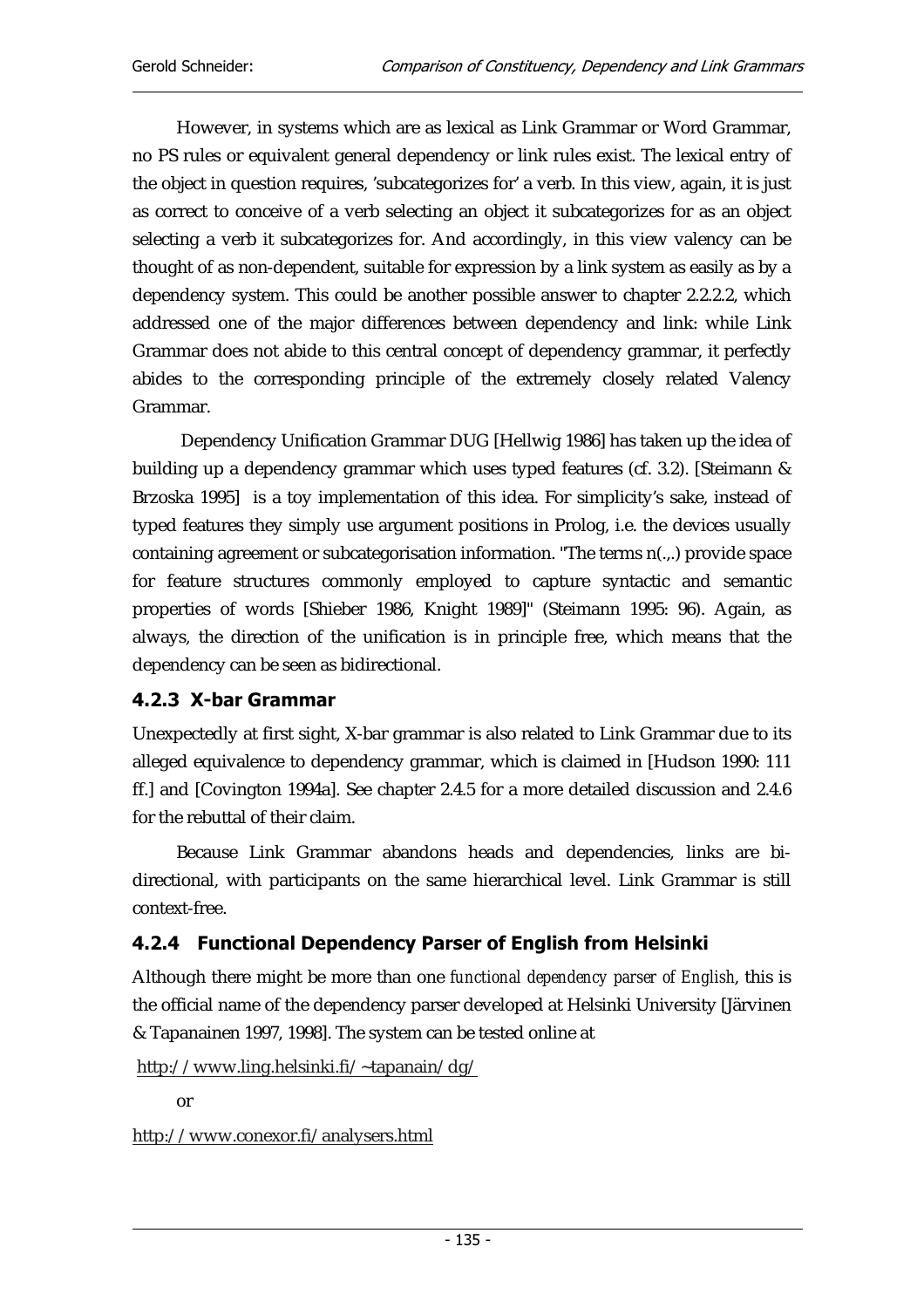At the second address, an attractive and extremely entertaining graphical output is also available in the form of quite an ingenious Java applet. My subjective impression is that the coverage is broad, but slightly below Link Grammar. But the dependency analyses are indeed much more functional than those from Link Grammar – as the name correctly suggests.

The functional terms *subject, object, attribute, modifier*, and *complement* are used very consistently and, as far as I could see, in correspondence with Quirk et al. [1985], which the grammar model aims to follow: "The inventory of structures which are dealt with in our description are based largely on the Quirk et al.'s (1985) *Comprehensive Grammar of the English Language*" (Järvinen & Tapanainen 1997: 7). I did not have the time, unfortunately, to test this claim in detail, but it will be rewarding to do so.

Let us consider some functionally related sentences, and the reported dependency structures (in textual representation):

```
( 121) She loves the art of singing. 
OUTPUT: 
0 
1 She she subj:>2 @SUBJ PRON
2 loves love main:>0 @+FMAINV V 
3 the the det:>4 @DN> DET 
4 art art obj:>2 @OBJ N 
5 of of mod:>4 @<NOM-OF PREP 
6 singing sing pcomp:>5 @<P-FMAINV ING 
       $.
```
As expected, *she* is subject and *art* object, both dependents of the main verb at position 2.

```
( 122) She loves to sing. 
OUTPUT: 
0 
1 She she subj:>2 @SUBJ PRON 
2 loves love main:>0 @+FMAINV V 
3 to to pm:>4 @INFMARK> INFMARK> 
4 sing sing obj:>2 @-FMAINV V 
       $.
```
In functional terms, the non-finite verb sing is also an object, as Tesnière's translation allows (cf. 2.1.4) . Note that to is not a functional head, but only a marker.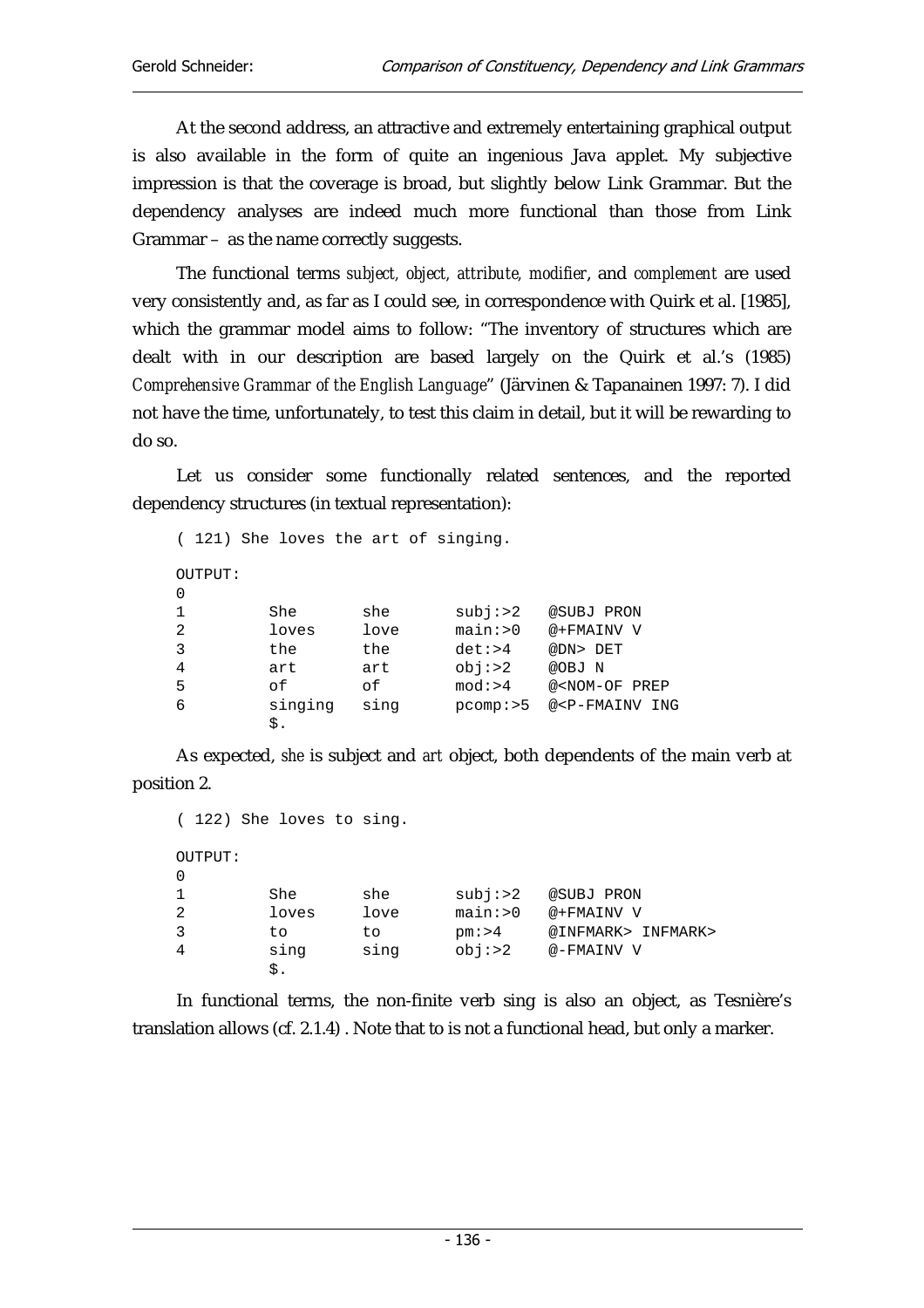```
( 123) She loves her boyfriend singing. 
OUTPUT: 
\Omega1 She she subj:>2 @SUBJ PRON 
2 loves love main:>0 @+FMAINV V 
3 her she attr:>4 @A> PRON 
4 boyfriend boyfriend subj:>5 @OBJ N 
5 singing sing obj:>2 @-FMAINV ING 
        $.
```
Again, *singing* - or rather *singing* plus all its dependents - is the object of the main verb. While Tesnière would use a translation to convert the non-finite clause *her boyfriend singing* into a nominal nucleus in object function, this grammar prefers to mark the object function on the head of the non-finite clause. *Boyfriend* is a subordinate subject of the object, which keeps its valency information despite the translation to object.

( 124) She hates that he cannot sing. OUTPUT:  $\Omega$ 1 She she subj:>2 @SUBJ PRON 2 hates hate main:>0 @+FMAINV V 3 that that pm:>7 @CS CS 4 he he subj:>5 @SUBJ PRON 5 can+ can v-ch:>7 @+FAUXV V 6 not not neg:>5 @ADVL NEG-PART 7 sing sing obj:>2 @-FMAINV V \$.

Even if a finite subordinate clause is introduced, the functional relations remain unchanged despite the different syntactic means – *sing* plus its dependents stays object. Like *to* in ( 122) *that* is only a marker of the subordinate verb instead of a functional head.

```
( 125) She hates it that he cannot sing. 
OUTPUT: 
\Omega1 She she subj:>2 @SUBJ PRON 
2 hates hate main:>0 @+FMAINV V 
3 it it obj:>2 @OBJ PRON 
4 that that obj:>8 @OBJ PRON 
5 he he subj:>6 @SUBJ PRON 
6 can+ can v-ch:>8 @+FAUXV V 
7 not not neg:>6 @ADVL NEG-PART 
8 sing sing mod:>3 @-FMAINV V 
       $.
```
*Sing* and its dependents is correctly analyzed as a modifier of the *it* pronoun. Otherwise the functional analysis is the same as for ( 124).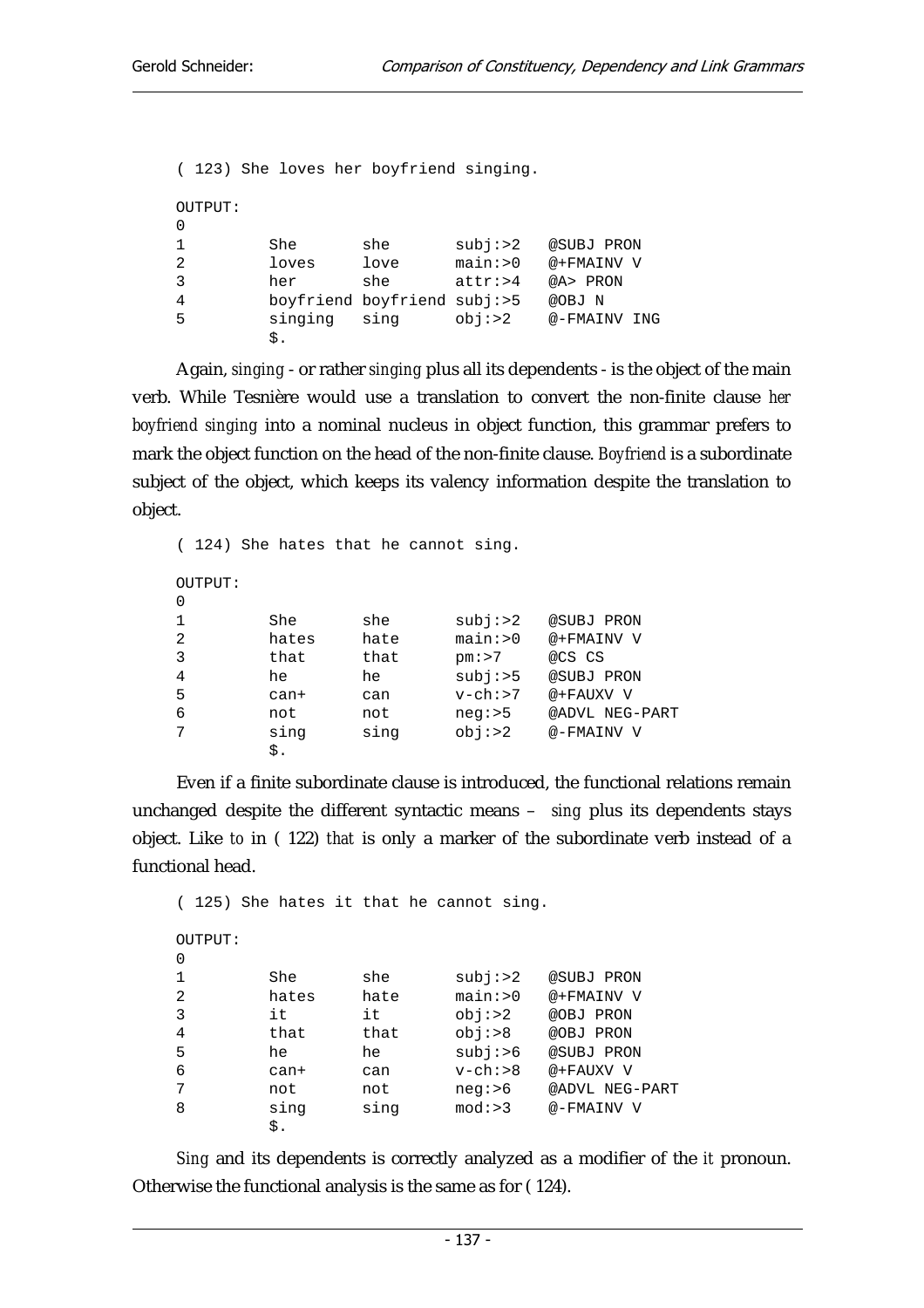Some of the functionally closely related structures that receive very different linkages in Link Grammar (cf. 5.1.1.2) , e.g. *dative shift*, receive closely related analyses by the functional dependency parser - although others, namely *passive (127), cleft* and *pseudo-cleft*, do not, however:

```
( 126a) Peter gives the book to Mary. 
OUTPUT: 
\Omega1 Peter Peter subj:>2 @SUBJ N 
2 gives give main:>0 @+FMAINV V 
3 the the det:>4 @DN> DET 
4 book book obj:>2 @OBJ N 
5 to to dat:>2 @ADVL PREP 
6 Mary Mary pcomp:>5 @<P N 
       $. 
( 126b) Peter gives Mary the book. 
OUTPUT: 
\cap1 Peter Peter subj:>2 @SUBJ N 
2 gives give main:>0 @+FMAINV V 
3 Mary Mary dat:>2 @I-OBJ N 
4 the the det:>5 @DN> DET 
5 book book obj:>2 @OBJ N 
       $. 
( 127) The book is given to Mary by Peter. 
OUTPUT: 
\Omega1 The the det:>2 @DN> DET 
2 book book subj:>3 @SUBJ N 
3 is be v-ch:>4 @+FAUXV V 
4 given give main:>0 @-FMAINV EN 
5 to to dat:>4 @ADVL PREP 
6 Mary Mary pcomp:>5 @<P N 
7 by by agt:>4 @ADVL PREP
8 Peter Peter pcomp:>7 @<P N
       $.
```
The deep subject is not recognized, but the thematic *agent* role assigned to Peter easily allows to reconstruct it.

Although the coverage seems to be slightly lower than in Link Grammar, in terms of linguistic adequacy the Functional Dependency Parser is certainly superior.

## 4.2.5 Other Related Grammar Systems

Sleator & Temperley [1993] themselves point out that "[a]nother grammatical system, known as *categorial grammar* ... bears some resemblance to link grammars." (Sleator & Temperley 1993: 12). Link Grammar and Categorial Grammar seem to be further apart than Link Grammar and dependency grammar. Valency plays a central role in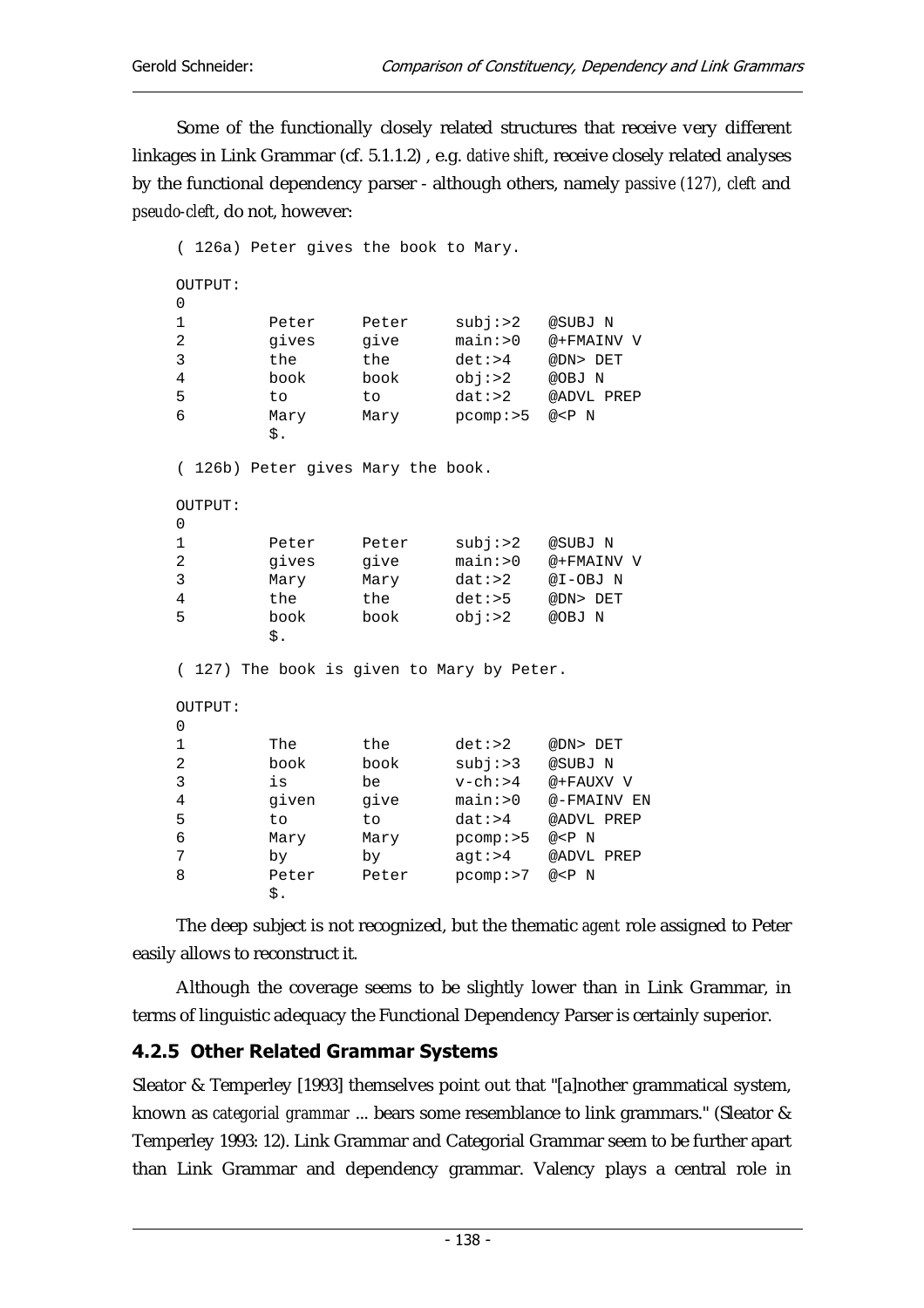categorial grammar, so much so that – loosely speaking – word classes are not named by what they are, but by what they lack, and by what they will be once their valency is satisfied. *V/N* e.g. means 'something which misses a noun to become a complete verb, a verb phrase'. However, I have not investigated Categorial Grammar.

Mel'þuk [1988: 7] mentions *Lexical-Functional Grammar* [Bresnan 1982] (see 2.3.8.2), *Case Grammar* [Fillmore 1968], *Relational Grammar* [Perlmutter 1983], and Hudson's Word Grammar (see chapter 4.2.1) as important stepping stones towards dependency.

## 4.3 Link Grammar's Post-Processing

It is important to stress that Link Grammar uses extensive post-processing in order to filter its results. As I have learnt just before completing this paper, post-processing is used to identify clauses. It seems that clause-boundary detection may indeed be a major problem for dependency-related theories. "In fact, the domains of postprocessing essentially identify clauses" (Sleator & Temperley, 1998b).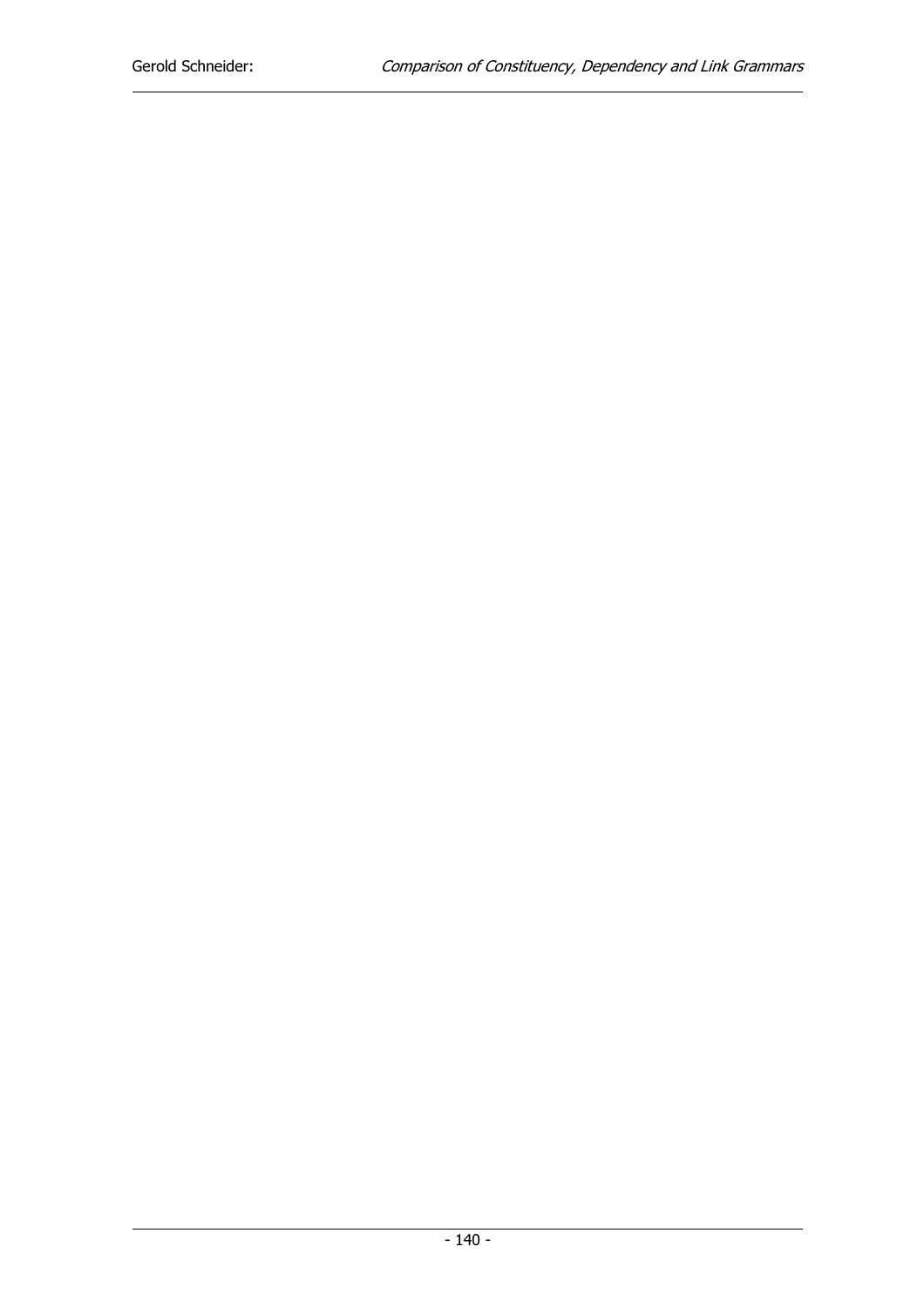# 5. A Closer Look at Link Grammar Link Types

First time users of Link Grammar are always surprised about the plethora of different labels used. Only some of them are intuitive, such as *S* for subject or *O* for object. But Link Grammar uses many more labels than e.g. Word Grammar (cf. 4.2.1). It often seems questionable whether all those labels still bear any functional meaning, and if they will turn out to be useful for the semantic analysis. This chapter does not aim to be an introduction to Link Grammar, for which [Sleator & Temperley 1991, 1993, 1998a, 1998b] are recommended.

During the completion of this chapter, the new version 3.0 of Link Grammar just became available. The main changes involve robustness, but also the grammar has been extended. I have therefore rewritten parts of this chapter. Chapters 5.1, 5.2, and 5.3 are now consistently based on version 3.0, while chapter 5.4 is still based on the older version 2.1.

## 5.1 Comparing Link to A Standard English Grammar

It is rewarding to compare the grammar provided in the Link Grammar distribution to a standard grammar of English, e.g. Quirk et al. [1985]. This task would easily merit a finals paper of its own, but it is possible to make some observations and give an overview in short.

When I speak about Link Grammar here, I am referring to the Link Grammar grammar provided for English, which is delivered together with the system. It would be possible to develop a grammar of one's own, with partly different characteristics. Some of the limitations, however, e.g. context-freeness, a monostratal approach or the problems with coordination are limitations of the system.

[Quirk et al. 1985] is built up in three cycles, each dealing with topics in more detail than the former [ibid. 2:37]. The first cycle (chapter 2 of he book) offers an overview. I will follow this overview in 5.1.1.

The second cycle (chapters 3 to 11), which will be taken up in 5.1.2., investigates the basic constituents of a simple sentence. They are the verb phrase - or in dependency terms the verb and its dependents, the noun phrase, adjectives and adverbs, adverbials, and finally prepositions and prepositional phrases.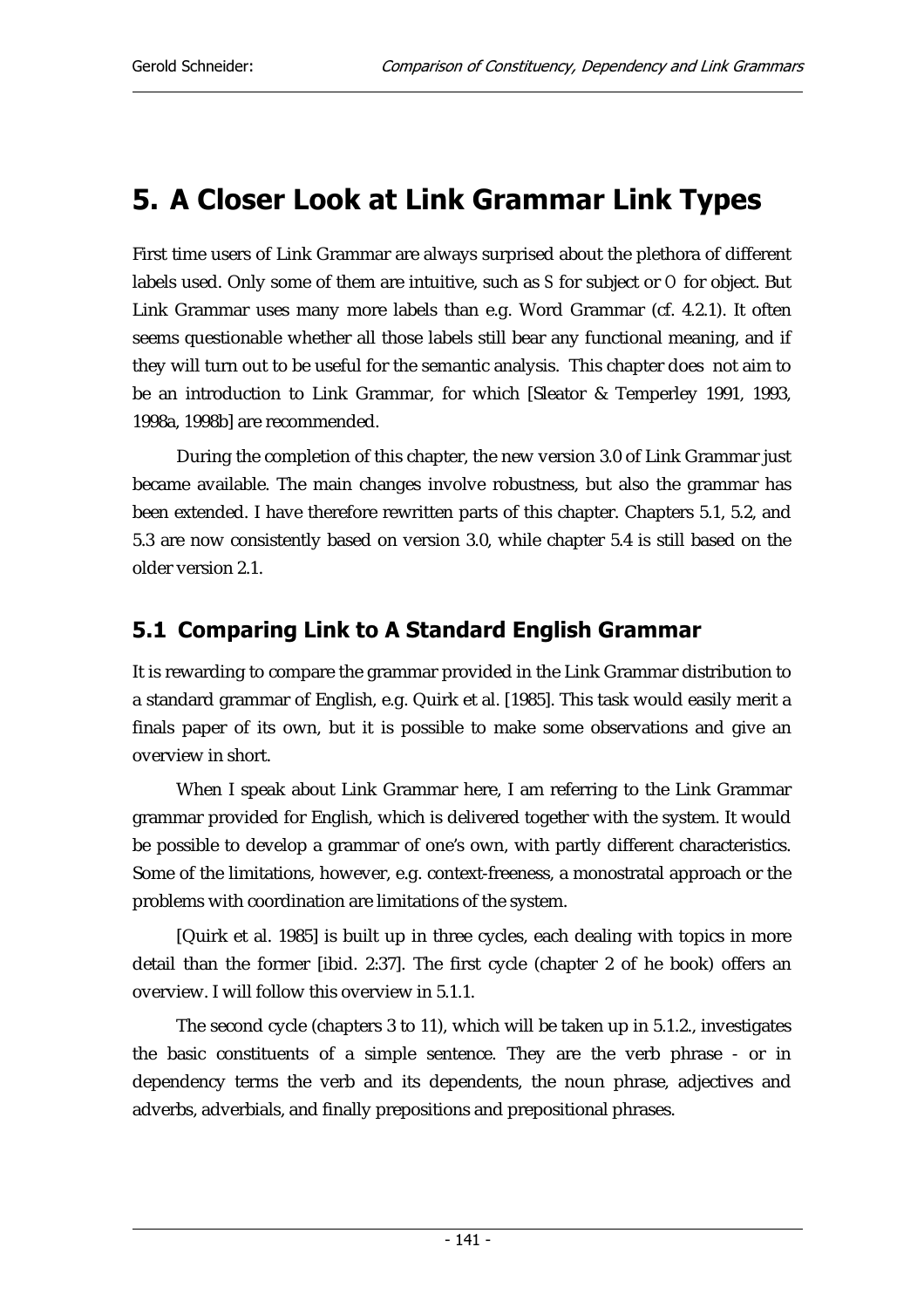The third cycle (chapters 12 to 19) deals with more complex sentence structure and the functional relations between the clauses. I will briefly summarize the problems encountered in 5.1.3.

Many of the topics discussed in [Quirk et al 1985] are of semantic rather than syntactic character, they can not be addressed by a syntactic parser. I will therefore only discuss some selected topics which are especially challenging in syntactic parsing. Neither was it possible, in the short space provided, to test idiomatic usage or lexical idiosyncrasies.

## 5.1.1 An Overview

Following the tradition, Quirk et al. introduce constituents as elements that can be identified through relationships of choice or substitution [ibid. 2.3-11:38-48] they introduce the important distinction between form and function.

In order to state more complicated facts of constituency ..., it is important to distinguish two ways of classifying constituents. We may classify a unit either on the base of its FORM (e.g. its internal structure, as a noun phrase, or as a verb phrase), or on the basis of its FUNCTION (e.g. as a subject or an object of a clause). (Quirk et al. 1985 2.12:48)

## 5.1.1.1 Functions of Clauses and Phrases

They stress that functional classification is important on the clause and phrase level [ibid. 2.13:49], where they distinguish the following elements: Subject(S), Object(O), Complement(C) and Adverbial (A).

Some of these functional elements, especially adverbials are often optional. But after eliminating optional elements we arrive at the following seven core clause types [ibid. 2.16:53]

|           | S(ubject)   | V(erb)       | O(bject)        | C(omplement)           | A(dverbial)   |
|-----------|-------------|--------------|-----------------|------------------------|---------------|
| Type SV   | Someone     | was laughing |                 |                        |               |
| Type SVO  | My mother   | enjoys       | parties         |                        |               |
| Type SVC  | The country | became       |                 | totally<br>independent |               |
| Type SVA  | I           | have been    |                 |                        | in the garden |
| Type SVOO | Mary        | gave         | the visitor     |                        |               |
|           |             |              | a glass of milk |                        |               |
| Type SVOC | Most people | consider     | these books     | rather expensive       |               |
| Type SVOA | You         | must put     | all the toys    |                        | upstairs      |
|           |             |              |                 |                        |               |

Table 4: Clause types [Quirk et al. 1985 2.16:53]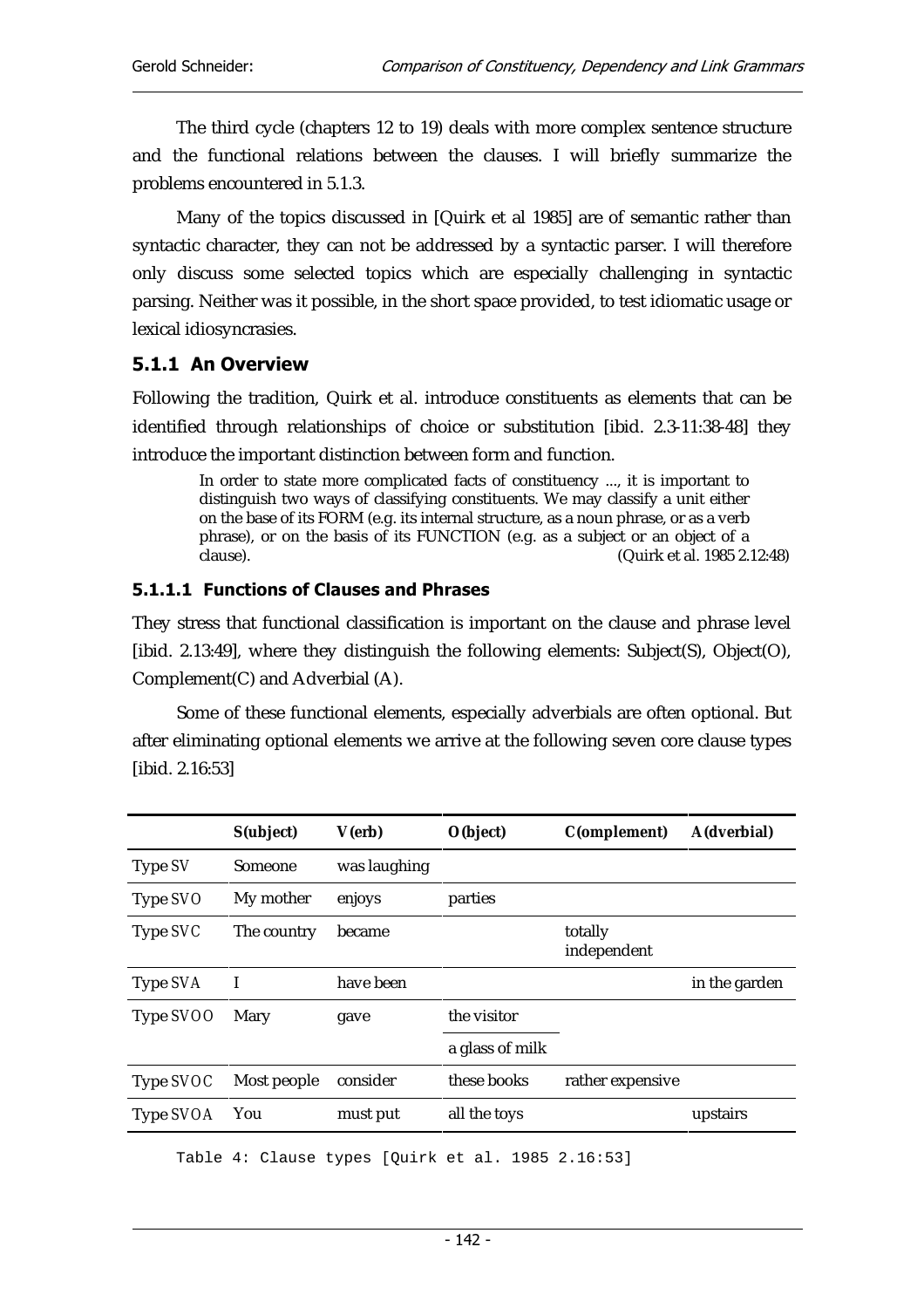Let us take a look at the Link Grammar analyses of these example sentences:

#### • **Type SV:**

( 128) Someone was laughing.

```
 Linkage 1, cost vector = (UNUSED=0 DIS=0 AND=0 LEN=3) 
  +-------------Xp-------------+ 
 +--Wd-+--Ss-+--Pg--++ |
  | | | | | 
///// someone was.v laughing.v . 
  Linkage 2, cost vector = (UNUSED=0 DIS=4 AND=0 LEN=3) 
  +-------------Xp-------------+ 
 +--Wd--+--Ss--+---Ost--+ | 
 | | | | | 
///// someone was.v laughing.v .
```
As in every Link structure, main link types are in capitals, subtypes or features (so-called subscripts) in lower case letters. *W* links the beginning of the sentence to the subject, *X* connects the beginning to the end. The *S* link correctly connects the subject and the inflected verb. So far everything is as expected.

#### **Comment**:

The first reading is correct. One may expect *P* to stand for *Participle*. Looking up the *P* link in [Sleator & Temperley 1998a] reveals, however: "P is used to link forms of the verb "be" to various words that can be its complements: prepositions, adjectives, and passive and progressive participles". *P* is a very broad and unspecific category.

It is surprising, however, that Link Grammar brings up two parses (so-called linkages). In the second one, which is correctly dispreferred to the first one, *laughing* acts as a special type of object (*O*). If we look up the *Ost* link [Sleator & Temperley 1998a] we find that it should only occur in connection to expletive *there* as subject, in sentences like:

( 129) There is someone laughing. +----------------Xp---------------+ +--Wd-+-SFst+-Ost-+----Mg---+ | | | | | | | ///// there is.v someone laughing.v .

We have seen in the GB VP-internal subject hypothesis (2.3.9.1) that it is justified to suggest the same structure for sentences with and without expletive there ("Someone is laughing" and "There is someone laughing"). The *Ost* link in ( 129),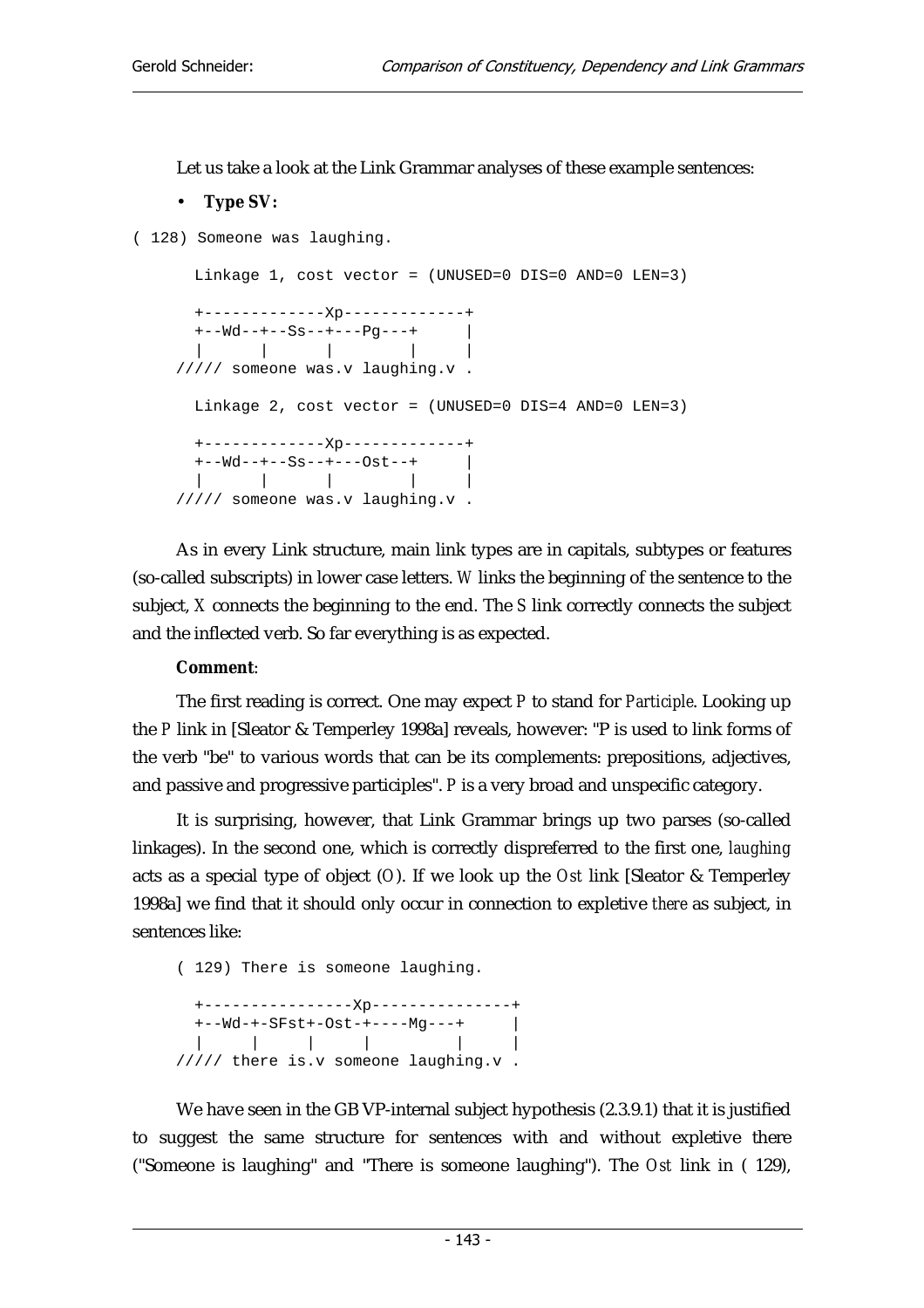however, links the Object to the main verb, while in the second reading of ( 128) it links the auxiliary to the gerund.

Something has gone completely wrong in the second reading of ( 128). First the *Ost* link should not occur in this environment, secondly it makes the wrong statement that laughing can be some kind of object.

If we take a closer look at ( 129), we notice that someone has to be subject, at least on a deep or functional level, not object. We get a first glimpse of one of the problems of Link Grammar: it is extremely surface-oriented.

• **Type SVO:** 

( 130) My mother enjoys parties.

 +----------------Xp----------------+  $+---Wd---+$  | +--Ds-+---Ss---+---Op---+ | | | | | | | ///// my mother.n enjoys.v parties.n .

### **Comment**:

One linkage, which is correct. The subscripts on *O* and *S* express singular (*s*) and plural  $(p)$ .<sup>10</sup>

### • **Type SVC:**

( 131) The country became totally independent.

Linkage 1, cost vector = (UNUSED=0 DIS=0 AND=0 LEN=7)

 +-----------------------Xp-----------------------+ +-----Wd----+ +--------Pa--------+ | | +--Ds--+----Ss---+--MVa--+ | | | | | | | | | ///// the country.n became.v totally independent.a . Linkage 2, cost vector = (UNUSED=0 DIS=0 AND=0 LEN=7) +-----------------------Xp-----------------------+ +-----Wd----+ +--------Pa--------+ | | +--Ds--+----Ss---+ +----EA----+ | | | | | | | | ///// the country.n became.v totally independent.a .

 $\overline{a}$ <sup>10</sup> Subscripts have very different meanings according to different link types. The *p* subscript of *Xp*, e.g., does not express plurality.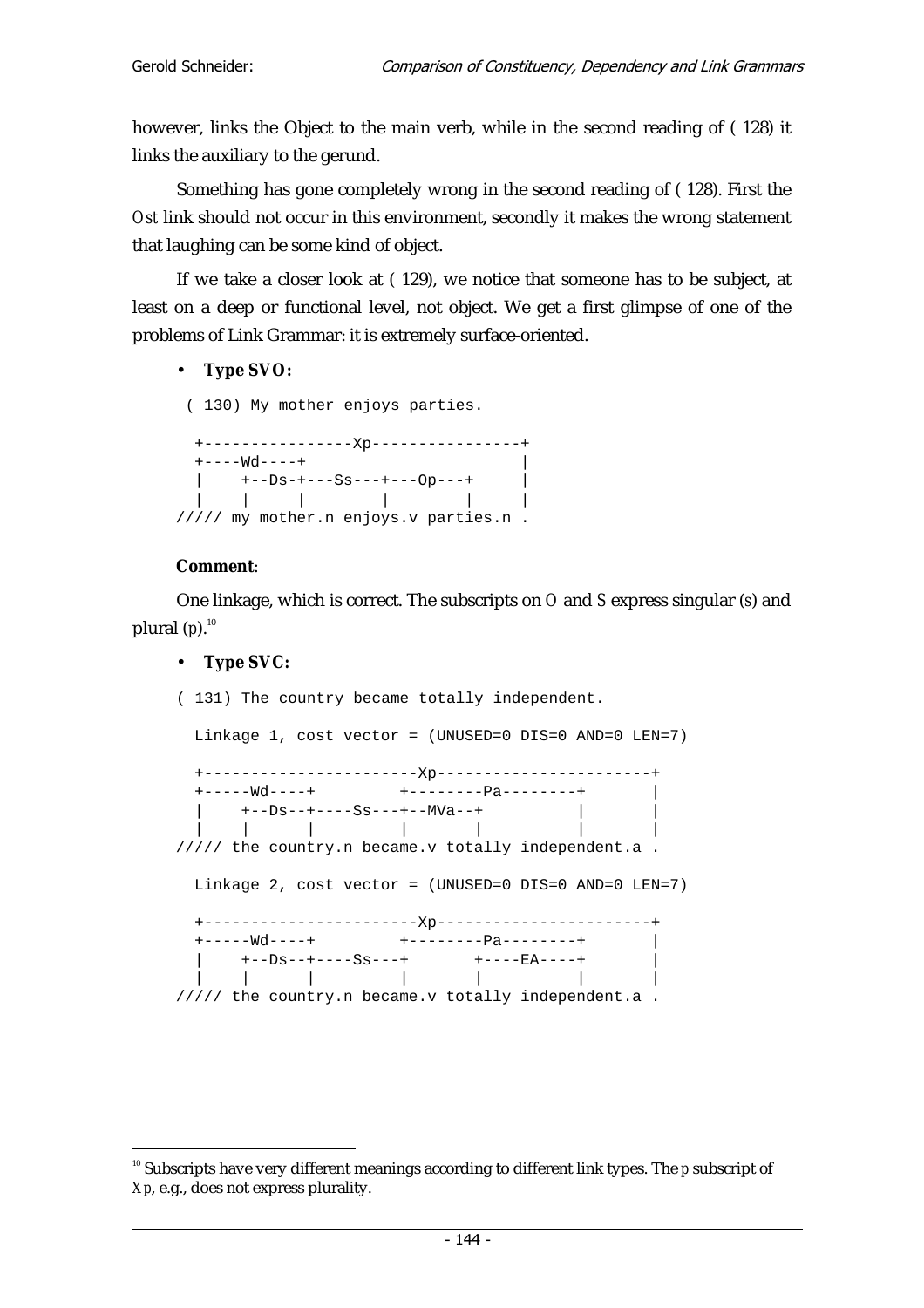#### **Comment**:

Both readings are reported as equally preferable by the Link Parser. The first linkage, in which totally modifies the copula, appears hardly acceptable, but it cannot be completely ruled out.

As we have seen above, the *P* link is a very broad category, which heavily relies on subscripts to become more specific. But *P* generally links to (obligatory) complements. Let us assume that *P* stands for complement function. *Pa* links the verb to predicative adjectives:

Pa connects certain verbs to predicative adjectives: +-S--+-Pa-+ | | | The dog was black Only certain verbs carry Pa+ connectors ("be", "seem", "look", "taste"). (Sleator & Temperley 1998a)

Let us consider this sentence [QAL 2.17:55]:

( 132) The country became a separate nation. +-----------------------Xp-----------------------+ | +----------Os---------+ | +-----Wd----+ | +-------Ds-------+ | | +--Ds--+----Ss---+ | +----A----+ | | | | | | | | | ///// the country.n became.v a separate.a nation.n .

Nation is treated as an object instead of a complement. In terms of Case this is fundamentally wrong, at least for most Romance or Germanic languages which mark Case. Link Grammar does not make a proper distinction between objects and complements.

#### • **Type SVA:**

( 133) I have been in the garden. Linkage 1, cost vector = (UNUSED=0 DIS=0 AND=0 LEN=7) +------------------Xp-----------------+  $+---Js---+$  | +-Wd-+-Sp\*i+--PPf-+-Pp-+ +--Ds--+ | | | | | | | | | ///// I.p have.v been.v in the garden.n . Linkage 2, cost vector = (UNUSED=0 DIS=2 AND=0 LEN=7) +------------------Xp-----------------+ | +----Js---+ |  $+-wd-+-Sp*i+--PPF-+-MVP+$  +--Ds--+ | | | | | | | | ///// I.p have.v been.v in the garden.n .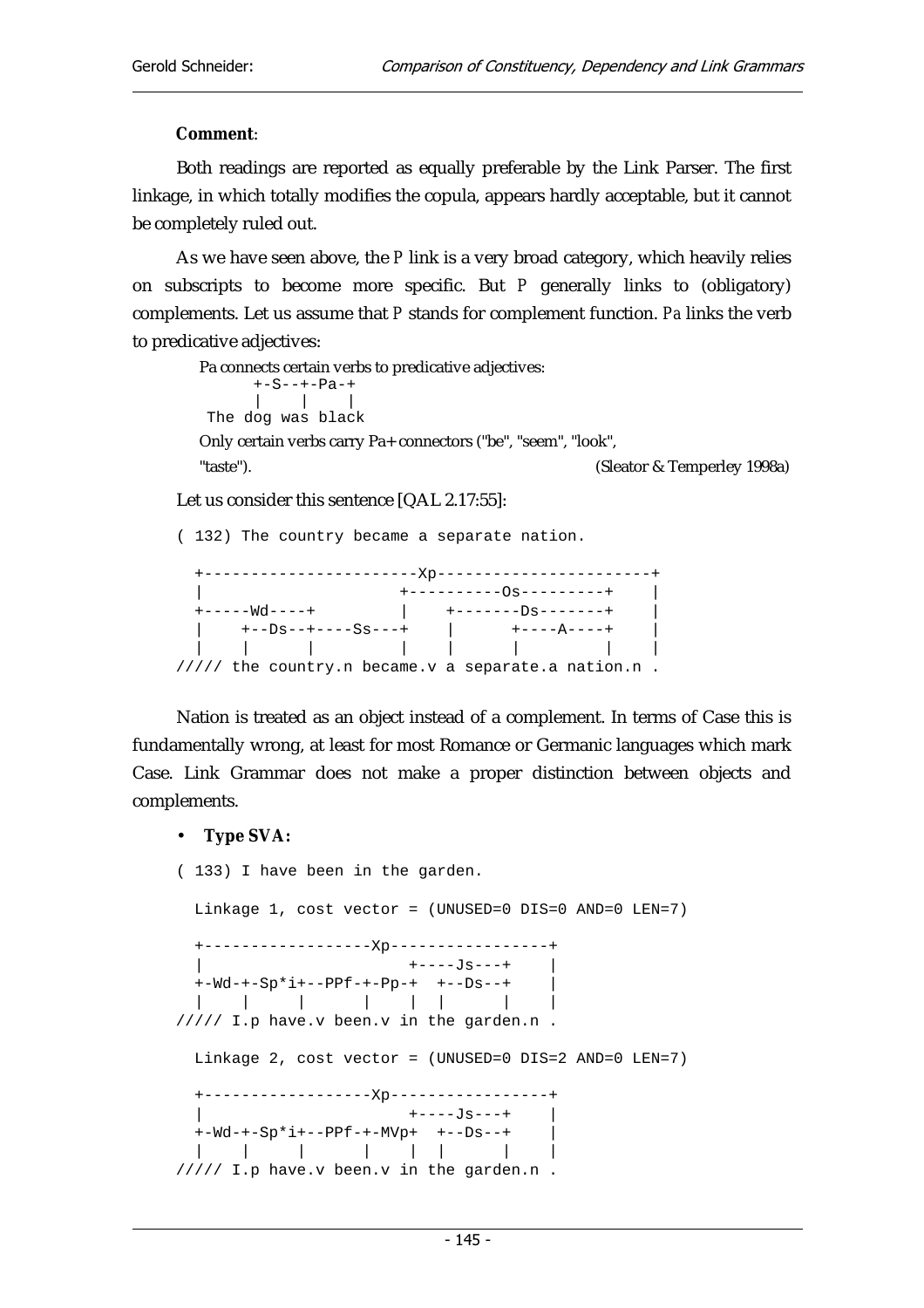### **Comment**:

Absolutely correct. The first linkage is marked as preferable. In it, the prepositional phrase is an obligatory complement, while in the second, it is an optional verb modifier.

### • **Type SVOO:**

( 134) Mary gave the visitor a glass of milk.

| +----------0sn---------+                             |  |
|------------------------------------------------------|--|
| +-----0s----+                                        |  |
|                                                      |  |
| .                                                    |  |
| ///// Mary gave.v the visitor.n a glass.n of milk.n. |  |

### **Comment**:

Absolutely correct. Note, however, that the functionally equivalent sentence

 ( 135) Mary gave a glass of milk to the visitor receives a different analysis:

 Linkage 1, cost vector = (UNUSED=0 DIS=0 AND=0 LEN=15) +-------------------------Xp-------------------------+ | +-----------MVp----------+ | | +---Os---+ +----Js---+ | +--Wd-+--Ss-+ +-Dsu+--Mp-+-Jp-+ | +--Ds--+ | | | | | | | | | | | | ///// Mary gave.v a glass.n of milk.n to the visitor.n . Linkage 2, cost vector = (UNUSED=0 DIS=1 AND=0 LEN=11) +-------------------------Xp-------------------------+  $+---0s---+$   $+---Js---+$  $+--Wd-+--Ss-+$   $+--Dsu+--Mp-+-Jp-+-Mp-+$   $+--Ds-+$  | | | | | | | | | | | ///// Mary gave.v a glass.n of milk.n to the visitor.n . Linkage 3, cost vector = (UNUSED=0 DIS=1 AND=0 LEN=13) +-------------------------Xp-------------------------+ | +---Os---+-------Mp------+----Js---+ | +--Wd-+--Ss-+ +-Dsu+--Mp-+-Jp-+ | +--Ds--+ | | | | | | | | | | | | ///// Mary gave.v a glass.n of milk.n to the visitor.n .

Linkage 2 expresses something like "Mary gave a glass of visitor's milk" and linkage 3 "Mary gave a visitor's glass of milk". Linkage 1 corresponds more to what we were looking for. But the recipient prepositional phrase is linked as an optional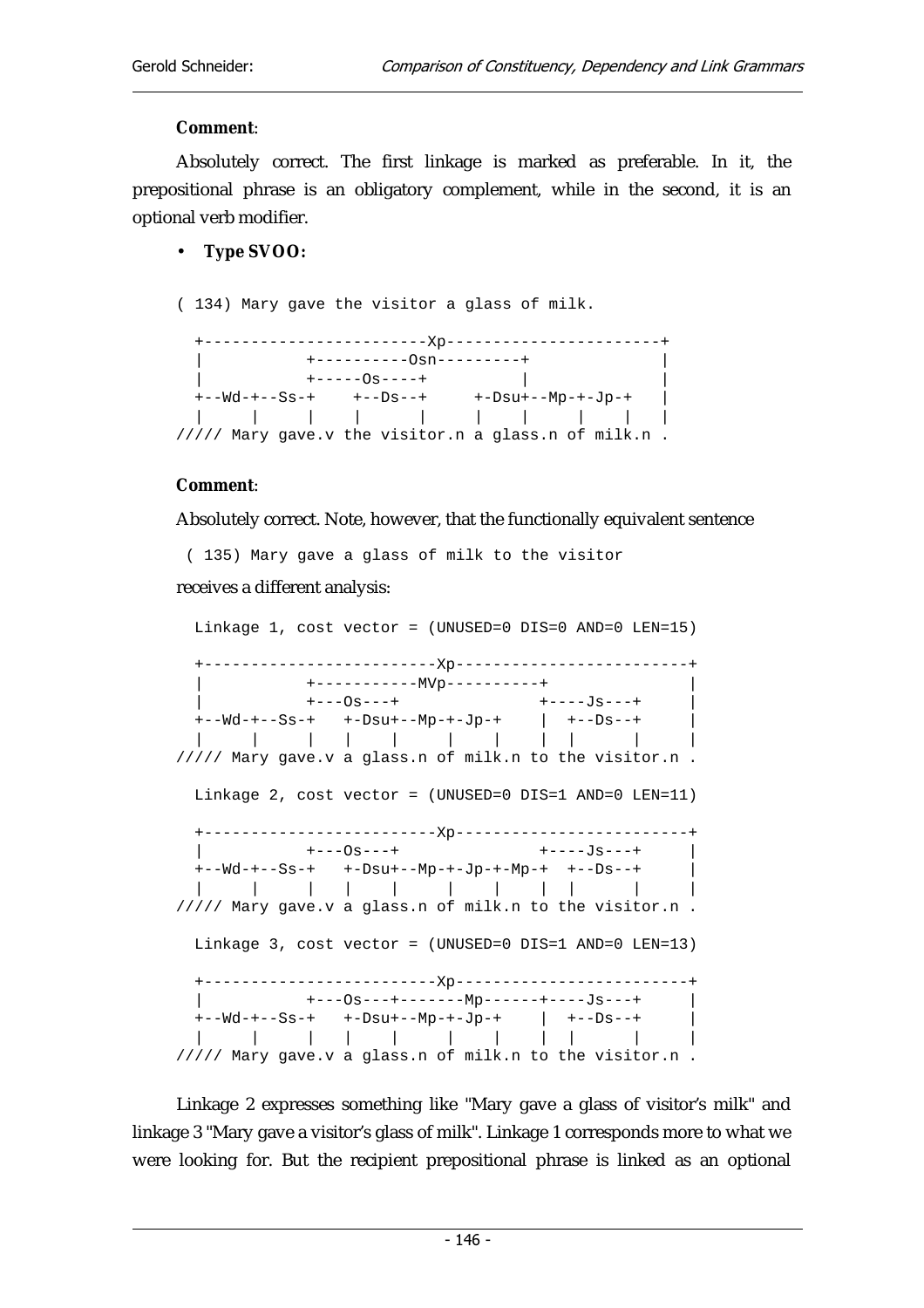prepositional verb modifier instead of an obligatory indirect object. This is a questionable analysis, because it suggests that ( 134) and ( 135) have a different argument structure and the main verb a different arity. Link Grammar is too much surface-oriented to be truly functional here.

## • **Type SVOC**:

( 136) Most people consider these books rather expensive.

|  |                |                                   |                             | -------Xp----------              |                                                                          |  |
|--|----------------|-----------------------------------|-----------------------------|----------------------------------|--------------------------------------------------------------------------|--|
|  |                |                                   |                             |                                  |                                                                          |  |
|  |                |                                   |                             | +---------------Paf------------- |                                                                          |  |
|  | +-----Wd-----+ |                                   | $+ - - - - - - 0$ p ------+ |                                  |                                                                          |  |
|  |                | $+$ - -Dmc - + - - - - Sp - - - + |                             | $+--Dmc-+$                       | +---EA---+                                                               |  |
|  |                |                                   |                             |                                  |                                                                          |  |
|  |                |                                   |                             |                                  | $\frac{1}{1}$ most people.p consider.v these books.n rather expensive.a. |  |

#### **Comment:**

The linkage seems to be correct. The complement is treated as a special kind of predicative adjective. Checking *P* with subscript *f* in Sleator & Temperley [1998a] reveals, however, that this refers to 'filler' expletives:

|  | $+SFs1+--Paf-+-THi+--Ce+-S(e)-+I(e)+$ |  |  |
|--|---------------------------------------|--|--|
|  |                                       |  |  |
|  | It is likely that Jane will go        |  |  |

(Sleator & Temelrey 1998a)

While the noun on which the predication is made is indeed in unusual position, marked as object instead of the more usual subject, it is questionable if expletive structures and *SVOC* sentences should be given the same link type. Especially the semantic link between the object and the complement is missing.

Let us consider this sentence [Quirk et al. 2.17:55]:

 ( 137) Most people consider Picasso a genius. +-----------------------Xp----------------------+ +-----Wd-----+ +--------Osn--------+ | | +--Dmc-+----Sp---+---Os---+ +-Dsu-+ | | | | | | | | | ///// most people.p consider.v Picasso a genius.n .

As in ( 132), Link Grammar does not make a proper distinction between complements and objects.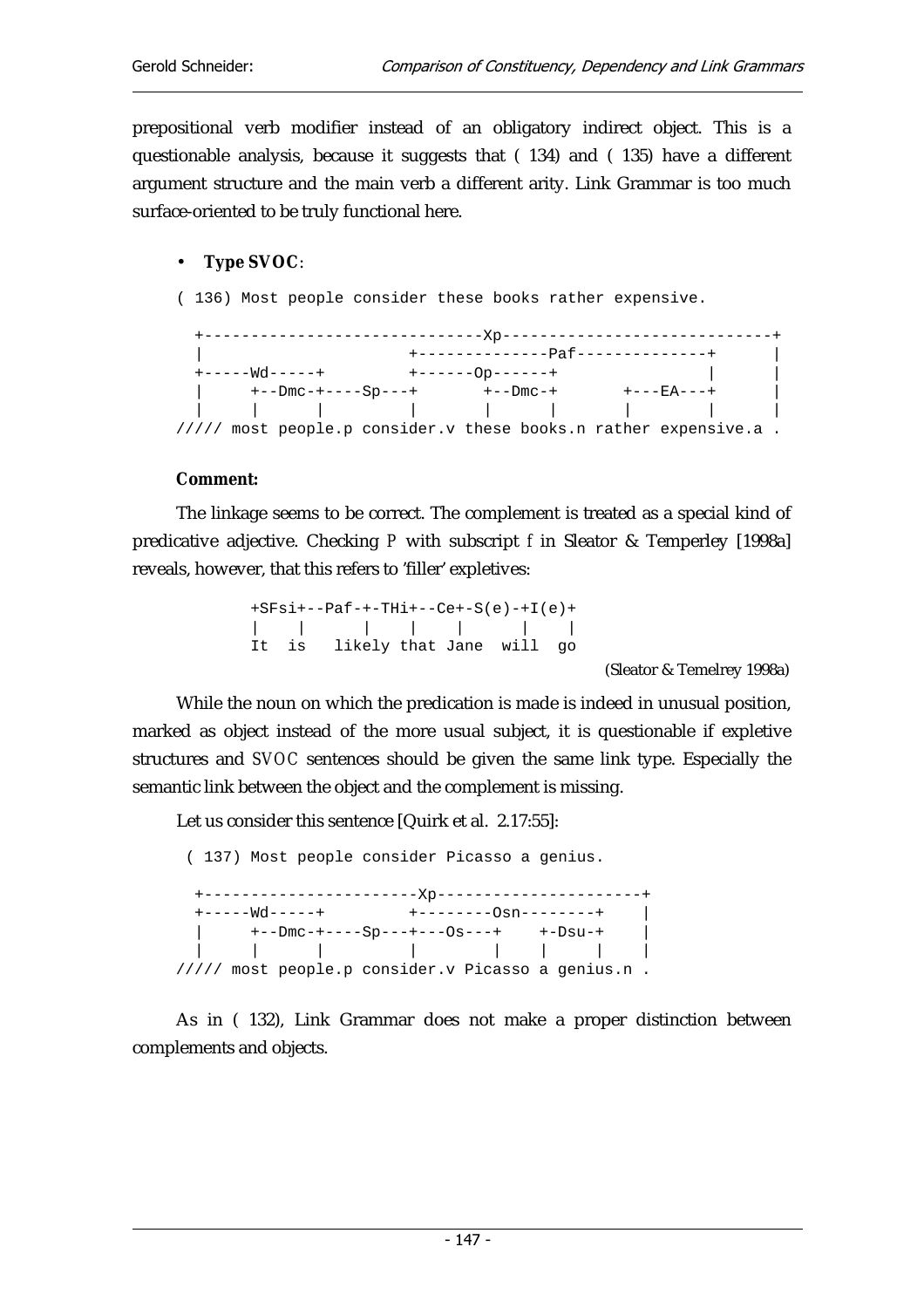### • **Type SVOA:**

( 138) You must put all the toys upstairs.

| --Xp---------                                     |  |
|---------------------------------------------------|--|
|                                                   |  |
| +-----------Pp----------+                         |  |
| +----Jp---+                                       |  |
| $+-Wd---Sp-+--I-+--O-+ALx+-Dmc-+$                 |  |
|                                                   |  |
| ///// you must.v put.v all the toys.n upstairs.e. |  |

#### **Comment**:

Correct, although the linking of *all* is unusual (see 5.1.1.2). *Upstairs* is compulsory, but its functional status as adverbial is not recognized. Link Grammar thus fails to make a distinction between objects, complements and adverbials.

But it clearly distinguished obligatory dependents (complements, objects, some adverbials) from all optional ones (modifiers). In ( 138), the adverbial is part of the verb valency, in ( 139) it is optional:

```
( 139) You must like all the toys upstairs. 
  Linkage 1, cost vector = (UNUSED=0 DIS=1 AND=0 LEN=8) 
  +-----------------------Xp----------------------+ 
                   | +----------MVp----------+ | 
                   | +-----Jp---+ |+-\text{Wd}-+--\text{Sp}-+---\text{I}-+--\text{O}-+\text{ALx}+-\text{Dmc}-+ | | | | | | | | | 
///// you must.v like.v all the toys.n upstairs.e . 
  Linkage 2, cost vector = (UNUSED=0 DIS=1 AND=0 LEN=8) 
  +-----------------------Xp----------------------+ 
                        | +----Jp---+ | 
 +-Wd-+--Sp-+---I--+--O-+ALx+-Dmc-+---Mp---+ | 
 | | | | | | | | | 
///// you must.v like.v all the toys.n upstairs.e .
```
## 5.1.1.2 Functional Correspondences

In ( 138) and( 139) the quantifier *all* is linked in a surprising way. In addition to be linked to the determiner - as expected - it also functions as the head of the object noun phrase. *All* is linked to the noun both by a *J* connection and via the determiner - we get a cyclic structure, which could not be expressed in a stemma (cf. 2.1.1). Normally, *J* connects prepositions to objects. Since there is no preposition here, this is surprising. ( 139) is in fact analyzed similarly to ( 140):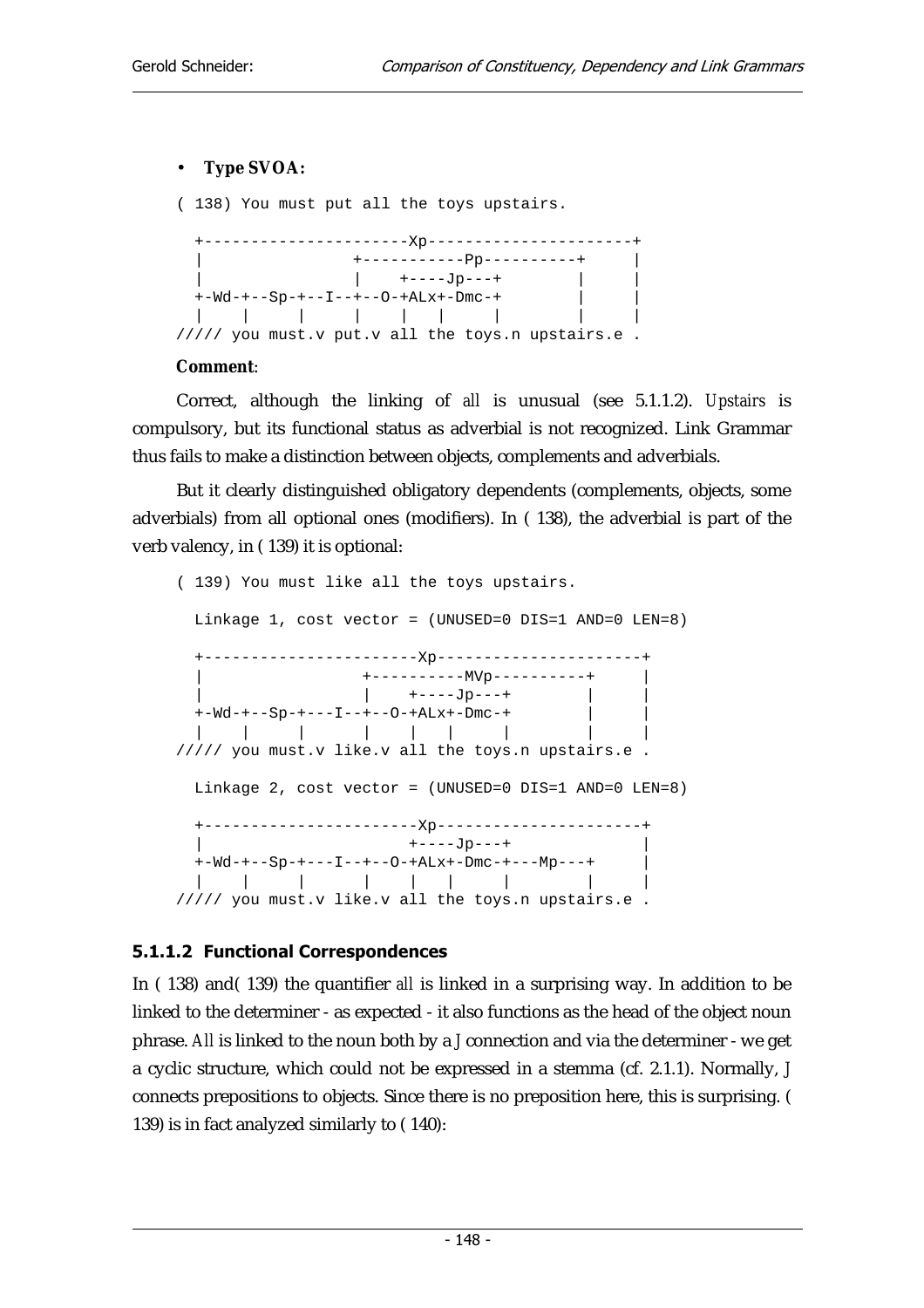( 140) You must like all of the toys upstairs. Linkage 1, cost vector = (UNUSED=0 DIS=1 AND=0 LEN=9) +------------------------Xp------------------------+ | +------------MVp-----------+ | | | +---Jp---+ | |  $+-\text{Md}-+--\text{Sp}-+---\text{I}--+--\text{O}-+-\text{Mp}+ +-\text{Dmc}-+$  | | | | | | | | | | ///// you must.v like.v all of the toys.n upstairs.e . Linkage 2, cost vector = (UNUSED=0 DIS=1 AND=0 LEN=9) +------------------------Xp------------------------+ | +---Jp---+ | +-Wd-+--Sp-+---I--+--O-+-Mp+ +-Dmc-+---Mp---+ | | | | | | | | | | | ///// you must.v like.v all of the toys.n upstairs.e . Linkage 3, cost vector = (UNUSED=0 DIS=1 AND=0 LEN=12) +------------------------Xp------------------------+ | +----------Mp---------+ |  $|$  +----Jp---+  $+-\text{Md}-+--\text{Sp}-+---\text{I}--+--\text{Op}+--\text{Mp}+ +-\text{Dmc}-+$  | | | | | | | | | | ///// you must.v like.v all of the toys.n upstairs.e .

Although Link Grammar fails to express functional correspondences in many cases where one may expect it (as we will see now), here it uses a functional correspondence in a case one hardly thinks of [Quirk et al. 5.16: 258]

We have seen in the VP-internal hypothesis in 2.3.9.3 that some quantifiers like *all* or *both* can "strand", because the quantifier may remain in the determiners Dposition inside the VP: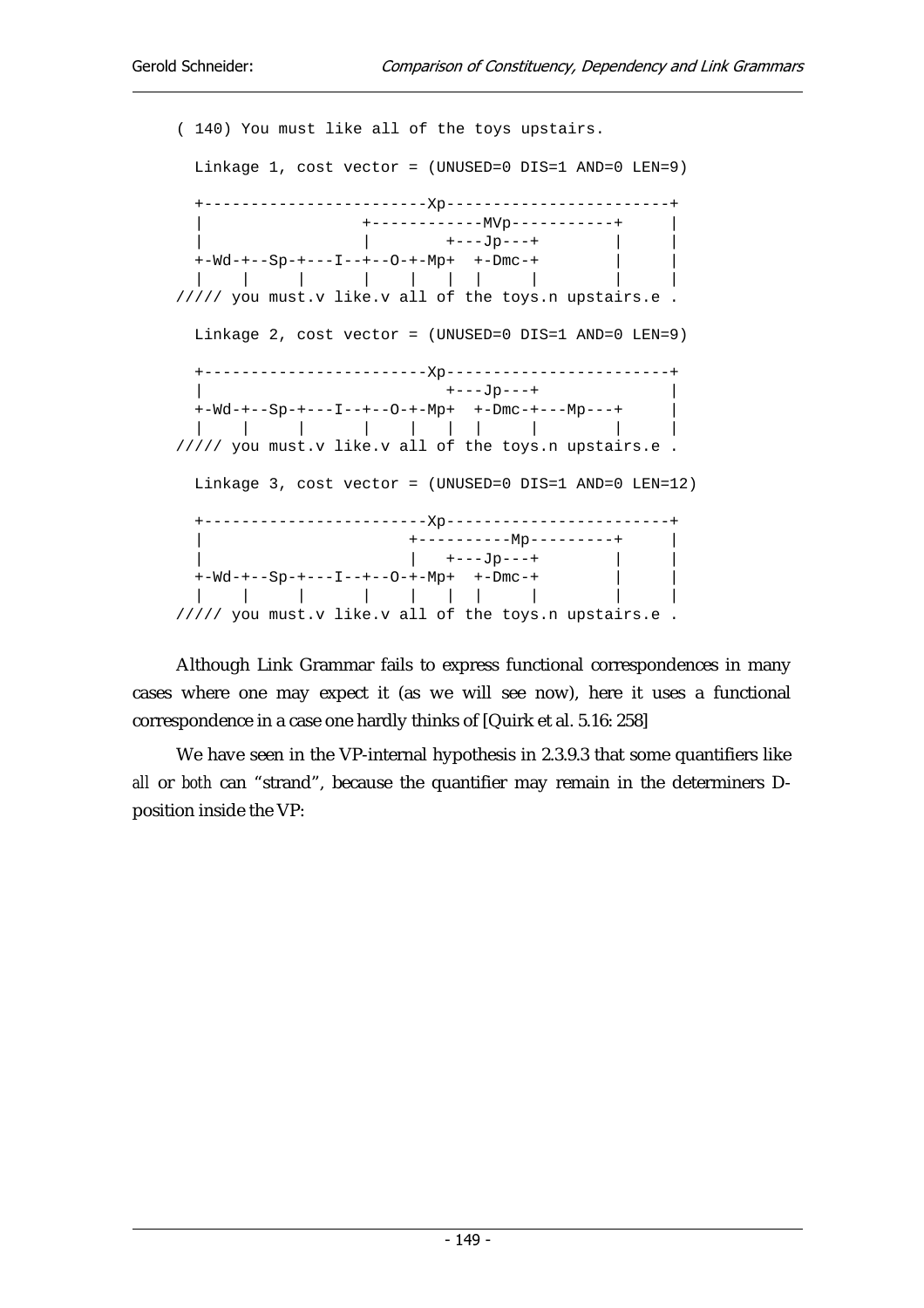```
( 141) They all have helped her. 
  Linkage 1, cost vector = (UNUSED=0 DIS=0 AND=0 LEN=6) 
  +---------------Xp---------------+ 
 | +-----Sp---+
  +--Wd-+ +--E--+---PP--+--Ox-+ | 
  | | | | | | | 
///// they all have.v helped.v her . 
  Linkage 2, cost vector = (UNUSED=0 DIS=3 AND=0 LEN=8) 
  +---------------Xp---------------+ 
 | +--------Sp-------+ | 
 | +----Bp---+ | | 
 +--Wd-+-R-+-Sp*t+ +--Ox-+ | 
 | | | | | | | 
///// they all have.v helped.v her . 
( 142) They have all helped her. 
  +---------------Xp---------------+ 
 | +------PP----+ | +--Wd-+--Sp-+ +---E--+--Ox-+ | 
 | | | | | | | 
///// they have.v all helped.v her .
```
Apart from the wrong linkage in one case, both sentences get very similar linkages indeed, which nicely express the functional relation. But semantically it is hard to account for the fact that all is linked to the verb. (The *E* link is usually used for verb-modifying adverbs).

In their discussion of functional correspondence, Quirk e al. [1985] mention the following structures:

#### • **Active and passive: [Quirk et al. 2.21:57]**

( 143) A number of people saw the accident +-----------------------Xp----------------------+ +----Wd---+---------S--------+-----Os-----+ | | +--Ds-+--Mp-+--Jp-+ | +---Ds--+ | | | | | | | | | | ///// a number.n of people.p saw.v the accident.n .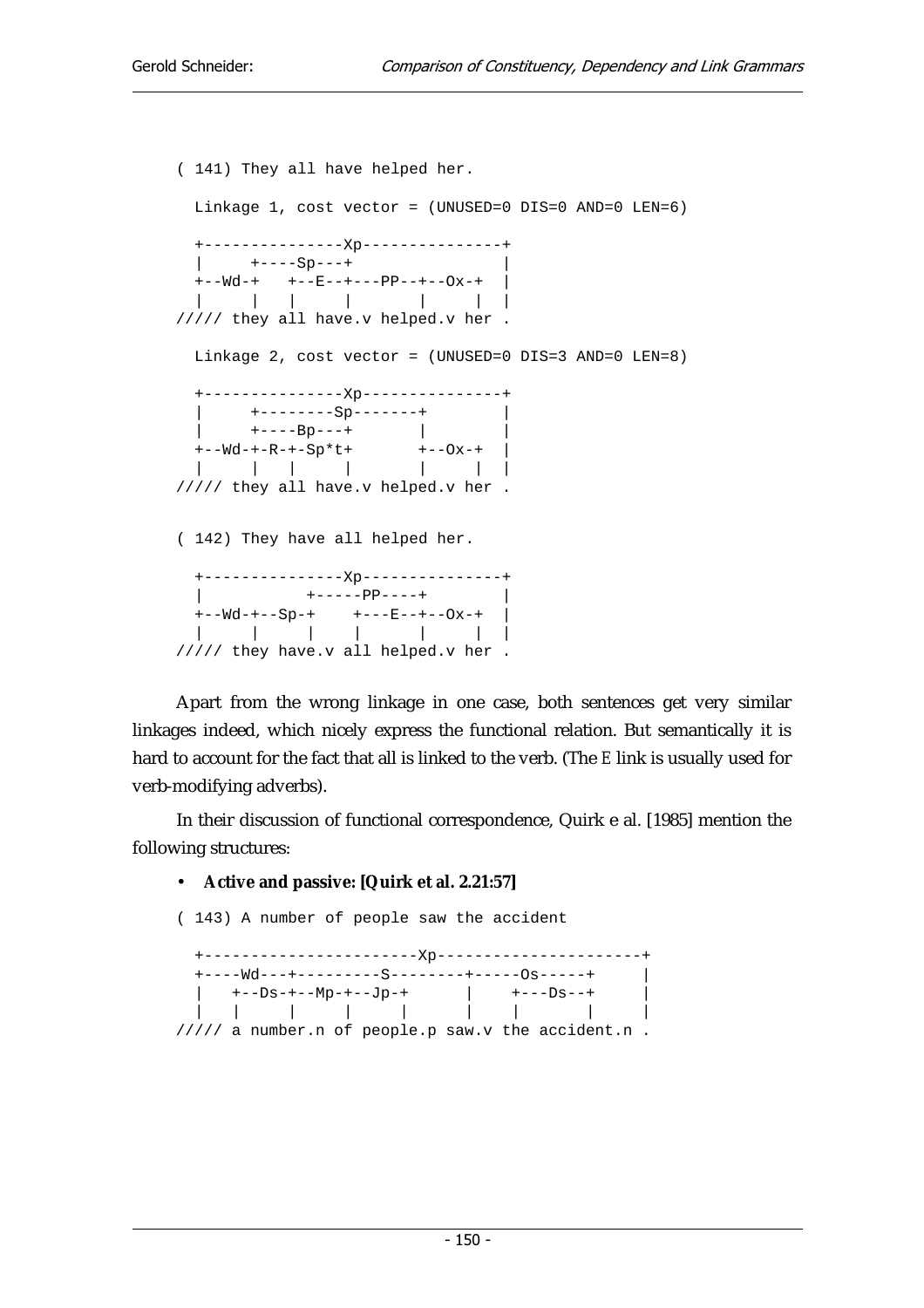( 144) The accident was seen (by a number of people) +----------------------------Xp---------------------------+  $+----wd----+-$ |  $+--Ds-+---Ss-+--Pv-+-MVP+$  +--Ds-+--Mp-+--Jp-+ | | | | | | | | | | | ///// the accident.n was.v seen.v by a number.n of people.p.

While the parses are correct, we can see that Link Grammar is too surfaceoriented to express any functional correspondence between the sentences.

#### • **Copular and complex transitive structures [Quirk et al. 2.22:58]**

```
( 145) I considered her beautiful 
  Linkage 1, cost vector = (UNUSED=0 DIS=0 AND=0 LEN=5) 
  +-----------------Xp-----------------+ 
             | +-------Pa------+ | 
 +-Wd-+--Sp*i--+---Ox--+ | | 
 | | | | | | 
///// I.p considered.v her beautiful.a . 
  Linkage 2, cost vector = (UNUSED=0 DIS=2 AND=0 LEN=5) 
  +-----------------Xp-----------------+ 
 | +-------------+
 +-Wd-+--Sp*i--+ +---DD--+ | 
 | | | | | | 
///// I.p considered.v her beautiful.a . [This linkage is wrong]
```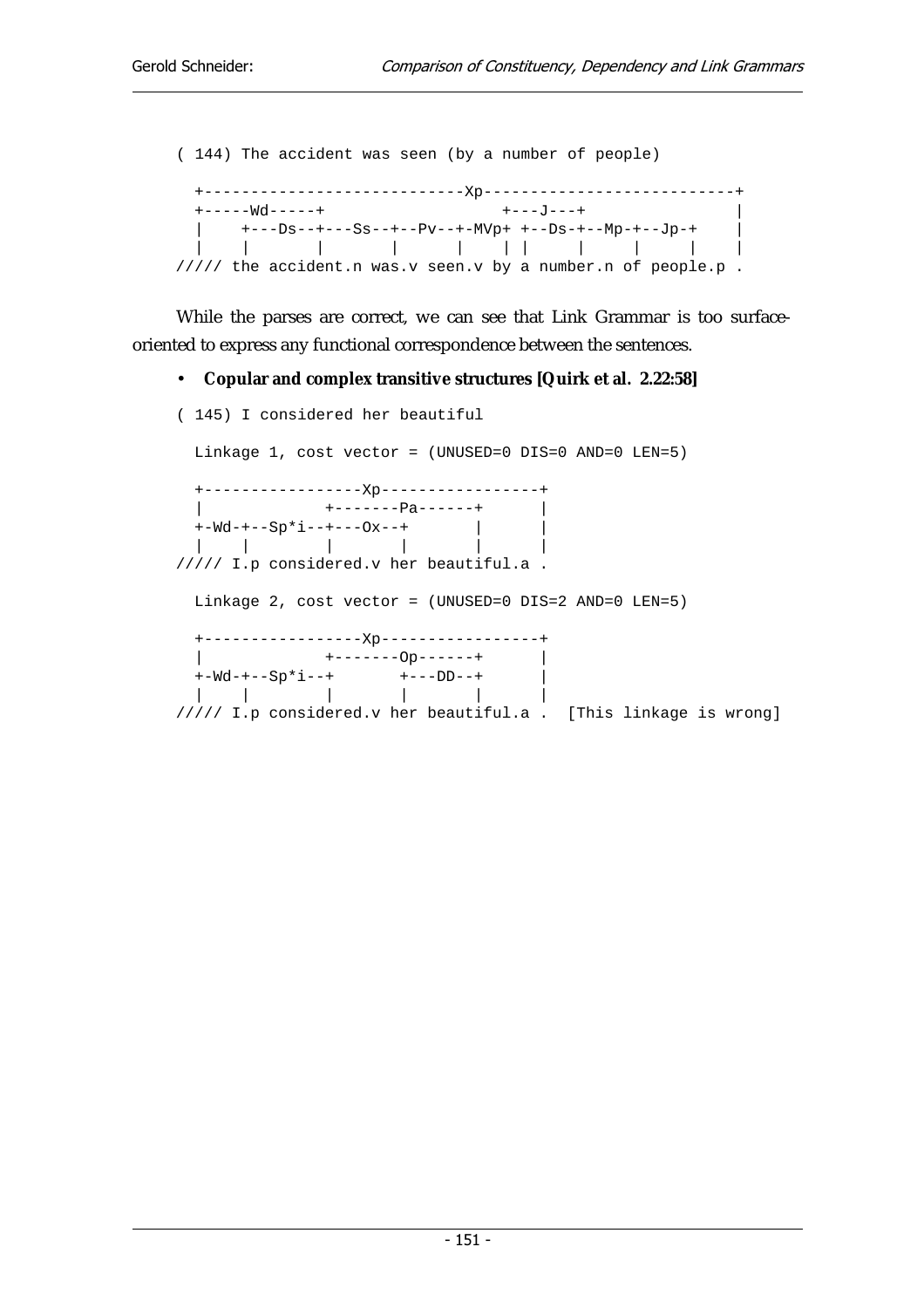( 146) I considered her to be beautiful Linkage 1, cost vector = (UNUSED=0 DIS=0 AND=0 LEN=7) +---------------------Xp---------------------+ | +----TOo----+ |  $+-Wd-+--Sp*i-+--Ox--+$   $+-Ix+--Pa--+$  | | | | | | | | ///// I.p considered.v her to be.v beautiful.a . Linkage 2, cost vector = (UNUSED=0 DIS=1 AND=0 LEN=7) +---------------------Xp---------------------+ | +----MVi----+ | +-Wd-+--Sp\*i--+---Ox--+ +-Ix+---Pa--+ | | | | | | | | | ///// I.p considered.v her to be.v beautiful.a . Linkage 3, cost vector = (UNUSED=0 DIS=3 AND=0 LEN=10) +---------------------Xp---------------------+ | +-----------Pa----------+ |  $+---MVi---+$  +-Wd-+--Sp\*i--+---Ox--+ +-Ix+ | | | | | | | | | | ///// I.p considered.v her to be.v beautiful.a . [This linkage is wrong]

Note that in the first linkage the subscript *o* in the *TOo* link expresses object control, thus conveying the semantic connection. In the second (questionable) linkage, the non-finite clause is an optional modifier.

( 147) I considered that she was beautiful. +-----------------------Xp----------------------+ +-Wd-+--Sp\*i--+---TH---+-Ce+-Ss-+---Pa---+ | | | | | | | | | ///// I.p considered.v that she was.v beautiful.a .

Except for the object control subscript in ( 146), the functional resemblance between these sentences is not expressed. The only function the *TH* link has - one may guess it - is to link *that* to the verb. This seems a trivial statement, which does not express the fact that the *that*-clause is a sentential complement.

#### • **Indirect object and prepositional phrases [Quirk et al. 2.23:59]**

This is the distinction between

```
( 148) She gave him an apple 
and 
( 149) She gave an apple to him
```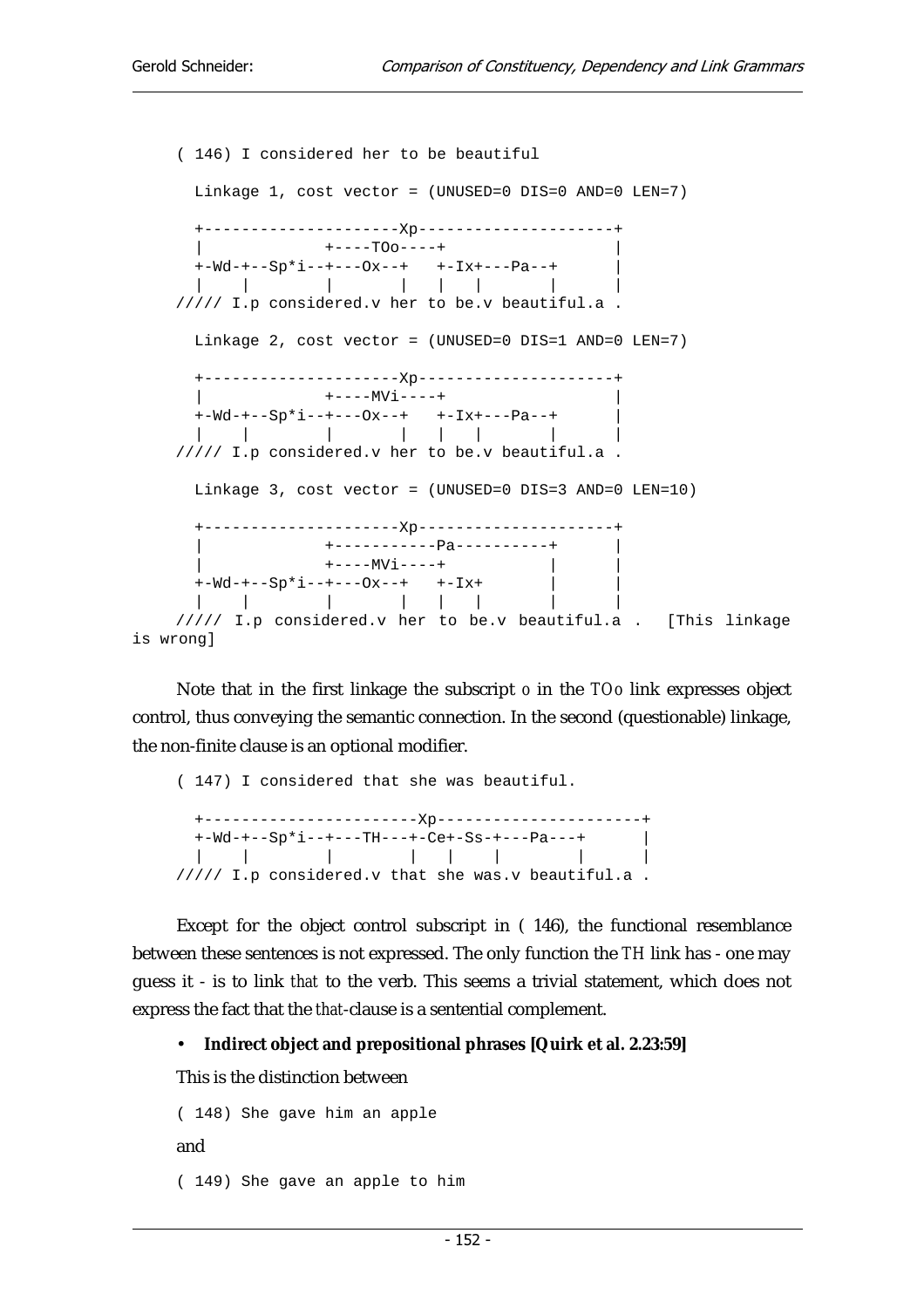We have already seen in 5.1.1.1 that Link Grammar is unable to express the functional correspondence.

#### • **Assertions, questions, negations [Quirk et al. 2.49-50:80]**

( 150) They often go abroad.

```
 +------------Xp------------+ 
 | +----Sp----+
 +--Wd-+ +--E--+-MVp-+ | 
 | | | | | | 
///// they often go.v abroad . 
( 151) Do they often go abroad ? 
  +---------------Xp--------------+ 
 | +----I*d-----+++--Qd-+-SIP+ +--E-++-MVP-+ |
  | | | | | | | 
///// do.v they often go.v abroad ? 
( 152) They do not often go abroad. 
      +-----------------Xp----------------+ 
         | +------I*d-----+ | 
 +--Wd-+-Sp-+-N-+ +--E---+-MVP-+ |
  | | | | | | | | 
///// they do.v not often go.v abroad .
```
Link Grammar connectors in Link Grammar grammar rules have to specify if the connector they connect to occurs to the left (-) or to the right (+). The English Link Grammar grammar provided with Link Grammar never uses the same link types in both directions. Accordingly, the inverted subject-verb order in question has to be expressed by a different link, suitably called *SI* for subject inversion. Except for this, the functional correspondence is expressed, with an *I* link keeping the verb chain together.

• **Cleft sentences [Quirk et al. 2.59, 18.25]:**

I have discussed in 2.3.6 how a functional dependency grammar could be able to assign the same structure cleft- and non-cleft sentences.

( 153) It is John who loves Mary +---------------Xp--------------+ | +------Bs-----+ | | +----R---+ | | +-Wd-+SFs+-Osi+ +-RS-+--Os-+ | | | | | | | | | ///// it is.v John who loves Mary .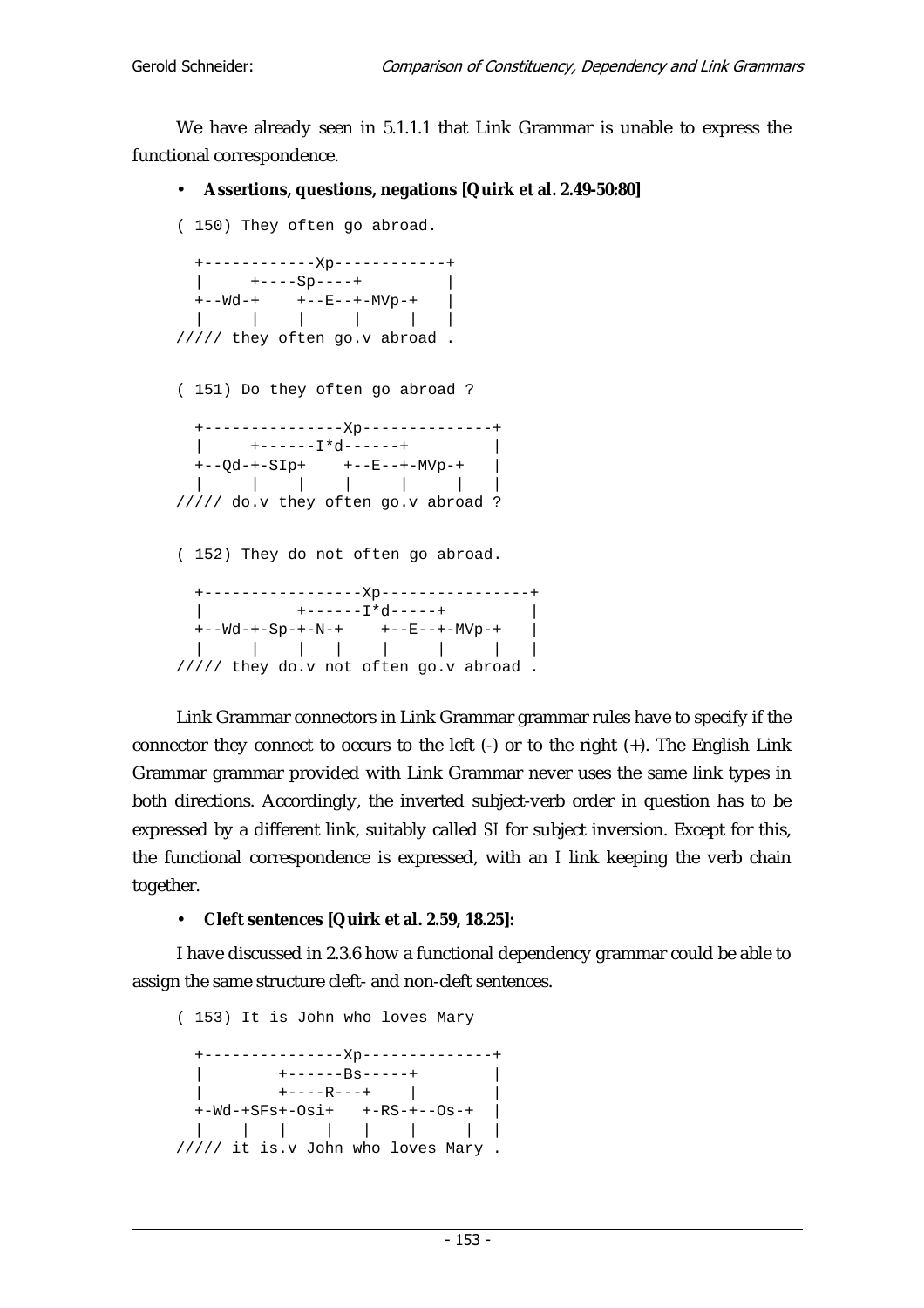## **Comment**:

This is even questionable as a surface structure. The *B* and *R* links are usually employed for relative clauses, to which cleft sentences certainly resemble. But unlike in relative clauses (cf. ( 166)), *B* and *R* link to the verb instead of to the relativized noun *John,* which can only be accessed indirectly through an *O\*i* link. *O\*i* is indeed reserved for cleft sentences in [Sleator & Temperley 1998a], although they do not use this term. Even at the surface level, John should be complement rather than object, and subject at deep level.

Although the fact that this is a cleft sentence is expressed by the *O\*i* link, the functional relations can only be derived indirectly, and also the connection between the deep subject and the deep main verb is indirect.

### • **Pseudo-cleft sentences [Quirk et al. 4.4, 18.25]:**

While the subject is topicalized in cleft sentences, the object is topicalized in pseudo-cleft. Accordingly, in Link Grammar the connection between the verb and the object is expected not to be directly expressed:

```
( 154) What he likes is singing. 
Linkage 1, cost vector = (UNUSED=0 DIS=0 AND=0 LEN=8) 
  +----------------Xp----------------+ 
      | +------Ss*t-----+ | 
 | +---Bsd--+ | | 
 +--Wd-+ +-Ss-+ +--Pg--+ | 
 | | | | | | | 
///// what he likes.v is.v singing.v . 
  Linkage 2, cost vector = (UNUSED=0 DIS=4 AND=0 LEN=8) 
  +----------------Xp----------------+ 
      | +------Ss*t-----+ | 
 | +---Bsd--+ | | 
 +--Wd-+ +-Ss-+ +--Ost-+ | 
 | | | | | | | 
///// what he likes.v is.v singing.g .
```
## **Comment**:

The connection between verb and object has to be derived across three links. At least *Bsd* and *Ss\*t* were not originally intended to express pseudo-cleft: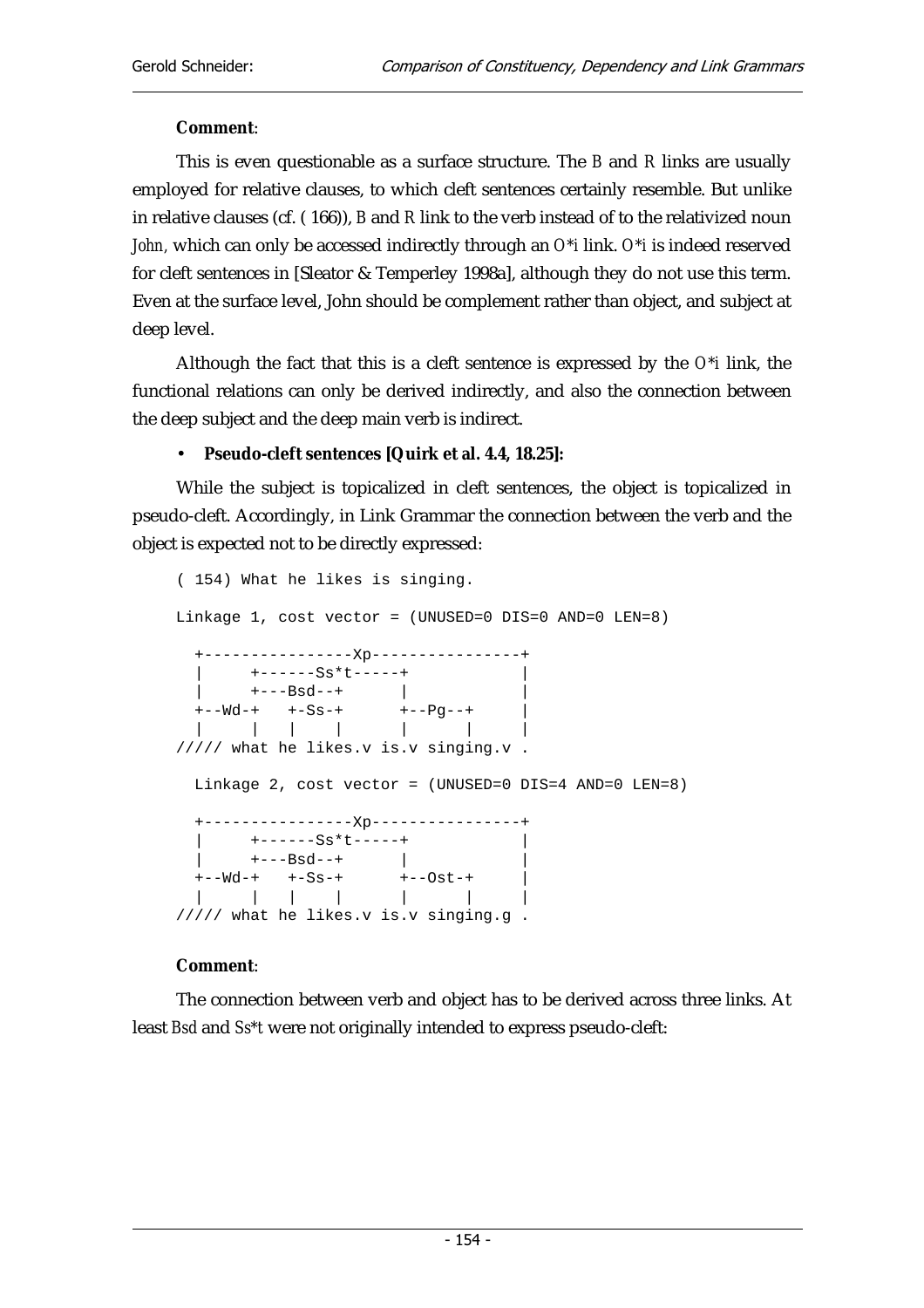*Bsd* is used for words like "whatever" and "whoever". These words may take object-type relative clauses: however, they simultaneously serve as the subject or object of a main clause.

| $\cdots$                                       |  |  |  |
|------------------------------------------------|--|--|--|
| $+$ - - - - - - - - - $SS$ - - - - - - - - - + |  |  |  |
| +------Bsd--------+                            |  |  |  |
|                                                |  |  |  |
| Whatever you want to do is fine                |  |  |  |

(Sleator & Temperley 1998a)

*Ss#t* is used for a few nouns that can take "be+that" as predicates:

The idea was that we would go to London

(Sleator & Temperley 1998a)

## • **Fronting [Quirk et al. 2.59]:**

The most simple way to topicalize objects is called fronting:

```
( 155) Bananas I like. 
No complete linkages found. 
Found 1 linkage (1 had no P.P. violations) at null count 5 
   Unique linkage, cost vector = (UNUSED=6 DIS=0 AND=0 LEN=0) 
[bananas] [I] [like] [.]
```
#### **Comment**:

Finally a grammar that bluntly refuses to parse every linguist's favourite sentence! It has to be added that fronting is conceived of as ungrammatical by many native speakers - but linguists still refuse to notice.

## 5.1.2 Simple sentences

## 5.1.2.1 Verbs

Link Grammar manages to parse very complex verb phrases correctly, even if many incorrect ambiguities are reported [Quirk et al. 1985 3.56:153].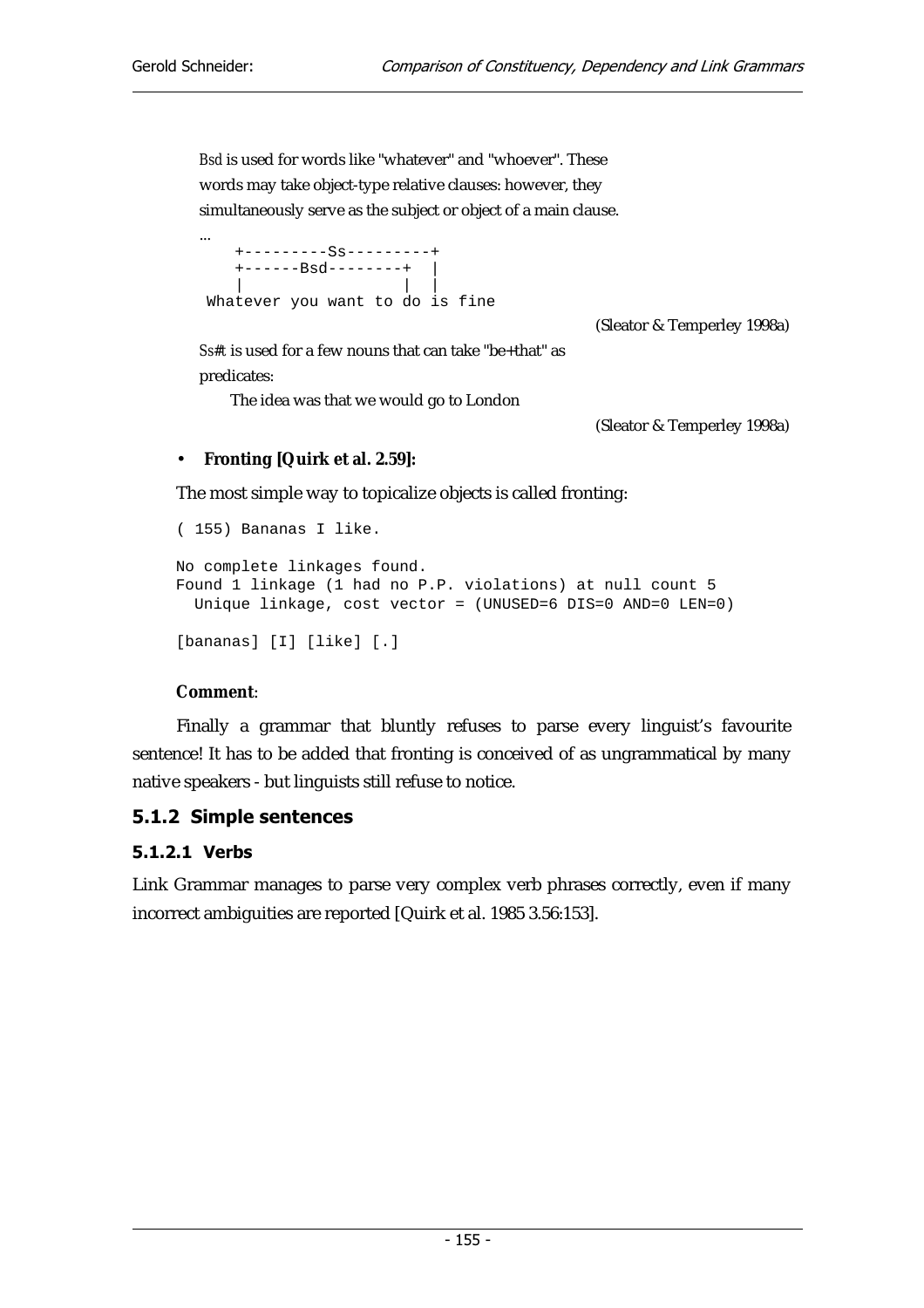( 156) I like to have been being examined. Linkage 1, cost vector = (UNUSED=0 DIS=0 AND=0 LEN=7) +------------------------Xp------------------------+ +- $\texttt{Wd--+-Sp*i+-TO-+-If---PPf---Pg---+---Pv---+$  | | | | | | | | | | ///// I.p like.v to have.v been.v being.v examined.v . Linkage 2, cost vector = (UNUSED=0 DIS=3 AND=0 LEN=10) +------------------------Xp------------------------+ | +-----------Pg----------+ | +-Wd-+-Sp\*i+-MVi+-If-+--PPf-+ +----Pv---+ | | | | | | | | | | ///// I.p like.v to have.v been.v being.v examined.v . Linkage 3, cost vector = (UNUSED=0 DIS=4 AND=0 LEN=7) +------------------------Xp------------------------+  $+-Wd--+Sp*i+-TO-+-If-+--PPf-+--Ost-+---Mv--+$  | | | | | | | | | | ///// I.p like.v to have.v been.v being.v examined.v . Linkage 4, cost vector = (UNUSED=0 DIS=9 AND=0 LEN=10) +------------------------Xp------------------------+ | +----------Osn----------+ | +-Wd-+-Sp\*i+-MVi+-If-+--PPf-+ +----Mv---+ | | | | | | | | | | ///// I.p like.v to have.v been.v being.v examined.v .

Also verbal dependencies across the whole sentence, due to question inversion or phrasal verbs pose no problems:

( 157) Have you been calling your wife up ? +----------------------Xp----------------------+ | +---------K--------+ | | +----PPf---+ +------Os-----+ | | +--Qd--+-SIp+ +---Pg--+ +--Ds-+ | | | | | | | | | | | ///// have.v you been.v calling.v your wife.n up ?

While the verb phrase performance of Link Grammar is generally quite impressive, there are a number of less satisfactory points, which follow as unordered observations. This list is by no means exhaustive: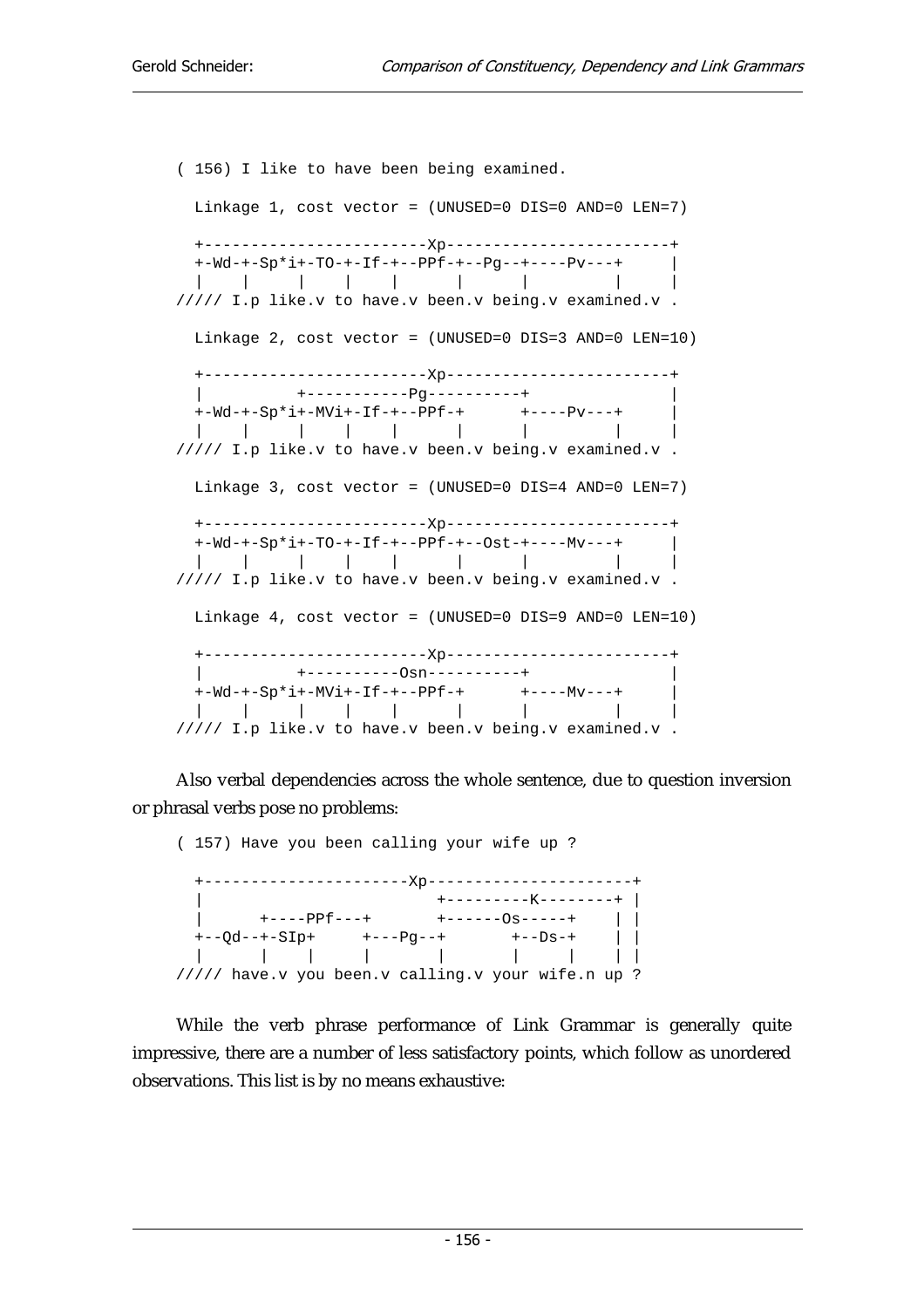#### • **The analyses are rather crude and hardly semantic**:

They blur important semantic distinctions. In the case of the semi-auxiliary *to have*, e.g., we get two linkages for

```
( 158) I have to win. 
  Linkage 1, cost vector = (UNUSED=0 DIS=0 AND=0 LEN=4) 
  +-----------Xp----------+ 
 +-Wd-+-Sp*i+-TO-+-I-+ |
  | | | | | | 
///// I.p have.v to win.v . 
  Linkage 2, cost vector = (UNUSED=0 DIS=3 AND=0 LEN=4) 
  +-----------Xp----------+ 
 +-\text{Wd}-+-\text{Sp*i}+-\text{MVi}+-\text{I}-+ | | | | | | 
///// I.p have.v to win.v .
```
#### The first linkage is the same as for

```
( 159) I demand to win. 
  +------------Xp-----------+ 
 +-Wd-+-Sp*i-+--TO-+-I-+ | 
 | | | | | | 
///// I.p demand.v to win.v .
```
Which is not really the same. The second linkage is the same as for

```
( 160) I came to win. 
  +-----------Xp----------+ 
 +-Wd-+-Sp*1+-MVi+-I-+ |
  | | | | | | 
///// I.p came.v to win.v .
```
Which is an unlikely reading for ( 158), in which the non-finite clause is adverbial.

But at least Link Grammar conveys whether the non-finite clause is obligatory (*TO*) or optional (*MVi*).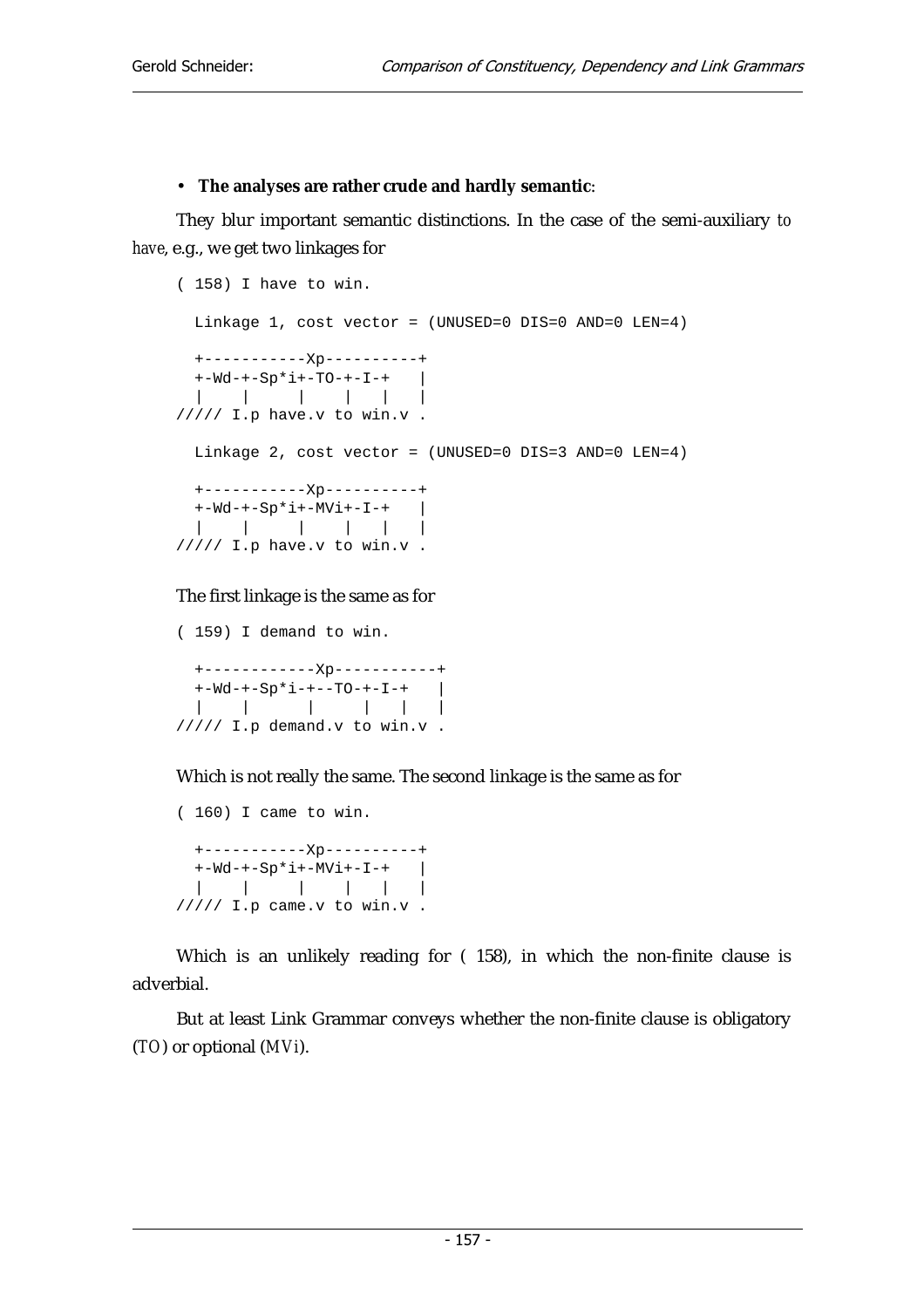#### • **The coverage of the grammar is not always sufficient**:

E.g. the progressive passive with get [QAL 3.66:161] is not supported:

```
( 161) Things are going. 
       Linkage 1, cost vector = (UNUSED=0 DIS=0 AND=0 LEN=3) 
       +------------Xp------------+ 
       +---Wd--+--Spx-+--Pgf-+ | 
           | | | | | 
    ///// things.n are.v going.v . 
       Linkage 2, cost vector = (UNUSED=0 DIS=4 AND=0 LEN=3) 
       +------------Xp------------+ 
       +---Wd--+--Spx-+--Ost-+ | 
       | | | | | 
    ///// things.n are.v going.v . [This linkage does not express 
passive] 
     ( 162) Things get going. 
       +------------Xp------------+
```
 +---Wd--+--Sp--+--Os--+ | | | | | | ///// things.n get.v going.v .

• Link Grammar copes with **subject-verb contractions** in a very peculiar way:

Instead of separating the contracted words, it keeps them together, but manages to parse them nevertheless. At first sight one gets the impression of a subjectless sentence, since there is no *S* link:

( 163) I'm quite ready. +----------Xp---------+  $|$  +------Pa----+ |  $+ -Wd-+ + -EA--+$  | | | | | ///// I'm quite ready.a .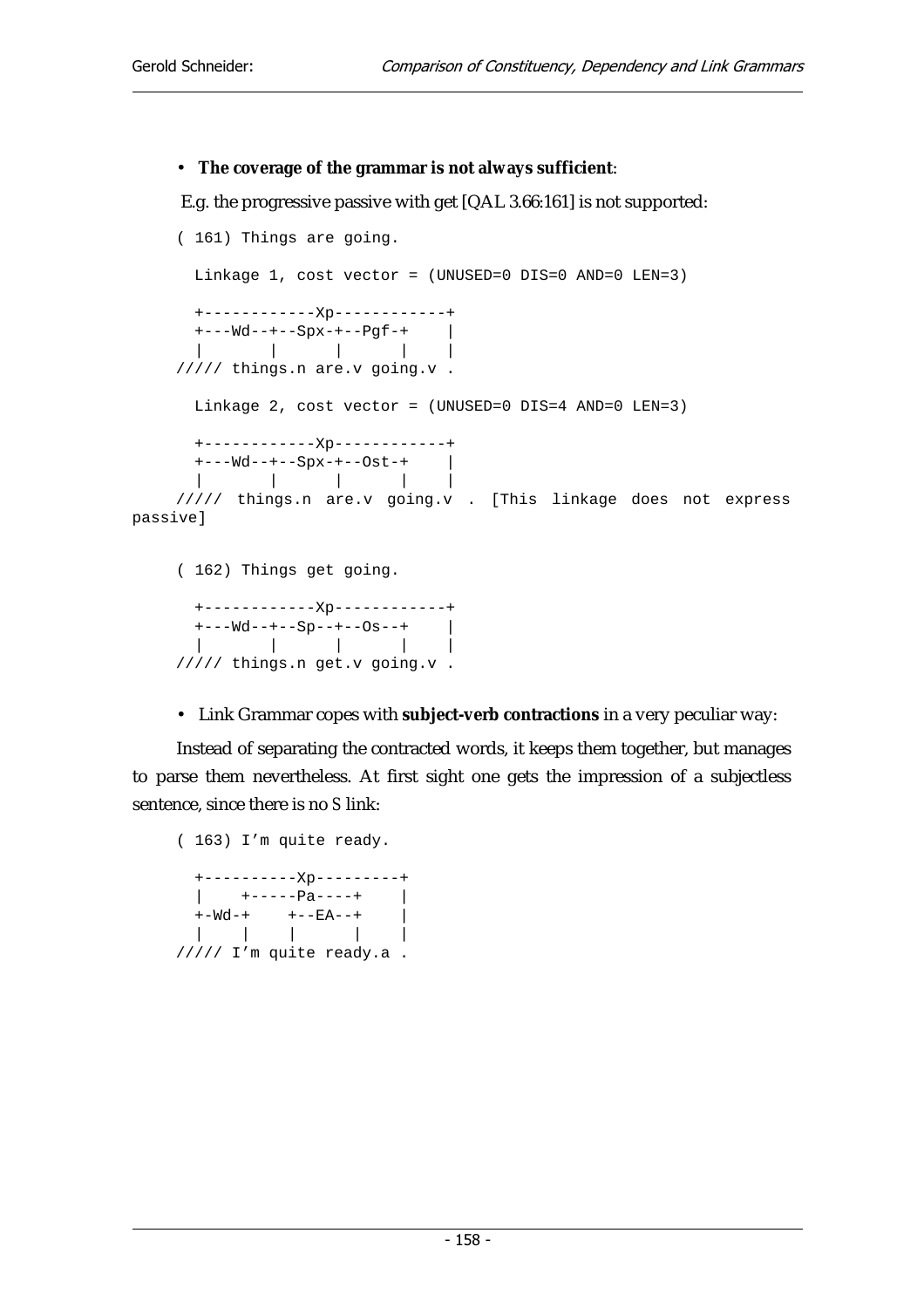#### 5.1.2.2 Nouns, Pronouns, Articles

The following observations are again not ordered or exhaustive. They are a selection of reccurring topics in syntactic parsing.

• Link Grammar has an **elaborate system for articles and numerals**:

Often it works and sometimes it doesn't, but I will not describe it in detail here.

( 164) Two thirds of five hundred thousand pounds gives many half pints of fifty pence lager beer.

#### parses, among others, as





which is not complete, but a good guess.

We have seen in sentence ( 138) how the syntactically difficult quantifiers *both* and *all* are treated.

#### • **Genitive constructions** are parsed immaculately:

( 165) Parse these test sentences of mine, for Christ's sake.

Linkage 1, cost vector = (UNUSED=0 DIS=0 AND=0 LEN=11)

| $+$ ----------0p---------+                             |  |                                                                               |
|--------------------------------------------------------|--|-------------------------------------------------------------------------------|
|                                                        |  |                                                                               |
|                                                        |  |                                                                               |
|                                                        |  |                                                                               |
|                                                        |  | ///// parse.v these test.n sentences.n of mine.p , for.p Christ 's.p sake.n.  |
|                                                        |  |                                                                               |
| Linkage 2, cost vector = (UNUSED=0 DIS=0 AND=0 LEN=14) |  |                                                                               |
|                                                        |  |                                                                               |
|                                                        |  |                                                                               |
| $+$ ----------0p---------+                             |  | +-----------Xc---------+                                                      |
| $+---Dmc---++$                                         |  | +---------Js-------+                                                          |
|                                                        |  |                                                                               |
|                                                        |  |                                                                               |
|                                                        |  | ///// parse.v these test.n sentences.n of mine.p , for.p Christ 's.p sake.n . |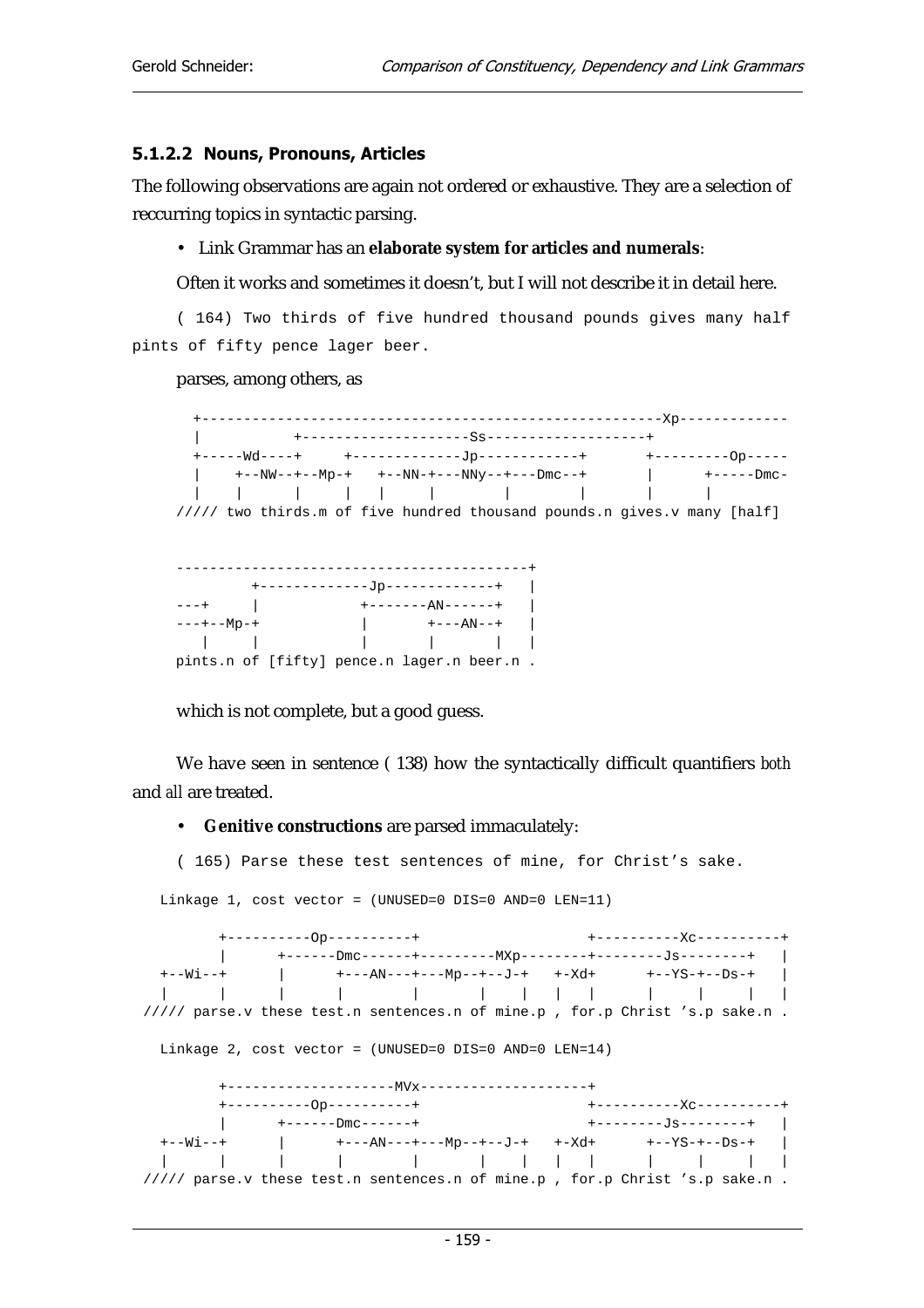• Link Grammar does not try to resolve **anaphoric links**:

In a monostratal and context-free system, this would also be difficult, since anaphoric links could cross syntactic links. There is one exception, however, in which anaphoric links are given: relative clauses, the anaphoric link having the label *R*:

( 166) The man in the garden whom you know walks off.

 +----------------------------Xp---------------------------+ | +------------------Ss------------------+ | +----Wd---+ +----Js---+-------Bs-------+ | | | +-Ds-+-Mp-+ +--Ds--+---R--+-Cr+--Sp-+ +--K--+ | | | | | | | | | | | | | ///// the man.n in the garden.n whom you know.v walks.v off . Linkage 2, cost vector = (UNUSED=0 DIS=1 AND=0 LEN=26) +----------------------------Xp---------------------------+ | +------------------Ss------------------+ | | +---------------Bs--------------+ | | | +----------R----------+ | | | +----Wd---+ +----Js---+ | | | | | +-Ds-+-Mp-+ +--Ds--+ +-Cr+--Sp-+ +--K--+ | | | | | | | | | | | | | ///// the man.n in the garden.n whom you know.v walks.v off .

This creates cyclic links, which could not be represented in a lemma structure.

• Link Grammar copes surprisingly well with **long-distance dependencies**:

Here it can fully profit from its relation to dependency grammar:

( 167) Which house did you think I like ?

 +----------------------Xp----------------------+ | +-------------Bsm-------------+ |  $|\t\t+---I^*d---+$   $|\t\t|$  +--Wq-+-Ds\*w-+ +-SIp+ +--Ce-+-Sp\*i+ | | | | | | | | | | ///// which house.n did.v you think.v I.p like.v ?

*B* links link the verb to the raised WH-subject or object and generally express long-distance dependencies:

B serves various functions involving relative clauses and questions. It connects transitive verbs back to their objects in relative clauses, questions, and indirect questions ...; it also connects the main noun to the finite verb in subject-type relative clauses. (Sleator & Temperlev 1) (Sleator & Temperley 1998a)

In more complex cases of WH raising, which are also grammatically less acceptable, Link Grammar fails, however: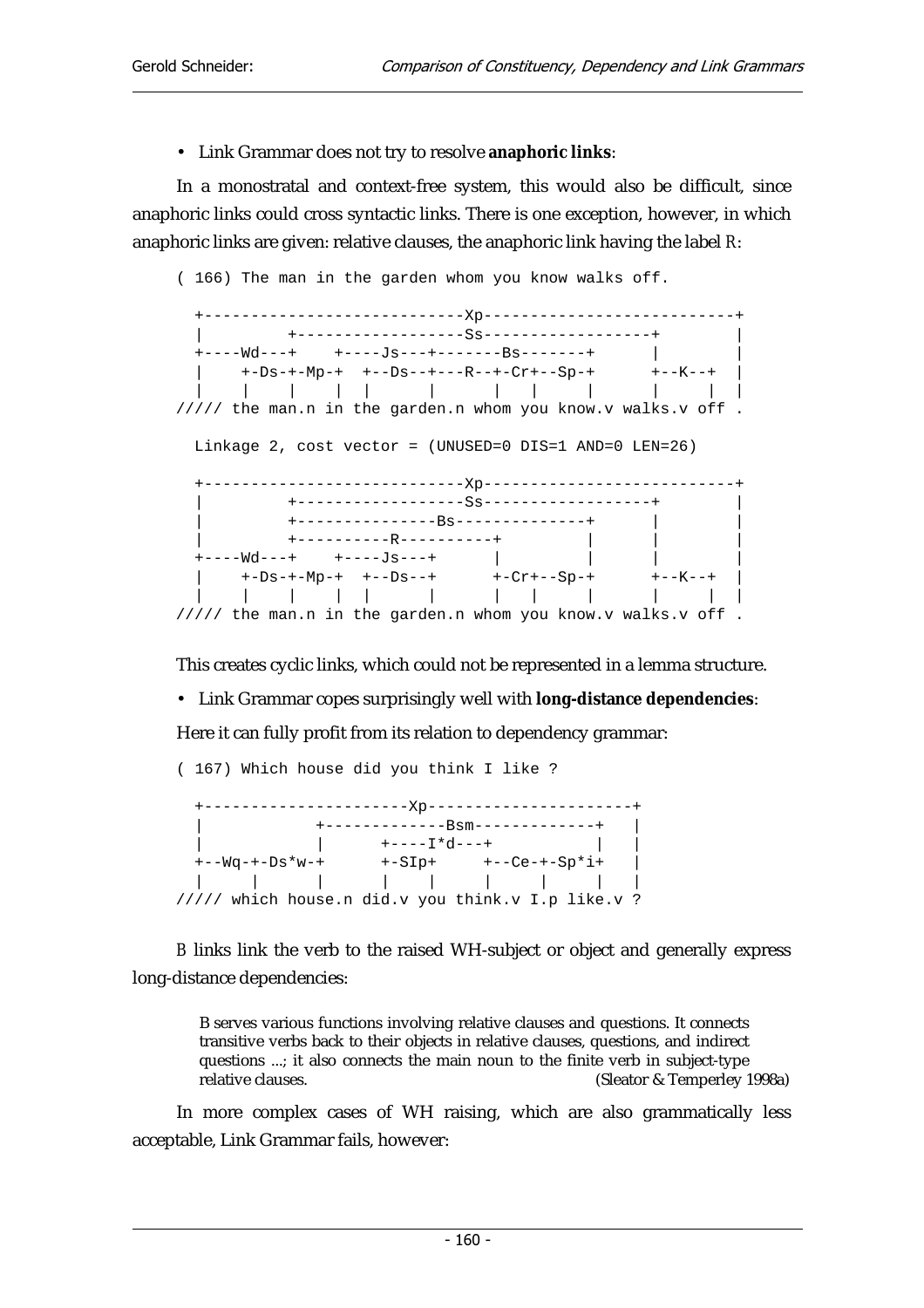( 168) Which house did you think my father said I like ? No complete linkages found. Found 4 linkages (2 had no P.P. violations) at null count 2 Linkage 1, cost vector = (UNUSED=2 DIS=0 AND=0 LEN=17) +--------------------------------Xp-------------------------------+ | +-----------------Bsm-----------------+ | | | +----I\*d---+-----Ce----+ | | +--Wq-+-Ds\*w-+ +-SIp+ | +--Ds-+---Ss--+ | | | | | | | | | | | ///// which house.n did.v you think.v my father.n said.v [I] [like] ? Linkage 2, cost vector = (UNUSED=2 DIS=3 AND=0 LEN=16) +---------------------------------Xp--------------------------------+ | +--------Bs--------+ | | +-----------Os-----------+------R-----+ | | +--Ws-+-Ds\*w-+--Ss--+ +--Ds-+---Mv--+ +-Sp\*i+ | | | | | | | | | | | ///// which house.n did.v [you] [think] my father.n said.v I.p like.v ? ( 169) To whom did the man say you spoke ? +----------------------Xp---------------------+ | +------I\*d------+ | | +---Qd---+---SIs---+ | | +-Wj-+-Jw+ | +-Ds-+ +-Ce-+--Sp-+ | | | | | | | | | | | ///// to whom did.v the man.n say.v you spoke.v ?

The linkage in ( 169) is complete, but incorrect. Especially, there is no link between *spoke* and *to whom*.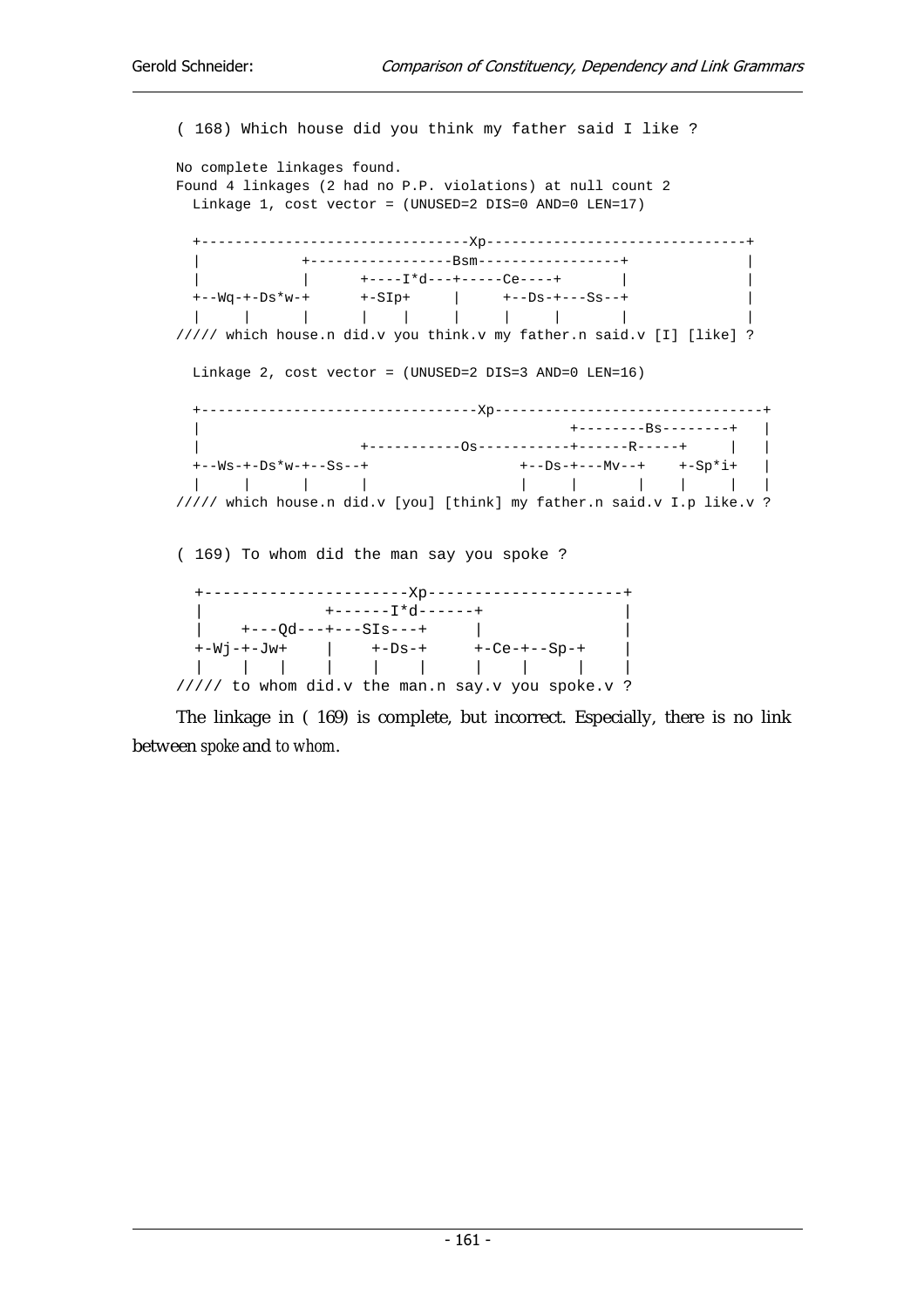( 170) Who did the man say you spoke to ? No complete linkages found. Found 4 linkages (2 had no P.P. violations) at null count 1 Linkage 1, cost vector = (UNUSED=1 DIS=0 AND=0 LEN=16) +----------------------Xp----------------------+ | +--------------B\*w--------------+ |  $|\t\t+---I^*d---++$  | | +---SIs---+ | | | +-Wq-+ | +-Ds-+ +-Ce-+--Sp-+ | | | | | | | | | | ///// who did.v the man.n say.v you spoke.v [to] ? Linkage 2, cost vector = (UNUSED=1 DIS=2 AND=0 LEN=13) +---------------------Xp---------------------+ | +----Os---+----------Bs----------+ | +-Ws-+S\*\*w+ +-Ds-+-----R----+--Sp-+-MVp-+ | | | | | | | | | | ///// who did.v the man.n [say] you spoke.v to ?

## 5.1.2.3 Adjectives

Predicative adjectives are linked with a *Pa* link, attributive adjectives with *A*:

( 171) The tall woman is strong. +-----------------Xp-----------------+  $+-------Wd------++$  $+---DS---++$  | | +---A--+--Ss--+--Pa--+ | | | | | | | | ///// the tall.a woman.n is.v strong.a .

• More challenging grammatical phenomena are the rare English **adjectives in postposition** [Quirk et al. 1985 7.21:418]:

Most of them can be regarded as a reduced relative clause. In Link Grammar, they all fail to parse correctly.

( 172) Something interesting will happen.

|                                         | +----------Ss----------+                                    |                     |  |
|-----------------------------------------|-------------------------------------------------------------|---------------------|--|
| $+ - - W$ d - - + - - - - Paf - - - - + |                                                             | $+ - - - 1 - - - +$ |  |
|                                         |                                                             |                     |  |
|                                         | $\frac{1}{1}$ //// something interesting.a will.v happen.v. |                     |  |

This looks acceptable at first sight, but the *Paf* link is involved with expletives only - a clear miss.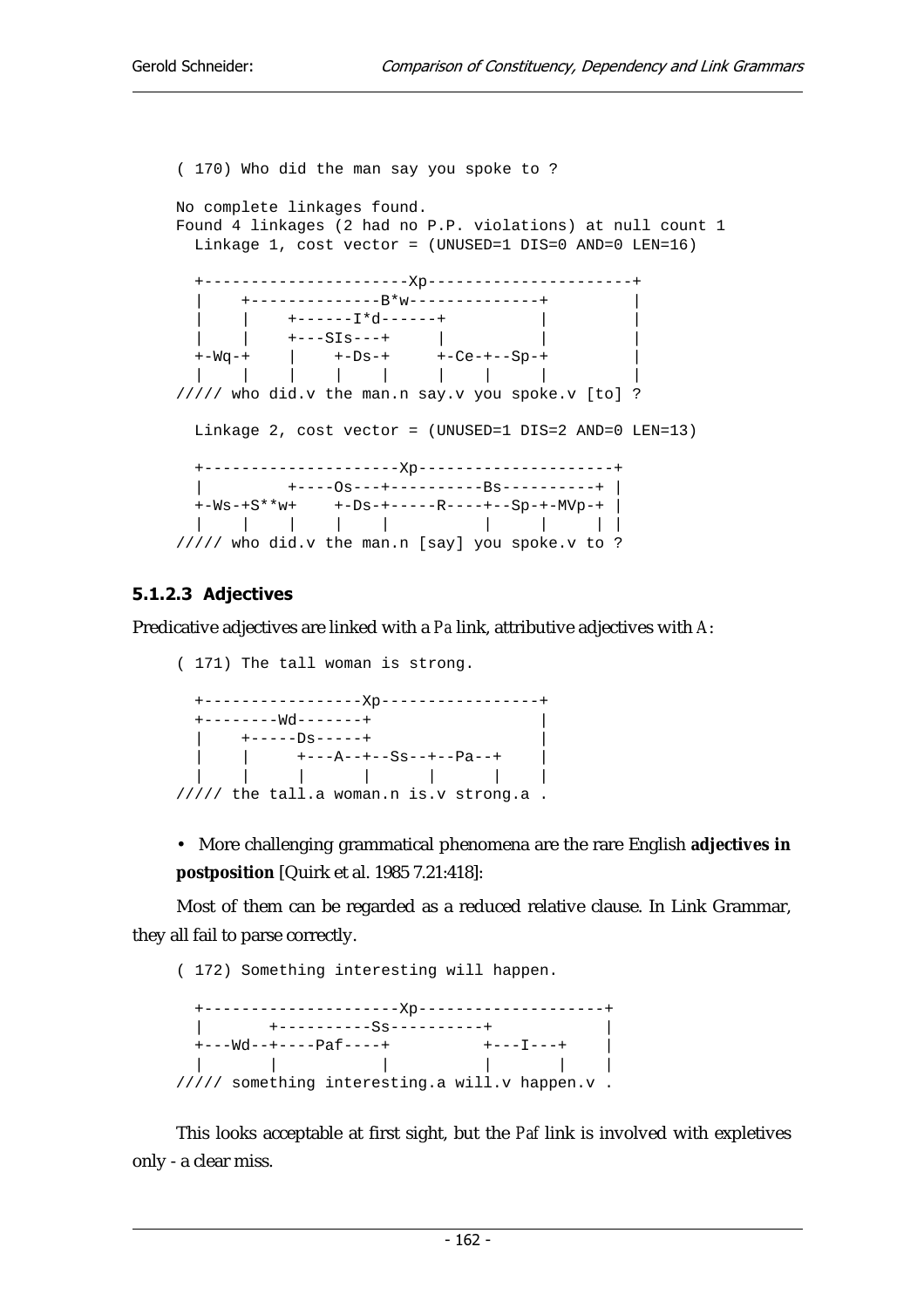( 173) The boats afloat were not seen by the bandits. +-----------------------------Xp----------------------------+ +----Wd----+ +----Pv----+ +----Jp---+ | | +-Dmc-+-------Spx------+--N-+ +-MVp+ +--Dmc-+ | | | | | | | | | | | ///// the boats.n [afloat] were.v not seen.v by the bandits.n . ( 174) At the time appointed they met +-------------------Xp-------------------+ +---------------Wd--------------+ | | +------------CO------------+ |  $|$  +---Jp---+  $|$  |  $\vert +-D^{\star}u^{-+---}Mv^{---+} \qquad \qquad +-Sp^{-+} \qquad \vert$  | | | | | | | | ///// at the time.n appointed.v they met.v . ( 175) The person opposite is her father. +----------------------Xp---------------------+ +----------Wd---------+ | | +-------Ds-------+ +----Ost---+ | | | +----AN---+---Ss--+ +--Ds--+ | | | | | | | | | ///// the person.n opposite.n is.v her father.n .

• **Adjective complementation** [Quirk et al. 1985 7.22:420]:

This parses properly, but the complements are not always recognized as obligatory complements, sometimes only as optional modifiers.

```
( 176) I am able to walk. 
  Linkage 1, cost vector = (UNUSED=0 DIS=0 AND=0 LEN=5) 
  +--------------Xp-------------+ 
  +-Wd-+-SX-+--Pa-+-TO-+--I-+ | 
  | | | | | | | 
///// I.p am.v able.a to walk.v . 
  Linkage 2, cost vector = (UNUSED=0 DIS=1 AND=0 LEN=5) 
  +--------------Xp-------------+ 
  +-Wd-+-SX-+--Pa-+-MVi+--I-+ | 
  | | | | | | | 
///// I.p am.v able.a to walk.v .
```
The *TO* link marks obligatory complements: "TO connects verbs and adjectives which take infinitival complements" (Sleator & Temperley 1998a). In the following example, however, the prepositional complement is marked as an optional modifier.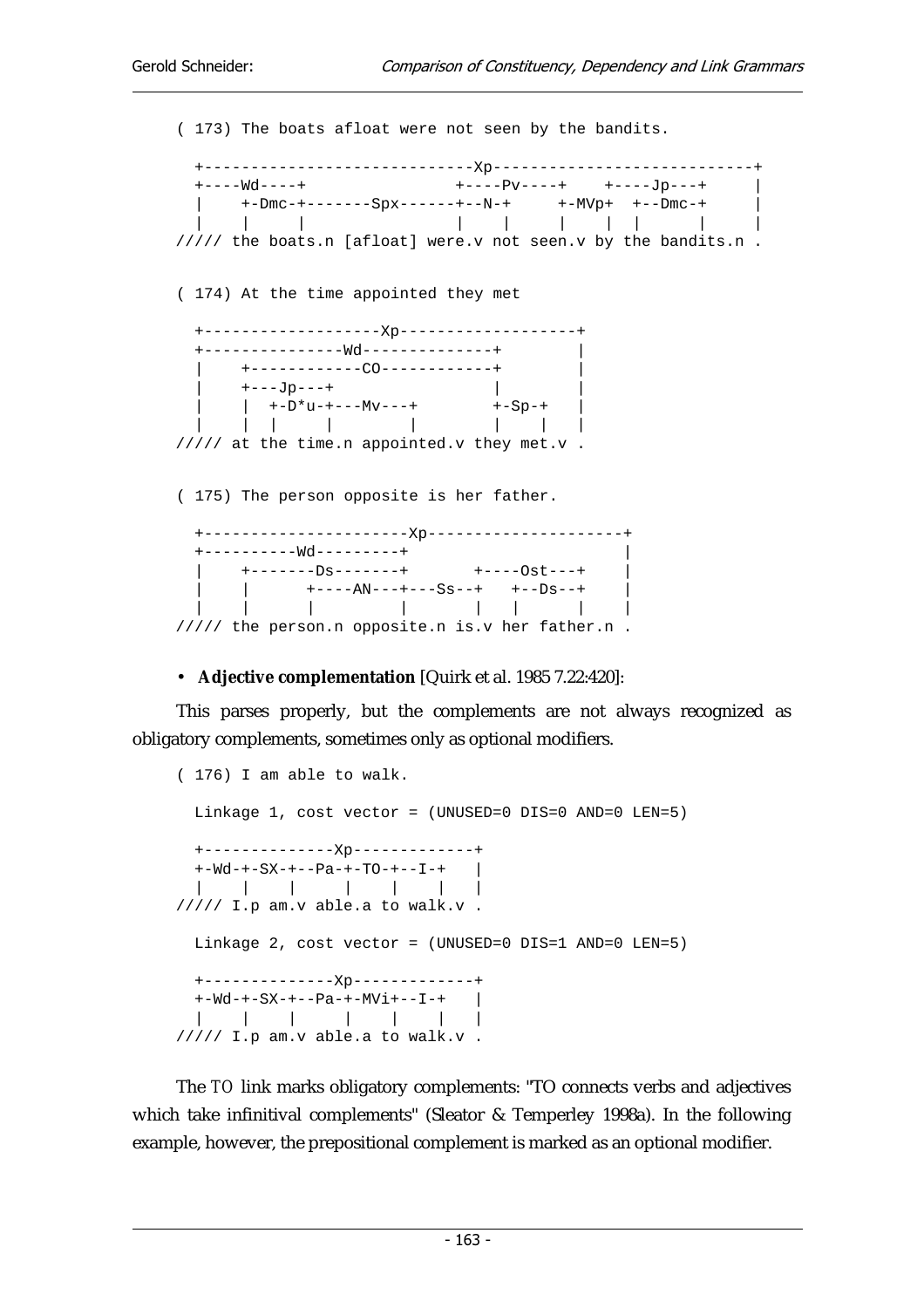( 177) I know an actor suitable for the part. +--------------------------Xp-------------------------+ | +----Os---+ +----Js----+ | +-Wd-+-Sp\*i+ +-Ds-+----Ma---+--MVp--+ +--Ds-+ | | | | | | | | | | | ///// I.p know.v an actor.n suitable.a for.p the part.n .

### 5.1.2.4 Adverbs

Although Link Grammar is a syntactic parser, some semantic decisions are needed, e.g. where adverbs should be attached. Link Grammar does not always, but in surprisingly many cases, manage to attach adjectives to the semantically proper place. Sometimes it correctly reports an ambiguity, as in:

```
( 178) She is amazingly intelligent. 
  +-----------------Xp-----------------+ 
 | + - - - - - - - - = paf - - - - - + +-Wd-+-Ss-+ +-----EA----+ | 
  | | | | | | 
///// she is.v amazingly intelligent.a . 
  Linkage 2, cost vector = (UNUSED=0 DIS=0 AND=0 LEN=5) 
  +-----------------Xp-----------------+ 
  | +--------Paf-------+ | 
 + -\text{Wd}-+ -\text{SS}-+--\text{EBm}-+ |
  | | | | | | 
///// she is.v amazingly intelligent.a .
```
#### In other cases the attachment is disambiguated:

( 179) The car is probably new. +----------------Xp---------------+ +----Wd---+ +------Pa-----+ | | +-Ds-+--Ss-+--EBm-+ | | | | | | | | | ///// the car.n is.v probably new.a . ( 180) The car is extremely new. +----------------Xp----------------+ +----Wd---+ +------Pa------+ | | +-Ds-+--Ss-+ +---EA--+ | | | | | | | | ///// the car.n is.v extremely new.a .

If adverbs are raised to sentence-initial position, however, Link Grammar links them to the surface subject. This is semantically incorrect.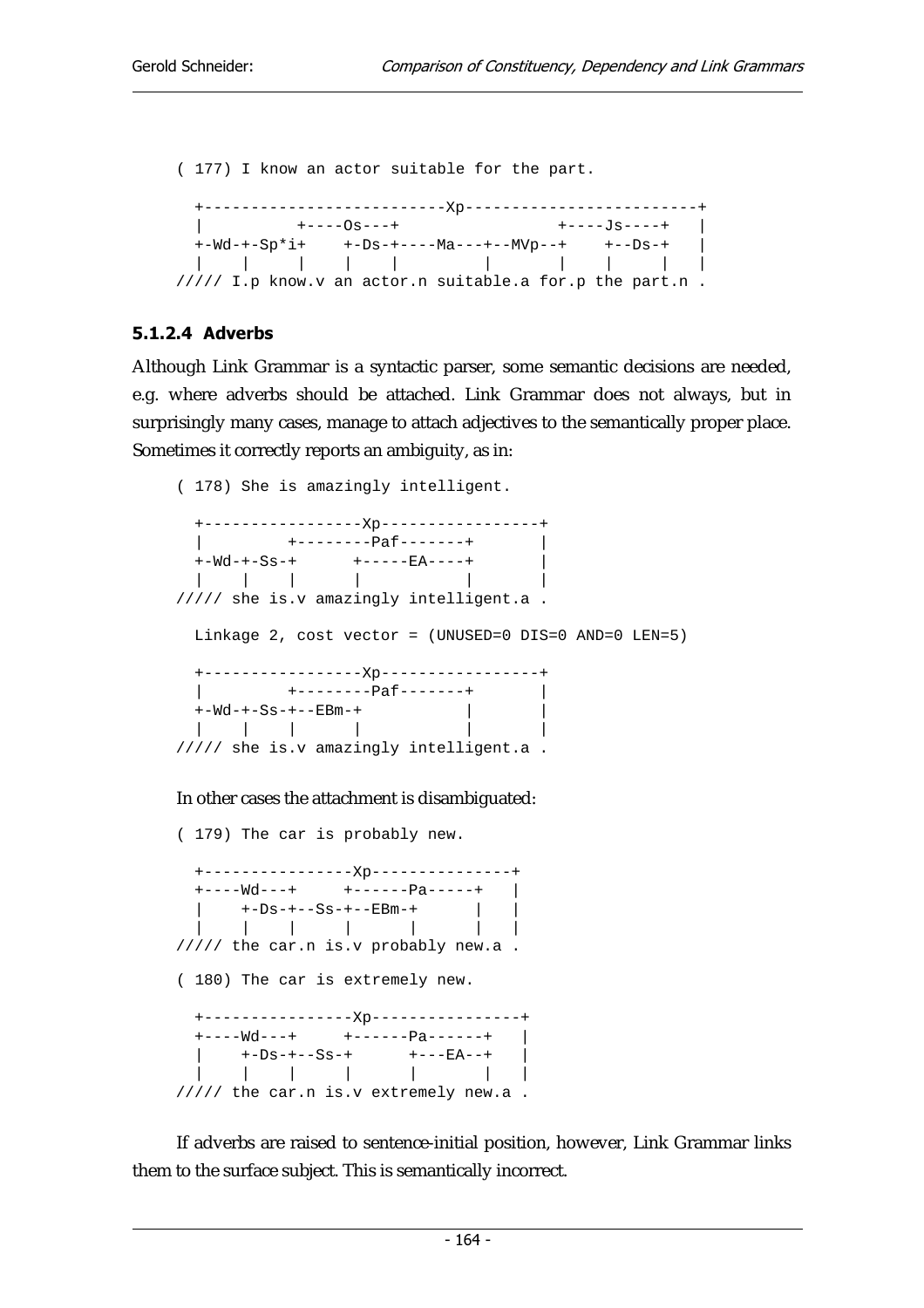( 181) Apparently, they went abroad. +-----------------Xp----------------+  $+------Wd------++$  | +----CO---+ | | +--Xc-+ +--Sp-+--MVp-+ | | | | | | | | ///// apparently , they went.v abroad .

If Link Grammar was verb-centered, like most dependency grammars, this mistake would probably not happen. It shows one of the disadvantages of taking the subject as the root of the sentence (in Link Grammar the *wall* links to the subject and not to the inflected verb.

## 5.1.3 Functions in Complex Clauses

The "third cycle" of [Quirk et al. 1985], esp. chapters 15-18, deals with functions of complex clauses (like e.g. subordination). Again a couple of observations:

## • **Sentential relative clauses:**

Link Grammar is strictly word-based. Like in every dependency theory, it is not possible to modify a constituent as a whole, but only its head, as I have discussed in 2.2.6. Accordingly, it will be difficult to represent sentential relative clauses in Link Grammar [Quirk et al. 1985: 15.57: 1118]. The best solution would be to modify the main verb in the subordinate clause.

( 182) He walks for an hour each morning, which would bore me. [Quirk et al. 1985: 1118]

| $+$ - - - - - - - - - $MXST$ - - - - - - - - + |  |  |  |  |                                                                       |  |  |                                          |  |  |  |
|------------------------------------------------|--|--|--|--|-----------------------------------------------------------------------|--|--|------------------------------------------|--|--|--|
|                                                |  |  |  |  |                                                                       |  |  |                                          |  |  |  |
|                                                |  |  |  |  |                                                                       |  |  | $+ -Xd - S^*w - + - - I - - - + -0x - +$ |  |  |  |
|                                                |  |  |  |  |                                                                       |  |  |                                          |  |  |  |
|                                                |  |  |  |  | he walks.v for.p an hour.n each morning.t , which would.v bore.v me . |  |  |                                          |  |  |  |

*Hour* is modified instead of the main verb *walk*. Syntactically this is also possible, but the sentential reading is lacking. Apparently, Link Grammar cannot yet cope with sentential relative clauses:

```
( 183) He walks, which I find boring. 
      +-------------MVx-------------+ 
 +-Ss-+ +-----------Xd-----------+-Xc-+ 
 | | | | | 
he walks.v , [which] [I] [find] boring.g .
```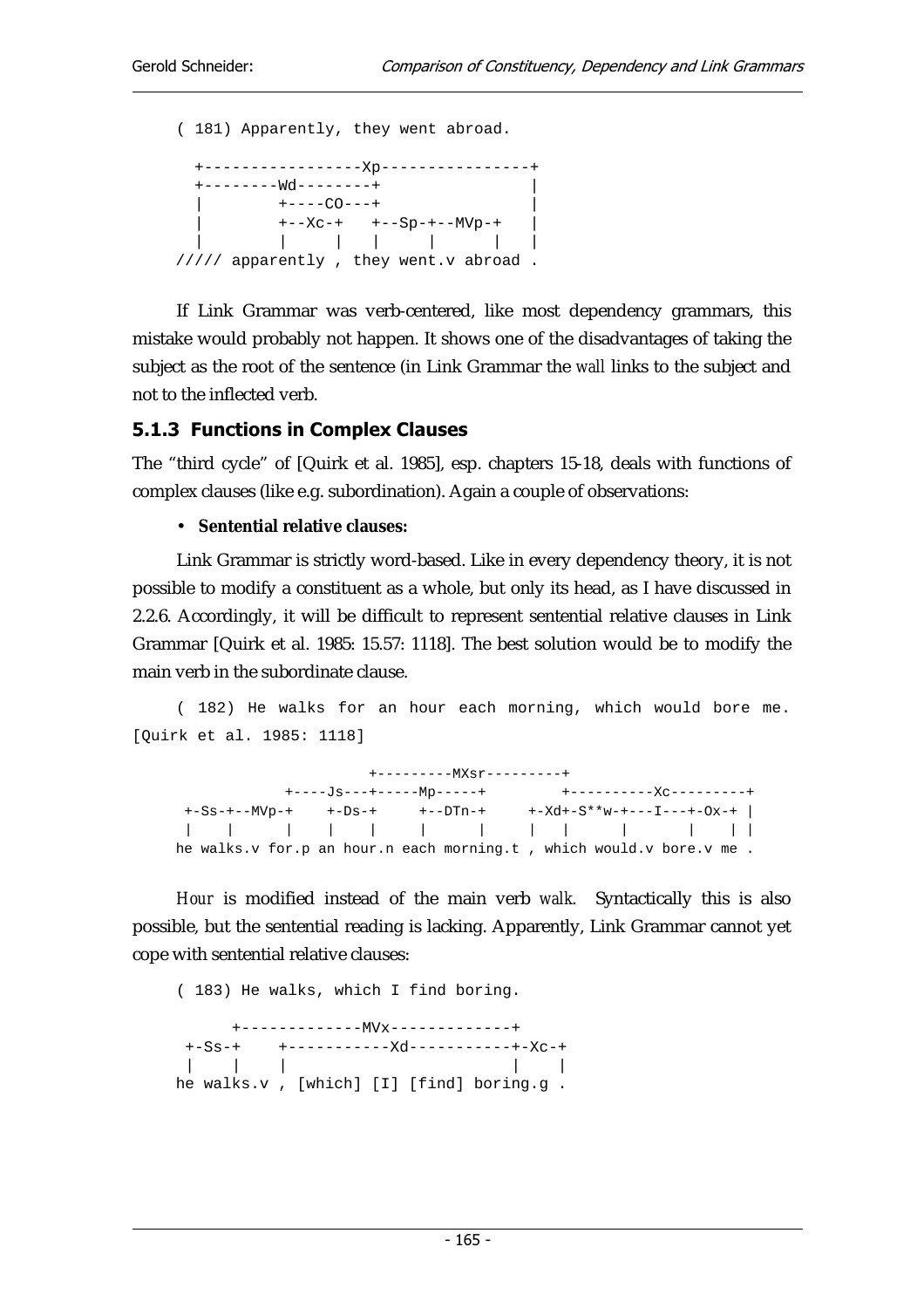### • **Functions of clausal elements:**

Just like on the phrase level, clausal elements have the functions subject, object, complement or adverbial. I have already shown in 5.1.1 that Link Grammar is too surface-oriented and not functional enough to express syntactic functions. A link called complement is unknown, Link Grammar mostly uses grammatical (nonfunctional) classes, the use of the functional *S* (subject) and *O* (object) links is usually restricted to nouns in surface positions. There are some exceptions, however, in which Link Grammar has a functional touch even at clause level:

```
( 184) That we need a larger computer has become obvious. [Quirk 
et al. 1985 15.1:1047]
```


But it is unsatisfactory that sentential subjects (*SF\*x*) should be a subclass of filler subjects (*SF*) like existential *it* or *there*.

Functionalism is rather an exception in Link Grammar, not the rule. The use of *object* and *subject* links for nouns mainly creates an illusion, because

- Only the surface functions are recognized. E. g. in passive, cleft- or pseudocleft sentences the functional subject is marked as object because at the surface it appears in an object position.
- For clausal elements this terminology is not used, except for the *SF\*x* link in ( 184).
- A complement function is not known either. In most cases, however, optional modifiers and obligatory arguments (objects or complements) are distinguished.
- There are many very specific links which are only used in one particular construction. The over 100 different link types are sometimes loose categories whose subclasses (expressed by subscripting) have little in common.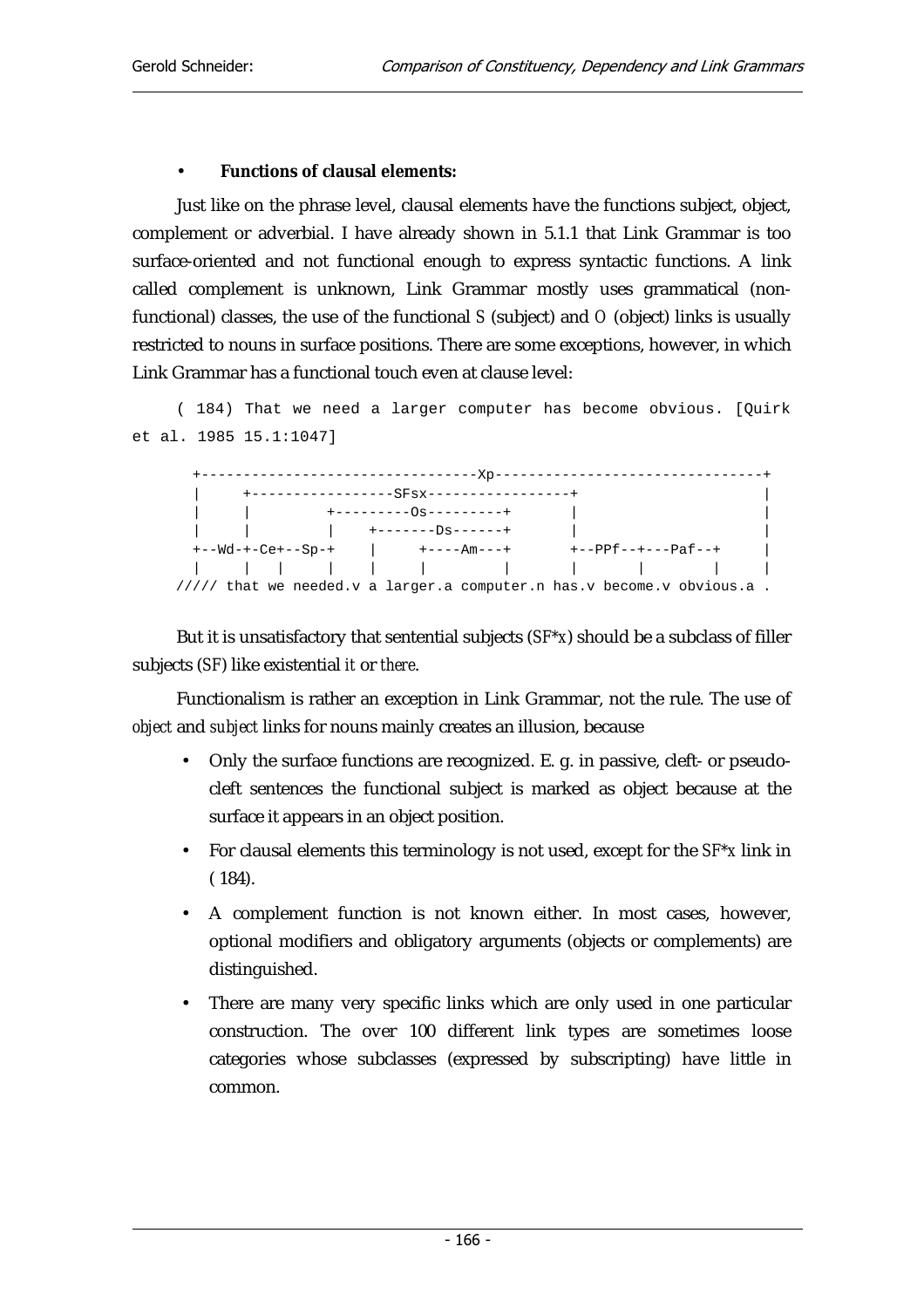## 5.1.4 Conclusions

Link Grammar is not functional (cf. 6.4) As a syntactical, purely grammatical (I mean non-functional) parser, however, Link Grammar is probably faster than any constituent parser and it has a surprisingly large coverage. For most simple "schoolgrammar" sentences, and still for a majority of complex real-world sentences, it brings up correct linkages.

The fact that over a hundred different link types are used, each of them further complicated by a complex subscripting system, confuses the user. Many link types are too broad categories, on the other hand some link types seem to overlap with others.

## 5.2 Different Kinds Of Link Types

Link Grammar uses at least two non-standard syntactic links: The anaphoric B link to bind relative pronouns and the wall link, which is present in most sentences. While a root link is present in most dependency grammars, the inconsistent way in which it is used in Link Grammar is unusual (cf. 4.1.4).

A minority of link types is labeled according to their syntactic function (object, subject etc.), but the majority are grammatical, i.e. based on part-of-speech.

## 5.3 Semantic Dependencies

Some dependencies are semantically hard to account for.

• Commas: Because Link Grammar is completely word-based, every word, including punctuation, has to be linked. In e.g. ( 181), linking the comma seems to be an ad hoc solution:

```
 +-----------------Xp----------------+ 
 +------wd-----+-+---CO---++--Xc-+ +--Sp-+--MVp-+///// apparently , they went.v abroad .
```
• Staying with the same sentence, as discussed in 5.1.2.4, it is semantically inaccurate to modify the subject by the adverb *apparently*.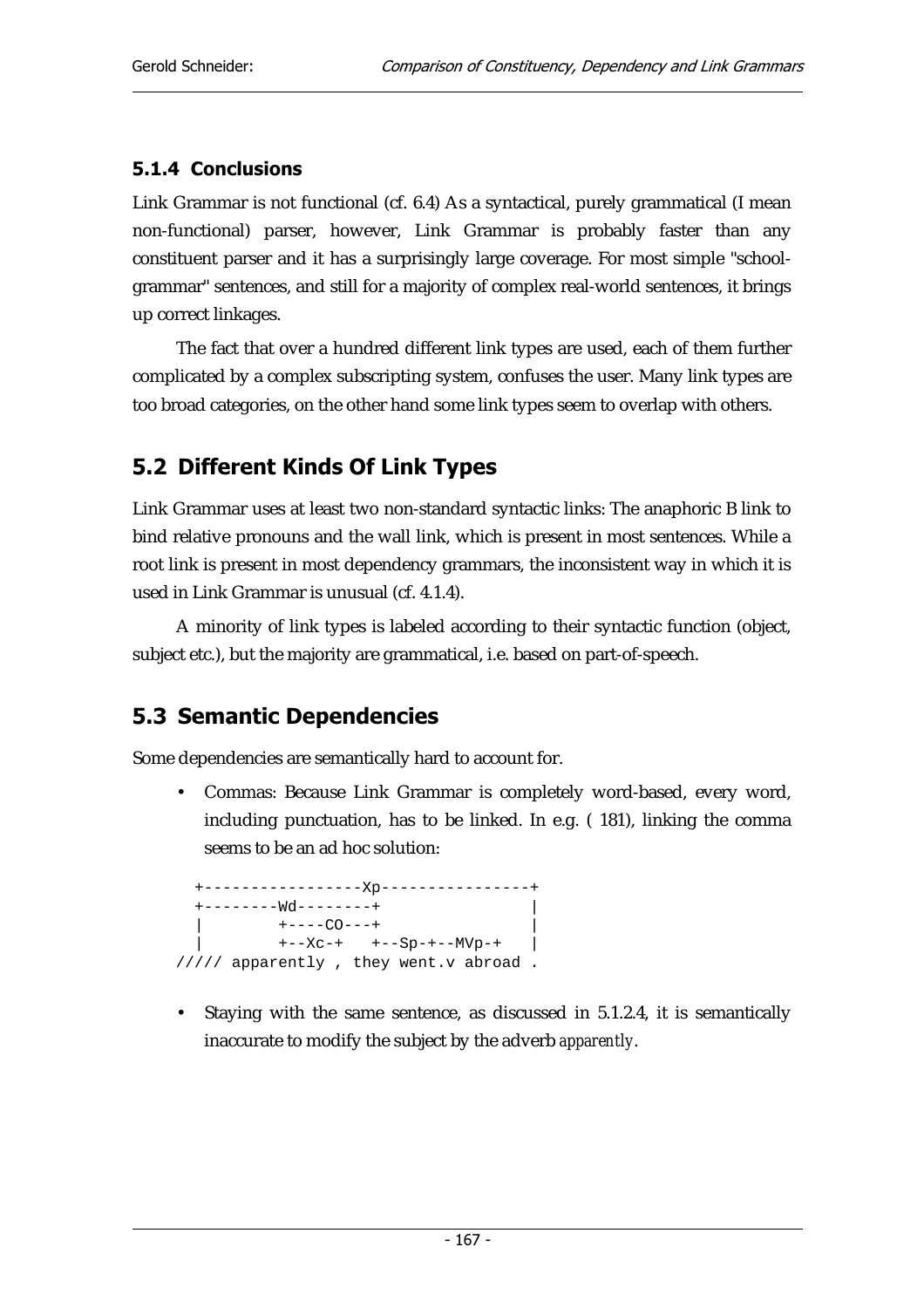#### • As we have seen in sentence

( 142) They have all helped her.

the stranded quantifier all is linked to the main verb instead of to the article.

 +---------------Xp---------------+  $+---PP---+$  $+--Wd-+--Sp-+$   $+---E---+-Ox-+$  | | | | | | | ///// they have.v all helped.v her .

## 5.4 Converting Linkages to Constituency

This subchapter would also merit a separate finals paper. In the short space given here I can only give some hints, without making practical texts or attempting an automatic conversion.

We have seen in 2.4.6 that dependency cannot be mapped onto constituency because dependency is not necessarily context-free. But Link Grammar allows no crossing links and thus stays context-free. It should therefore be possible to convert any linkage to a constituent PSG style structure.

Constituents also exist in dependency, as a derived concept (cf. 2.3.13). A dependency constituent consists of a head and all its dependents. In order to recognize all the dependents of a head we need to introduce a principled distinction between head and dependents to Link Grammar, in which linkages are undirected, like in concomitance (cf. 2.2.3.2). Chapter 5.4.1 will address this topic.

The documentation of Link Grammar Version 3.0 [Sleator & Temperley 1998b], which has just become available, also contains some hints on how to convert. Above all, it points out that post-processing uses many constituent concepts. Chapter 5.4.2 will quote them. Unfortunately, it is too late to comment or test the authors' suggestions.

## 5.4.1 Heads

We have seen in 2.3.2 that the concept of heads is central for dependency. It is as central in X-bar grammar, which is a dependency grammar that lacks non-projectivity but allows intermediate (X') nodes. We will see in 6.2, that in semantics, or at least in the semantic framework TFA I will discuss there, the head notion is just as central. Yet heads are absent from Link Grammar. If we want to be able to convert Link Grammar linkages to dependency or TFA or constituency, recognition of heads is crucial. I have tried to find out if for each kind of link a head can be established. The following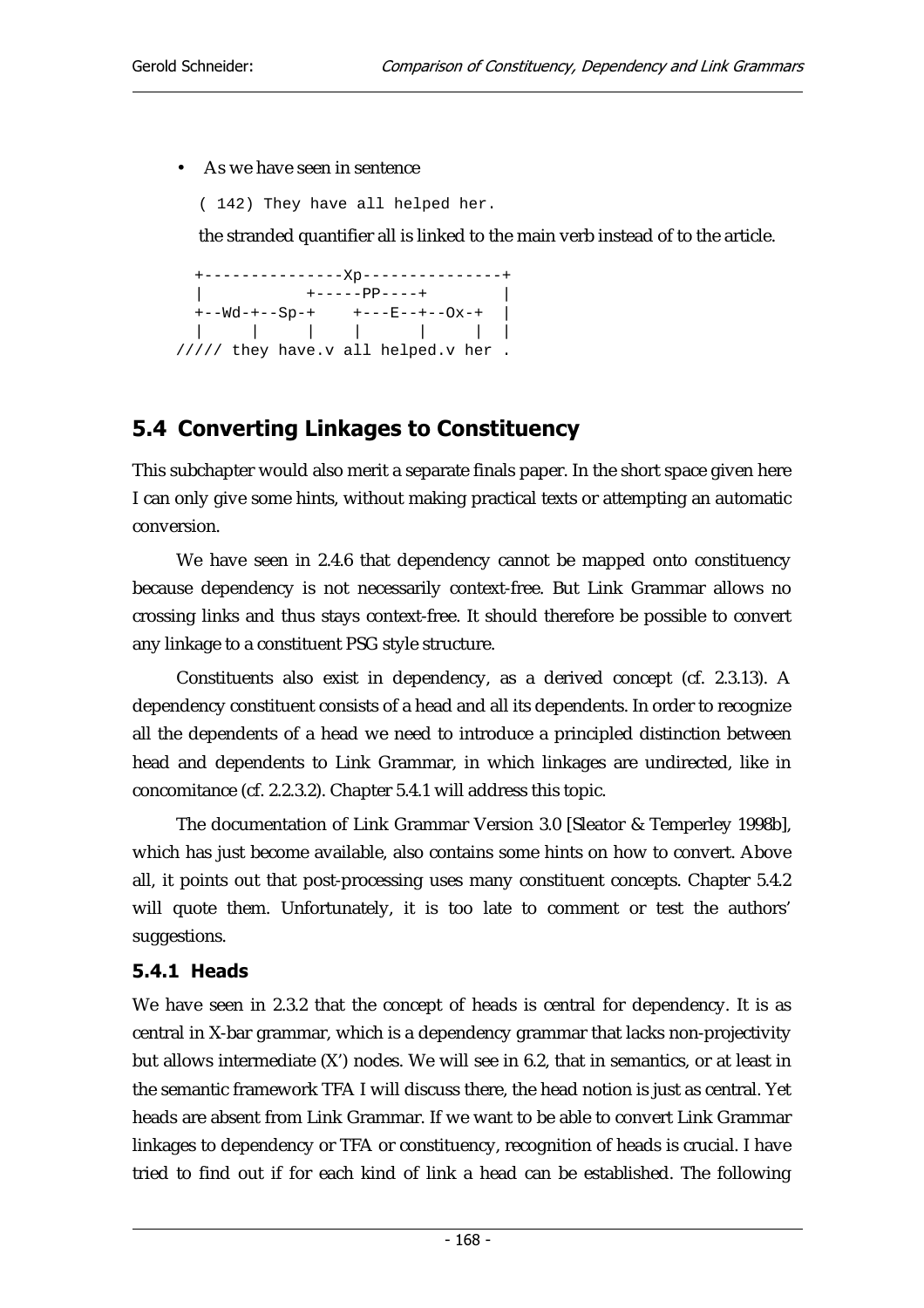alphabetical list of the about 90 links of Link Grammar Version 2.1 is an excerpt form the documentation enriched by my suggestions. It will only make sense to people acquainted with Link Grammar. All others are strongly advised to refer to this documentation, which is provided with the system ([Sleator & Temperley 1998a] for Version 3.0).

 Because links are dependent on the direction in the text it suffices to indicate for any link type whether the head is to the LEFT (indicated by  $\sqrt{ }$ ) or the RIGHT (indicated by '/') end of the link. In addition, the head is **bold** in the text. For coordinating links and other non-dependent relations I suggest to use Engel's concomitance relations (cf. 2.2.3.2) , which is indicated by '-':

Chart I. LINK TYPES AT A GLANCE, enriched by head-dependent direction

- A / connects pre-noun ("attributive") adjectives to following nouns: "The BIG **DOG** chased me", "The BIG BLACK UGLY DOG chased me".
- AA / is used in the construction "How [adj] a [**noun**] was it?". It connects the adjective to the following "a".
- AF / connectives adjectives to verbs in cases where the adjective is fronted, such as questions and indirect questions: "How BIG **IS** it?"
- AL / connects a few determiners like "all" or "both" to following determiners: "ALL **THE** people are here".
- AN / connects noun-modifiers to following nouns: "The TAX **PROPOSAL** was rejected".
- AZ \ connects the word "as" back to certain verbs that can take "[obj] as [adj]" as a complement: "He **VIEWED** him AS stupid".
- B \ serves various functions involving relative clauses and questions. It connects transitive verbs back to their objects in cases like relative clauses and questions ("WHO did you **HIT**?"); it also connects the main noun to the finite verb in subject-type relative clauses ("The **DOG** who CHASED me was black"). THIS IS A PROBLEM CASE, AS SOMETIMES – SEEMS TO FIT BETTER
- BI \ connects form of the verb "be" to certain idiomatic expressions: for example, cases like "He **IS** PRESIDENT of the company".
- BT / is used with time expressions acting as fronted objects: "How many YEARS did it **LAST**?".
- BW / connects "what" to various verbs like "think", which are not really transitive but can connect back to "what" in questions: "WHAT do you **THINK**?"
- C / links conjunctions to subjects of subordinate clauses ("He left **WHEN** HE saw me"). it also links certain verbs to subjects of embedded clauses ("He **SAID** HE was sorry"). FIRST MAY BE FUNCTIONAL HEAD
- CC connects clauses to following coordinating conjunctions ("SHE left BUT we stayed").
- CO / connects "openers" to subjects of clauses: "APPARENTLY / ON Tuesday , **THEY** went to a movie". SHOULD RATHER MODIFY THE VERB
- CQ connects to auxiliaries in comparative constructions involving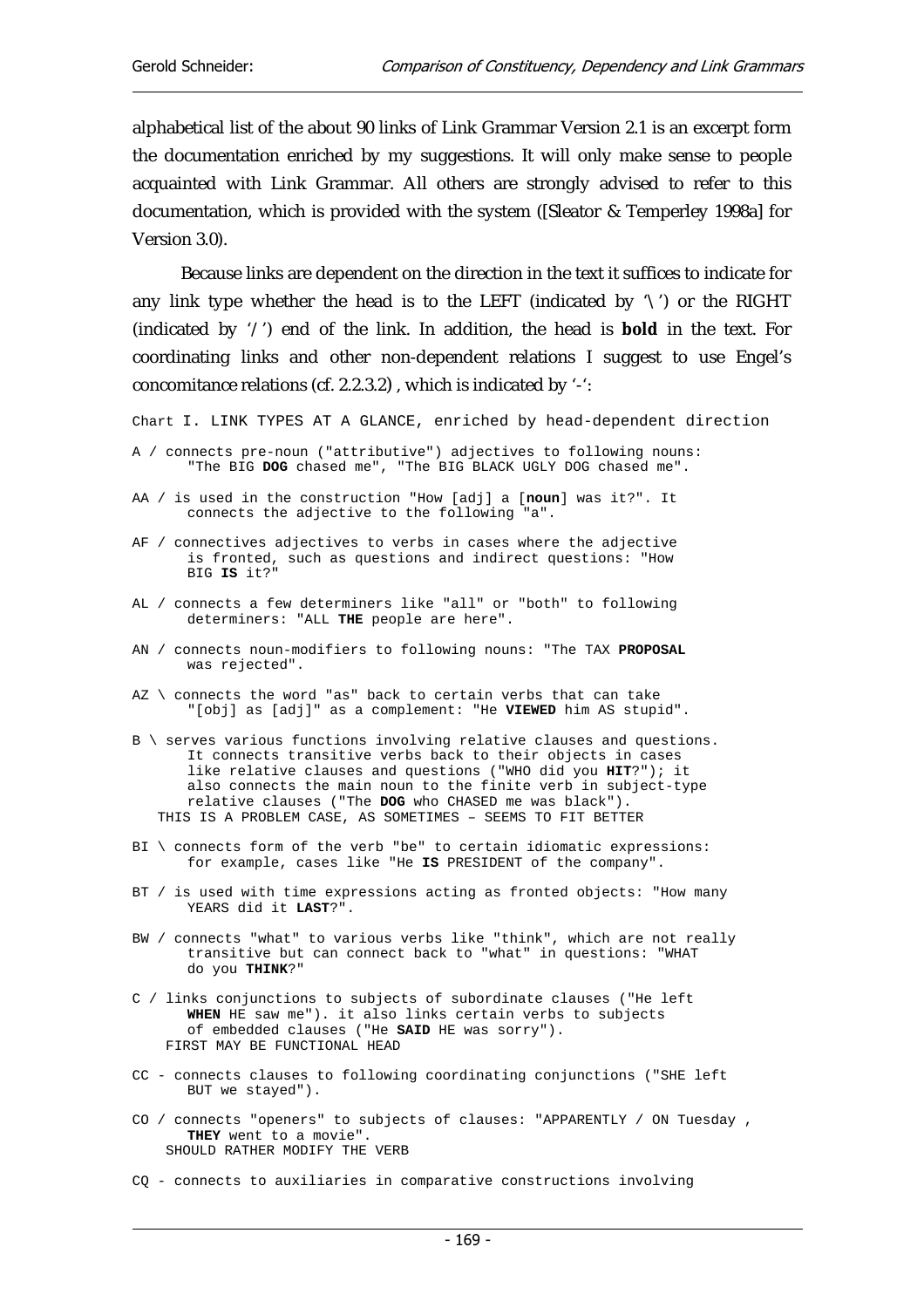s-v inversion: "SHE has more money THAN DOES Joe".

- CX is used in comparative constructions where the right half of the comparative contains only an auxiliary: "She has more money THAN he DOES".
	- EITHER INTRODUCES CLAUSE \ (LIKE COORD) OR SUBSTITUTES OBJ /
- D / connects determiners to nouns: "THE **DOG** chased A CAT and SOME BIRDS". UNLESS UNDER DP HYPOTHESIS
- DD / connects definite determiners ("the", "his") to number expressions certain things like number expressions and adjectives acting as nouns: "THE **POOR**", "THE TWO he mentioned". UNLESS UNDER DP HYPOTHESIS
- DG / connects the word "The" with proper nouns: "the **Riviera**", "the Mississippi".
- DP / connects possessive determiners to gerunds: "YOUR **TELLING** John to leave was stupid".
- DT / connects determiners to nouns in idiomatic time expressions: "NEXT **WEEK**", "NEXT THURSDAY".
- E / is used for verb-modifying adverbs which precede the verb: "He APPARENTLY not **COMING**".
- EA / connects adverbs to adjectives: "She is a VERY **GOOD** player".
- EB \ connects adverbs to forms of "be" before an object or prepositional phrase: "He IS APPARENTLY a good programmer". SHOULD PERHAPS MODIFY NOUN
- EC / connects adverbs to comparative adjectives: "It is MUCH **BIGGER**"
- EE / connects adverbs to other adverbs: "He ran VERY **QUICKLY**".
- EF / connects the word "enough" to preceding adjectives and adverbs: "He didn't run QUICKLY **ENOUGH**".
- EI / connects a few adverbs to "after" and "before": "I left SOON **AFTER** I saw you".
- EN / connects certain adverbs to expressions of quantity: "The class has NEARLY **FIFTY** students".
- ER is used the expression "The  $x$ -er..., the  $y$ -er...". it connects the two halfs of the expression together, via the comparative words (e.g. "The FASTER it is, the MORE they will like it").
- FM \ connects the preposition "from" to various other prepositions: "We heard a scream **FROM** INSIDE the house".
- G connects proper noun words together in series: "GEORGE HERBERT WALKER BUSH is here."  $-$  OR  $/$  OR  $\backslash$  : UNIMPORTANT
- 
- GN (stage 2 only) connects a proper noun to a preceding common noun which introduces it: "The ACTOR Eddie MURPHY attended the event".
- H / connects "how" to "much" or "many": "HOW **MUCH** money do you have".
- I \ connects certain words with infinitive verb forms, such as modal verbs and "to": "You **MUST** DO it", "I want **TO** DO it".
- IN \ connects the preposition "in" to certain time expressions: "We did it **IN** DECEMBER".
- J \ connects prepositions to their objects: "The man **WITH** the HAT is here".
- JG \ connects certain prepositions to proper-noun objects: "The Emir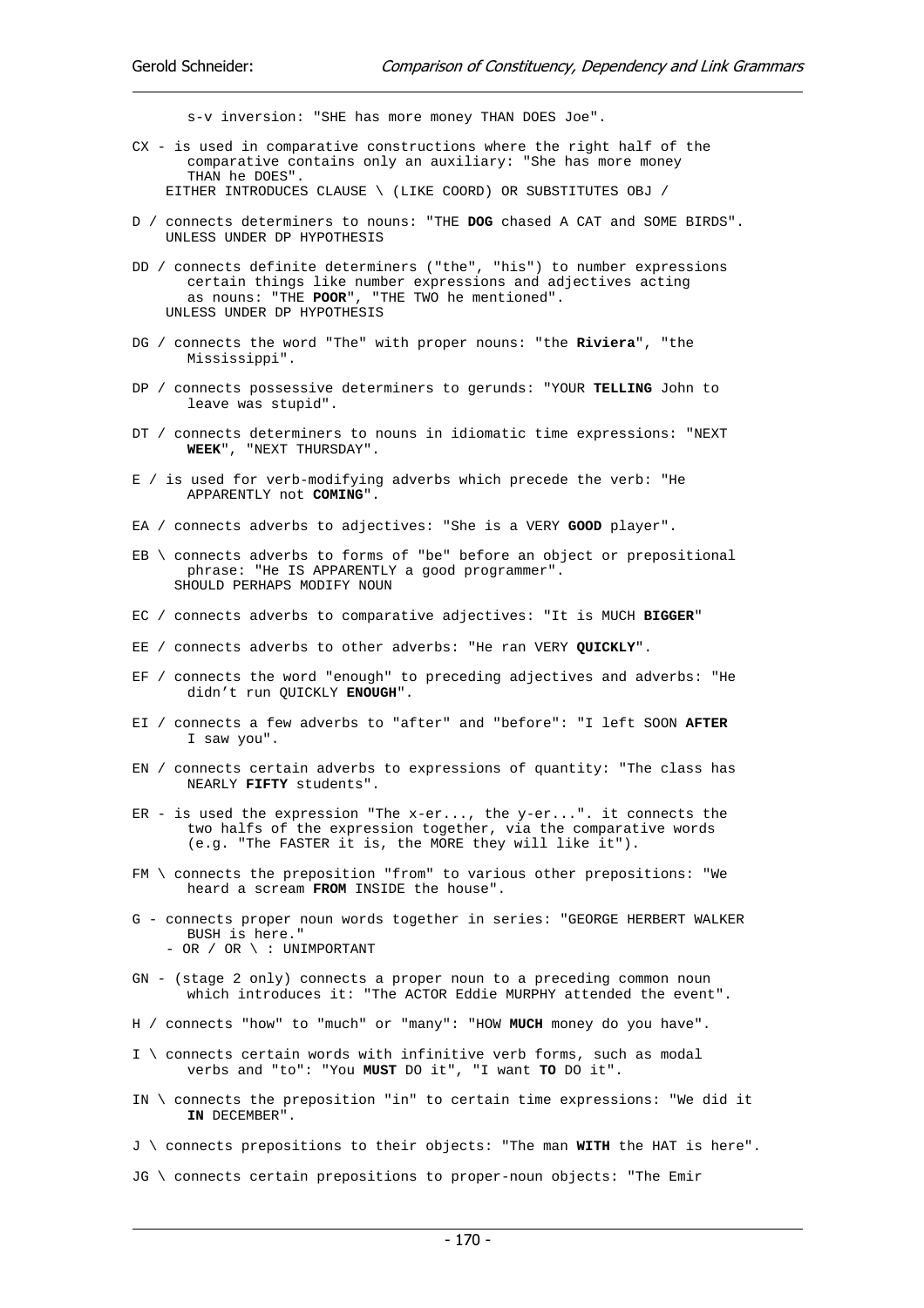**OF** KUWAIT is here".

- JQ / connects prepositions to question-word determiners in "prepositional questions": "IN **WHICH** room were you sleeping?"
- JT \ connects certain conjunctions to time-expressions like "last week": "**UNTIL** last WEEK, I thought she liked me".
- K / connects certain verbs with particles like "in", "out", "up" and the like: "He STOOD **UP** and WALKED **OUT**".
- L / connects certain determiners to superlative adjectives: "He has THE **BIGGEST** room".
- LE \ is used in comparative constructions to connect an adjective to the second half of the comparative expression beyond a complement phrase: "It is more **LIKELY** that Joe will go THAN that Fred will go".
- M \ connects nouns to various kinds of post-noun modifiers: prepositional phrases ("The **MAN** WITH the hat"), participle modifiers ("The **WOMAN** CARRYING the box"), prepositional relatives ("The **MAN** TO whom I was speaking"), and other kinds.
- MG \ allows certain prepositions to modify proper nouns: "The **EMIR** OF Kuwait is here".
- MV \ connects verbs and adjectives to modifying phrases that follow, like adverbs ("The dog **RAN** QUICKLY"), prepositional phrases ("The dog RAN IN the yard"), subordinating conjunctions ("He LEFT WHEN he saw me"), comparatives, participle phrases with commas, and other things.
- $MX OR \setminus connects modifying phrases with commas to preceding nouns: "The DOG,$ a **POODLE**, was black". "JOHN, **IN** a black suit, looked great".
- N \ connects the word "not" to preceding auxiliaries: "He **DID** NOT go".
- ND / connects numbers with expressions that require numerical determiners: "I saw him THREE **WEEKS** ago".
- NF / is used with NJ in idiomatic number expressions involving "of": "He lives two **THIRDS** OF a mile from here".
- $NI \setminus OR -$  is used in a few special idiomatic number phrases: "I have BETWEEN 5 AND 20 dogs".
- NN or / connects number words together in series: "FOUR HUNDRED THOUSAND people live here".
- NR / connects fraction words with superlatives: "It is the THIRD **BIGGEST** city in China".
- NS / connects singular numbers (one, 1, a) to idiomatic expressions requiring number determiners: "I saw him ONE **WEEK** ago".
- NW / is used in idiomatic fraction expressions: "TWO **THIRDS** of the students were women".
- O \ connects transitive verbs to their objects, direct or indirect: "She **SAW** ME", "I **GAVE** HIM the BOOK".
- OD  $\backslash$  is used for verbs like "rise" and "fall" which can take expressions of distance as complements: "It **FELL** five FEET".
- OF / connects certain verbs and adjectives to the word "of": "She **ACCUSED** him OF the crime", "I'm **PROUD** OF you".
- OT  $\setminus$  is used for verbs like "last" which can take time expressions as objects: "It **LASTED** five HOURS".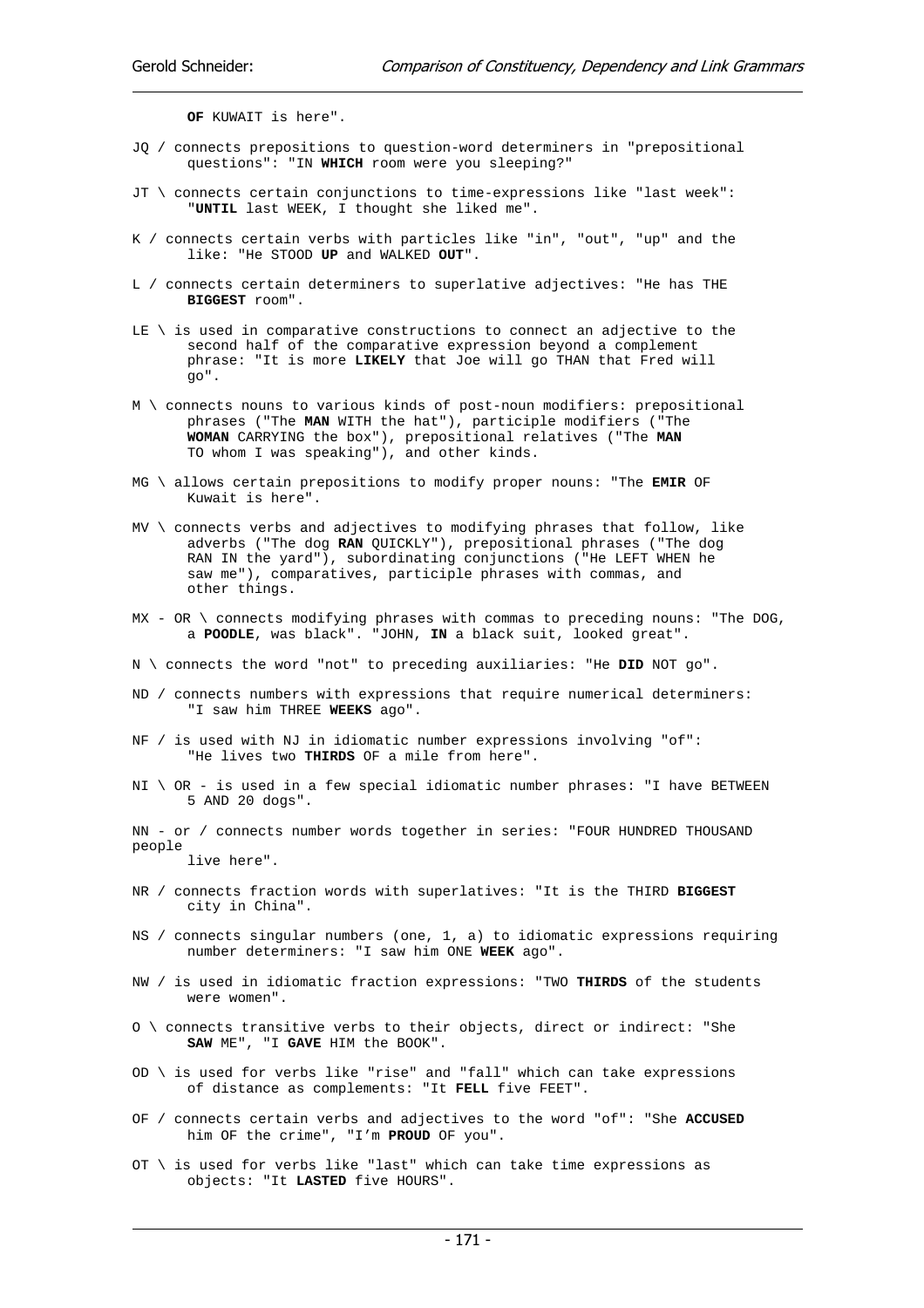- P \ connects forms of the verb "be" to various words that can be its complements: prepositions, adjectives, and passive and progressive participles: "He **WAS** [ ANGRY / IN the yard / CHOSEN / RUNNING ]".
- PF / is used in certain questions with "be", when the complement need of "be" is satisfied by a preceding question word: "WHERE **ARE** you?", "WHEN will it **BE**?"
- PP \ connects forms of "have" with past participles: "He **HAS** GONE".
- Q / is used in questions. It connects the wall to the auxiliary in simple yes-no questions ("///// **DID** you go?"); it connects the question word to the auxiliary in where-when-how questions ("WHERE **DID** you go").
- QI \ connects certain verbs and adjectives to question-words, forming indirect questions: "He **WONDERED** WHAT she would say".
- R \ connects nouns to relative clauses. In subject-type relatives, it connects to the relative pronoun ("The **DOG** WHO chased me was black"); in object-type relatives, it connects either to the relative pronoun or to the subject of the relative clause ("The DOG THAT we chased was black", "The DOG WE chased was black").
- $RS \setminus$  is used in subject-type relative clauses to connect the relative pronoun to the verb: "The dog **WHO** CHASED me was black".
- RW connects the right-wall to the left-wall in cases where the right-wall is not needed for punctuation purposes.
- S / connects subject nouns to finite verbs: "The DOG CHASED the cat": "The DOG [ **IS** chasing / HAS chased / WILL chase ] the cat". ROOT LINK TO SUBJ MAY NECESSITATE \
- SF / is a special connector used to connect "filler" subjects like "it" and "there" to finite verbs: "THERE **IS** a problem", "IT IS likely that he will go".
- SFI \ connects "filler" subjects like "it" and "there" to verbs in cases with subject-verb inversion: "**IS** THERE a problem?", "**IS** IT likely that he will go?"
- SI \ connects subject nouns to finite verbs in cases of subject-verb inversion: "**IS** JOHN coming?", "Who **DID** HE see?"
- TA / is used to connect adjectives like "late" to month names: "We did it in LATE **DECEMBER**".
- TD \ connects day-of-the-week words to time expressions like "morning": "We'll do it **MONDAY** MORNING".
- TH \ connects words that take "that [clause]" complements with the word "that". These include verbs ("She **TOLD** him THAT..."), nouns ("The **IDEA** THAT..."), and adjectives ("We are **CERTAIN** THAT").
- TI  $\setminus$  is used for titles like "president", which can be used in certain cirumstances without a determiner: "**AS** PRESIDENT of the company, it is my decision".
- TM \ is used to connect month names to day numbers: "It happened on JANUARY 21".
- TO \ connects verbs and adjectives which take infinitival complements to the word "to": "We **TRIED** TO start the car", "We are **EAGER** TO do it".
- TQ / is the determiner connector for time expressions acting as fronted objects: "How MANY **YEARS** did it last".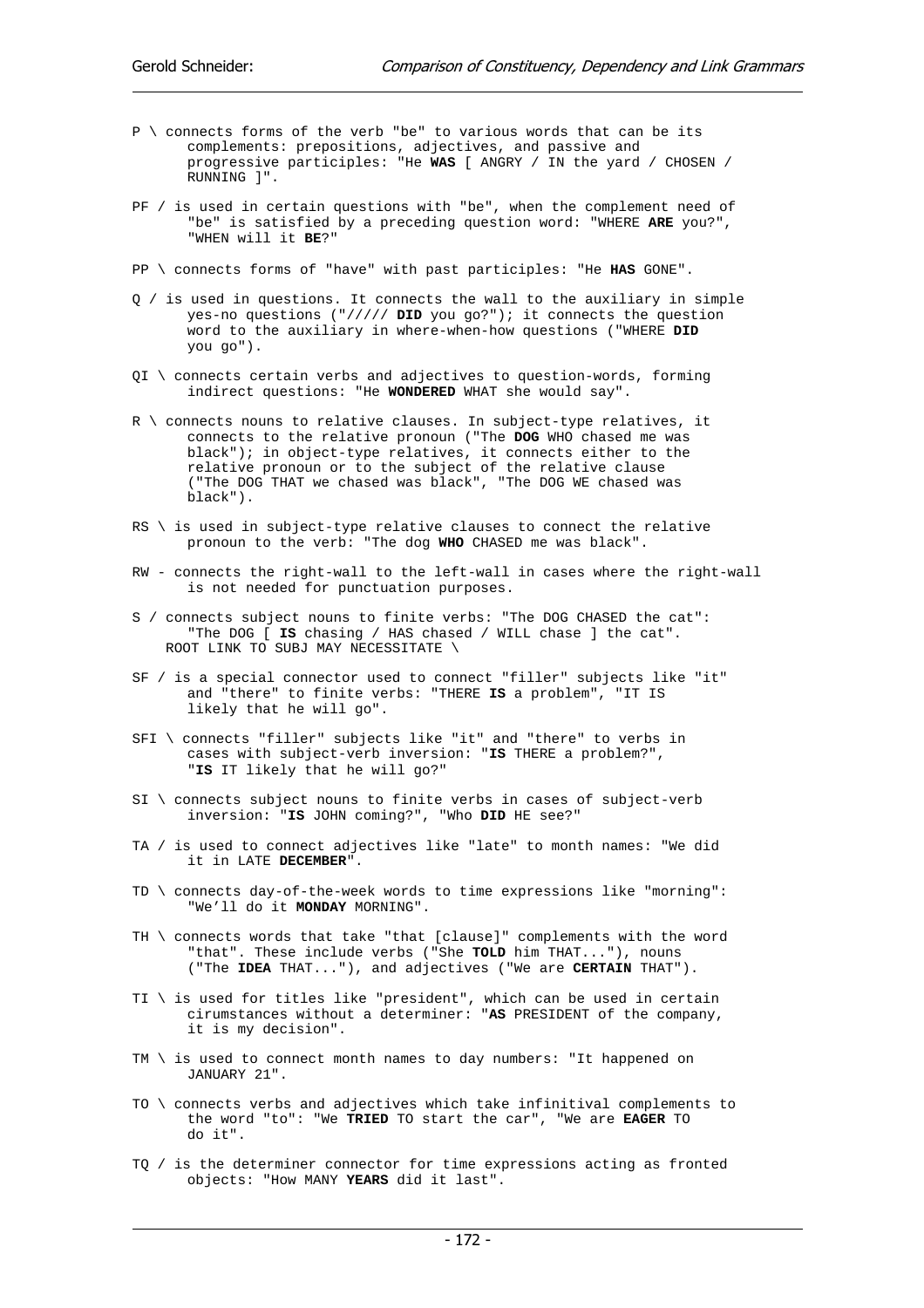- TS \ connects certain verbs that can take subjunctive clauses as complements - "suggest", "require" - to the word that: "We **SUGGESTED** THAT he go".
- TY \ is used for certain idiomatic usages of year numbers: "I saw him on January 21 , 1990 ". (In this case it connects the day number to the year number.)
- U / is a special connector on nouns, which is disjoined with both the determiner and subject-object connectors. It is used in idiomatic expressions like "What KIND\_OF **DOG** did you buy?"
- UN \ connects the words "until" and "since" to certain time phrases like "after [clause]": "You should wait **UNTIL** AFTER you talk to me".
- V \ connects various verbs to idiomatic expressions that may be non-adjacent: "We **TOOK** him FOR\_GRANTED", "We HELD her RESPONSIBLE".
- W \ connects the subjects of main clauses to the wall, in ordinary declaratives, imperatives, and most questions (except yes-no questions). It also connects coordinating conjunctions to following clauses: "We left **BUT** SHE stayed".
- WN \ connects the word "when" to time nouns like "year": "The **YEAR** WHEN we lived in England was wonderful".
- WR / connects the word "where" to a few verbs like "put" in questions like "WHERE did you **PUT** it?".
- X is used with punctuation, to connect punctuation symbols either to words or to each other. For example, in this case, POODLE connects to commas on either side: "The dog , a POODLE , was black."
- Y / is used in certain idiomatic time and place expressions, to connect quantity expressions to the head word of the expression: "He left three HOURS **AGO**", "She lives three MILES **FROM** the station".
- YP / connects plural noun forms ending in s to "'" in possessive constructions: "The STUDENTS **'** rooms are large".
- YS / connects nouns to the possessive suffix "'s": "JOHN **'S** dog is black". BOTH ABOVE LIKE PREP.
- Z \ connects the preposition "as" to certain verbs: "**AS** we EXPECTED, he was late".

#### 5.4.2 Hints from the Makers of Link Grammar

The authors of Link Grammar suggest a different method for converting linkages to constituent structures. Since this document [Sleator & Temperley 1998b] appeared only a month before the completion of my paper it is too late to test their ideas. I quote them uncommented:

The constituent structure of sentences, while not absolutely explicit, is also quite "close to the surface" in linkage structures. This requires some explanation. Imagine a linkage as a graph through which paths can be traced, similar to a street map. Constituents can be defined as sets of words which can be reached from certain links, tracing in a certain direction. ...

A fairly robust system for identifying constituents from linkages can be quite easily specified in this way. Such a system is outlined below for the most common constituent types. (Some further details would be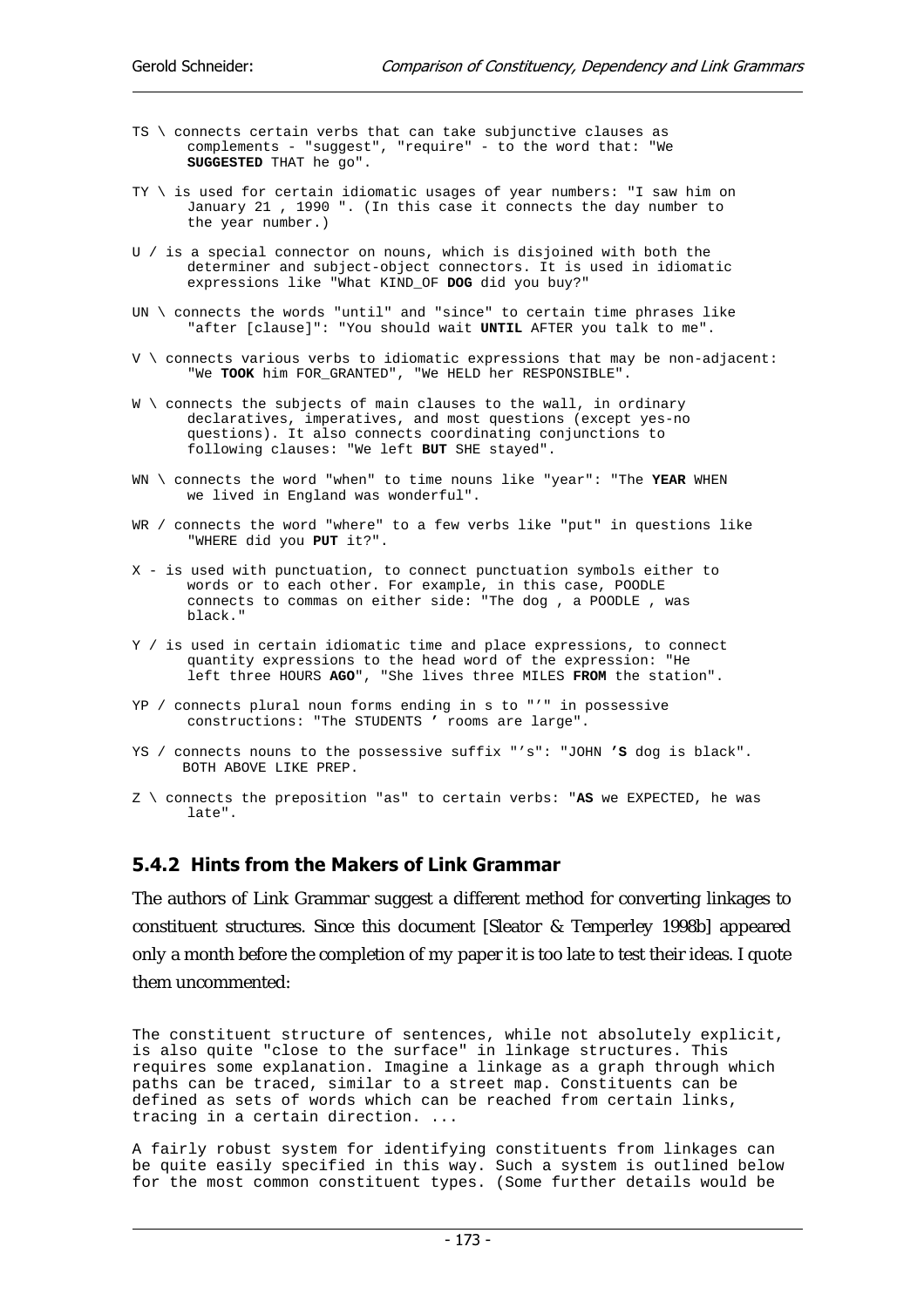needed to identify these constituents in all cases.) In this table, "X-r" means "everything reachable from an X link tracing to the right": "X-l" means the same, tracing to the left.

 VP (Verb Phrase): S-r, Mv-r, Mg-r PP (Prepositional Phrase): MVp-r, Mp-r, Pp-r, CO-r NP (Noun Phrase): O-r; J-r; SI-r; MX#\*-r; S-l (but not tracing through W, CC, CO, R, or C from the left end of the S) S (Clause):  $C-r$ ,  $W-r$ ,  $R-r$ ,  $QI*d-r$ AdjP (Adjective Phrase): A-l, Pa-r, Ma-r

In all cases do not trace through B when it extends to the left of the starting link.

These constituent link-groups correspond very closely to the domains used in post-processing (...). In fact, the domains of post-processing essentially identify clauses, in a very similar way. The difference is that post-processing domains are sets of links, not words.

(Sleator & Temperley 1998b)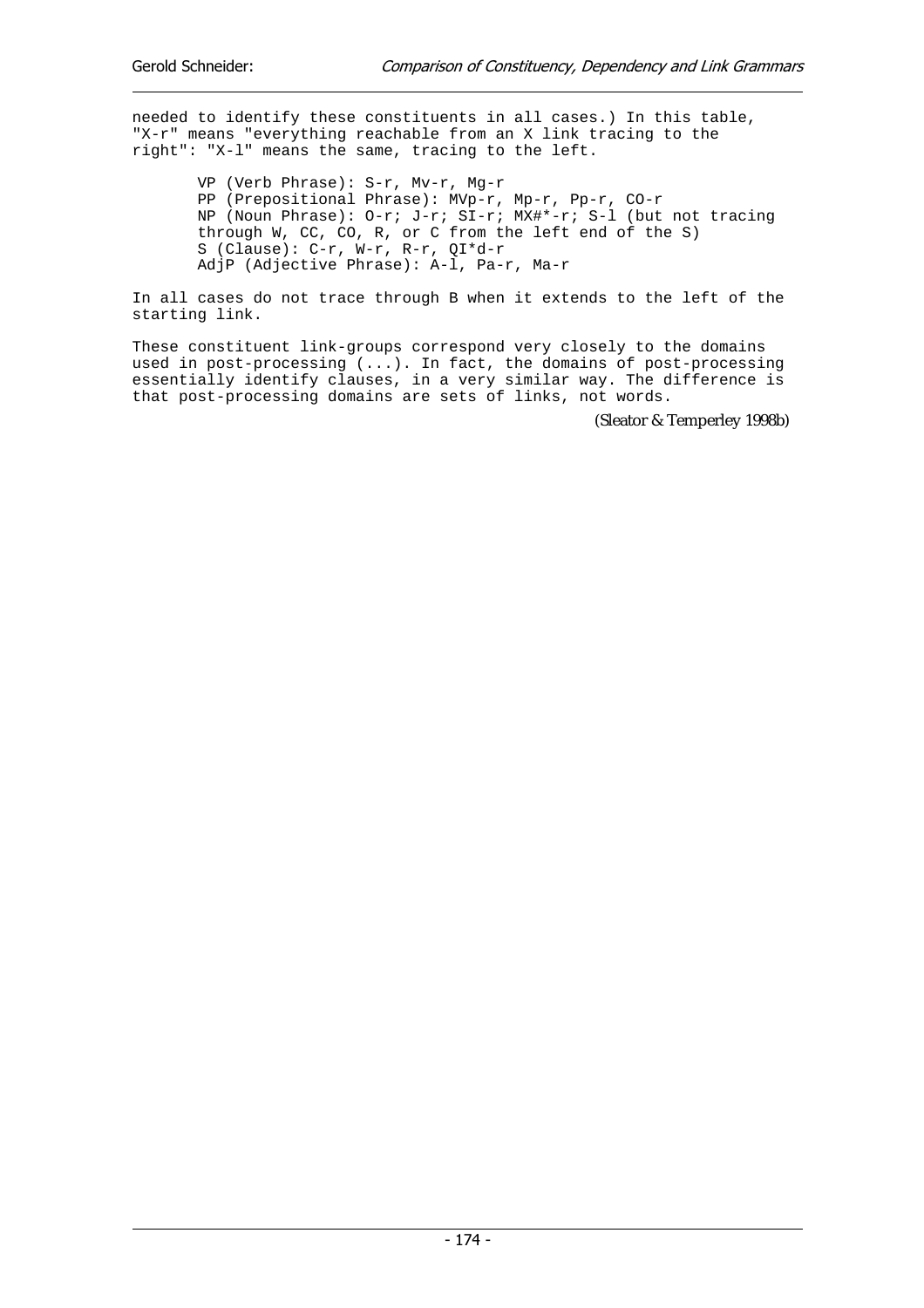# 6. Syntactic vs. Semantic: The Semantic **Interface**

The core of this paper is syntax. But because one of the aims of syntactical representation is to constitute a bridgehead to semantics – especially so functional structures like syntactic dependency structures, I cannot completely neglect it.

## 6.1 Truth Theory

## 6.1.1 Stepping Up the Meta-Levels

In order to assess whether an utterance is true, some sort of correspondence between language and reality has to be found. This, however, as e.g. the Vienna Positivists have shown, is simply impossible. Tarski is criticized, it is shown that the gap between model and reality cannot be bridged, only model levels are being shifted as we transgress from meta- to metametalevel, and so on, but these metalevels are as unrelatable to reality as language itself. Ayer [1936] suggests that the only possible way to bridge the gap is our *knowledge*.

Given the nature of the ExtrAns project, one might argue that the UNIX commands belong to a semantically controlled language which is clearly defined and not subject to any deconstruction. Moreover, the UNIX commands constitute a model world in which the impossible mapping to an outside world can be neglected. This is true, but the manpages describing the commands are written in natural language, which is saturated with the problems outlined above, i.e. they are undefinable, fail theta theory, and a "correspondence" to the outside world, which would prove or disprove truth, cannot be established.

Because the meaning of any word is essentially undefinable, it does not even matter if meaning can be compositionally derived – it is unattainable anyway. We may argue that if meaning is undefinable it is still experienceable. To experience means to bridge the gap between model and outer world, it is the only way to establish a correspondence between them. I agree with Ayer's [1936] argument that knowledge can be the only bridge between them. Accordingly, I maintain that derivational semantics is illusory until *machine knowledge* and *machine experience* make progress.

#### 6.1.2 After Babel

No matter how far we step up through the meta-levels we can never reach reality. Therefore, the tower of Babel was never completed, because, as the legend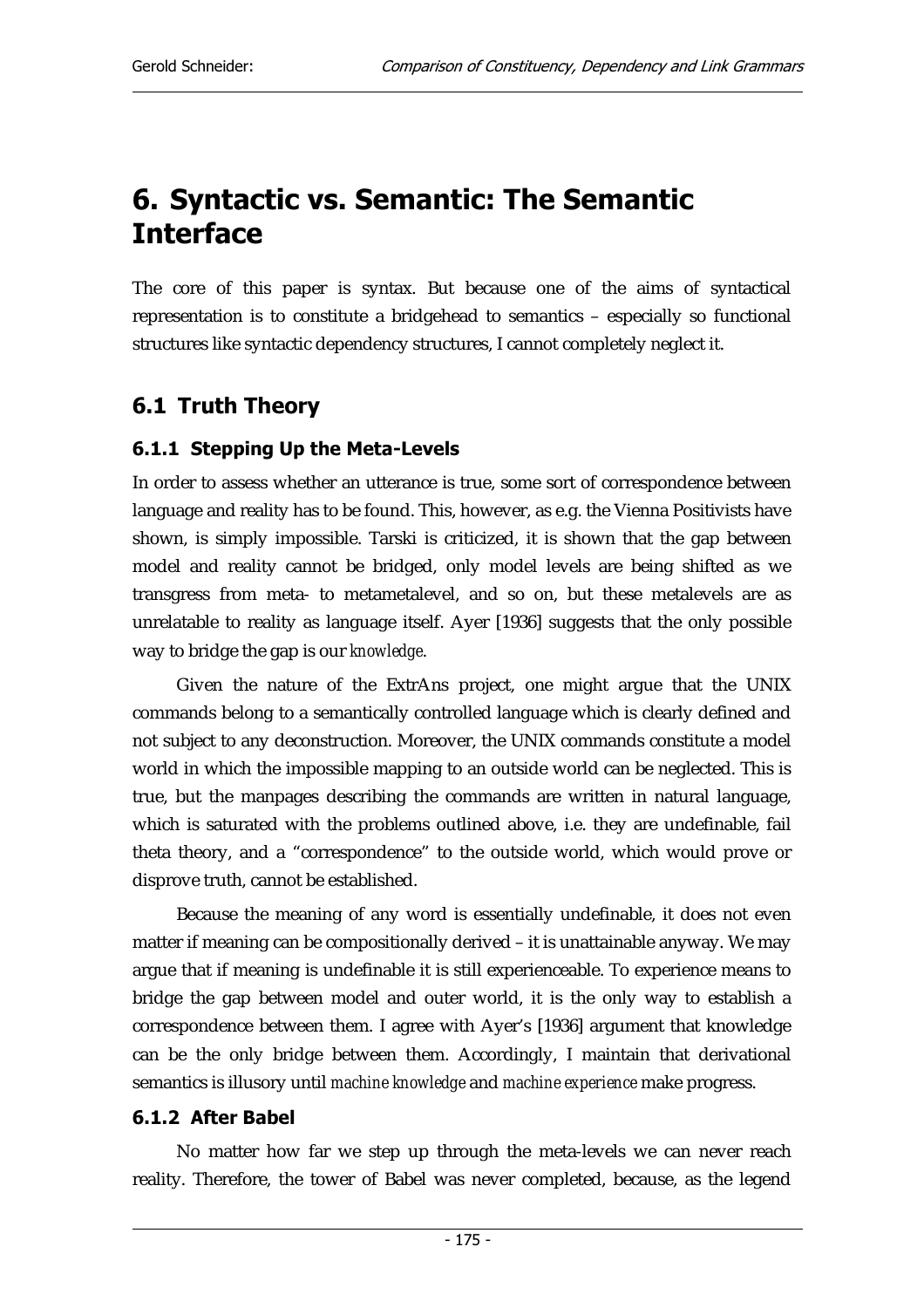says, nobody was able to understand anybody else. But its story survived – a fact which contradicts the legend. The other contradicting fact is hat we build towers much higher than Babel would have been. Since Wittgenstein's *Sprachspiel* we know that it suffices to identify a brickstone to be able to put them on top of each other, even if we do not know all the details about a brickstone. A functional, process-oriented *knowledge* suffices. Similarly, it may suffice for a Q&A system to identify predicates and arguments. If the logical conversion of a query leads to e.g. copy(file-1, file-2) a simple match with the logical conversions of the answer candidates may suffice to produce the correct result.

The unbridgeable gap between reality and model seems to shrink down to a simple pattern-matching or a Prolog unification. This trick out of the magician's hat has of course nothing to do with semantics or meaning, but it works and users will think that semantics is involved. In fact it is just a series of complex conversions between complex strings and bracketed structures. Because these conversions have nothing to do with meaning, they can on the one hand be calculated, on the other hand they will sometimes produce funny results – but sometimes work very nicely too.

This suggests that a functional dependency structure, a tectogrammatical structure as described by Sgall, Hajičová, Panevová [1986] (cf. 2.2.5.1) may indeed be sufficient for many tasks, e.g. for ExtrAns.

On the lexical meaning level, what we can do in addition is to convert synonyms or near-synonyms or hypo- and hyperonyms into each other, with increasing number of hits and errors i.e. increasing *recall* and decreasing *precision*. For this purpose one uses thesauri, semantic nets or hierarchies like *WordNet*. I will not deal with this topic at all here.

To summarize, we have reduced truth theory to pattern-matching and take words or a class of near-synonyms or whatever as meaning atoms. Because utterances consist of several words all that remains to do is to express the relations between them in a principled way. Here we follow the well-established tradition of using predicateargument structures. Inherently, syntactical dependency structures are predicateargument structures, in the form

( 185) Head(dependent<sub>1</sub>, ..., dependent<sub>n</sub>).

with recursions, e.g.

( 186) Head(Subhead(Subsubhead, ... Subsubhead), ..., Subhead).

Which leaves us with the following questions: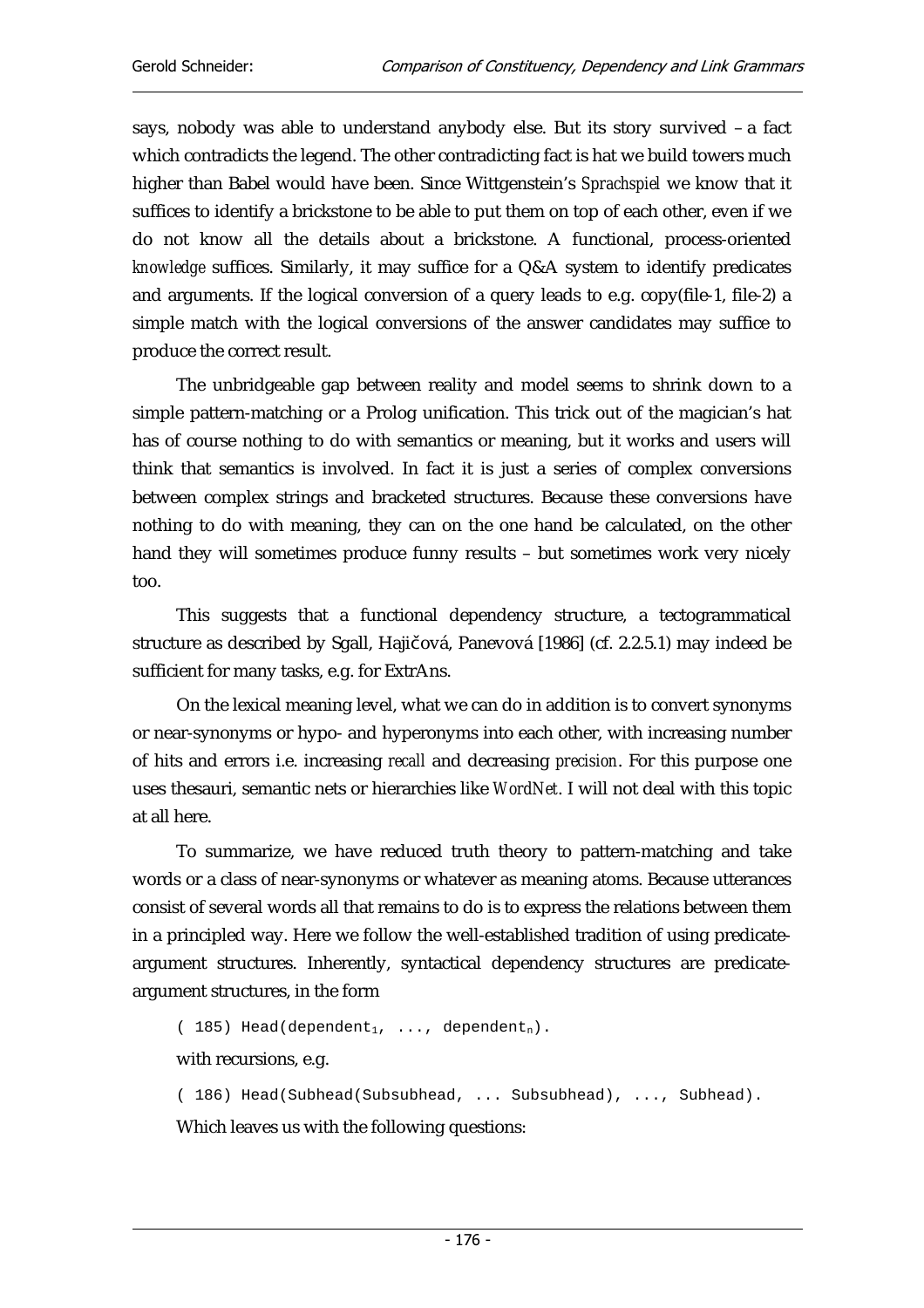- (I.) Which word forms have such a *pred(arg)* relation, i.e. are linked with each other ? And, in order to answer this question, what does A(B) express ? And in which sense does it express something different from B(A) ? We have already outlined an answer in 2.3.2.2, which we will take up below.
- (II.) Which is the head, which are the dependents ? This is the question of 2.3.2 again, only on a semantic level. The fact that Zwicky [1985] does not achieve the same results with the semantic arguments and all other arguments, or that Jung [1995: 85] decides to exclude this argument for the definition of syntactic heads may suggest that dependency structures on these two levels are not identical. Therefore,
- (III.)Is there a difference between semantic and syntactical dependency ? If so, can they be mapped onto each other in a principled way ? We hope that they are as close to each other as possible – here expressed for Word Grammar:

A WG [Word Grammar] grammar generates a semantic structure which parallels the syntactic structures ... The parallels are in fact very close, ... virtually every word is linked to a single element in the semantic structure, and the dependency relations are typically matched by one of two relations between their meanings: dependency or identity. Moreover, if word A depends on word B, and the semantic relation between them is dependency, then the dependency nearly always goes in the same direction as in the syntax – the meaning of A depends on that of B. (Hudson 1990: 123)

# 6.2 Topic-Focus Articulation (TFA)

TFA goes back to the Prague School (cf. 2.2.5) and was first described in Sgall, Hajičová, Panevová [1986] and developed by many others, e.g. Hajičová, Skoumalová, Sgall [1995] and Peregrin [1996].

Let us address the questions posed above. First, in (I.), the meaning of *A(B)* or *B(A).* As we have seen in 2.3.2.2, *sleeps(Peter)* means that there is a set of sleepers, and that Peter is one of them. It means that 'sleep-ness' is a property of Peter. It is generally assumed that this should be the logical representation of the unmarked sentence *Peter sleeps*.

The question is then, what *Peter(sleeps)* could mean, if anything. It generally means that there is set of possible Peters, one of them is a sleeper, i.e. that sleeping is one of the activities of the set of activities of Peter. It means that 'Peter-ness' is the property of the sleeper. If we know that there is a sleeper, but we do not know about the sleeper's identity, the property 'Peter-ness' is what we want to know. In terms of topic and focus, *Peter* becomes the focus, whereas *sleeps* is the focus in the non-marked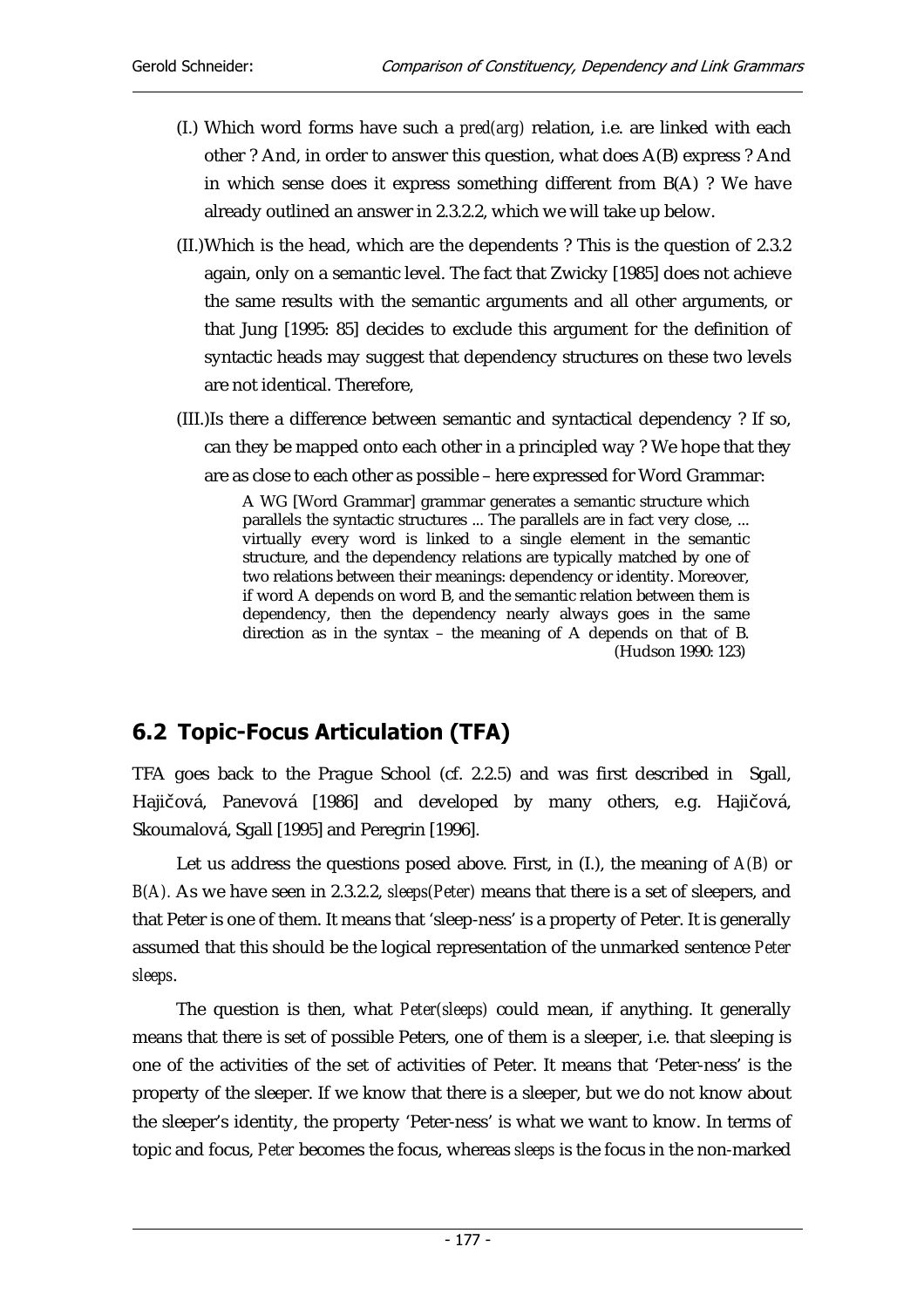sentence. If we ask the question *WHO sleeps ?* or utter the marked assertion *It is PETER who sleeps*, then *Peter(sleeps)* is semantically more appropriate.

Let us consider adjectives. *Tall(Peter)* means that of all things tall, Peter is one. We are asserting tall-ness to *Peter*. The argument *Peter* modifies the predicate *tall*. In opposition, *Peter(tall)* means that of all possible Peters one is tall. The predicate *Peter* is modified by the argument *tall*.

These findings correspond to the distinction between predicative and attributive adjectives: For predicative adjectives, *Peter* modifies the predication (as we have seen in 2.2.3.1.4), just like in the usual analysis for verbs: *tall(Peter).* In attributive adjectives, however, *Peter* is modified by *tall*, and the appropriate logical representation is *Peter(tall),* because *tall Peter* is a kind of *Peter.*

## 6.2.1 Presupposition and Assertion

If we think of *presupposition* theory, Peter's tallness is asserted in *tall(Peter)* and presupposed in *Peter(tall).* A predication can be negated, but not an argument.

The debate about presupposition and assertion originates from the dispute between Russell [1905] and Strawson [1952]. Considering the classical example sentence

( 187) The King of France is bald.

the problem is that France does not have a king any more, the king of France does hence not exist and presupposition fails. Note that the assertion, i.e. that what the sentence is *about*, is about *Baldness*, i.e. *bald(King).* The king is presupposed. But what happens if the presupposition is false ?

#### 6.2.1.1 Russell's Wide Scope

According to Russell, the sentence is simply FALSE [I shall write Boolean values in capitals henceforth]. The logical representation for ( 187) is, in his view:

( 187a) ∃(king)∧bald(king)

a composed statement, which is negateable in two ways. Let us say that  $[A] = ($ 187), [C]= ∃(king) and [D]= bald(king). If ( 187) is false, then either because [D] is false, or because [C] is false. In a truth-table this looks as follows: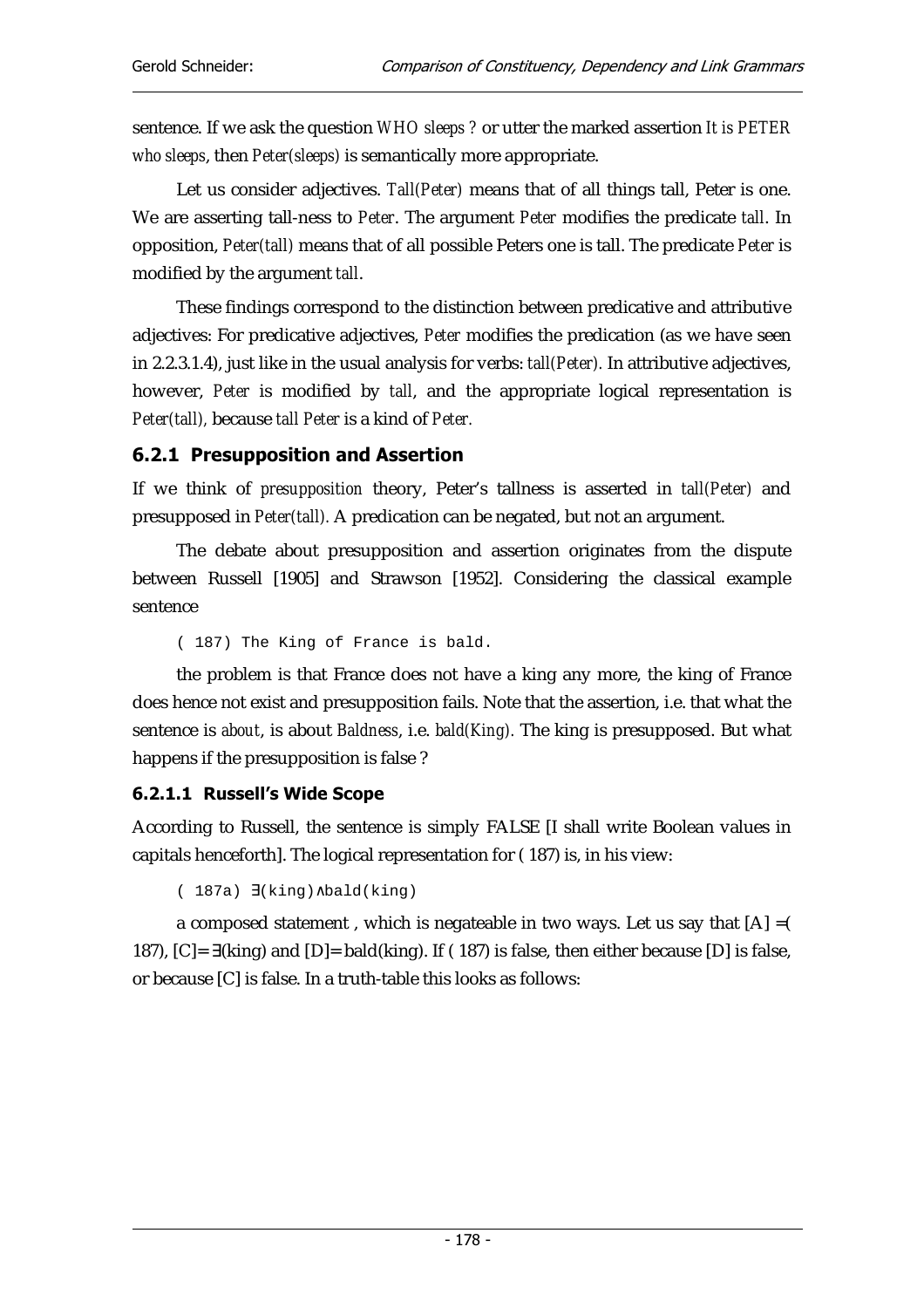|     | <b>Russell's Truth Values</b> |                    | "narrow scope"           | "wide scope"                   |  |
|-----|-------------------------------|--------------------|--------------------------|--------------------------------|--|
|     |                               | $[A]=[C]\wedge[D]$ | $[B1]=[C]\wedge \neg[D]$ | $[B2]=\neg [C]\wedge \neg [D]$ |  |
| lα. | ᡣ                             |                    |                          |                                |  |
|     |                               |                    |                          |                                |  |
|     | m                             |                    |                          |                                |  |
|     |                               |                    |                          |                                |  |

Table 5: Russell's Truth Values

As we see, [A] can be wrong or negated in two ways, in [B1] (which is called *narrow scope negation*) because the king exists, but is not bald, in [B2*] (wide scope negation*) because he does not exist. Theoretically, there is a third possibility, in which [D] but  $\neg$  [C]. The fact that this system could express such semantic nonsense is a first indication of its flaws. The natural language representation for [B2] is

( 187b1) The King of France is not bald, because he does not exist.

This shows some more problems. Accordingly, ( 187) should really be

( 187a) The King of France exists and is bald.

But ( 187) and ( 187a) are not the same statements. ( 187a) rather contains an assertion, a reference to the king's existence. Russell's postulation is also unfortunate in the sense that even if we accept wide scope negation of [B2], it is far more unlikely and should not appear on the same level as [B1]. Using a two-bit truth-value, with the assertion bit *low* and the presupposition bit *high*, would be more satisfactory there. Assuming *11* for TRUE, we recursively decrement for each negation interpretation, first reaching the far more plausible narrow scope at *10*, then if the interpretation fails we re-iterate and come to the logically impossible *01* and finally wide-scope *00*.

#### 6.2.1.2 Strawson's presupposition failure

( 187a) contains an assertion, a reference to the king's existence. Strawson [1952] points out that an utterance presupposes its truth. If we explicitly say that "it is true that X" we refer to it. This is a statement at a different level. In analogy, ( 187) and ( 187a) are on different levels. For Strawson, presupposition failure is a failure of Austin's *felicity* conditions.

#### 6.2.1.3 Presupposition as Topic

Peregrin [1996] uses the same argument in a Montagovian context. Let us return to our above example of *tall(Peter)* and *Peter(tall)* in order to answer question (II), at least for *subject+verb* and *adjective+noun* structures*.* Only predicates can make assertions. If the predication *tall(Peter)* is TRUE then it asserts the assignment of the property *tall* to the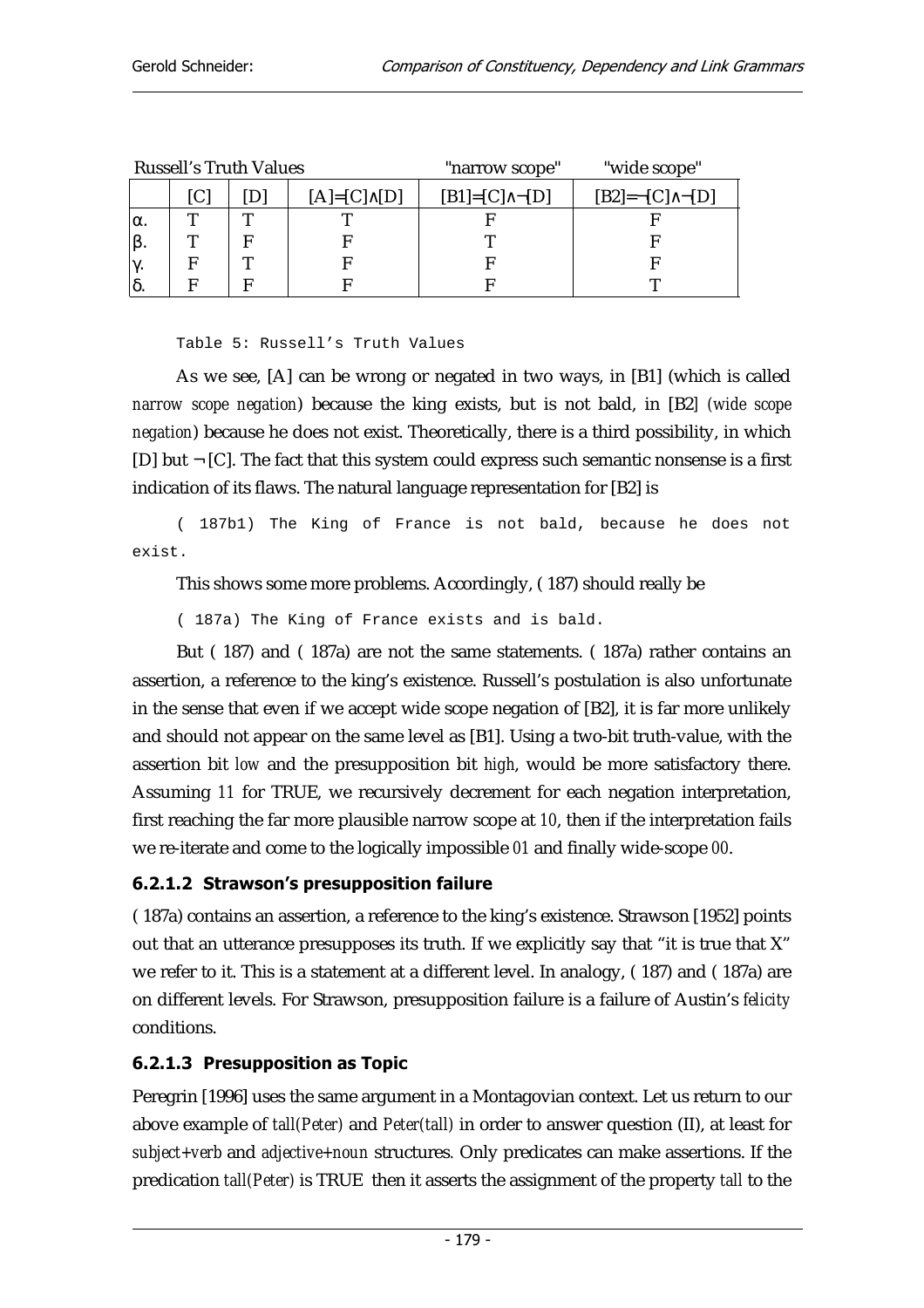object *Peter*. The existence of Peter is presupposed. *tall(Peter)* corresponds to the natural language statement

( 188) Peter is tall.

and *bald(king)* to ( 187), or *sleeps(Peter)* to *Peter sleeps*.

[W]hat really makes a sentence into a predication is the fact that one of its parts is "about" the other part. The (semantic) subject is what the sentence is about, predicate is what it says about the subject. What does this "*about*" mean? Well, it, first and foremost, means that the subject is taken for granted for the whole sentence, its existence is not being disputed. This is to say that the subject is connected with a presupposition.

(Peregrin 1996: 239)

#### 6.2.2 Attributive and Predicative Adjectives

If *tall(Peter)* is a comment about Peter, then *Peter(tall)* is a comment about tallness. If we answer a question like *Who is tall?* or focus on Peter in any other way, e.g. by saying *It is Peter who's tall* we speak about tallness, with Peter as a focus: *Peter(tall).*

In *Tall Peter sleeps* the focus is *sleep*, but what is the topic, what are we commenting about, what is presupposed ? First and foremost, *Peter*, of course. That he should be tall is a presupposition at second level. *(sleeps(Peter(tall)).*

We can therefore – provisionally – suggest that the difference between attributive and predicative adjectives is expressed in the direction of the semantic dependency. As the name *attributive* suggests, we are really talking about the noun, which is hence in focus, to which we attribute something: *noun(adjective).* But in predicative adjectives we make a predication: *adjective(noun).* This perfectly corresponds to Tesnière's syntactical treatment of adjectives. He takes the predicative adjective up into the verb nucleus:

| (189) Sleepy Peter is tall | VS.    | Tall Peter sleeps |  |  |
|----------------------------|--------|-------------------|--|--|
| $(is) - tall$              | sleeps |                   |  |  |
| Peter                      |        | Peter             |  |  |
| sleepy                     | tail   |                   |  |  |

This means that – as a first approximation – syntactical dependency and semantic dependency are in parallel.

These findings also mean that a common of treating adjectives as intersection, e.g.

( 190)  $ext(X) \wedge tall(X) \wedge peter(X)$ .

is fundamentally flawed, for three reasons: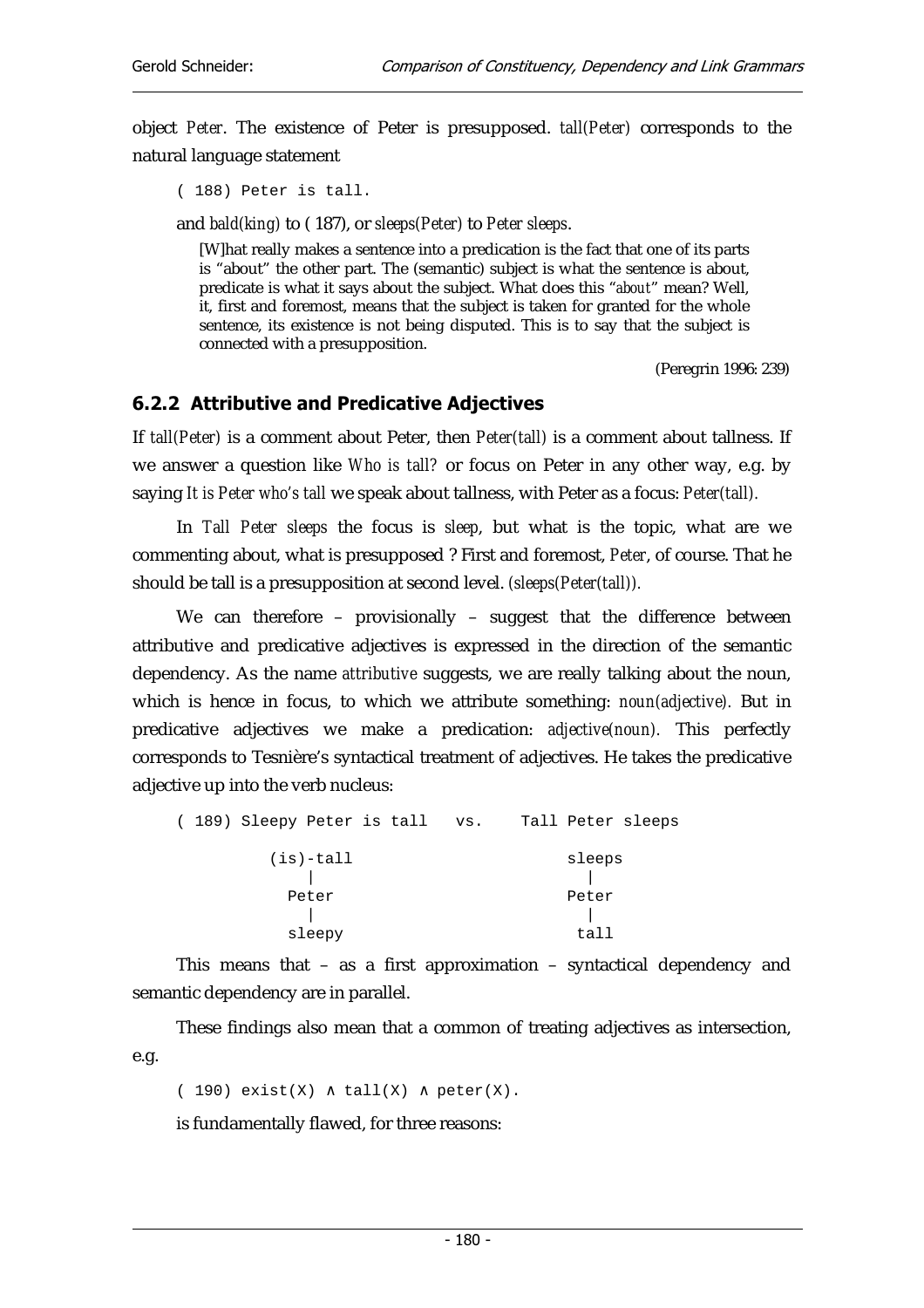- A predication does not make any statement about the existence of the object in question, regardless if this object has an assertive or a predicative adjective.
- Distinctions between predicative and attributive adjectives are completely blurred. This is a substantial imprecision.
- If we intersect properties instead of modifying them, a *big mouse* will be bigger than a *small elephant*.

There are cases where adjectives behave differently. In e.g. our example of *the French house is big* the adjective *big* does not modify *house* only, but the entire N' *French house*, as we have discussed in 2.2.6.1.1. Here we need take French house into one single node by a Lexical Rule as in LFG or by a translation rule (cf. 2.1.4).

## 6.2.3 TFA in A Formal Framework

This subchapter mainly follows Peregrin [1996]. We have seen that *tall(Peter)* is a comment about Peter, and *Peter(tall)* is a comment about tallness with *Peter* as focus. While it is generally unusual to assert nouns, it is possible to do so in special cases. When asking *Who is tall?* We are likely to answer with a verbless clause, in which the predicate is *Peter*, anyway. The claim made by Peregrin [ibid.:238] is simply that Peter remains predicate even if we mention the redundant predicative adjective, or, alternatively, the argument *(tall)* is inherently present even in a verbless clause. If one is still skeptical about nouns as predicates, as soon as one lambda-abstracts them they conform to our expectations.

[I]f we say ([JOHN walks]), then what we express seems to be not the property of walking assigned to the individual John, but rather the property of being John assigned to an anonymous walker. ... One might here evoke the idea that the power of TFA is reminiscent of lambda abstraction: what we do when focusing *John* resembles what we do when making a predicate λf.f(**John**), out of **John** and then applying it to **Walks**.

(Peregrin 1996: 238)

But unfortunately λ*f.f(John)(Walks)* lambda-converges to *Walks(John).* But because of the presupposition arguments presented above, because the focus is asserted while the topic is presupposed, Peregrin stresses that one should retain the possibility to make distinction between *John(Walks)* and *Walks(John).*

He therefore suggests the following semantic definition: Assuming that  $||X||$ is the extension of X and  $|X|$  the corresponding proposition, and

 $(191)$   $|X| = ||X||$  if X is a sentence, = ||∃y.y=X|| if X is a term, = ||∃y.X(y)|| if X is a unary predicate

then we can define P{S} or "Real" predication: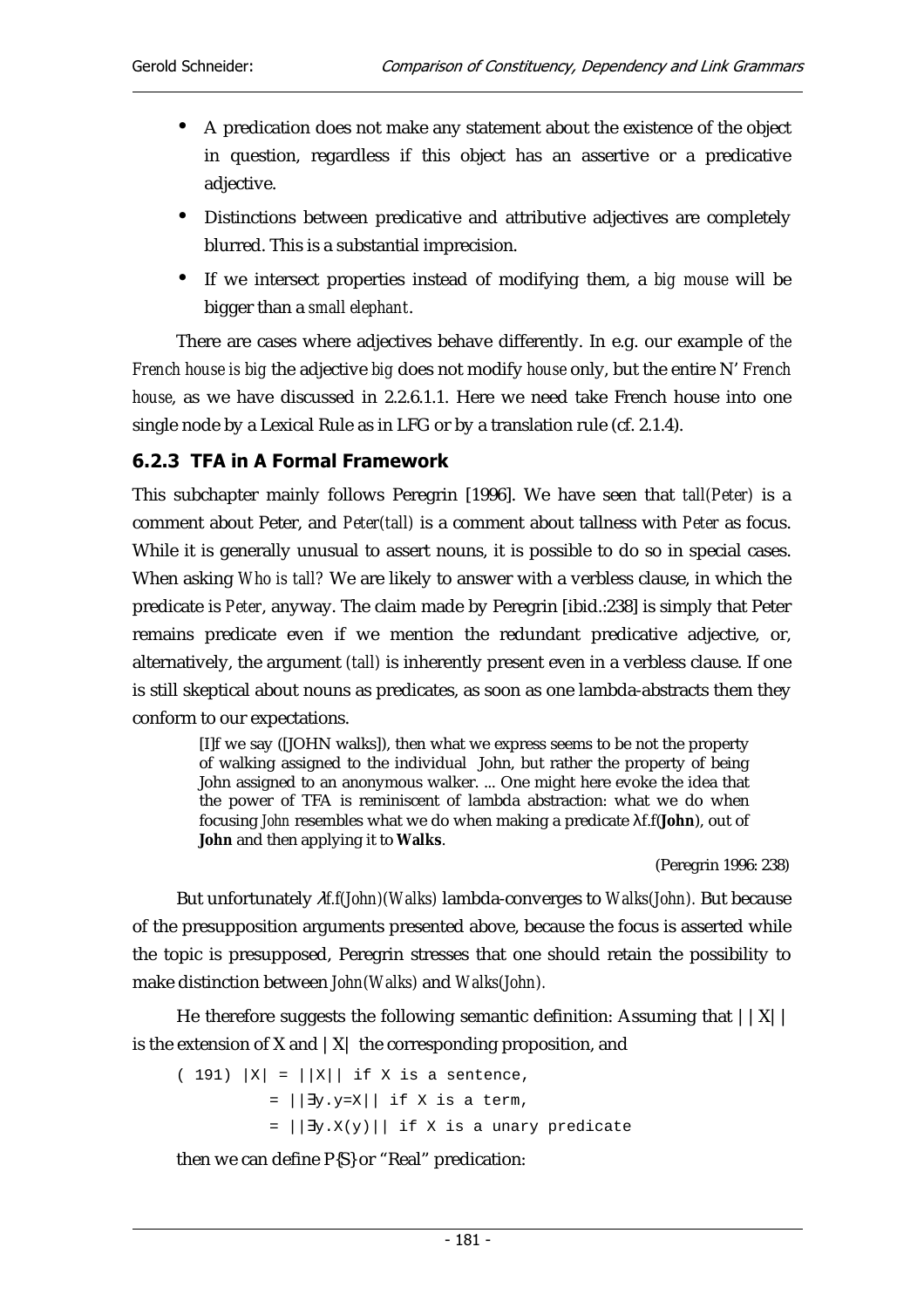( 192)  $||P{S}|| = TRUE$  iff  $|S| = TRUE \wedge ||P(S)|| = TRUE$ = FALSE iff  $|S|$ =TRUE  $\wedge$   $|P(S)|$  = FALSE  $=$  NIL iff  $|S|$ =FALSE

Every sentence requires at least one element which is not presupposed. For *John loves Mary* we now get 5 readings, depending on focus as e.g. expressed by intonation. For *John loves MARY* we e.g. have

( 193) λf.f(**Mary**){λy.**love**(**John**,y)}.

#### 6.2.3.1 Scope of Negation

Sgall, Hajičová, Panevová [1986] show that TFA can be used to disambiguate natural language considerably. In their discussion of negation scope [ibid.:244-249] they show that in most cases, negation negates the focus.

#### 6.2.3.2 Quantifier Scope

Also Peregrin [1996: 241] shows that TFA can help to find out the most probable reading. For e.g. ambiguous quantifier scope sentence

( 194) Every man loves a woman

we get the following TFA forms (focus capitalized, as e.g. in pronunciation):

```
( 194a) Every man LOVES A WOMAN: 
                     λM.M(λx.∃y.(woman(y)∧love(x,y))){λQ.∀x.(man(x)→Q(x))} 
( 194b) EVERY MAN LOVES a woman: 
                    λM.M(λy.∀x.(man(x)→love(x,y))){λQ.∃y.(woman(y)∧Q(y))} 
( 194c) Every man loves A WOMAN: 
                    \texttt{{\char'134} \lambda \texttt{{\char'134} \lambda \texttt{{\char'134} \lambda \texttt{{\char'134} \lambda \texttt{{\char'134} \lambda \texttt{{\char'134} \lambda \texttt{{\char'134} \lambda \texttt{{\char'134} \lambda \texttt{{\char'134} \lambda \texttt{{\char'134} \lambda \texttt{{\char'134} \lambda \texttt{{\char'134} \lambda \texttt{{\char'134} \lambda \texttt{{\char'134} \lambda \texttt{{\char'134} \lambda \texttt{{\char'134} \lambda \texttt{{\char'134} \( 194d) EVERY MAN loves a woman: 
                     λQ.∀x.(man(x)→Q(x)){λx.∃y.(woman(y)∧love(x,y))}
```
If felicity conditions are met, ( 192) applies, and ( 194a) and( 194c) reduce to ( 194a+c'), while ( 194b) and ( 194d) reduce to ( 194b+d'):

```
( 194a+c'): ∃y.(woman(y)∧∀x.(man(x)→love(x,y))} 
( 194b+d'): ∀x.(man(x)→∃y.(woman(y)∧love(x,y))}
```
These are exactly the two semantic interpretations we know. TFA allows us to attribute them to the corresponding intended meaning, as e.g. expressed by articulation or by the assumption that the egining of a sentence is more likely to be the focus: reading ( 194b+d') will be more probable.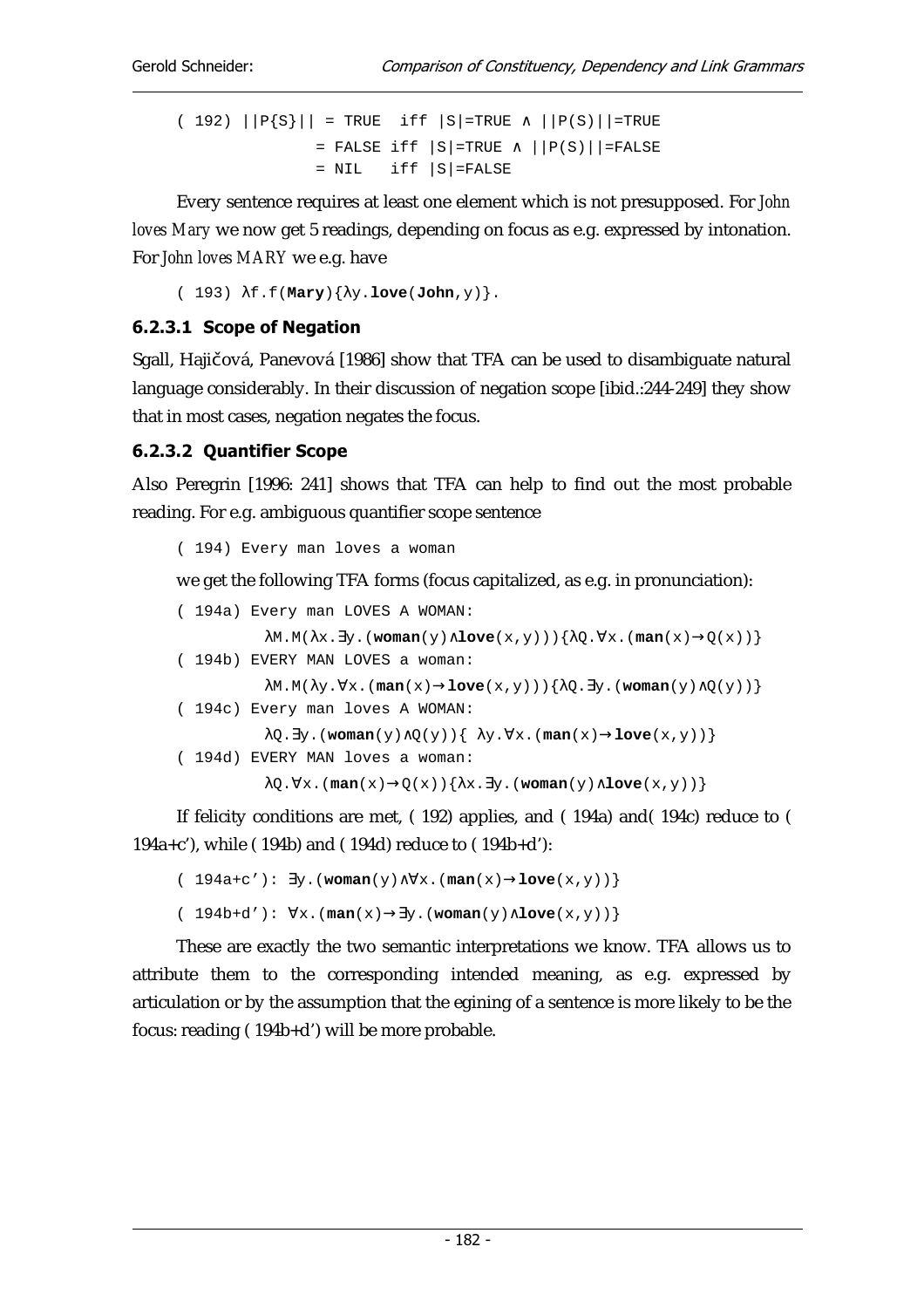# 6.3 Semantic Heads

While a text-based system like e.g. ExtrAns has no access to articulation, TFA still has two crucial benefits:

- We can easily postulate and code a favourite reading. For *subject+verb* constructions, the reading with verb=predicate=focus will be the favourite reading, so if we copy the syntactic dependency structure *verb(subject)* unchanged to the semantic level, most cases will make correct predictions. In ( 194), ( 194b+d) is preferred. If we e.g. use a rule that only builds up logical representations which first quantify the first argument (the subject) we will only get the preferred reading.
- There are many syntactic means for expressing topic and focus. Let us take *cleft-sentences* as an example. We have seen in 6.2.2 that TFA allows us to distinguish elegantly between predicative and assertive adjectives. Similarly, we may suggest that relative clauses modify nouns, i.e. the relative clause is topic to the local focus noun. Accordingly, for *Peter, who sleeps, breathes* we get *Breathes(Peter(Sleeps)),* while for *Peter, who breathes, sleeps* we get *Sleeps(Peter(Breathes)).* If we compare a typical topicalisation like It is Peter who sleeps we get a syntactical dependency which roughly looks like

is[0,1]  
\n0,'  
\n(it) Peter=X  
\nrel  
\n
$$
x
$$
\n
$$
x
$$
\n
$$
x
$$
\n
$$
x
$$
\n
$$
x
$$
\n
$$
x
$$
\n
$$
x
$$

Irrespective of whether we want to keep the dummy-*it* at the syntactic level or not, the directly derivable semantic dependency is *is(Peter(sleeps)),* or if we include a routine for deleting the dummy-*is* in the mapping to semantics, *Peter(sleeps),* as discussed in 6.2.3.

## 6.3.1 Fronting, Non-Projectivity and TFA

In 2.3.6 I have shown how a dependency parser can assign the same structure to unmarked and marked versions (cleft, pseudo-cleft, etc.) of a sentence. We have just seen, however, that a TFA dependency analysis even *should* report different parses.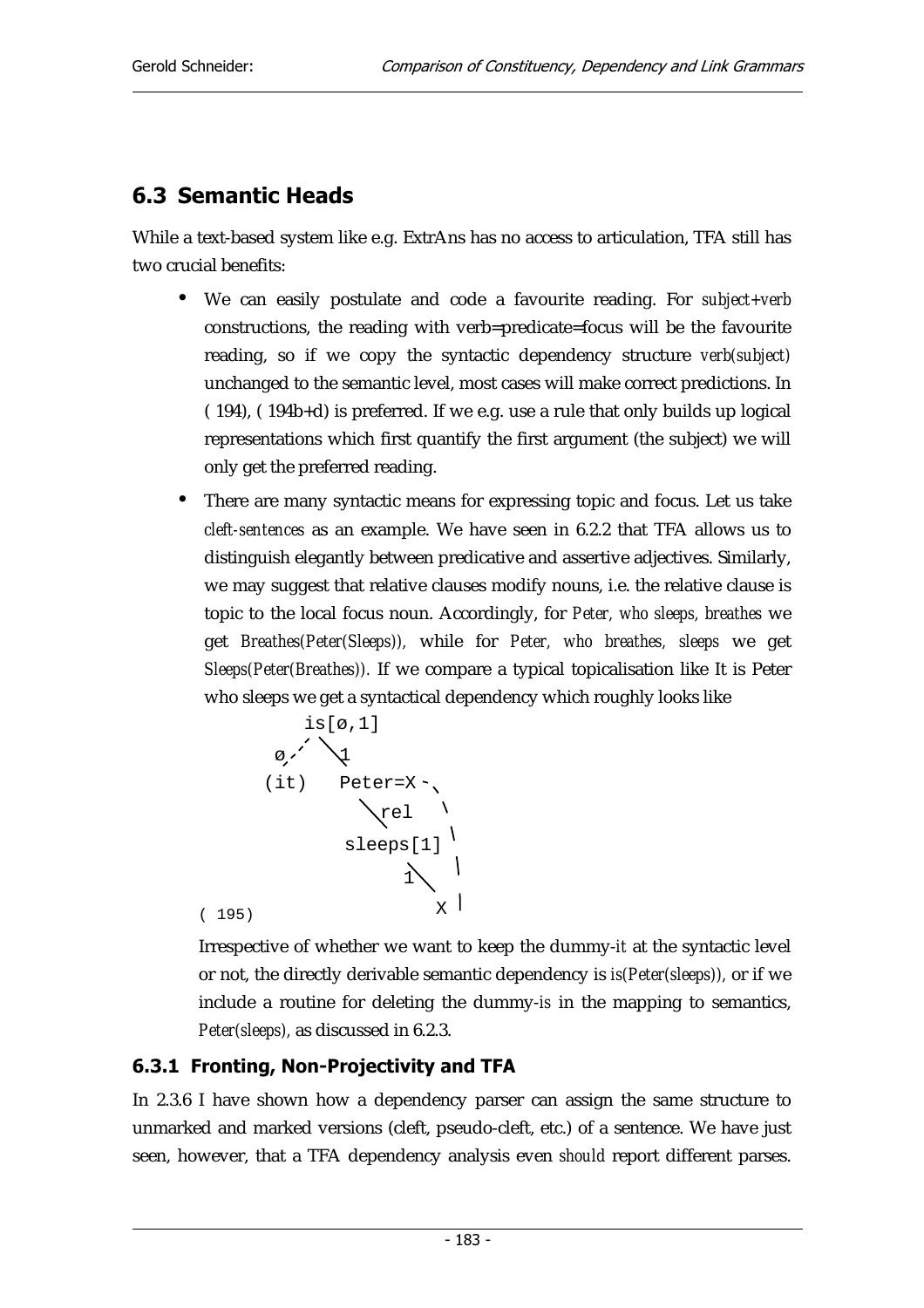Because fronting is a typical method of topicalisation, word-order has to be taken into account again.

In 6.2 we have seen that if we are interested in the identity of somebody who does something (e.g. *PETER sleeps*) the correct TFA dependency analysis is *Peter(sleeps).* When we ask a question about the identity of something, this something immediately becomes the focus and should be the sentence predicate (e.g. *who(sleeps)*).

In 3.4.3 I have discussed that, as far as I can see, after implementing argument composition for the verb chain the last major remaining non-projective structure for English are long-distance WH-movements. I provisionally suggest that if we parse for TFA dependency structures and implement argument composition for verbs we no longer need non-projective parsers, even if we do not use Chomskyan transformations.

In such a conception, we only need a non-projective element to build up the verb chain and the argument composition. The rest remains projective and is equally suited to be parsed by dependency or constituency. A top rewrite rule might look like

( 196) S -> TOPIC, BEFORE\_VERB, VERB-CHAIN-with-argument-composition, AFTER\_VERB.

The functional roles would have to be attributed later, like in LFG.

One might claim that extraposed Latin adjectives are a poetical device affecting topic and focus, i.e. putting the adjective into focus, which may also render the structure projective again.

The idea presented in this subchapter is only an idea and will need further substantiation. Comments are welcome.

## 6.3.2 Are Preferred Topics always Semantic Heads?

Whenever we can assess which of the two nuclei taking part in a connection is more likely to function as a local topic, we know the unmarked direction of the dependency, according to TFA. To illustrate this, let us consider Zwicky's [1985] head criteria constructions from 2.3.2.1 again, only for the (a.) Semantic Argument, juxtaposed to Hudson's [1987]: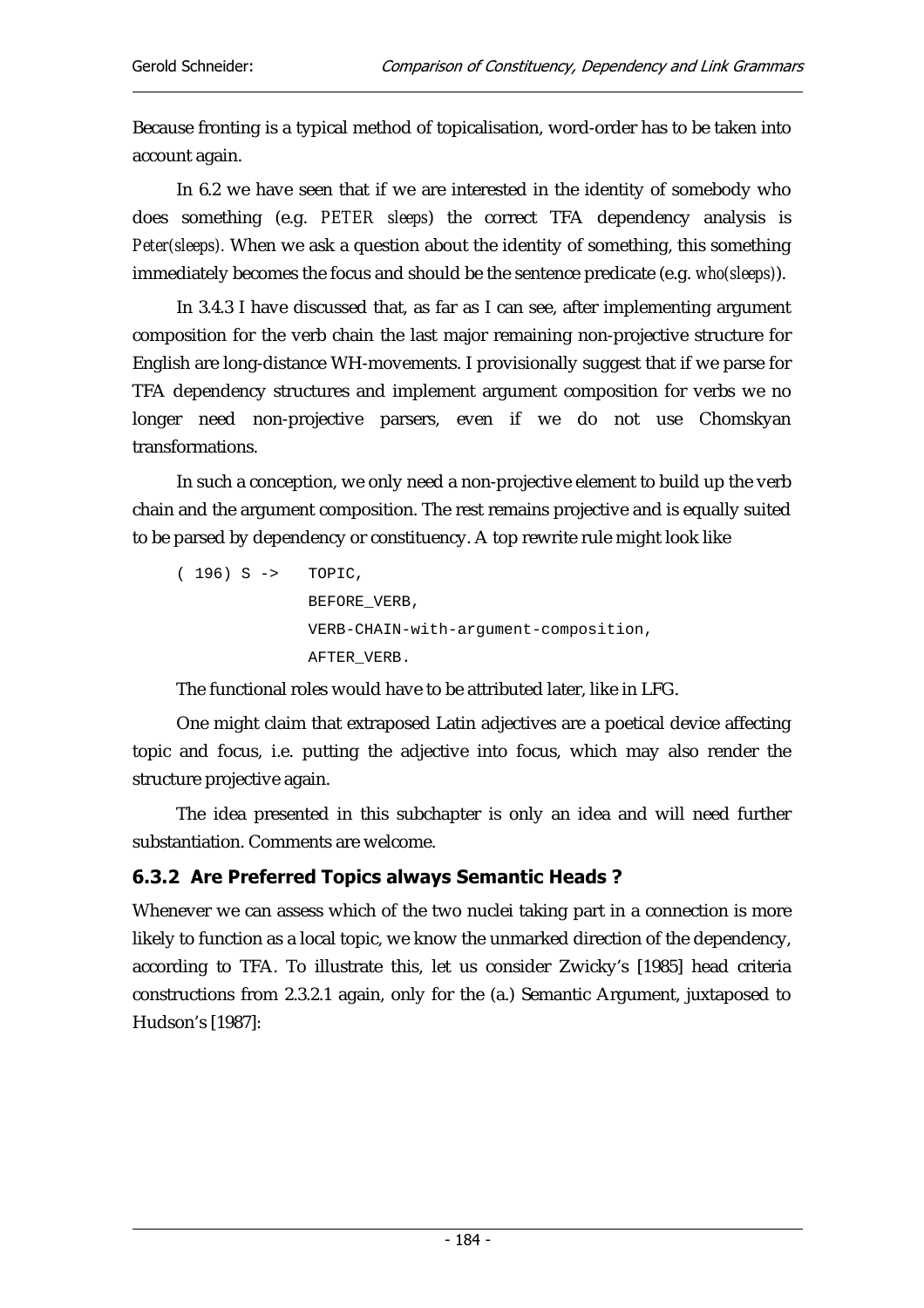| (a) Semantic<br><b>Argument</b> | $V+NP$ | $P+NP$ | NP+VP | DET+N | AUX+VP | $COMP + S$ |
|---------------------------------|--------|--------|-------|-------|--------|------------|
| Hudson[1987]                    |        | Р      | VP    | DET   | AUX    | COMP       |
| <b>Zwicky</b> [1985]            | ΝP     | ΝP     | ΝP    | N     | VP     | S          |

Table 6: Semantic Head Arguments

We have discussed functional categories in several places in 2.3.2, especially in 2.3.2.5.6. For all functional arguments, it seems very unlikely to conceive of the functional head as a topic and therefore semantic head. It seems highly advisable to follow Tesnière and HPSG here and to take up the functional element into the nucleus. This is also more appropriate at the semantic level because e.g. prepositions and case express functional relations in the same way. They are just relational markers and select the dependency type. For Tesnière, they are the *translatives* for translations (cf. 2.1.4). Functional heads can be found in the following constructions:

 $P+NP$ 

- COMP+S
- AUX+VP

If we employ a syntax in Tesnière's intention, the syntactical structure constitutes a functional semantic structure already, which is a good starting point. If we want to use a Deep Case representation the functional structure is only a starting point and we can expect to find the very serious and perhaps unsolvable mapping problems a transformation from f- structure to Deep Case always pose, no matter what theory is employed.

Let us consider the remaining structures:

- V+NP, NP+VP: As discussed in 6.2, also on the semantic level V as the focus and predication over the subject is the rule. In marked structures, expressed by fronting, cleft and pseudo-cleft (cf. 6.3.1) subjects or objects can be focus.
- DET+N: Syntactically, they were one of the most difficult cases. One possibility is to treat them as functional markers, i.e. take them up to the nucleus. But semantically, that is not the end of the road. As far as I can say there is no reason why Montague's PTQ (proper treatment of quantification) should not be applicable to functional dependency structures. In any case functional dependency structures are at best intermediate pre-logical structures, to which PTQ has to be applied at a later stage.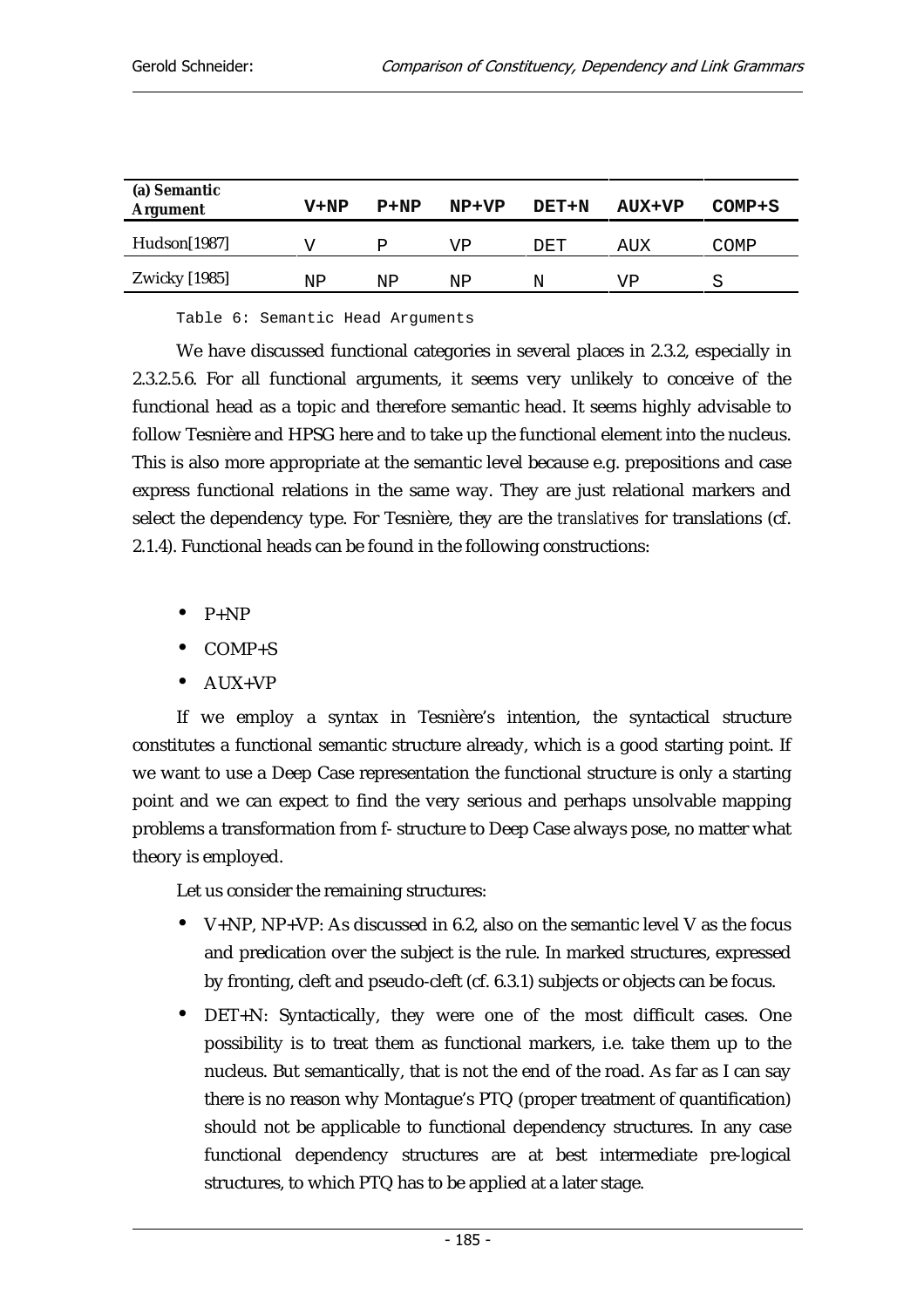## 6.4 Functionalism and Semantics in Link Grammar

While Sleator & Temperley [1991] are quite positive about their system, the lack of functionalism makes it unlikely that it is still easy to build useful tectogrammatical of TFA or other logical representations.

Our current system only uses the linkages it computes for checking if the sentence is grammatical. Are these linkages useful for doing anything else? We have reason to believe that they are. First of all, after seeing several linkages produced by our system, one soon gains an intuition about how the meaning of a sentence is related to the structure of the linkage. This, and the connection to dependency structures [Mel'Čuk1988, Hudson 1984] are encouraging signs that the semantics of a sentence can be analyzed by means of the linkages our system produces. (Sleator & Temperley 1991: 56)

I have discussed in chapter 5 that the functional information necessary to build semantic representations is often only contained implicitly, and the functional links between the participants are often very indirect across several linkages. Building semantic representations is still possible, but a considerable effort and a complex mapping between Link linkages and a functional structure or semantic representation is needed.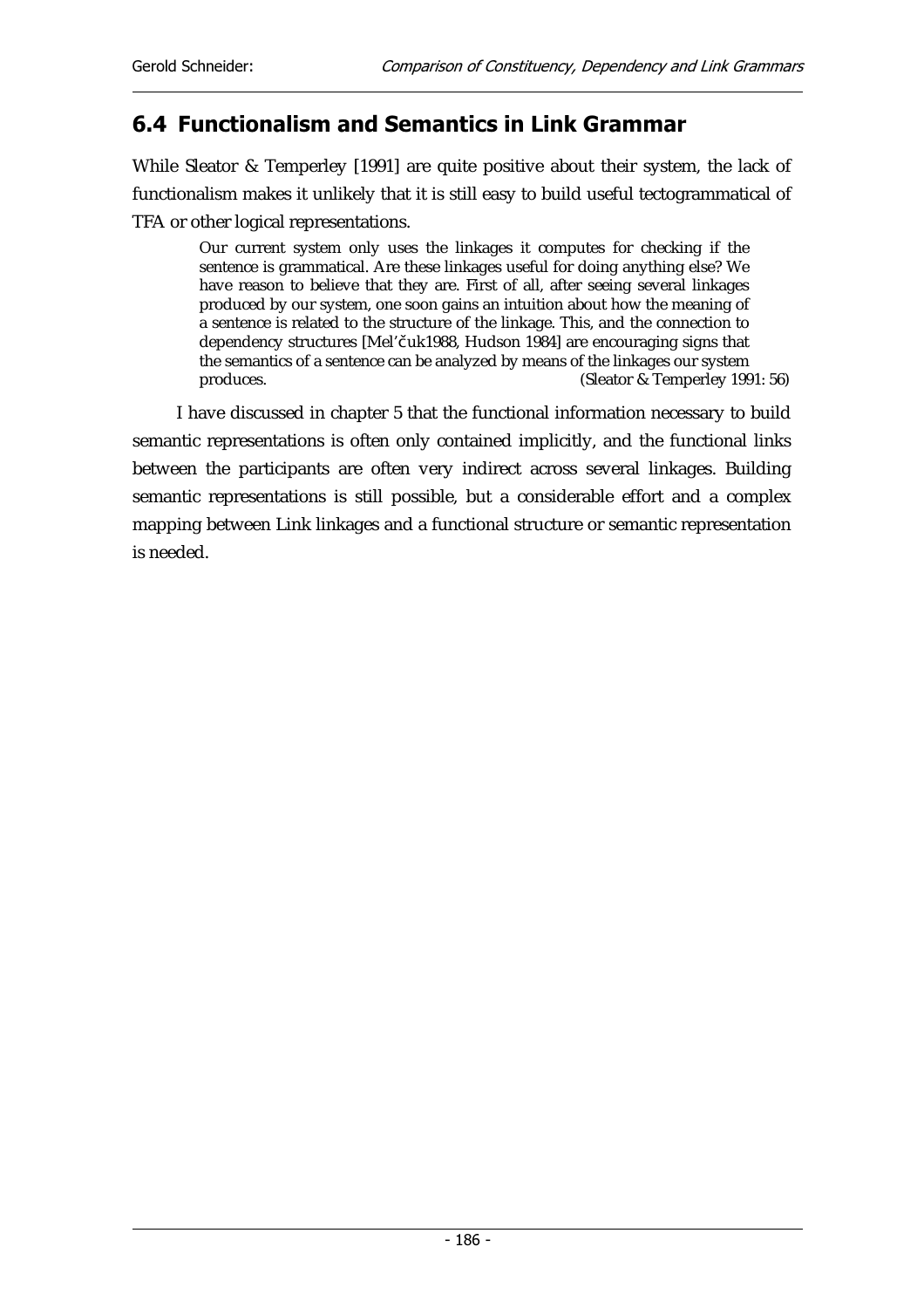# **7. Conclusions**

**Chapter 2** has introduced dependency as a very intuitive concept, then it elaborates in detail on the differences between dependency and constituency and especially GB as an instance of a constituent grammar theory. I have discussed why dependency is not equivalent to a context-free PSG. The chapter concludes with a summary of the few remaining differences.

It is also claimed that, in order to adequately recognize functionally related structures, any grammar will have to include one of the following devices:

- **Transformations and empty categories**, as in GB. Due to the unnecessary complexity and the problems they create in parsing (backward generation, cf. 2.1.4.3) this device cannot be recommended.
- **Translations** (Tesnière 1959, cf. 2.1.4) or argument composition (cf. 2.3.2.5.5 and 3.3.3.4), in connection with a formalism with free word-order.
- **Parsing of non-projective structures** (cf. 2.4.7), (in addition to free wordorder)
- I tentatively suggest in 6.3.1 that parsing for **topic-focus articulation structures** (TFA, cf. 2.2.5.2 and 6.2) may be a fourth alternative, in connection with argument composition for verbs (but non-projectivity may not be necessary, and word-order also becomes more important again)

Link Grammar fails to be functional (cf. chapter 5) because it does not include any of the above.

**Chapter 3** shows how to practically write a non-projective dependency parser, both in an imperative and a descriptive language. In both cases, a subroutine (or clause, respectively) for the head which calls a subroutine (clause) for the dependent(s) constitute the core of the program. Because a dependent is a new head, it recursively calls the head subroutine (clause) again. I hope to have shown that writing dependency-based parsers is not more difficult than writing constituent-based ones.

**Chapter 4** finally addresses Link Grammar and discusses the differences between 'classical' dependency and Link Grammar. While they are certainly related concepts, the differences are considerable. Like a constituent grammar, Link Grammar is context-free. Unlike any other 'modern' grammar, Link Grammar does not recognize heads.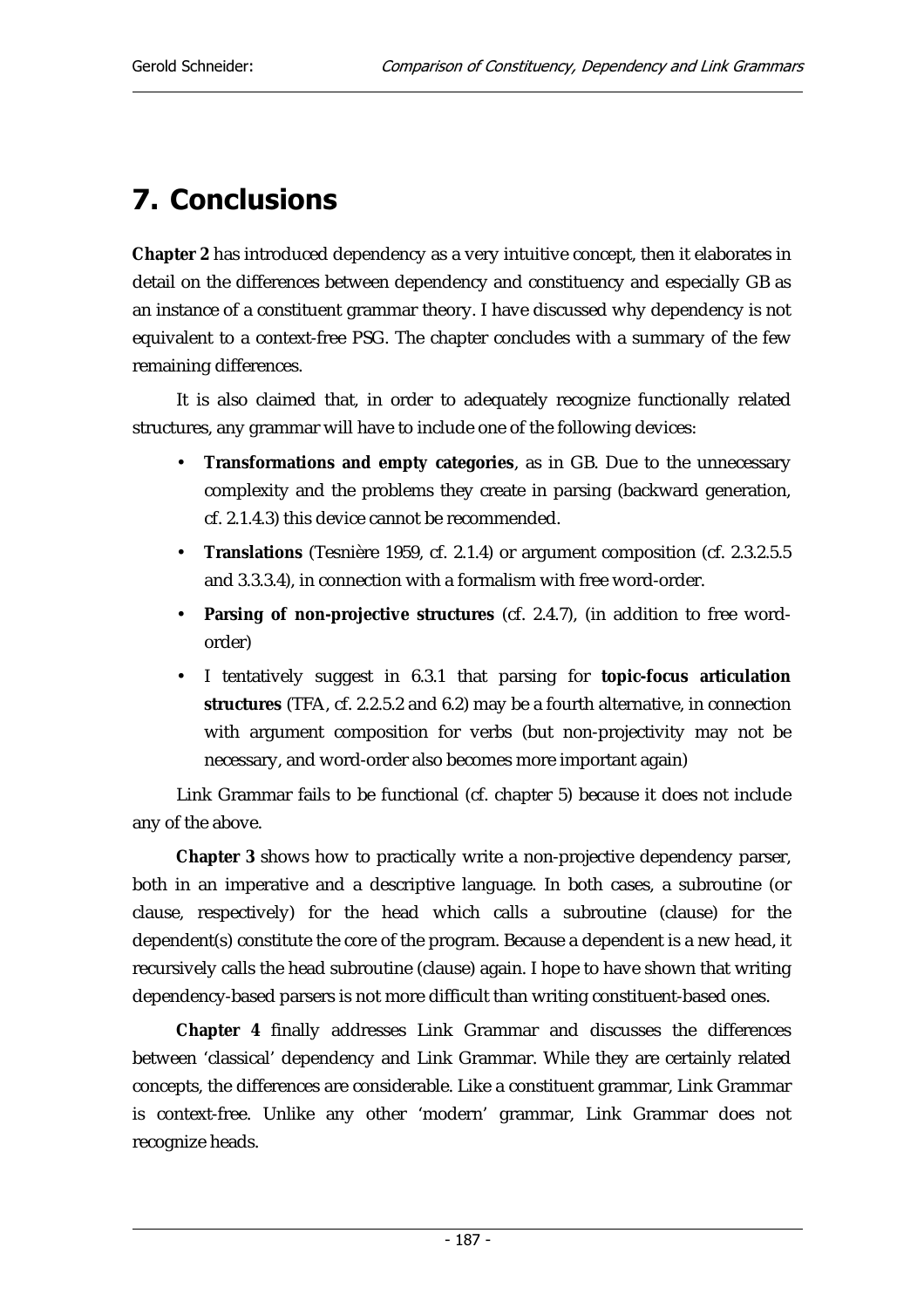**Chapter 5** offers a first glance at the grammatical coverage of Link Grammar, by means of comparison to a standard English grammar. It is concluded that the coverage is surprisingly high, but some important distinctions, above all the one between *object* and *complement* are not made, and the expected functionalism is largely absent. Much of the linguistic information and many of the functional word-relations are contained in the reported linkage, but a big part of it comes in a very unwieldy format, and functional relations are often indirect across several links with only subscripts identifying special types of sentences. The over one hundred link types are further complicated by a complex subscripting system. Despite its missing functionalism, despite its unwieldy huge set of link types, the incredible speed and surprisingly broad coverage make it a system recommendable for the task at hand in the Zürich ExtrAns project, although a lot of post-processing on the path to truly functional structures is needed.

**Chapter 6** mainly introduces topic-focus articulation, which is only one of many relevant topics in semantics. Besides that, it suggest that functional dependency structures (e.g. in the TFA framework) may be a suitable pre-logical intermediate representation.

Besides summarizing or explaining views expressed by researchers, I have made three unusual observations, i.e. observations I have not found elsewhere in the relevant literature.

- 1. **Minimalist Program is a dependency-based theory**: In 2.3.12 I have discussed that Chomsky's minimalist programme takes up fundamental dependency concepts like free word-order or X' and X" as derived categories. Minimalism approaches dependency theory to such an extent that it can be called a dependency-based theory.
- 2. **With TFA and argument composition for the verb neither transformations nor non-projectivity are needed**. In 6.3.1 I have suggested that parsing for TFA dependency structures renders one of the major non-projective English structures, long-distance WH movement, projective. If we implement argument composition for verbs to build a single nucleus consisting of the possibly non-projective elements auxiliary verb (AUX), main verb (VP) and verbal particle (in phrasal verbs) all English sentences are projective, as far as I can see. It remains to be checked if this method could solve weak cross-over phenomena in other Indo-European languages.
- **3. Covert functional preposition hypothesis.** Based on the parallelism between NPs and sentences, and because prepositions are a functional category much like I(NFL) or C(OMP) dominating the VP it is only logical to suggest that in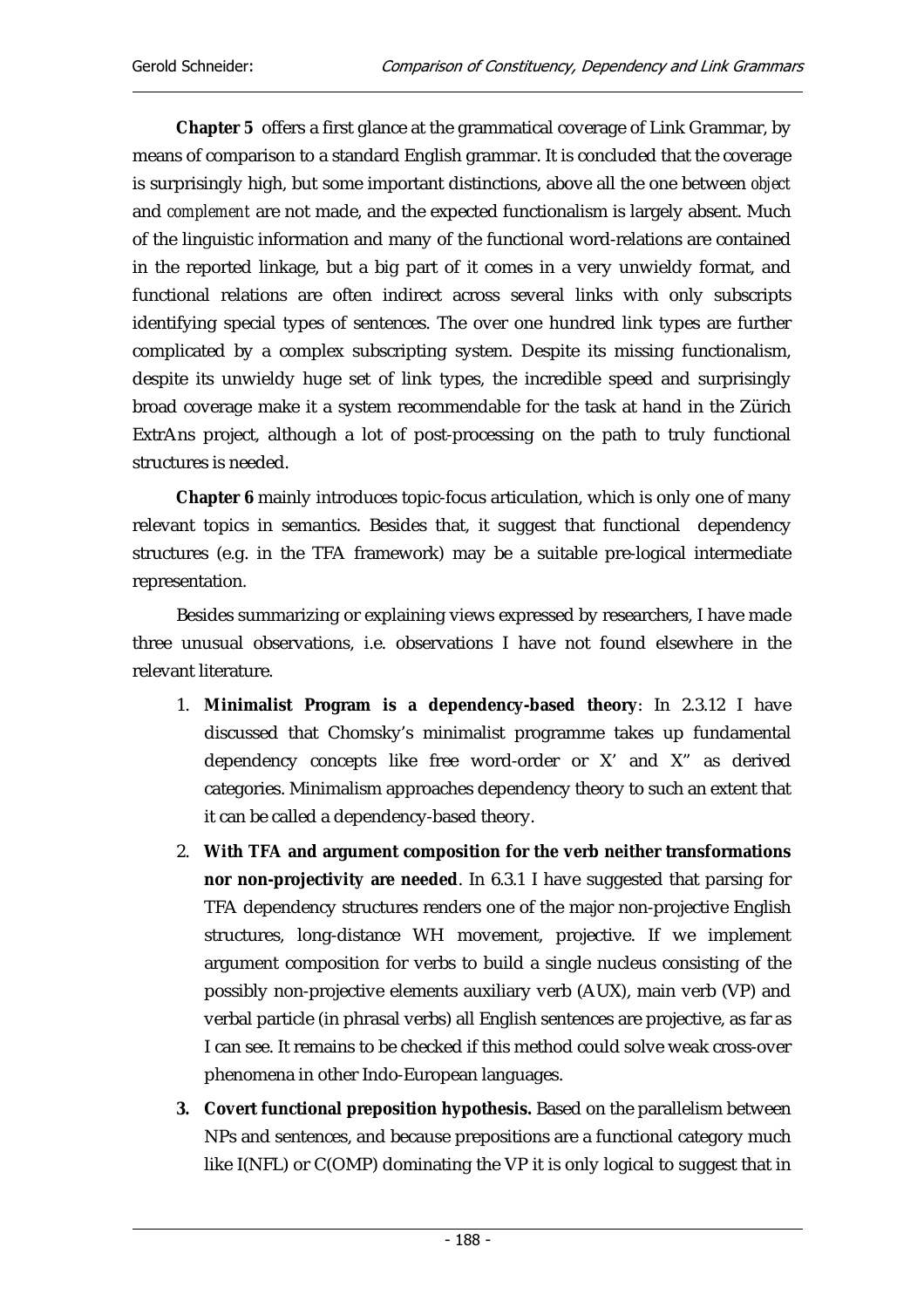addition to the functional category D(ET) a second functional category P(REP) should dominate the NP. This suggestion finally allows to assert the same D-structure to *Peter gives the book to Mary* and *Peter gives Mary a book*. I am surprised that such a hypothesis is not yet a compulsory part of GB theory.

I have been fascinated by dependency and I hope that there will be a possibility for me to be able to continue exploring it.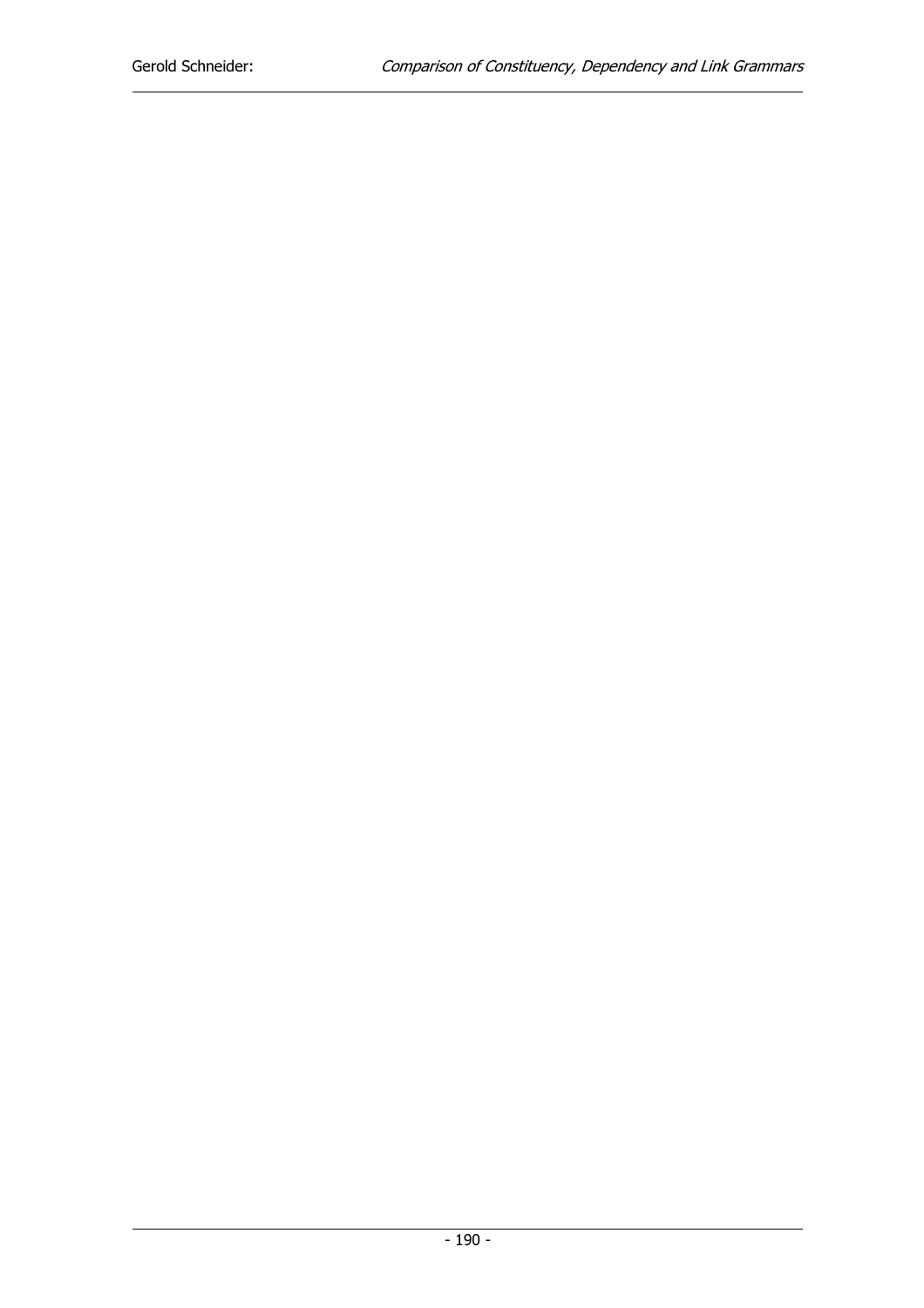# 8. Bibliography

- Allerton, David, 1996. "Valency and Valency Grammar". In: [Brown 1996], pp. 359-368.
- Anderson, Stephen, 1992. *A-Morphous Morphology*. Cambridge Studies in Linguistics 62. Cambridge: CUP*.*
- Baumgärtner, K., 1970. "Konstituenz und Dependenz. Zur Integration der beiden grammatischen Prinzipien". In: Steger, H. (ed.): *Vorschläge für eine strukturale Grammatik des Deutschen,* pp. 52-77. Darmstadt: Wissenschaftliche Buchgesellschaft.
- Borsley, Robert D., 1996. *Modern Phrase Structure Grammar*. Oxford: Blackwell.
- Bouchard, Denis, 1995. *The Semantics of Syntax. A Minimalist Approach to Grammar.* Chicago: The University of Chicago Press.
- Bresnan, Joan, 1982. "The Passive in Lexical Theory". In: Joan Bresnan (ed.), *The Mental Representation of Grammatical Relations,* pp. 1-59. Cambridge, MA: MIT Press
- Brown, Keith, and Jim Miller, 1996. *Concise Encyclopedia of Syntactic Theories.* Oxford: Elsevier.
- Bühler, Karl, 1934. *Sprachtheorie.* Jena: Fischer.
- Chomsky, Noam ,1965. *Aspects of the Theory of Syntax.* Cambridge, Mass.: MIT Press.
- Chomsky, Noam, 1986. *Knowledge of Language. Its Nature, Origin, and Use.* New York: Praeger.
- Chomsky, Noam, 1991. "Some notes on economy of derivation and representation". In: R. Freidin (ed.), *Principles and Parameters in Comparative Grammar*. Cambridge, Mass.: MIT Press.
- Chomsky, Noam, 1995. "Bare phrase structure" In: [Webelhuth 1995].
- Cook, Vivian and Mark Newson, 1996. *Chomsky's Universal Grammar, 2nd. Ed.*  Oxford: Blackwell.
- Covington, Michael, 1990. "Parsing Discontinuous Constituents in Dependency Grammar". *Computational Linguistics 16,* pp. 234-237.
- Covington, Michael, 1992. "GB Theory as Dependency Grammar." *Research Report AI1992-03*. Athens, GE: University of Georgia.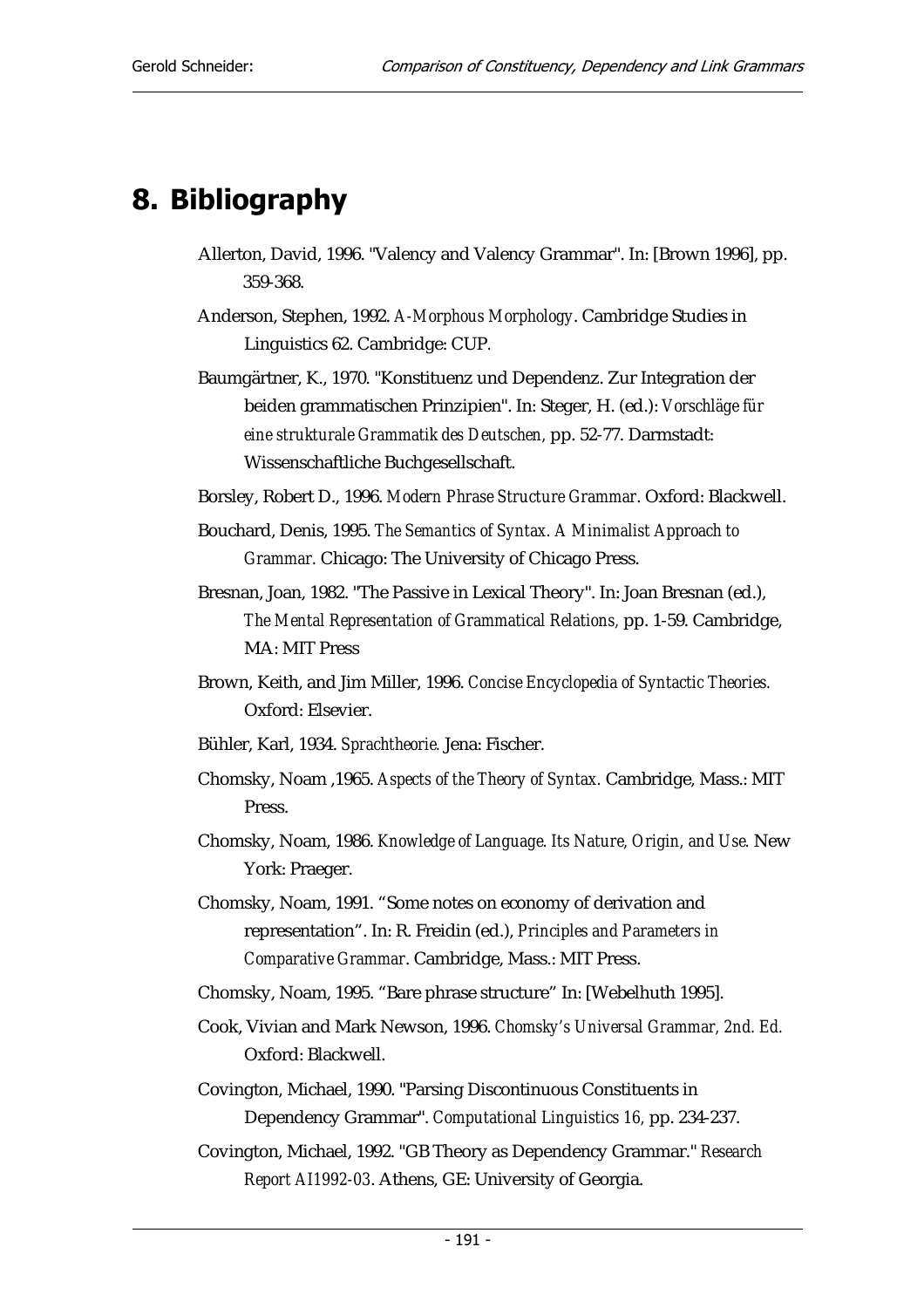- Covington, Michael, 1994a. "An Empirically Motivated Reinterpretation of Dependency Grammar". *Research Report AI1994-01.* Athens, GE: University of Georgia.
- Covington, Michael, 1994b. "Gulp 3.1: An Extension of Prolog for Unification-Based Grammars". *Research report AI-1994-06.* Athens, GE: The University of Georgia.
- Cowper, Elisabeth A., 1992. *A Concise Introduction to Syntactic Theory. The Government-Binding Approach*. Chicago: Chicago UP.
- Culicover, Peter W., 1997*. Principles and Parameters. An Introduction to Syntactic Theory*. Oxford: OUP.
- Dahl, Öster, 1980. "Some Arguments for Higher Nodes in Syntax: A Reply To Hudson's 'Constituency and Dependency' ". *Linguistics 18*, pp. 484-488.
- Dalrymple, Mary, Ronald M. Kaplan, John T. Maxwell III and Annie Zaenen, ed. 1995. *Formal Issues in Lexical-Functional Grammar*. Stanford: CSLI.
- Engel, Ulrich, 1994. *Syntax der deutschen Gegenwartssprache.* 3. Auflage. Berlin: Schmidt.
- Engel, Ulrich, 1996a. "Tesnière missverstanden." In: [Gréciano 1996].
- Engel, Ulrich, 1996b. *Deutsche Grammatik*. 3. Auflage. Heidelberg: Julius Groos
- Eroms, Hans-Werner, 1987. "Passiv und Passivfunktionen im Rahmen einer Dependenzgrammatik". In: Centre de Recherche en Linguistique Germanique (ed.): Akten des Kolloquiums über das Passiv im Deutschen, Nizza 1986. *Das Passiv im Deutschen*. Tübingen.
- Fasold, Ralph, 1990. *Sociolinguistics of Language*. Oxford: Blackwell.

Feuillet, Jack, 1996. "Les types de fonctions". In: [Gréciano 1996].

- Fillmore, Charles, 1968. "The Case for Case". in: Bach, Emon and R.T. Harms (eds.), *Universals in Linguistic Theory,* pp. 1-88. London.
- Finegan, Edward, 1989. *Language. Its structure and use.* 2nd edition. Fort Worth, TX: Harcourt Brace.
- Fraser, N., 1989. "Parsing and Dependency Grammar". In Carston, Robyn (ed.) *UCL Working Papers in Linguistics 1,* pp. 296-338*.* London: UCL
- Fraser, N., 1996. "Dependency Grammar". In [Brown 1996], pp. 71-75.
- Gaifman, H., 1965. "Dependency systems and phrase-structure systems". *Information and Control 8*, pp. 304-337.
- Gréciano, Gertrud and Helmut Schumacher, ed., 1996. *Lucien Tesnière Syntaxe structural et opérations mentales. Akten des deutsch-französiaschen*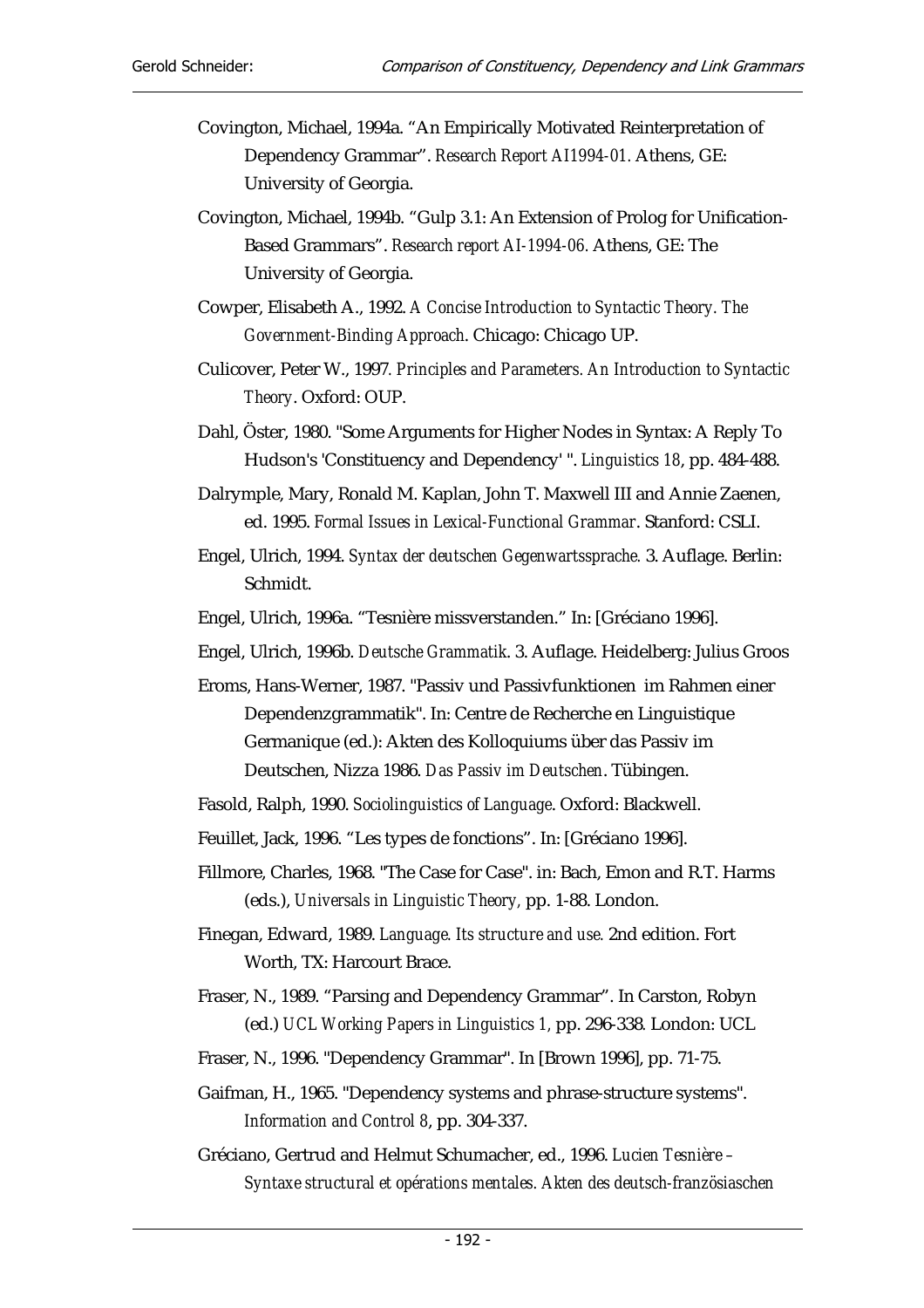*Kolloquiums anlässlich der 100. Weiderkehr seines Geburtstages*. Stasbourg 1993. Tübingen: Niemeyer.

Grover, Claire, John Carroll and Ted Briscoe, 1993. "The Alvey Natural Language Tools grammar (4th release)"*. Technical report, Human Communication Research Centre.* Edinburgh: University of Edinburgh

Hajičová, Eva, Hana Skoumalová and Petr Sgall, 1995. "An Automatic Procedure for Topic-Focus Identification". In: *Computational Linguistics 21.*

Hays, David G. 1964. "Dependency theory: A formalism and some observations." *Language,* 40, pp. 511-525.

Helbig, Gerhard (ed.), 1988. *Linguistische Studien*. Arbeitsberichte 180. Berlin: Akademie der Wissenschaften der DDR. Zentralinstitut für Sprachwissenschaft.

Helbig, Gerhard, 1992. *Probleme der Valenz- und Kasustheorie*. Konzepte der Sprach- und Literaturwissenschaft. Tübingen: Niemeyer.

Helbig, Gerhard, 1996. "Zur Rezeption und Weiterentwicklung des Tesnièreschen Valenzkonzepts". In: [Gréciano 1996].

- Hellwig, P., 1986. "Dependency Unification Grammar." In: *Proceedings, 11th International Conference on Computational Linguistics (COLING 1986),* pp. 195-198*.* Bonn: University of Bonn.
- Horrocks, Geoffrey, 1987. *Generative Grammar*. Harlow: Longman.
- Hudson, Richard, 1980a. "Constituency and Dependency". *Linguistics 18*, pp. 179-198.
- Hudson, Richard, 1980b. "A Second Attack on Constituency". *Linguistics 18*, pp. 489-504.
- Hudson, Richard, 1984. *Word Grammar*. Oxford: Basil Blackwell.
- Hudson, Richard, 1987. "Zwicky on Heads". *Journal of Linguistics 23*, pp. 109- 132.
- Hudson, Richard, 1990. *English Word Grammar.* Oxford: Basil Blackwell.
- Hudson, Richard, 1996. "Word Grammar". In: [Brown 1996], pp. 368-372.
- Hudson, Richard, 1997. *Functional Control with and without Structure-Sharing*. Manuscript.
- Järvinen, Timo and Pasi Tapanainen, 1997. *A Dependency Parser for English.* Department of Linguistics Technical Report TR-1. Helsinki: University of Helsinki.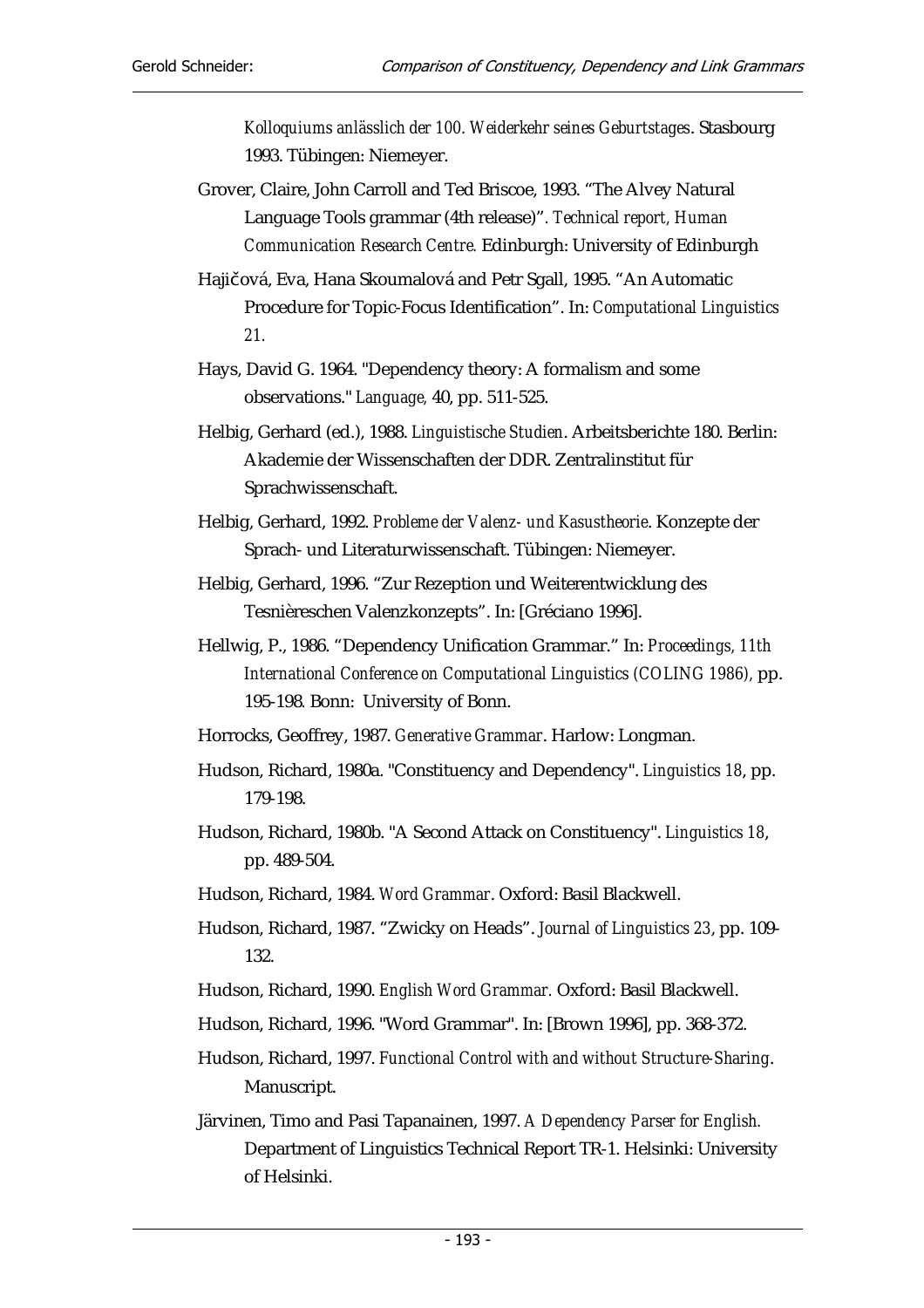- Järvinen, Timo and Pasi Tapanainen, 1998. "Towards an Implementable Dependency Grammar". Accepted for COLING-ACL '98 Workshop: *Processing of Dependency-Based Grammars*.
- Jung, Wha-Young, 1995. *Syntaktische Relationen im Rahmen der Dependenzgrammatik*. Hamburg: Buske.
- Karlsson, Fred, 1990. "Constraint grammar as a framework for parsing running text". In: Hans Karlgren, ed., *Papers presented to the 13th International Conference on Computational Linguistics Vol. 3*, pp. 168-173. Helsinki.
- Knight, K., 1989. "Unification: A multidisciplinary survey." *ACM Computing Surveys* 21(1), pp. 105-113.
- Korhonen, Jarmo, 1977. *Studien zur Dependenz, Valenz und Satzmodell, Teil 1. Theorie und Beschreibung der deutschen Gegenwartssprache. Dokumentation, kritische Besprechung, Vorschläge.* Bern: Peter Lang.
- Lingsoft Oy, 1994. "Gertwol. Questionnaire for Morpholympics 1994". *LDV-Forum* 11(1), pp. 17-29.
- Matthews, P.H., 1981. *Syntax.* Cambridge: CUP
- Mel'čuk, Igor A., 1988. *Dependency Syntax: Theory and Practice.* New York: State University of New York Press.
- Mollá Aliod, Diego, 1997. "Link Grammar vs. Alvey". Internal Research Report. University of Zürich.
- Peregrin, Jaroslav, 1996. "Topic and focus in a formal framework". In: *Discourse and Meaning: Papers in Honour of Eva Haji*þ*ová*, ed. Barbara H. Partee and Petr Sgall. Amsterdam: John Benjamins.
- Perlmutter, David M. (ed.), 1983. *Studies in Relational Grammar I.* Chicago: Chicago University Press.
- Pollard, Carl, and Ivan A. Sag, 1994. *Head-Driven Phrase Structure Grammar.*  Chicago: Chicago UP.
- Quirk, Randolph, Sidney Greenbaum, Geoffrey Leech, and Jan Svartvik, 1985. *A Comprehensive Grammar of the English Language.* London: Longman.
- Radford, Andrew, 1988. *Transformational Grammar. A First Course.* Cambridge: CUP.

Radford, Andrew, 1997. *Syntactic Theory and the Structure of English. A Minimalist Approach.* Cambridge: CUP.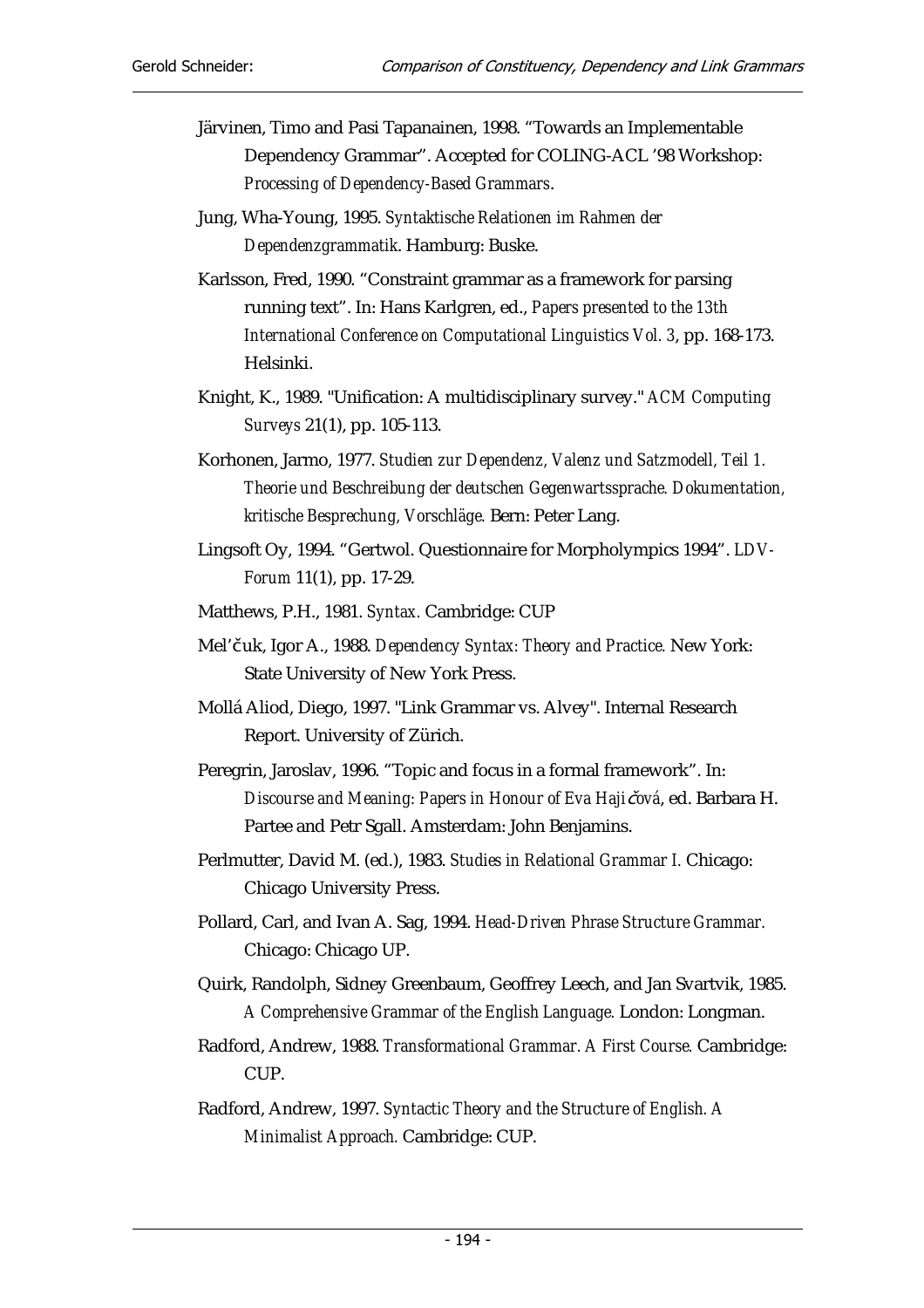Rambow, Owen, and Aravind Joshi, 1994. "A Formal Look at Dependency Grammars and Phrase-Structure Grammars, with Special Consideration of Word-Order Phenomena". In: Wanner, Leo, ed., 1994. *Current Issues in Meaning-Text Theory.* London: Pinter.

Russell, Bertrand. 1905. "On denoting". *Mind 14*: 479 - 93.

- Schneider, Gerold, 1996. "An LFG Grammar for German, Danish and English." Seminar Paper at the Universities of Zurich and Copenhagen.
- Schneider, Gerold, 1997. "Lexikalische Integrität in implementations– orientierten Grammatiken." Seminar Paper at Zurich University.
- Schneider, Gerold, and Martin Volk, 1998. "Adding Manual Constraints and Lexical Look-Up to a Brill-Tagger for German". To appear in: *Proceedings of the ESSLLI '98 Workshop: Recent Developments in Corpus Annotation*. Saarbrücken.
- Schubert, Klaus, 1988. "Zu einer sprachübergreifenden Definition der Valenz". In [Helbig 1988].
- Sells, Peter, 1987. *Introduction to Syntactic Theories*. Stanford: CSLI.
- Shieber, S. M., 1986. "An introduction to unification-based approaches to grammar." *CSLI Lecture Notes,* No. 4. Stanford, CA: Stanford University.
- Sgall, Petr, Eva Hajičová and Jarmilla Panevová, 1986. The Meaning of the *Sentence in Its Semantic and Pragmatic Aspects*. Dordrecht: Reidel.
- Sleator, Daniel, and Davy Temperley, 1991. "Parsing English with a Link Grammar." Technical report CMU-CS-91-196, Carnegie Mellon University, School of Computer Science.
- Sleator, Daniel, and Davy Temperley, 1993. "Parsing English with a Link Grammar." Proceedings of *IWPT '93*.
- Sleator, Daniel, and Davy Temperley, 1998a. "Guide to Links". Provided together with the system or available online at *http://www.link.cs.cmu.edu/link/index.html*
- Sleator, Daniel, and Davy Temperley, 1998b. "An Introduction to the Link Grammar Parser". Provided together with the system or available at *http://www.link.cs.cmu.edu/link/dict/introduction.html*
- Sleator, Daniel, and Davy Temperley, 1998c. "Link Grammar Version 3.0 Improvements". Provided together with the system or available at *http://www.link.cs.cmu.edu/link/dict/improvements.html*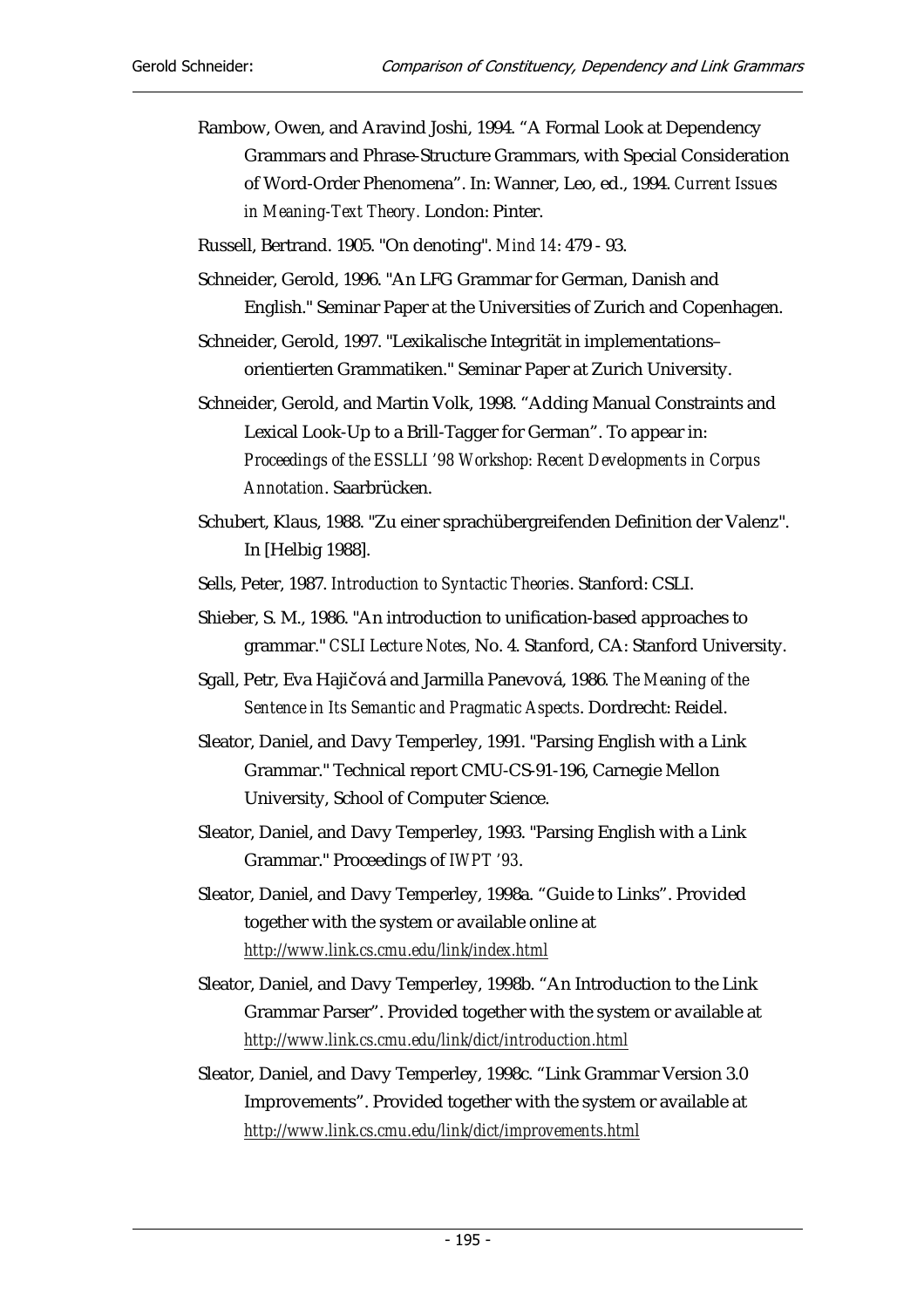- Steimann, Friedrich, and Christoph Brzoska, 1995. "Dependency Unification Grammar for Prolog". *Computational Linguistics* 21, pp. 95-103.
- Storrer, Angelika, 1996. "Wie notwendig sind obligatorische Valenzstellen ? Faktoren der Weglassbarkeit von Valenzstellen im Text". In: [Gréciano 1996].
- Strawson, Peter, 1952. *Introduction to Logical Theory*. London: Methuen
- Sutcliffe, Richard, Tom Brehony and Annette McElligott, 1995. "The Grammatical Analysis of Technical Texts Using a Link Parser." Proceedings of *PACLING-II.*
- Sutcliffe, Richard, Heinz-Detlev Koch and Annette McElligott, 1997. *Industrial Parsing of Software Manuals.* Amsterdam: Rodopi.
- Tapanainen, Pasi and Timo Järvinen, 1997. "A non-projective dependency parser". In: *Proceedings of the 5th Conference on Applied Natural Language Processing.* Washington, DC: Association for Computational Linguistics.
- Tarvainen, Kalevi, 1981. *Einführung in die Dependenzgrammatik*. Reihe Germanistische Linguistik 35. Tübingen: Niemeyer.
- Tesnière, Lucien, 1959. *Eléments de syntaxe structurale.* Paris: Librairie Klincksieck
- Valkonen, K., H. Jäppinen, A. Lehtola and M. Ylilammi, 1987. "Declarative Model for Dependency Parsing - A View into Blackboard Methodology". In: *Papers Presented to The Association of Computational Linguistics. Copenhagen*, pp. 218-225.
- Vikner, Sten, 1995. *Verb Movement and Expletive Subject in the Germanic Languages*. Oxford: OUP.
- Volk, Martin, and Gerold Schneider, 1998. "Comparing a statistical and a rulebased tagger for German". To appear in: *Proceedings of Konvens-98.*  Bonn.
- Webelhuth, Gert (ed.), 1995. *Government and Binding Theory and the Minimalist Program*. Oxford: Blackwell.
- Weber, Heinz J., 1996. "Translation und Rekursivität bei Lucien Tesnière". In: [Gréciano 1996].
- Weber, Heinz J., 1997. *Dependenzgrammatik.* Ein interaktives Arbeitsbuch. 2. Auflage. Tübingen: Gunter Narr Verlag.